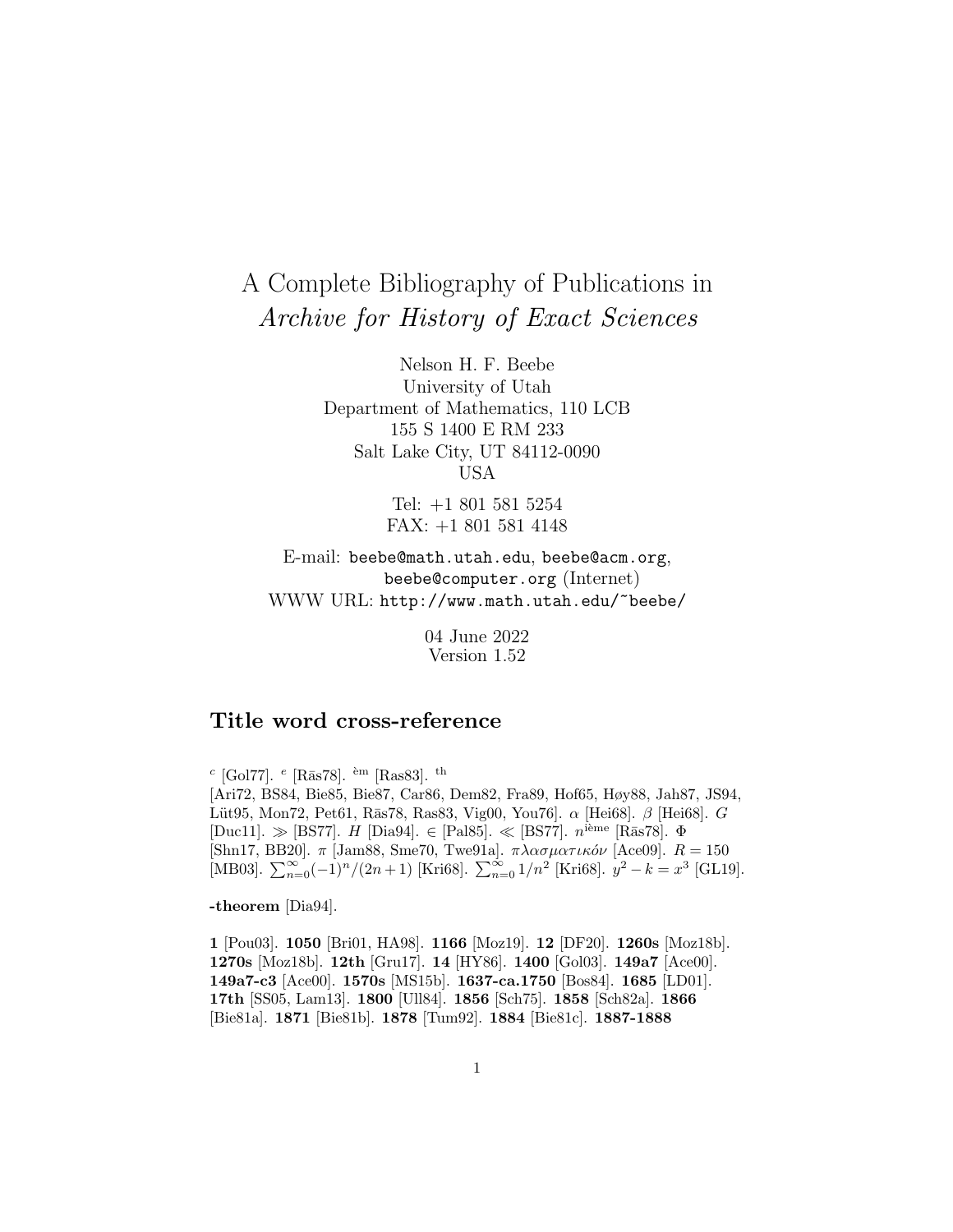[BYS<sup>+</sup>21a]. **1893** [Bur72]. **18th** [Ham76, Zab88]. **1900** [SS82]. **1908** [Bur71]. **1912** [Sau08]. **1916** [HB86]. **1916/17** [Rei92]. **1919/20** [SS06]. **1922** [HY86, Rei92]. **1922/23** [Rei92]. **1930s** [Cen10, Kra92]. **1950s** [Cen10]. **1960s** [Bro16]. **1989** [Spa91a]. **19th** [Epp98]. **19th-Century** [Epp98]. **1h** [Gru17].

**2** [Dob01, Nau11]. **20th** [Cou04, Fer99, Hen97]. **23** [Rei92]. **248-day** [Jon83]. **28** [Pou01]. **2nd** [Scr61].

**3** [Dob01]. **322** [BPS11]. **3405** [Ste00b]. **39** [Dob01].

**501** [MP22]. **52** [Kau85]. **5th** [Bec67].

**6** [Nau14]. **65156** [Ste20].

**76829** [FHR21, Ste22].

**8** [Ace03a, Mar12].

 $\bar{\mathbf{a}}$ dh [Gol77].  $\bar{\mathbf{A}}$ ryabhata [vdW88a].

**A.** [Bur71, Pet61, She86, She89b, She89a]. **A.D.** [Gol03]. **abacus** [Uli15]. **Abbaci** [Han11]. **Abel** [GS94]. **Abraham** [Sch68, Gol70, GC18, Sch68]. **Abschnitt** [Scr61]. **Absolute** [Tru79, Cog22]. **abstract** [Kop71]. **Absurdum** [Lov01]. **acceleration** [Kus89, Twe92, Wes86]. **According** [HA98]. **account** [Cha15]. **Accuracy** [Aok96, Aok92]. **achievement** [Høy88]. **Achromatic** [Sha79]. **acoustic** [Dar07]. **acoustics** [Ull84]. **Acronychal** [Swe99]. **ACT** [HA98, Bri01]. **Action** [Dia99, Sau05, AB22, Wis81]. **active** [Bra85, PB06]. **Actives** [PB06]. **ad** [Car20, Lov01, Moz19]. **adaequare** [Bre94a]. **Adaptation** [Shi03]. **additions** [Aok96, Tru92]. **additive** [Sha78]. **Adiabatic** [NP04, P´er09a, P´er09b, NP06]. **Adolf** [OS14, Osw17]. **adoption** [Gua15]. **Adrain** [Dut90]. **Adriaan** [Boc09]. **Adrian** [FS05]. **adventures** [De 12]. **advocacy** [Not17]. **Aeginetan** [Amb12]. **aerodynamics** [Fer14]. **aether** [Ros69]. **affine** [Rei92]. **affiner** [Rei92]. **Affinit¨atstheorie** [Car86]. **affinity** [Car86]. **after** [Arn83a, Sch75]. **Again** [Hah02]. **Against** [Dob99a]. **age** [Bul09, Han77, Tru60]. **ages** [Eva76]. **Agnesi** [Tru89, Tru92]. **air** [Aub17, Cha15, Mid69, Web65]. **aircraft** [Fer14]. **aire** [GP09]. **Akustik** [Ull84]. **Al** [Ras70, Ses77, Bre94b, BN84, Jen72, Kau85, Moz14, Rās74, AH15, BHM15, Kau85, Man98b, Man04, MB03, Yaz11a, Yaz11b, Yaz18, Bre94b, CG94, CG15, Mae98, Moz14, Moz19, Ras72, Rās74, Ras80, Sab82, Van06, Yaz18]. **Al-B¯ırun¯ı** [Yaz18]. **al-Baghdadi** [Jen72]. **al-Battani** [Mae98]. **Al-Bit¯uj¯ı**

[Man04]. **al-Din** [Moz14]. **al-Fahhad** [Moz19]. **al-Haggag** [Bre94b, Bre94b]. **Al-Hasib** [Yaz18]. **al-Haytham** [Ras80, Sab82]. **al-Kāshī** [Van06].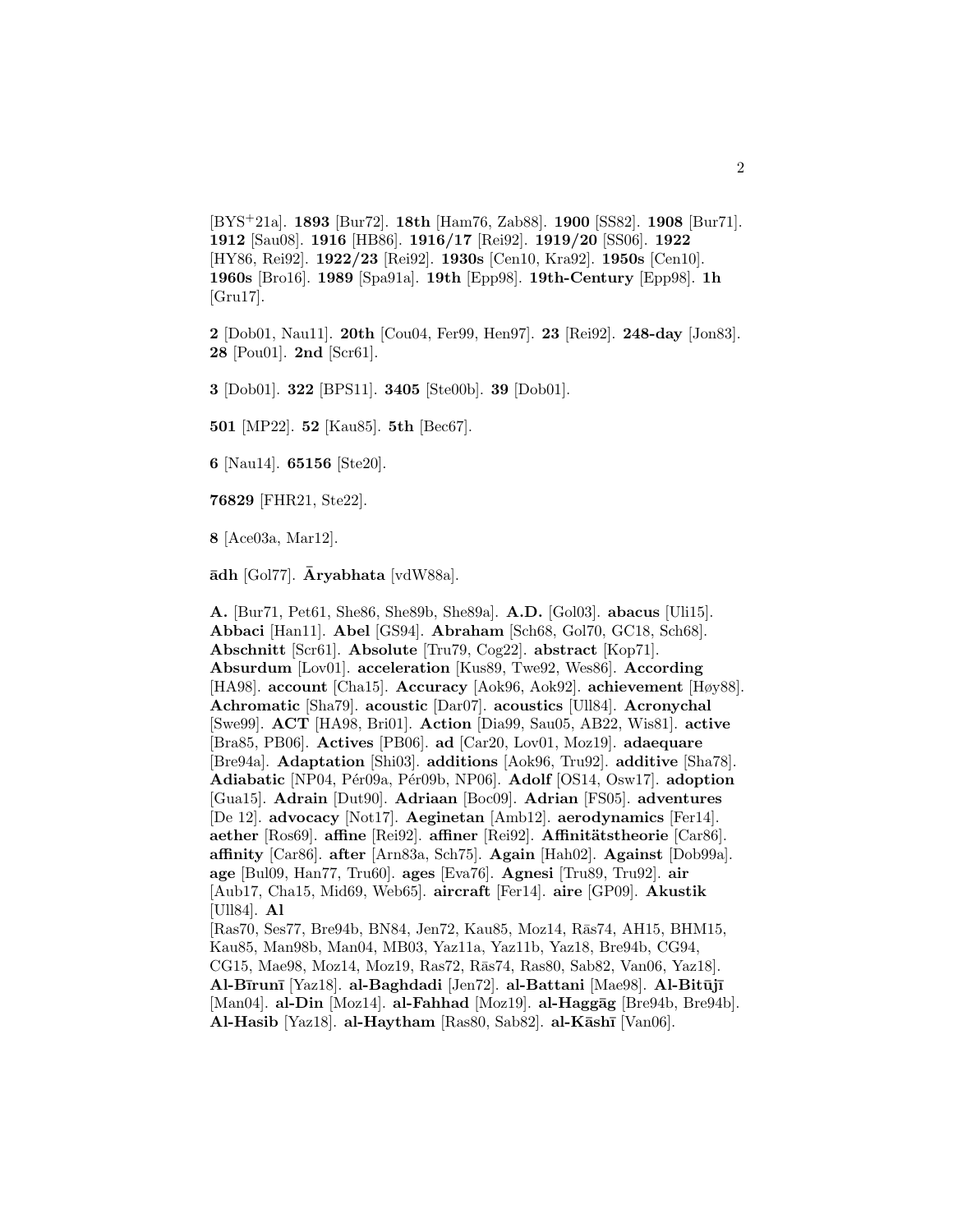**al-Kammˆad** [CG94]. **Al-Kammad** [Man98b, CG15]. **al-Karaji** [Ras72]. **Al-Kashi** [AH15]. **Al-Khw¯arizm¯ı** [Kau85, MB03]. **al-Khw¯arizm¯ıs** [Kau85]. **Al-Khwarizmi** [Yaz11a, Yaz11b]. **al-Maghribi** [Moz14]. **al-Muqtabis** [CG94]. **al-T¯us¯ı** [R¯as74]. **al-Tusi** [R¯as74]. **al-Zˆıj** [CG94]. **Albert** [Bac89, HY86, Bac89, FS05, HY86, Mal16, Rou80, Sch88]. **Albrecht** [Fie97]. **Alexander** [Cha62, GH00]. **Alexandria** [Mas15]. **Alexandroff** [Arb79]. **Alexandrov** [Arb81]. **Alfonso** [Mid73, Cha04]. **Alfred** [Lˆe17]. **Algebra** [Goe68, Kau85, Ste00a, Blå16, Fre77, Haw08b, Kop71, Lam86, Nab08, Oak09, Oak18, R¯as74, Fis99, Gil91]. **Algebraic** [Abr82, Mit19b, Cou10, DG20, Fra89, Hof65, Hol09, Mit19a, Sch82a, Sch86, Shk72, vdW71, vdW72b]. **algebraicist** [Loh66]. **Algebraiker** [Loh66]. **algebraische** [Hof65, Sch82a]. **Algebraischen** [Sch86, vdW72b]. **algebraischer** [Hof65]. **Algebras** [FS07, Cic15, Haw82, Haw88, Par85, Fen98, FS05]. **algèbre** [Gil91, Rās74]. **Algorithms** [Bie04, Fri14, IM21, Sar12]. **Alhazen** [Sab82]. **aliquot** [Ras83]. **aliquotes** [Ras83]. **Aliza** [Con15, Con18]. **alla** [BF93, Mai90]. **Almagest** [Jon99, Rid78]. **Almanac** [Ste20]. **Almanach** [Man92]. **Almanacs** [GS08]. **alternative** [Ste22, Vit04]. **Alternatives** [Vit04]. **Altertum** [Fre91]. **am** [HY86]. **America** [DS12, Par88]. **amiables** [Ras83]. **Ampère** [Vol89, Vol89]. **Analogien** [Bie83a]. **Analogies** [Bie83a]. **analogy** [Wis81]. **Analyse** [Del11, BS77, BS85, Gis83, Jaë10]. **Analysis** [GC17, Hüt00, Jah87, SS98, BS77, CEF17, Cha16, Con18, Cou10, Dar07, Dug73, FT13, Fra89, Gis83, GG70, Gra84, HH79, Lau89, Mah68, Man75, Mat78, Moe74, Moz16b, Moz18a, RKH<sup>+</sup>21, SS82, Smi86, dC16, Ace11a, Del11]. **analyst** [Tay87]. **analytic** [Bil82, Lor16, Spe67, Wim12]. **Analytical** [Dia99, BC12, Cou14, FP12, Ull89]. analytischen [Ull89]. Anastácio [dO88]. **Anatolia** [YT18]. **Anatolius** [McC96]. **Ancient** [Bel88, Bel98, Duk02a, Duk05a, Duk07, Wri00, AA72, BC20, Gil74, Jon83, LS84, LS86, Sei84, Sme70, Liu05]. **Andal`o** [RGM19]. **Andalusian** [CG94]. **Andean** [AA72]. **Andersson** [Lüt94]. **André** [vdW71]. **Anfänge** [SS82, Sza60]. **angle** [Mai90]. **angled** [LS84]. **angles** [Duk10]. **angolo** [Mai90]. **Angular** [Cap02]. **Annäherung** [Spa02]. **anniversary** [Tru96]. **annular** [Yaz11a, Yaz11b]. **Anomalies** [Bri07]. **anomalous** [Nau15]. **Anomaly** [Duk07, Bri09]. **Anonymous** [Gol03]. **antecedents** [Rab74]. **anthropic** [Kra10]. **Anthyphairetic** [Fow81]. **anticipations** [Dea88, VT18a, VT18b]. **Antikythera** [CE14, EC19, IJ19a, IJ19b]. **Antique** [Hüt00]. **antiquity** [Ace11a, Fre91, Lin68, Mal10]. **Antoon** [Kox88, Kox13, Sch84]. **Anu** [Tum92]. **Anwendung** [Sch74a]. **Any** [Fra98]. **Apercu** [LM98, Bus19]. **Apollonius** [DF20, Hog86]. **Apologia** [Mai90]. **appeal** [Pye82]. **appearance** [Ses85]. **appearances** [Smi81, Smi82]. **application** [Nau10, Roq92, Sch74a]. **applications** [Dal82, Del22, Arn83i]. **appraisal** [Kyr21]. **Approach** [Bor07, Arn83a, Arn83b, Arn83c, Arn83d, Arn83f, Arn83g, Arn83h, Arn83i, Arn83e, Arn84, Dah80, Fra85, Man75, Spa02, Spe67, Zam10]. **Approaches**

[Kno99, Dai21]. **approaching** [Roq11]. **approche** [Dah80]. **Approximation**

3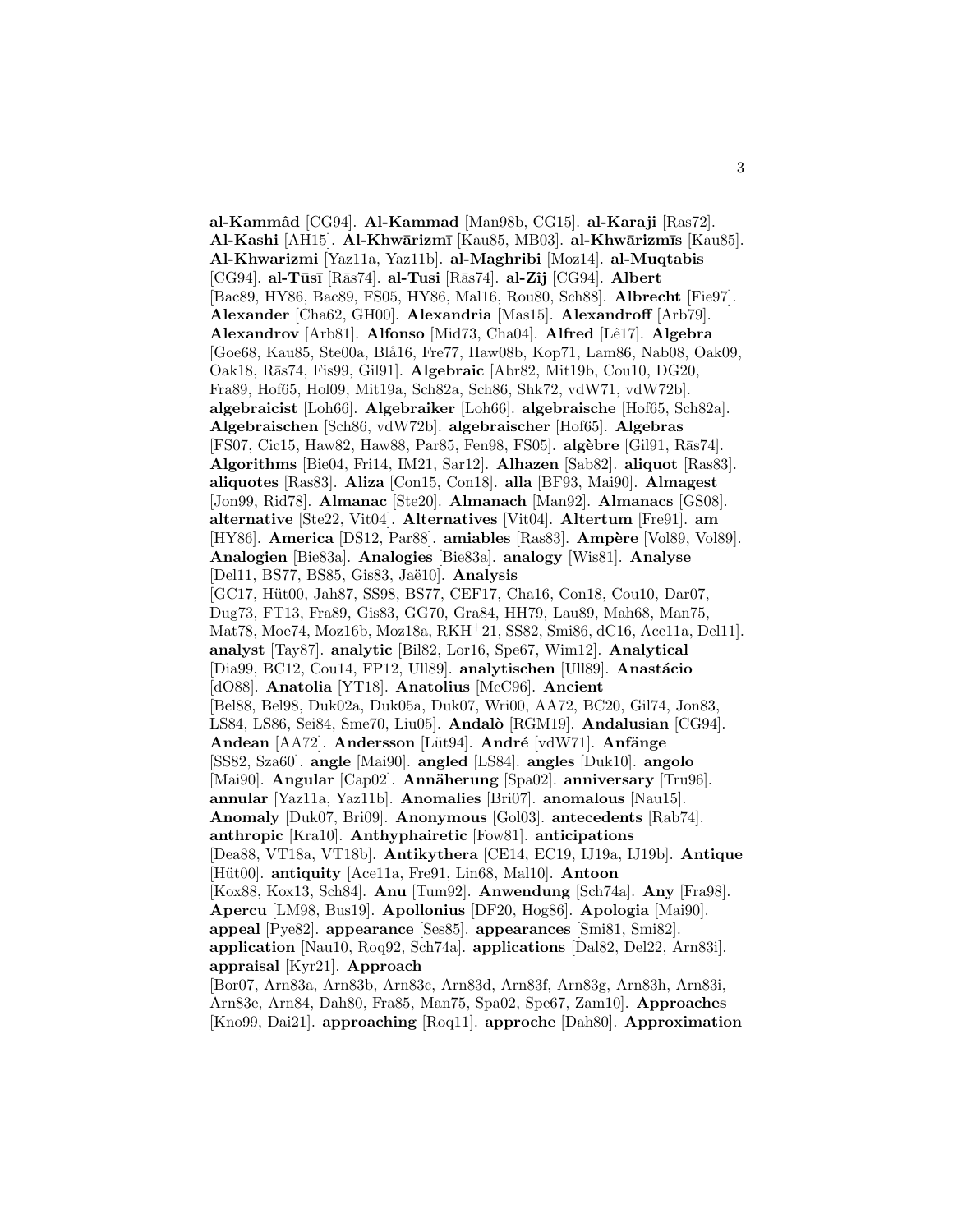[Man98a, Wri00, BN93, Fow91]. **Approximative** [Gal01]. **Apsides** [Gro98]. **Arab** [Vin05]. **Arabic** [BS07, Bre94b, De 12, Hog84, Hog86, Oak09]. **arabischen** [Bre94b]. **Arabo** [Vin05]. **Arbeiten** [Sch82a]. **Arc** [Mer02, Hen97, Raw82]. **Arc-en-Ciel** [Mer02]. **archaelogy** [Eis91]. **Archimedean** [Ehr06, Fie97, Key22, Kno78, Pal08, SFS08]. **Archimedes** [Ber76, Del70, Kno76, Kno78, Kno86, Mar93, Net99]. **architecture** [Ray20]. **archive** [Tru96, BG08]. **Archytas** [Mas16]. **arcs** [Sma11]. **Area** [Dav03, Gio21, Sei72]. **Arénaire** [Del70]. **Argument** [Pou03, CG19, Wat90]. **Arguments** [Bos84, Hof65, PS10]. **Aristarchus** [BS07, Car14]. **Aristote** [Mer02]. **Aristotele** [Mar80]. **Aristotelicum** [Tót66]. **Aristotle** [Kno81, Kno82, Mar80, Men07, Mer02, Mil17, Smi78, Vit02]. **arithmetic** [AM14, Cor13, FS07, Neu97, GGHPMR21]. **Arithmetica** [BC12, Bus98, Tho05a, Ace09, Bus98, Ste01, Tho05b]. **Arithmetical** [Mit19a, Mit19b]. **Arithmetics** [Fen98]. **Arithmetik** [Neu97]. **arithm´etique** [Bou13, MS15a]. **arithmetisation** [Jah87]. **Arithmetisierung** [Jah87]. **arithmetization** [Mat78]. **Arnold** [Sch85]. **arquimediana** [Mar93]. **Ars** [Con15]. **art** [Lam94]. **Artaxerxes** [Ste20]. **article** [Kno82, Kyr21, Lam89, Wei80]. **artifacts** [BC20]. **Artin** [BS84, DS12, Kie71, vdW72a]. **as-Samaw'al** [Ras72, Wat78]. **ascendancy** [Dea92]. **Aspect** [Fer99]. **Aspects** [Ari72, Ber03, BN93, BS84, Car20, Dho86, Fer07, Lau89]. **Associations** [Duk02a]. **Astonishing** [Gea10]. **astrolabii** [RGM19]. **Astrologer** [Fie84]. **astrologers** [Too85]. **astrological** [Ste22]. **Astronomentreffen** [Her70]. **astronomer** [Her70]. **astronomers** [Too85]. **Astronomiae** [Dav03, Del16a]. **Astronomical** [Man92, Moz18b, Shi03, Ste00b, Cha91, CG15, FHR21, GC17, GC18, Moz16b, NTP04b, NTP04a, She73b, YT18, ZH12, vdW84a, vdW84b, vdW84c, vdW85a, vdW85b, FHR21]. **astronomique** [NTP04b, NTP04a]. **Astronomy** [Cha04, Duk07, Man98a, Str81, Bel88, BG96, BB20, CG94, Duk08, GB91, Gra15, GS08, GS09, Jon83, Moz16b, Not17, Not18, She84a, She93b, vdW78b, vdW82, FHR21]. **Asymmetry** [HG05a]. **asymptotic** [Sch77]. **atelier** [AB19]. **atmosphärischen** [Sch74a]. **atmosphere** [Gol77, Sch73]. **Atmospheric** [Bru81, Sch74a]. **atom** [Hei68, MR10, Pet14]. **Atomic** [Hoy73, McC66, Ros71]. **Atomtheorie** [Hoy73]. **Atronomice** [Cha04]. **attempt** [Bie83b, Tum92]. **attempts** [Bie87, Lüt79, Cao91]. **attitudes** [GG85]. **attorno** [Mai90]. **Attractions** [Gro98]. **attributed** [McC96, Yaz18]. **attribution** [Zab88]. **Augenzeugen** [Sch86]. **Auguste** [Pap17]. **Auseinandersetzung** [Hof65]. **Ausgleichspunkt** [vdW60]. **author** [Art85]. **auto** [GL12]. **auto-entretenues** [GL12]. **automorphic** [AG09]. **Autor** [Art85]. **autrement** [AB22]. **Autres** [Vit04]. **aux** [Ras83, Sma11]. **awakening** [Del22]. **axiom** [Big83, Sza60, Tru79, Bre84]. **axiomatic** [BN78]. **axiomatically** [Sei75]. **axiomatics** [De 16, Hol17]. **axiomatisation** [Jaë20]. **axiomatization** [Cor97a]. **Axiomatizations** [Lac00]. **Axiomensystems** [Sza60]. **axioms** [Seg94].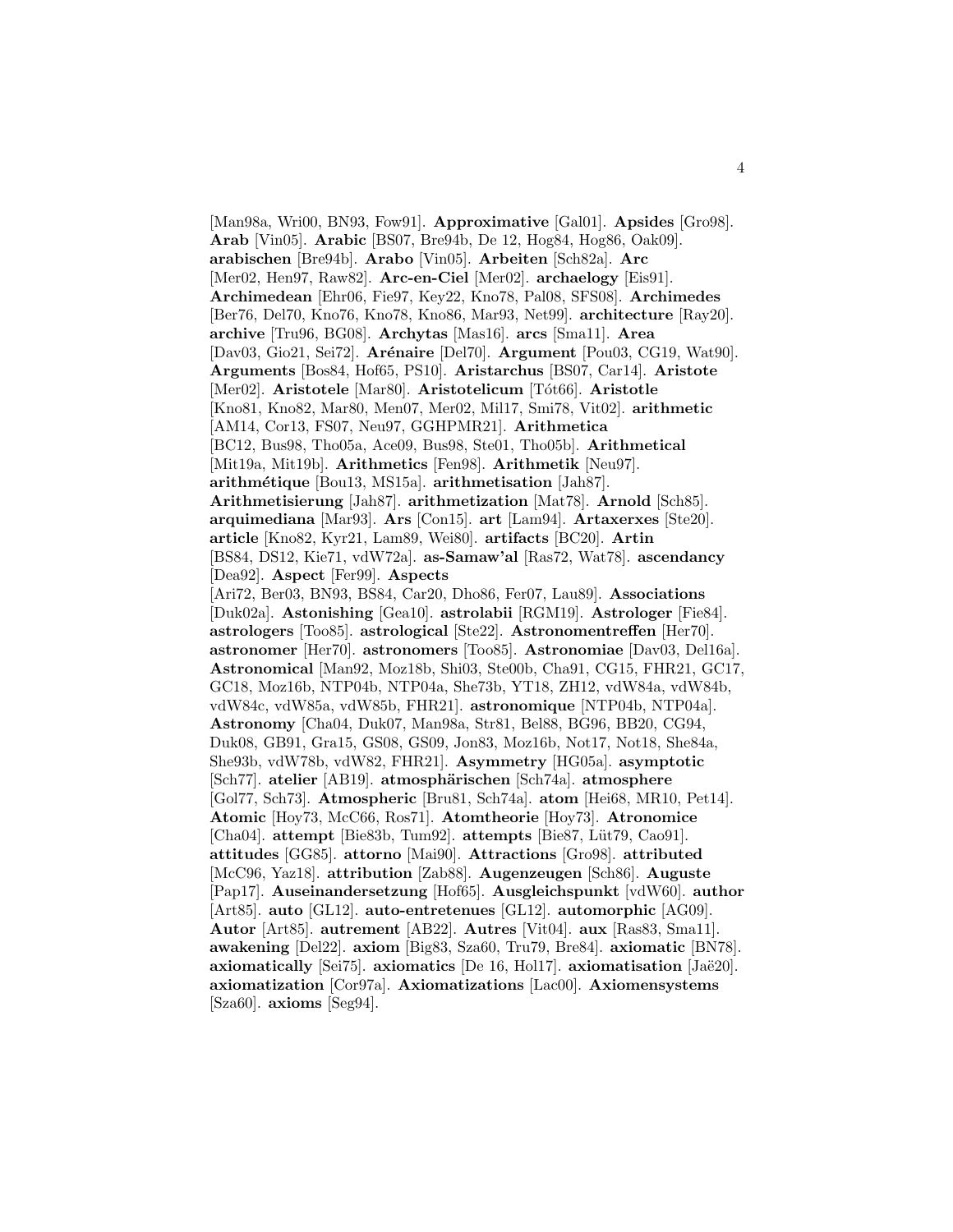**B** [vdW72b, Bre94b, Vit02, BSS88]. **B-splines** [BSS88]. **B.** [vdW72b]. **B.C.** [Gul87]. **B¯ırun¯ı** [Yaz18]. **Babylon** [Ste06]. **Babylonian** [FHR21, BB20, BJ00, Bri07, Bri09, Bri10, Duk10, EC19, GS08, GS09, HA98, Jon04, Oss18, RSW04, Shn17, SM21, Swe99, dJ19a, dJ19b, dJH20, dJ21, vdW68, vdW80a, vdW80b]. **Babylonians** [Goe68]. **Babylonier** [Goe68]. **Back** [IJ19b, Roc21, IJ19a]. **Background** [She03, Bie85, Dau71, Edw75, Edw77, Frö94, Sha79, Wil82]. **Bacon** [Lin70a]. **Bad** [Ses77]. **Baghdadi** [Jen72]. **Baire** [Dug76, Mon72]. **Baisiu** [Man89]. **Baker** [AB12]. **Bakr** [Ses77]. **Balance** [Mar06, SC80, vdW60]. **balistique** [Eis96]. **ballistic** [Eis96]. **Ballistics** [Aub17]. **Banach** [Jaë20]. **bar** [Jao74]. **Barbaro** [Fie97]. **Barbier** [SPJ01]. **barre** [Jao74]. **Barrow** [L¨ut94]. **barycentric** [Rec94]. **Basis** [Duk05a, Bie85, Bie92, Gis83, Sch82b, Spa91b]. **Battani** [Mae98]. **Baye** [Dal82]. **Bayes** [Dal82, Dal86, Hal90]. **be** [WH14]. **Bearbeitung** [Kau85]. **became** [Car86]. **Becquerel** [dAM97]. **Bedeutung** [Hof66, Sch82c, Hof60]. **been** [Fre77]. **Before** [Van21, Bik78, Gou18, Joh84, Pet11, Sch74b]. **beginnings** [Arb79, Arb81, Kle61, SS82, Sza60]. **Begriff** [Pet63]. **Begriffes** [Ras71]. **begriffliche** [Car86]. **Behavior** [KC00]. **beiden** [Sch84]. **Being** [Pou04]. Beitrag [Sch75, Vol87]. Beiträge [Neu73a]. Beltrami [PT96, Taz93]. **Bemerkungen** [ENP82, Lau65]. **Ben** [Rab70, Cha91, GC17, Man98a]. **Beobachtbarkeit** [ST94]. **Bericht** [Sch86]. **Bernard** [Joh77]. **Bernoulli** [Sha78, Spe96]. **Bertrand** [SPJ01, She94a]. **Bessel** [Dut95]. **Bestimmung** [Kri68]. **beta** [Dut81, ED09, Hal90]. **betrayed** [Wei78]. **betriebenen** [Bie87]. **bets** [FGP81]. **Betti** [Bot77b, Bot77b, Wei79, Wei80]. **Between** [Boc09, Buc01, Dar02, Dia99, Duk02a, Ste01, AT14, BN88, Bot77a, Bre94b, Bur71, Bur72, Car18, DF12, Cor99, Gil75, Gou14, GS08, Lam87, LM98, Lüt95, Mai90, Mai94b, Mil83, Moe74, Mon72, Neu81, Neu97, Osw17, Pap17, Pye82, Scr63, Spa91b, Tan09, Twe91b, Ver20, Vie21, Voe08, vdW72b]. **Beweis** [SS86, Vol89]. **Beyond** [Bie04, FS07, Cor08]. **Beziehung** [Bie82]. **Beziehungen** [Sch88]. **Bianchini** [Cha16, GC04, Van18, Van21]. **Biao** [Gua10]. **big** [Duc11]. **Binocular** [Gou18]. **binomial** [BHM15]. **biography** [Cou14, Fre74]. **biology** [BG08, She80]. **biquadratic** [Col77]. **Birefringence** [Buc07]. **Birkhoff** [Roq11]. **Birth** [SS05, Wei80, FGP81, Haw91, Wei79]. **Births** [Dar02]. **bis** [Bie92, HB86, Neu97, Rei73, vdW72a]. **Bisecting** [Oss18]. **Bitūjī** [Man04]. **Biton** [Key22]. **Bitter** [Gea10]. **Björling** [Brå07]. **black** [Eis91]. **blocks** [Eis87]. **Blondel** [GL12, Ray20]. **BM** [FHR21, Ste20, Ste22]. **Bodies** [KC00, BS84, Kje08, Wil87]. **Bodleian** [Kau85, Kau85]. **Body** [Dob98, McG66, Pou04, BG94, Pou92a, Ste22]. **Bohr** [Hoy73]. **Bohrschen** [Hoy73]. **Bois** [Fis81]. **Boltzmann** [Bie92, Hoy80, Bac90, Bie81a, Bie92, Hoy80, vP91]. **Boltzmanns** [Bie81a]. **Bolyai** [Tan09]. **Bolzano** [GG70, Spa91b, Fre71, Joh77, Lau65, Spa91a, Spa91b, vR63]. **Bolzanos** [Lau65, Spa91a]. **Bombelli** [RS98, Wag10]. **bones** [BC20]. **Bonfils** [GC17]. **Bonjorn** [Cha91]. **Book**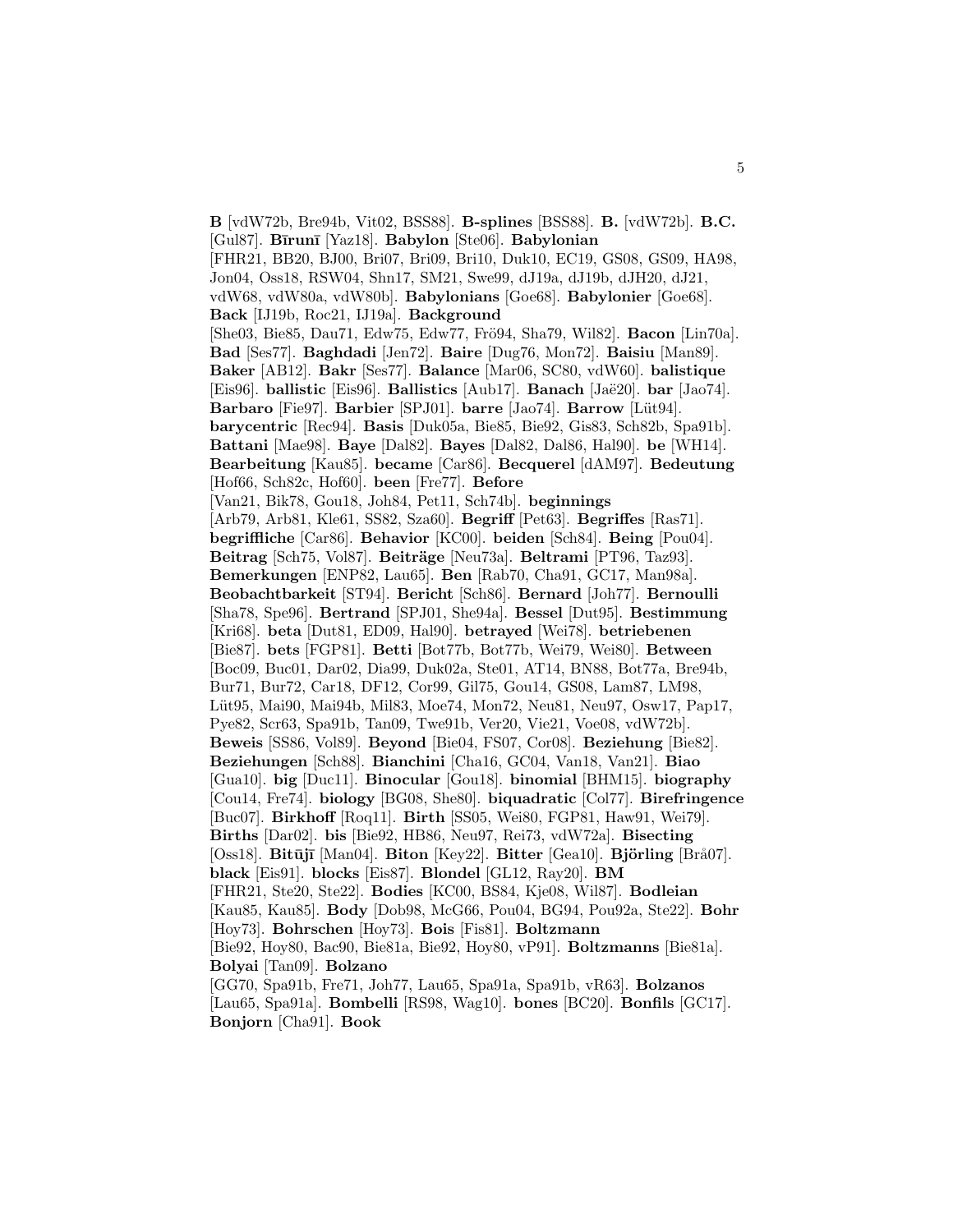[Dau08a, Dau08b, Mar12, Nau11, Abo08, Jao74, Ace03a, Bec67, Ber76, Cor13, Dob01, FHR21, Fow80, Fow82, Pou09, Rus98, Sei75]. **books** [DF20, GGHPMR21, Neu73b, Neu74]. **boostered** [RKH<sup>+</sup>21]. **Borel** [BN78, Mon72]. **Borelli** [DF20, Mid73]. **Born** [Im96]. **Boscovich** [Pro88, She73c, Spe67]. **Boscovich's** [DF18]. **Boyle** [Cha15, Web65]. **Bradwardine** [Bus98, Bus98, Gra65, Mol78]. **Brahe** [Car20, Mae98, Ros81]. **Brahmagupta** [Pot74]. **Brahman** [vdW88a]. **braids** [Fri20]. **Breaking** [Pal08]. **Brechungsgesetz** [Hen01]. **Brevity** [Bra03]. **Brianchon** [Del22]. **Briefb¨uchern** [Mes65]. **Briefwechsel** [Bur71, Bur72, Sch84, vdW72b]. **Britton** [Jon10, Shn17]. **Broglie** [Kub70, Kub70]. **Brook** [Fei85]. **brothers** [OS14]. **Brouillon** [AB17, AB22]. **Brouncker** [Dut82]. **Brown** [Bru68]. **Brownian** [Bru68, Yea11]. **Brudzewo** [Mal16]. **bruslans** [AB22]. **Buch** [Bec67]. **B¨ucher** [Neu73b, Neu74]. **Buffon** [Lov01, Zab88]. **Building** [Ray14]. **Bulkeley** [Gou14]. **Buniakovsky** [She91b]. **Bunte** [ENP82]. **Buono** [Mid69]. **Buoyancy** [Pal05]. **Burbury** [Dia94]. **Bürgi** [WH19]. **burning** [Ace11a]. **Burnside** [AG09, Ald09]. **Bury** [Dav86, Dav90]. **Byzantine** [Vin05]. **Byzantins** [Vin05].

6

**C** [Gru17]. **C.** [BF93, Dav90, Gar89b, Gar91, Mai82, She79, She94b]. **c3** [Ace00]. **ca.1750** [Bos84]. **Cady** [Kat08]. **Caianello** [CD13]. **Calabria** [Mai94b]. **Calcolo** [FGP81, RS98]. **calcul** [Gil91, Jao74]. **Calculating** [Bro05, WH19]. **calculation** [Car09, Car17, Jao74, Pep68, RS98, vdW60]. **calculations** [Sch74a]. **Calculi** [Car20]. **Calculus** [Fra94, Bos74, CEF17, Cog22, FGP81, Fra85, Fra89, Gil91, GXB21, Kop71, L¨ut79, Nau10, Pet87, RA20, Rei89, Roc21]. **Calendar** [Bie07, GS09, vdW84b, vdW84c, Yaz20]. **calendars** [vdW84a, vdW84b, vdW84c, vdW85a, vdW85b]. **calidum** [Bus65b]. **called** [Wil70]. **Callippos** [vdW84b]. **caloric** [Bie81b, Bie81c, Bie82]. **Cambridge** [Not18]. **came** [Dea92]. **camera** [Thr94]. **Campbell** [AB12, Mil83]. **can** [Fra98]. **Cantor** [Dau71, Mes65, Spa91b]. **Cantors** [Mes65]. **capabilities** [Gea85]. **Capella** [Car17]. **Capillarity** [Bik78]. **carbon** [Kra10]. **carbon-12** [Kra10]. **Cardano** [Con15, Con18]. **Carl** [DF12, Net20]. **Carnot** [Del22, DPC95, Hoy74, Hoy76, Ler72, Tru79]. **Carnotschen** [Hoy74, Hoy76]. **Carr´e** [Vin05]. **carr´es** [Ses98]. **Cartan** [Cog11, Haw05, Kat85]. **Cartesian** [Hal60]. **cartography** [Pap17, Raw82]. **Case** [Dal01, Fis99, Net99, Gou14, Smi82, ZH17]. **case-study** [Smi82]. **cases** [AT14]. **Casimir** [CG86]. **Casorati** [Neu78, Bot77a, Bot77b, Neu78, Ros15]. **Castelnuovo** [Gar91]. **casts** [Nab08]. **casus** [Con15]. **Catacaustics** [SS05]. **catalog** [Mar21]. **Catalogues** [Duk02a]. **catalysis** [Lai86]. **Cauchy** [Spa02, Bou13, Brå07, Dah80, Fre71, GG70, Jah87, Rei03, Smi86, Spa02]. **Cauchys** [Jah87, Rei03, Spa02, Spa02]. **Cavalieri** [And85, Pal09]. **celestial** [Gra61]. **Center** [Gro98]. **central** [BSS88]. **Centrifugal** [Mel06]. **centrum** [Rec94]. **centuries** [Dem82, Mon72, Ras78, Ras83]. **Century** [Bie85, Car86, Cha04, Cou04, Dar03, Epp98, Fer99, Pet61, SS05, Wei00, Ari72,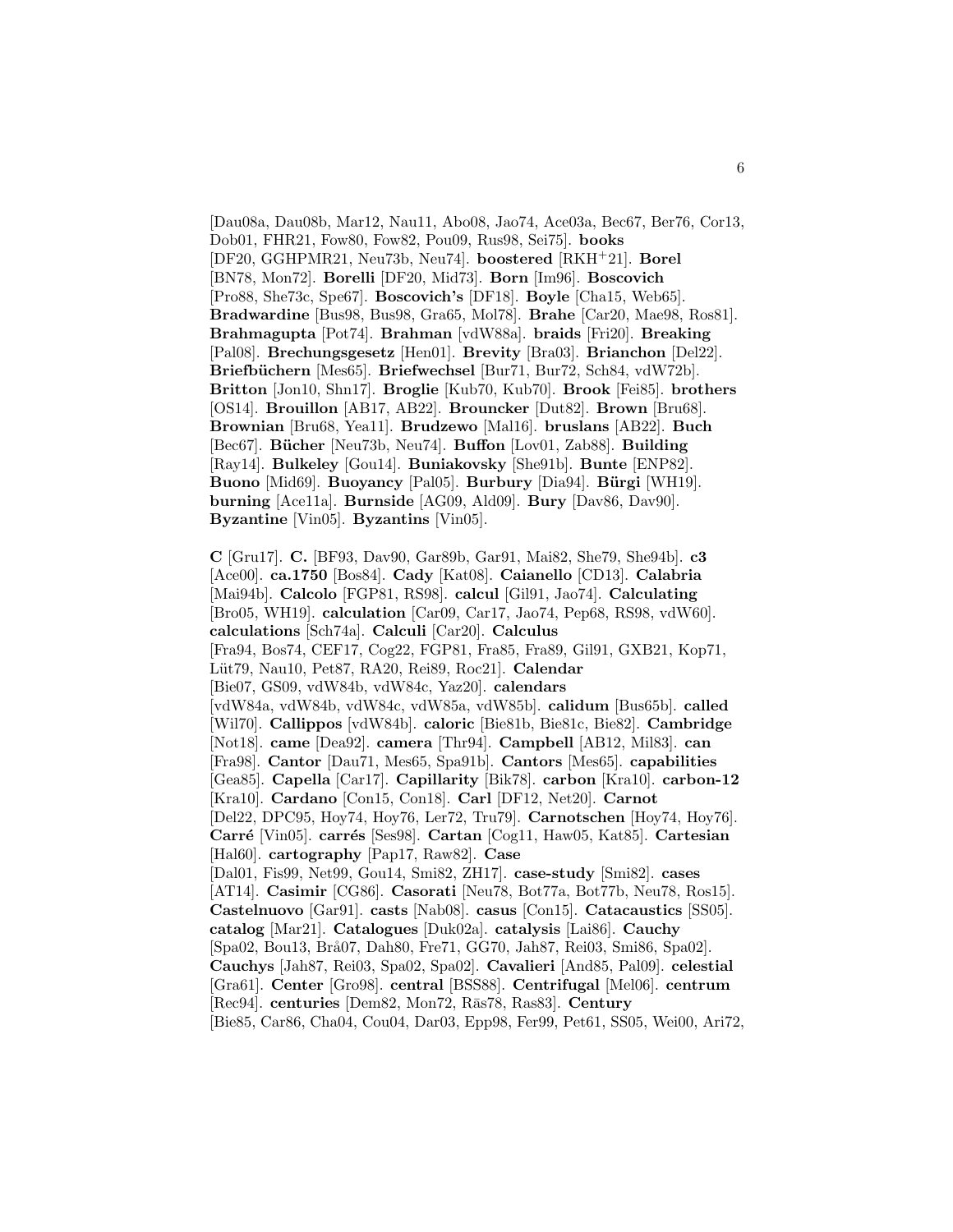Bel91, Bie87, BN84, Dea88, Dos75, Eva76, Fra89, GG70, Gul87, Ham76, Hen97, Hof65, Hol17, Høy88, Jah87, JS94, Lin68, Lin70b, Lüt95, Not18, Sha73, Sil79, Tay74, Ung74, Vig00, Web65, Whi61, You76, Zab88, vB17, Lam13, SPJ01]. **Certainty** [Lov01]. **Cesàro** [PT96]. **Ceva** [BN84]. **challenges** [Uli15]. **chamber** [FT13]. **Chandrasekhar** [Dob99a]. **change** [Cra13]. **changed** [Rit15]. **changing** [Duc11, Fra85]. **chapter** [Cou10, Gra84]. **chapters** [Lam94]. **character** [AM14]. **characters** [Haw71, Haw74]. **charge** [Gal17]. **Charles** [Dav86]. **Chasles** [Bus19]. **Chebyshev** [She94c]. **Chemical** [KL84, Lai85, Lai88, Zam10, Dai21]. **chemistry** [Dav86, Lai85]. **chez** [Ras70]. **ch'i** [Lam79]. **ch'i-meng** [Lam79]. **Chicago** [vD09]. **Chieh** [Yon69, Lam79]. **China** [CM15, Che15, LS84, LS86, LD01, LM98, Liu05]. **Chine** [LD01, LM98]. **Chinese** [BC20, Jam88, Lam87, Lam88, Lam89, She88, Shi03]. **chinoise** [Jam88]. **Chladni** [Bel91, Ull84]. **choice** [dAM97]. **choices** [Mal10]. **chords** [vdW88c]. **Chr** [Hof66]. **Chr.** [Hof66]. **Christian** [Kra92]. **Christophorum** [Mai90]. **chronological** [Kno78]. **chu** [Gua15, Lam79]. **Ciel** [Mer02]. **circa** [Mai90]. **circle** [DS12, Hof66, Kno76, Kno86, Pal08, Sei72, Sei81]. **circles** [Kno92, Lor95, Wes64]. **circular** [Arn83f]. **circulation** [SS82]. **Civita** [IR16, Rei92]. **Civitasche** [Rei92]. **Clairaut** [Bik78, Del11]. **Class** [FS07, Pal85]. **classe** [Pal85]. **classic** [Lam97]. **Classical** [KC00, Ron60, Bro16, CRT10, FT13, Hoy76, She71b, Smi81, Smi82]. **Classification** [Jae98]. **clause** [Bie81a, Bie81b, Bie82, Bie83b, Bie87]. **Clausiu** [Sch75, Bie81b, Sch74a]. **Clausius** [Bie81b, Bie83a, Sch74a, Sch75]. **Clausiussche** [Bie83a]. **Clavasio** [Bus65a]. **Clavio** [Mai82, Mai90]. **Clavium** [Mai90]. **Clavius** [Bie07, Mai90, Pal01]. **Clebsch** [Lˆe17]. **Clifford** [Cog15]. **clos** [BS84]. **closed** [BS84]. **closing** [Arn83e]. **Clothing** [Lˆe17]. **cloud** [FT13, Man92]. **codicum** [Ray14]. **coefficients** [BHM15]. **Cognitive** [Bor07, Pal05]. **coin** [Amb12]. **coinage** [Big19]. **coincidences** [Tak80]. **cold** [Mal91a]. **Colin** [Mil83, Mil85, Twe91b]. **Collaboration** [FS05, DS12, Ill89]. **Collection** [Ber03, Cio22]. **College** [Lai88]. **collision** [Im96]. **collisions** [Kra92]. **colors** [Loh61]. **colour** [Bec73]. **coloured** [Wes64]. **colouring** [Big83]. **column** [BB20, Shn17]. **combined** [ZH17]. **Comets** [Ruf00]. **coming** [Han77, WH14]. **coming-to-be** [WH14]. **Commandino** [Cio22]. **commensurability** [Gra61]. **Commentaire** [NB84, NB89]. **Commentariolum** [Mal16]. **Commentariolus** [CFH<sup>+</sup>70]. **Commentary** [Dau08a, Dau08b, Wei00, NB89]. **comments** [Ewa69]. **Commins** [Fra98]. **Commitment** [Top71]. **Common** [Mit19b, Mit19a]. **Communication** [Sau05, Fra98]. **communicator** [L¨ut94]. **comparison** [GS08]. **compatibility** [Bro81]. **competition** [BG94]. **compiled** [GC17]. **Complementarity** [Pet11, Sar12]. **Complete** [Ace00]. **completeness** [ST94]. **Complex** [OS14, Man75, Mil83]. **compositione** [RGM19]. **compounds** [dAM97]. **Computation** [DEHY76, Oss18]. **computational** [Nau94]. **Computations** [Dau08a, Dau08b]. **Computed** [HA98]. **Computer** [Liu05, Bul09]. **computers** [Cor08]. **Concept** [Har03, Neu06, AM14, Bie83a, BG96, Bra85,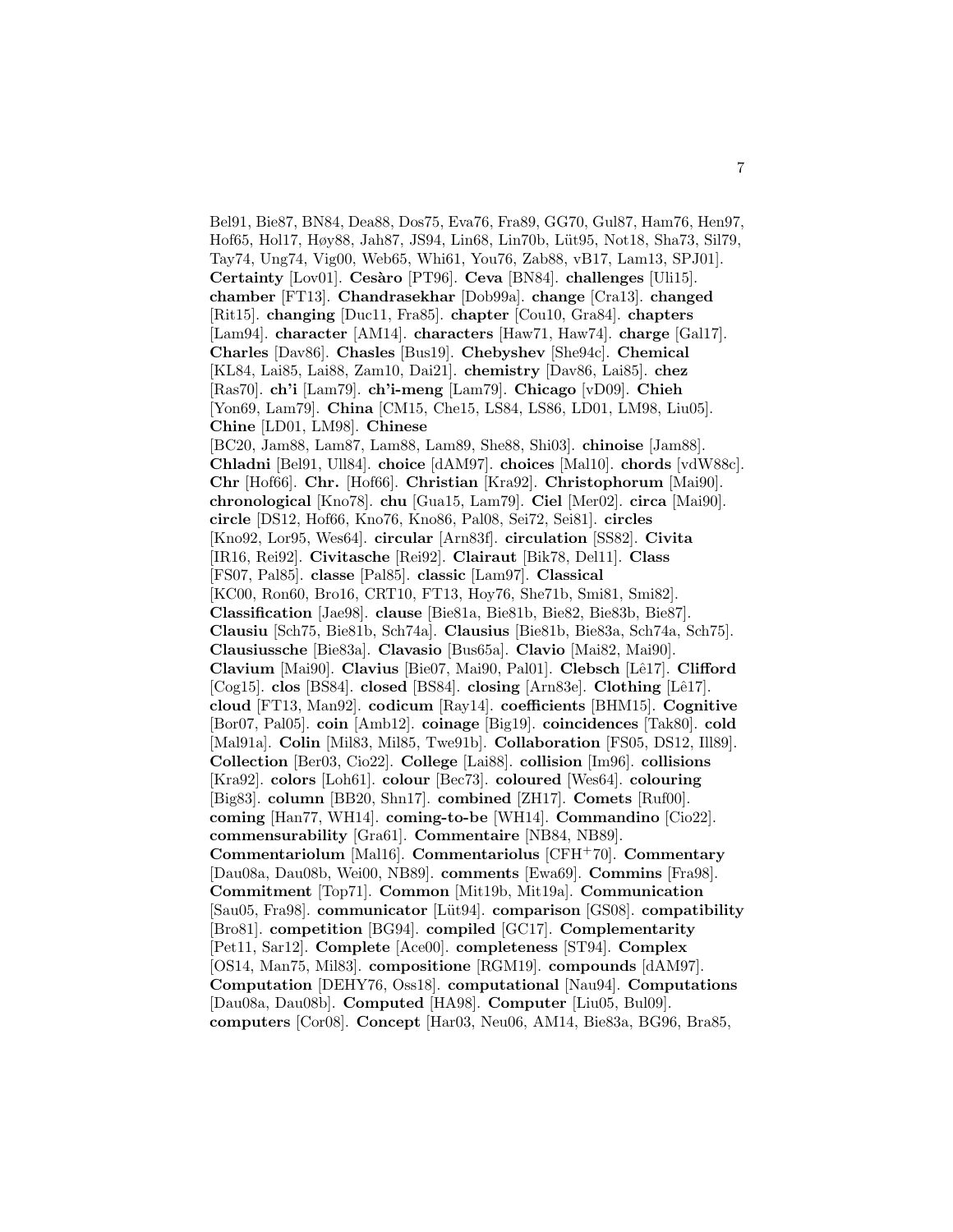Cha15, Cho10, Dah80, Dho86, Frö94, Kje08, Mon72, Sch17, Sid18a, Spa91b, Van92, Vie21, Web65, You76, dO88, vB76]. **Conception** [Kje01, Ari72, Smi86]. **conceptions** [Lam13]. **concepts** [Bie85, Nem62, vB17]. **Conceptual** [Dia99, BS84, Car86, DPC95, Lam86, Sch71, Tan09]. **conceptualistic** [Kyr21]. **conceptuelles** [BS84]. **concerning** [RD94, Sal74]. **Condition** [Dia94]. **conditions** [Hoy73]. **configuration** [dJH20]. **conic** [DF18, Del20, Sma11, Twe91b]. **Conical** [Hüt00]. **conics** [Del16a, DF20]. **coniques** [Sma11]. **conjectural** [Del20]. **conjecture** [Abo08, JW22]. **Conjunction** [Moz19]. **connected** [Dho86]. **connection** [Hoy74, Rei92]. **consequence** [Tru79]. **consequences** [Bac89, Vol89]. **consequentia** [Ace19]. **conservation** [Cra13, Sar12]. **Considerations** [Mai90]. **Considerazioni** [Mai90]. **consistent** [Hei70]. **Constant** [Ear01, Kra03, Vol89]. **constraints** [Im96]. **constructableness** [Pet63]. **Construction** [Ses03, SS09, Bos84, Che15, Sid18b]. **Constructions** [Har03, Hog84, Shk72, vdW78a]. **contact** [Cou10, Mai90, Hon94]. **Contactu** [Mai90]. **Contained** [Rus98, Mai94b, VT18a, VT18b]. **contatto** [Mai90]. **contemporary** [DG20]. **content** [NTP04b, NTP04a]. **contents** [Hof66]. **contenu** [NTP04b, NTP04a]. **contenuti** [Mai94b]. **context** [Høy88, RKH<sup>+</sup>21, Sch74a, Seg94]. **Contexts** [Kje01]. **contiguous** [Wes64]. **Continuation** [Lac00]. **Continued** [Haw08a, Dut82, OS14]. **Continuity** [Cra13, BN88, Duc11]. **Continuum** [Bor07, CR07, Spa02, Rit15]. **contraction** [War91]. **contribution** [CR07, RW12, Sch75, She89b, Vol87, Yaz18]. **contributions** [Arn84, Ayo80, Ayo84, Dav86, Fra83, Neu73a]. **controverse** [Ver20]. **Controversy** [Bie07, Hon94, SS06, Gar89b, Kus89, Mai90, Mal91a, Mil83, Ren97, Ver20, dC16, vB17]. **Conventions** [Han11]. **convergence** [Twe92, Vie21]. **convergent** [dO88]. **conversion** [Don91, Van21]. **convex** [Kje08]. **Cooling** [Ruf63]. **Cooperative** [Nis05]. **Coordinate** [Duk02b]. **coordinates** [Mar12, Van18, Van21]. **Copernican** [Car18, Gea85]. **Copernicanae** [Dav03]. **Copernicus** [Car18, CFH<sup>+</sup>70, GC04, Mae98, Mal16, Moe74]. **C´ordoba** [Cha04]. **Corporum** [Kal77]. **corps** [BS84]. **Corpus** [Tót66, Kno78, Tót66]. **Corpuscularity** [NP04]. **Correction** [BYS<sup>+</sup>21a, IJ19b, Lam89, Mit19a, VT18a, Kno82]. **Corrections** [Aok96, She83, Tru92]. **Correspondence** [Pet14, Bot77a, DF12, Gar91, PT96, Ruf13, Twe91b, DJ07a, DJ07b]. **Corrigenda** [Car20]. **corrispondenza** [Bot77a, Gar91, PT96]. **cosmologie** [Ker86]. **cosmology** [Ker86, PR11]. **could** [Hol17]. **Coulomb** [Mar06]. **Countable** [Ull00]. **Counterexamples** [Pou01]. **counting** [Sei62]. **counts** [Fra98]. **courbes** [Del11]. **Court** [Cha04]. **courtly** [Fra13]. **Cousin** [Cho10]. **Covariant** [Nor04, Nor92]. **Covering** [MT13]. **Cracking** [BC20]. **Creation** [Hes00, Haw72, Haw74, Shn17, Smi77, Zan14]. **Creative** [Fis99]. **crescent**

[Yaz18]. **criteria** [Bec67]. **critical** [Nis11, RGM19]. **Criticism**

8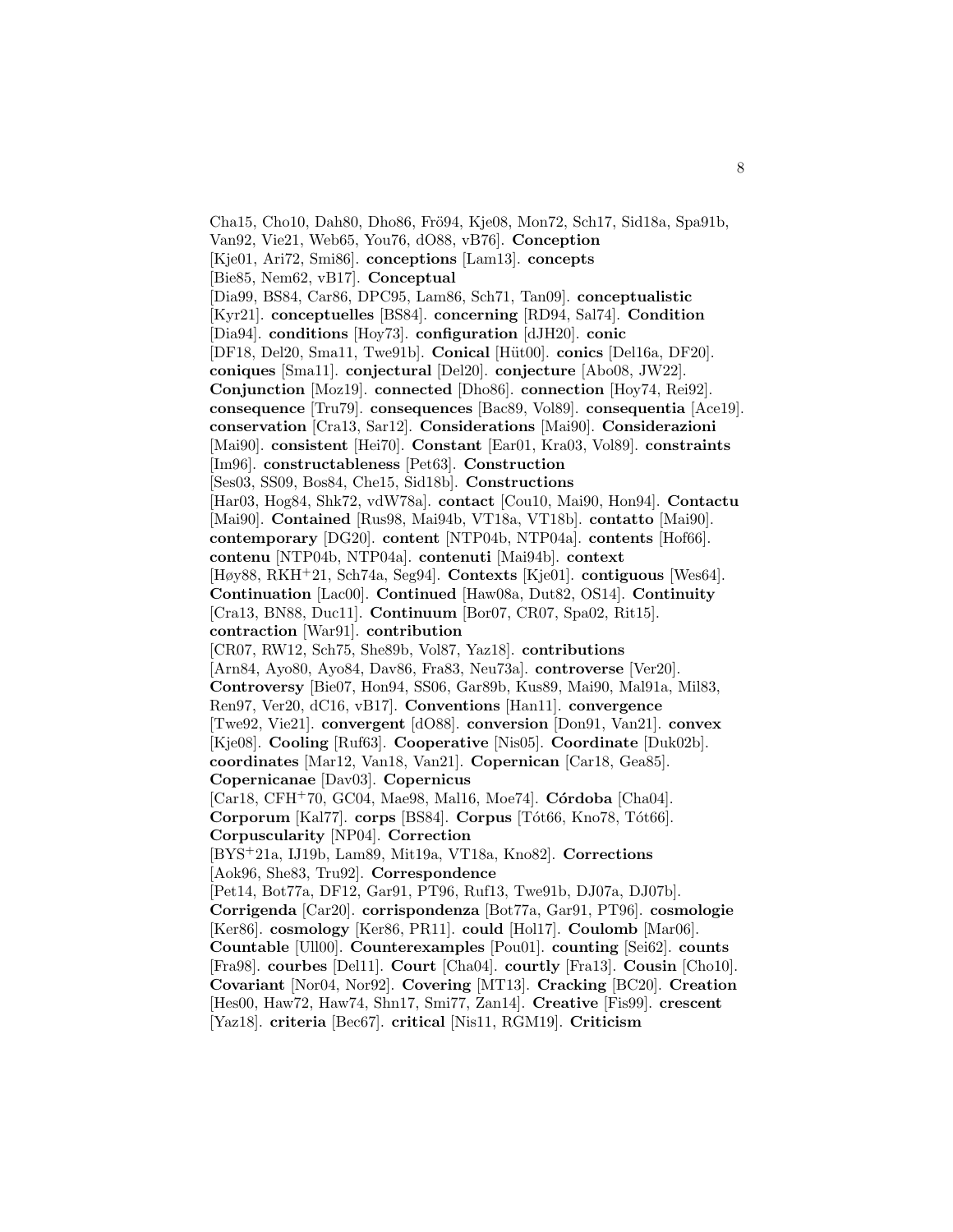[Not17, Net20]. **critique** [For69]. **Crofton** [SPJ01]. **cross** [AB19]. **crossing** [Fri20]. **crunching** [Cor08]. **crystallization** [Arn83g, Sch74b]. **crystals** [Ewa69, For69, Kat08]. **cube** [Gui16, Mas16, RS98]. **Cubic** [Net99, Col77]. **Cubiche** [RS98]. **culmination** [McL11]. **cultures** [Asc88]. **Cunha** [dO88]. **current** [Bro67]. **currents** [RD94]. **curvature** [Ger82]. **curve** [Gug77]. **curves** [Bos81, Del11, Hof65, She95a]. **Cyclotomie** [Bou13].

**D** [She78]. **D.** [BS84]. **d'Abraham** [BS85]. **d'Abu** [Ses77]. **d'Albert** [Rou80]. **D'Alembert** [Wil87]. **dall'enunciato** [BF93]. **Damianos** [Eas70]. **Damis** [Key22]. **d'analyse** [Dug73]. **Daniele** [Fie97]. **Dans** [Vit04, AB17, AB19, AB22, BS77, Bou13, Del70, Lam13, MS15a, Nab08, Ses77, Vit02]. **daraus** [Car86]. **Darboux** [Del11]. **d'Archim`ede** [Bac63, Del70]. **d'Aristote** [Vit02]. **dark** [Kra12]. **d'Artin** [BS85]. **data** [Fra98, GS08]. **date** [Tum92, Yaz20, vdW68]. **dated** [GB91]. **dating** [Mas15, Ste20]. **d'Augustin** [Bou13]. **d'Augustin-Louis** [Bou13]. **David** [Cha91, Cor97a, Cor99, Gio21, Toe86]. **day** [Jon83, vdW88a]. **death** [Fis66]. **debate** [Che97]. **Debeaune** [Scr61]. **Debeauneschen** [Scr61]. **D´ebuts** [Arb79, Arb81]. **decay** [Bra85]. **December** [HY86, Tum92]. **decimal** [Rās78]. **Décimales** [Rās78]. decline [Bos84]. **Dedekind** [VT18a, ENP82, Sch82a]. **Dedekinds** [Sch82a, VT18b, ENP82]. **Ded`o** [Fri20]. **Deducing** [Dar20]. **deduction** [Neu78]. **deductive** [Ace11b]. **Defence** [vdW76, Blå16]. **defense** [Ros81]. **deferents** [Gru17]. **Defining** [Tho05b, Tho05a]. **Definite** [Lau89]. **Definition** [Fer99, HG05b, She98, GP09, Roq11, GP09]. **Definitions** [Men07, Rus98]. **deformations** [Cic15]. **Dehn** [Gug77]. **Del** [Gar89b, CD13, FGP81, Mid69]. **Delambre** [Wil80a, Wil80b]. **Delicate** [FS05]. **della** [Fie97]. **dell'Equazione** [CG80]. **demise** [Nor92]. **demonstrated** [BF93]. **demonstrations** [Vit04, Vit04]. **D´enes** [Fra97]. **Denis** [Arn84, Arn83a, Arn83b, Arn83c, Arn83d, Arn83f, Arn83g, Arn83h, Arn83i, Arn83e]. **Densities** [Coh98]. **Density** [She95a, Duc11, Zan13, Zan14]. **deren** [Art85]. **derivation** [Don21]. **derivations** [Eas70, Mil85]. **derivative** [Bos74]. **Desargues** [AB17, AB19, AB22, Bri21]. **Descarte** [Sch71]. **Descartes** [Scr61, BF93, Boc09, Bos81, Gal80, Sak82, Sch71, Scr61]. **descriptions** [Nau14]. **descriptive** [Coo93]. **design** [Amb12]. **Detector** [Hes00]. **Determination** [Coh98, Kri68, Mae98, Pro88, Swe80]. **Determining** [Buc07]. **detonations** [RKH<sup>+</sup>21]. **dEuclide ´** [Vit04, RDV01]. **develop** [Sei75]. **developing** [Bie85]. **Development** [Kje02, Pal05, Ari72, Ber66, Bil82, Bol72, Bru73, Bru74, BY16, Car86, CGM87, Dai21, De 16, Dea81, Dea82, GG85, Ger82, HB86, Hol09, Hoy73, JP13, Jon83, Kie71, Kje08, Lai86, Loh68, Mit65, Nem62, Neu97, Pet87, Sch77, Sch82c, She88, Tuc73, Ull84, Vie21, War91]. **Developments** [SPJ01, Tay74]. **Dezember** [HY86]. **d'Hipparque** [NB84, NB89]. **diagrammatic** [BHM15]. **diagrams** [Ray14]. **dialogue** [Scr63]. **diameter** [AB19]. **diameters** [Fow82]. **diam`etre** [AB19]. **diaries** [Mes65]. **Dickson** [Fen98]. **Did**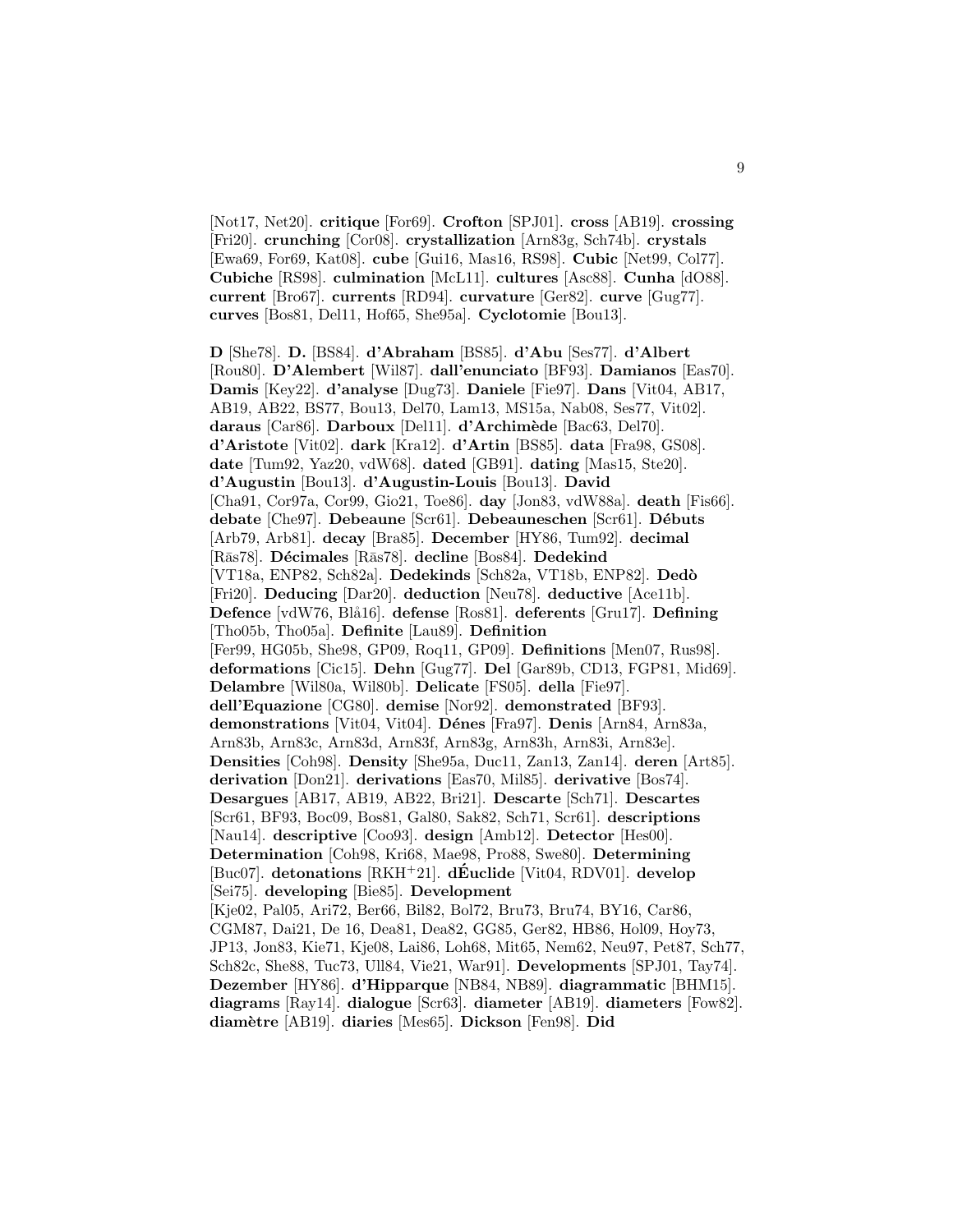[Fre71, Sei75, Gil74, Raw82]. **difference** [Car18, Tan09]. **differences** [Ros15]. **Different** [Kje01, Kje02, Kno99, BS84, BPS11]. **differentiability** [Vol89]. **differentiable** [Bil82]. **Differential** [Kat85, Cog22, Dem82, Dem83, IM21, Lüt84b, Lüt95, McH71, RA20, Rei73, Rei89, Sch77, Tay74]. **Differentialgeometrie** [Rei73, Rei89]. **Differentials** [Bos74]. **diff´erentielles** [Bac63]. **diff´erents** [BS84]. **Differenzierbarkeit** [Vol89]. **diffraction** [BY16, Ewa69, For69]. **diffusion** [Zam10]. **digamma** [Fer07]. **dilemma** [Bel91]. **dimension** [Joh77, Joh79, Joh81, Kno86]. **dimensional** [dC16]. **Dimensions** [Arb81, dC16]. **dimostrazione** [BF93]. **Din** [Moz14, R¯as74]. **d'int´egration** [Sma11]. **d'involution** [AB17]. **Dionysios** [vdW84c]. **Diophantine** [GL19]. **Diophantos** [Tho05a, Tho05b]. **Diophantus** [Ace09, BC12, GGHPMR21]. **Dioptrik** [Loh68]. **Dirac** [Kra81, MR10]. **direction** [RD94]. **Dirichlet** [AM14, Osw17]. **Disagreement** [Buc01]. **Disappear** [HG05a]. **Disappointment** [Gea10]. **Discontinuity** [NP04]. **Discovered** [Bel98, BYS<sup>+</sup>21a, BYS<sup>+</sup>21b, Dal86]. **discoveries** [Del16b, Del16c]. **Discovery** [Cap02, Kat03, Sau99, Ste01, And94, Bel85, Bra85, Bur67, DPC95, Dut96a, Ewa69, For69, Hen97, Hen01, Kat08, Kub70, Sch74b, Was71, Wat72, Web65]. **Discrepant** [Buc06]. **Discussion** [Sch71]. **Discussions** [KC00, Mon72]. **disgregation** [Bie83a]. **disgregations** [Bie85]. **Disgregationskonzept** [Bie83a]. **Disgregationskonzepte** [Bie85]. **Diskussion** [Sch71]. **dispersion** [Bec73, Sha79]. **Displaced** [CG13, Hüt00]. **displacement** [Bro67]. **disposition** [Rid80]. **Disquiet** [Arn83d]. **Distance** [Bro05, Vig00, Car09, Wis81]. **Distances** [BS07, Car14, Too74]. **distant** [Sal74]. **distribution** [Bac90]. **distributions** [HB86]. **Divergent** [Fer99, Dut96b, Tuc73]. **diversity** [Sch82b]. **Division** [FS05, Fri14]. **divisions** [Abo08]. **dix** [BS84, Lam13, Vig00]. **dix-huitième** [Vig00]. **dix-septi`eme** [BS84]. **do** [CM15]. **Doctrine** [Ras70]. **documented** [Dar93]. **documents** [Dug76, Hen01, Loh66]. **Doetsch** [Dea82]. **Doing** [Fra04]. **Dokumente** [Hen01, Loh66]. **Dominicus** [Bus65a]. **don't** [Kno92]. **double** [Buc80a, CG19, G˚ar89a]. **doubling** [Mas16]. **Dragging** [Ped00]. **Dragon** [MP22]. **Dragon-Head** [MP22]. **dream** [Car86]. **Drowning** [Ace03a]. **Drude** [Ren97]. **dualism** [Bac89]. **Dualismus** [Bac89]. **Duan** [LA84]. **Duhem** [Dai21]. **Duillier** [Zeh83]. **Duke** [CD13]. **d'une** [GP09, Jao74, Ker86]. **duplication** [Sei66]. **duration** [Hal88]. **durch** [Scr61, Was71]. **D¨urer** [Fie97]. **during** [Che97, SFS08, SS82]. **Durnheimer** [Bus98]. **dynamical** [Dea88, RW12]. **Dynamics** [Dob98, Bel91, Cou14, Hal60, LP15, Nau94, Nem62]. **Dynamique** [Mil73]. **Dynkin** [AB12].

**E.** [BS84, Bot77b, Br˚a07, Bur71, Bur72, Fra98, SPJ01]. **earlier** [Eva76]. **earliest** [CM15, Raw82]. **Early** [Buc06, Cha04, Dos75, FS05, FS07, KC00, Lac00, Rab74, Sen98, She77a, Tru75, AB12, Bil82, CM15, Dal82, Dar93, Dut84, Dut91, Dut95, Fer96, Fra83, Gal17, GG70, Hen97, Hof65, Hol09,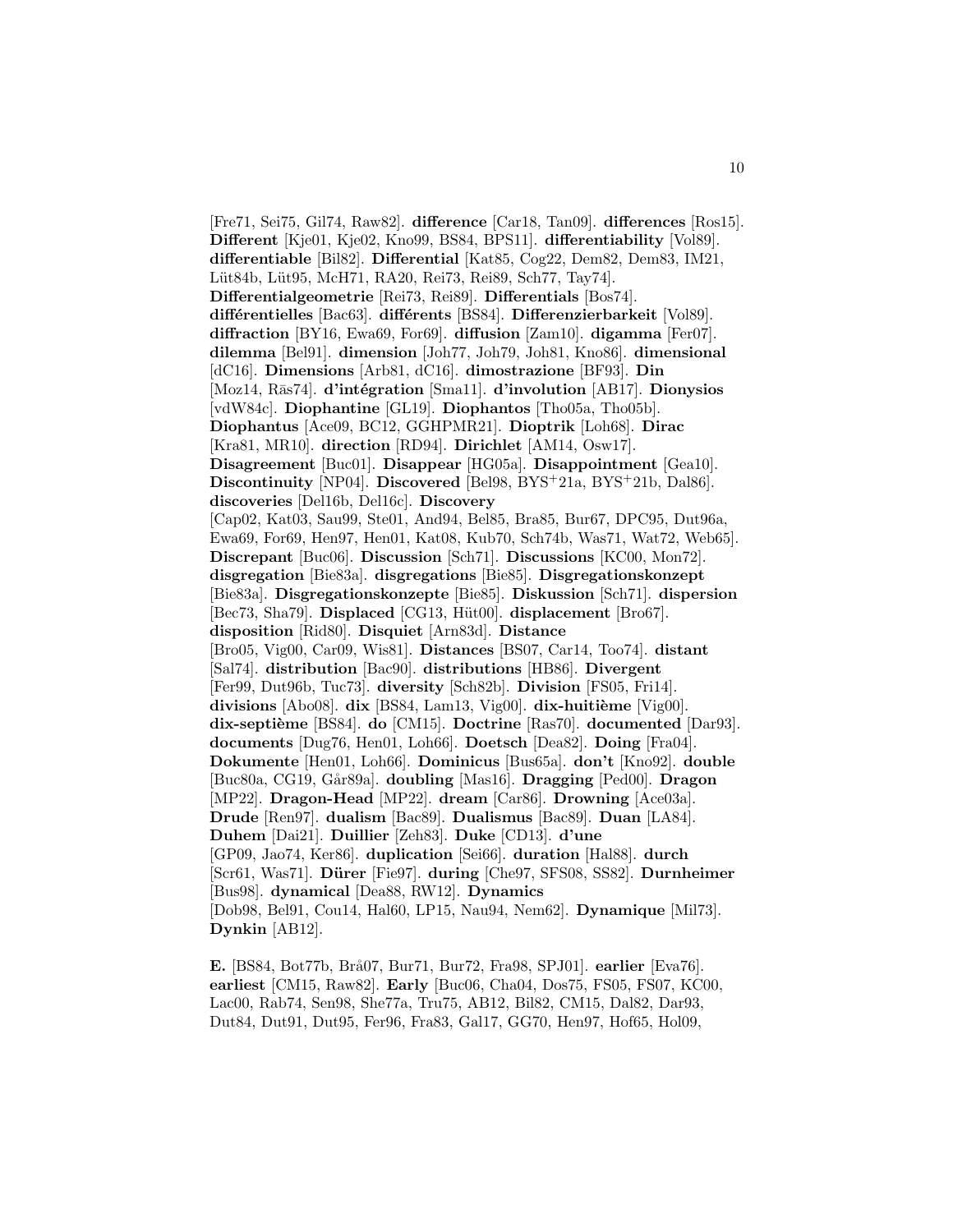Hol17, Kal77, Kau85, Kra92, Nau94, Nau10, Neu73a, Nor92, OS14, PR11, Rec94, Roq92, Sau07, Sch82b, Scr61, She93b, Shk72, Sza64, Tay82, Top71, Twe92, Ver13a, Ver13b, Wat80, Wim12, dC16, vB17, vdW78a, vdW82]. **earth** [Duc11, Ber91, Bro05, Car09, Coh98, Dut93, Gre96]. **Easter** [Bie04]. **Easy** [Bra03]. **eccentricity** [Car21]. **eccentrics** [Gea85]. **´echanges** [LM98]. **´echelles** [Sma11]. **Eclipse** [Gua15, Liu05, Ste00c, CE14, IJ19a, IJ19b, Yaz11a, Yaz11b]. **Ecole ´** [Arb79]. **edition** [DF20, Cio22, RGM19]. **editor** [Tru96, Wei78]. **Editorial** [BB97]. **Editors** [BG09]. **education** [Zan14]. **Effect** [Kat03, Hen97, Hof66, Knu76, Str92]. **effects** [Neu81]. **Egidius** [Man89]. **Egyptian** [Abr84b, Gil74]. **Egyptians** [vdW85a]. **Ehrenfest** [Jae98, NP04, NP06, P´er09a, P´er09b]. **Eigenartige** [Loh68]. **eighteenth** [Bel91, vB17]. **eighteenth-century** [Bel91, vB17]. **Eindringen** [Rei89]. **Einfluß** [Bot77b, Loh68]. **Einführung** [Sch75]. **Einleitung** [Ull89]. **Einstein** [Bac89, Sch88, Bac89, BN88, EG78, HY86, Hen94, HG05a, Ill89, Mal91b, Nav98, Nor92, Nor04, PS10, Pye77, Ren97, Sal74, Sau05, Sau07, SS21, Sch88, ST94, vD04, vD09]. **Einsteins** [HY86, ST94]. **Elasticity** [Dar02, CRT10, Mid69, Taz93, Web65, Arn83g]. **Electric** [Gal17, BYS<sup>+</sup>21a, BYS<sup>+</sup>21b, Hen97]. **electricity** [Hom67, Wis81]. **electrodynamic** [Dar93]. **Electrodynamics** [Nor04, Bro16, Roq92]. **Electromagnetic** [Cor99]. **electron** [CG86, Gol70, Pye79, Mil73]. **electron-theory** [Pye79]. **electronic** [Dav90, War91, Yea11]. **Electrons** [vD04, Kra81]. **Elementa** [Car20]. **Elemente** [Art85, Art88, Neu73b, Neu74]. **Elements** [Art88, Bri07, Dug73, Art85, De 12, Dug73, Fow80, Fow82, Har03, Kno78, Neu73b, Neu74, Rus98, Sei75, Vit04, Jaë10, RDV01, Vit04, Ace03a, Cor13, RDV01, Sid18b]. **Eliakim** [SS98]. **elimination** [Kno74]. **Eliminations** [Kno74]. **Eliminations-** [Kno74]. **Elisabeth** [Cha04]. **ellipses** [Gea85]. **elliptic** [Ayo84, Cog14, Cog15]. **Embedding** [Hol14]. **Emergence** [Ehr06, FT13, AG09, Arn84, Cho10, GZ79, Im96, Lüt84b, Man75, Pal08, Rod15, Sch86, Vol87]. **Emil** [Sch84, Sch85, vdW72a, DS12, Sch82c, Sch84, Sch85, vdW72a]. **Emile ´** [Ver20]. **EMLR** [Gil75]. **Emmy** [McL11]. **Emphasis** [Ace03a]. **Empire** [Sen98]. **Empirical** [Bri07, Wil70]. **end** [Van18, Van21]. **Energy** [Hes00, Kra12]. **engagement** [Ald09]. **Engine** [Key92]. **Engineer** [Dar03]. **engineers** [Yea11]. **England** [Big19]. **English** [Dau08a, Dau08b, RGM19]. **enigma** [BC20, Yaz20]. **Enjeux** [Mer02]. **Enlil** [Tum92]. **Enoch** [FHR21]. **entasis** [Ray20]. **Entdeckung** [Bur67, Kub70, Mit65, Sch74b, Was71]. **Entdeckungspfades** [Hen01]. **Entities** [Rus98]. **entre** [LM98, Ver20, Voe08]. **entretenues** [GL12]. **Entropie** [Bie85]. **Entropie-** [Bie85]. **entropy** [Bie85, DPC95]. **Entstehung** [Sch86, Vol87]. **Entstehungshintergrund** [Bie85]. **Entwicklung** [Bol72, Car86, Ger82, HB86, Hoy73, Loh68, Neu97, Sch82c, Ull84]. **Enuma** [Tum92]. **enunciated** [BF93]. **Envelopes** [SS05]. **envoyés** [LD01]. **Epicycles** [Gea85]. **epicyclic** [Abr84a]. **episode** [HH79, Not18].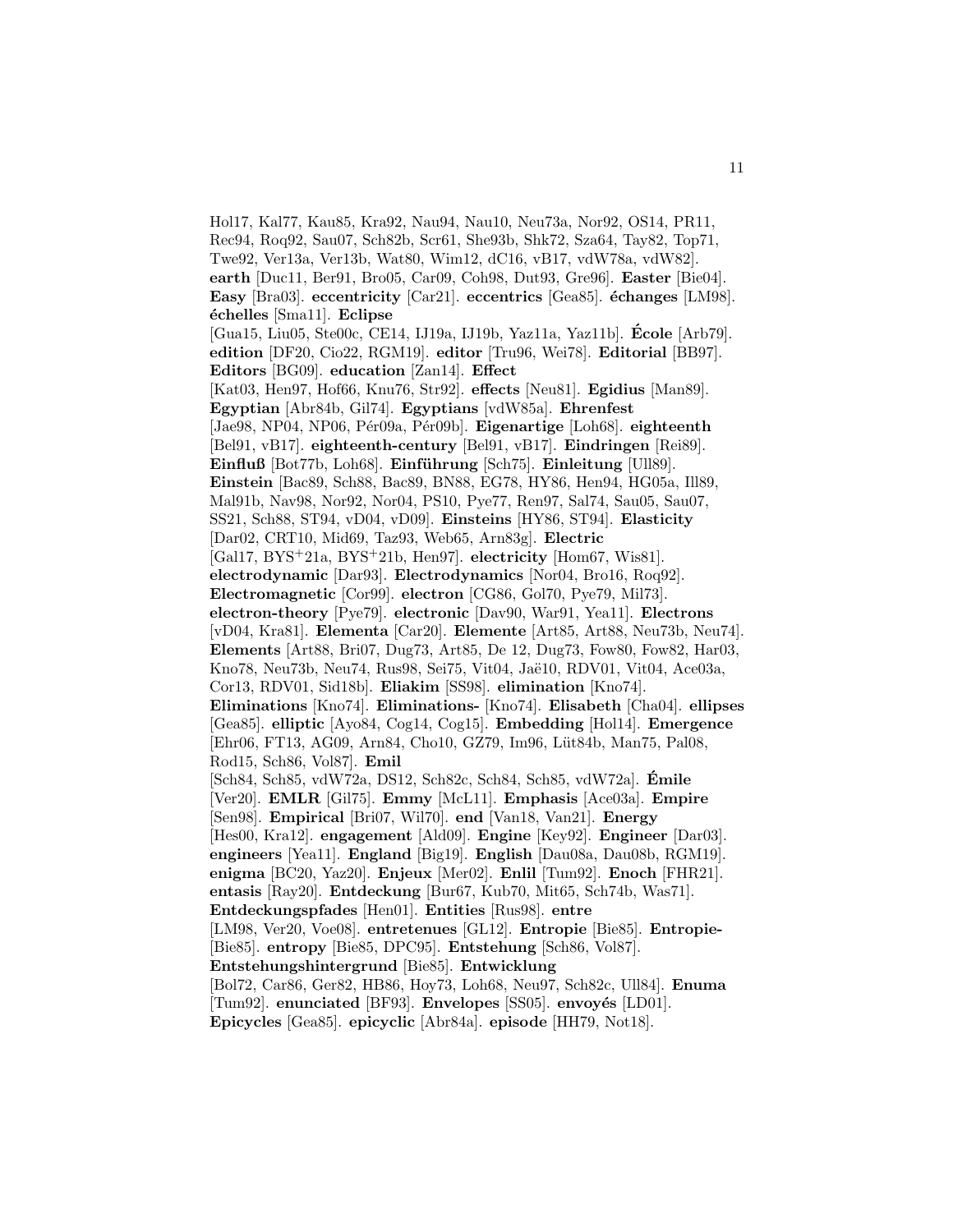**epistemological** [Sch17]. **Epistemology** [Dal01]. **Epitome** [Dav03]. **epoch** [CE14]. **´epreuve** [Eis96]. **Equality** [Gra65]. **Equant** [Duk05a]. **Equation** [Dar02, Net99, Ber66, CG80, GL19, GZKB<sup>+</sup>12, Lê17, Zam10, Dut97]. **Equations** [Gal01, Sau05, AT14, Bos84, CPFA07, Dem82, Dem83, Dho86, Fri14, GS94, Gil91, Ham76, IM21, Lüt84b, MR10, McH71, Oak09, Rās74, Sch77, Ses77, Ses77, Dho86, Gil91, Rās74]. **equilibrium** [Ber76, Lüt84a]. **Equimultiples** [Pal01]. **Equinoxes** [Dob98, Dob99a, Wil87]. **equivalence** [Nau14]. **Equivalent** [Pou04, Hoy78, Shk72, Sme70]. **Era** [Buc06]. **Eratosthenes** [Dut93, Gul87, Raw82]. **erfolgreich** [Bie87]. **Erforschung** [Sch73]. **erg¨anzender** [Hen01]. **ergodic** [vP91]. **Ernesto** [PT96]. **Ernst** [Bel91]. **Errata** [Ano81, She89b]. **Erratum** [Dau08a, NTP04a, P´er09b, Tho05a, Yaz11b, NTP04a]. **Error** [H¨ut00, BG94, Rab74, Van18, Van21]. **Errors** [Dob99b, Pro88, She77b, She79, She95b, She95a]. **erste** [Sch74a]. **ersten** [Jah87, Neu73b]. **eruption** [Nab08]. **Erwin** [Han77, Hen94]. **Esbozo** [Mar93]. **Essay** [Wri00, Høy88, She73a, She73b]. **Essays** [Loh79]. **est** [Bus65b]. **estate** [Osw17]. **Ether** [Ped00, Taz93, Buc80b, Kox88]. **Etherealization** [Mit19b, Mit19a]. **ethnomathematics** [Asc88]. **´etiage** [Eis86]. **Etoiles ´** [Vig00, NB89]. **Etude ´** [Mer02, Dah80, Jao74]. **Euclid** [Abo08, Ace03a, Ace08, Bec67, Bre94b, Bro81, Cor13, De 12, Fow80, Fow82, Har03, Kno92, Neu73b, Neu74, Pal01, RDV01, Rus98, Sei75, Sid18b, Vit04, Wei78]. **Euclidean** [Eva76, Amb12, Art85, Art88, BGTZ14, De 16, Fre91, Sza60, Tan09, Tho92]. **Euclideo** [Mai82]. **Euctemon** [vdW84a]. **Eudoxan** [Fow80, Fow81, Fow82, Men07, Rid79]. **Eudoxos** [Art88]. **Eudoxus** [Mue70, Yav98, Yav01]. **Eugene** [Fen98, PT96]. **Eugenio** [PT96]. **Euklid** [Bre94b]. **euklidischen** [Sza60]. **Euklids** [Bec67, Neu73b, Neu74]. **Euler** [Bel10, Bis22, Cal76, CEF17, Dea81, Dea85, Dia99, Dut96b, Eck02, ED09, Fra94, Hof60, Mal00, MT97, Mil85, She72, Ver13a, Ver13b, Wil87]. **Eulers** [Hof60]. **Evaluations** [Hal90]. **evidence** [GC18, Sha79]. **Evolution** [Cen10, Jae98, Arn83a, Arn83b, Arn83c, Arn83d, Arn83f, Arn83g, Arn83h, Arn83i, Arn83e, Arn84, Van92, Voe08, Wim12, Dho86, Voe08]. **Exact** [BG08, Sch82c]. **exactly** [Dia94]. **exakten** [Sch82c]. **examination** [Dal82, Mol78]. **examining** [Pal98]. **exchange** [Sch84]. **exchanges** [LM98]. **exercises** [Scr61]. **Existence** [Har03, RA20]. **existing** [Yon69]. **expanded** [LA84]. **expands** [BG08]. **expansions** [Mal93]. **Experiment** [Hes00, Mar06, Fer14, Gol70, Gou14, Raw82, Seg80, vD09]. **Experimental** [Buc80a, Buc06, Fra98, Im96, Duc11, Sak82, Sha79, Ull84]. **experimentellen** [Ull84]. **Experiments** [Hah02, Bel91]. **Explaining** [Bro16]. **explanation** [Kno74]. **explicating** [Che15]. **Explikationstheorie** [Kno74]. **Exploring** [Lam87]. **expositions** [Dar93]. **expression** [Cal76]. **extant** [Kno86]. **extends** [DS12]. **extinction** [Bru81]. **Extract** [Wei78]. **extracting** [Wat78]. extraction [AH15, Ras78]. **Extreme** [Mae06, Sch71]. **Extremwertmethode** [Sch71]. **eyewitness** [Sch86].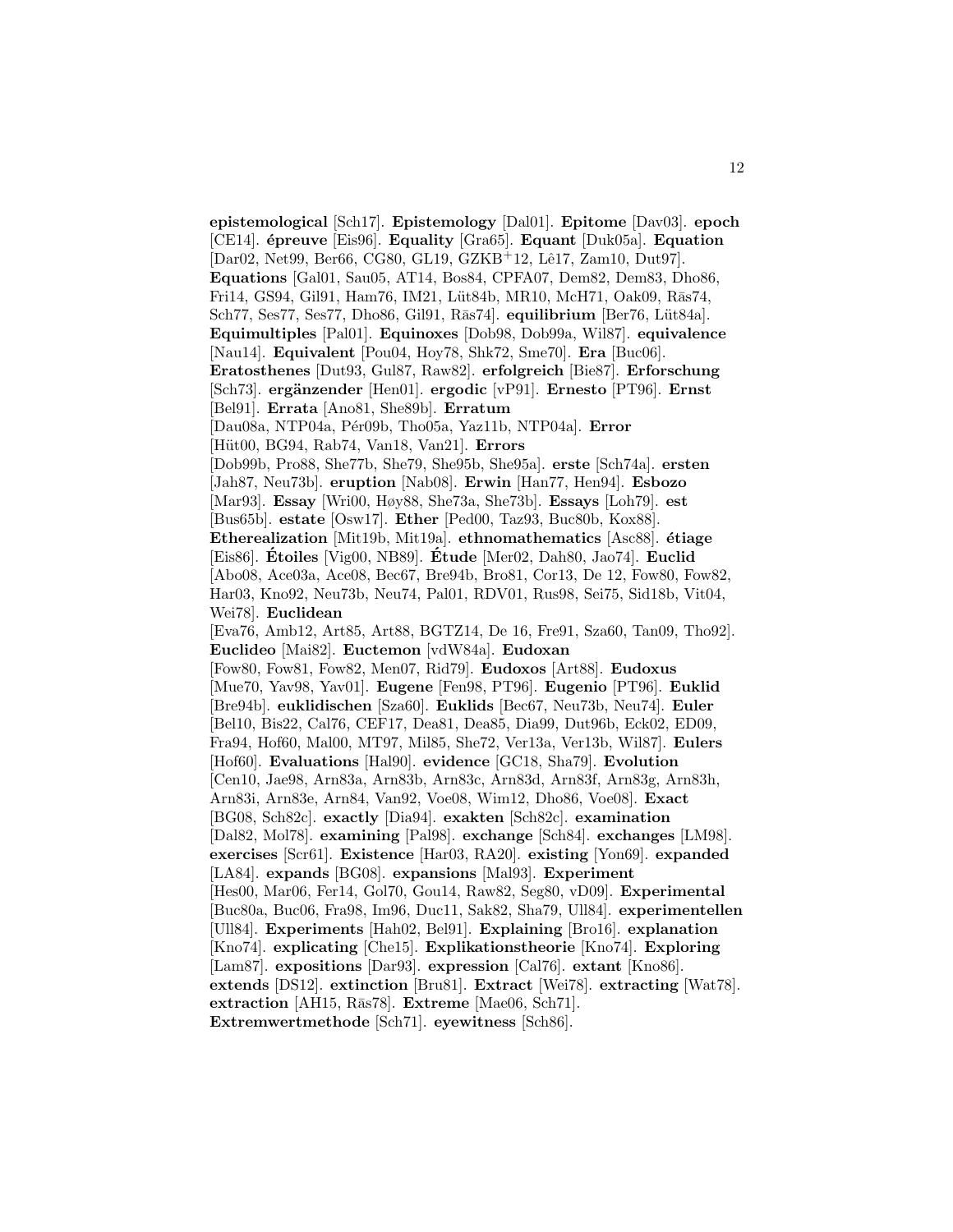**F** [BF93, Bot77b, Bur72, She79, She94b]. **F.** [Bot77b, Bur72]. **Fa** [Yon69]. **factorial** [Dut91, Fer07]. **factors** [Wil70]. **Fagnano** [Ayo84]. **Fahhad** [Moz19]. **failure** [Bie85, Høy88]. **Fantappiè** [Cic15]. **Faraday** [Knu76, RD94, Spe67]. **Fassung** [Hen01]. **Fast** [HJB85]. **Fater** [Mai94b]. **Fatio** [Zeh83]. **Federico** [Cio22]. **Fedorow** [Bur71, Bur72, Bur71, Bur72]. **Fehlinterpretation** [Bac89]. **Felice** [Ros15]. **Fermat** [Bre94a, Del08, Edw75, Hof60, Sch71, Str68]. **Fermats** [Hof60]. **Fermatschen** [Sch71]. **Ferromagnetic** [Nis05]. **Fibonacci** [Han11, MS15a, RS98]. **Fiction** [EQ21]. **fictions** [EQ21]. **Field** [FS07, Cao91, Rei03, Sal74]. **fifteenth** [Not18]. **fifteenth-century** [Not18]. **fifth** [Tru96, Ace03a]. **figured** [Ras83]. **figures** [Abo08, L¨ut84a, Ras83]. **fi'l** [Ses77]. **fi'l-Hisab** [Ses77]. **filiations** [BS84]. **Filled** [Ped00]. **Filosofia** [Mai94a]. **final** [Cic15]. **Fine** [Kra03, DG20]. **Fine-Structure** [Kra03]. **Finite** [She73a, Ros15, Sil79]. **Finlay** [Hen94]. **Finsler** [vdW72b, vdW72b]. **First** [Cou04, Dar02, Fer99, Bis22, Car18, Cho11, Dem82, Jah87, Mal91b, McL11, Neu73b, Par88, Sch74a, Wat90, Sau99, Sau05]. **first-phase** [McL11]. **FitzGerald** [War91]. **Five** [Dar02]. **Fixed** [Man04]. **Flamsteed** [Ruf13]. **flawed** [Van21]. **flights** [Dut85]. **flow** [Eck21, Wis81]. **FLT** [Cor08]. **fluid** [Aub17, Cra13, L¨ut84a, Nem62]. **fluidity** [Cha15]. **Fluids** [Dob99b]. **Folgen** [Bac89, Vol89]. **fonction** [Dho86]. **fonctionnelle** [Jaë10]. **fonctionnelles** [Dho86]. **fondamental** [Gil91, Voe08]. **fondements** [Gis83, MS15a]. **fool** [Fra98]. **force** [Nau10, Nau14, vB17]. **Forces** [Mel06, Muk74]. **forefathers** [Zan13]. **forgotten** [Dar20, Høy08, Moz16a, Not18]. **form** [Lam86]. **formal** [Im96]. **formalism** [McL11]. **Forman** [Ewa69]. **formes** [Bou13]. **forms** [Ace11b, Kat85]. **Formula** [Mil85]. **formulae** [Abr82]. **formulation** [BN78, GXB21]. **found** [Osw17]. **foundation** [Bie81a, Bie81b, Bie81c, Bie83b, Bie87, vdW71, vdW72b]. **Foundational** [Pal01, Bus19, Fer07]. **Foundations** [ABZ02, Bru67, Nav98, Sau99, Sau05, Bie82, Boo85, Fra85, Gio21, Lau89, Smi81, Toe86]. **Fountains** [Eck02]. **four** [Neu73b]. **Fourier** [HJB85, Arn83d, HH79]. **fourteenth** [Lin70b]. **foyerz** [AB22]. **fra** [Mai90, Mai94b]. **fraction** [Dut82]. **Fractions** [R¯as78, Haw08a, MS15a, OS14]. **fragment** [FHR21]. **fragmentation** [Ace11a]. **fragments** [Yon69]. **Framework** [Tho05b, BC12, Tho05a]. **France** [AT14, Arn83a, Arn83b, Arn83c, Arn83d, Arn83f, Arn83g, Arn83h, Arn83i, Arn83e, Arn84, Del22, Gis83, LM98]. **Francesca** [Fie97]. **Francis** [Hom67]. Francois<sup> [Ray20, BS77, Oak18, Ste08]. **französischen** [Neu81]. **Fréchet**</sup> [Arb79, Arb81, Jaë10, Tay82, Tay85, Tay87]. **Fred** [Kra10]. **Frege** [Boo85]. **French** [AB17, AB19, Arb79, Arb81, BS77, BS84, Dah80, Del11, Del70, Dho86, Dug73, Dug76, Eis82, Eis86, Eis87, Eis91, Eis96, GP09, Gil91, GL12, Gis83, Jam88, Jao74, Ker86, Lam13, LD01, LM98, MT13, Mer02, Nab08, NB89, NTP04b, NTP04a, Neu81, PB06, Ras72, Rās74, Rās78, Ras80, Ras83, RDV01,

Rou80, Ses77, Ses98, Sma11, Ver20, Vig00, Vin05, Vit02, Vit04, Voe08].

**Frenkel** [Fre74]. **frequency** [Kat08]. **Fresnel** [Arn83f, Ped00]. **Freundlich**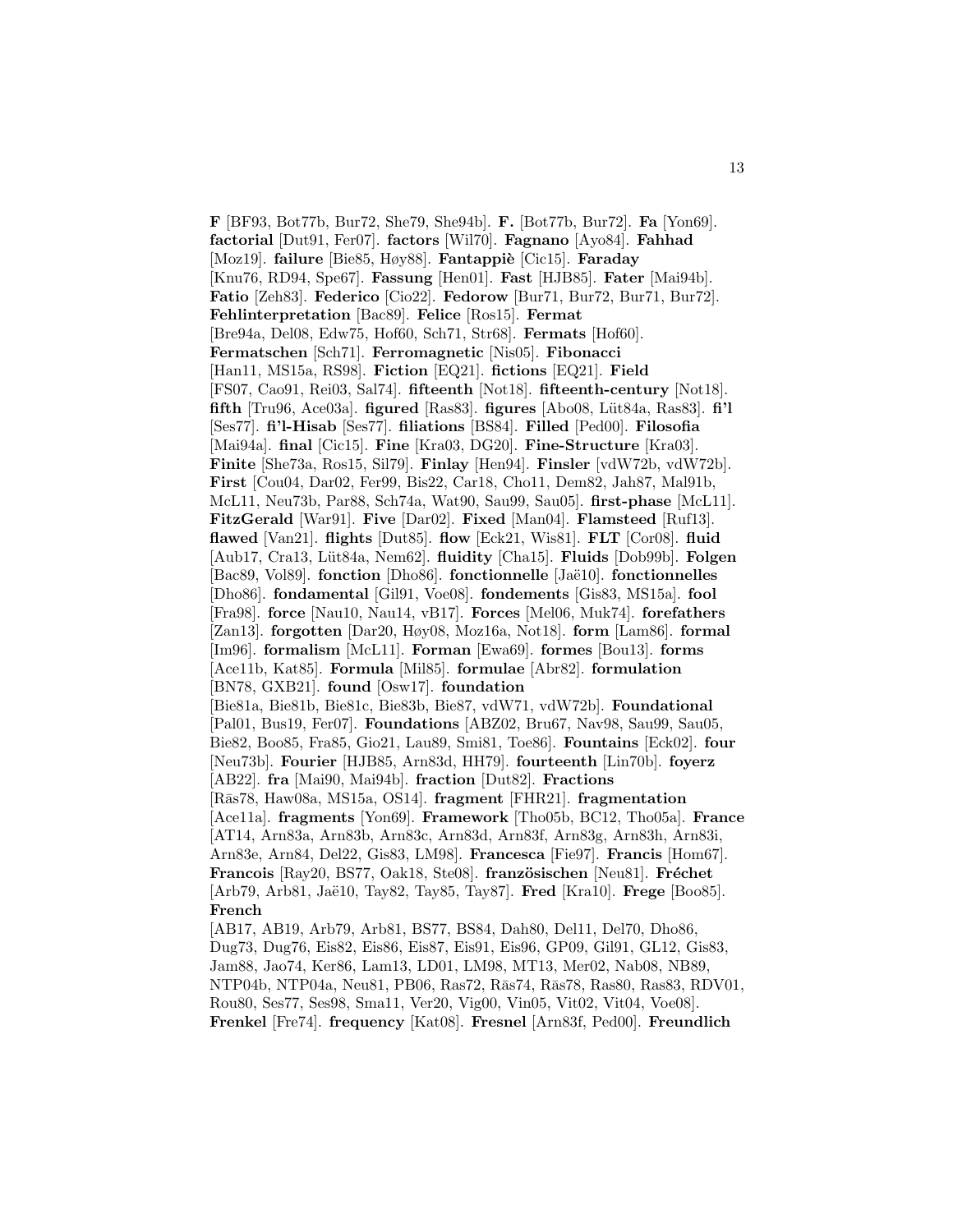[Hen94]. **Fricke** [AG09]. **Friedrich** [DF12]. **Friendly** [Ras83]. **Frigyes** [Rod15]. **Frobenius** [Haw74, Haw05, Haw08a, Haw08b]. **frühe** [Kau85, Sch82b]. **Fr¨uhgeschichte** [Neu73a, Scr61]. **fr¨uhgriechische** [Sza64]. **frühgriechischen** [vdW78a]. **Frühzeit** [Hof65]. **function** [Ber66, Dho86, Dut81, Dut84, Dut91, Mon72, Wim12, You76]. **functional** [Dho86, SS82, Zan13, Zan14]. **functionals** [Tay82]. **functions** [AG09, Bil82, Bot77a, Cog14, Dut95, Dut96b, Fer07, FP12, Osw17, Ull89, Vol87, Vol89]. **Fundamental** [Rus98, Gil91, Voe08]. **Funktionalanalysis** [SS82]. **Funktionen** [Ull89, Vol87, Vol89]. **funzioni** [Bot77a]. **Further** [De 12, Amb12, Con18, Kno81].

**G** [Br˚a07, L¨ut94, Pet61, Pro88]. **G.** [Gar91, Mai82]. **Gˆavre** [Aub17]. **Gaetana** [Tru89, Tru92]. **Galen** [Too85]. **Galilean** [Nor04]. **Galileo** [Bas14, Gra65, Hah02, Kno99, Pal98, Pal01, Pal05, Pal06, Pou20, Seg80, Wis74, ZH17]. **Galluppi** [Mai94a]. **Galois** [Neu97, vdW72a, Edw90, Gal01, Kie71, Neu97, Neu06, vdW72a]. **gas** [PS10]. **Gase** [Sch75]. **gases** [Bru73, Bru74, Han77, Sch75, Tru75]. **Gastvortrag** [HY86]. **gateway** [Eck21]. **gauche** [GP09]. **gauches** [Del11]. **Gauß** [Rei73, Rei03, BF93, Bre84, Bul09, DF12, Dut96a, Fer07, HJB85, Rei73, Rei03, She79, She94b, Wat90, Bie04, Rei03]. **Gearing** [LP15]. **Geminorum** [Sau08]. **Geminos** [vdW85b]. **Geminus** [BG96]. **General** [Arb81, SS98, Rod15, Tay85, Tru79, EG78, Eis86, Ill89, Kox88]. **générale** [Eis86, Arb81]. **Generality** [Tho05b, Tho05a]. **generalized** [Cog22]. **generated** [Bel91]. **generation** [Pot74]. **Genesis** [NP06, Cog11, Edw80, Kno86, Kra81, Lam88, Lam89, Ruf63, Str81, BS77]. **genetics** [Wim12]. **genuine** [Jaë20]. **geodesy** [Bre84]. **geodetic** [She94b]. **Geographike** [Mar12]. **Geography** [GM17]. **geomagnetic** [Cha62]. **Geometram** [BN84, BN84]. **Geometria** [BN84, Gar91]. **Geometriae** [Bus65a]. **Geometric** [Fri14, Rus98, SPJ01, Van06, Ray14, Vit02]. **Geometrical** [Lê17, Shk72, SS09, Blå16, Joh77, Kje08, Mae88, Mah68, Mal10, Smi81]. **Geometrie** [Boo85, Fre91, Neu73a, Toe86, AB22, Del11, Nab08, Voe08, Har08, Sch82b, vdW72b, vdW78a, Gal80, Bos81]. **geometries** [Lor16]. **G´eometrique** [Ras70, Vit02]. **Geometry** [Art88, ABZ02, CEF17, Cor13, HG05b, Ace11a, Amb12, Boo85, BN84, Bus19, Del22, Del11, Eva76, Fre91, Gar91, Lüt95, Mol78, Nab08, Neu73a, Rec94, Rei73, Rei89, SS21, Sch82b, Sei61, Sei75, Wim12, vdW71, vdW72b, vdW78a, Gal80, Toe86, Voe08]. **geophysics** [Sch82c]. **Geophysik** [Sch82c]. **Georg** [Mes65, Dau71]. **George** [DS12, Mes65, Mil83]. **Georgii** [Mal16]. **Germain** [DF12, Del08, Sam90]. **German**

[Art85, Art88, Bac89, Bec67, Bie81a, Bie81b, Bie81c, Bie82, Bie83b, Bie83a, Bie85, Bie87, Bie92, Bol72, Bot77b, Bre94b, Bur67, Bur71, Bur72, Bus65b, Bus98, Car86, Con76, Dar93, ENP82, Fre91, Ger69, Ger82, Goe68, HY86, Hen01, Her63, Her70, HB86, Hof60, Hof65, Hof66, Hoy73, Hoy74, Hoy76,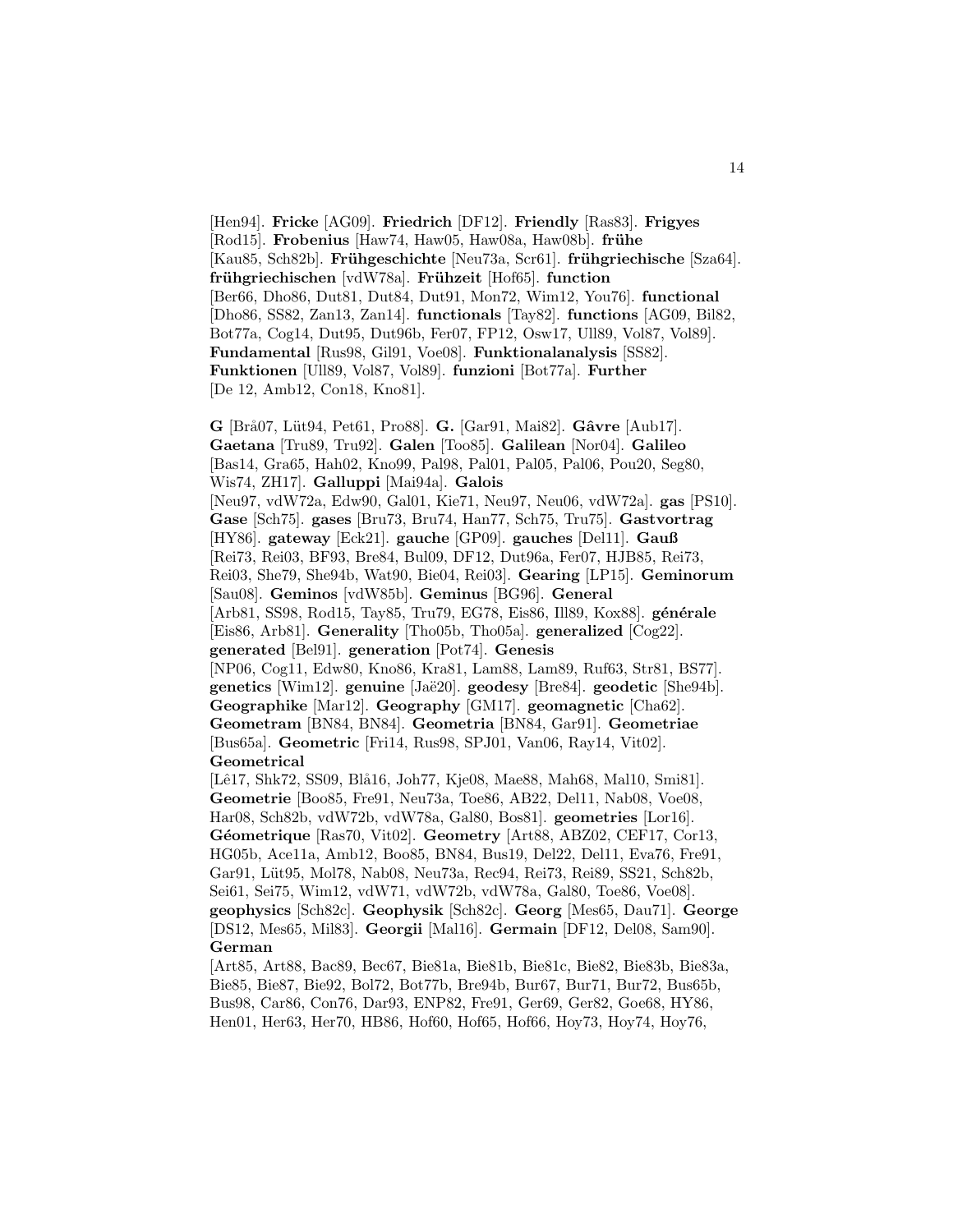Hoy78, Hoy80, Jah87, Joh84, Kau85, Kno74, Kri68, Kub70, Lau65, Loh66, Loh68, Mes65, Mit65, Neu73a, Neu73b, Neu74, Neu78, Neu81, Neu97, Pai71, Pai74, Pai77, Pai82, Pet61, Pet63, Ras71, Rei73, Rei89, Rei92, Rei03, Sch82a, Sch86, Sch68, Sch71, Sch74a, Sch75, Sch82b, Sch73, Sch82c, Sch84, Sch85, Sch88, ST94, Sch74b, Scr61, SS82, SS86, Spa91a, Spa91b, Spa02, Str92, Sza60]. German [Sza64, Tót66, Ull84, Ull89, Vol87, Vol89, Was71, Zeh83, vdW60, vdW72b, vdW72a, vdW78a]. **Germany** [Cal76, Dar93, Pye82]. **Gershon** [Rab70]. **Gerson** [Man98a]. **Geschichte** [Bur67, Ras71, Rei73, Vol87, Ger69]. **Geschichtliche** [Bol72]. **Gesellschaft** [Sch88]. **Gesichtspunkte** [Bec67]. **Gesualdo** [Mai94b]. **Ghetaldi** [Mai89]. **Giant** [Cen10]. **Gibbs'** [Dai21, HH79, Nav98, Roc21]. **Giochi** [FGP81, FGP81]. **Giovanni** [BN84, Cha16, Mid73, Van21]. **Girard** [AB17, AB19, AB22]. **Girolamo** [BN84]. **Giulio** [Zel09]. **given** [Sid18a]. **Givens** [Ace11b]. **glass** [Gou14]. **glasses** [Wes64]. **gleichverteilung** [HB86]. **glimpse** [Ren97]. **Global** [Cho11]. **Glories** [Ste00a]. **goal** [GS08, GS09]. **goal-year** [GS08, GS09]. **Goals** [Kje02]. **good** [Fra98, VT18a, VT18b]. **Gordon** [CG80]. **Gotha** [Her70]. **Göttingen** [Im96, Pye79, Sch82a, Sch88]. **Göttinger** [Sch82a]. **Gottlob** [Boo85]. **grains** [CM15]. **Grand** [YT18]. **Graphical** [Mal10]. **Graphs** [Asc88]. **Grasping** [Tan09]. **gravitation** [Aok92, Aok96, Duc11, Eis91, Nor92, Ros69, Wil70, Mal91b, Ros65]. **Gravitational** [Zeh83, Car21, Sau08]. **gravitatione** [Ruf12]. **Gravitationstheorie** [Zeh83]. **gravity** [Wes86]. **great** [McL11, Wil85, Moz19, vdW78b]. **greca** [Vit82]. **Greco** [BG96]. **Greek** [Ace11a, Ace11b, Ace19, BHM15, BS07, BJ00, Duk10, GB91, Hog84, Mah68, Neu73a, Sid18a, Sza64, Thu92, Ung75, Vit82, Wri00, vdW78b, vdW78a, vdW82, vdW84a, vdW84b, vdW84c, vdW85a, vdW85b, vdW88c]. **Greeks** [Was71]. **Green** [L¨ut94]. **Gregorian** [Bie07]. **Gregorie** [Mal93]. **Griechen** [Was71]. griechischen [Neu73a]. Größen [Was71]. Größenlehre [Lau65]. **Grosseteste** [Eas70]. **Group** [Neu06, Dah80, Haw71, Haw72, Haw74, Hol17]. **groupe** [Dah80]. **groups** [Bur67, Gra80, Haw72, Hol14, Sil79, Haw91]. **growth** [Joh79, Joh81]. **Grundlagen** [Bie85, Boo85, Sch82b, Spa91b, Toe86]. **Grundlegung** [Bie81a, Bie81b, Bie81c, Bie83b, Bie87, Bie92, vdW72b]. **Grundlegungen** [Bie82]. **Grundz¨uge** [ENP82]. **Gu** [LA84]. **guest** [HY86].

**H** [Par85, She71a]. **H.** [She91a]. **Habash** [Yaz18]. **Haggag** [Bre94b, Bre94b]. **Half** [Cou04, Hof65, Jah87, Lam13]. **H¨alfte** [Hof65, Jah87]. **Halley** [Bro05]. **Hamilton** [Mat78]. **Hansen** [WH14]. **Hariot** [Kal77]. **harmonic** [Dar07]. **Harmony** [Dia99, Pye82]. **Harriot**

[Loh66, Big19, Gou14, Loh66, Loh79, Pep68, Ste00a, Ste08]. **Hartree** [Zan13]. **Hasib** [Yaz18]. **Hasse** [FS05, FS07]. **Hastings** [SS98]. **Hauksbee** [Hom67]. **Hauptsatzes** [Bie81a, Bie81b, Bie82, Bie83b, Bie87]. **Hausdorff** [AB12]. **having** [Hof66]. **Haytham** [Ras70, Ras80, Sab82]. **Head** [MP22]. **heart** [dC16]. **Heat** [Gea10, Arn83d, Hoy78, Ler72, Bie81a]. **heated** [Mal91a]. **heavens** [Ber91]. **Heaviside** [L¨ut79, Pet87, Roc21]. **Hebrew** [Gol03].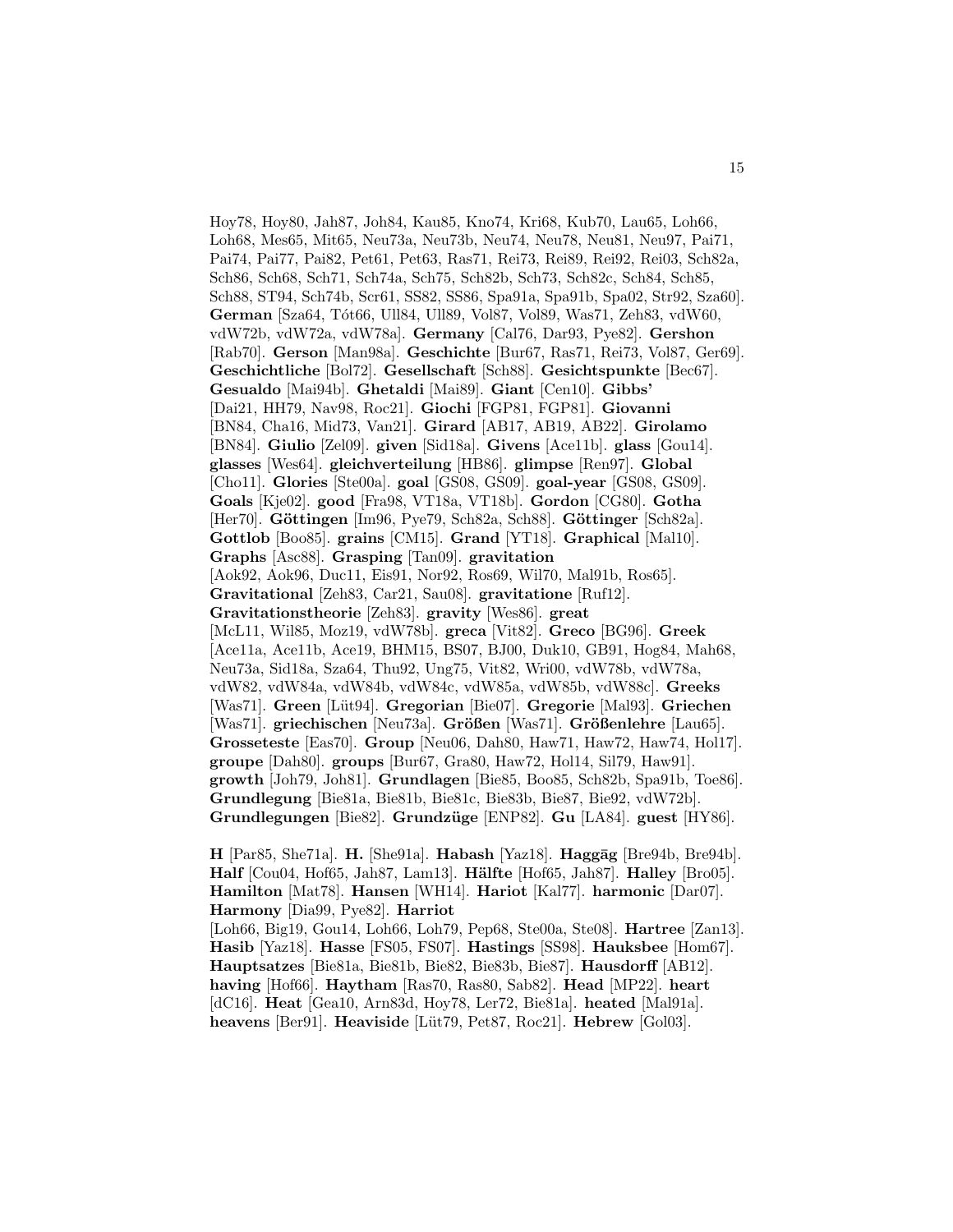**height** [Gol77]. **Heinrich** [BYS<sup>+</sup>21a, vdW72a, BYS<sup>+</sup>21b, HD95, vdW72a]. **Heisenberg** [Bel85]. **heliocentrism** [Car18]. **Heliostat** [Mid73]. **Helmert** [She95b]. **Helmholtz** [Bie81c, Bie83a, Buc01]. **Helmholtzens** [Bie81c]. **Helmholtzschen** [Bie83a]. **Helmut** [FS05, FS07]. **Hendrik** [Kox88, Kox13, Sch84]. **Henri** [Mil73]. **Henrik** [GS94]. **heptagon** [Hog84]. **her** [Del08]. **Heritage** [Høy08]. **Hermann** [Bie81c, Bie81c, Cor97b, Pye77]. **Hermite** [Bot77a]. **Hero** [Mas15]. **Heron** [Key92]. **Hertz** [Buc01, BYS<sup>+</sup>21a, BYS<sup>+</sup>21b, Don91, HD95]. **Hertzian** [Don91]. **Hesses** [Haw88]. **Heuristic** [Man98a, Ace11a, CGM87]. **heuristical** [Pot74]. **heuristics** [CG20]. **hexagram** [Del20]. **Hidden** [MT97]. **higher** [Bos74]. **higher-order** [Bos74]. **highlight** [CM15]. **Hilbert** [SS86, BS84, Con76, Cor97a, Cor99, EG78, Gio21, Lac00, Sau99, Sau05, SS86, Toe86]. **Hill** [GZKB<sup>+</sup>12]. **hindered** [GG85]. **Hindu** [MB03, vdW78b]. **Hipparchus** [Ace03b, Duk02b, Mae98, NB89, Swe80, Too74]. **Hippopede** [Yav01]. **Hire** [Bri21, SS05]. **Hisab** [Ses77]. **Histoire** [Eis82, RDV01, Del11, Dho86, Gil91, Jam88]. **Historical** [Frö94, JP13, Kje02, She88, Van92, Dut81, McH71, Nem62, Pot74, RKH<sup>+</sup>21, Seg94, She73a, She73b, YT18, ZH17, Bol72]. **historigraphical** [Spa02]. **historiografische** [Spa02]. **historique** [Bus19]. **History** [Alv99, BG08, Dal01, Går89a, Kra03, Nis05, Nis09, Nis11, Ped00, ZH17, BN78, Ber68, BGTZ14, Bru68, Bur67, BSS88, Cou10, Dar20, Del11, Dem83, Dho86, Dut84, Dut91, Dut95, EG78, Fer96, Fre77, Gal17, GG85, Gra84, Har08, HJB85, Jam88, Lam88, Lam89, Muk74, Neu73a, Ras71, RW12, Rei73, RDV01, Ros71, Sch71, Scr61, She77a, She80, She82, She84a, She84b, She85, She93a, Ung75, Vol87, Zam10, BG09, Eis82, Ger69]. **Hobbes** [Don21]. **Hochatmosph¨are** [Sch73]. **Hoher** [Joh84]. **Holbroke** [Not18]. **holes** [Eis91]. **Homocentric** [Yav98]. **homoclinic** [And94]. **homog`ene** [Jao74]. **Homogeneity** [Mue70]. **homogeneous** [Jao74]. **Homologiebegriffs** [Bol72]. **homology** [Bol72]. **homotopic** [Van92]. **Hopkins** [Par88]. **horizon** [Bru81]. **Horse** [Dar03]. **Hoyer** [Joh84]. **Hoyle** [Kra10]. **Hsiang** [Yon69]. **hsüeh** [Lam79]. **Hui** [Yon69]. **huitième** [Vig00]. **Humboldt** [Cha62]. **Hurwitz** [OS14, Osw17]. **Huygens** [Hof66, Buc80a, Buc07, Hof66, Nau15, Sak82]. **Hydrodynamics** [Dar02, Dar03, Fer14]. **Hydrogen** [Gea10, MR10]. **hydrostatics** [Cha15]. **hyperbolic** [Gal17]. **Hypercomplex** [Haw72]. **Hyperelliptic** [Ull00]. **hypergeometric** [Dut84, Fer07]. **Hyphegesis** [Mar12]. **Hypothese** [Was71]. **Hypothesen** [Bre94b]. **Hypotheses** [Duk09, Bre94b]. **hypothesis** [KL84, Mae90, Pér09b, War91, Was71, vP91, NP06, Rit15].

**I.** [Pet63]. **Iberian** [CG15]. **Ibn** [Moe74, Jao74, CG94, CG15, Gol77, Kin73, Man98b, Moz19, Ras70, Ras80, Sab82]. **idea** [Sau08]. **ideal** [Edw80, FP12, Han77, PS10]. **ideas** [Nem62, Ros71]. **Ideengeschichte** [Sch71]. **ihr** [Bie85, Hof66, SS82]. **ihre** [Bie85, Hof60, Hof66]. **ihren** [Hof66]. **ihrer** [Sza64]. **II** [Arn83b, Asc88, BG94, Bri09, Cor13, Dea82, Del16c, Dia94,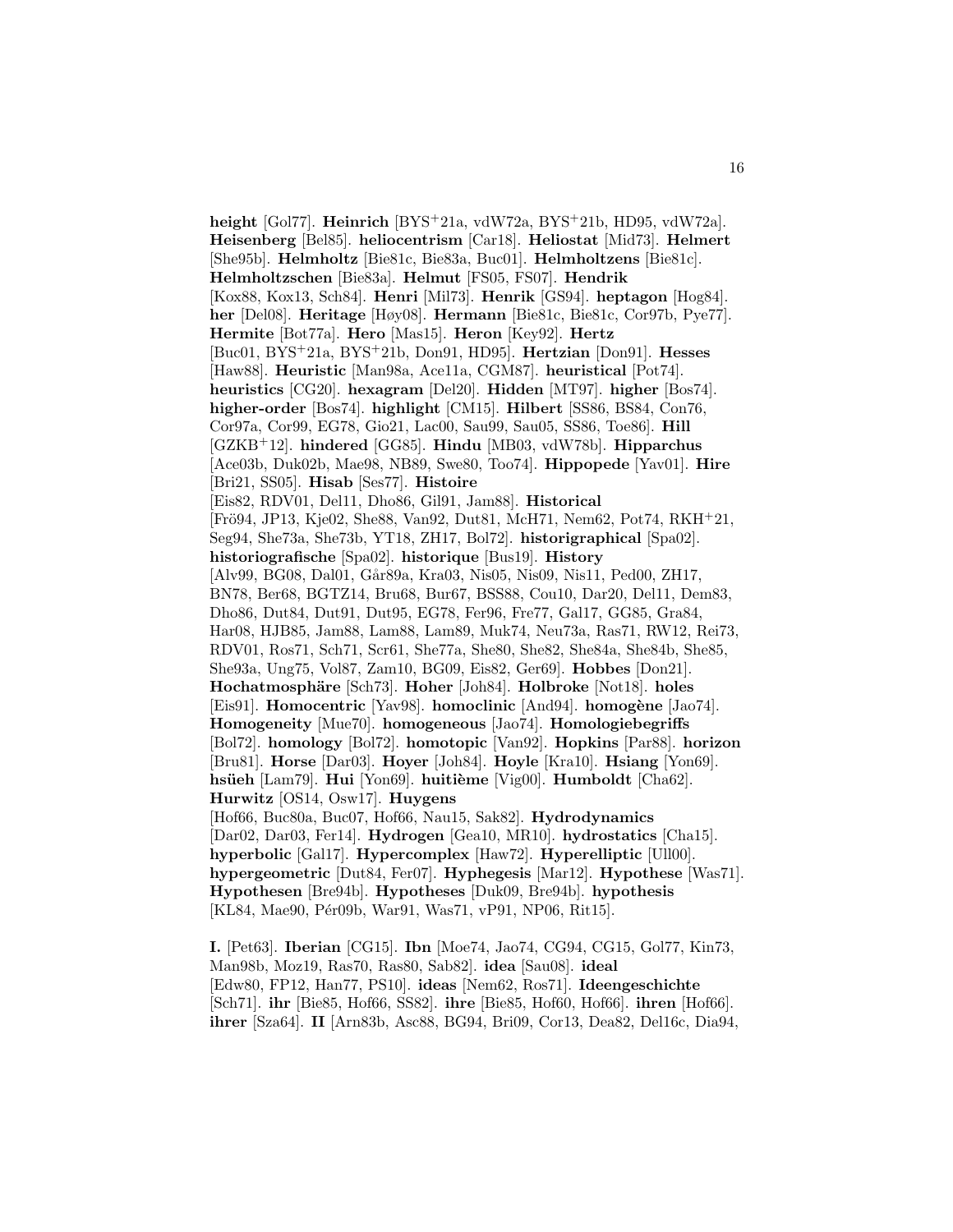Fow80, Fow82, GS09, Joh81, NB89, Pai74, Pou09, RA20, Tay85, Wil80b, dJ19b, vdW80b, vdW84b]. **III**

[Arn83c, BC12, Bri10, Pai77, Ste20, Tay87, Vit02, dJ21, vdW84c]. **Il'ich** [Fre74]. **im**

[Bie87, Car86, Fre91, Her70, Pet61, Rei03, Sch74a, SS82, Sza64, Tót66]. **image** [Gou18]. **images** [Lin68, Lin70a, Lin70b, Man89, Man92, Str81]. **imagination** [Gou14]. **Immanuel** [GC17]. **Impact** [Dai21, Kal77]. **Impasses** [Eis87]. **imperial** [CM15]. **implications** [FHR21, Mas16]. **import** [DPC95]. **Importance** [Pou04]. **important** [FHR21]. **impossibility** [EQ21]. **Inclined** [Hah02]. **include** [BG08]. **incommensurabilit`a** [Mar80]. **Incommensurability** [Bor07, Gra61, Kno81, Mar80, Kno82]. **incommensurable** [Was71]. **incomplete** [Dut81]. **inconsistent** [BY16]. **increased** [GGHPMR21]. **increments** [Fei85]. **Indecision** [Fis99]. **independent** [Mil85]. **indeterminacy** [Bel85]. **indeterminate** [BS77, Ses77]. **indéterminée** [BS77]. **Indéterminées** [Ses77]. **India** [Duk05a, WH19]. **Indian** [CG15, Duk05a, Duk07, Duk08, Thu92, vdW60]. **indische** [vdW60]. **Individual** [Pal85]. **Individuo** [Pal85]. **indivisibles** [And85]. **induced** [RD94]. **Induction** [Ace00, BHM15, Kyr21, Rab70, Ras72]. **Inequalities** [Kje02]. **inequality** [Wil85]. **Inferior** [Van06]. **infinite** [Ber68, Fis81, Lau89, Sak82, Bus65b]. **infinitely** [Bil82]. **infinitesimal** [Bas14, Fis81, Hof65, Lau89]. **Infinitesimalmethoden** [Hof65]. **infinitesimals** [Art13, RA20]. **infinitorum** [Ste01]. **Infinity** [Kno99, Del70, Fra97]. **influence** [Bel85, Bot77b, Bra85, BN93, Car21, Eis91, Fer14, Loh68, Ros15, Wil82]. **influenced** [vB17]. **Influences** [Sen98]. **Inhalt** [Hof66]. **Inherent** [Mel06]. **initial** [CGM87, GG85, RD94]. **inkommensurablen** [Was71]. **inner** [Gru17]. **innovator** [Høy88]. **Inscription** [IJ19a, IJ19b]. **inspiration** [BHM15]. **instance** [Raw82]. **instrumental** [Pro88]. **Integrability** [Pou01]. **Integral** [AT14, Ber66, CEF17, Dea85, ED09, Gil91, Hal90, Gil91]. **Integrals** [Ull00, Ayo84]. **integration** [Sma11]. **intellectual** [Høy88]. **Intelligibility** [Mit19b, Mit19a]. **Interactions** [Lüt95]. **interna** [Mar93]. **internal** [Mar93]. **Interpretation** [Dob99a, Pou06, Bec73, Ber91, Dav90, Gua10, Kno76, Sme70, Ste22, Zai94, KSFW90]. **Introduction** [Jae98, Bri10, GB91, Lam79, Sch75, Ull89]. **intuitionism** [McL11]. **Invariance** [NP04, Joh79, Joh81]. **Invention** [R¯as78, Dea85, Ker86, Mid73, vdW68]. **Inverse** [Wei00, Aok92, Aok96, Gui16, Nau10, Scr61, Scr63, Twe91a]. **inverse-cube**

[Gui16]. **inverse-square** [Aok92, Aok96]. **inverse-tangent** [Scr61, Twe91a]. **inversen** [Scr61]. **Investigations** [Mar12, Nor04, Buc80a, Joh77].

**involution** [AB17]. **involutions** [SS21]. **irreducibilis** [Con15]. **irrelevance** [Nis09]. **irruption** [Nab08]. **Isaac** [Gre96, Osa13, Wes64]. **Ishiwara** [HY86]. **Ishiwaras** [HY86]. **Ising** [Nis05, Nis09, Nis11]. **Islamic**

[Moz16b, Ses91, Ses03, Shi03]. **isolation** [Arn83a, Arn83b, Arn83c, Arn83d, Arn83f, Arn83g, Arn83h, Arn83i, Arn83e, Arn84]. **isomorphicism** [Sch74b].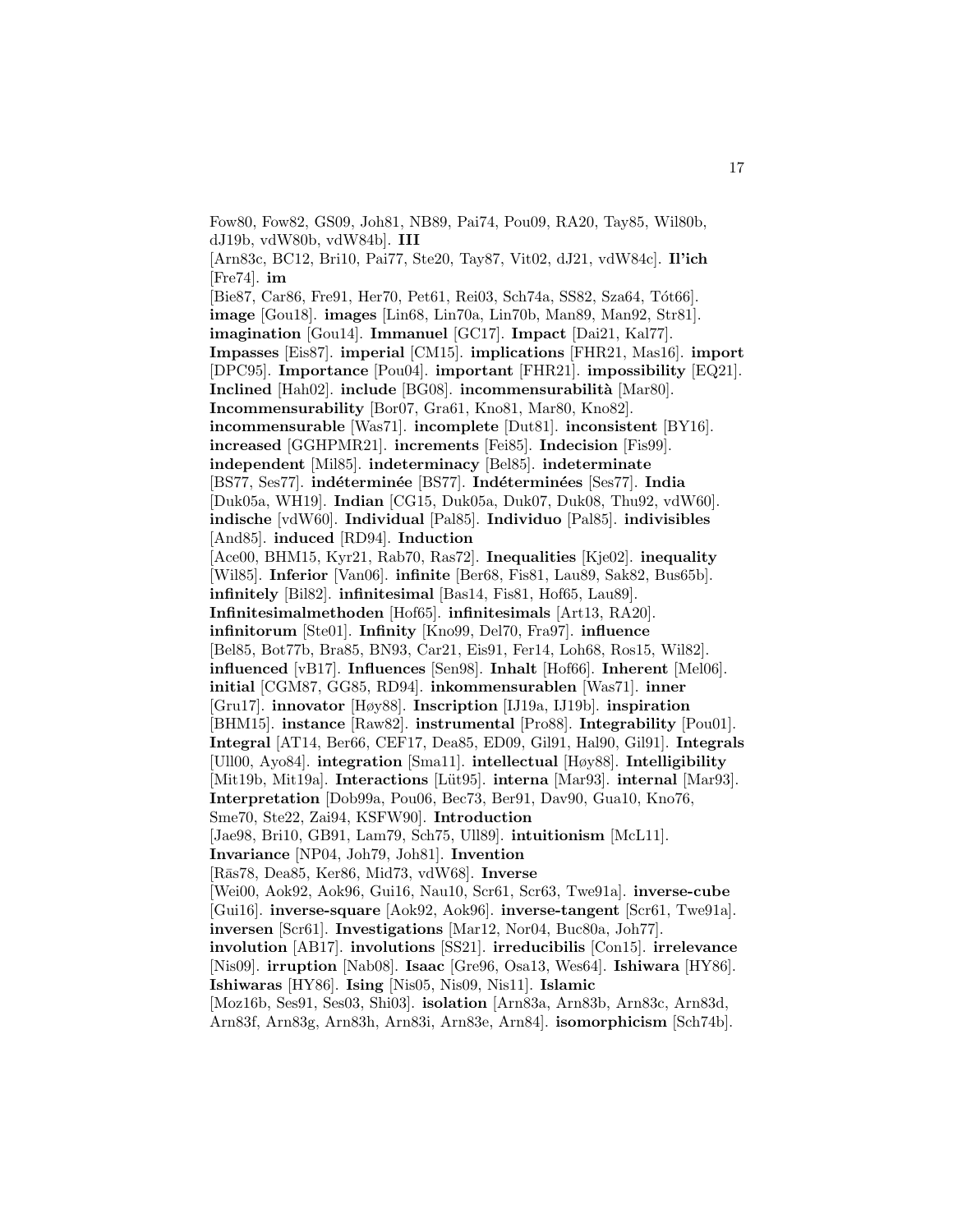**isomorphism** [RW12]. **Isomorphismus** [Sch74b]. **Isospin** [Ras71]. **Istanbul** [MS15b]. **Italia** [RS98]. **Italian** [BF93, Bot77a, BN84, CG80, FGP81, Gal80, Gar91, Gue84, Mai89, Mai90, Mai94b, Mai94a, Mar80, Pal85, PT96, RS98, Vit82]. **italiana** [BN84]. **Italy**

[AT14, ABZ02, RS98]. **IV** [Arn83d, vdW85a]. **IX** [Arn83e].

**J** [Bie92, GL19, SPJ01, She73c, Top71]. **J.**

[Bie92, Fra83, Fra85, L¨ut94, Rec94, SPJ01, She71a, Top71]. **J.-E. ´** [SPJ01]. **Jacob** [GC17, Cha91]. **Jacobi** [Cog14, Haw91]. **Jacques** [GGHPMR21]. **Jahen** [Her63]. **Jahre** [Bie81a, Bie81b, Bie81c, Her70, Joh84]. **Jahren** [HB86]. **Jahrhundert** [Bie85, Bie87, Car86, Pet61]. **Jahrhunderts** [Jah87, Hof65]. **Jakob** [Lor16]. **Jalali** [Yaz20]. **Jamblique** [Vin05]. **James** [Fre74, Mal93, Par88, Twe92]. **Jamsh¯ıd** [Van06]. **Janet** [IM21]. **J´anos** [Tan09]. **Jensen** [Str92, Str92]. **Jensen-Transformation** [Str92]. **Jerusalem** [Zel09]. **Jesse** [Sch73, Sch73]. **Jewish** [Bel88]. **Jing** [Gua15]. **Jiu** [Lam94]. **Jiushao's** [Yiw20]. **Johann** [Spe96]. **Johannes** [Fie84, Fie97]. **John** [Jon10, Kje01, McC66, Not18, RKH<sup>+</sup>21, Ste01, Twe91a, Vig00]. **Johns** [Par88]. **Joint** [BG09]. **Jordan** [Bel85, Gug77, Lac00]. **Jordanus** [Høy88]. **Jos´e** [CPFA07]. **Joseph** [Par88, Ham76, L¨ut84a, Par85, War91]. **Jost** [WH19]. **Journals** [BG09]. **Journey** [Kje01]. **Julius** [Lor16, OS14]. **Jun** [HY86]. **Jupiter** [Abr82, Car21, Coh98, Eis96, Wil85]. **Jupiter's** [Oss18]. **justification** [RA20].

**K.** [Arb81, L¨ut94]. **K¯ash¯ı** [Van06]. **Kaestner** [Pet61, Pet61]. **K¨ahler** [Cog11]. **Kammˆad** [CG94]. **Kammad** [CG15, Man98b]. **Kant** [Pet63]. **Karaji** [Ras72, Ses77]. **Karl** [Dug73, Vie21]. **Kashi** [AH15]. **Kepler** [CR19, Dav03, Del16a, Fie84, Fie97, Gou18, Mae90, Spe96, Str81, Wil70, Wil85, Dut97]. **Keplerian** [Mae88]. **Kepler's** [CG20]. **Kerala** [RR86]. **Keralese** [RR78]. **Khwārizmī** [Kau85, MB03]. **Khwārizmīs** [Kau85]. **Khwarizmi** [Yaz11a, Yaz11b]. **Killing** [Haw82]. **kinds** [EQ21]. **Kinematic** [Sha73]. **Kinematik** [CFH<sup>+</sup>70]. **kinetic** [Bru73, Bru74, Tru75]. **kinetics** [KL84, Lai85, Lai88, Zam10]. **Kirchhoff** [BY16, Dil92]. **klassischen** [Hoy76]. **Klein** [Bur72, Bur72, CG80, Zam10]. **km** [Sei76]. **Knight** [Ses03]. **Knowledge** [Buc06, Fis66]. **known** [CM15]. **Kohn** [Zan14]. **Kolmogorov** [BN78]. **K¨onig** [Fra97]. **Konstruierbarkeit** [Pet63]. **Konstruktionen** [vdW78a]. **Kontinuum** [Spa02]. **Korean** [Shi03]. **Kramers** [Zam10]. **Kreismessung** [Hof66]. **Kronecker** [ENP82, Ver20]. **Kroneckers** [ENP82]. **Kr¨ummungsbegriffs** [Ger82]. **Kudurru** [KSFW90]. **Kummer** [Edw77, Cor08, Edw75]. **Kuo** [Gua10]. **Kuratowski** [Arb81]. **Kurven** [Hof65]. **Kyoto** [HY86, HY86].

**L** [Bie92, Fra83, Fra85, Wil82, vdW72b]. **L.** [Bie92, Dav90, She72]. **Laboratories** [Lai88]. **laboratory** [Duc11, HD95]. **Lacaille** [Wil80a, Wil80b]. **Lage** [Har08]. **Lagrange**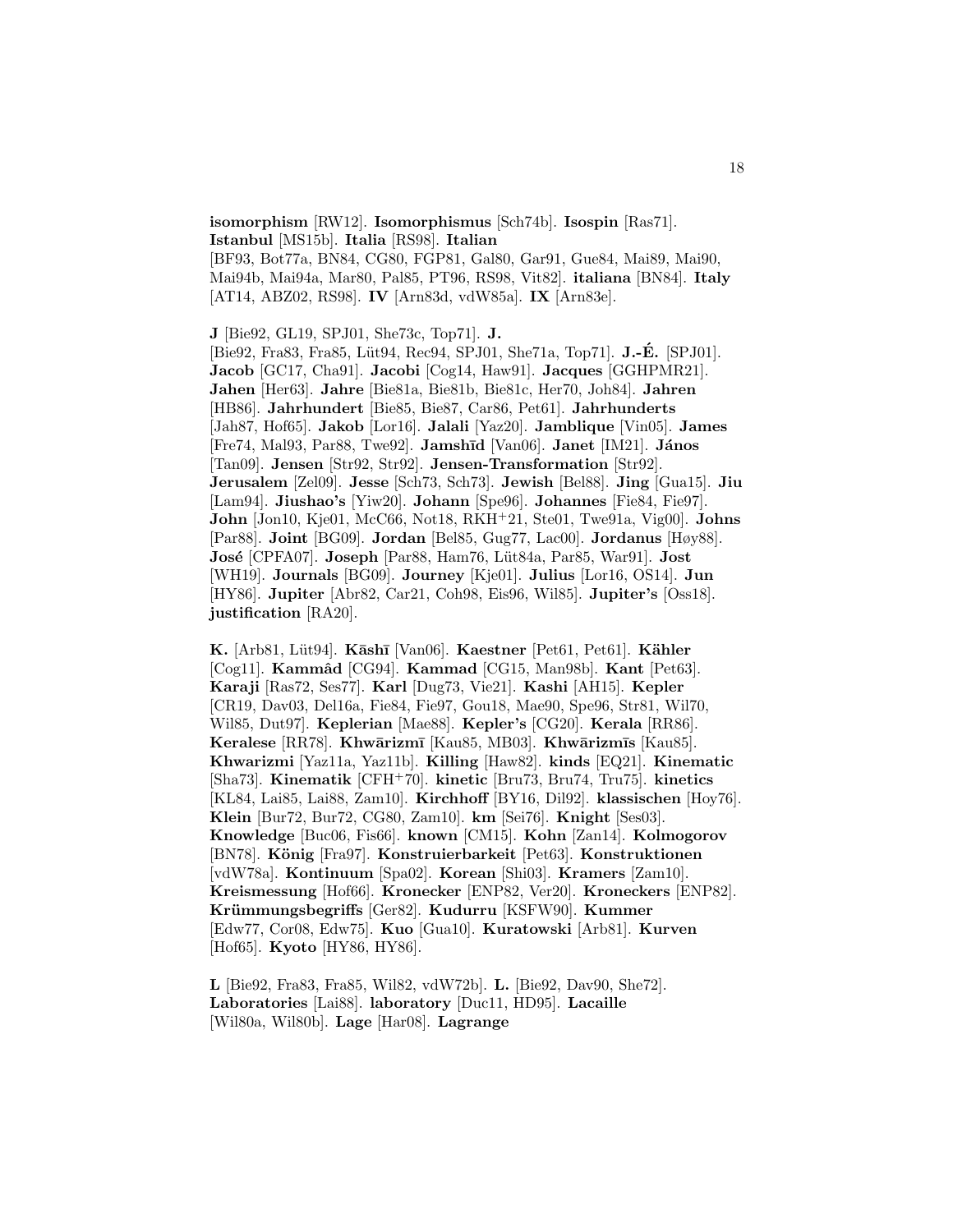[FP12, Fra83, Fra85, Ham76, Kie71]. **Lagrangian** [LP15]. **Laguerre** [MR10]. **L'algebra** [Wag10]. **l´alg`ebre** [Nab08]. **Lambda** [Ear01]. **Lambert** [Sha78, She71a]. **Landen** [Sma11]. **language** [Ace11b]. **Laodicea** [McC96]. **Laplace** [Bik78, Dal82, Dea81, Dea82, Dea92, Pou20, She76, She77b, Wil85, Zab88]. **Laplacian** [Arn83b]. **L'arch´eologie** [Eis91]. **large** [McH71]. **Larmor** [War91]. **laser** [Bro16]. **last** [Edw75, ST94, Del08]. **lasting** [Hof66]. **Late** [Mit19b, RSW04, Bel91, BN84, Mit19a, Pal08, Pye82, FHR21, Fra13]. **late-twentieth** [Bel91]. **lateinische** [Kau85]. **lateinischen** [Hen01]. **later** [Whi61]. **Latin** [BG96, CG13, Cio22, Hen01, Kau85, Not17, Ung74]. **Latitude** [Van06, Moz16b]. **Latitudes** [GC04, Moz16b, Rid78]. **Law** [Dav03, Ruf63, Aok92, Aok96, CG20, Dar20, Don21, Eas70, Loh61, Pou20, Sha79, Hen01, Pou06, Ros65, Smi82, Web65]. **laws** [CR19, Col77, Wil70]. **leading** [JW22]. **learned** [Yea11]. **Least** [Dia99, Dut90, Dut96a, She93a, Wat90]. **Lebesgue** [GP09, Mon72, Net20]. **L'Echelle ´** [Vig00]. **lecteur** [Sma11]. **lecture** [HY86, ST94]. **Lectures** [Ull89, She94c, Vie21]. **Legendre** [HG05b, Sma11]. **Lehre** [Spa91a]. **Leibniz** [Kno74, Ait72, Art13, Dut82, EQ21, Kno74, Kno99, RA20, SS05, Scr63]. **Leibnizian** [Bos74]. **lemma** [Fra97, DF20, Pou01]. **Lemmas** [Pou98, MT97, Sab82, Dob01]. **lemmatic** [Ace11a]. **lemniscate** [Ayo84]. **Length** [Abr84a, Bel98, Not18, Ste22, Swe80]. **lensing** [Sau08]. **Lenz** [Nis05, Nis09, Nis11]. **Leonard** [Fen98]. **Leonardo** [Fie97, Thr94]. **Leonhard** [Mal00, Mil85, Ver13a, Ver13b]. **Leopold** [Ver20]. **letter** [Wei78]. **lettere** [PT96]. **Letters** [AG09, Cal76, Ren97, Arb79, Sal74, Sch84, Bur71, Bur72, PT96, vdW72b]. **Lettres** [Arb79]. **letzter** [ST94]. **level** [Eis86, Kra10]. **Levi** [Rab70, IR16, Man98a, Rei92]. **Levi-Civita** [IR16, Rei92]. **Levi-Civitasche** [Rei92]. L'Extraction [Ras78]. Li [LA84, Gua15]. Liber [Han11]. Library [Kau85]. **Lichtstreuung** [Sch74a]. **Lie** [Cic15, Haw72, Haw82, Haw88, Haw91]. **li´es** [Dho86]. **Lieu** [Vit02]. **life** [Dug76, FGP81, Fra13, Ste22]. **Light** [Dob98, Bro67, Bro16, Che97, Eis91, Haw74, Mal91a, Sak82, Sch74a, SFS08, Sha73]. **like** [Kno92]. **Likely** [Jon99]. **limitations** [Smi82]. **L'induction** [Ras72]. **linéaires** [Jaë10]. **Linear** [Kje02, Bro81, Dem83, IM21, L¨ut84b, McH71, Sch77, Shk72]. **Linearum** [Mai90]. **Lines** [SS05, Ste01]. **L'infini** [Del70]. **link** [Pap17]. **Linkages** [Lam87]. **Liouville** [L¨ut84a, L¨ut84b]. **livre** [Jao74]. **Lobachevskii** [Tan09]. **Local** [Cho11]. **locali** [Wis74]. **location** [Gou18]. **locus** [Høy08]. **L'OEuvre** [Rou80]. **logarithmic** [Pep68]. **Logic** [MP22, Fer96, Mar93, Zai94]. **logica** [Mar93]. **logicism** [McL11]. **long** [Del16b, Del16c, Duc11, Nau15]. **long-standing** [Nau15]. **long-term** [Duc11]. **longitudes** [Duk08, Thu92]. **Look** [Pal06, Br˚a07, Key92, Kno92, Mah68]. **L'optique** [Eis96]. **Lorentz** [Sch84, Ill89, Kox88, Kox13, Nor92, Sch84, War91]. **Lorentz-covariant** [Nor92]. **Lost** [Gui16, Cou10, Del20, GXB21, GGHPMR21, Hog86]. **L¨osung** [Scr61]. **Louis** [Bou13, GL19, Kub70, LD01]. **Love** [Ren97]. **low**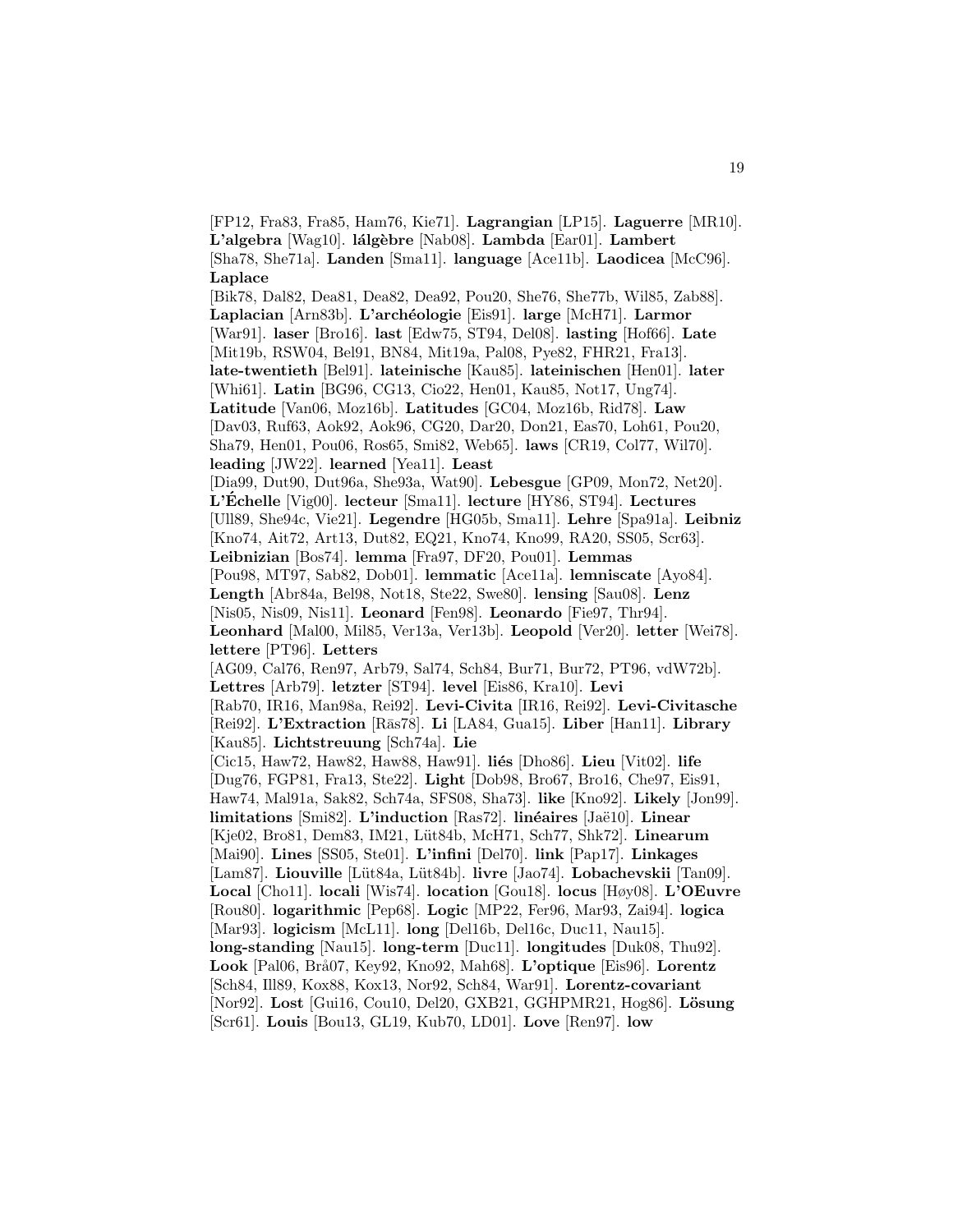[Eis86, GG85]. **low-water** [Eis86]. **Luca** [Fie97]. **lumière** [Eis91]. **Lunar** [Bri07, Duk07, Mae06, Ste06, Bri09, Bri10, CG19, Gua15, Jen72, Jon83, McC96, Moz14, MS15b, Shn17, Ver13a, Ver13b, Yaz18]. **Lutheran** [Fie84]. **Lyell** [Kau85].

**M** [Par85]. **M.** [Arb81, SPJ01]. **Machin** [Twe91a]. **MacLaurin** [Mil83, Mil85, Twe91b]. **Macroscopic** [KC00]. **Made** [HG05a, Ste08]. **Maghribi** [Moz14]. **Magic** [Kra03, Ses03, Vin05]. **magics** [Ses98]. **Magique** [Vin05]. **magiques** [Ses98]. **magistrales** [Cha16]. **Magna** [Con15]. **magnetic** [dC16]. **magnetism** [Wis81]. **Magnification** [ZH12]. **magnitude** [Vig00]. **Magnitudes** [Ehr06, Vig00, Bas14]. **main** [Bie81a, Bie81b, Bie82, Bie83b, Bie87, Con18, Nem62]. **Mainly** [Tay85]. **Making** [Bie04, Dia99, Fis99, Mar21]. **Malus** [Buc80a]. **management** [CM15]. **Manifolds** [Ull00]. **Mannigfaltigkeitsbegriff** [Sch82b]. **Manuel** [Ses98]. **manuscript** [GGHPMR21, Gug77, Hen01, RKH<sup>+</sup>21, RD94]. **manuscripts** [Del08]. **Manuskriptes** [Hen01]. **map** [Big83, Raw82]. **maps** [Ber91]. **Maragha** [Moz14, Moz16b, Moz18b]. **Maria** [Tru89, Tru92]. **Mariano** [CPFA07]. **Marino** [Mai89]. **Markov** [She89b, She89a]. **Mars** [Abr84b]. **Martianus** [Car17]. **Martin** [Jah87, Jah87]. **Maslama** [Lor95]. **mass** [Cra13, L¨ut84a]. **Masses** [Coh98]. **masterly** [DF18]. **Masters** [Uli15]. **Matar** [Bre94b, Bre94b]. **matematica** [Vit82]. **Matematiche** [Mai94a]. **matematici** [Mai94b]. **Materials** [Fre74]. **Materiewellen** [Kub70]. **mathematic** [Mai94b]. **Mathematical** [Duk05a, Hah02, Kje01, LS86, Pal06, Pou98, She73b, Arn84, BHM15, Bel88, Bos84, CM15, DS12, EQ21, Fis66, Fra89, Fri19, Gar89b, Gil74, Høy88, Høy08, Jaë20, Lam79, Lam94, Lam97, LM98, Loh61, Pai71, Pai74, Pai77, Pai82, Par88, Pot74, Rab70, RKH<sup>+</sup>21, Ron60, Rou80, Sei84, She72, Sme70, Smi78, Spa91b, Vit82, Vol87, Whi61, Wil82, Ras72]. **Mathematician** [Dar03, Arn83c, CD13, Jah87, Sch68]. **mathematicians** [LD01]. **Math´ematiciens** [LD01]. **Mathematics** [Dav03, Ehr06, Fer99, Fra13, Mit19b, Ses03, Ace11b, Ace19, Bus98, CGM87, DG20, Fri14, Går89a, Jah87, Kai11, LA84, Mat85, McL11, Mit19a, Pal09, Pye79, Pye82, RR78, RR86, Rid79, Sch71, Sch17, Sei78, Ses85, Sid18a, SS82, Ung75, vdW80a, vdW80b, Mai94a]. **Mathematik** [Bus98, Jah87, SS82, Sch71]. **Mathematiker** [Sch68]. **Mathematikers** [Jah87]. mathématique [Arn83e, Ras72, Rou80]. Mathématiques [Ray20, LM98, Bri21]. **Mathematische** [Pai71, Pai74, Pai77, Pai82]. **mathematischen** [Spa91b, Vol87]. **Mathesis** [Boc09]. **matrices** [Ber68, Haw77, Haw08b]. **matrix** [Cao91, CG19]. **Matter** [Epp98, Arn83g, Kub70, War91]. **mature** [Cal76]. **Maurice** [Arb79, IM21, Tay82, Tay85, Tay87]. **Max** [Gug77, Kle61]. **maxima** [Str68]. **Maximum** [Net99]. **Maxwell** [Bro67, Dar93, Dia94, Hei70]. **Mean** [Duk08, Duk09, Mer07, BG96, Duc11, Kus89, Mae88]. **meaning** [Ace09, Hof60, Hof66, Pal85]. **measurable** [Spa91a]. **Measurement**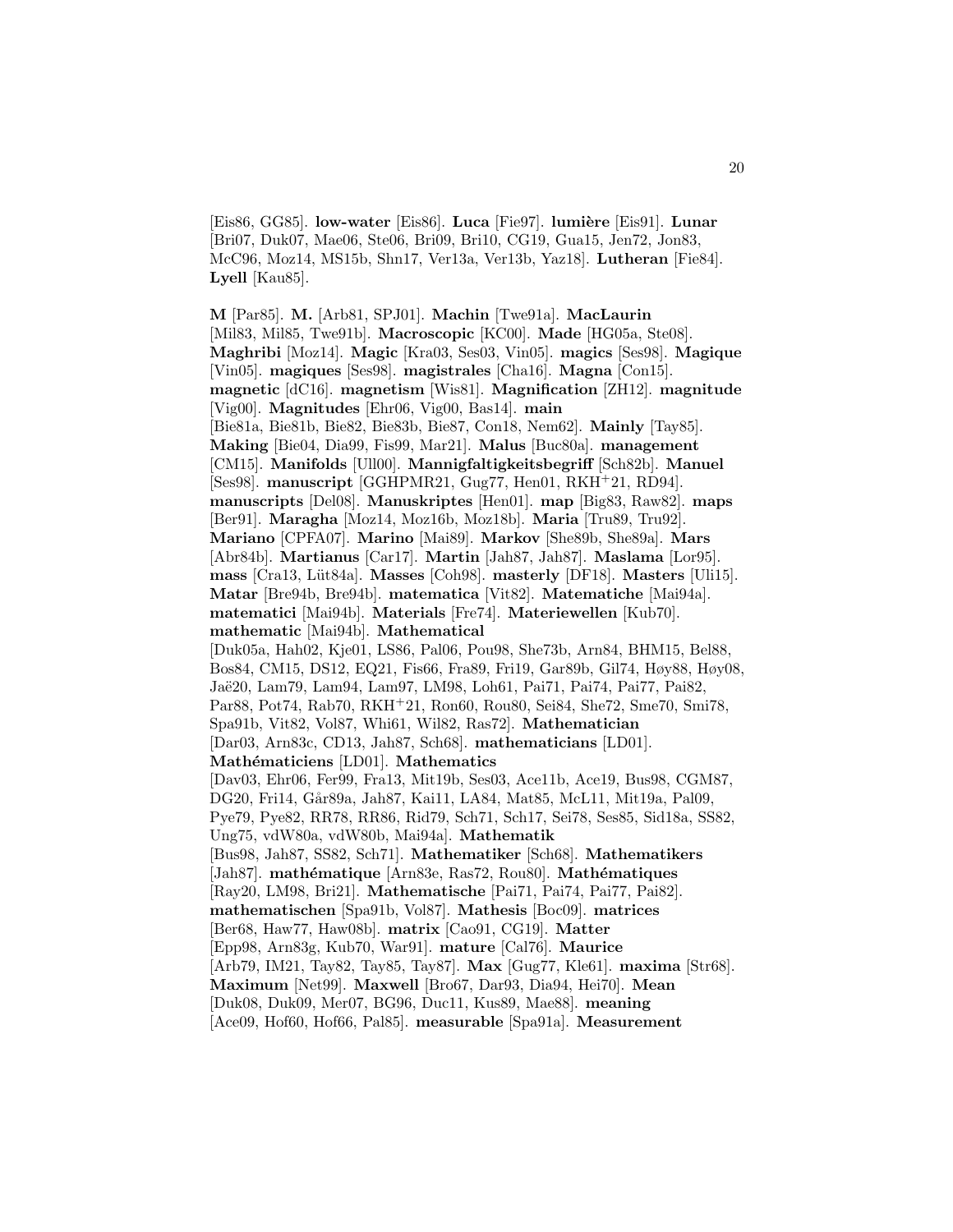[Mit19b, Dut93, GB91, Hof66, Kno76, Mit19a]. **Measurements** [Buc06, Moz14]. **measuring** [Kje08]. **m´ecanique** [Arn83a, Arn83b, Arn83c, Arn83d, Arn83f, Arn83g, Arn83h, Arn83i, Arn83e, Arn84, Arn83h]. **Mechanical** [Cor99, Bie81a, Bie81b, Bie81c, Bie82, Bie83b, Bie87, Bie92, Cha15, Hoy78, Bie85]. **Mechanics** [Dia99, Lac00, Nav98, Aub17, Bru67, CR07, Cra13, Fra83, Ger69, GXB21, Im96, L¨ut95, Pal08, Ren97, Tru60, Wil87, vB17]. **mechanische** [Bie81a, Bie81b]. **mechanischen** [Bie82, Bie83b, Bie85, Bie87, Bie92]. **mechanischer** [Bie81c]. **mechanisches** [Hoy78]. **mechanism** [CE14, EC19, Top71, IJ19a, IJ19b]. **mechanistic** [Bec73]. **mediaeval** [Ses85]. **medical** [She82]. **Medicine** [BG09]. **Medieval** [Syl71, Bus98, CG19, Cor13, Moz16b, Moz18a, Not17, RR78, RR86]. **medium** [Ait72]. **meeting** [Her70]. **Melacrin`o** [Mai94b]. **members** [Sch88]. **Memoir** [Neu06, BG94]. **memoirs** [Gue84]. **Memorie** [Gue84]. **Men** [Ros71]. **Menelaos** [NTP04b, NTP04a, NTP04b, NTP04a]. **meng** [Lam79]. **Mengoli** [ED09]. **mensuration** [Pot74]. **Mercury** [Rid78, dJ21, vdW82]. **meridional** [Pep68]. **Merton** [Syl71]. **meson** [Muk74]. **Mesopotamia** [Ste00c]. **Mesopotamian** [Fri14, Fri19]. **meßbaren** [Spa91a]. **Metaphysical** [Eas70]. meteorologies [Vit02]. Météorologiques [Vit02]. Meteorology [Dal01, She84b]. **Method** [Bro05, And85, Dut90, Dut96a, Fei85, FP12, Hof60, Mai94b, Nau94, Net20, Sch71, Scr63, She80, She84a, She84b, She85, Wat78, WH14, vdW60]. **Methode** [vdW60]. **Methoden** [Hof60, Sch75]. **m´ethodes** [Bac63, Sma11]. **methodological** [Duc11]. **methodological-experimental** [Duc11]. **Methodologie** [Vol87]. **Methodology** [vD04, Smi82, Vol87]. **Methods** [Buc07, Tho05b, Fra83, GS09, Hof65, Sch75, Str68, WH19, Sma11, Tho05a]. **metodo** [Mai94b]. **Michel** [Bus19]. **Michell** [Vig00]. **Michelson** [vD09]. **mid** [Bel91, Eva76]. **mid-nineteenth** [Bel91]. **mid-twelfth** [Eva76]. **middle** [Eva76, You76]. **might** [Hol14]. **mind** [Rit15]. **minima** [Str68]. **Minimax** [Kje01]. **minimum** [Rec94]. **Minkowski** [Cor97b, Kje08, Pye77]. **Minnesota** [DJ07a, DJ07b]. **mirabilis**} [Ace19]. **mirror** [Sza64]. **mirrors** [Ace11a]. **Miscellaneous** [Ste06]. **Mischkristallisation** [Sch74b]. **Misconception** [Ehr06]. **Mises** [SS06]. **Misfortunes** [Ste00a]. **misinterpretation** [Bac89]. **missing** [Sau05]. **mistake** [RD94]. **misunderstand** [Hol17]. **Mitchell** [Vig00]. **Mitgliedern** [Sch88]. **mittelalterliche** [Bus98]. **mixture** [Sch74b]. **mobile** [NB84]. **Model** [BJ00, Van06, Bec73, CG86, Car20, Don21, Moz16a, Nis09, Nis11, Sch17, Nis05]. **Modeling** [Bri07]. **Models** [Dal01, Duk05a, Pou04, CRT10, CR19, Gea85, Not17]. **Modern** [Buc06, Fer99, Ald09, BG08, Dea88, Joh79, Joh81]. **modernity** [VT18a, VT18b]. **Modes** [Mit19b, Hei70, Mit19a]. **Modesto** [Fri20]. **modular** [Osw17]. **module** [Sma11]. **modules** [Sma11]. **M¨oglichkeit** [Mit65]. **moitié** [Lam13]. **Moivre** [Sch68, Hal88, Sch68]. **molecular** [CRT10]. **Møller** [Kra92, Roq92]. **moment** [Jao74]. **Moments** [Cap02].

21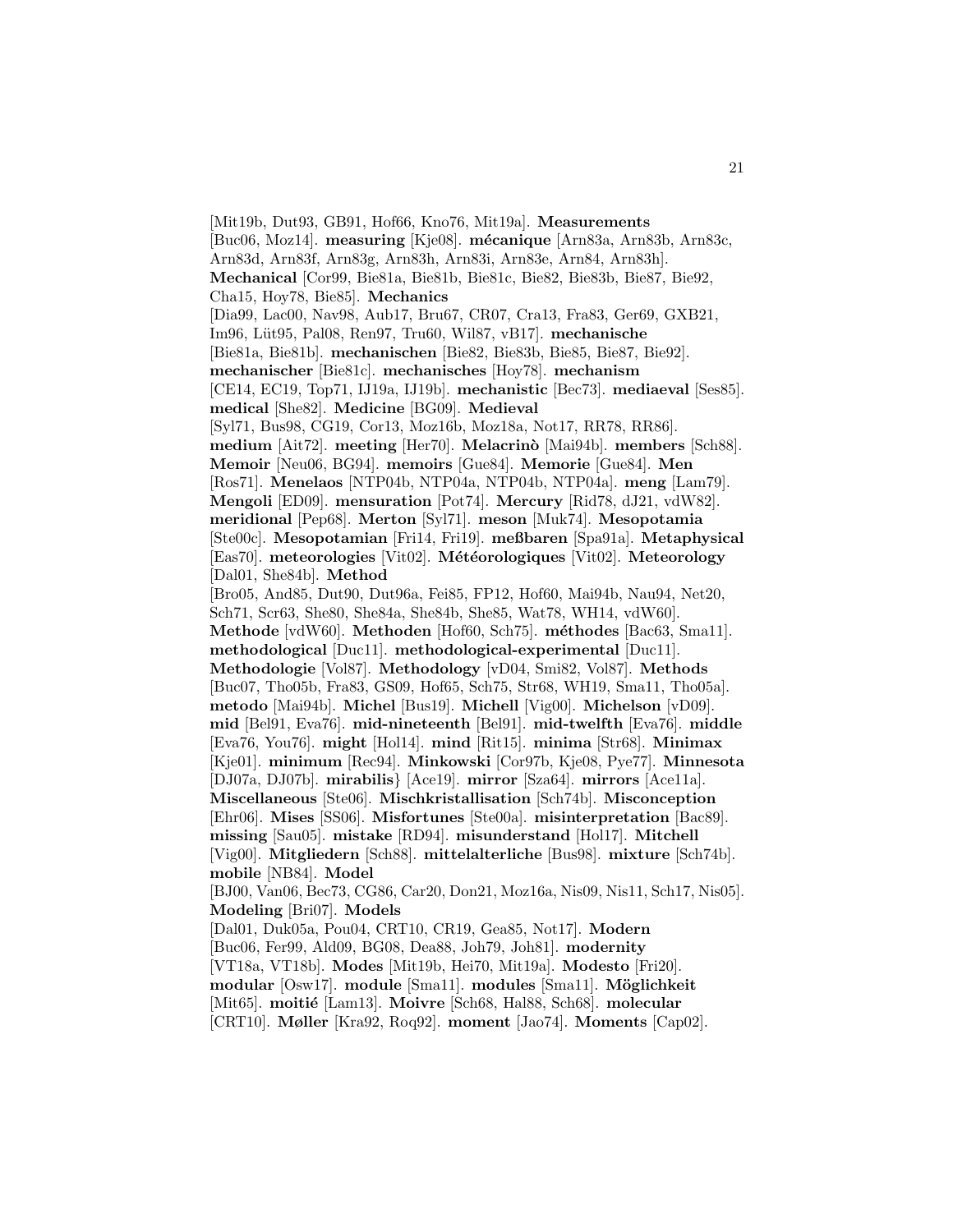**monatomic** [PS10]. **Monge** [Bik78]. **Monocycle** [Bie83a]. **Monozykel** [Bie83a]. **months** [EG78]. **Moon** [Aok96, Car14, Too74, Abr82, Abr86, Aok92, BS07, Car17, CG19, Kus89, Mer07]. **Moon-test** [Aok96, Aok92]. **Moore** [SS98, Wil82]. **Moral** [Men07]. **Mordell** [GL19]. **Morgan** [Big83]. **Morley** [vD09]. **Mortalit`a** [FGP81]. **mortality** [FGP81]. **Moschopoulos** [Ses98]. **mosques** [YT18]. **Motion** [Bru68, Dob99b, Mal00, Pou04, Abr80, Abr84b, Abr85, Abr86, Ait72, BG96, CG19, Gal17, Jon83, Kus89, Nau14, Oss18, Wis74, vdW82, vdW85b]. **Motions** [Duk09, Man04, Van06, Duk08, Gra61, Mae88, Yea11]. **motivation** [Bos84, Mal16]. **Motivations** [Kje02, JW20]. **Motive** [Jah87]. **Motives** [Jah87]. **Mott** [FT13]. **motu** [Wis74]. **Move** [Ses03]. **movement** [Gue84]. **Movimento** [Gue84]. **Mr** [Gou14]. **MS** [Kau85, Kau85]. **Mu** [Gol77]. **Much** [Fra04, GH00]. **Muhyi** [Moz14]. **multicolored** [ENP82]. **Multiple** [Bot77a]. **Multiple-periodic** [Bot77a]. **Multiples** [Ace03a]. **multipli** [Bot77a]. **Mundi** [McG66]. **Muqtabis** [CG94, CG15]. **Music** [Bor07, Dos75]. **mutual** [Fer14]. **my** [Kno82, She83, Wei80]. **mysteries** [Bre94a]. **mysterious** [Yaz18]. **mystic** [Del20]. **myth** [Ewa69, Kra10]. **myths** [Ewa69, For69].

**n** [Ras78]. **nach** [Sch75]. **Nachlaß** [Neu78]. **Nachwirken** [Hof66]. **Nascita** [CG80, FGP81]. **Natural** [Epp98]. **nature** [Arn83g, Sar12, Wil82]. **natures** [Wag10]. **Navier** [Dar02]. **Neapolitan** [CD13]. **Near** [Jon04, Bru81]. **Necessity** [NP04]. **need** [Ung75]. **negative** [Ses85]. **neglected** [DF18, Roq92]. **Negro** [RGM19]. **Nekrasov** [She03]. **nel** [BN84, Pal85]. **nella** [Bot77a, Gal80, Gar91, PT96, Vit82]. **Nemore** [Høy88]. **neolithic** [Mat85]. **neue** [KSFW90, Was71, Bec67]. **Neumann** [Kje01, Lac00, Net20, RW12, RKH<sup>+</sup>21]. **Newly** [Bel98, Dal86]. **Newly-Discovered** [Bel98, Dal86]. **Newton** [Aok96, Aok92, Bec73, Bra03, Car86, DF20, Coh98, Dob98, Dob99a, Dob99b, Dob01, Gre96, Gro98, Gui16, Loh61, McG66, Mel06, Mil17, Nau94, Nau14, Osa13, Pou92a, Pou98, Pou01, Pou03, Pou04, Pou06, Pou09, Pou20, Ros65, Ros69, Ruf63, Ruf00, Ruf12, Ruf13, Scr63, Sha79, She71b, Shk72, Spe96, Wei00, Wes64, Wes86]. **Newtonian** [Eis91, Eis96, Rid80]. **newtonienne** [Eis91, Eis96]. **Newtons** [Car86, Dar20]. **Nicholson** [McC66]. **Nichteuklidische** [Fre91]. **Nicolas** [Zeh83, Pap17, Ray20, Zeh83]. **Nicolas-Auguste** [Pap17]. **Nicole** [Gra61]. **Nicomedes** [Sei66]. **Niels** [GS94]. **Nile** [Raw82]. **nine** [Lam94]. **Nineteenth** [Dar03, Dea88, Bel91, GG70, Sil79, SPJ01, Tay74]. **Nineteenth-Century** [Dar03, SPJ01]. **No** [HA98, Ace19]. **Nobody** [Hol17]. **Noether** [McL11]. **noirs** [Eis91]. **noise** [Yea11]. **nombre** [Jam88]. **Nombres** [Ras83]. **Nombrils** [AB22]. **Non** [Sha78, BS85, Bil82, Ker86, Kra97, Moz16b, PS10, Shk72, Tan09, Fre91, Ehr06]. **Non-additive** [Sha78]. **non-analytic** [Bil82]. **non-Archimedean** [Ehr06]. **non-Euclidean** [Tan09, Fre91]. **non-linear** [Shk72]. **non-problem** [Kra97]. **non-Ptolemaic** [Moz16b]. **non-standard** [BS85]. **non-statique** [Ker86]. **non-statistical** [PS10]. **Noncommutative** [Cou04]. **nonnull** [Mai89].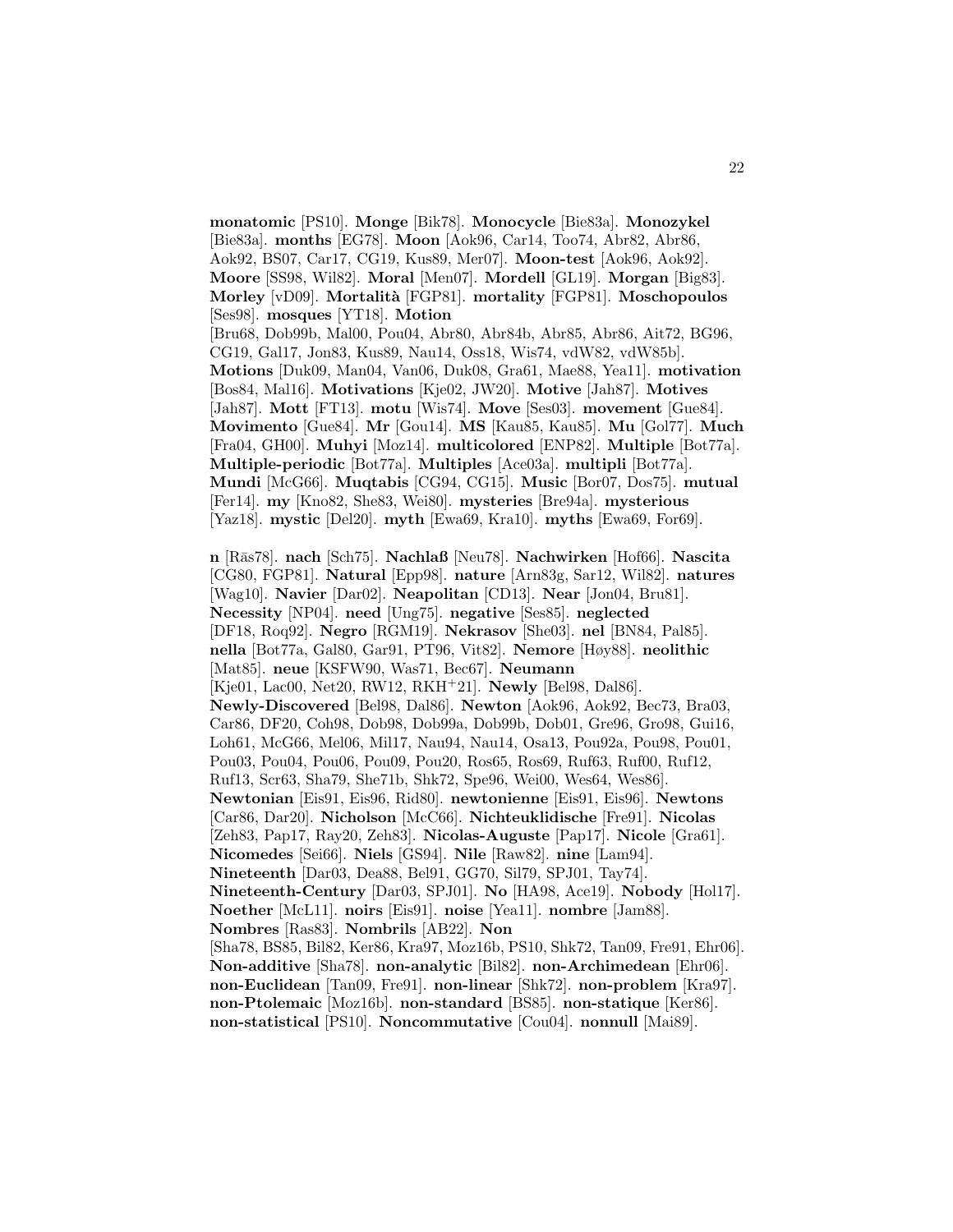**Nonnullae** [Mai89]. **nonstatic** [Ker86]. **Nordström** [Nor92]. **Norm** [MB03]. **Normal** [GS08, Jon04, RSW04, Ste20]. **notate** [Fri20]. **notation** [Fri20, Pal85]. **Note** [Gal01, L¨ut94, Sau99, Vit02, Wat78, Dav90, Dut97, Edw90]. **Notes** [Arb79, Dug76, Ste08, HD95, Jaë10, RGM19, Sch82b, She83, Dug76]. **Nothing** [Fra04]. **notion** [AB17, Jao74]. **Notions** [Epp98, Tan09]. **Notizen** [Sch82b]. **Nova** [Sau08]. **novas** [Mal16]. **Novel** [Van06]. **nuclear** [Muk74]. **Number** [Cor08, Kra03, Bel10, Bul09, Hof60, Jam88, Sch86, Ses91, Spa91b]. **number-theoretical** [Bul09, Hof60]. **Numbers** [Ace05, AA72, Dau08a, Dau08b, BC20, Car09, Duk10, Fri19, Haw72, Ras83, Sam90, Spa91a, VT18a, VT18b, Wag10, vR63]. **numeral** [Lam86, Lam87, Lam88, Lam89]. **numerals** [DEHY76]. **Numerical** [CPFA07, Gal01, BC20, Rās74, Del70]. numérique [Del70]. numériques [Rās74]. **numerorum** [Bus98, Bus98].

**O** [Joh84]. **O.** [Joh84]. **Obituary** [Jon10]. **object** [Kje08]. **obra** [Mar93]. **Obscurity** [Pal01]. **observability** [ST94]. **Observation** [Jon99, Pro88, Wil80a, Wil80b]. **Observations** [BSS88, Jon04, Fra89, GB91, MS15b, Moz18b, She72, She73b, She93b, She94b, dJH20]. **observatory** [Moz14, Moz18b]. **ODEs** [DG20]. **oeuvre** [Bou13, Dug76, MS15a]. **office** [Pai71, Pai74, Pai77]. **Ohm** [Jah87]. **old** [LA84, P´er09a, P´er09b]. **Olinde** [Gra80]. **Omitted** [Bra03]. **One** [Pou04, DJ07a, Pou92a]. **One-Body** [Pou04, Pou92a]. **operational** [Lüt79]. **operations** [Kop71, Jaë10]. **Operator** [GXB21]. **optica** [Del16a]. **Optical** [Buc07, Str81, BY16, Che97, Kno92]. **Optics** [Buc80b, Bro81, Eis96, Gou14, Ron60, Sha73, Smi81, ZH17]. **Optique** [Ras70]. **oral** [Mat85]. **Orbit** [Mae98]. **Orbitae** [Car20]. **Orbital** [Nau14]. **Orbits** [Wei00]. **order** [Bos74, Dem82, Sil79]. **ordering** [Kno78]. **ordinary** [L¨ut84b, McH71, Sch77]. **Ordinates'** [Osa13]. **Oresme** [Gra61]. **orientation** [YT18]. **Origin** [CG80, Abo08, Bil82, CG15, Dal82, GZKB<sup>+</sup>12, GM17, Gul87, Jao74, Kra97, Mat85, Pal85, Ren97, Sau08, Sei61, Sei62, Sei78, SC80, Sei81]. **original** [Mal16, Van21]. **origine** [Jao74, Pal85]. **Origins** [Fra94, Ber66, Col77, Con18, Dar07, Fra97, Haw71, Haw08a, Lai85, Lam86, Oss18, Rab70, Sar12, Sch17, Smi78, Toe86]. **Oscar** [BG94]. **oscillating** [Gru17]. **oscillations** [GL12]. **other** [Vit04]. **Otto** [Sch73, Sch73]. **our** [Lam86, Lam87, Lam88, Lam89]. **Outer** [Duk05b, dJ19a]. **Outline** [Mar93]. **Outlines** [ENP82]. **outlook** [Cal76]. **Ovals** [Pou01]. **overview** [Lam94, Lam97, Neu81]. **Oxford** [Kau85, Lai88]. **Ozanam** [GGHPMR21].

**P** [Joh84, Jon10, vdW72b]. **P.**

[Arb81, Ewa69, Gar89b, Joh84, Mai94b, Mai94a, She76, vdW72b]. **Pacioli** [Fie97]. **page** [Sau05]. **Pancasiddh¯antik¯a** [Abr85, Abr82]. **Paolis** [ABZ02]. **Paolo** [Ayo80, Mid69]. **paper** [Ewa69, Gra80, Mat78, GH00]. **papers** [L¨ut94, She83, Shk72]. **Pappus** [Ber03, Cio22, Kno92, Ung74]. **papyrus**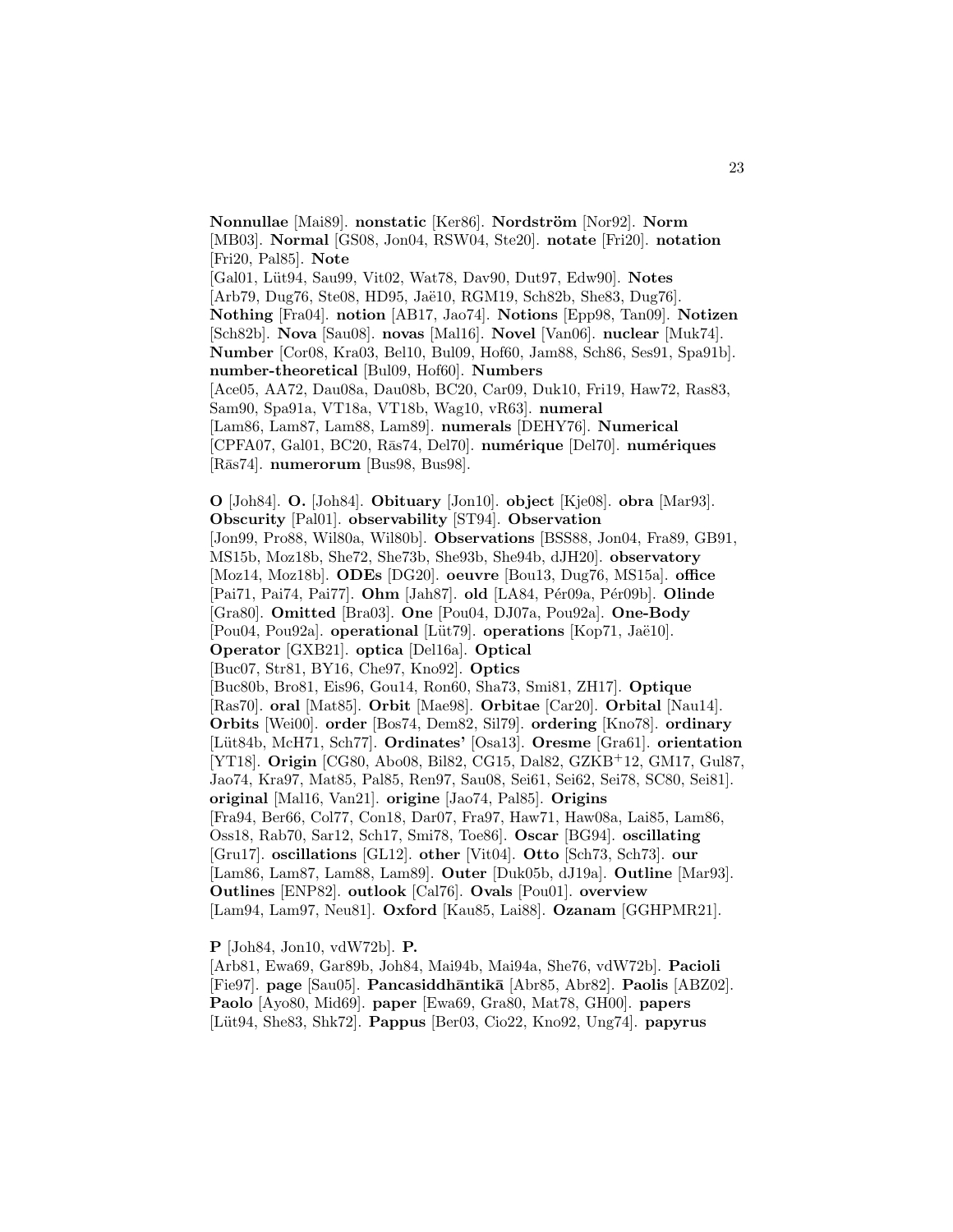[Gil74]. **Parabola** [Mai89]. **paradox** [Dut88]. **parallel** [IR16, Pet61]. **Parallelenforschung** [Pet61]. **Parallelenproblem** [Pet61, Tót66]. **parallelism** [Cog15, Sal74, Tan09]. **Parallelogram** [Mil17]. **Parallels** [T´ot66, Bre84]. **Parallelverschiebung** [Rei92]. **Parameter** [Rid80, McH71, Moz16b]. **Parameters** [Buc07]. **parapegma** [vdW84a, vdW85a, vdW85b]. **Parmenides** [Ace00]. **pars** [Del16a]. **Part** [Fow82, Str81, Ano81, Bri10, Joh79, Joh81, Wil80a, Wil80b, Wim12, Wis81, BN78, Bri07, DJ07a, DJ07b, Gua15]. **Partial** [Kra03, Dem82, IM21]. **particle** [Bac89]. **particles** [Hei68]. **particular** [Ber66, Mon72]. **parties** [Ras83]. **parts** [Pep68, Ras83, Ste22]. **Pascal** [Del20]. **Pasch** [Con76, Con76]. **Paschal** [McC96]. **paschali** [McC96]. **Pascual** [Bel85]. **Pasquale** [CD13]. **path** [Hen01]. **pathological** [Vol87]. **pathologischen** [Vol87]. **paths** [GM17, Van92]. **Patterns** [Whi61]. **Paul** [Arb79, NP04, NP06]. **Pavia** [Neu78]. **Peacock** [Fis99]. **Peano** [GP09, Gue84, Pal85, Seg94, Zai94]. **Peirce** [Kyr21, MP22]. **Peletier** [Mai90]. **Pendulum** [Hah02, Ari72]. **penetration** [Rei89]. **Peninsula** [CG15]. **pentagonal** [Bel10]. **Perfect** [Ace05]. **period** [Hof65]. **periodi** [Bot77a]. **periodic** [Dav90, Bot77a]. **perpetual** [vdW85a]. **Perrin** [Bru68]. **Perron** [Haw08a]. **Perser** [vdW60]. **Persian** [vdW60, vdW78b]. **perspective** [Arn84, Bri21, BPS11, Bro81]. **Perturbations** [Wil80a, Wil80b]. **Petersburg** [Dut88]. **Petrović** [DG20]. **Pezzo** [CD13, Gar89b]. **Pfaff** [Haw05]. **pharmacology** [GZKB<sup>+</sup>12]. **Phase** [Jae98, McL11]. **Phenomena** [Nis05, Hon94, Nis11]. **phenomenon** [HH79]. **Philolaus** [Gra15]. **philosophical** [Spa91b]. **Philosophiques** [Mer02]. **philosophischen** [Spa91b]. **Philosophy** [Epp98, Mai94a]. **physical** [Arn83a, Arn83b, Arn83c, Arn83d, Arn83f, Arn83g, Arn83h, Arn83i, Arn83e, Arn84, Bra85, Dav86, Knu76, Lai85]. **physicist** [Arn83c]. **physicists** [Sch84]. **Physics** [Pye79, Arn84, Cor97a, GG85, Pye82, Sch75, Seg80, She85, Zel09, Arn83a, Dos75, Sau99, Sau05]. **Physik** [Sch75]. **Physiker** [Sch84]. **physique** [Arn83a, Arn83b, Arn83c, Arn83d, Arn83f, Arn83g, Arn83h, Arn83i, Arn83e, Arn84]. **Picard** [Ver20]. **piece** [Sch71]. **Pieri** [ABZ02]. **Piero** [Fie97]. **Pietro** [ED09]. **Piezoelectric** [Kat03]. **Pincherle** [Ros15]. **pinhole** [Lin70a, Man89, Man92, Str81, Thr94, Lin68, Lin70b]. **Piola** [CR07]. **Pipe** [Eck21]. **Pisa** [Gru17]. **place** [SS82, Vit02]. **places** [GM17]. **plagiarize** [Fre71]. **Planck** [Hoy80, Kle61, Pet14]. **Planck-type** [Pet14]. **plane** [Gio21, Shk72]. **Planes** [Hah02, Ber76]. **planet** [dJ19b, dJ21, vdW60]. **Planetarum** [Man92]. **Planetary** [BJ00, Duk05a, Duk09, GC04, Moz16b, Swe99, Abr84a, Abr84b, CR19, Car20, Gea85, GS08, Rid80, SM21, Thu92, dJ19a, dJ19b, dJH20, dJ21, vdW68]. **Planetenbewegung** [CFH<sup>+</sup>70]. **Planetenrechnung** [vdW60]. **Planets** [Duk05b, Jon04, Van06, Gru17, dJ19a, CG13]. **planning** [Sar12]. **Plate** [IJ19a, IJ19b]. **Plato** [Ace00, Ace05]. **Platz** [SS82]. **play** [Hal88]. **Plimpton** [BPS11]. **Plücker** [Lor16]. **pneumatics** [Cha15]. **Poîvre** [Bri21]. **Poincaré** [And94, BG94, Dea82, JW20, JW22, Lüt94, Mil73, PB06, She91a, Ull00, Roq11]. **point** [Kra12, Tay82, Vit82, vdW60, vdW76]. **points**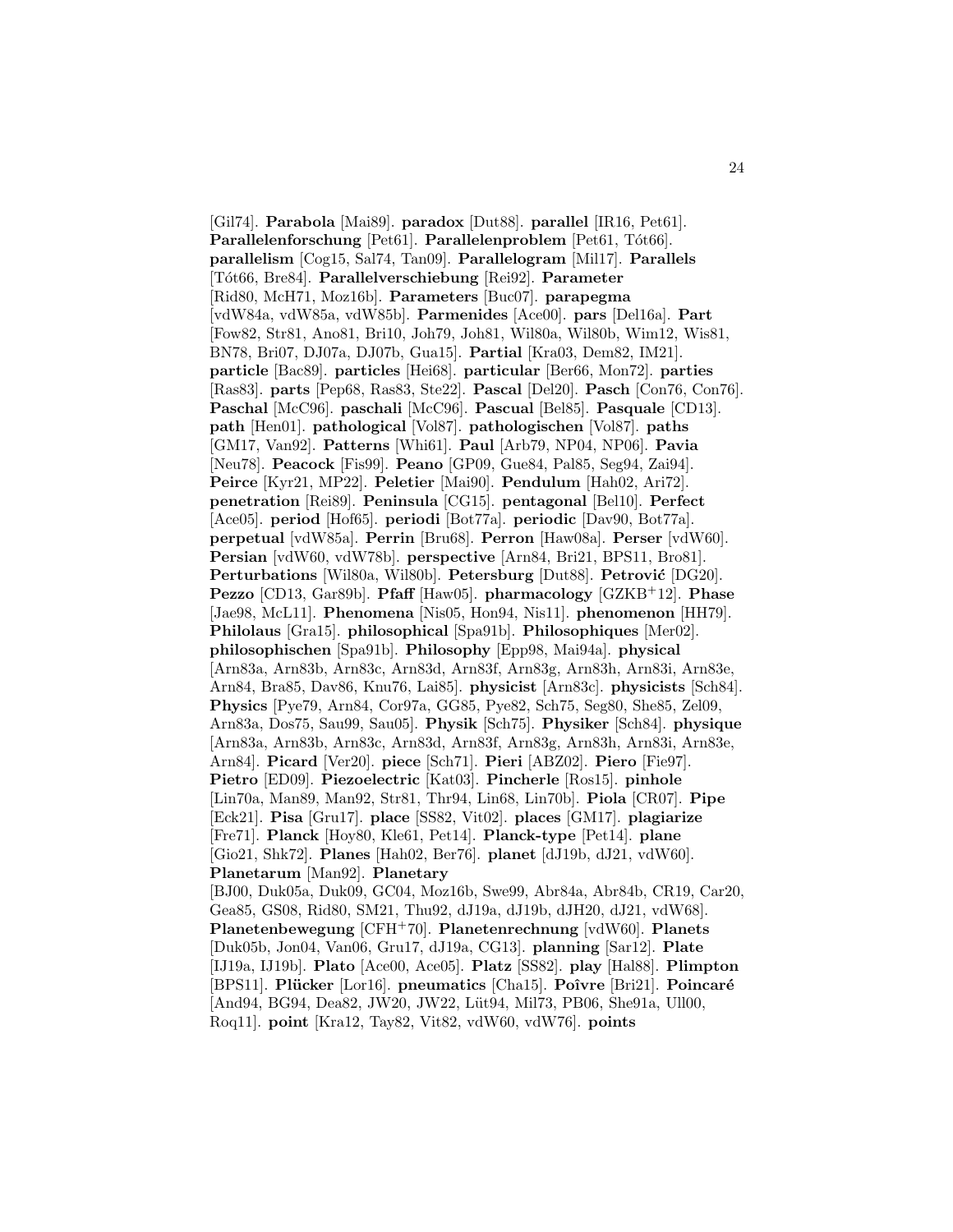[And94, McH71]. **Poisson** [Arn83a, Arn83b, Arn83c, Arn83d, Arn83f, Arn83g, Arn83h, Arn83i, Arn83e, Arn84, She78]. **polarity** [Che97]. **pole** [Hen97, dC16]. **polemica** [Mai90]. **poles** [Gue84]. **Poli** [Gue84]. **Pólya** [SS06]. **Pólya-Controversy** [SS06]. **Polygons** [DG20]. **Polyhedra** [Fie97]. **Polynomials** [Oak09, MR10]. **Poncelet** [Del16b, Del16c]. **Popolazioni** [FGP81]. **population** [FGP81]. **porism** [Del16b, Del16c]. **Portable** [Wri00]. **position** [Pai82, NB89]. **possibility** [EQ21]. **possible** [Bra85, WH19]. **possibly** [Hol17]. **Posthumous** [Ste00a]. **Postscript** [Edw77, Wei80]. **Postulate** [vdW78a, Cor97b]. **Postulates** [vdW78a]. **Postulato** [Mai82]. **Potential** [Buc01, Net20]. **Poussin** [BN93]. **Practica** [Bus65a]. **practice** [AT14, Pal09, vB17]. **Pre** [Amb12, Ped00, Abr84a, Art85, Art88, Cou10, Fow80, Fow82, Rid80, Tho92, vdW80a, vdW80b, Car18]. **pre-Babylonian** [vdW80a, vdW80b]. **pre-epicyclic** [Abr84a]. **Pre-Euclidean** [Amb12, Art85, Art88, Tho92]. **pre-Eudoxan** [Fow80, Fow82]. **Pre-History** [Ped00, Cou10]. **pre-Newtonian** [Rid80]. **Precession** [Dob98, Dob99a, Not17, Swe80, Wil87]. **precise** [GB91]. **precision** [Hen97]. **pr´ecurseur** [Vin05]. **precursor** [Vin05]. **predecessor** [BY16]. **prediction** [GS09, Ste00c]. **predictive** [Gea85]. **predictor** [CE14]. **preestablished** [Pye82]. **prehistory** [Ger82, Hof66, She74, vB76]. **Prejudicial** [GG85]. **Preliminary** [Gol03, Pou98]. **Prelude** [Joh77]. **Preludes** [Kra12]. **prepare** [Gil74]. **pressure** [Cha15]. **preuve** [Voe08]. **Preuves** [Vit04]. **Price** [Hal90, Zab88]. **primes** [AM14, Edw75]. **Primitivity** [Neu06]. **princess** [Cal76]. **Principal** [FS05]. **principe** [Ker86]. **Principia** [Aok96, Pou92b, Aok92, Dob01, Nau11, Pou98, Pou03, Wei00, Pou09, DF20, Nau14, Pou20]. **principle** [Bel85, Cas92, Haw88, Pet14, Rei92, She93a, DJ07a, DJ07b, JS94, Ker86]. **Principles** [Dia99, KC00, Che15, Dar20, Fra83, Loh61]. **Prior** [Nor04]. **priority** [Dut96a]. **private** [Fra98]. **prize** [BG94]. **Probabilistic** [Lov01, JS94, Sch75]. **Probabilistico** [FGP81]. **probabilities** [Sha78]. **Probability** [Sen98, SPJ01, She03, SS06, Bac90, BN78, Bra85, FGP81, GZ79, Hal90, Kyr21, Mit65, Sch74a, She71a, She71b, She73c, She74, She76, She77a, She78, She89b, She89a, She91a, She91b, She94a, She94c, vB76, She98]. **Problem** [Cen10, Sch74b, Tót66, BG94, BS84, BGTZ14, Dut85, FT13, Gal80, GP09, Gre96, Hal88, Joh79, Joh81, Kal77, Kra97, Nau10, Pet61, Pou92a, RW12,

Sab82, Scr61, Tak80, Thr94, Vit02, ZH17, AG09, Alv99, Haw05, Spe96]. **Problema** [Gal80]. **Probleme** [Jah87, Vit02, BS84, GP09]. **Problems** [Dob98, Scr61, Car14, Cho10, Fri14, Han11, Jah87, LS86, Ses91, Sid18b]. **Procedures** [Man98a]. **process** [Don91, SS82]. **processes** [Bru68, Im96]. **product** [Dut82]. **Production** [Fra98]. **profile** [Dut81]. **Program** [Lac00, Arn83b, Cao91, Tru60]. **programme** [Bus19]. **progression** [AM14, Ja¨e20]. **proiettiva** [BN84]. **Project** [AB17, AB22]. **projection** [Lor95]. **projections** [Ace11a]. **Projective** [ABZ02, AB22, BN84, SS21, Voe08]. **Proof**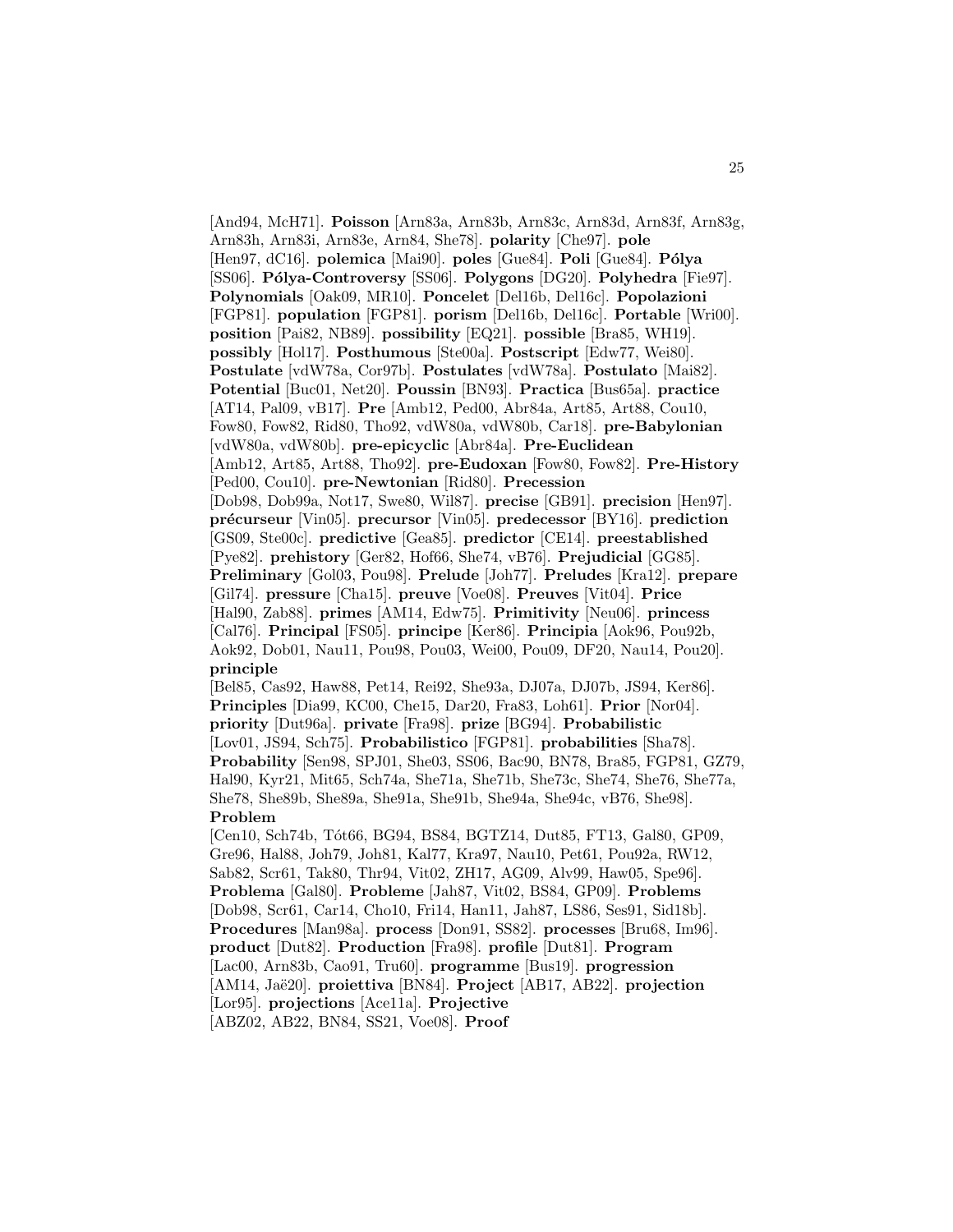[Ace00, Dav03, SS86, Edw75, Edw77, Loh61, Sak82, Voe08, Vol89]. **Proofs** [Pal06, AB12, Sau05, Vit04, Wat80]. **Prop.** [Ace03a]. **propagation** [Eis91]. **Proportion** [Men07, Fow81, Mue70, Sza64]. **Proportionen** [Art85]. **Proportionenlehre** [Sza64]. **proportions** [Art85, Lam13, Tho92, Pal01]. **Propos** [Vit04]. **Proposal** [Kno78]. **Proposition** [Dia94, Dob01, Nau11, Pou03, Pou09]. **Propositiones** [Mai89]. **Propositions** [Ruf00, Mai89, Nau14]. **proto** [Ste20]. **proto-Normal** [Ste20]. **Protons** [vD04]. **proves** [Dia94]. **Pseudaria** [Ace08]. **Pseudo** [Mil17]. **Pseudo-Aristotle** [Mil17]. **Ptolemaic** [CR19, Car21, Moz16b]. **Ptolemy** [Ber91, Car09, Duk05b, Duk09, GC04, GM17, Jon99, Lor95, Mae98, Mar12, Moe74, Smi82, Van06]. **Ptolemy's** [Mar21]. **public** [Pai71, Pai74, Pai77]. **Publication** [Har08, Bus19]. **publications** [Lor16, Vie21]. **punctiform** [Buc80b]. **Punnett** [Wim12]. **punto** [Vit82]. **Purbachii** [Mal16]. **pure** [Nab08]. **purity** [FP12]. **pursuits** [Duc11]. **puzzle** [Nau15]. **Pythagorean** [Pot74, Vin05]. **Pythagoricien** [Vin05].

**qarast¯un** [Jao74]. **Qin** [Yiw20]. **Qiujian** [Lam97, Lam97]. **Quadrate** [RS98]. **quadratic** [Fri14]. **quadratiques** [Bou13]. **Quadratur** [Hof65]. **Quadrature** [Osa13, Hof65]. **Quadratures** [Bra03]. **quadrilaterals** [Pot74]. **quaero** [BN84, BN84]. **qualitative** [Roq11]. **qualities** [Syl71]. **Quanta** [NP04]. **Quanten** [ST94]. **Quanten-** [ST94]. **quanti** [Bas14]. **quantifications** [Syl71]. **quantitative** [GZKB<sup>+</sup>12]. **Quantities** [Mer07, Fis81]. **Quantization** [NP04]. **Quantum** [Gea10, KC00, Lac00, Bro16, Cao91, FT13, GXB21, Han77, Im96, Kle61, Kox13, Pér09a, Pér09b, PS10, Roq92, ST94]. **quasiconformal** [Pap17]. **Quellenstudien** [Neu81]. **Quelques** [Dho86, Lam13]. **quest** [PR11]. **questions** [Uli15]. **Quetelet** [She86]. **Quiescence** [Gro98]. **quintic** [Ayo80, Lˆe17]. **Quinto** [Mai82]. **quipus** [AA72]. **Quotient** [Cou04]. **Qurra** [Jao74, Moe74].

**R** [Dav90, MP22]. **R.** [BF93, Pro88, She73c, Wil82]. **Rabbi** [Rab70]. **Racah** [Zel09]. **Racine** [Ras78]. **Radially** [Gro98]. **Radially-Symmetric** [Gro98]. **Radiation** [Hes00, BN88, KL84]. **Radical** [Pou92b]. **Radici** [RS98]. **radio** [Bra85]. **radio-active** [Bra85]. **radioactivity** [Kra97]. **radix** [Yaz20]. **Rahmen** [Sch74a]. **Rainbow** [Mer02]. **random** [Bru68, Dut85, She73a]. **randomness** [Yea11]. **Rapporto** [Mai94b]. **rapprochement** [Wil80a, Wil80b]. **rate** [Swe80]. **ratio** [Fow80, Fow81, Fow82]. **rational** [Tru60]. **ratione** [McC96]. **Raumgeometrie** [Art88]. **Raumgruppen** [Bur67]. **rays** [Ewa69, For69]. **Re** [Pal98]. **Re-examining** [Pal98]. **Readable** [Liu05]. **Reading** [Bul09, Ste01, Mas16, Gui16]. **real** [BS84, vR63]. **Realität** [ST94]. **reality** [ST94]. **reason** [Tru60]. **reasoning** [BHM15, Man98a]. **Reassessment** [Hah02, Ruf12]. **reception** [Bul09, Fis81, Rei03]. **Recherches** [Arb81, BS77]. **reciprocal** [Neu81, Str92]. **reciprocals** [MT97]. **reciprocity** [Col77]. **reckoning** [Kin73]. **reconciling** [Cao91].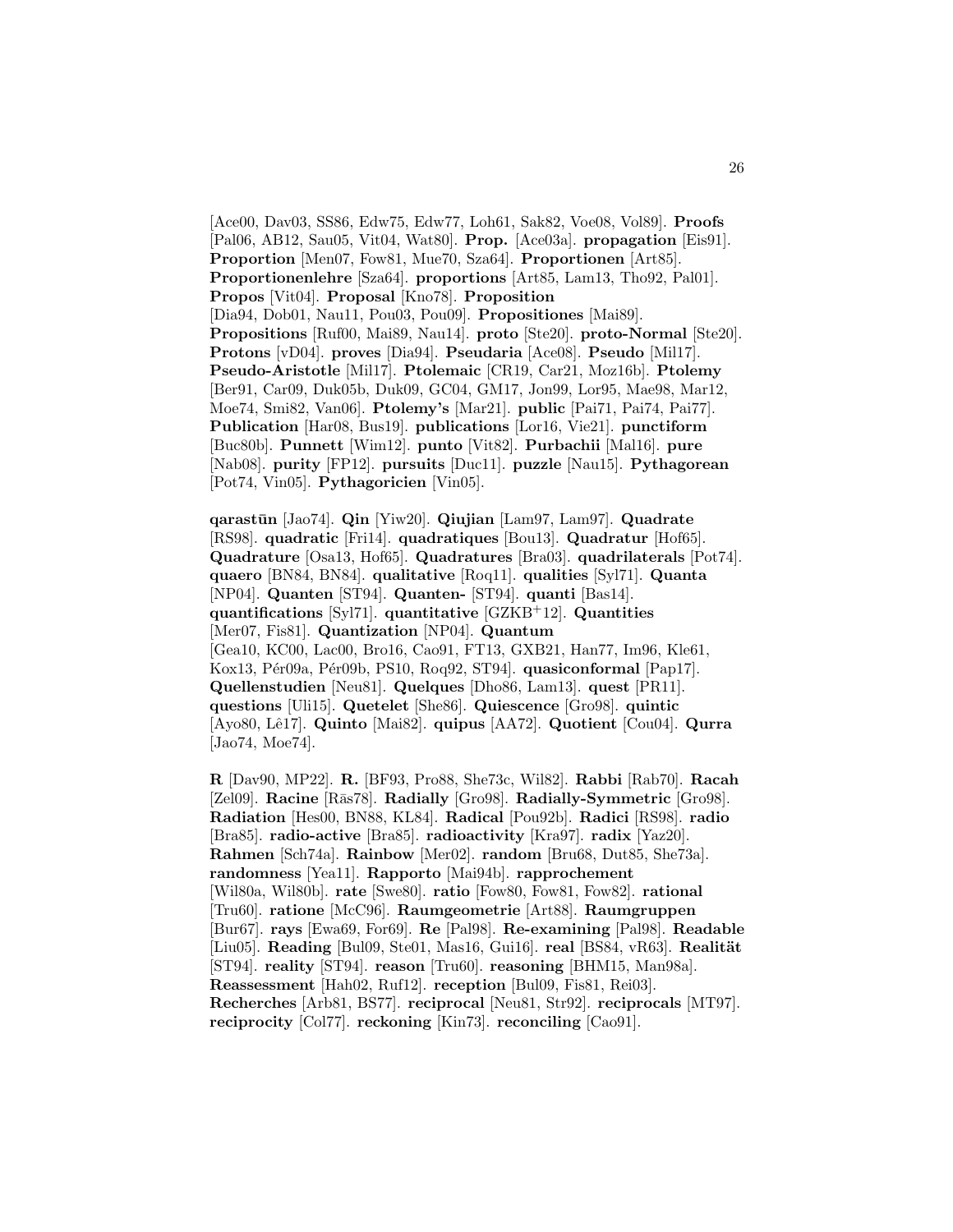**reconsideration** [Lin70a]. **reconsidered** [Dut93]. **Reconstruction** [H¨ut00, vdW88c, Hen01, Str68]. **Records** [Liu05, SM21]. **recouvrement** [MT13]. **recreational** [Han11]. **recto** [Gil75, Gil74]. **Recurrences** [BN88]. **recursive** [Fri14]. **redaction** [De 12]. **Rediscovering** [Fie97, Tru60]. **rediscovery** [SFS08]. **reduced** [GGHPMR21]. **Reductio** [Lov01]. **Reductionism** [Cor99]. **r´eels** [BS84]. **Reference** [Ace05, Ber66, Pot74]. **Reflection** [Jaë20]. **reflections** [Kno81]. **Reflexione** [Kal77]. **reformulation** [Wis81]. **refraction** [Bru81, Buc80a, CG20, Don21, Eas70, G˚ar89a, Hen01, Smi82]. **Refuses** [Ear01]. **regard** [Mon72, RW12]. **reggeization** [Cao91]. **Reggio** [Mai94b]. **Regine** [Cha04]. **Regiomontanus** [Van18]. **regola** [BF93]. **Regula** [Con15, Con18]. **Regular** [Liu05, Edw75, Hog84, Wat72]. **reign** [Ste20]. **Reihen** [Bus65b]. **Reinterpretation** [Ruf63, DJ07a, DJ07b]. **rejection** [Mal91b]. **rejoinder** [Sak82]. **Rekonstruktion** [Hen01]. **Relation** [She98, Gil75, Osw17, Spe67]. **relations** [AA72, BS84, Sch88]. **relationship** [Bie82, Cha15, Hoy76, Sch84, Mai94b]. **relationships** [Hof60]. **Relativistic** [Kra92, PR11, Kra81]. **Relativit¨atstheorie** [ST94]. **relativit´e** [Eis86, PB06]. **Relativity** [Mal00, Sau99, Cic15, Cor97b, Dar20, EG78, Eis86, Hen94, HG05a, Ill89, Kox88, PB06, Pye77, Pye82, ST94]. **relevance** [Nis09]. **remainder** [She88]. **remark** [ENP82]. **Remarks** [Ace03a, Bri01, Sei66, Amb12, vB76, Lau65, RDV01]. **Remarques** [RDV01]. **Renaissance** [Fra13, Mal10, Pal08, SFS08]. **René** [Dug76]. **renewed** [Del16b, Del16c]. **Replication** [Mar06]. **Report** [Gol03, Jon99, Sch86]. **Representation** [Cap02, Bos81, Gra84, Haw72, Haw88, Hei70]. **representations** [Dut86]. **representing** [Cra13]. **research** [Arb81, BS77, BN88, Duc11, Mal16, Par88, Pet61]. **researches** [RD94, Spe67]. **reserves** [Sar12]. **resilience** [BY16]. **resistance** [Aub17]. **resisting** [Ait72]. **Resolution** [Gar89b, Bel91, Ras74, Ras74]. **resonance** [Bis22, Kat08, Kra10]. **respect** [Arn83d]. **Response** [BG09]. **Rest** [Dia99]. **restoration** [Del20]. **Result** [Net99, Dal86]. **Results** [Fra98, Twe91b]. **revalidation** [Loh66]. **Revalidierung** [Loh66]. **revaluation** [Del08]. **review** [BPS11, Ruf12]. **revised** [Kno78]. **revisited** [IJ19a, IJ19b, Nau11, Ruf13]. **Revisiting** [BHM15]. **Revolution** [HG05b, Arn83a, Che97, Dar93, Oak18]. **rewrite** [Ung75]. **rewriting** [Lam89, Lam88]. **Reymond** [Fis81]. **Rezeption** [Rei03]. **Rham** [Kat85]. **Rhind** [Gil74]. **Ribaucour** [Rou80]. **Ricci** [Mal91b]. **Richard** [Sch82a, Sch82a]. **Riemann** [Neu81, Rei73, Bot77b, Neu81, Rei73, Sch82b, Wei79, Wei80]. **Riemanns** [Bot77b, Sch82b]. **Riesz** [Gra84, Rod15]. **Right** [LS84]. **Right-angled** [LS84]. **Rigid** [Dob98, Wil87]. **rigidification** [Cas92]. **rigorise** [L¨ut79]. **rigour** [Smi86]. **Rings** [Cou04]. **Rise** [Ehr06, Fer99, Bos84, Kop71]. **Risings** [Swe99]. **ritual** [Sei61, Sei62, SC80, Sei81]. **RMP** [Gil75]. **Robd´** [Ste00a]. **Robert** [AG09, Cha15, Dut90, Twe91a, Twe91b]. **Robinson** [BS85]. **rod** [Lam87]. **Rodrigues** [Gra80]. **rods** [Bel91, Dil92]. **Roger** [Lin70a]. **Role** [Har03, SS09, Yav01, vD09, CGM87, Hoy73, IR16, Nis11, RA20, Seg80, War91].

27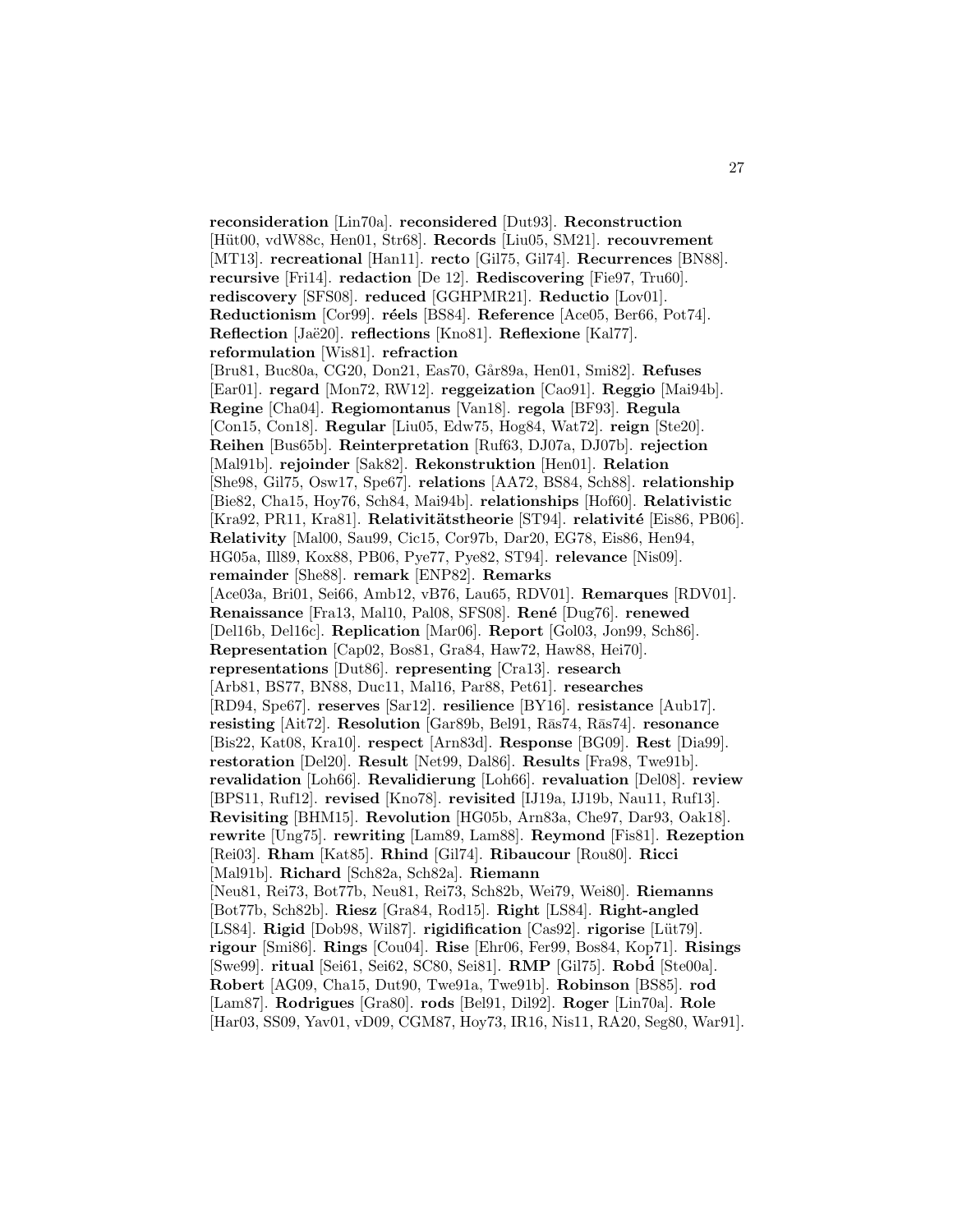**Rolle** [Hoy73]. **Romaka** [Abr86, vdW85b, vdW88b]. **Roman** [DEHY76, Wri00]. **Rome** [De 12]. **Roomen** [Boc09]. **Root** [AH15, Ras78, Sei76]. **Roots** [Ehr06, Dut86, Mil83, RS98, Roc21, Wat78]. **rotating** [L¨ut84a]. **Rotational** [Dob99b]. **Rotundorum** [Kal77]. **Rounding** [Car09]. **Rowan** [Mat78]. **Rudolph** [Sch75]. **Ruffini** [Ayo80]. **Rugeley** [Dav86]. **Ruggero** [BN84]. **rule** [BF93, Mal93, Mil17]. **ruled** [Del11, GP09]. **rules** [Pot74]. **Russian** [Sen98]. **Rutherford** [Hei68, Hes00].

**S** [Arb79, Bur71, Bur72, She76, Cao91]. **S-matrix** [Cao91]. **S.** [She78]. **sa** [Voe08]. **Saccheri** [BN84, Mai82]. **Saint** [Man92]. **Sake** [Bra03]. **Salvatore** [Ros15]. **Samarqand** [Moz16b]. **Samaw'al** [BHM15, Ras72, Wat78]. **sambuke** [Key22]. **Sanssouci** [Eck02]. **Saraf** [Ras74, Ras74]. **Saraf-al-din** [R¯as74, R¯as74]. **satellites** [Eis96]. **Saturn** [Abr82, Car20, Car21, Coh98, Wil85]. **Saturni** [Car20]. **Saving** [Smi81, Smi82]. **say** [Dia94]. **scalar** [Nor92]. **scale** [Vig00]. **scales** [Sma11]. **scattering** [Hei68, Roq92, Sch74a]. **Scheme** [Mer07, IJ19a, IJ19b]. **schemes** [Jon83, Ste22]. **Schmidt** [SS86, SS86]. **Schmidt-Theorems** [SS86]. **Schoenflies** [Bur71, Bur71]. **School** [Syl71, Neu81, Par88, Arb79, Art88]. schools<sup>[Uli15]</sup>. Schreier<sup>[BS85, Joh84]. Schrödinger<sup>[Han77, MR10].</sup></sup> **Schule** [Art88, Neu81]. **Schwarzschild** [Eis82, Eis87]. **Science** [BG09, Mal00, Cha62, Mit65, Ron60, Sch82c, Wis74, ZH17]. **Sciences** [BG08]. **Scientific** [Sch88, Cal76, Fre74, Zab88]. **Scientifique** [Mer02]. **Scommesse** [FGP81]. **scope** [BG08]. **screen** [Arn83f]. **scribe** [Gil74]. **Search** [Pal06, Bec73, Bie92, Smi82]. **Searches** [Sch17]. **Second** [Duk07, Neu06, Bie81a, Bie81b, Bie82, Bie83b, Bie87, Dar20, Hof65, Lam13, Pou20, Pou06]. **seconde** [Lam13]. **section** [Scr61]. **sections** [DF18, Del20, LA84, Sma11, Twe91b]. **secular** [Kus89]. **Seeberg** [Her70, Her70]. **seem** [Hol14]. **Segner** [Bik78]. **segni** [BF93]. **Segre** [Gar89b, Gar91]. **seicento** [BN84]. **Seidenberg** [Mat85]. **seine** [Sch82c, Vol89]. **seinen** [Sch88]. **seiner** [Bie82, Sch82a]. **seines** [Hen01]. **selection** [Sar12]. **Selectivity** [Fra98]. **self** [GL12]. **self-sustained** [GL12]. **semi** [Sei72]. **semi-circle** [Sei72]. **semigroups** [Hol09, Hol14]. **seminar** [Pye79]. **Semivectors** [vD04]. **Sense** [Mit19b, Mit19a]. **sent** [LD01]. **separation** [Big83]. **septième** [BS84, Lam13]. **sequences** [BC20]. **Series** [Fer99, Bus65b, Coo93, Dut82, Dut96b, Mal93, Osw17, RD94, Tuc73, Twe91a, dO88]. **Servois** [Del22]. **ses** [BS77]. **set** [Coo93, Tay82]. **sets** [Dau71, Fer96]. **Seven** [CG13]. **seventeenth** [Dos75, Sha73, Web65, Whi61]. **Severi** [vdW71]. **sexagesimal** [Fri19]. **shadow** [Pye79]. **shape** [Gre96]. **shaping** [Gra84]. **sharp** [Kat08]. **sheaf** [Cho10]. **Shen** [Gua10]. **Shih** [Lam79]. **Shih-chieh** [Lam79]. **ship** [Fer14]. **shock** [RKH<sup>+</sup>21]. **Shocking** [vdW76]. **short** [She83]. **Shoulders** [Ace03b]. **Shu** [Dau08a, Dau08b, Dau08a, Dau08b]. Sicht [Jah87]. Siddhanta [Abr80, Abr86, vdW85b, vdW88b]. **Sides** [Fow82]. **Siècle** [Vig00, Lam13]. **Siècles** [Ras78, Ras83]. **Sierpinski** [Arb81]. **significance** [Duc11, Sch82c].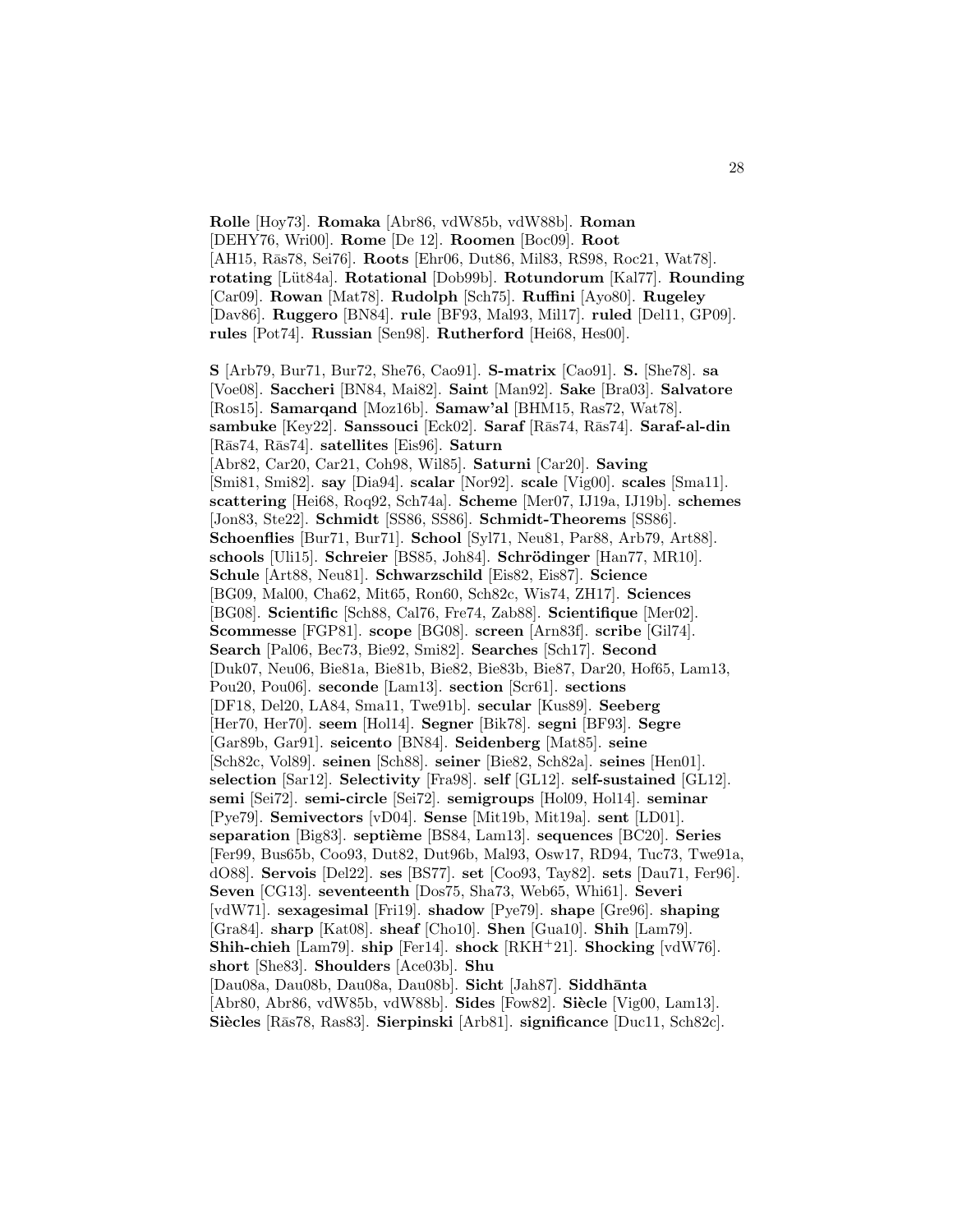**significato** [Pal85]. **signs** [BF93]. **simbolismo** [Pal85]. **Siméon** [Arn83a, Arn83b, Arn83c, Arn83d, Arn83f, Arn83g, Arn83h, Arn83i, Arn83e, Arn84]. **similarities** [Lam87]. **Simple** [Sil79, Hol14, Nis11]. **simplicity** [Ruf13]. **Simson** [Twe91a, Twe91b]. **Sine** [MB03, Don21, Loh61]. **sines** [WH19]. **Singolarità** [Gar91]. **Singularités** [Eis82]. **singularities** [Eis82, Gar89b]. **Singularity** [Gar91]. **six** [GGHPMR21]. **Sixteenth** [Cha04]. **sixth** [BN84]. **sixty** [Sei65]. **size** [Car17, Lau65, PR11]. **Sizes** [BS07, Car14, Was71]. **small** [FHR21]. **snare** [Ruf13]. **Snellius** [Hen01, Hen01]. **so-called** [Wil70]. **Society** [Sch88]. **sociology** [Fis66]. **Solar** [Bri07, Liu05, MS15b, EC19, Moe74, Moz16a, Moz18a, Wil80a, Wil80b, Yaz11a, Yaz11b]. **Solid** [HG05b]. **solids** [SFS08, Wat72]. **Solution** [Eis82, Eis87, Gal01, Nau15, Kal77, Pou92a, Scr61, Thr94]. **solutions** [BN84, Hal88, Sch77, Ses85]. **soluzioni** [BN84]. **solvable** [GS94, Kra97]. **Solving** [Cen10, BC20, CPFA07, Sab82, ZH17]. **Some** [Kno81, McG66, Twe91b, vB76, Amb12, Dut96b, Arn84, Dho86, Fra89, Lam13]. **someone** [Dia94]. **Sommerfeld** [Sch85, Sch85]. **son** [Dah80]. **Sophie** [Sam90, DF12, Del08]. **Sophistic** [Ber03]. **sophistication** [Høy08]. **sopra** [Gar91]. **Source** [BJ00, Jon99, Neu81, RR78]. **sources** [McG66]. **Souslin** [Alv99]. **Soviet** [Arb79]. **Soviétique** [Arb79]. **sowie** [Hen01]. **Space** [Epp98, Bur67, Cog15]. **spaces** [Ber66, Jaë20]. **Spanish** [Mar93]. **Spatial** [Art88]. **Special** [Ace03a, Pot74, RW12, Pye77]. **Specific** [Gea10]. **specious** [GGHPMR21]. **spectrometry** [Hen97]. **speculations** [Kra12]. **speculativa** [Bus98, Bus98]. **sphere** [Sei88, NB84]. **Spheres** [Yav98, Rid79]. **spherical** [Raw82]. **spherics** [NTP04b, NTP04a, SS09, Mal10]. **Sphériques** [NTP04b, NTP04a]. **Spiegel** [Sza64]. **Spirited** [Dar03]. **Spitzer** [Dea81]. **splines** [BSS88]. **splittings** [Con18]. **spring** [Cha15]. **Spurious** [Ber76]. **spyglass** [ZH12]. **Square** [Wei00, Aok92, Aok96, Dut86, Nau10, RS98, Sei81, Vin05]. **Squares** [Ses03, Dut90, Dut96a, MT97, Ses98, She93a, Wat90, Wim12]. **St.** [Dut88]. Staatsstelle [Pai71, Pai74, Pai77]. Stabilitätsbetrachtungen [Hoy73]. **Stability** [Roq11, Hoy73]. **Stable** [Hes00]. **stades** [Raw82]. **stadion** [Gul87]. **Standard** [Mer07, BS85]. **standards** [Kat08]. **standing** [Nau15]. **Star** [Duk02a, GS08, RSW04, Ste20, Mar21]. **Stars** [Jon04, Man04, NB89, Vig00, Cen10]. **start** [Yea11]. **state** [CM15]. **stated** [JW20]. **statement** [BB97]. **static** [Jao74]. **Stating** [Net99]. **stations** [SM21]. **statique** [Jao74, Ker86]. **Statistica** [FGP81]. **Statistical** [Nav98, Bru67, PS10, Ren97, She80, She84a, She84b, She85, vB76]. **statistician** [She86]. **Statistics** [Sen98, She98, Ald09, FGP81, Han77, PS10, She82]. **Staudt** [Har08, Nab08]. **Steam** [Key92]. **Stech** [Str92, Str92]. **Steiner** [BGTZ14, Lor16]. **Stellar** [Cen10, Van18, Van21]. **stemma** [Ray14]. **Step** [Men07]. **Stephen** [Gru17]. **Steps** [Ruf00]. **stereographic** [Lor95]. **stereometric** [Neu74]. **stereometrischen** [Neu74]. **stetiger** [Vol89]. **Stevin** [AH15]. **Stirling** [Kri68, Twe92]. **Stirlings** [Kri68]. **Stokes** [Dar02]. **Stonehenge** [Kai11].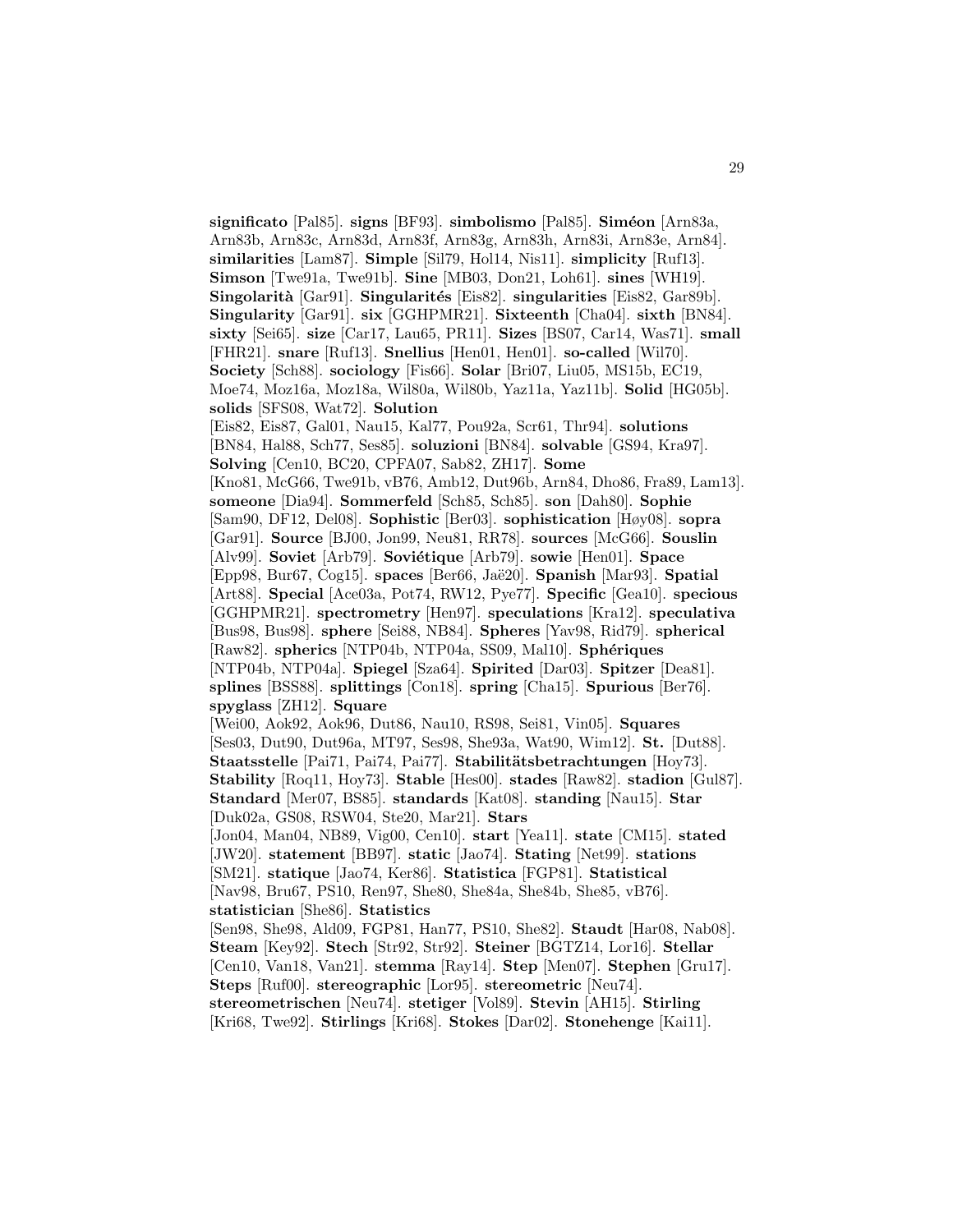**story** [Del16b, Del16c]. **Strabo** [Raw82]. **strange** [Loh68]. **strings** [Fri20]. **Structure** [Kra03, Haw82, Ler72, Par85, Wim12]. **structurels** [Jaë10]. **structures** [Cho10, Kai11]. **struggle** [Kox13]. **Stück** [Sch71]. **Studien** [Kno74]. **Studies** [Bri07, Bri09, Bri10, GS08, GS09, Pal01, Kno74, Lam79, Neu81]. **Study** [Dah80, Dal01, Jao74, Jon04, Asc88, Dem82, Dia94, Fis66, Hol17, Mae88, Mil73, Pot74, Sch73, Sha73, Smi82, SM21, Tay82, Tay85, Tay87, Wis74, dJ19a, dJ19b, dJ21]. **Sturm** [L¨ut84b]. **Suan** [Yon69, Dau08a, Dau08b, Lam79]. **Suan-hs¨ueh** [Lam79]. **Suanjing** [Lam97]. **suanshu** [Lam94]. **sub** [Eva76]. **sub-Euclidean** [Eva76]. **subgroup** [Joh84]. **subsequent** [BY16]. **Substitutions** [Dah80, Vit04]. **Successes** [Gea10]. **Successful** [Dav03, Bie87]. **suggested** [Bec73]. **sul** [Gue84]. **sulla** [FGP81]. **Sum** [Fer99, Br˚a07, Spa02]. **Sumer** [Sei65]. **summable** [Tuc73]. **summary** [Bel10]. **Summation** [Mil85, Dut96b, MT97]. **Summensatz** [Spa02]. **sums** [Lau89, She73a]. **Sun** [BS07, Abr80, Car14, Kin73, Too74, Abr85, Bro05, Car09, Coh98, Mae98, vdW82, vdW85b]. **Sundial** [H¨ut00]. **Sundials** [Wri00]. **Sunrise** [Lov01]. **super** [Mal16]. **superconductivity** [CGM87, GG85, Sau07]. **superficie** [Gar91]. **Superposition** [Pal09]. **supplementing** [Hen01]. **supply** [Raw82]. **surface** [GP09, Gar91]. **surfaces** [Gar89b]. **surrounding** [Kus89, Rei03]. **survey** [McH71]. **surveying** [LS86]. **surviving** [Raw82]. **suspension** [Nau15]. **sustained** [GL12]. **SWAC** [Cor08]. **Swings** [Hah02]. **syllogistic** [Smi78]. **Sylow** [Wat80]. **Sylvester** [Par88, SPJ01]. **symbiosis** [Gol70]. **Symbole** [KSFW90]. **symbolic** [Lam86, Pet87]. **symbolical** [Haw08b]. **Symmetric** [Gro98]. **Symmetry** [HG05a, HG05b]. **syncategorematic** [Art13, RA20]. **synthesis** [Arn83e]. **Synthetic** [Lor16, Del22]. **System** [Bri01, Duk02b, Shn17, Del16a, Lam86, Lam87, Lam88, Lam89, Sei65, Sza60, Yiw20, HA98]. **systemate** [McG66]. **Systems** [Ehr06, Kje02, Dea88, FT13, IM21, RW12]. **Szilys** [Bie83b, Bie83b].

**T¯abit** [Jao74]. **T¯us¯ı** [R¯as74]. **Tabelle** [FGP81]. **Table** [Liu05, Man98b, MB03, BHM15, Dav90, Yaz18, vdW88c]. **Tables** [GC04, MB03, Shi03, Ste06, Abr84b, Cha91, CG13, CG19, Che15, FGP81, GC17, GC18, Kin73, McC96, Wil80a, Wil80b, vdW85a, CG13, Not18]. **tablets** [Tum92]. **Tabulae** [Cha16, Her63]. **tabulation** [Van18]. **Tabule** [Cha04]. **Tachyon** [Frö94]. **take** [Fra98]. **Taking** [Van06, Fra98]. **Tale** [Men07]. **tangent** [Scr61, Twe91a]. **Tangentenaufgaben** [Scr61]. **Tangenti** [Gal80]. **tangents** [Gal80, Mal93, Pep68, Scr63, Str68]. **tardo** [BN84]. **Taylor** [Fei85, Fow91, Mal93]. **teacher** [Sma11]. **teaches** [Ill89]. **teachings** [Lau65, Sza64]. **technical** [Car20]. **technics** [Fra13]. **technique** [Fow91]. **Technology** [BG09]. **Teichm¨uller** [JP13]. **Teilchen** [Bac89]. **telescope** [ZH12, ZH17]. **Telescopes** [Ped00]. **témoins** [Vin05]. **temperature** [GG85]. **temperatures** [Tru79]. **ten** [Sei76]. **tensor** [Mal91b, Roc21]. **tensorial** [Mal91b]. **tentative** [Tum92]. **Teoria** [FGP81]. **term** [Duc11, Ger82, Pet63, Ras71, Sch82b]. **terminologia** [Vit82]. **Terminologie**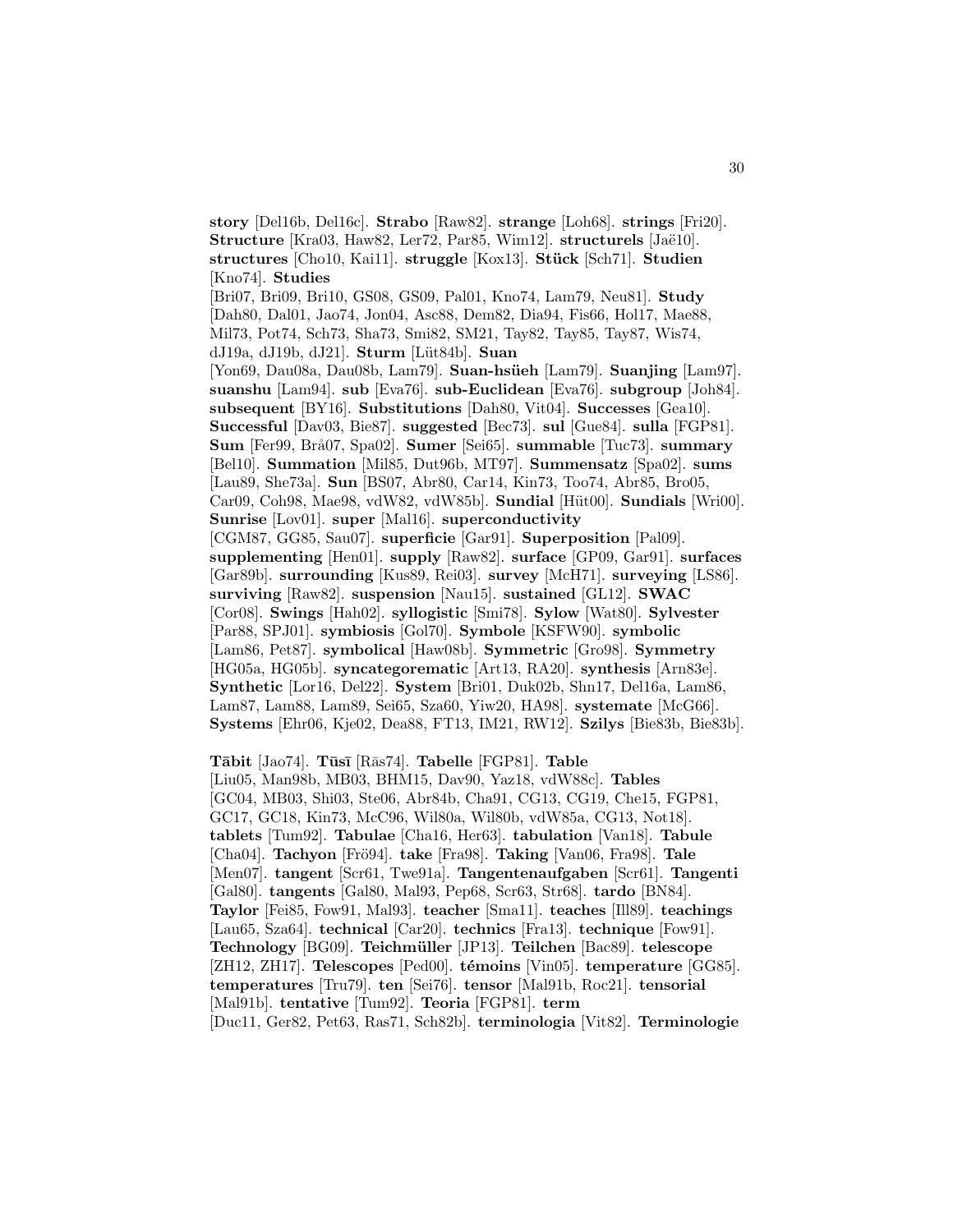[Sza64]. **terminology** [Sei84, Sza64, Vit82]. **terms** [Bol72]. **test** [Aok92, Aok96]. **tested** [Eis96]. **Testing** [Duc11, Hen94]. **Text** [Bri01, HA98, HY86, RSW04, Ste00b, Kno86, RDV01, Tum92, Bre94b]. **Texte** [Bus98, RDV01]. **Texts** [BS07, GS08, Bus98, Fri19, Sme70]. **Textual** [Vit02]. **Textuelle** [Vit02]. **Textzeugen** [Bre94b]. **Thabit** [Moe74]. **Theaetet** [Pai82]. **Theaetetsstelle** [Pai82]. **Theaetetus** [Ace05]. **their** [Ber66, Bie85, Cha15, Che15, Dut86, Fis81, Hof66, Ill89, Nem62, RA20, Seg94, Sza64, vdW85a]. **theme** [Cog15]. **Theodosius** [Mal10, SS09]. **Theorem** [FS05, Gil91, MT13, Voe08, AB12, AM14, Bel10, Brå07, Dia94, DPC95, Edw75, Gra84, Gug77, Haw08a, Joh84, Kno92, She88, Spa02, Wat80, Bie82, Dal82, Del08, Kje01, Ras80, SS86, Ull00]. **théorème** [Gil91, MT13, Ras80, Voe08]. **theorems** [Ber76, Sid18b, SS86]. **Theoretical** [Sha79, Bul09, Bus98, Hof60, Zel09]. **theoretischen** [Bus98]. **Theorica** [Bus98, Bus98]. **Theoricas** [Mal16]. **Theorie** [HB86, Hoy74, Hoy76, Neu97, Ull89, vdW72a, Arb81, BS84, BS85, Eis91, Gil91, Lam13, Nab08]. **Theories** [Abr85, Cen10, Jen72, Lai86, Moz18a, Nor92, Rid80, Tru75, Ver13a, Ver13b]. **Theory** [Arb81, Bri07, Dar02, FS07, Gea10, Hoy73, Kje02, Kox88, Kra81, Man04, Men07, Neu06, Pye77, Swe99, vdW72a, Abr84a, Ald09, AT14, Arn83a, Arn83b, Arn83c, Arn83d, Arn83f, Arn83g, Arn83h, Arn83i, Arn83e, Arn84, BS84, Ber66, Bie81b, Bie81c, Bie82, Bis22, Bos84, Bri09, Bri10, Bro67, Bru73, Bru74, Buc80b, BY16, Cao91, Car86, CGM87, Cog11, Cog14, Coo93, Cor08, Dar93, Dau71, Dea88, Del22, Dem83, Dil92, Dos75, Edw80, Edw90, Eis91, EC19, FGP81, FP12, Fer14, Fis66, Fow80, Fow82, GG85, Gil91, Gio21, Gol70, Gru17, Gua15, Ham76, Haw71, Haw72, Haw74, Haw77, HB86, Hol09, Hom67, Hoy74, Im96, JP13, Joh77, Kie71, Kle61, Kno74, Knu76, Kox13, Lam13, Lê17, Ler72, Lin68, Lin70a, Lin70b, Lüt84b]. **theory** [Man89, McC66, Moe74, Mue70, Muk74, Nab08, Net20, Neu97, Pap17, Par85, Pér09a, Pér09b, PS10, Pet14, Pye79, Rab74, Ros71, Sal74, Sam90, Sch86, ST94, Ses91, Sha73, She71b, She74, She77a, She77b, She79, She91b, She94c, She95a, She95b, Shn17, Spa91a, Spe67, Str81, Tay82, Taz93, Tho92, Tuc73, Ull89, War91, Wil80a, Wil80b, Zan13, Zan14, Zeh83, dJ19a, dJ19b, dJ21, vR63, vdW68, Bie81a, Haw91, Hen94, Hoy76, Mal91b, Pal98, Pal01, Pal05, Sau07, She98]. **There** [Ace19]. **Thereon** [Wei00]. **thermodynamics** [Bie83b, Bie83a, Bie87, Bie92, Dai21, Hoy74, Hoy76, Smi77]. **Thermodynamik** [Bie83a, Bie87, Bie92, Bie83b, Hoy74, Hoy76]. **third** [Gul87]. **thirteenth** [Lin68, Ung74]. **thirty** [Tru96]. **thirty-fifth** [Tru96]. **Thomas** [Bus98, Loh66, Big19, Bus98, Dal86, Gou14, Kal77, Loh66, Loh79, Ste00a, Ste08, Zan13]. **Thomson** [Bie92, Bie92, Smi77, Top71, Wis81]. **though** [DF18]. **thought** [Jaë20, Mal10, Whi61]. **thoughts** [Rit15]. **thousand** [Fri19]. **Threat** [BG09, Hen97]. **Three** [Fri19, BG94, EQ21]. **Thyrrheion** [H¨ut00]. **Tides** [Pal98]. **time** [Kin73]. **times** [Ses91]. **Tissot** [Pap17]. **tool** [Ace11b, Con18, Kje08]. **Topological** [Epp98]. **Topologie** [Arb81, Neu97]. **Topologique** [Arb79]. **Topology** [Arb79, Arb81, Epp98, Ull00, Wei80, JW20, Joh79, Joh81, Neu97, Rod15, Tay85, Wei79]. **Torsion**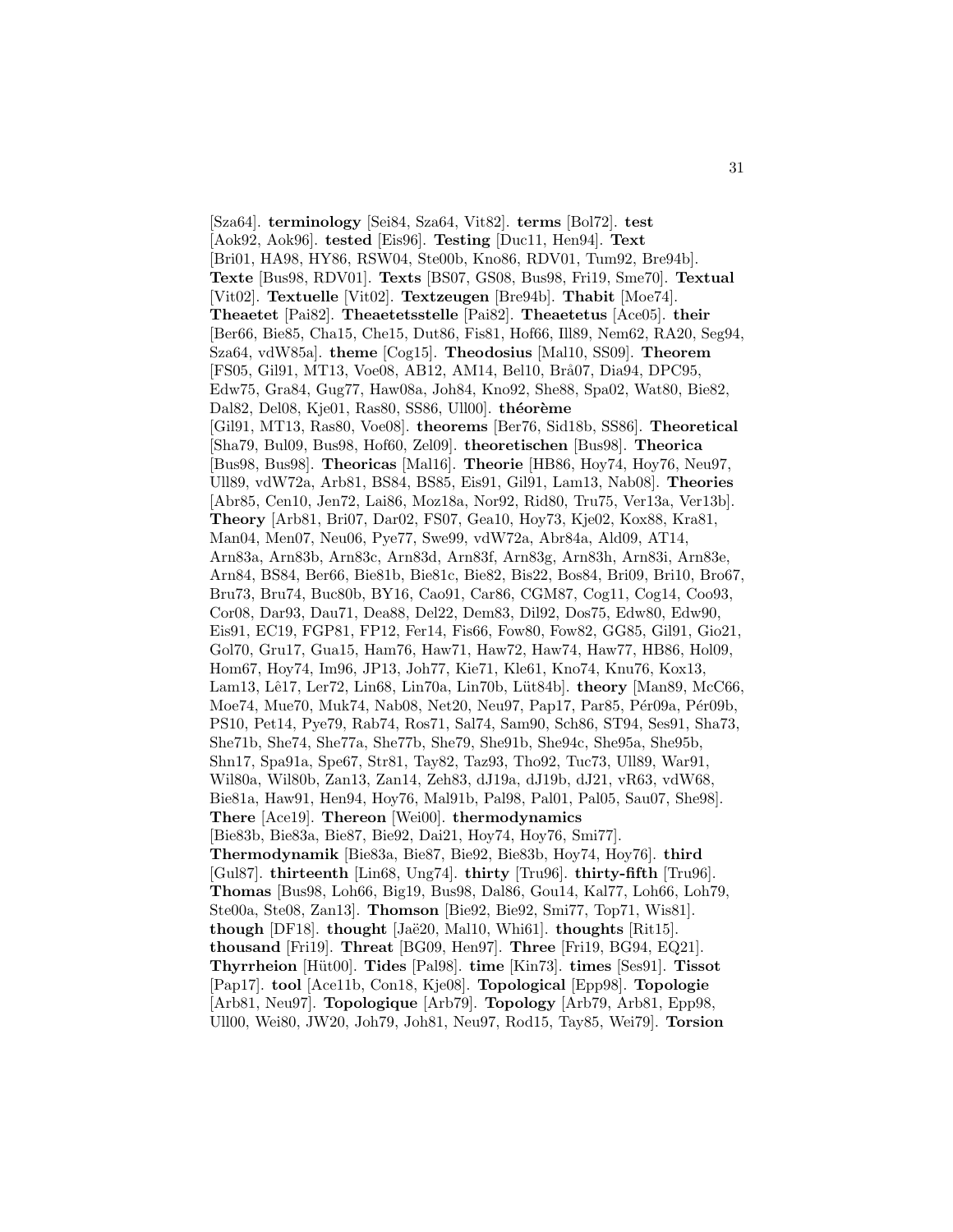[Mar06]. **tra** [Bot77a]. **trace** [Høy08, Ray20]. **Traces** [Men07, Hog86]. **tracing** [Oss18]. **tradition** [CG15, Mat85]. **Traditional** [Fer96]. **traditions** [Cor13, Moz16b]. **traité** [Arn83e]. **Traitement** [Ses77]. **traités** [Lam13]. **Trajectoires** [Eis87]. **trajectories** [FT13, Gui16, Roq11, Eis87]. **transfer** [Haw88]. **transform** [Dea81, Dea92, Dea82, HJB85]. **Transformation** [Str92, Cog14, Gra80, Lor95]. **Transformations** [PB06, Cou10, Shk72]. **Transformed** [Net99]. **transforms** [Dea85]. **Transition** [Ruf00]. **Transitions** [Jae98]. **Translation** [Dau08a, Dau08b, Gui16, Hen01, RGM19, Rei92]. **transmission** [Jon83, Mal10, Rei92, WH19]. **transport** [IR16]. **transversals** [Del22]. **trapezoid** [Oss18]. **Traum** [Car86]. **Traum-** [Car86]. **travail** [Jao74]. **Travaux** [Dah80]. **traversale** [AB19]. **treatise** [Car14, DF18, Del20, Gol77, Van21, Fis99]. **treatises** [Lam13, Ste08]. **Treatment** [Dob98, Dob99a, Duk05b, Arn83d, Kau85, Ses77, She72, She73b, She93b]. **Treatments** [Bri09]. **tree** [BGTZ14]. **Trepidation** [Man98b, Not17]. **triads** [Pot74]. **triangles** [LS84]. **triangulorum** [BS77]. **Trigonometric** [Che15, Coo93, Dau71]. **trois** [Jaë10]. **tropical** [Swe80]. **trous** [Eis91]. **True** [Boo85, Not18]. **Truly** [Bie07]. **Tschirnhaus** [SS05]. **Tubes** [Yea11]. **turbulence** [Eck21]. **Turkey** [YT18]. **turn** [ZH12]. **turning** [McH71]. **Tusi** [Rās74]. **twelfth** [Eva76]. **Twentieth** [Wei00, Bel91, Hol17, Tay74]. **Twentieth-Century** [Wei00, Hol17]. **twenty** [Cho11]. **twilight** [Gol77]. **twixt** [Wes64]. **Two** [Car14, Men07, Pou04, Sal74, Ses91, DJ07b, Lüt94, Neu81, Sch84, Wes64, Bus98, EG78]. **Two-Step** [Men07]. **Tycho** [Car20, Mae98, Ros81, Str81]. **type** [Pet14]. **Types** [Arb81].

**U.S.** [Bul09]. **Überlieferung** [Bre94b]. **Übersetzung** [Hen01]. **Übersicht** [Neu81]. **Ubertragungsprinzip ¨** [Rei92]. **ultrasonic** [Kat08]. **Umdeutung** [DJ07a, DJ07b]. **Umfeld** [Rei03]. **Umwälzungsprozeß** [SS82]. **Unbekannte** [Kno74]. **uncertainty** [Pet11]. **Underestimated** [GH00]. **understanding** [Bas14, BC12, BB20, Nis11]. **understood** [Pou20]. **Unendliche** [Bus65b]. **unflattenable** [GP09]. **Unification** [vD04]. **uniform** [Bri10, HB86, Not17, Vie21]. **unique** [dJH20]. **Uniqueness** [Coo93]. **unit** [Gul87]. **universal** [Aok92, Aok96, Duc11, Str92, Wil70]. **Universalis** [Boc09]. **universe** [PR11]. **universellen** [Str92]. **Universität** [HY86]. **University** [HY86, Par88]. **Unknown** [Høy08, Kno74]. **Unpublished** [Del08, Gug77, RKH<sup>+</sup>21, Sch82a]. **unsolved** [Kra97]. **untapped** [RR78]. **Untergruppensatz** [Joh84]. **until** [Bus19]. **unum** [Bus65b]. **Unusual** [Ste00b]. **Unver¨offentlichte** [Sch82a]. **unwelcome** [Hen97]. **upper** [Sch73]. **uranium** [dAM97]. **Urbino** [Fra13]. **Uruk** [Ste00b]. **Urysohn** [Arb79]. **usages** [MS15a]. **use** [Ace11b, Fow91, Man92, RA20]. **used** [Gul87]. **useful** [Kin73]. **Uses** [Sid18b]. **Using** [Ses03].

**v** [Bie83a, Arn83f, DF20, Str92, vdW85b]. **V-A-reciprocal** [Str92].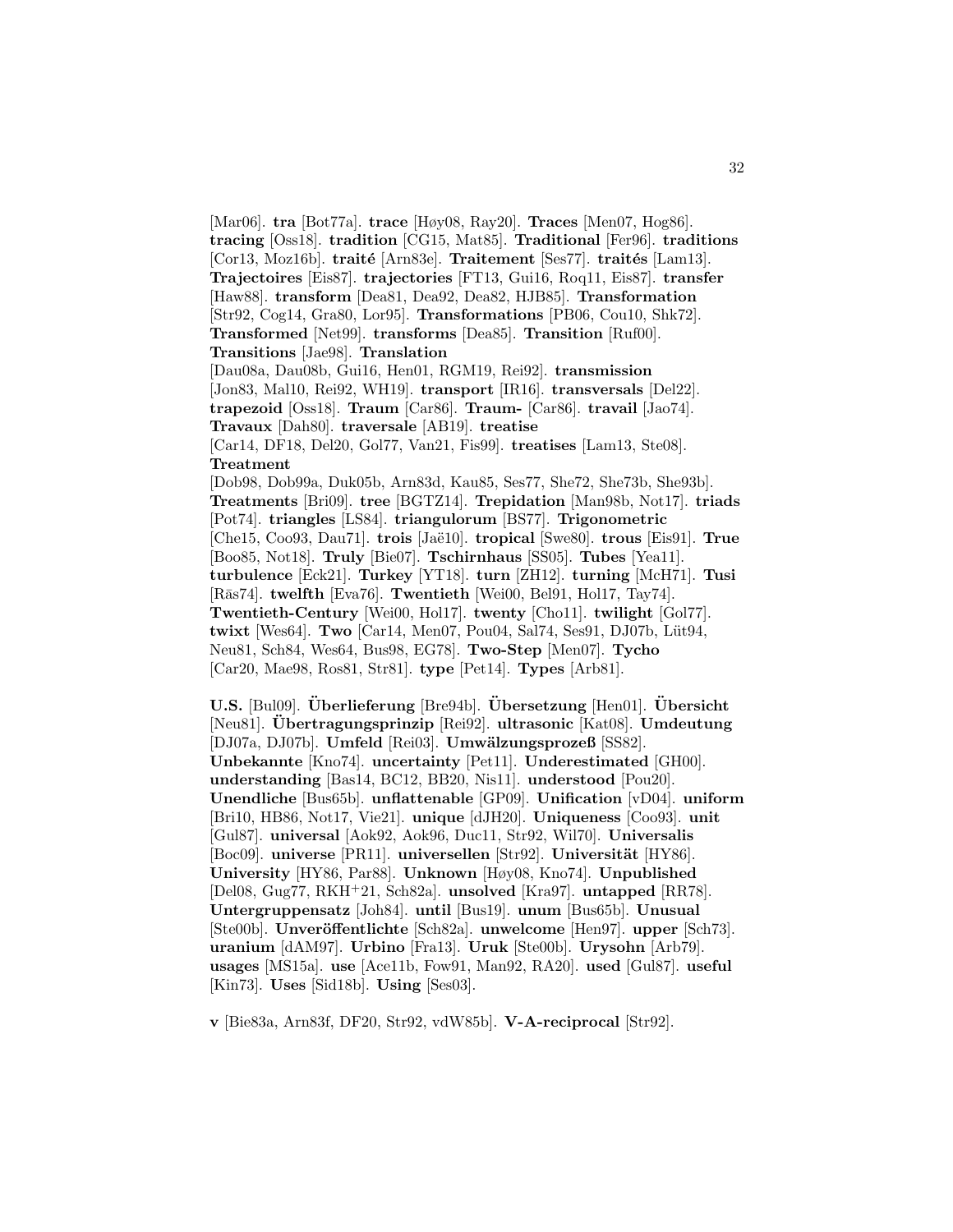**V-A-Wechselwirkung** [Str92]. **V-VII** [DF20]. **V.** [She91b]. **vacuum** [Kra12]. **Vallée** [BN93]. **Vallejo** [CPFA07]. **Value** [Bel98, Car21, Gul87, Sch71, Sme70]. **values** [Lau89, Moz16b]. **Variational** [Fra94]. **Variations** [Cog15, Fra85]. **Vasistha** [Abr80]. **Vector** [Cap02, Rei89, Roc21]. **Vegard** [Dav90]. **Vektorkalk¨uls** [Rei89]. **Velocities** [Mae06, Gra65]. **Velocity** [Cap02, Gua15, Sak82]. **Ventimiglia** [BN84]. **Venus** [Bri01, HA98, Rid78, dJ19b, vdW82]. **verge** [DJ07a, DJ07b]. **Verh¨altnis** [Hoy76, Sch84]. **vermied** [Art85]. **Versagen** [Bie85]. **version** [Hen01, Rec94]. **Versuch** [Bie83b]. **Versuche** [Bie87, Bie92]. **versus** [Bro16, Pet14, Roc21, Wil87]. **very** [Kin73]. **VI** [Arn83g, Sid18b]. **via** [Spa02]. **vibration** [Dos75]. **vicaria** [Mae90]. **Victorian** [Mit19a, Mit19b]. **vie** [Dug76]. **vier** [Neu73b]. **Viète** [BS77, Bie07, Boc09, Oak18, Rās74, Ste08]. **view** [Cor13, Jah87, Kno86, vdW76]. **views** [Arn83g, Ros69, LM98]. **VII** [Arn83h, DF20]. **VIII** [Arn83i]. **Vinci** [Fie97, Thr94]. **vindication** [Bre94a]. **Virial** [Bie82]. **Virialtheorem** [Bie82]. **virtual** [IR16]. **vis** [vB17]. **visibility** [Yaz18]. **vision** [Gou18]. **Vita** [FGP81]. **Vitali** [Cog22, MT13]. **vitriol** [Sch74b]. **Vitriolen** [Sch74b]. **viva**} [vB17]. **Vleck** [DJ07a, DJ07b]. **void** [Gra65, McG66]. **Voigt** [CRT10]. **Vollständigkeit** [ST94]. **Voltaic** [Hon94]. **Volterra** [Ull00, Gue84]. **volume** [Sei88]. **vor** [Joh84, Sch74b]. **voreuklidische** [Art85, Art88]. **Vorgeschichte** [Ger82, Hof66]. **Vorlesung** [ST94, Ull89]. **vs** [Cor08].

**W** [SPJ01]. **W.** [Arb81]. **Waerden** [Mat85, vdW72b]. **Waerden/Seidenberg** [Mat85]. **Wahrscheinlichkeitsrechnung** [Sch74a]. **wahrscheinlichkeitstheoretischer** [Sch75]. **Wallis** [Dut82, Fow91, Ste01]. **Walter** [Kat08, Zan14]. **waren** [Bie87]. **Wärmeäquivalent** [Hoy78]. **W¨armelehre** [Bie81a, Bie81b, Bie81c, Bie82]. **was** [Car18, Car86]. **Water** [Dar03, Ped00, Eis86]. **Water-Filled** [Ped00]. **Waterston** [Hoy78]. **Waterstons** [Hoy78]. **wave** [Bac89, Ger69, Sha73]. **Waves** [Dar03, BYS<sup>+</sup>21a, BYS<sup>+</sup>21b, Don91, Kub70, RKH<sup>+</sup>21]. **Weber** [vdW72a, vdW72a]. **Wechselwirkung** [Str92]. **Wechselwirkungen** [Neu81]. **Wedderburn** [Par85]. **wedge** [vB17]. **Weierstraß** [Neu81, Dug73, Haw77, Neu81, Spa91b, Ull89, Vie21, Ull89]. **Weierstrassian** [Man75]. **Weierstraßschen** [Spa91b]. **Weil** [vdW71]. **well** [Hen01]. **Welle** [Bac89]. **Wellenmechanik** [Ger69]. **were** [Jaë20, Bie87]. **West** [Ung74]. **Western** [MB03]. **Weyl** [Ker86]. **Whaples** [DS12]. **Whittaker** [Cou10, Cou14]. **Who** [Wei78]. **whose** [Art85]. **widespread** [Sei76]. **Wie** [Bie87]. **Wiechert** [Sch82c, Sch84, Sch82c, Sch84, Sch85]. **Wigandus** [Bus98, Bus98]. **Wilbraham** [HH79]. **Wilhelm** [Haw82]. **Wilhelmian** [Pye82]. **Will** [Dia94]. **William** [McC66, AG09, Man92, Mat78, Smi77, Wis81]. **Wilson** [Ras80]. **Wirken** [Sch73]. **Wissenschaft** [Mit65, Sch82c]. **Wissenschaften** [Sch88]. **Witelos** [Loh68, Loh68]. **witness** [Bre94b]. **witnesses** [Vin05]. **Wonders** [Ste01]. **Woodin** [Rit15]. **Work**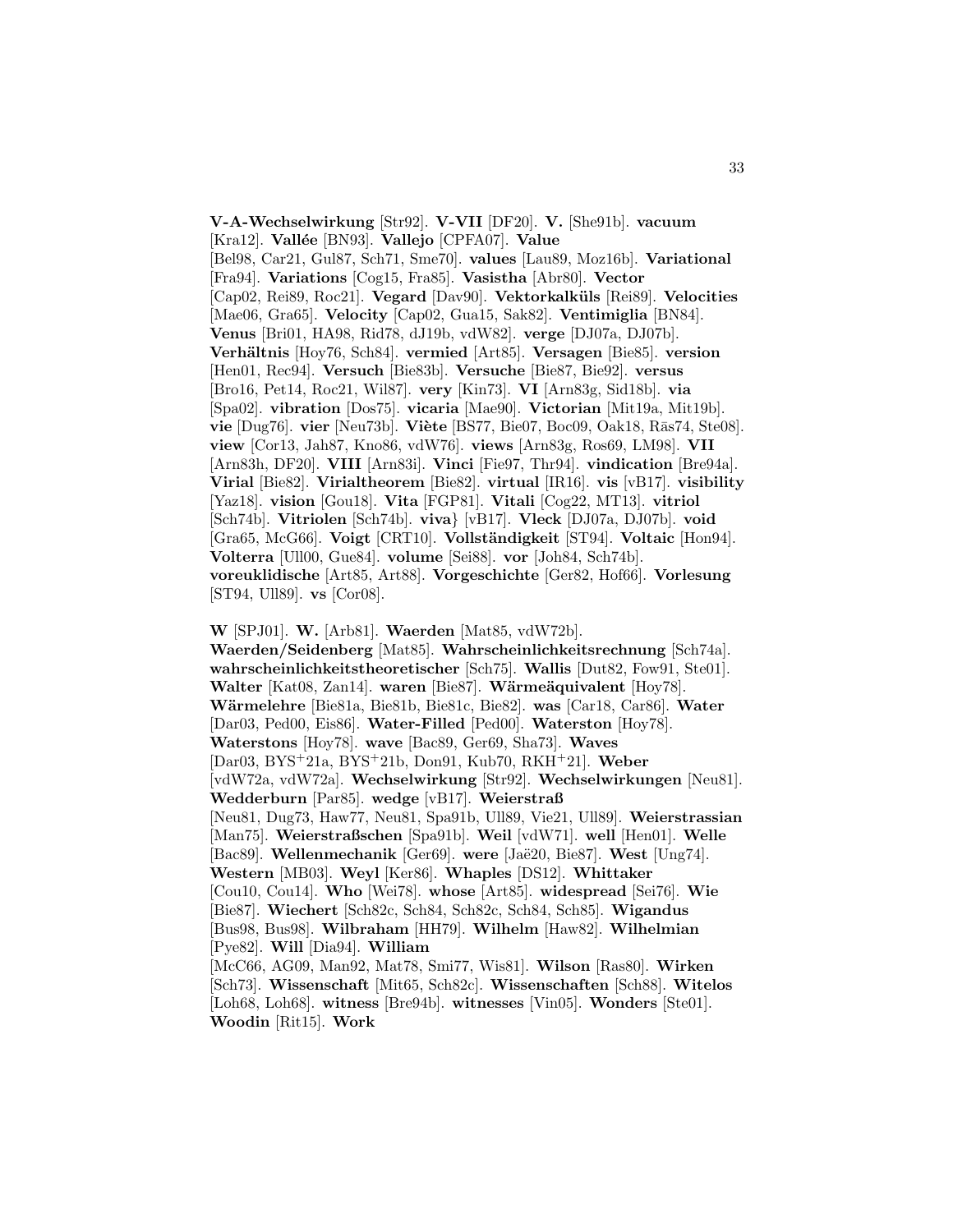#### *REFERENCES* 34

[She03, Bel10, Bul09, BN93, CPFA07, Del08, DF18, EQ21, Fen98, Fer07, Ham76, IR16, Jao74, Kra92, Lüt84a, Lüt84b, OS14, Ros15, Rou80, Sch82a, Sha78, She71a, She73c, She76, She78, She89b, She89a, She91a, She91b, She94a, She95b, Tay82, Tay85, Taz93, Twe92, Wil82, vdW88a, SS05]. **works** [Dah80, Dug76, ED09, Hog86, JW22, Mar93, Sch73]. **workshop** [AB19]. **worrying** [Yea11]. **writing** [Yiw20]. **writings** [CM15, GL19]. **wurde** [Car86]. **Würfe** [Nab08].

**X** [Ewa69, Arn84, For69]. **X-rays** [Ewa69, For69]. **XI** [Ras78]. **XII** [Ras78]. **XIII** [Ras83]. **XIV** [LD01, Ras83].

**Y¯usuf** [Bre94b]. **Ya** [She91b]. **Yakov** [Fre74]. **Yan** [LA84]. **Yang** [Yon69]. **Ye** [LA84]. **Year** [Bel98, Abr84a, Bie81a, Bie81b, Bie81c, GS08, GS09, Her70, Not18, Swe80, vdW78b]. **years** [Cho11, Fri19, HB86, Joh84, Sch82a, Top71]. **Yi** [Gua10, LA84]. **Ying** [Gua10]. **Young** [Bik78]. **youthful** [GL19]. **Yunus** [Kin73].

**Zˆıj** [CG94]. **Zacut** [GC18]. **Zahlbegriffs** [Spa91b]. **Zahlen** [Spa91a]. **zahlentheoretische** [Hof60]. **Zahlentheorie** [Sch86]. **Zaragosa** [Rec94]. **Zeit** [Sch82a]. **zero** [Kra12]. **zero-point** [Kra12]. **zeta** [Dut96b]. **zhang** [Lam94, Lam97]. **Zij** [Gol03, CG15]. **Ziqpu** [RSW04]. **zodiac** [Bri10]. **Zum** [Pet63, Bec67, Bre94b, Sch82b]. **Zur** [CFH<sup>+</sup>70, Pet61, Bie83a, Bus98, Hoy76, Kno74, Loh66, Neu73a, Sch75, Sch82c, Str92, Ull89, Vol87, Was71, Bur67, Ger82, Ras71, Sch86, Scr61, Vol89]. Zusammenhang [Hoy74, Rei92]. Zusammenhänge [Hof60]. zwei [Neu81, Bus98]. **zweiten** [Bie81a, Bie81b, Bie82, Bie83b, Bie87, Hof65]. **zwischen** [Bre94b, Neu81, Neu97, Spa91b, vdW72b].

# **References**

#### **Ascher:1972:NRA**

[AA72] Marcia Ascher and Robert Ascher. Numbers and relations from ancient Andean quipus. Archive for History of Exact Sciences, 8(4):288–320, January 1972. CODEN AHESAN. ISSN 0003-9519 (print), 1432-0657 (electronic). URL http:// www.springerlink.com/openurl.asp?genre=article&issn= 0003-9519&volume=8&issue=4&spage=288.

**Achilles:2012:EPT**

[AB12] Rüdiger Achilles and Andrea Bonfiglioli. The early proofs of the theorem of Campbell, Baker, Hausdorff, and Dynkin. Archive for History of Exact Sciences, 66(3):295–358, May 2012. CO-DEN AHESAN. ISSN 0003-9519 (print), 1432-0657 (electronic).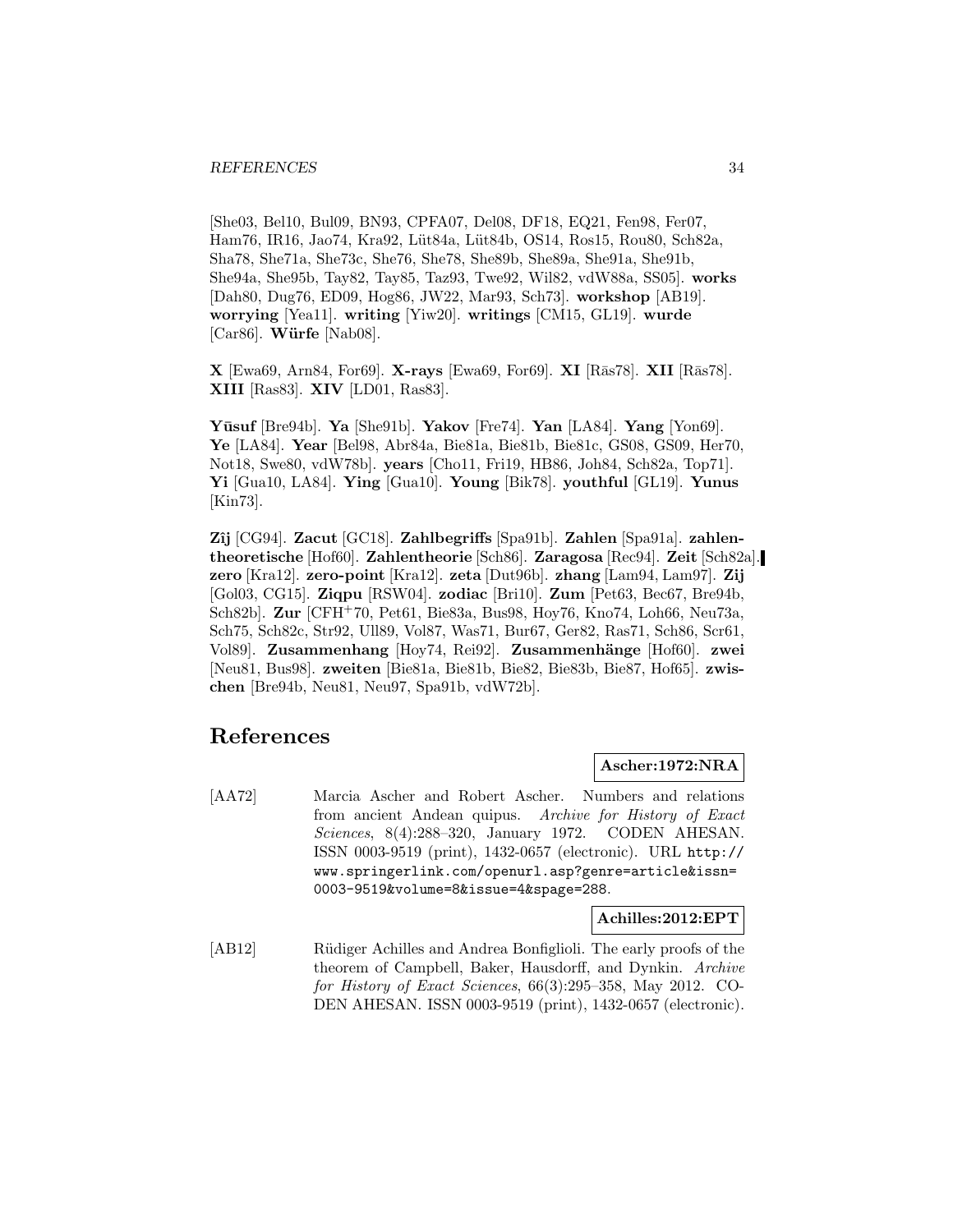URL http://www.springerlink.com/openurl.asp?genre= article&issn=0003-9519&volume=66&issue=3&spage=295.

## **Anglade:2017:NIB**

[AB17] Marie Anglade and Jean-Yves Briend. La notion d'involution dans le Brouillon Project de Girard Desargues. (French) [The notion of involution in the Brouillon Project of Girard Desargues]. Archive for History of Exact Sciences, 71(6):543–588, November 2017. CODEN AHESAN. ISSN 0003-9519 (print), 1432-0657 (electronic). URL https://link.springer.com/article/10. 1007/s00407-017-0196-5.

# **Anglade:2019:DTA**

[AB19] Marie Anglade and Jean-Yves Briend. Le diamètre et la traversale: dans l'atelier de Girard Desargues. (French) [The diameter and the cross: in the workshop of Girard Desargues]. Archive for History of Exact Sciences, 73(4):385–426, July 2019. CODEN AHESAN. ISSN 0003-9519 (print), 1432-0657 (electronic).

# **Anglade:2022:ENB**

[AB22] Marie Anglade and Jean-Yves Briend. Nombrils, bruslans, autrement foyerz: la géométrie projective en action dans le brouillon project de Girard Desargues. Archive for History of Exact Sciences, 76(2):173–206, March 2022. CODEN AHESAN. ISSN 0003-9519 (print), 1432-0657 (electronic). URL https:// link.springer.com/article/10.1007/s00407-021-00282-3.

#### **Aboav:2008:EBD**

[Abo08] David Aboav. Euclid's book on divisions of figures: a conjecture as to its origin. Archive for History of Exact Sciences, 62(6):603–612, November 2008. CODEN AHESAN. ISSN 0003-9519 (print), 1432-0657 (electronic). URL http:// www.springerlink.com/openurl.asp?genre=article&issn= 0003-9519&volume=62&issue=6&spage=603.

#### **Abraham:1980:MSV**

[Abr80] George Abraham. The motion of the sun in the Vasistha Siddhānta. Archive for History of Exact Sciences,  $22(1-2)$ :1-3, March 1980. CODEN AHESAN. ISSN 0003-9519 (print), 1432-0657 (electronic). URL http://www.springerlink. com/openurl.asp?genre=article&issn=0003-9519&volume= 22&issue=1&spage=1.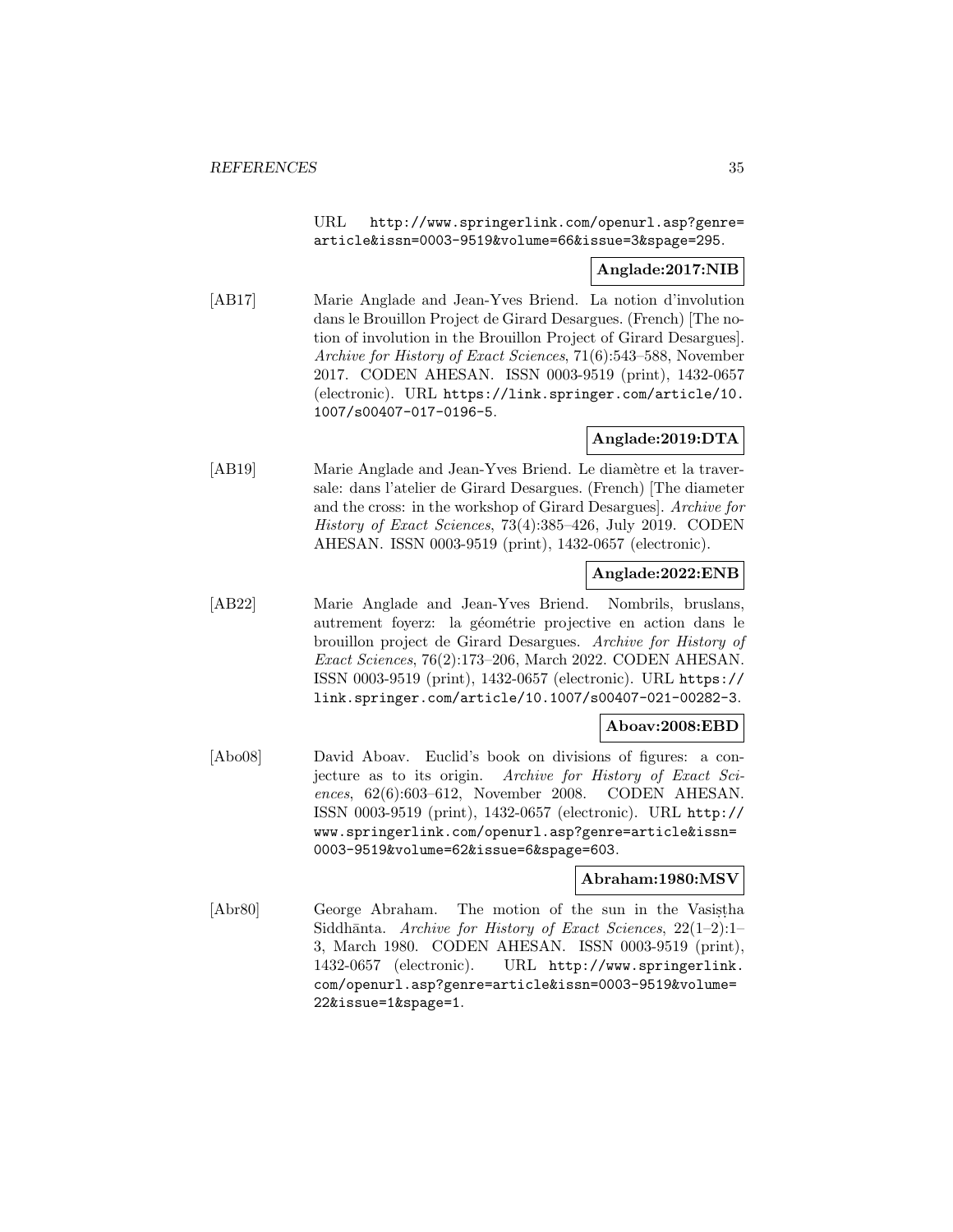#### **Abraham:1982:AFM**

[Abr82] George Abraham. Algebraic formulae for the Moon, Saturn and Jupiter in the Pancasiddh $\bar{a}$ ntik $\bar{a}$ . Archive for History of Exact Sciences, 26(4):287–297, December 1982. CODEN AHESAN. ISSN 0003-9519 (print), 1432-0657 (electronic). URL http:// www.springerlink.com/openurl.asp?genre=article&issn= 0003-9519&volume=26&issue=4&spage=287.

## **Abraham:1984:LYP**

[Abr84a] George Abraham. Length of the year in pre-epicyclic planetary theory. Archive for History of Exact Sciences, 30(3–4):189–195, September 1984. CODEN AHESAN. ISSN 0003-9519 (print), 1432-0657 (electronic). URL http://www.springerlink. com/openurl.asp?genre=article&issn=0003-9519&volume= 30&issue=3&spage=189.

#### **Abraham:1984:MME**

[Abr84b] George Abraham. The motion of Mars in Egyptian planetary tables. Archive for History of Exact Sciences, 30(1):1– 6, March 1984. CODEN AHESAN. ISSN 0003-9519 (print), 1432-0657 (electronic). URL http://www.springerlink. com/openurl.asp?genre=article&issn=0003-9519&volume= 30&issue=1&spage=1.

### **Abraham:1985:TMS**

[Abr85] George Abraham. Theories for the motion of the Sun in the Pancasiddhāntikā. Archive for History of Exact Sciences, 34(3):221–230, September 1985. CODEN AHESAN. ISSN 0003-9519 (print), 1432-0657 (electronic). URL http:// www.springerlink.com/openurl.asp?genre=article&issn= 0003-9519&volume=34&issue=3&spage=221.

#### **Abraham:1986:MMR**

[Abr86] George Abraham. The motion of the Moon in the Romaka Siddhānta. Archive for History of Exact Sciences, 35(4):325–328, December 1986. CODEN AHESAN. ISSN 0003-9519 (print), 1432-0657 (electronic). URL http://www.springerlink. com/openurl.asp?genre=article&issn=0003-9519&volume= 35&issue=4&spage=325.

# **Avellone:2002:FPG**

[ABZ02] Maurizio Avellone, Aldo Brigaglia, and Carmela Zappulla. The foundations of projective geometry in Italy from De Paolis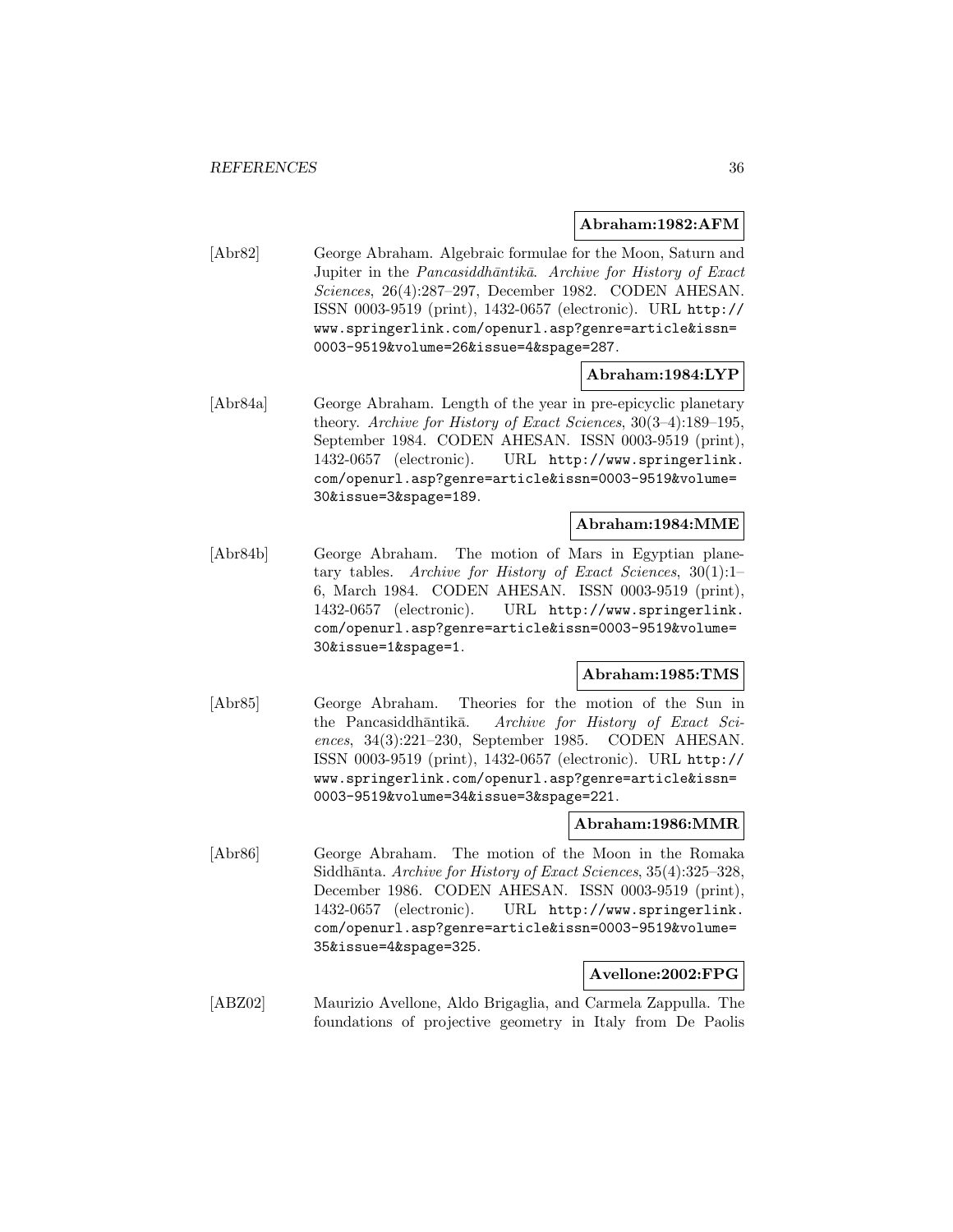to Pieri. Archive for History of Exact Sciences, 56(5):363– 425, July 2002. CODEN AHESAN. ISSN 0003-9519 (print), 1432-0657 (electronic). URL http://www.springerlink. com/openurl.asp?genre=article&issn=0003-9519&volume= 56&issue=5&spage=363.

# **Acerbi:2000:PPC**

[Ace00] F. Acerbi. Plato: Parmenides 149a7-c3. A proof by complete induction? Archive for History of Exact Sciences, 55(1):57– 76, August 2000. CODEN AHESAN. ISSN 0003-9519 (print), 1432-0657 (electronic). URL http://www.springerlink. com/openurl.asp?genre=article&issn=0003-9519&volume= 55&issue=1&spage=57.

## **Acerbi:2003:DMR**

[Ace03a] F. Acerbi. Drowning by multiples remarks on the Fifth Book of Euclid's Elements, with special emphasis on Prop. 8. Archive for History of Exact Sciences, 57(3):175–242, April 2003. CODEN AHESAN. ISSN 0003-9519 (print), 1432-0657 (electronic). URL http://www.springerlink. com/openurl.asp?genre=article&issn=0003-9519&volume= 57&issue=3&spage=175.

## **Acerbi:2003:SH**

[Ace03b] F. Acerbi. On the Shoulders of Hipparchus. Archive for History of Exact Sciences, 57(6):465–502, September 2003. CO-DEN AHESAN. ISSN 0003-9519 (print), 1432-0657 (electronic). URL http://www.springerlink.com/openurl.asp?genre= article&issn=0003-9519&volume=57&issue=6&spage=465.

### **Acerbi:2005:RPN**

[Ace05] F. Acerbi. A reference to perfect numbers in Plato's Theaetetus. Archive for History of Exact Sciences, 59(4):319–348, May 2005. CODEN AHESAN. ISSN 0003-9519 (print), 1432-0657 (electronic). URL http://www.springerlink. com/openurl.asp?genre=article&issn=0003-9519&volume= 59&issue=4&spage=319.

### **Acerbi:2008:EP**

[Ace08] Fabio Acerbi. Euclid's Pseudaria. Archive for History of Exact Sciences, 62(5):511–551, September 2008. CODEN AHESAN. ISSN 0003-9519 (print), 1432-0657 (electronic). URL http://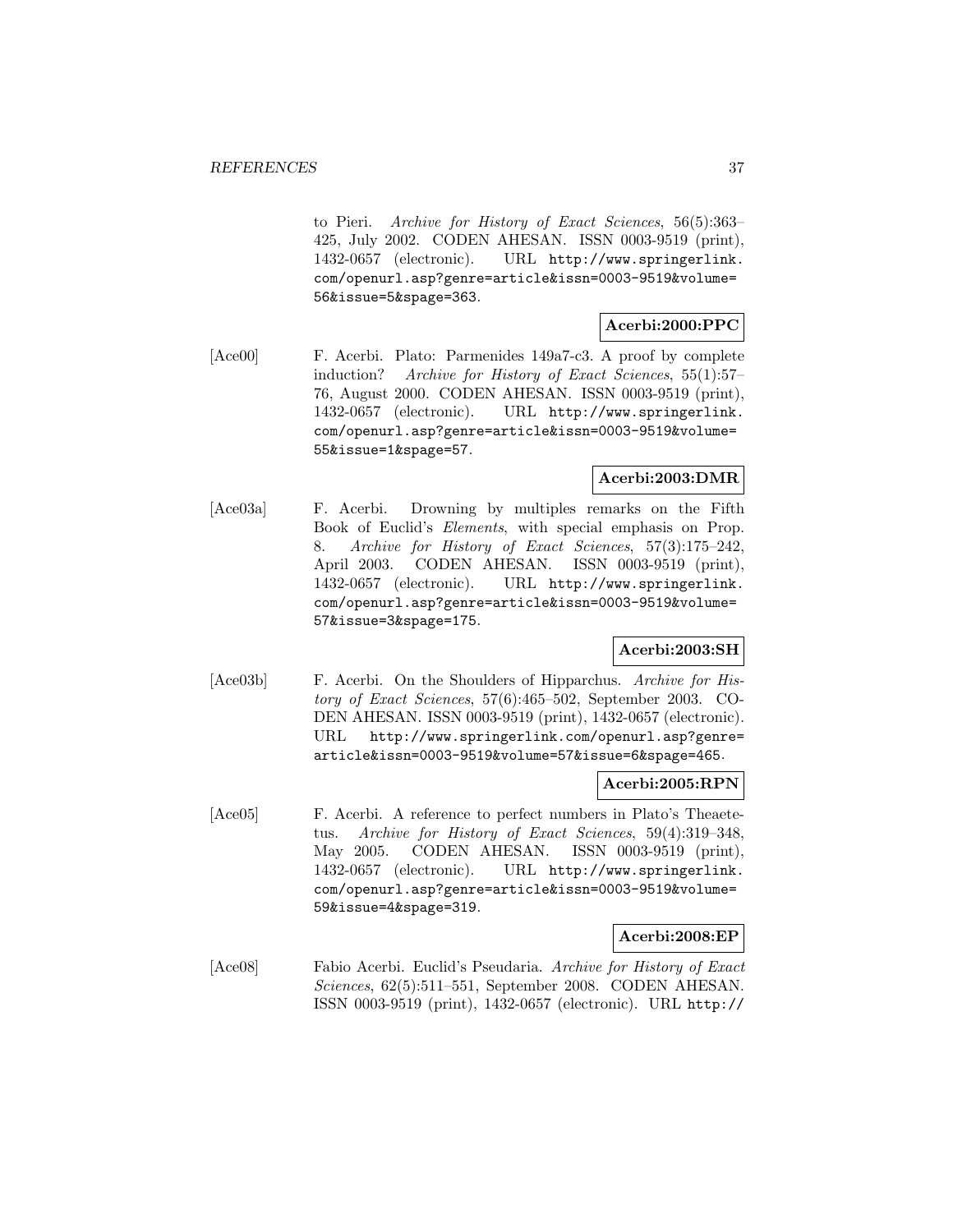www.springerlink.com/openurl.asp?genre=article&issn= 0003-9519&volume=62&issue=5&spage=511.

## **Acerbi:2009:MDA**

[Ace09] Fabio Acerbi. The meaning of  $\pi\lambda\alpha\sigma\mu\alpha\tau\mu\kappa\delta\nu$  in Diophantus' Arithmetica. Archive for History of Exact Sciences, 63(1):5–31, January 2009. CODEN AHESAN. ISSN 0003-9519 (print), 1432-0657 (electronic). URL http://www.springerlink. com/openurl.asp?genre=article&issn=0003-9519&volume= 63&issue=1&spage=5.

## **Acerbi:2011:GBM**

[Ace11a] Fabio Acerbi. The geometry of burning mirrors in Greek antiquity. Analysis, heuristic, projections, lemmatic fragmentation. Archive for History of Exact Sciences, 65(5):471–497, September 2011. CODEN AHESAN. ISSN 0003-9519 (print), 1432-0657 (electronic). URL http://www.springerlink. com/openurl.asp?genre=article&issn=0003-9519&volume= 65&issue=5&spage=471.

### **Acerbi:2011:LSF**

[Ace11b] Fabio Acerbi. The language of the "Givens": its forms and its use as a deductive tool in Greek mathematics. Archive for History of Exact Sciences, 65(2):119–153, March 2011. CO-DEN AHESAN. ISSN 0003-9519 (print), 1432-0657 (electronic). URL http://www.springerlink.com/openurl.asp? genre=article&issn=????&volume=65&issue=2&spage=119.

### **Acerbi:2019:TNC**

[Ace19] F. Acerbi. There is no consequentia mirabilis in Greek mathematics. Archive for History of Exact Sciences, 73(3):217–242, May 2019. CODEN AHESAN. ISSN 0003-9519 (print), 1432- 0657 (electronic).

### **Adelmann:2009:LWB**

[AG09] Clemens Adelmann and Eberhard H.-A. Gerbracht. Letters from William Burnside to Robert Fricke: automorphic functions, and the emergence of the Burnside Problem. Archive for History of Exact Sciences, 63(1):33–50, January 2009. CODEN AHESAN. ISSN 0003-9519 (print), 1432-0657 (electronic). URL http:// www.springerlink.com/openurl.asp?genre=article&issn= 0003-9519&volume=63&issue=1&spage=33.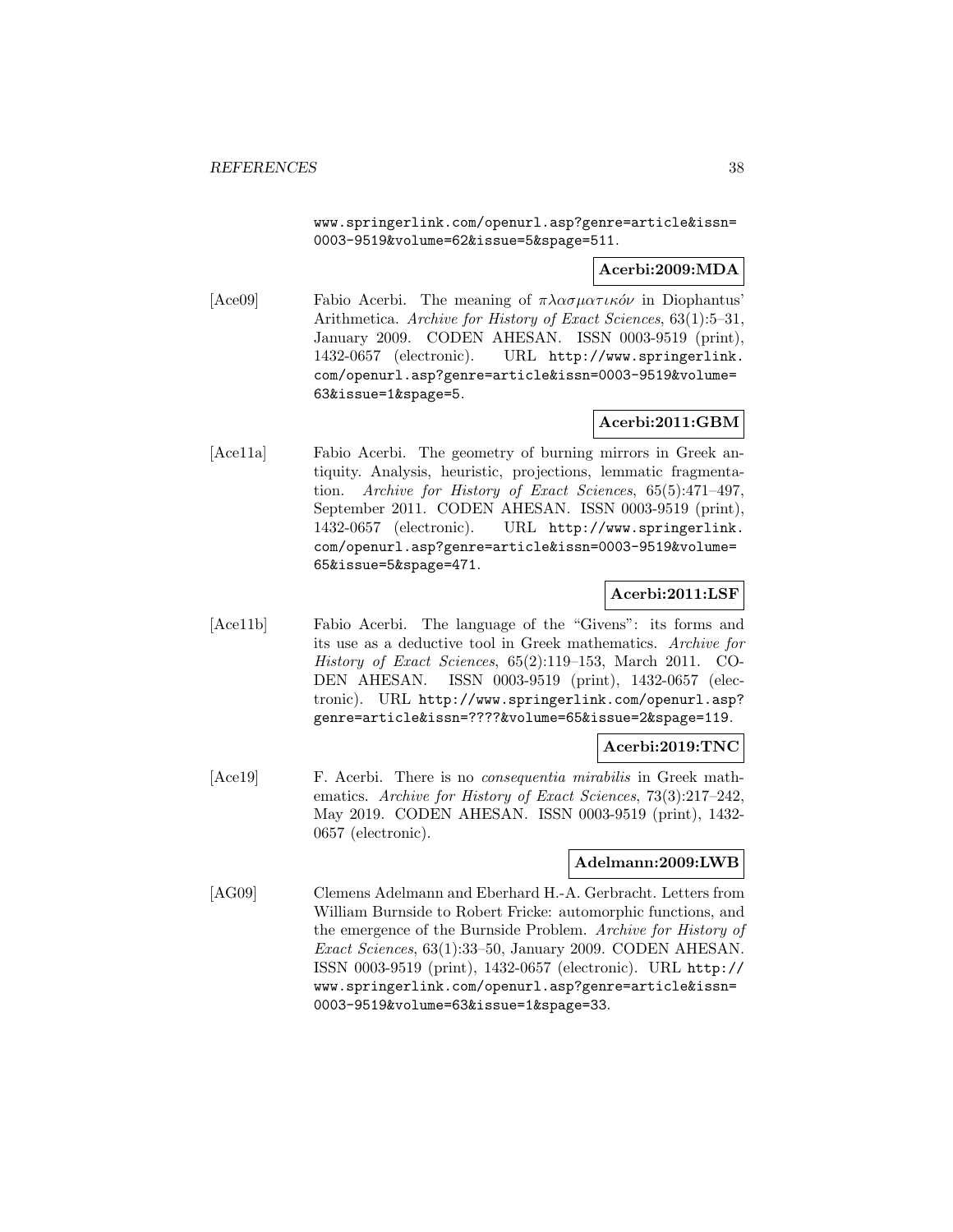## **Aydin:2015:REA**

[AH15] Nuh Aydin and Lakhdar Hammoudi. Root extraction by Al-Kashi and Stevin. Archive for History of Exact Sciences, 69 (3):291–310, May 2015. CODEN AHESAN. ISSN 0003-9519 (print), 1432-0657 (electronic). URL http://link.springer. com/article/10.1007/s00407-015-0150-3.

## **Aiton:1972:LMR**

[Ait72] E. J. Aiton. Leibniz on motion in a resisting medium. Archive for History of Exact Sciences, 9(3):257–274, January 1972. CODEN AHESAN. ISSN 0003-9519 (print), 1432-0657 (electronic). URL http://www.springerlink.com/openurl.asp? genre=article&issn=0003-9519&volume=9&issue=3&spage= 257.

#### **Aldrich:2009:BEM**

[Ald09] John Aldrich. Burnside's engagement with the "modern theory of statistics". Archive for History of Exact Sciences, 63(1):51– 79, January 2009. CODEN AHESAN. ISSN 0003-9519 (print), 1432-0657 (electronic). URL http://www.springerlink. com/openurl.asp?genre=article&issn=0003-9519&volume= 63&issue=1&spage=51.

### **Alvarez:1999:HSP**

[Alv99] Carlos Alvarez. On the history of Souslin's Problem. Archive for History of Exact Sciences, 54(3):181–242, August 1999. CO-DEN AHESAN. ISSN 0003-9519 (print), 1432-0657 (electronic). URL http://www.springerlink.com/openurl.asp?genre= article&issn=0003-9519&volume=54&issue=3&spage=181.

### **Avigad:2014:CO**

[AM14] Jeremy Avigad and Rebecca Morris. The concept of "character" in Dirichlet's theorem on primes in an arithmetic progression. Archive for History of Exact Sciences, 68(3):265–326, May 2014. CODEN AHESAN. ISSN 0003-9519 (print), 1432-0657 (electronic). URL http://link.springer.com/article/10.1007/ s00407-013-0126-0.

### **Ambrosi:2012:PEG**

[Amb12] Gerhard Michael Ambrosi. Pre-Euclidean geometry and Aeginetan coin design: some further remarks. Archive for History of Exact Sciences, 66(5):557–583, September 2012. CODEN AHESAN. ISSN 0003-9519 (print), 1432-0657 (electronic).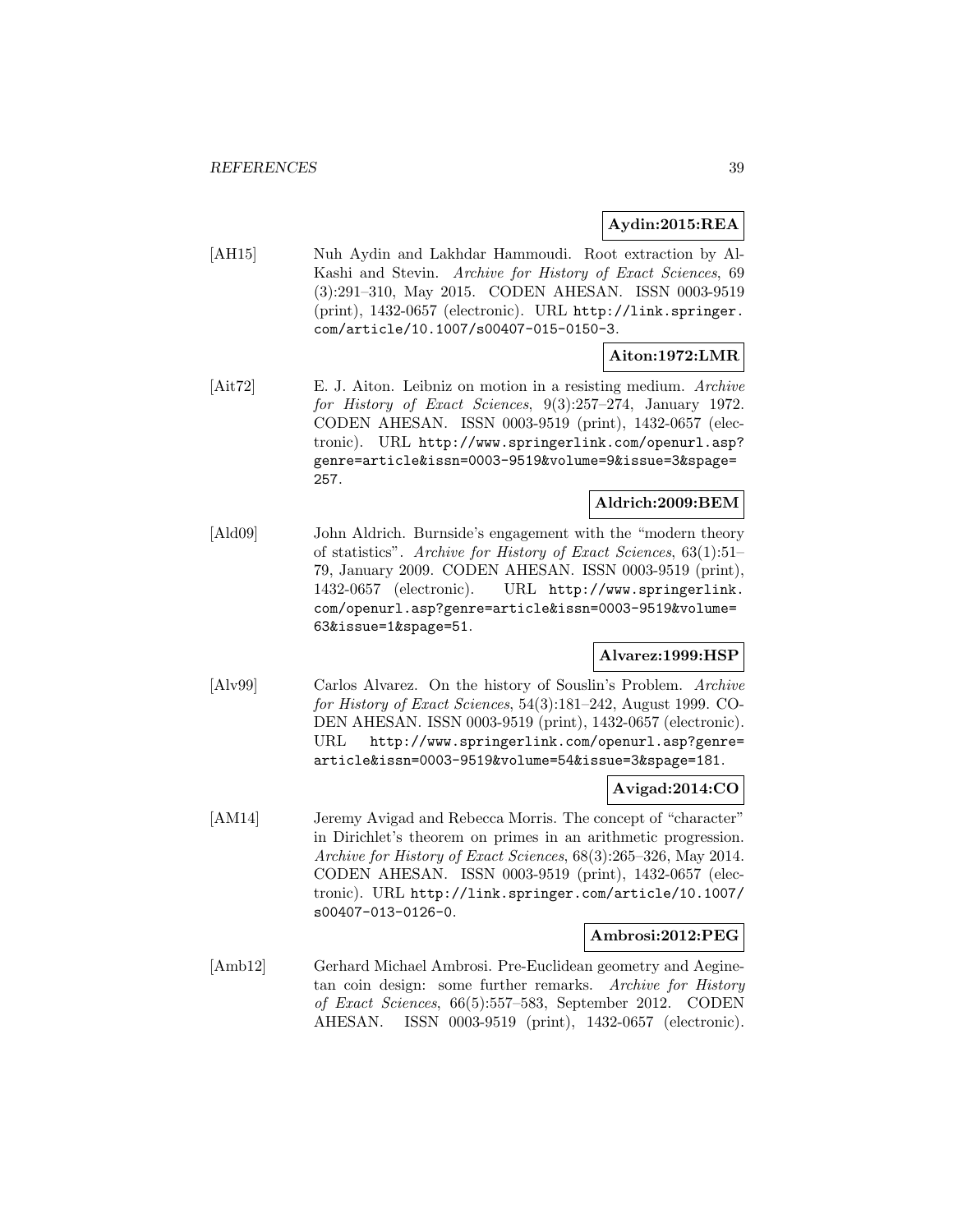URL http://www.springerlink.com/openurl.asp?genre= article&issn=0003-9519&volume=66&issue=5&spage=557.

### **Andersen:1985:CMI**

[And85] Kirsti Andersen. Cavalieri's method of indivisibles. Archive for History of Exact Sciences, 31(4):291–367, December 1985. CO-DEN AHESAN. ISSN 0003-9519 (print), 1432-0657 (electronic). URL http://www.springerlink.com/openurl.asp?genre= article&issn=0003-9519&volume=31&issue=4&spage=291.

#### **Andersson:1994:PDH**

[And94] K. G. Andersson. Poincaré's discovery of homoclinic points. Archive for History of Exact Sciences, 48(2):133–147, June 1994. CODEN AHESAN. ISSN 0003-9519 (print), 1432-0657 (electronic). URL http://www.springerlink.com/openurl.asp? genre=article&issn=0003-9519&volume=48&issue=2&spage= 133.

#### **Anonymous:1981:EP**

[Ano81] Anonymous. Errata for part I. Archive for History of Exact Sciences, 25(2–3):267, December 1981. CODEN AHESAN. ISSN 0003-9519 (print), 1432-0657 (electronic). URL http:// www.springerlink.com/openurl.asp?genre=article&issn= 0003-9519&volume=25&issue=2&spage=267. See [Joh79].

### **Aoki:1992:MTN**

[Aok92] Shinko Aoki. The Moon-test in Newton's Principia: Accuracy of inverse-square law of universal gravitation. Archive for History of Exact Sciences, 44(2):147–190, June 1992. CODEN AHESAN. ISSN 0003-9519 (print), 1432-0657 (electronic). URL http:// www.springerlink.com/openurl.asp?genre=article&issn= 0003-9519&volume=44&issue=2&spage=147. See corrections and additions [Aok96].

### **Aoki:1996:CAS**

[Aok96] Shinko Aoki. Corrections and additions for "The Moontest in Newton's Principia: Accuracy of inverse-square law of universal gravitation". Archive for History of Exact Sciences, 49(4):393–396, December 1996. CODEN AHESAN. ISSN 0003-9519 (print), 1432-0657 (electronic). URL http:// www.springerlink.com/openurl.asp?genre=article&issn= 0003-9519&volume=49&issue=4&spage=393. See [Aok92].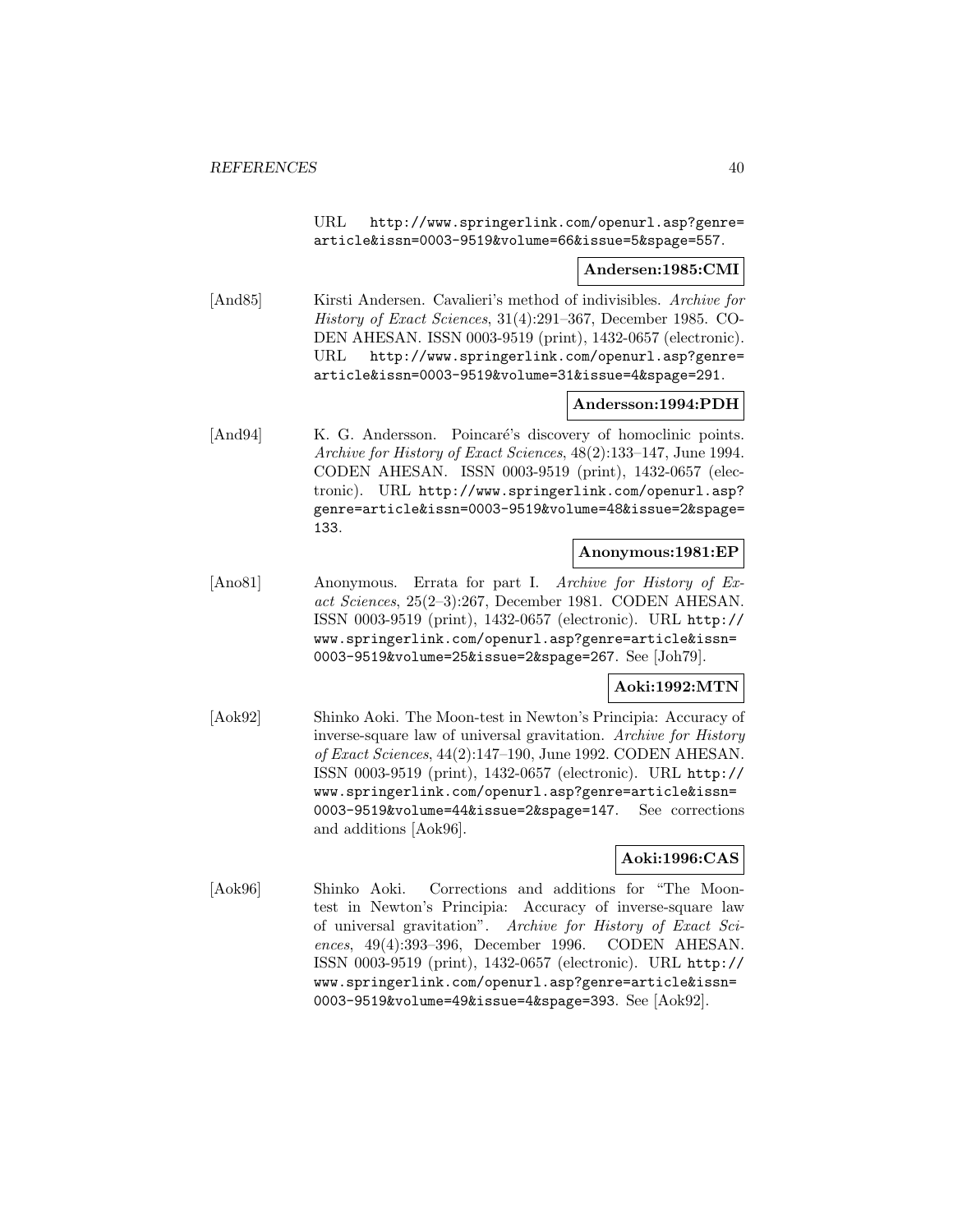#### **Arboleda:1979:DET**

[Arb79] L. C. Arboleda. Les Débuts de l'École Topologique Soviétique: Notes sur les lettres de Paul S. Alexandroff et Paul S. Urysohn à Maurice Fréchet. (French) [The beginnings of the Soviet Topology School: Notes on the letters of Paul S. Alexandroff et Paul S. Urysohn to Maurice Fréchet]. Archive for History of Exact Sciences, 20(1):73–89, March 1979. CODEN AHESAN. ISSN 0003-9519 (print), 1432-0657 (electronic). URL http:// www.springerlink.com/openurl.asp?genre=article&issn= 0003-9519&volume=20&issue=1&spage=73.

## **Arboleda:1981:RMF**

[Arb81] L. C. Arboleda. Les recherches de M. Fréchet, P. Alexandrov, W. Sierpinski et K. Kuratowski sur la théorie des types de dimensions et les Débuts de la topologie Générale. (French) [The research of M. Fréchet, P. Alexandrov, W. Sierpinski and K. Kuratowski on the theory of types of dimensions and the beginnings of general topology]. Archive for History of Exact Sciences, 24(4):339–388, December 1981. CODEN AHESAN. ISSN 0003-9519 (print), 1432-0657 (electronic). URL http:// www.springerlink.com/openurl.asp?genre=article&issn= 0003-9519&volume=24&issue=4&spage=339.

### **Ariotti:1972:ACD**

[Ari72] Piero E. Ariotti. Aspects of the conception and development of the pendulum in the 17<sup>th</sup> century. Archive for History of Exact Sciences, 8(5):329–410, January 1972. CODEN AHESAN. ISSN 0003-9519 (print), 1432-0657 (electronic). URL http:// www.springerlink.com/openurl.asp?genre=article&issn= 0003-9519&volume=8&issue=5&spage=329.

### **Arnold:1983:MPSa**

[Arn83a] D. H. Arnold. The mécanique physique of Siméon Dénis Poisson: The evolution and isolation in France of his approach to physical theory (1800–1840). I. Physics in France after the revolution. Archive for History of Exact Sciences, 28(3):243–266, September 1983. CODEN AHESAN. ISSN 0003-9519 (print), 1432-0657 (electronic). URL http://www.springerlink. com/openurl.asp?genre=article&issn=0003-9519&volume= 28&issue=3&spage=243.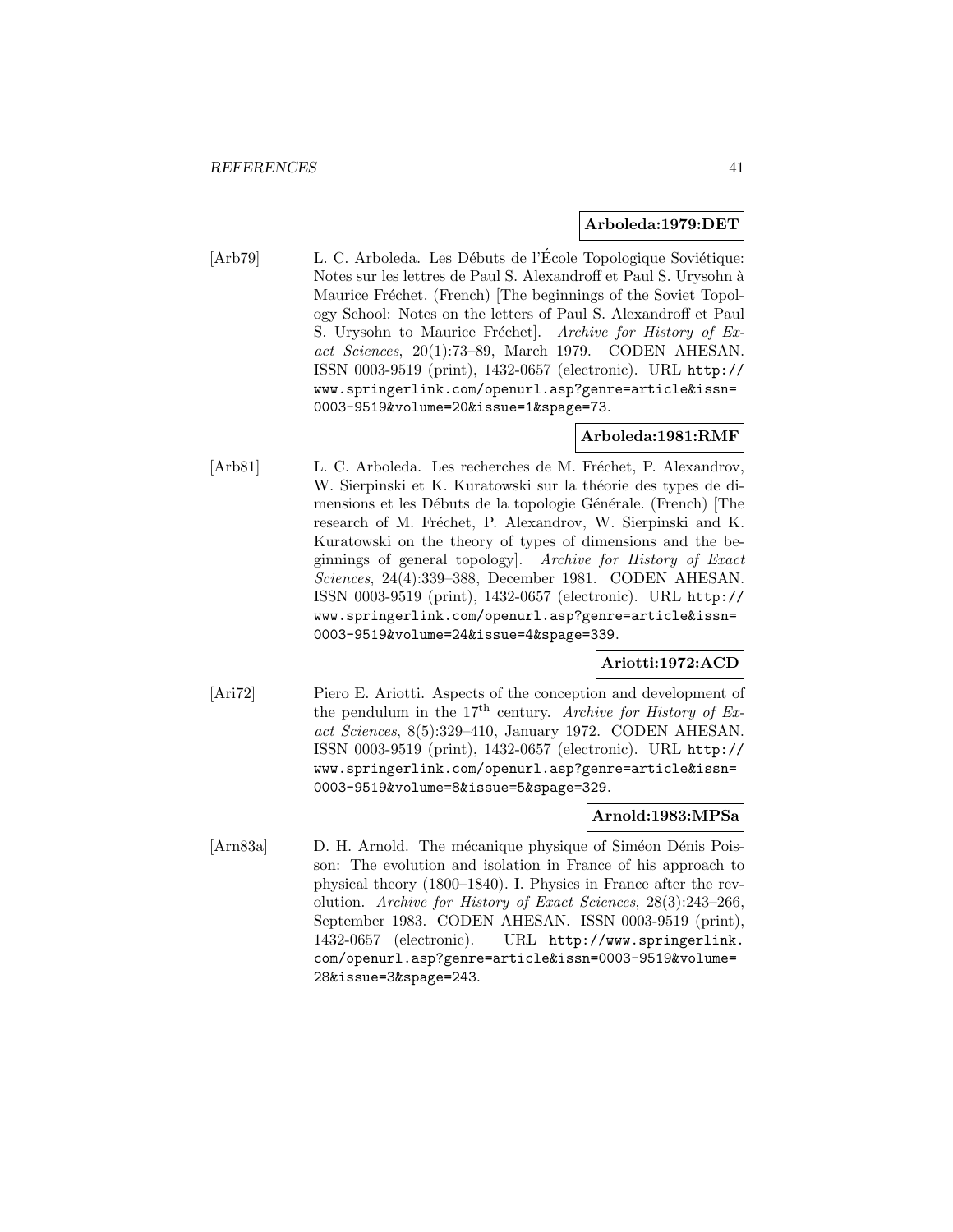#### **Arnold:1983:MPSb**

[Arn83b] D. H. Arnold. The mécanique physique of Siméon Dénis Poisson: The evolution and isolation in France of his approach to physical theory (1800–1840). II. The Laplacian program. Archive for History of Exact Sciences, 28(3):267–287, September 1983. CODEN AHESAN. ISSN 0003-9519 (print), 1432-0657 (electronic). URL http://www.springerlink. com/openurl.asp?genre=article&issn=0003-9519&volume= 28&issue=3&spage=267.

## **Arnold:1983:MPSc**

[Arn83c] D. H. Arnold. The mécanique physique of Siméon Dénis Poisson: The evolution and isolation in France of his approach to physical theory (1800–1840). III. Poisson: mathematician or physicist? Archive for History of Exact Sciences, 28(4):289–297, December 1983. CODEN AHESAN. ISSN 0003-9519 (print), 1432-0657 (electronic). URL http:// www.springerlink.com/openurl.asp?genre=article&issn= 0003-9519&volume=28&issue=4&spage=289.

### **Arnold:1983:MPSd**

[Arn83d] D. H. Arnold. The mécanique physique of Siméon Dénis Poisson: The evolution and isolation in France of his approach to physical theory (1800–1840). IV. Disquiet with respect to Fourier's treatment of heat. Archive for History of Exact Sciences, 28(4):299–320, December 1983. CODEN AHESAN. ISSN 0003-9519 (print), 1432-0657 (electronic). URL http:// www.springerlink.com/openurl.asp?genre=article&issn= 0003-9519&volume=28&issue=4&spage=299.

#### **Arnold:1983:MPSi**

[Arn83e] D. H. Arnold. The mécanique physique of Siméon Dénis Poisson: The evolution and isolation in France of his approach to physical theory (1800–1840). IX. Poisson's closing synthesis: traité de physique mathématique. Archive for History of Exact Sciences, 29(1):73–94, March 1983. CODEN AHESAN. ISSN 0003-9519 (print), 1432-0657 (electronic). URL http:// www.springerlink.com/openurl.asp?genre=article&issn= 0003-9519&volume=29&issue=1&spage=73.

# **Arnold:1983:MPSe**

[Arn83f] D. H. Arnold. The mécanique physique of Siméon Dénis Poisson: The evolution and isolation in France of his approach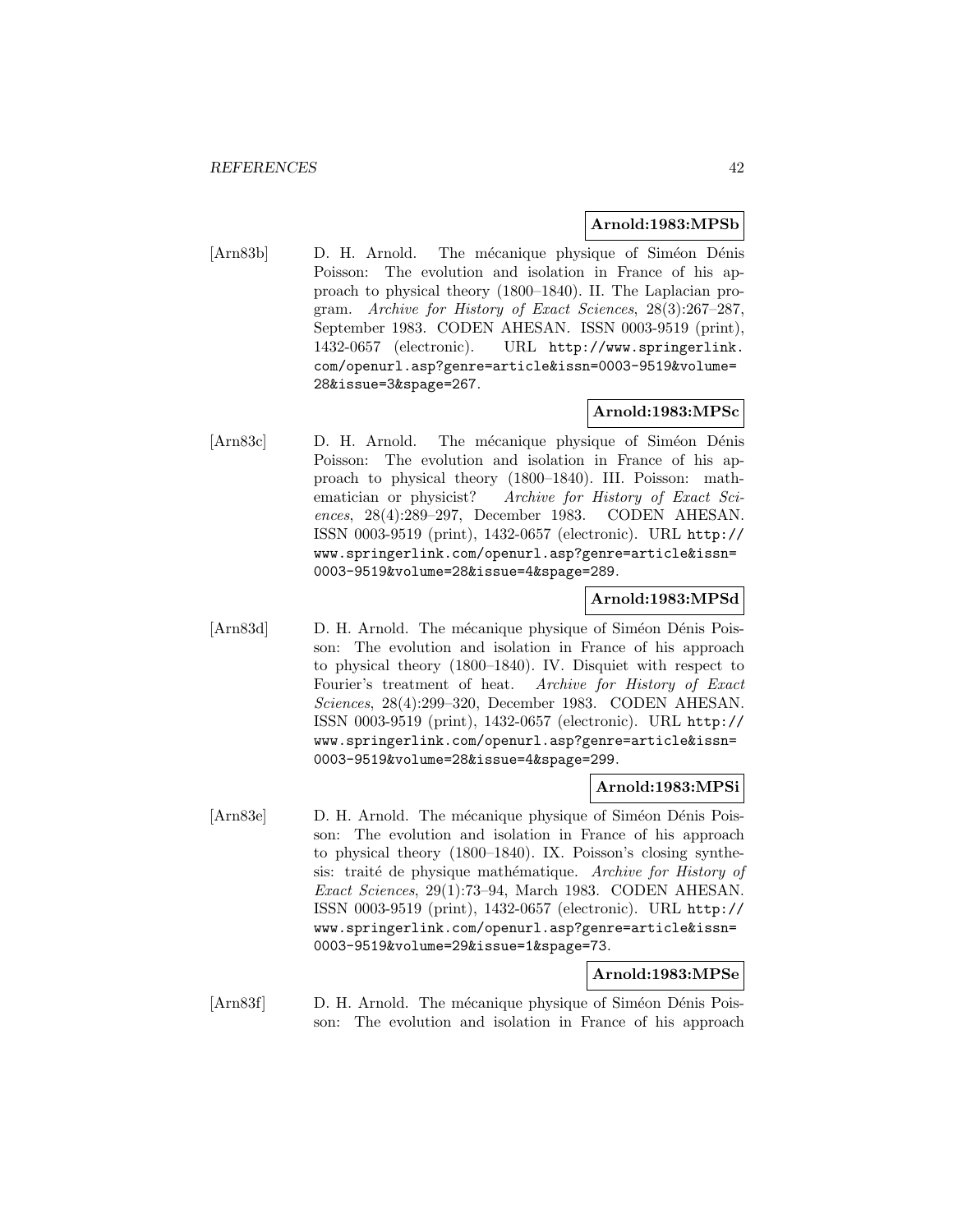to physical theory (1800–1840). V. Fresnel and the circular screen. Archive for History of Exact Sciences, 28(4):321–342, December 1983. CODEN AHESAN. ISSN 0003-9519 (print), 1432-0657 (electronic). URL http://www.springerlink. com/openurl.asp?genre=article&issn=0003-9519&volume= 28&issue=4&spage=321.

### **Arnold:1983:MPSf**

[Arn83g] D. H. Arnold. The mécanique physique of Siméon Dénis Poisson: The evolution and isolation in France of his approach to physical theory (1800–1840). VI. Elasticity: the crystallization of Poisson's views on the nature of matter. Archive for History of Exact Sciences, 28(4):343–367, December 1983. CODEN AHESAN. ISSN 0003-9519 (print), 1432-0657 (electronic). URL http:// www.springerlink.com/openurl.asp?genre=article&issn= 0003-9519&volume=28&issue=4&spage=343.

# **Arnold:1983:MPSg**

[Arn83h] D. H. Arnold. The mécanique physique of Siméon Dénis Poisson: The evolution and isolation in France of his approach to physical theory  $(1800-1840)$ . VII. Mécanique physique. Archive for History of Exact Sciences, 29(1):37–51, March 1983. CO-DEN AHESAN. ISSN 0003-9519 (print), 1432-0657 (electronic). URL http://www.springerlink.com/openurl.asp?genre= article&issn=0003-9519&volume=29&issue=1&spage=37.

### **Arnold:1983:MPSh**

[Arn83i] D. H. Arnold. The mécanique physique of Siméon Dénis Poisson: The evolution and isolation in France of his approach to physical theory  $(1800-1840)$ . VIII. Applications of the mécanique physique. Archive for History of Exact Sciences, 29(1):53–72, March 1983. CODEN AHESAN. ISSN 0003-9519 (print), 1432-0657 (electronic). URL http://www.springerlink. com/openurl.asp?genre=article&issn=0003-9519&volume= 29&issue=1&spage=53.

#### **Arnold:1984:MPS**

[Arn84] D. H. Arnold. The mécanique physique of Siméon Denis Poisson: The evolution and isolation in France of his approach to physical theory (1800–1840). X. Some perspective on Poisson's contributions to the emergence of mathematical physics. Archive for History of Exact Sciences, 29(4):287–307, December 1984. CODEN AHESAN. ISSN 0003-9519 (print),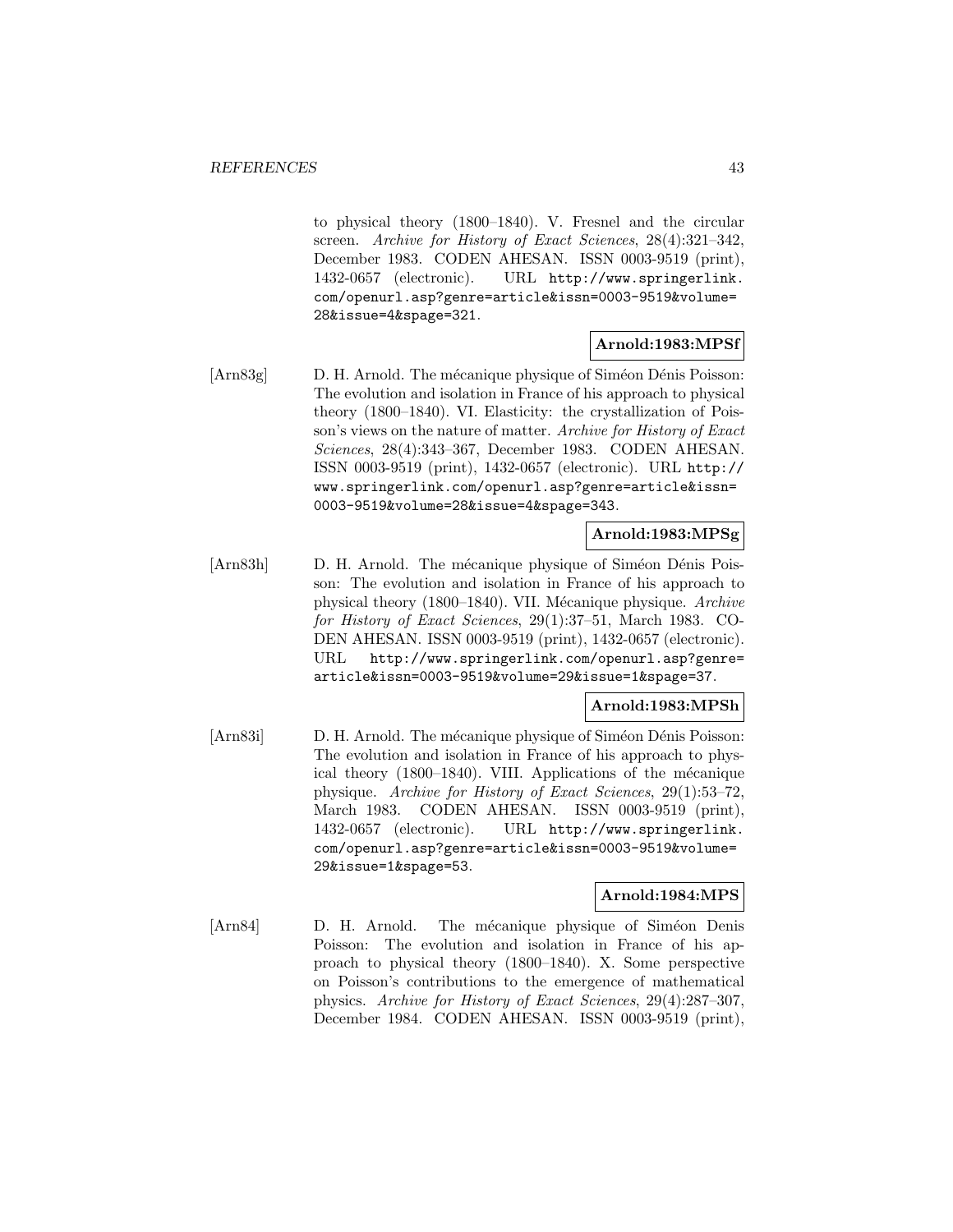1432-0657 (electronic). URL http://www.springerlink. com/openurl.asp?genre=article&issn=0003-9519&volume= 29&issue=4&spage=287.

### **Artmann:1985:VSD**

[Art85] Benno Artmann. Über voreuklidische "Elemente", deren Autor Proportionen vermied. (German) [On pre-Euclidean Elements, whose author proportions ????]. Archive for History of Exact Sciences, 33(4):291–306, December 1985. CODEN AHESAN. ISSN 0003-9519 (print), 1432-0657 (electronic). URL http:// www.springerlink.com/openurl.asp?genre=article&issn= 0003-9519&volume=33&issue=4&spage=291.

### **Artmann:1988:VER**

[Art88] Benno Artmann. Uber voreuklidische 'Elemente der Raumgeometrie' aus der Schule des Eudoxos. (German) [On pre-Euclidean 'elements of spatial geometry' in the School of Eudoxos]. Archive for History of Exact Sciences, 39(2):121– 135, June 1988. CODEN AHESAN. ISSN 0003-9519 (print), 1432-0657 (electronic). URL http://www.springerlink. com/openurl.asp?genre=article&issn=0003-9519&volume= 39&issue=2&spage=121.

## **Arthur:2013:LSI**

[Art13] Richard T. W. Arthur. Leibniz's syncategorematic infinitesimals. Archive for History of Exact Sciences, 67(5):553– 593, September 2013. CODEN AHESAN. ISSN 0003-9519 (print), 1432-0657 (electronic). URL http://link.springer. com/article/10.1007/s00407-013-0119-z.

#### **Ascher:1988:GCI**

[Asc88] Marcia Ascher. Graphs in cultures (II): a study in ethnomathematics. Archive for History of Exact Sciences, 39(1):75–95, March 1988. CODEN AHESAN. ISSN 0003-9519 (print), 1432-0657 (electronic). URL http://www.springerlink. com/openurl.asp?genre=article&issn=0003-9519&volume= 39&issue=1&spage=75.

#### **Archibald:2014:IEB**

[AT14] T. Archibald and R. Tazzioli. Integral equations between theory and practice: the cases of Italy and France to 1920. Archive for History of Exact Sciences, 68(5):547–597, September 2014. CO-DEN AHESAN. ISSN 0003-9519 (print), 1432-0657 (electronic).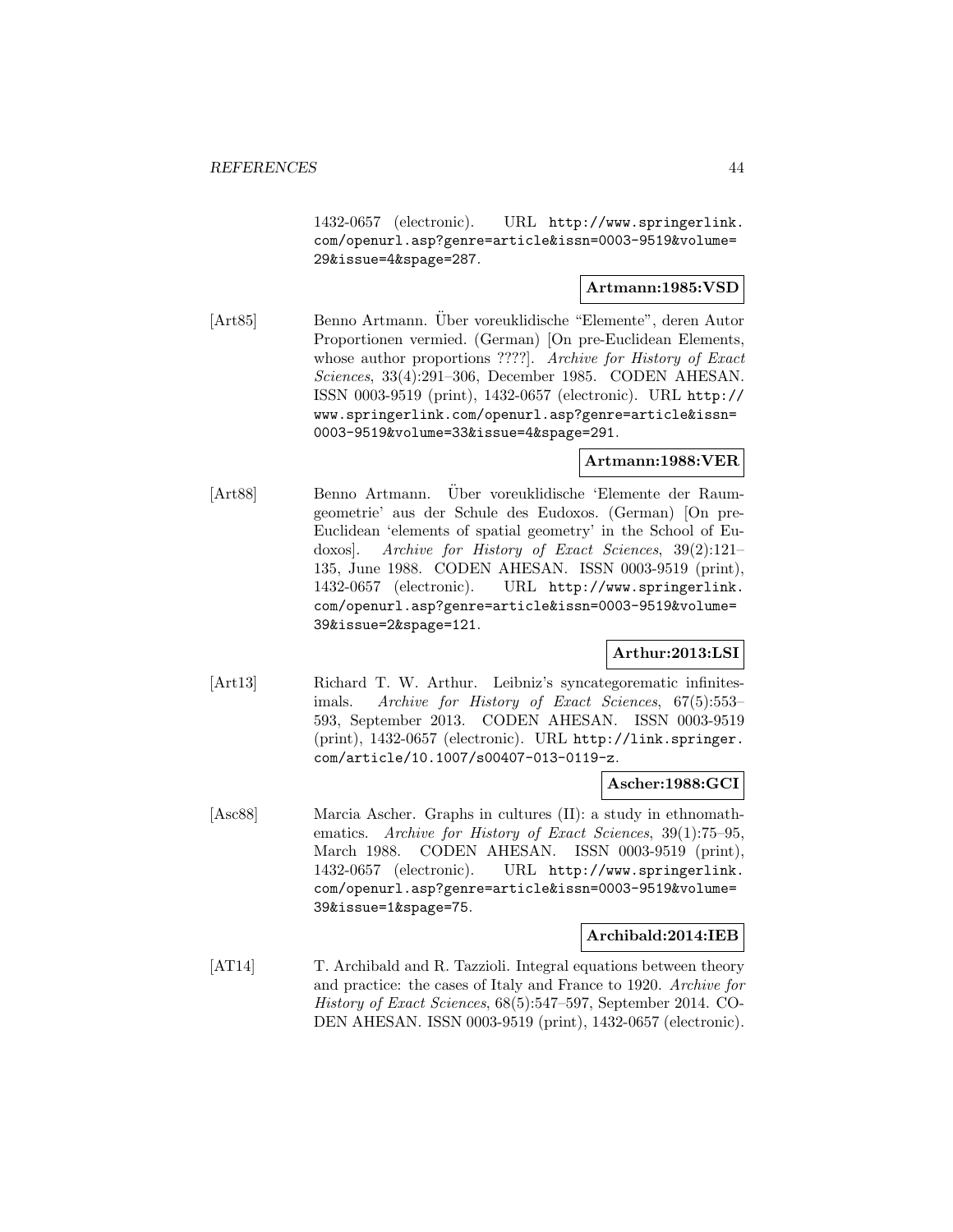URL http://link.springer.com/article/10.1007/s00407- 013-0132-2.

## **Aubin:2017:BFM**

[Aub17] David Aubin. Ballistics, fluid mechanics, and air resistance at Gâvre, 1829–1915. Archive for History of Exact Sciences, 71(6): 509–542, November 2017. CODEN AHESAN. ISSN 0003-9519 (print), 1432-0657 (electronic). URL https://link.springer. com/article/10.1007/s00407-017-0195-6.

## **Ayoub:1980:PRC**

[Ayo80] Raymond G. Ayoub. Paolo Ruffini's contributions to the quintic. Archive for History of Exact Sciences, 23(3):253–277, September 1980. CODEN AHESAN. ISSN 0003-9519 (print), 1432-0657 (electronic). URL http://www.springerlink. com/openurl.asp?genre=article&issn=0003-9519&volume= 23&issue=3&spage=253.

# **Ayoub:1984:LFC**

[Ayo84] Raymond Ayoub. The lemniscate and Fagnano's contributions to elliptic integrals. Archive for History of Exact Sciences, 29(2):131-149, June 1984. CODEN AHESAN. ISSN 0003-9519 (print), 1432-0657 (electronic). URL http:// www.springerlink.com/openurl.asp?genre=article&issn= 0003-9519&volume=29&issue=2&spage=131.

## **Bachmakova:1963:MDA**

[Bac63] I. G. Bachmakova. Les méthodes différentielles d'Archimède. Archive for History of Exact Sciences, 2(2):87–107, August 1963. CODEN AHESAN. ISSN 0003-9519 (print), 1432-0657 (electronic). URL http://www.springerlink.com/openurl.asp? genre=article&issn=0003-9519&volume=2&issue=2&spage= 87.

## **Bach:1989:FFA**

[Bac89] Alexander Bach. Eine Fehlinterpretation mit Folgen: Albert Einstein und der Welle–Teilchen Dualismus. (German) [A misinterpretation with consequences: Albert Einstein and the wave– particle dualism]. Archive for History of Exact Sciences, 40(2): 173–206, June 1989. CODEN AHESAN. ISSN 0003-9519 (print), 1432-0657 (electronic). URL http://www.springerlink. com/openurl.asp?genre=article&issn=0003-9519&volume= 40&issue=2&spage=173.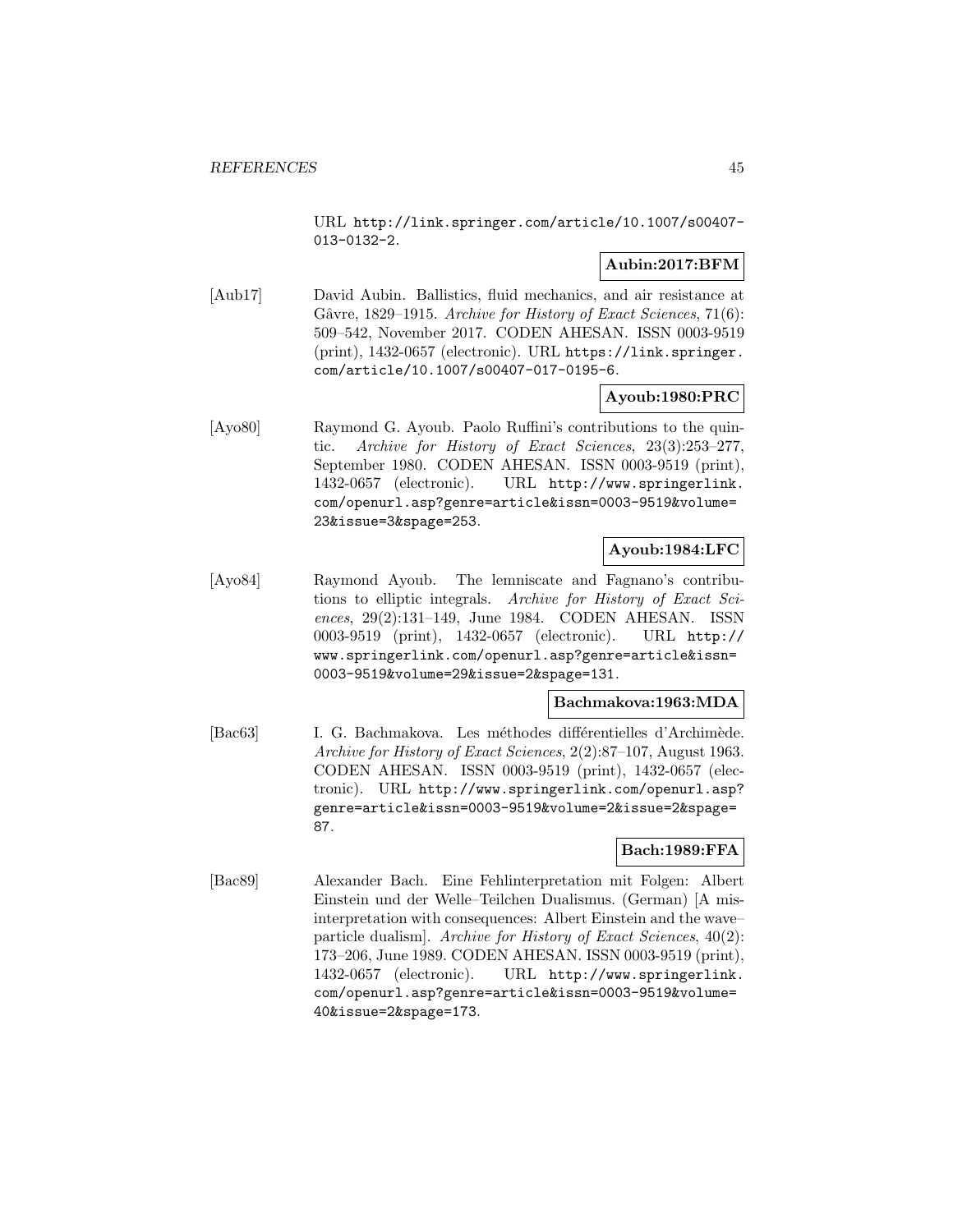#### **Bach:1990:BPD**

[Bac90] Alexander Bach. Boltzmann's probability distribution of 1877. Archive for History of Exact Sciences, 41(1):1–40, March 1990. CODEN AHESAN. ISSN 0003-9519 (print), 1432-0657 (electronic). URL http://www.springerlink. com/openurl.asp?genre=article&issn=0003-9519&volume= 41&issue=1&spage=1.

#### **Bascelli:2014:GQU**

[Bas14] Tiziana Bascelli. Galileo's quanti: understanding infinitesimal magnitudes. Archive for History of Exact Sciences, 68(2): 121–136, March 2014. CODEN AHESAN. ISSN 0003-9519 (print), 1432-0657 (electronic). URL http://link.springer. com/article/10.1007/s00407-013-0124-2.

# **Bos:1997:ES**

[BB97] Henk J. M. Bos and Jed Z. Buchwald. Editorial statement. Archive for History of Exact Sciences, 51(1):1, March 1997. CO-DEN AHESAN. ISSN 0003-9519 (print), 1432-0657 (electronic). URL http://www.springerlink.com/openurl.asp?genre= article&issn=0003-9519&volume=51&issue=1&spage=1.

### **Brack-Bernsen:2020:BAN**

[BB20] Lis Brack-Bernsen. Babylonian astronomy: a new understanding of column  $\Phi$ . Archive for History of Exact Sciences, 74(6): 605–640, November 2020. CODEN AHESAN. ISSN 0003-9519 (print), 1432-0657 (electronic). URL http://link.springer. com/content/pdf/10.1007/s00407-020-00254-z.pdf.

### **Bernard:2012:NAF**

[BC12] Alain Bernard and Jean Christianidis. A new analytical framework for the understanding of Diophantus's Arithmetica I– III. Archive for History of Exact Sciences, 66(1):1–69, January 2012. CODEN AHESAN. ISSN 0003-9519 (print), 1432-0657 (electronic). URL http://www.springerlink. com/openurl.asp?genre=article&issn=0003-9519&volume= 66&issue=1&spage=1.

#### **Breard:2020:CBN**

[BC20] Andrea Bréard and Constance A. Cook. Cracking bones and numbers: solving the enigma of numerical sequences on ancient Chinese artifacts. Archive for History of Exact Sciences, 74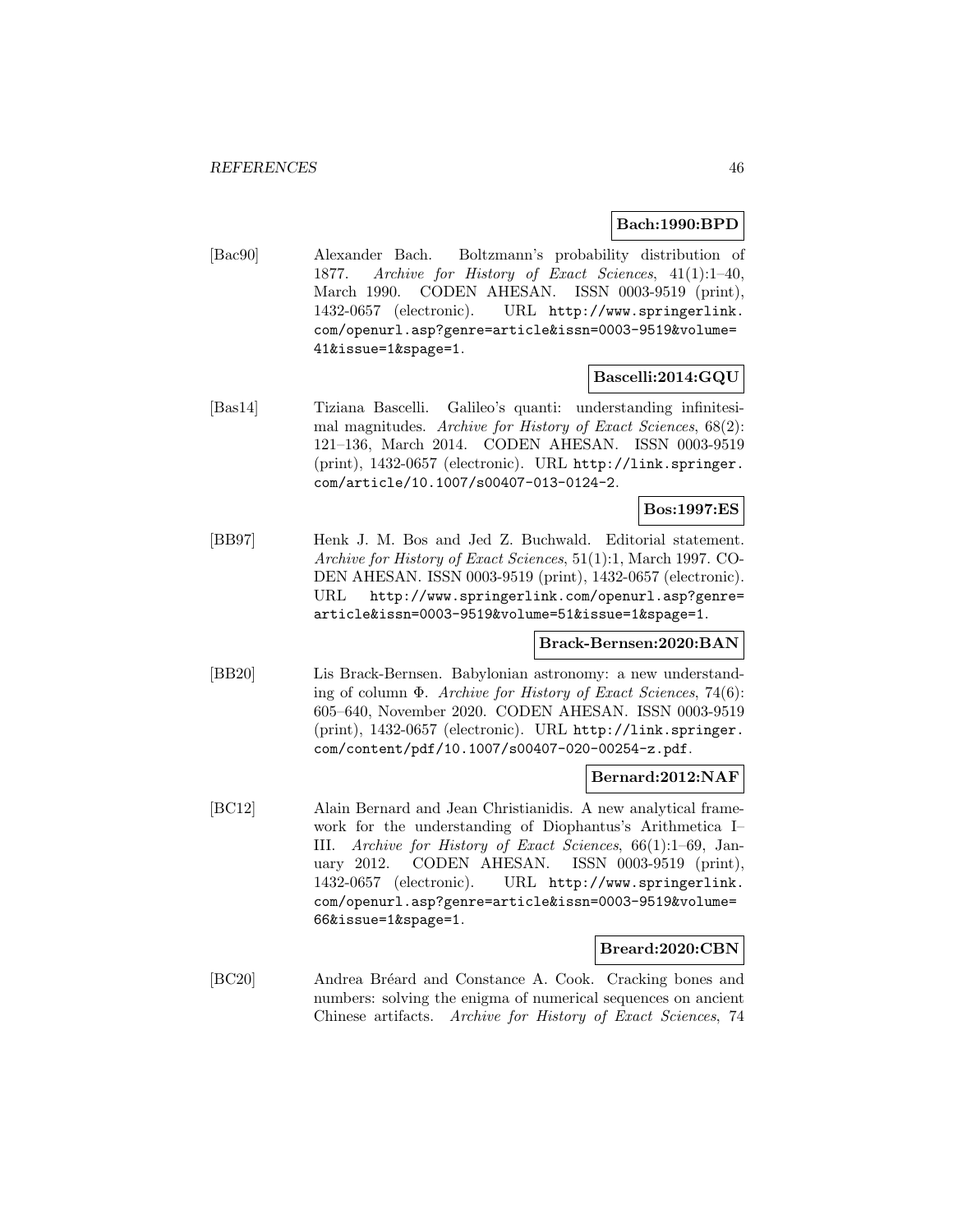(4):313–343, July 2020. CODEN AHESAN. ISSN 0003-9519 (print), 1432-0657 (electronic). URL https://link.springer. com/article/10.1007/s00407-019-00245-9.

### **Beckmann:1967:NGB**

[Bec67] Friedhelm Beckmann. Neue Gesichtspunkte zum 5. Buch Euklids. (German) [New criteria on the 5th Book of Euclid]. Archive for History of Exact Sciences,  $4(1-2)$ :1-144, January 1967. CODEN AHESAN. ISSN 0003-9519 (print), 1432-0657 (electronic). URL http://www.springerlink.com/openurl.asp? genre=article&issn=0003-9519&volume=4&issue=1&spage= 1.

### **Bechler:1973:NSM**

[Bec73] Zev Bechler. Newton's search for a mechanistic model of colour dispersion: a suggested interpretation. Archive for History of Exact Sciences, 11(1):1–37, March 1973. CODEN AHESAN. ISSN 0003-9519 (print), 1432-0657 (electronic). URL http:// www.springerlink.com/openurl.asp?genre=article&issn= 0003-9519&volume=11&issue=1&spage=1.

### **Beller:1985:PJI**

[Bel85] Mara Beller. Pascual Jordan's influence on the discovery of Heisenberg's indeterminacy principle. Archive for History of Exact Sciences, 33(4):337–349, December 1985. CODEN AHESAN. ISSN 0003-9519 (print), 1432-0657 (electronic). URL http://www.springerlink.com/openurl.asp?genre= article&issn=0003-9519&volume=33&issue=4&spage=337.

### **Beller:1988:AJM**

[Bel88] Eliyahu Beller. Ancient Jewish mathematical astronomy. Archive for History of Exact Sciences, 38(1):51–66, March 1988. CODEN AHESAN. ISSN 0003-9519 (print), 1432-0657 (electronic). URL http://www.springerlink.com/openurl.asp? genre=article&issn=0003-9519&volume=38&issue=1&spage= 51.

# **Bell:1991:LTC**

[Bel91] James F. Bell. The late-twentieth century resolution of a mid-nineteenth century dilemma generated by the eighteenthcentury experiments of Ernst Chladni on the dynamics of rods. Archive for History of Exact Sciences, 43(3):251–273, September 1991. CODEN AHESAN. ISSN 0003-9519 (print),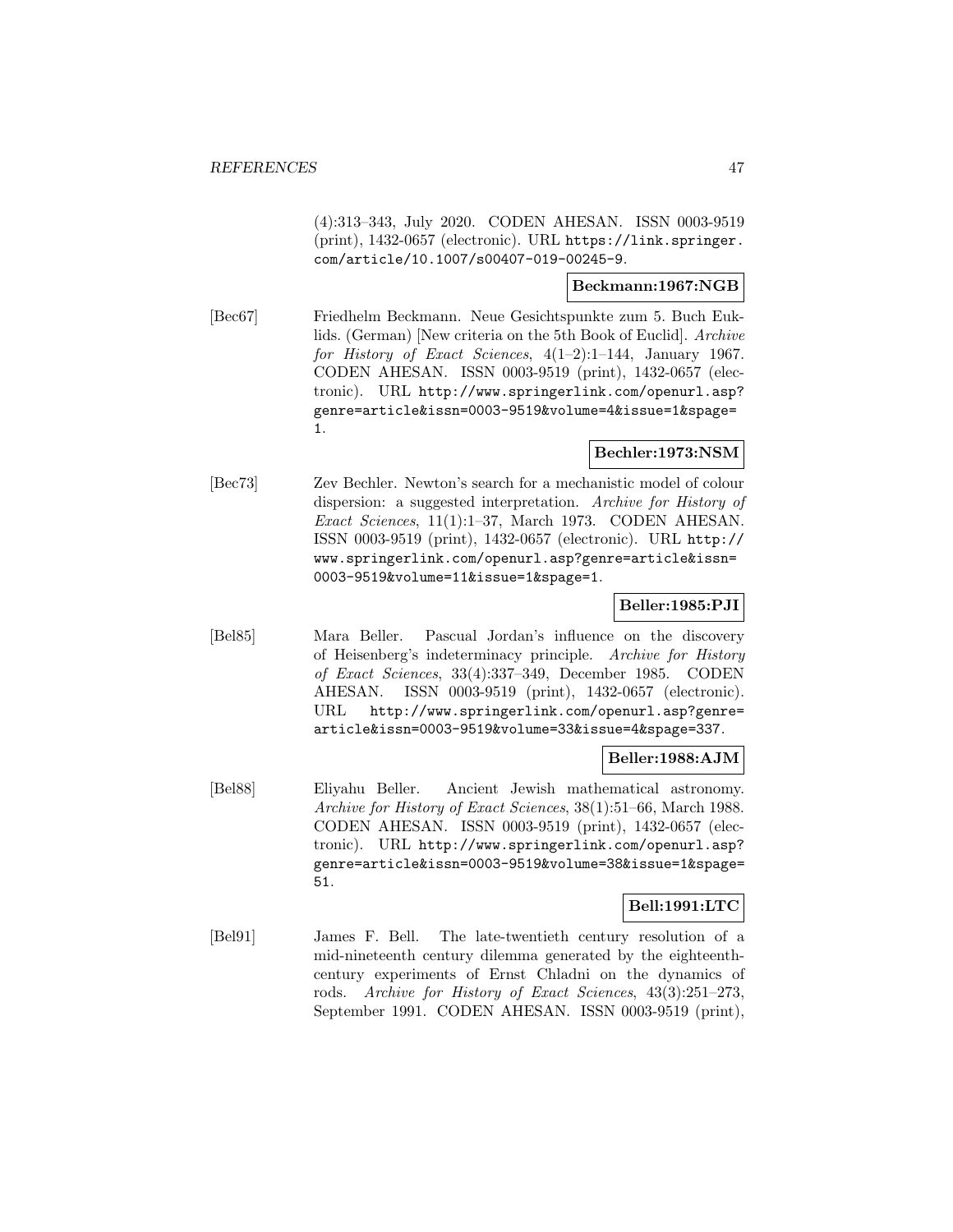1432-0657 (electronic). URL http://www.springerlink. com/openurl.asp?genre=article&issn=0003-9519&volume= 43&issue=3&spage=251.

## **Beller:1998:NDA**

[Bel98] Eliyahu Beller. A newly-discovered ancient value for the length of the year. Archive for History of Exact Sciences, 52(1):91–98, January 1998. CODEN AHESAN. ISSN 0003-9519 (print), 1432-0657 (electronic). URL http://www.springerlink. com/openurl.asp?genre=article&issn=0003-9519&volume= 52&issue=1&spage=91.

## **Bell:2010:SEW**

[Bel10] Jordan Bell. A summary of Euler's work on the pentagonal number theorem. Archive for History of Exact Sciences, 64(3): 301–373, 2010. CODEN AHESAN. ISSN 0003-9519 (print), 1432-0657 (electronic).

### **Bernkopf:1966:DFS**

[Ber66] Michael Bernkopf. The development of function spaces with particular reference to their origins in integral equation theory. Archive for History of Exact Sciences, 3(1):1–96, January 1966. CODEN AHESAN. ISSN 0003-9519 (print), 1432-0657 (electronic). URL http://www.springerlink.com/openurl.asp? genre=article&issn=0003-9519&volume=3&issue=1&spage= 1.

## **Bernkopf:1968:HIM**

[Ber68] Michael Bernkopf. A history of infinite matrices. Archive for History of Exact Sciences, 4(4):308–358, January 1968. CODEN AHESAN. ISSN 0003-9519 (print), 1432-0657 (electronic). URL http://www.springerlink.com/openurl.asp? genre=article&issn=0003-9519&volume=4&issue=4&spage= 308. A study of denumerably infinite linear systems as the first step in the history of operators defined on function spaces.

### **Berggren:1976:STA**

[Ber76] J. L. Berggren. Spurious theorems in Archimedes' equilibrium of planes: Book I. Archive for History of Exact Sciences, 16(2):87–103, June 1976. CODEN AHESAN. ISSN 0003-9519 (print), 1432-0657 (electronic). URL http:// www.springerlink.com/openurl.asp?genre=article&issn= 0003-9519&volume=16&issue=2&spage=87.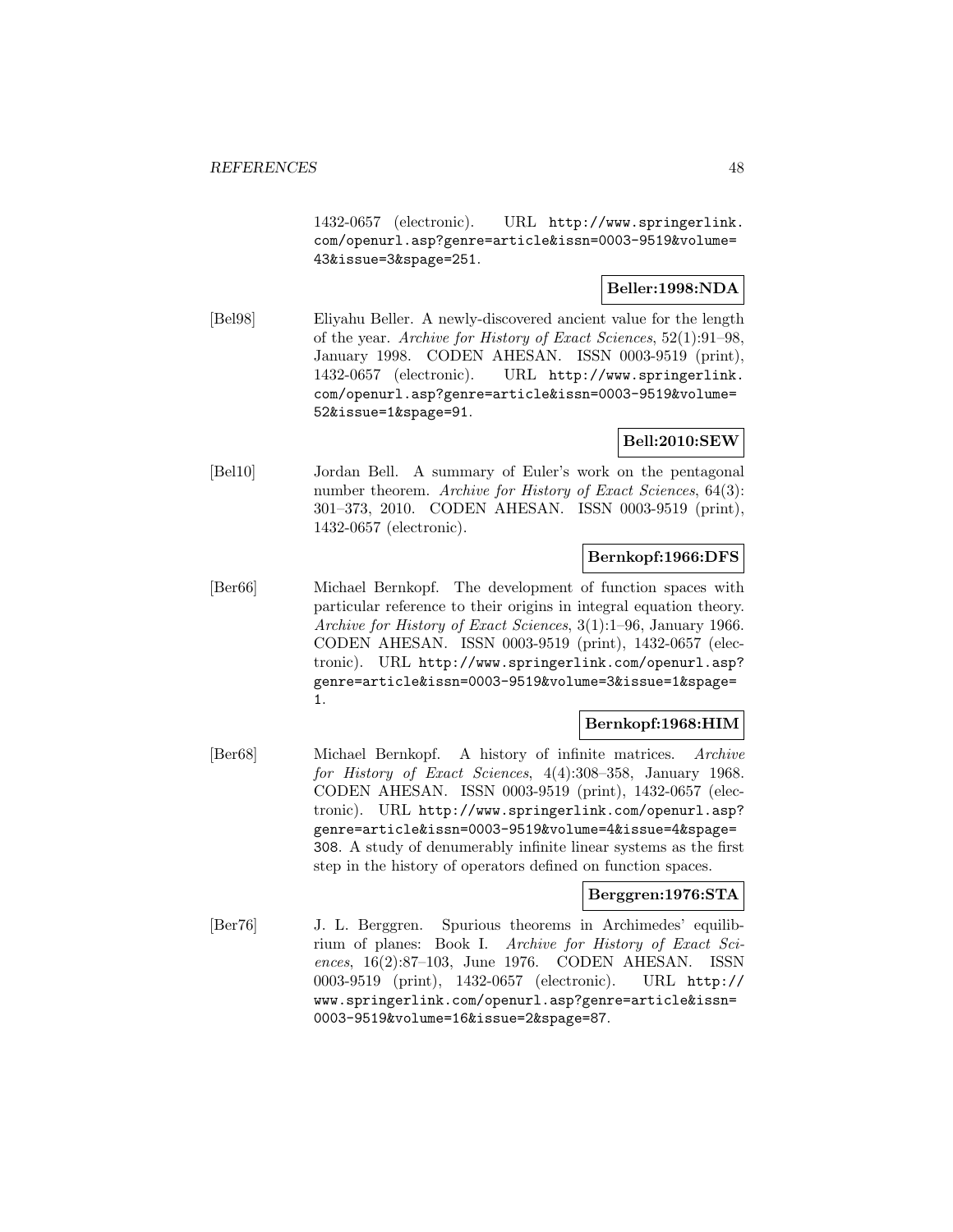#### **Berggren:1991:PME**

[Ber91] J. L. Berggren. Ptolemy's maps of Earth and the heavens: a new interpretation. Archive for History of Exact Sciences, 43(2):133– 144, June 1991. CODEN AHESAN. ISSN 0003-9519 (print), 1432-0657 (electronic). URL http://www.springerlink. com/openurl.asp?genre=article&issn=0003-9519&volume= 43&issue=2&spage=133.

### **Bernard:2003:SAP**

[Ber03] Alain Bernard. Sophistic aspects of Pappus's Collection. Archive for History of Exact Sciences, 57(2):93–150, March 2003. CO-DEN AHESAN. ISSN 0003-9519 (print), 1432-0657 (electronic). URL http://www.springerlink.com/openurl.asp?genre= article&issn=0003-9519&volume=57&issue=2&spage=93.

### **Bartolozzi:1993:RSD**

[BF93] Margherita Bartolozzi and Raffaella Franci. La regola dei segni dall'enunciato di R. Descartes (1637) alla dimostrazione di C. F. Gauss (1828). (Italian) [The rule of signs enunciated by R. Descartes (1637) as demonstrated by C. F. Gauss (1828)]. Archive for History of Exact Sciences, 45(4):335–374, December 1993. CODEN AHESAN. ISSN 0003-9519 (print), 1432-0657 (electronic). URL http://www.springerlink. com/openurl.asp?genre=article&issn=0003-9519&volume= 45&issue=4&spage=335.

### **Barrow-Green:1994:OIP**

[BG94] June Barrow-Green. Oscar II's prize competition and the error in Poincaré's memoir on the three body problem. Archive for History of Exact Sciences, 48(2):107–131, June 1994. CO-DEN AHESAN. ISSN 0003-9519 (print), 1432-0657 (electronic). URL http://www.springerlink.com/openurl.asp?genre= article&issn=0003-9519&volume=48&issue=2&spage=107.

### **Bowen:1996:GCM**

[BG96] Alan C. Bowen and Bernard R. Goldstein. Geminus and the concept of mean motion in Greco–Latin astronomy. Archive for History of Exact Sciences, 50(2):157–185, August 1996. CO-DEN AHESAN. ISSN 0003-9519 (print), 1432-0657 (electronic). URL http://www.springerlink.com/openurl.asp?genre= article&issn=0003-9519&volume=50&issue=2&spage=157.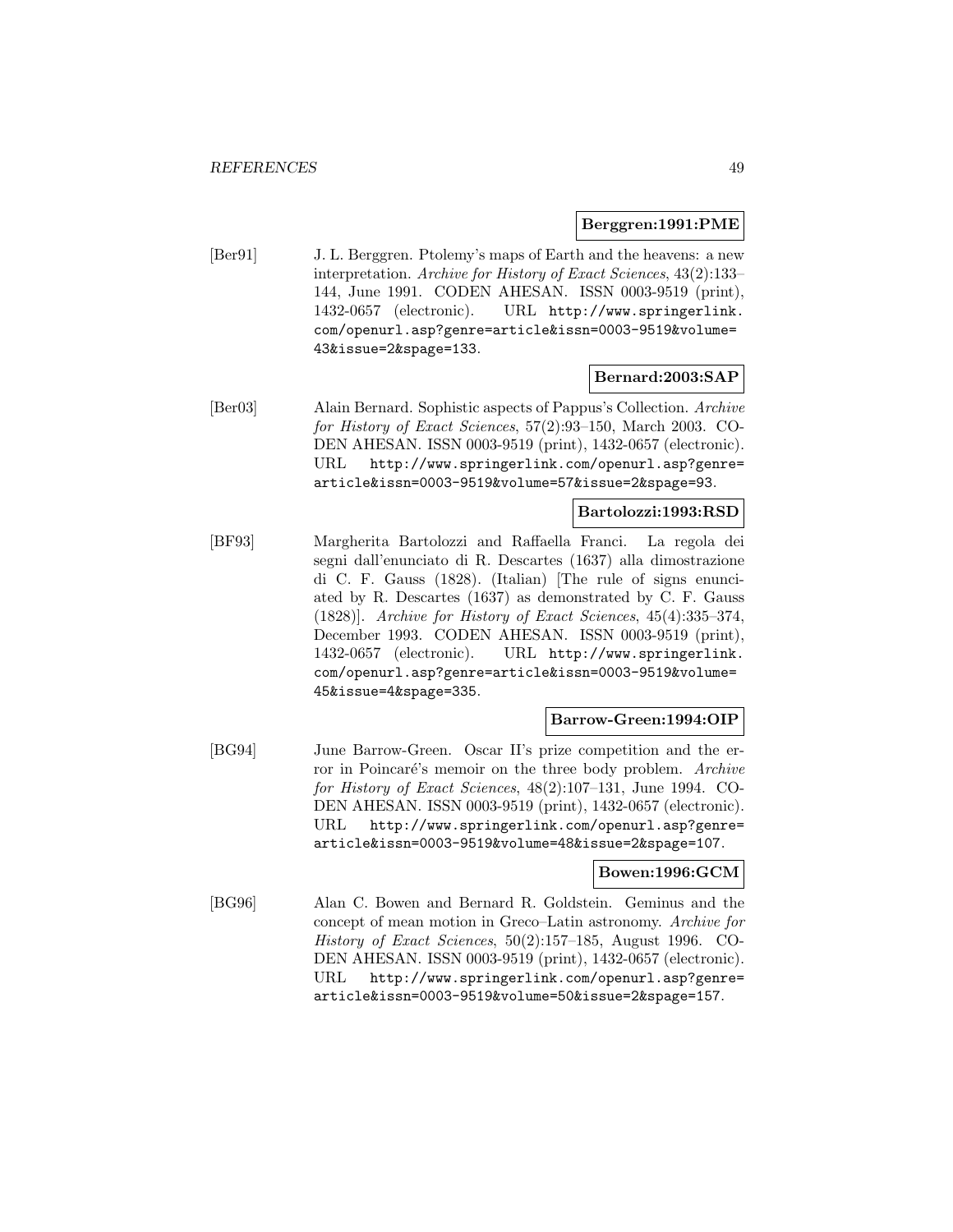#### **Buchwald:2008:AHE**

[BG08] J. Z. Buchwald and J. J. Gray. The Archive for History of Exact Sciences expands its scope to include the history of modern biology. Archive for History of Exact Sciences, 62(6):601–602, November 2008. CODEN AHESAN. ISSN 0003-9519 (print), 1432-0657 (electronic). URL http://www.springerlink. com/openurl.asp?genre=article&issn=0003-9519&volume= 62&issue=6&spage=601.

### **Buchwald:2009:JUT**

[BG09] J. Z. Buchwald and J. J. Gray. Journals under threat: a joint response from History of Science, Technology and Medicine Editors. Archive for History of Exact Sciences, 63(1):1–4, January 2009. CODEN AHESAN. ISSN 0003-9519 (print), 1432-0657 (electronic). URL http://www.springerlink. com/openurl.asp?genre=article&issn=0003-9519&volume= 63&issue=1&spage=1.

## **Brazil:2014:HES**

[BGTZ14] Marcus Brazil, Ronald L. Graham, Doreen A. Thomas, and Martin Zachariasen. On the history of the Euclidean Steiner tree problem. Archive for History of Exact Sciences, 68(3):327–354, May 2014. CODEN AHESAN. ISSN 0003-9519 (print), 1432- 0657 (electronic). URL http://link.springer.com/article/ 10.1007/s00407-013-0127-z.

## **Bajri:2015:RAS**

[BHM15] Sanaa Bajri, John Hannah, and Clemency Montelle. Revisiting Al–Samaw'al's table of binomial coefficients: Greek inspiration, diagrammatic reasoning and mathematical induction. Archive for History of Exact Sciences, 69(6):537–576, November 2015. CODEN AHESAN. ISSN 0003-9519 (print), 1432-0657 (electronic). URL http://link.springer.com/article/10.1007/ s00407-015-0156-x.

## **Bierhalter:1981:BMG**

[Bie81a] G¨unter Bierhalter. Boltzmanns mechanische Grundlegung des zweiten Hauptsatzes der Wärmelehre aus dem Jahre 1866. (German) [Boltzmann's mechanical foundation of the second main clause of the Theory of Heat from the year 1866]. Archive for History of Exact Sciences, 24(3):195–205, September 1981. CODEN AHESAN. ISSN 0003-9519 (print),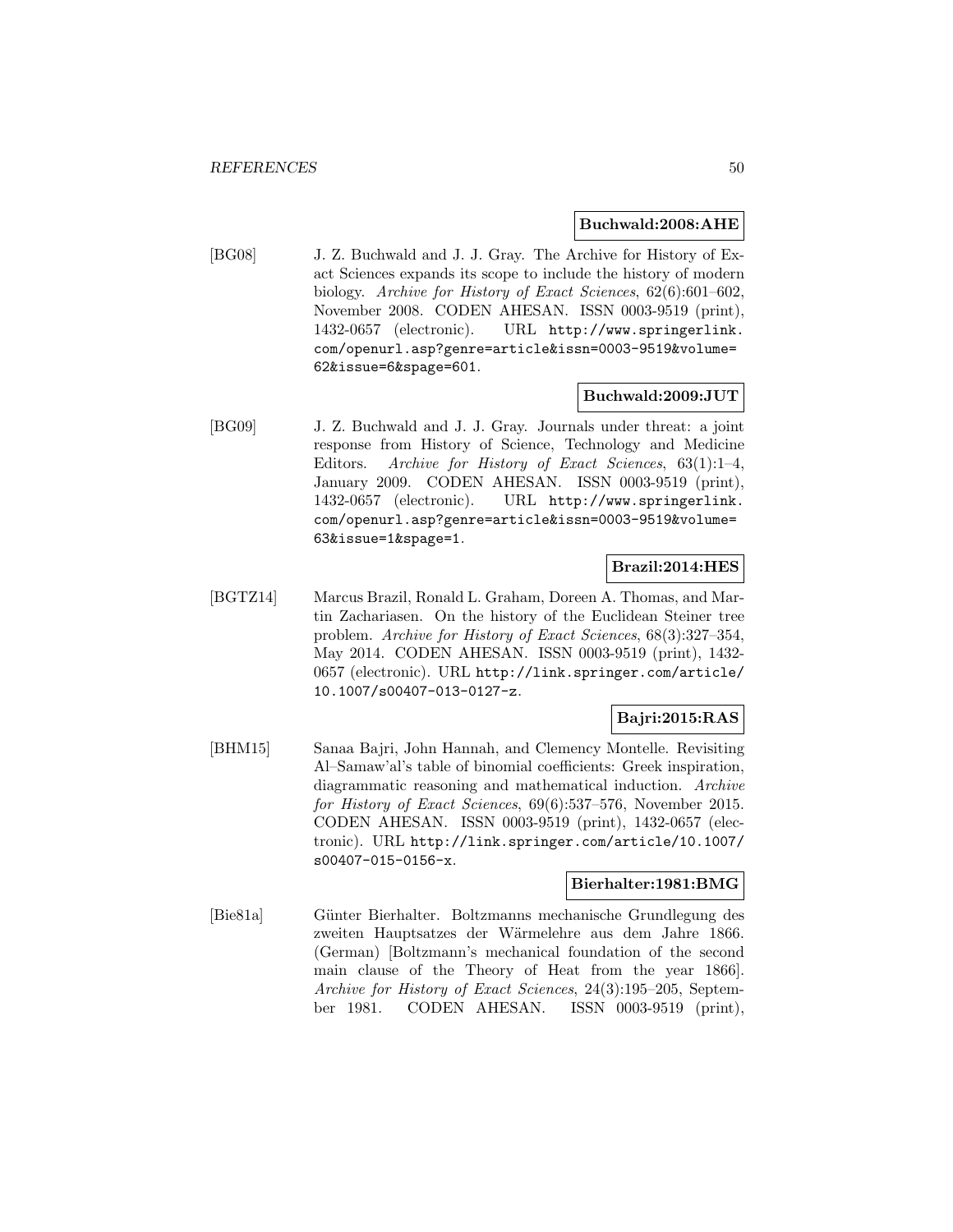1432-0657 (electronic). URL http://www.springerlink. com/openurl.asp?genre=article&issn=0003-9519&volume= 24&issue=3&spage=195.

## **Bierhalter:1981:CMG**

[Bie81b] G¨unter Bierhalter. Clausius' mechanische Grundlegung des zweiten Hauptsatzes der Wärmelehre aus dem Jahre 1871. (German) [Clausius's mechanical foundation of the second main clause of the caloric theory from the year 1871]. Archive for History of Exact Sciences, 24(3):207–220, September 1981. CO-DEN AHESAN. ISSN 0003-9519 (print), 1432-0657 (electronic). URL http://www.springerlink.com/openurl.asp?genre= article&issn=0003-9519&volume=24&issue=3&spage=207.

### **Bierhalter:1981:HHM**

[Bie81c] G¨unter Bierhalter. Zu Hermann von Helmholtzens mechanischer Grundlegung der Wärmelehre aus dem Jahre 1884. (German) [On Hermann von Helmholtz's of mechanical foundation of the caloric theory from the year 1884]. Archive for History of Exact Sciences, 25(1):71–84, March 1981. CODEN AHESAN. ISSN 0003-9519 (print), 1432-0657 (electronic). URL http:// www.springerlink.com/openurl.asp?genre=article&issn= 0003-9519&volume=25&issue=1&spage=71.

### **Bierhalter:1982:VSB**

[Bie82] G¨unter Bierhalter. Das Virialtheorem in seiner Beziehung zu den mechanischen Grundlegungen des zweiten Hauptsatzes der Wärmelehre. (German) [The Virial Theorem in its relationship with mechanical foundations of the second main clause of caloric theory]. Archive for History of Exact Sciences, 27(3):199–211, September 1982. CODEN AHESAN. ISSN 0003-9519 (print), 1432-0657 (electronic). URL http:// www.springerlink.com/openurl.asp?genre=article&issn= 0003-9519&volume=27&issue=3&spage=199.

### **Bierhalter:1983:VHM**

[Bie83a] G¨unter Bierhalter. Die v. Helmholtzschen Monozykel–Analogien zur Thermodynamik und das Clausiussche Disgregationskonzept. (German) [The von Helmholtz monocycle — analogies to thermodynamics and the Clausius disgregation concept]. Archive for History of Exact Sciences, 29(1):95–100, March 1983. CODEN AHESAN. ISSN 0003-9519 (print),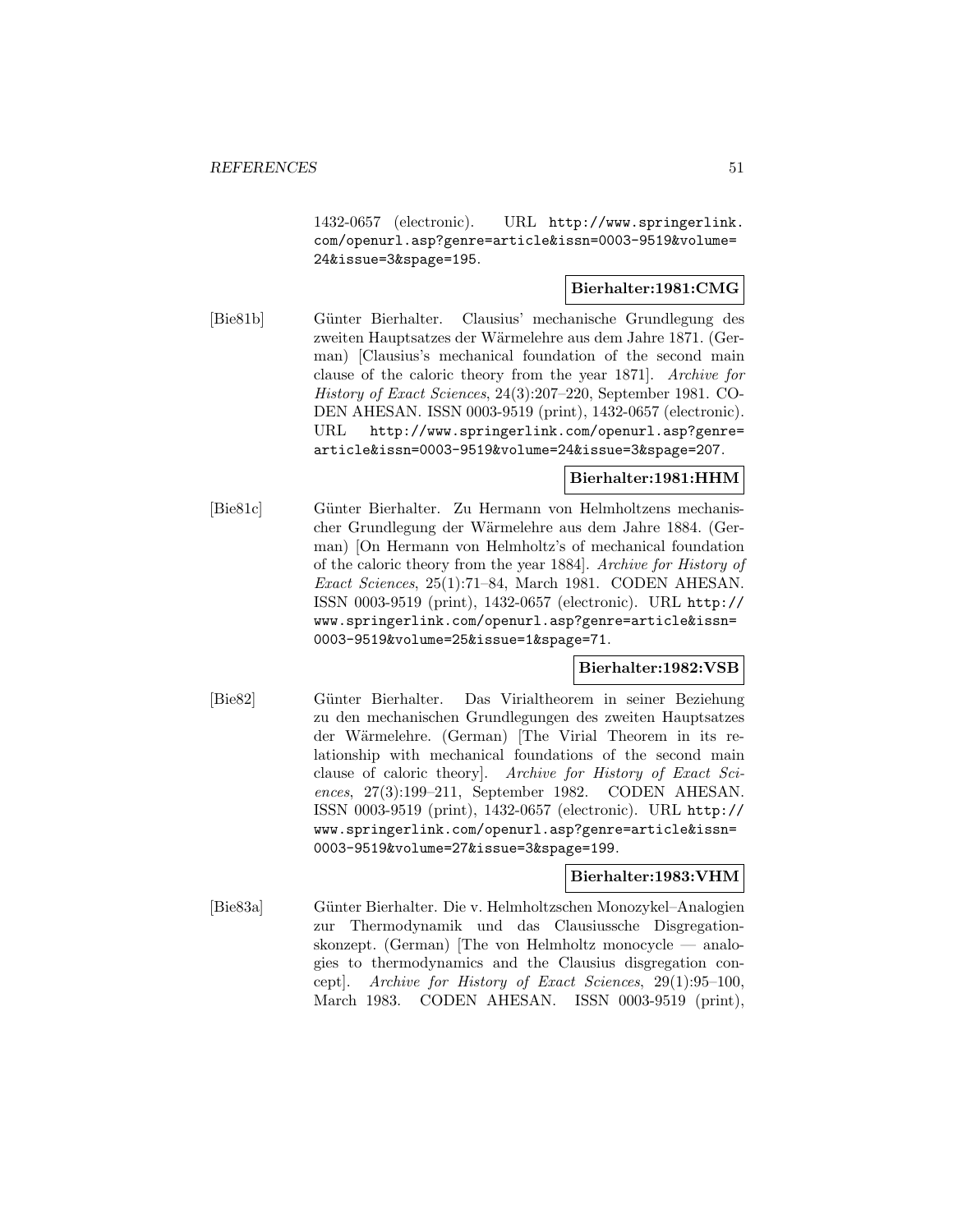1432-0657 (electronic). URL http://www.springerlink. com/openurl.asp?genre=article&issn=0003-9519&volume= 29&issue=1&spage=95.

# **Bierhalter:1983:SVM**

[Bie83b] G¨unter Bierhalter. Zu Szilys Versuch einer mechanischen Grundlegung des zweiten Hauptsatzes der Thermodynamik. (German) [On Szilys' attempt at a mechanical foundation of the second main clause of thermodynamics]. Archive for History of Exact Sciences, 28(1):25–35, March 1983. CODEN AHESAN. ISSN 0003-9519 (print), 1432-0657 (electronic). URL http:// www.springerlink.com/openurl.asp?genre=article&issn= 0003-9519&volume=28&issue=1&spage=25.

## **Bierhalter:1985:MED**

[Bie85] G¨unter Bierhalter. Die mechanischen Entropie- und Disgregationskonzepte aus dem 19. Jahrhundert: ihre Grundlagen, ihr Versagen und ihr Entstehungshintergrund. (German) [Mechanical entropy and disgregations concepts from the  $19<sup>th</sup>$  century: their basis, failure and developing background]. Archive for History of Exact Sciences, 32(1):17–41, March 1985. CODEN AHESAN. ISSN 0003-9519 (print), 1432-0657 (electronic). URL http://www.springerlink. com/openurl.asp?genre=article&issn=0003-9519&volume= 32&issue=1&spage=17.

### **Bierhalter:1987:WEW**

[Bie87] G¨unter Bierhalter. Wie erfolgreich waren die im 19. Jahrhundert betriebenen Versuche einer mechanischen Grundlegung des zweiten Hauptsatzes der Thermodynamik?. (German) [Were 19th century attempts at a mechanical foundation of the second main clause of thermodynamics successful?]. Archive for History of Exact Sciences, 37(1):77–99, March 1987. CODEN AHESAN. ISSN 0003-9519 (print), 1432-0657 (electronic). URL http:// www.springerlink.com/openurl.asp?genre=article&issn= 0003-9519&volume=37&issue=1&spage=77.

### **Bierhalter:1992:BBJ**

[Bie92] G¨unter Bierhalter. Von L. Boltzmann bis J. J. Thomson: die Versuche einer mechanischen Grundlegung der Thermodynamik (1866–1890). (German) [From L. Boltzmann to J. J. Thomson: the search for a mechanical basis for thermodynamics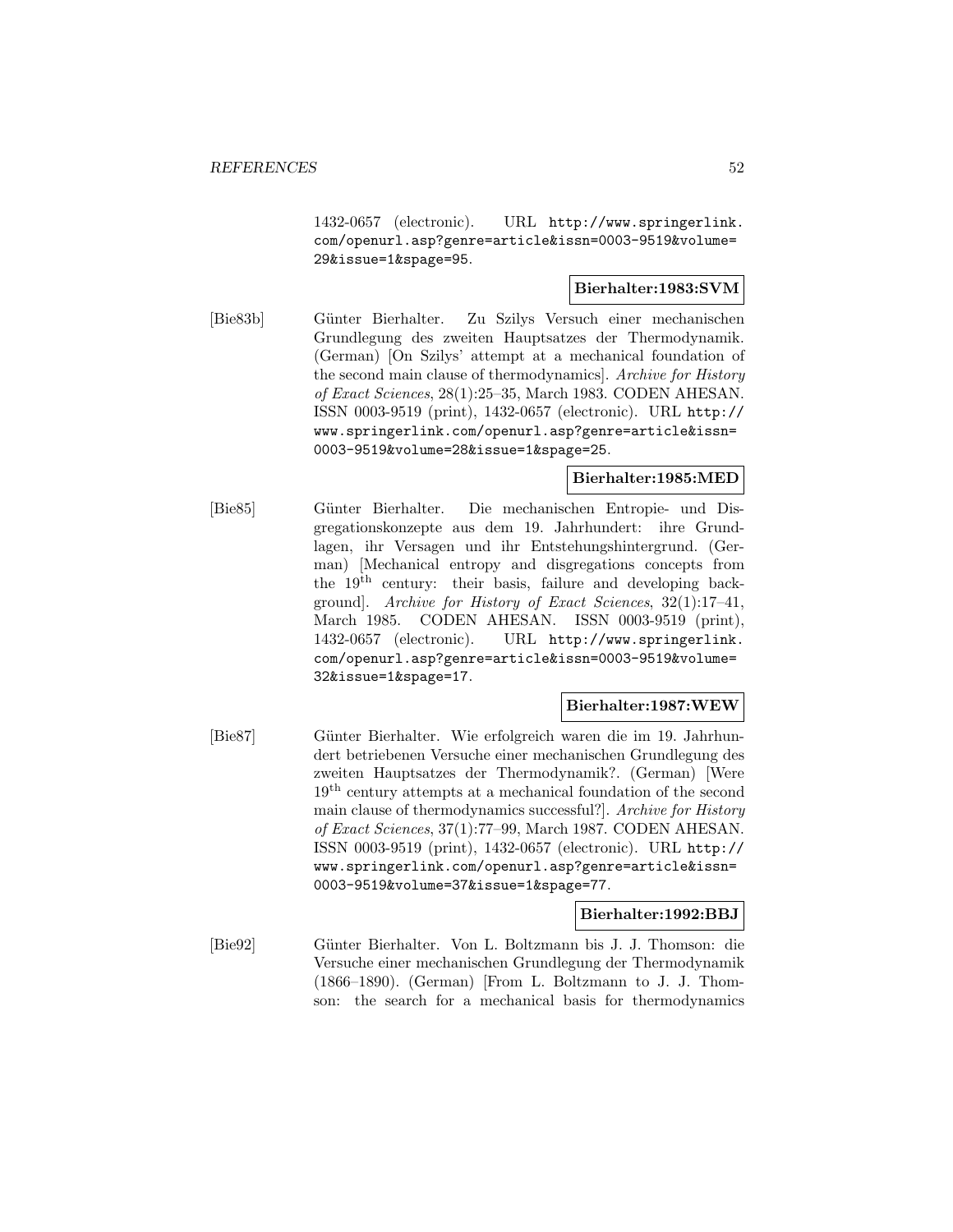(1866–1890)]. Archive for History of Exact Sciences, 44(1):25– 75, March 1992. CODEN AHESAN. ISSN 0003-9519 (print), 1432-0657 (electronic). URL http://www.springerlink. com/openurl.asp?genre=article&issn=0003-9519&volume= 44&issue=1&spage=25.

# **Bien:2004:GBM**

[Bie04] Reinhold Bien. Gauß and beyond: The making of Easter algorithms. Archive for History of Exact Sciences, 58(5):439– 452, July 2004. CODEN AHESAN. ISSN 0003-9519 (print), 1432-0657 (electronic). URL http://www.springerlink. com/openurl.asp?genre=article&issn=0003-9519&volume= 58&issue=5&spage=439.

## **Bien:2007:VCC**

[Bie07] Reinhold Bien. Viète's controversy with Clavius over the truly Gregorian calendar. Archive for History of Exact Sciences, 61(1):39–66, January 2007. CODEN AHESAN. ISSN 0003-9519 (print), 1432-0657 (electronic). URL http:// www.springerlink.com/openurl.asp?genre=article&issn= 0003-9519&volume=61&issue=1&spage=39.

### **Biggs:1983:MMC**

[Big83] N. L. Biggs. De Morgan on map colouring and the separation axiom. Archive for History of Exact Sciences, 28(2):165– 170, June 1983. CODEN AHESAN. ISSN 0003-9519 (print), 1432-0657 (electronic). URL http://www.springerlink. com/openurl.asp?genre=article&issn=0003-9519&volume= 28&issue=2&spage=165.

### **Biggs:2019:THC**

[Big19] Norman Biggs. Thomas Harriot on the coinage of England. Archive for History of Exact Sciences, 73(4):361–383, July 2019. CODEN AHESAN. ISSN 0003-9519 (print), 1432-0657 (electronic). URL http://link.springer.com/content/pdf/10. 1007/s00407-019-00228-w.pdf.

#### **Bikerman:1978:CBL**

[Bik78] J. J. Bikerman. Capillarity before Laplace: Clairaut, Segner, Monge, Young. Archive for History of Exact Sciences, 18(2): 103–122, June 1978. CODEN AHESAN. ISSN 0003-9519 (print), 1432-0657 (electronic). URL http://www.springerlink.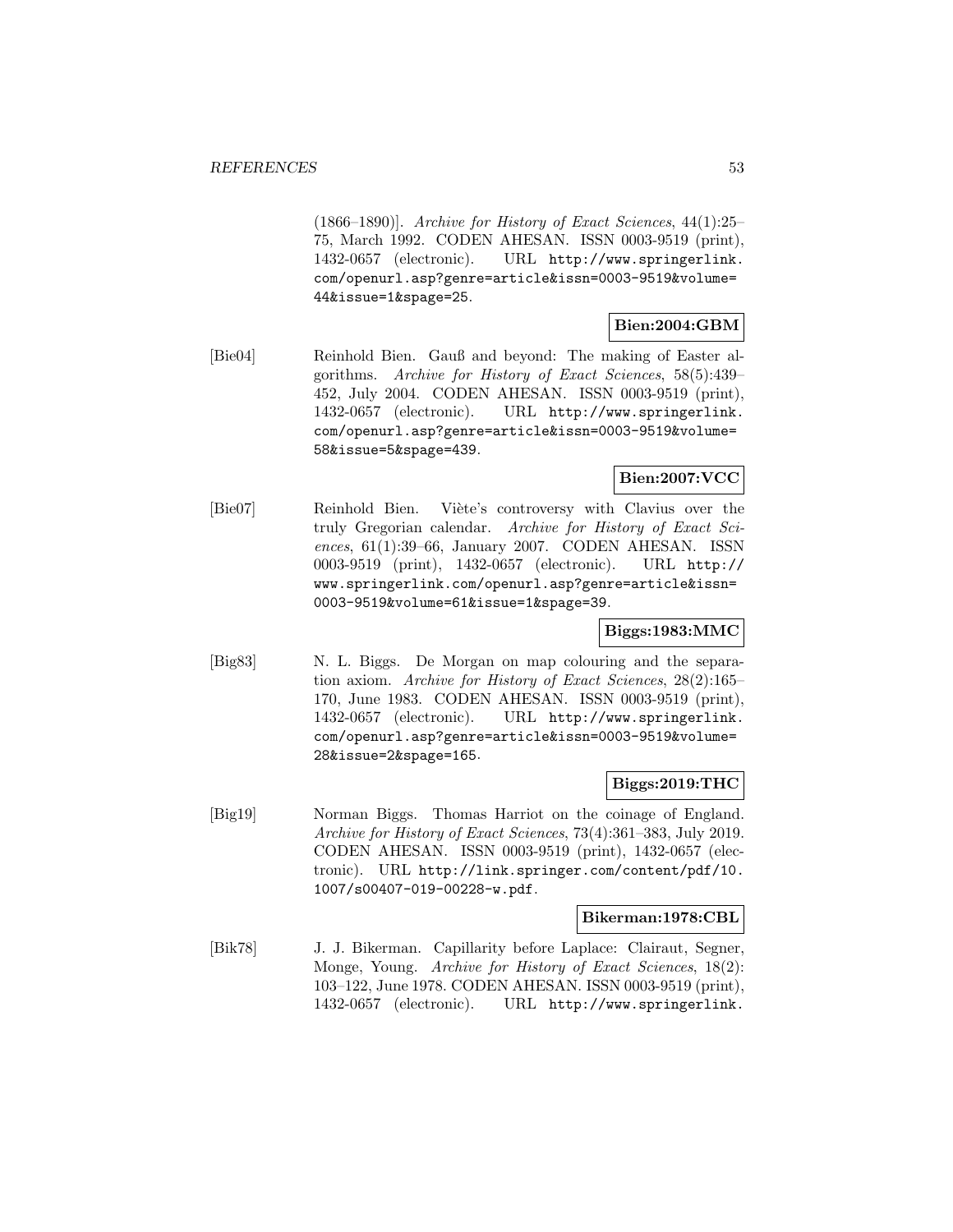com/openurl.asp?genre=article&issn=0003-9519&volume= 18&issue=2&spage=103.

### **Bilodeau:1982:OED**

[Bil82] G. G. Bilodeau. The origin and early development of nonanalytic infinitely differentiable functions. Archive for History of Exact Sciences, 27(2):115–135, June 1982. CODEN AHESAN. ISSN 0003-9519 (print), 1432-0657 (electronic). URL http:// www.springerlink.com/openurl.asp?genre=article&issn= 0003-9519&volume=27&issue=2&spage=115.

## **Bistafa:2022:EFT**

[Bis22] Sylvio R. Bistafa. Euler first theory of resonance. Archive for History of Exact Sciences, 76(3):207–221, May 2022. CO-DEN AHESAN. ISSN 0003-9519 (print), 1432-0657 (electronic). URL https://link.springer.com/article/10. 1007/s00407-021-00280-5.

### **Britton:2000:NBP**

[BJ00] John P. Britton and Alexander Jones. A new Babylonian planetary model in a Greek source. Archive for History of Exact Sciences, 54(4):349–373, January 2000. CODEN AHESAN. ISSN 0003-9519 (print), 1432-0657 (electronic). URL http:// www.springerlink.com/openurl.asp?genre=article&issn= 0003-9519&volume=54&issue=4&spage=349.

### **Blaasjo:2016:DGA**

[Blå16] Viktor Blåsjö. In defence of geometrical algebra. Archive for History of Exact Sciences, 70(3):325–359, May 2016. CO-DEN AHESAN. ISSN 0003-9519 (print), 1432-0657 (electronic). URL http://link.springer.com/article/10.1007/s00407- 015-0169-5.

#### **Barone:1978:HAF**

[BN78] Jack Barone and Albert Novikoff. A history of the axiomatic formulation of probability from Borel to Kolmogorov: Part I. Archive for History of Exact Sciences, 18(2):123– 190, June 1978. CODEN AHESAN. ISSN 0003-9519 (print), 1432-0657 (electronic). URL http://www.springerlink. com/openurl.asp?genre=article&issn=0003-9519&volume= 18&issue=2&spage=123.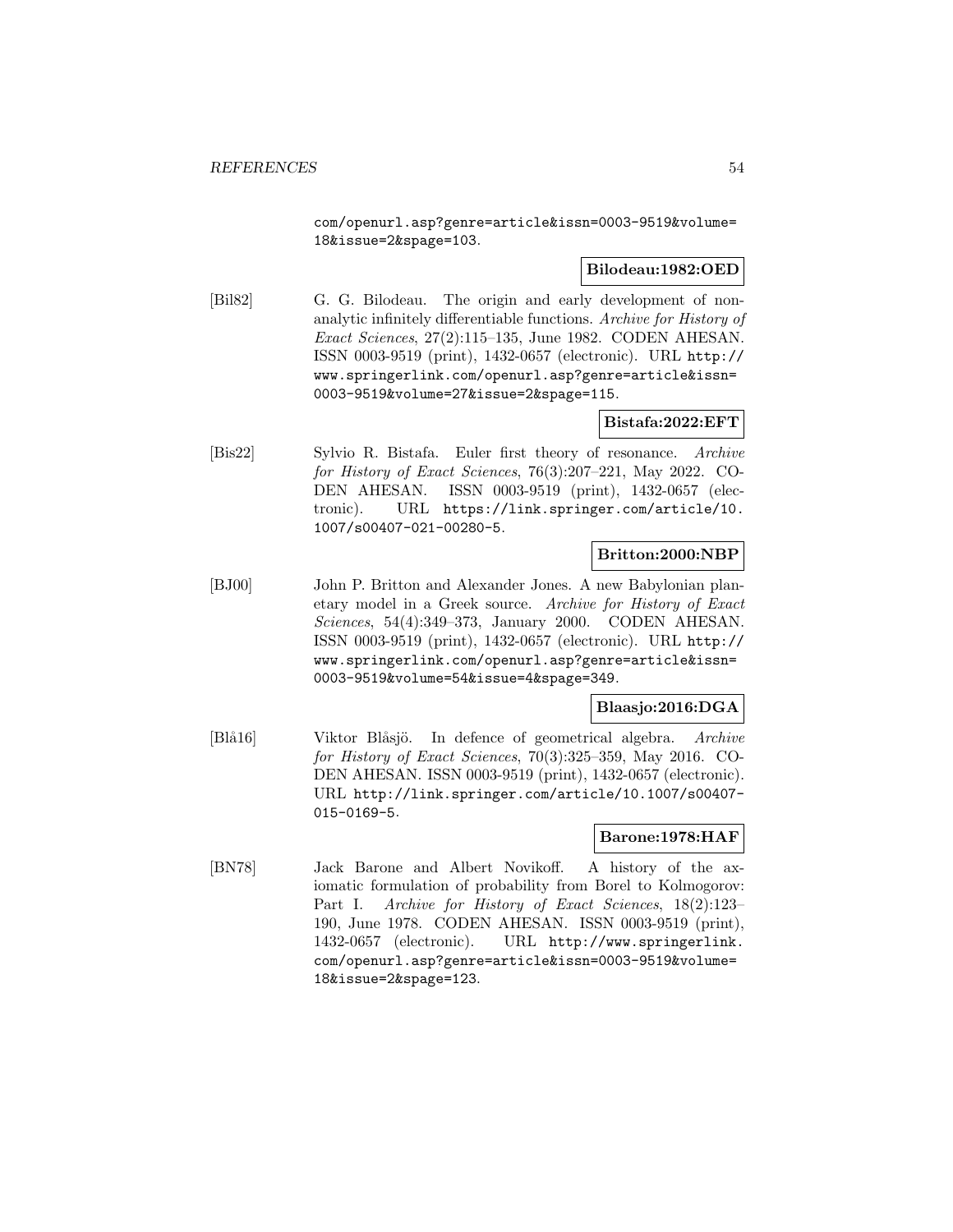### **Brigaglia:1984:SGS**

[BN84] Aldo Brigaglia and Pietro Nastasi. Le soluzioni di Girolamo Saccheri e Giovanni Ceva al 'geometram quaero' di Ruggero Ventimiglia: Geometria proiettiva italiana nel tardo seicento. (Italian) [The solutions of Girolamo Saccheri and Giovanni Ceva for 'Geometram quaero' by Ruggero Ventimiglia: Italian projective geometry in the late sixth century]. Archive for History of Exact Sciences, 30(1):7–44, March 1984. CODEN AHESAN. ISSN 0003-9519 (print), 1432-0657 (electronic). URL http:// www.springerlink.com/openurl.asp?genre=article&issn= 0003-9519&volume=30&issue=1&spage=7.

### **Bergia:1988:RCE**

[BN88] S. Bergia and L. Navarro. Recurrences and continuity in Einstein's research on radiation between 1905 and 1916. Archive for History of Exact Sciences, 38(1):79–99, March 1988. CO-DEN AHESAN. ISSN 0003-9519 (print), 1432-0657 (electronic). URL http://www.springerlink.com/openurl.asp?genre= article&issn=0003-9519&volume=38&issue=1&spage=79.

## **Butzer:1993:AVP**

[BN93] P. L. Butzer and R. J. Nessel. Aspects of de La Vallée Poussin's work in approximation and its influence. Archive for History of Exact Sciences, 46(1):67–95, March 1993. CODEN AHESAN. ISSN 0003-9519 (print), 1432-0657 (electronic). URL http:// www.springerlink.com/openurl.asp?genre=article&issn= 0003-9519&volume=46&issue=1&spage=67.

#### **Bockstaele:2009:BVD**

[Boc09] Paul Bockstaele. Between Viète and Descartes: Adriaan van Roomen and the Mathesis Universalis. Archive for History of Exact Sciences, 63(4):433–470, 2009. CODEN AHESAN. ISSN 0003-9519 (print), 1432-0657 (electronic).

#### **Bollinger:1972:GEH**

[Bol72] Maja Bollinger. Geschichtliche Entwicklung des Homologiebegriffs. (German) [Historical development of the terms of homology]. Archive for History of Exact Sciences, 9(2):94–170, January 1972. CODEN AHESAN. ISSN 0003-9519 (print), 1432-0657 (electronic). URL http://www.springerlink. com/openurl.asp?genre=article&issn=0003-9519&volume= 9&issue=2&spage=94.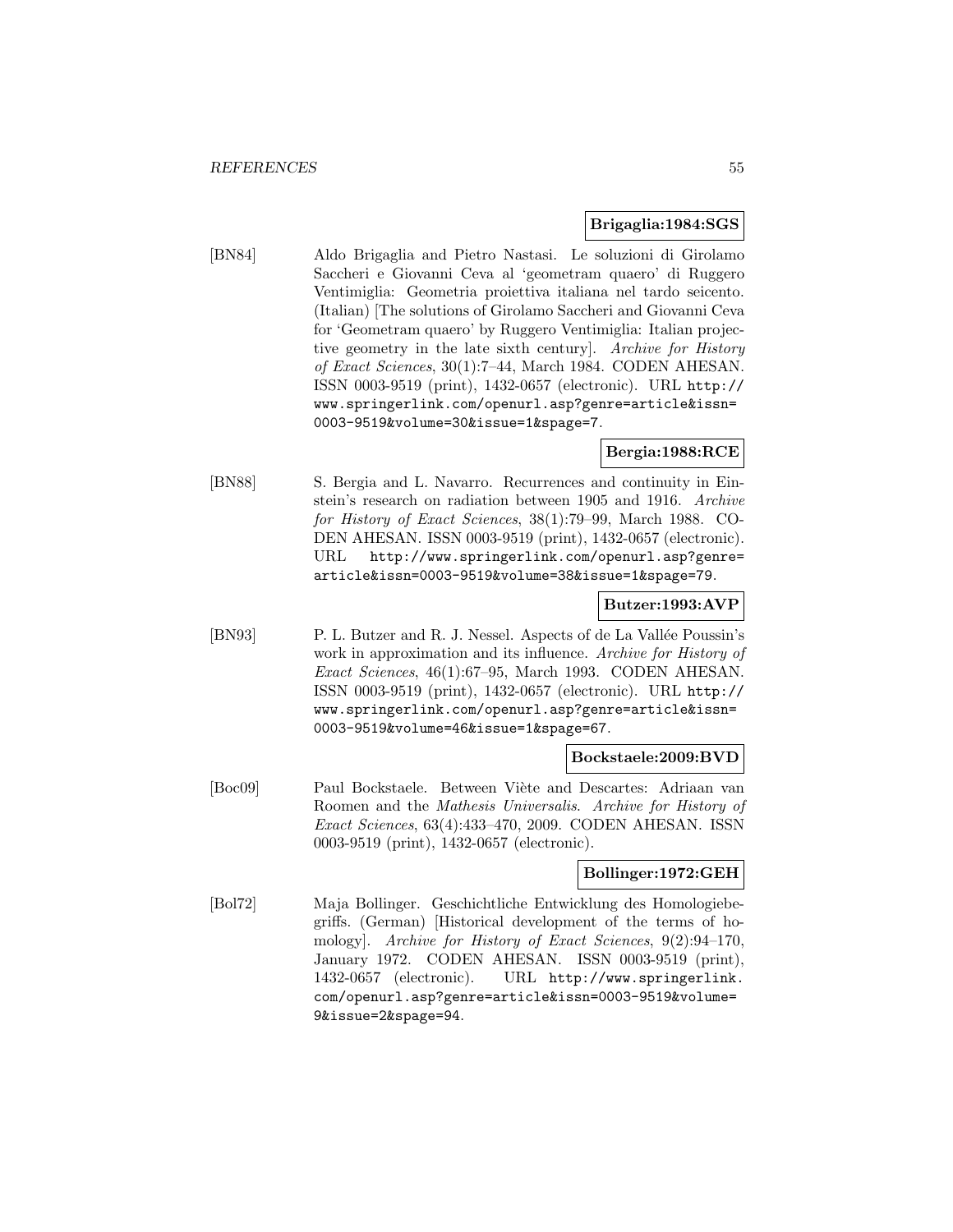#### **Boos:1985:STG**

[Boo85] William Boos. "The True" in Gottlob Frege's "Uber die Grundlagen der Geometrie" ["On the foundations of geometry"]. Archive for History of Exact Sciences,  $34(1-2)$ :141-192, March 1985. CODEN AHESAN. ISSN 0003-9519 (print), 1432-0657 (electronic). URL http://www.springerlink. com/openurl.asp?genre=article&issn=0003-9519&volume= 34&issue=1&spage=141.

#### **Borzacchini:2007:IMC**

[Bor07] Luigi Borzacchini. Incommensurability, music and continuum: a cognitive approach. Archive for History of Exact Sciences, 61(3):273–302, May 2007. CODEN AHESAN. ISSN 0003-9519 (print), 1432-0657 (electronic). URL http:// www.springerlink.com/openurl.asp?genre=article&issn= 0003-9519&volume=61&issue=3&spage=273.

## **Bos:1974:DHO**

[Bos74] H. J. M. Bos. Differentials, higher-order differentials and the derivative in the Leibnizian calculus. Archive for History of Exact Sciences, 14(1):1–90, March 1974. CODEN AHESAN. ISSN 0003-9519 (print), 1432-0657 (electronic). URL http:// www.springerlink.com/openurl.asp?genre=article&issn= 0003-9519&volume=14&issue=1&spage=1.

### **Bos:1981:RCD**

[Bos81] H. J. M. Bos. On the representation of curves in Descartes' Géométrie. Archive for History of Exact Sciences, 24 (4):295–338, December 1981. CODEN AHESAN. ISSN 0003-9519 (print), 1432-0657 (electronic). URL http:// www.springerlink.com/openurl.asp?genre=article&issn= 0003-9519&volume=24&issue=4&spage=295.

#### **Bos:1984:AMR**

[Bos84] H. J. M. Bos. Arguments on motivation in the rise and decline of a mathematical theory; the "construction of equations", 1637-ca.1750. Archive for History of Exact Sciences, 30(3–4):331–380, September 1984. CODEN AHESAN. ISSN 0003-9519 (print), 1432-0657 (electronic). URL http:// www.springerlink.com/openurl.asp?genre=article&issn= 0003-9519&volume=30&issue=3&spage=331.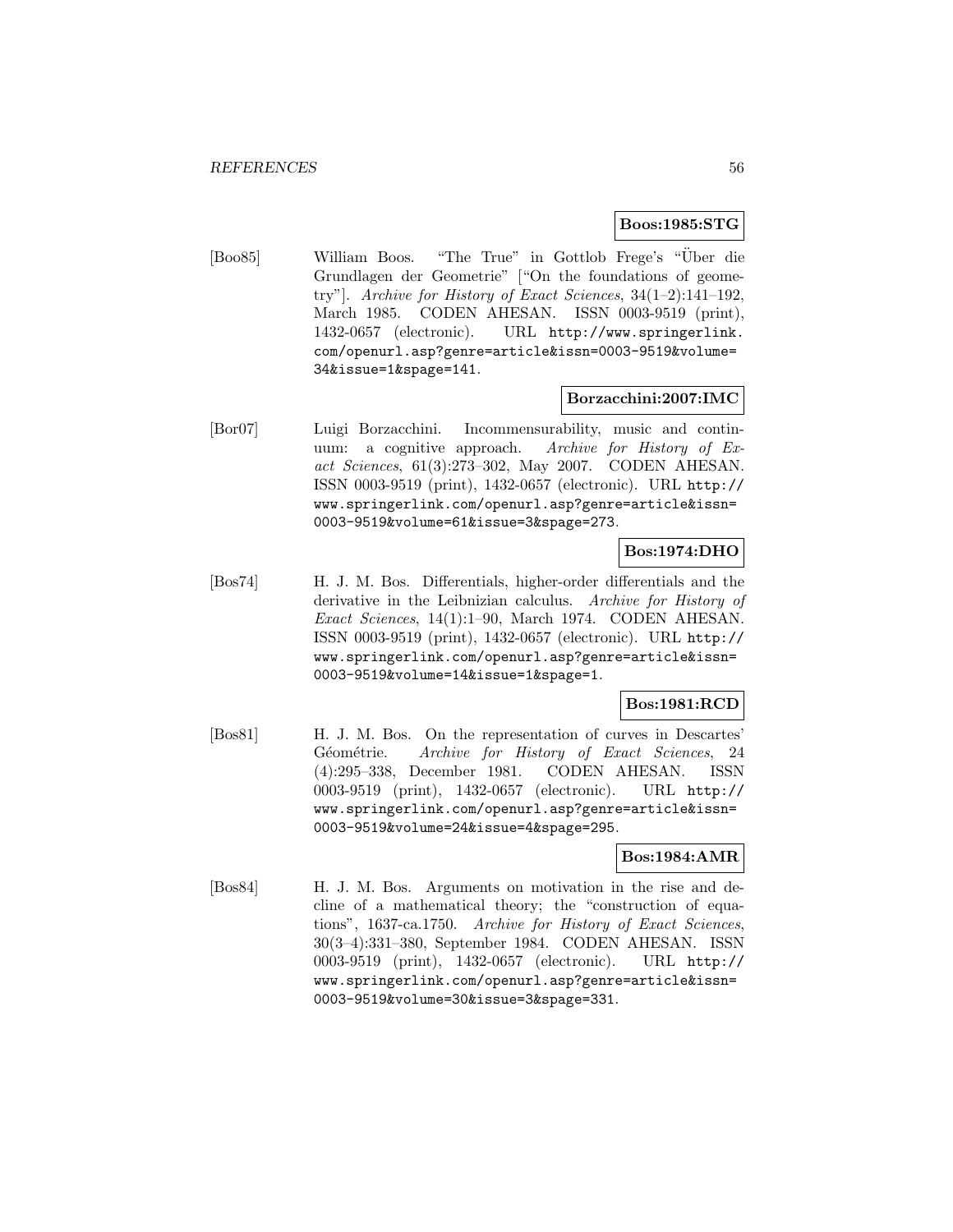#### **Bottazzini:1977:FPM**

[Bot77a] Umberto Bottazzini. Le funzioni a periodi multipli nella corrispondenza tra Hermite e Casorati. (Italian) [Multiple-periodic functions in the correspondence between Hermite and Casorati]. Archive for History of Exact Sciences, 18(1):39–88, March 1977. CODEN AHESAN. ISSN 0003-9519 (print), 1432-0657 (electronic). URL http://www.springerlink. com/openurl.asp?genre=article&issn=0003-9519&volume= 18&issue=1&spage=39.

## **Bottazzini:1977:REB**

[Bot77b] Umberto Bottazzini. Riemanns Einfluß auf E. Betti und F. Casorati. (German) [Riemann's influence on E. Betti and F. Casorati]. Archive for History of Exact Sciences, 18(1):27– 37, March 1977. CODEN AHESAN. ISSN 0003-9519 (print), 1432-0657 (electronic). URL http://www.springerlink. com/openurl.asp?genre=article&issn=0003-9519&volume= 18&issue=1&spage=27.

## **Boucard:2013:CFQ**

[Bou13] Jenny Boucard. Cyclotomie et formes quadratiques dans l'oeuvre arithmétique d'Augustin-Louis Cauchy (1829–1840). Archive for History of Exact Sciences, 67(4):349–414, July 2013. CO-DEN AHESAN. ISSN 0003-9519 (print), 1432-0657 (electronic). URL http://link.springer.com/article/10.1007/s00407- 013-0115-3.

### **Britton:2011:PRD**

[BPS11] John P. Britton, Christine Proust, and Steve Shnider. Plimpton 322: a review and a different perspective. Archive for History of Exact Sciences, 65(5):519–566, September 2011. CO-DEN AHESAN. ISSN 0003-9519 (print), 1432-0657 (electronic). URL http://www.springerlink.com/openurl.asp?genre= article&issn=0003-9519&volume=65&issue=5&spage=519.

### **Brakel:1985:PID**

[Bra85] J. Brakel. The possible influence of the discovery of radio-active decay on the concept of physical probability. Archive for History of Exact Sciences, 31(4):369–385, December 1985. CO-DEN AHESAN. ISSN 0003-9519 (print), 1432-0657 (electronic). URL http://www.springerlink.com/openurl.asp?genre= article&issn=0003-9519&volume=31&issue=4&spage=369.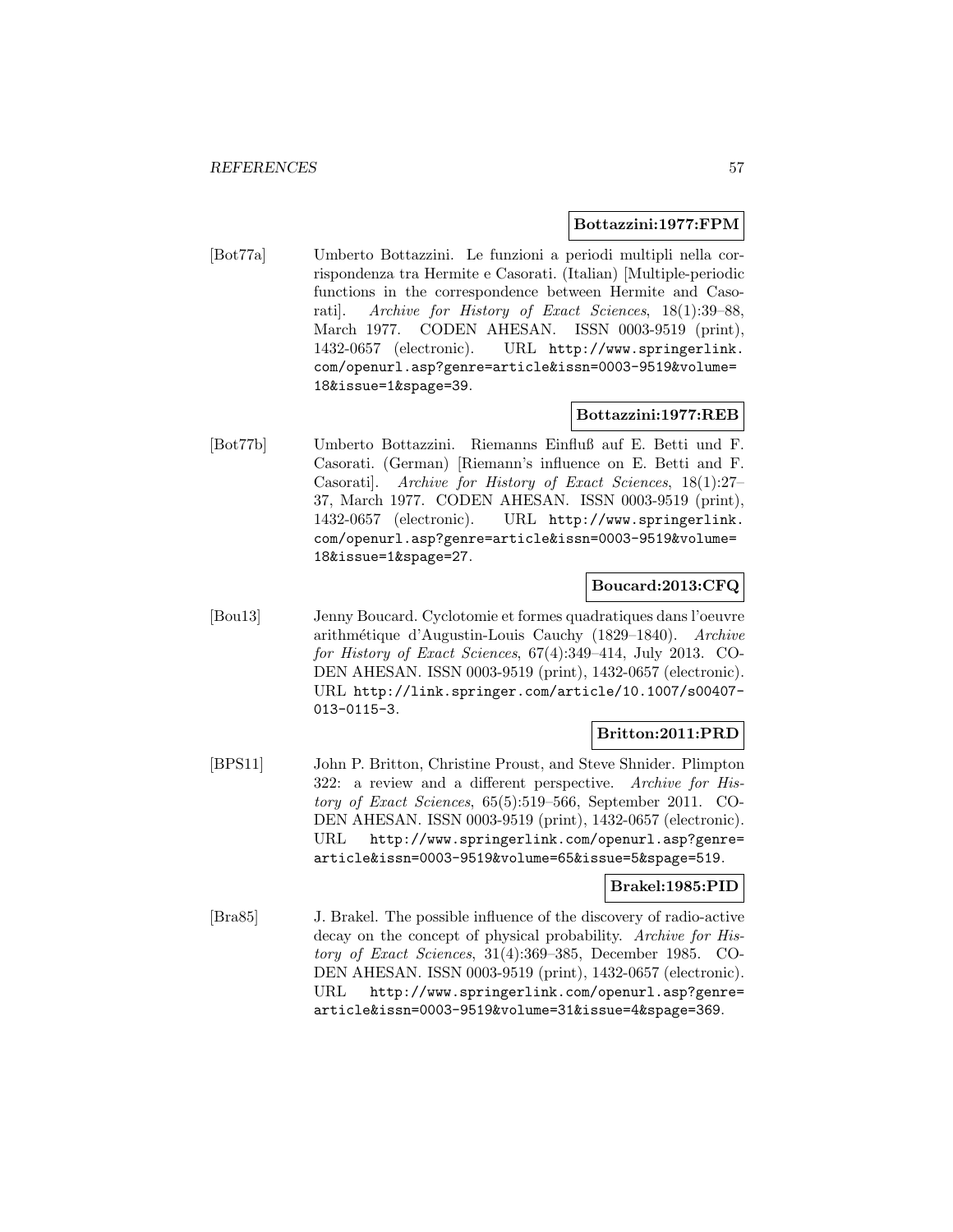### **Brackenridge:2003:NEQ**

[Bra03] J. Bruce Brackenridge. Newton's easy quadratures "omitted for the sake of brevity". Archive for History of Exact Sciences, 57(4):313–336, May 2003. CODEN AHESAN. ISSN 0003-9519 (print), 1432-0657 (electronic). URL http:// www.springerlink.com/openurl.asp?genre=article&issn= 0003-9519&volume=57&issue=4&spage=313.

### **Braating:2007:NLG**

[Brå07] Kajsa Bråting. A new look at E. G. Björling and the Cauchy sum theorem. Archive for History of Exact Sciences, 61(5):519–535, September 2007. CODEN AHESAN. ISSN 0003-9519 (print), 1432-0657 (electronic). URL http:// www.springerlink.com/openurl.asp?genre=article&issn= 0003-9519&volume=61&issue=5&spage=519.

#### **Breitenberger:1984:GGA**

[Bre84] Ernst Breitenberger. Gauss's geodesy and the Axiom of Parallels. Archive for History of Exact Sciences, 31(3):273–289, September 1984. CODEN AHESAN. ISSN 0003-9519 (print), 1432-0657 (electronic). URL http://www.springerlink. com/openurl.asp?genre=article&issn=0003-9519&volume= 31&issue=3&spage=273.

### **Breger:1994:MAV**

[Bre94a] Herbert Breger. The mysteries of adaequare: a vindication of Fermat. Archive for History of Exact Sciences, 46(3):193–219, February 1994. CODEN AHESAN. ISSN 0003-9519 (print), 1432-0657 (electronic). URL http://www.springerlink. com/openurl.asp?genre=article&issn=0003-9519&volume= 46&issue=3&spage=193.

## **Brentjes:1994:THA**

[Bre94b] Sonja Brentjes. Textzeugen und Hypothesen zum arabischen Euklid in der Uberlieferung von al-Hağğağ b. Yūsuf b. Matar (zwischen 786 und 833). (German) [Text witness and hypotheses on the Arabic Euclid in the ???? of al-Hağğağ b. Yūsuf b. Matar (between 786 und 833)]. Archive for History of Exact Sciences, 47(1):53–92, June 1994. CODEN AHESAN. ISSN 0003-9519 (print), 1432-0657 (electronic). URL http:// www.springerlink.com/openurl.asp?genre=article&issn= 0003-9519&volume=47&issue=1&spage=53.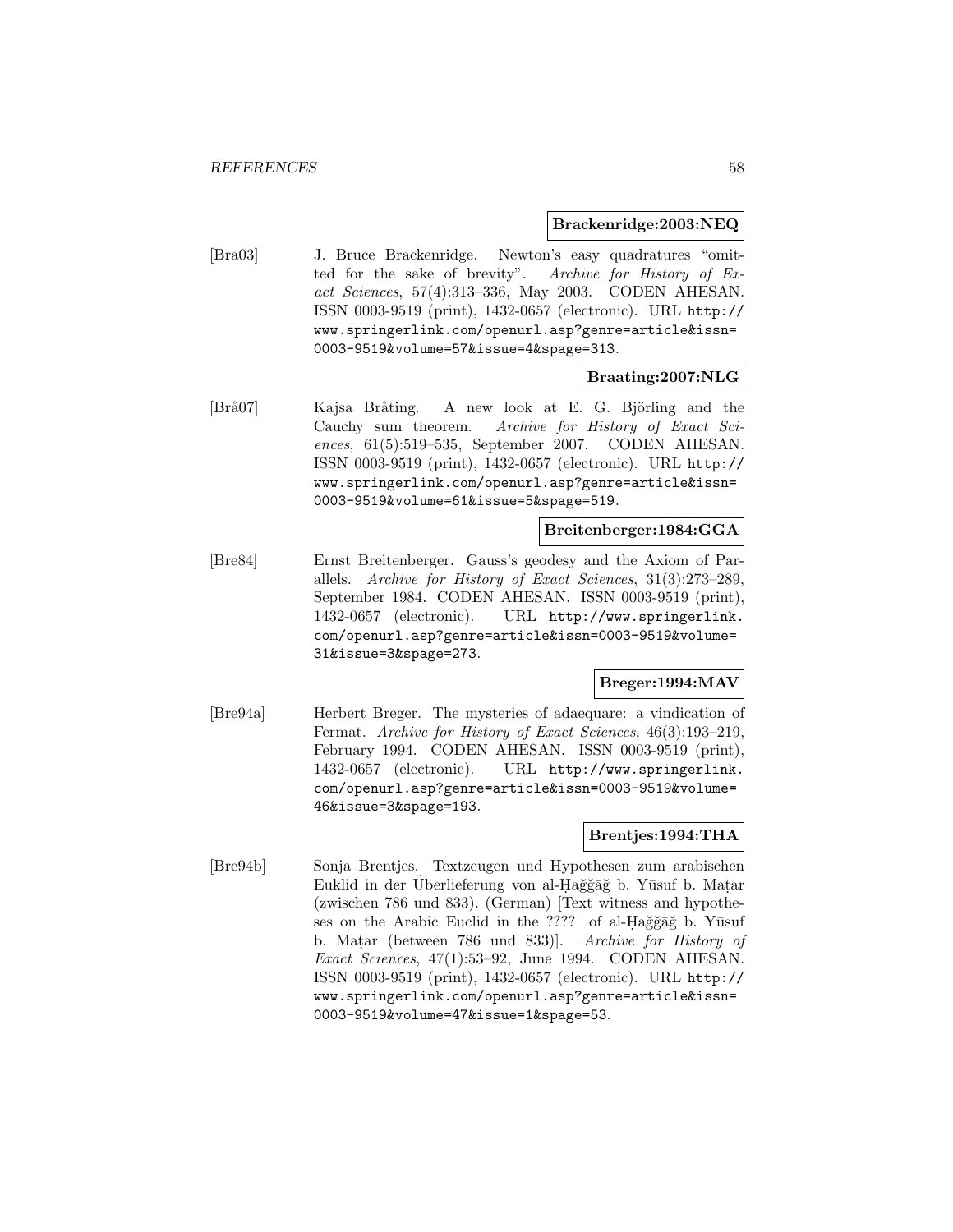#### **Britton:2001:RST**

[Bri01] John P. Britton. Remarks on a system: a text for Venus: ACT 1050. Archive for History of Exact Sciences, 55(6):525– 554, June 2001. CODEN AHESAN. ISSN 0003-9519 (print), 1432-0657 (electronic). URL http://www.springerlink. com/openurl.asp?genre=article&issn=0003-9519&volume= 55&issue=6&spage=525.

#### **Britton:2007:SBL**

[Bri07] John P. Britton. Studies in Babylonian lunar theory: Part I. Empirical elements for modeling lunar and solar anomalies. Archive for History of Exact Sciences, 61(2):83–145, March 2007. CODEN AHESAN. ISSN 0003-9519 (print), 1432-0657 (electronic). URL http://www.springerlink. com/openurl.asp?genre=article&issn=0003-9519&volume= 61&issue=2&spage=83.

### **Britton:2009:SBL**

[Bri09] John P. Britton. Studies in Babylonian lunar theory. II. Treatments of lunar anomaly. Archive for History of Exact Sciences, 63(4):357–431, 2009. CODEN AHESAN. ISSN 0003-9519 (print), 1432-0657 (electronic).

### **Britton:2010:SBL**

[Bri10] John P. Britton. Studies in Babylonian lunar theory: part III. The introduction of the uniform zodiac. Archive for History of Exact Sciences, 64(6):617–663, November 2010. CO-DEN AHESAN. ISSN 0003-9519 (print), 1432-0657 (electronic). URL http://www.springerlink.com/openurl.asp?genre= article&issn=0003-9519&volume=64&issue=6&spage=617.

# **Briend:2021:MPD**

[Bri21] Jean-Yves Briend. Mathématiques en perspective: Desargues, la Hire, le Poîvre. Archive for History of Exact Sciences, 75(6): 699–736, November 2021. CODEN AHESAN. ISSN 0003-9519 (print), 1432-0657 (electronic). URL https://link.springer. com/article/10.1007/s00407-021-00275-2.

### **Bromberg:1967:MDC**

[Bro67] Joan Bromberg. Maxwell's displacement current and his theory of light. Archive for History of Exact Sciences, 4(3):218–234, January 1967. CODEN AHESAN. ISSN 0003-9519 (print),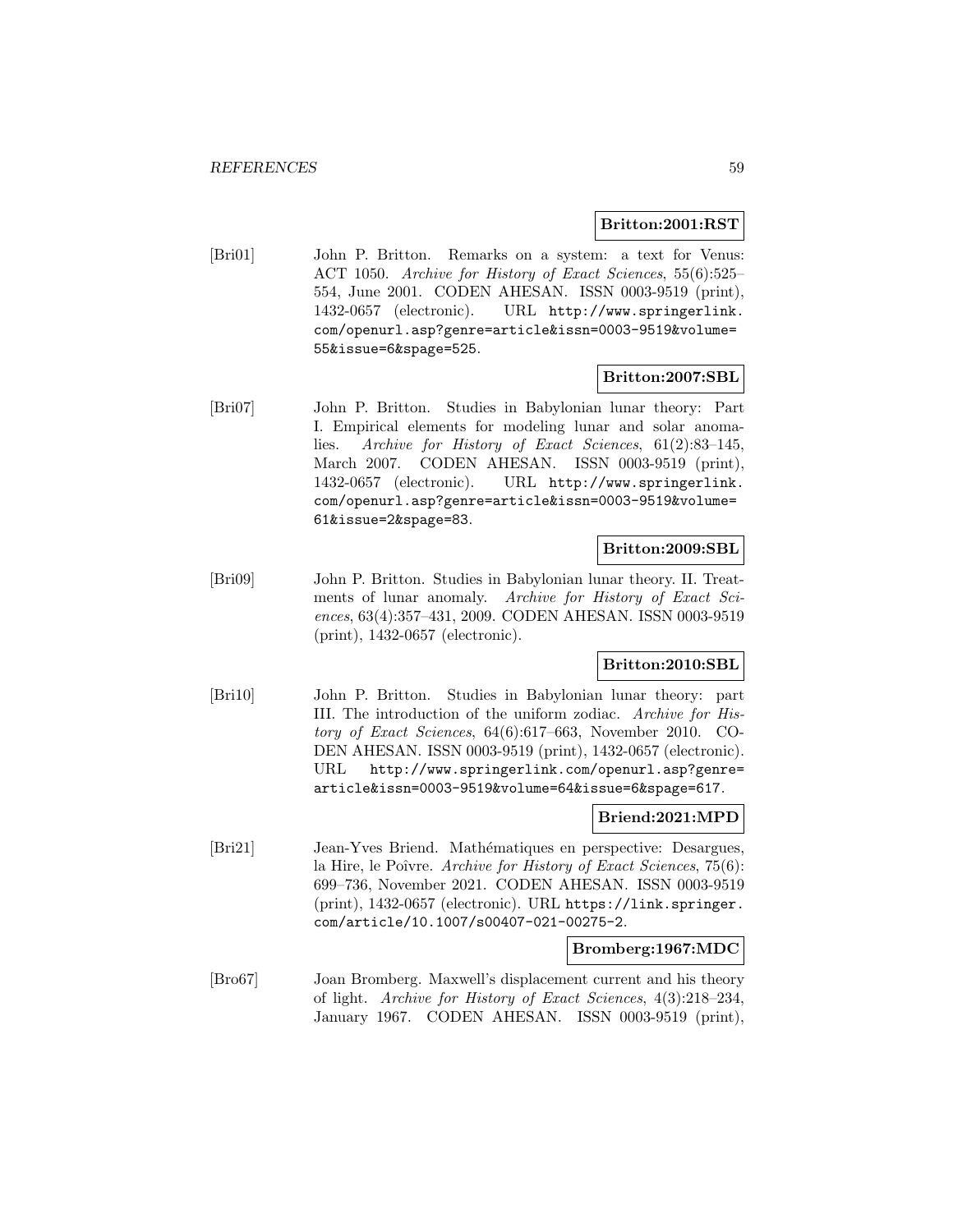1432-0657 (electronic). URL http://www.springerlink. com/openurl.asp?genre=article&issn=0003-9519&volume= 4&issue=3&spage=218.

### **Brownson:1981:EOC**

[Bro81] C. D. Brownson. Euclid's optics and its compatibility with linear perspective. Archive for History of Exact Sciences, 24(3):165–194, September 1981. CODEN AHESAN. ISSN 0003-9519 (print), 1432-0657 (electronic). URL http:// www.springerlink.com/openurl.asp?genre=article&issn= 0003-9519&volume=24&issue=3&spage=165.

### **Browne:2005:HMC**

[Bro05] L. W. B. Browne. Halley's method for calculating the Earth– Sun distance. Archive for History of Exact Sciences, 59(3):251– 266, March 2005. CODEN AHESAN. ISSN 0003-9519 (print), 1432-0657 (electronic). URL http://www.springerlink. com/openurl.asp?genre=article&issn=0003-9519&volume= 59&issue=3&spage=251.

### **Bromberg:2016:ELL**

[Bro16] Joan Lisa Bromberg. Explaining the laser's light: classical versus quantum electrodynamics in the 1960s. Archive for History of Exact Sciences, 70(3):243–266, May 2016. CODEN AHESAN. ISSN 0003-9519 (print), 1432-0657 (electronic). URL http:// link.springer.com/article/10.1007/s00407-015-0166-8.

### **Brush:1967:FSM**

[Bru67] Stephen G. Brush. Foundations of statistical mechanics 1845– 1915. Archive for History of Exact Sciences, 4(3):145–183, January 1967. CODEN AHESAN. ISSN 0003-9519 (print), 1432-0657 (electronic). URL http://www.springerlink. com/openurl.asp?genre=article&issn=0003-9519&volume= 4&issue=3&spage=145.

### **Brush:1968:HRP**

[Bru68] Stephen G. Brush. A history of random processes. I. Brownian motion from Brown to Perrin. Archive for History of Exact Sciences, 5(1):1–36, January 1968. CODEN AHESAN. ISSN 0003-9519 (print), 1432-0657 (electronic). URL http:// www.springerlink.com/openurl.asp?genre=article&issn= 0003-9519&volume=5&issue=1&spage=1.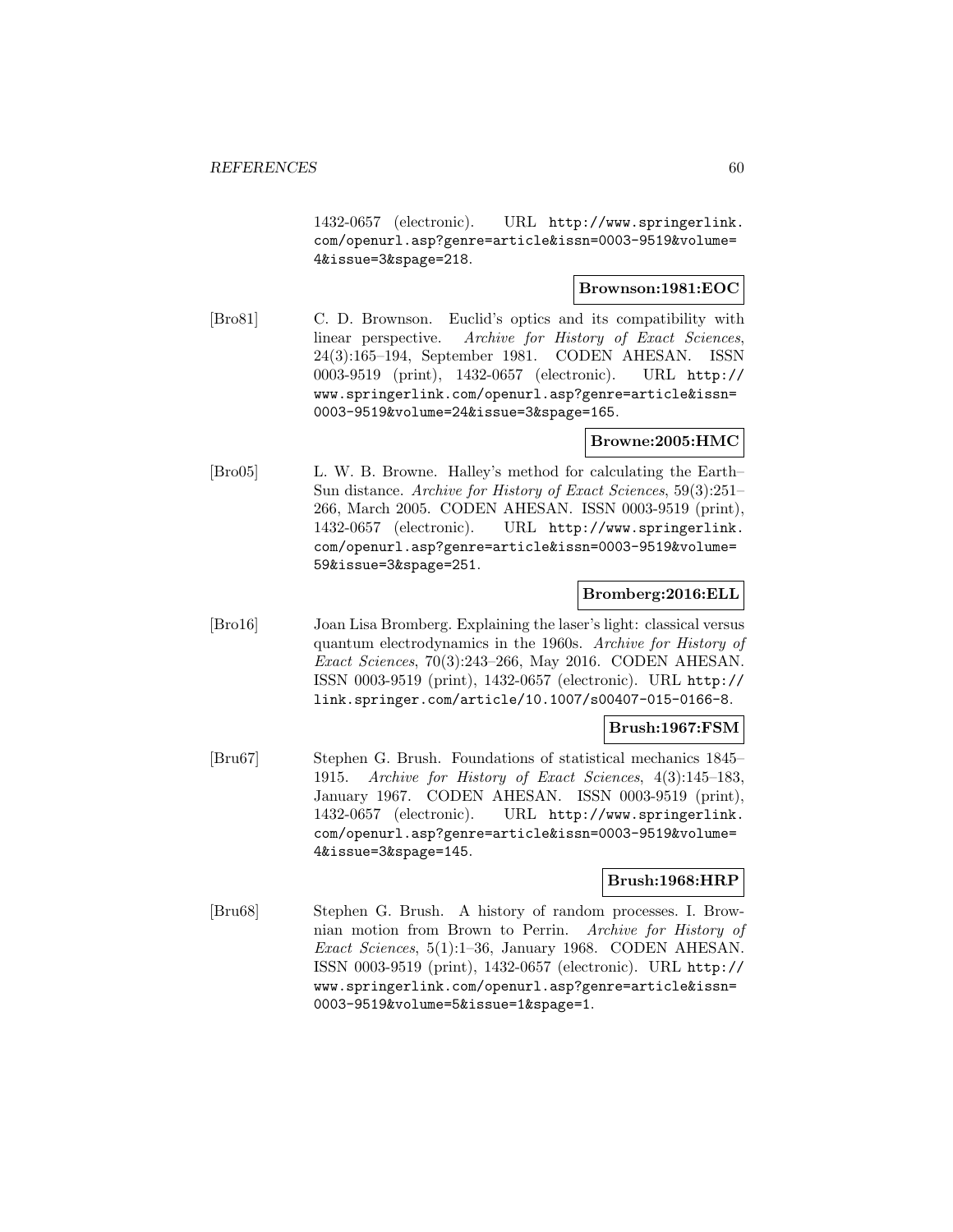#### **Brush:1973:DKT**

[Bru73] Stephen G. Brush. The development of the kinetic theory of gases. Archive for History of Exact Sciences, 11(1):38–96, March 1973. CODEN AHESAN. ISSN 0003-9519 (print), 1432-0657 (electronic). URL http://www.springerlink. com/openurl.asp?genre=article&issn=0003-9519&volume= 11&issue=1&spage=38.

#### **Brush:1974:DKT**

[Bru74] Stephen G. Brush. The development of the kinetic theory of gases. Archive for History of Exact Sciences, 12(1):1–88, March 1974. CODEN AHESAN. ISSN 0003-9519 (print), 1432-0657 (electronic). URL http://www.springerlink. com/openurl.asp?genre=article&issn=0003-9519&volume= 12&issue=1&spage=1.

## **Bruin:1981:ARE**

[Bru81] Frans Bruin. Atmospheric refraction and extinction near the horizon. Archive for History of Exact Sciences, 25(1):1-17, March 1981. CODEN AHESAN. ISSN 0003-9519 (print), 1432-0657 (electronic). URL http://www.springerlink. com/openurl.asp?genre=article&issn=0003-9519&volume= 25&issue=1&spage=1.

### **Bachmakova:1977:OTF**

 $[BS77]$  I. G. Bachmakova and E. I. Slavutin. «Genesis triangulorum» de François Viète et ses recherches dans l'analyse indéterminée.  $(French)$   $\ll$  Genesis triangulorum  $\gg$  of François Viète and his research in indeterminate analysis]. Archive for History of Exact Sciences, 16(4):289–306, December 1977. CODEN AHESAN. ISSN 0003-9519 (print), 1432-0657 (electronic). URL http:// www.springerlink.com/openurl.asp?genre=article&issn= 0003-9519&volume=16&issue=4&spage=289.

## **Benis-Sinaceur:1984:DHA**

[BS84] Hourya Benis-Sinaceur. De D. Hilbert `a E. Artin: Les différents aspects du dix-septième problème et les filiations conceptuelles de la théorie des corps réels clos. (French) [From D. Hilbert to E. Artin: different aspects of the 17<sup>th</sup> problem and the conceptual relations of the theory of closed real bodies]. Archive for History of Exact Sciences, 29(3):267–286, September 1984. CODEN AHESAN. ISSN 0003-9519 (print),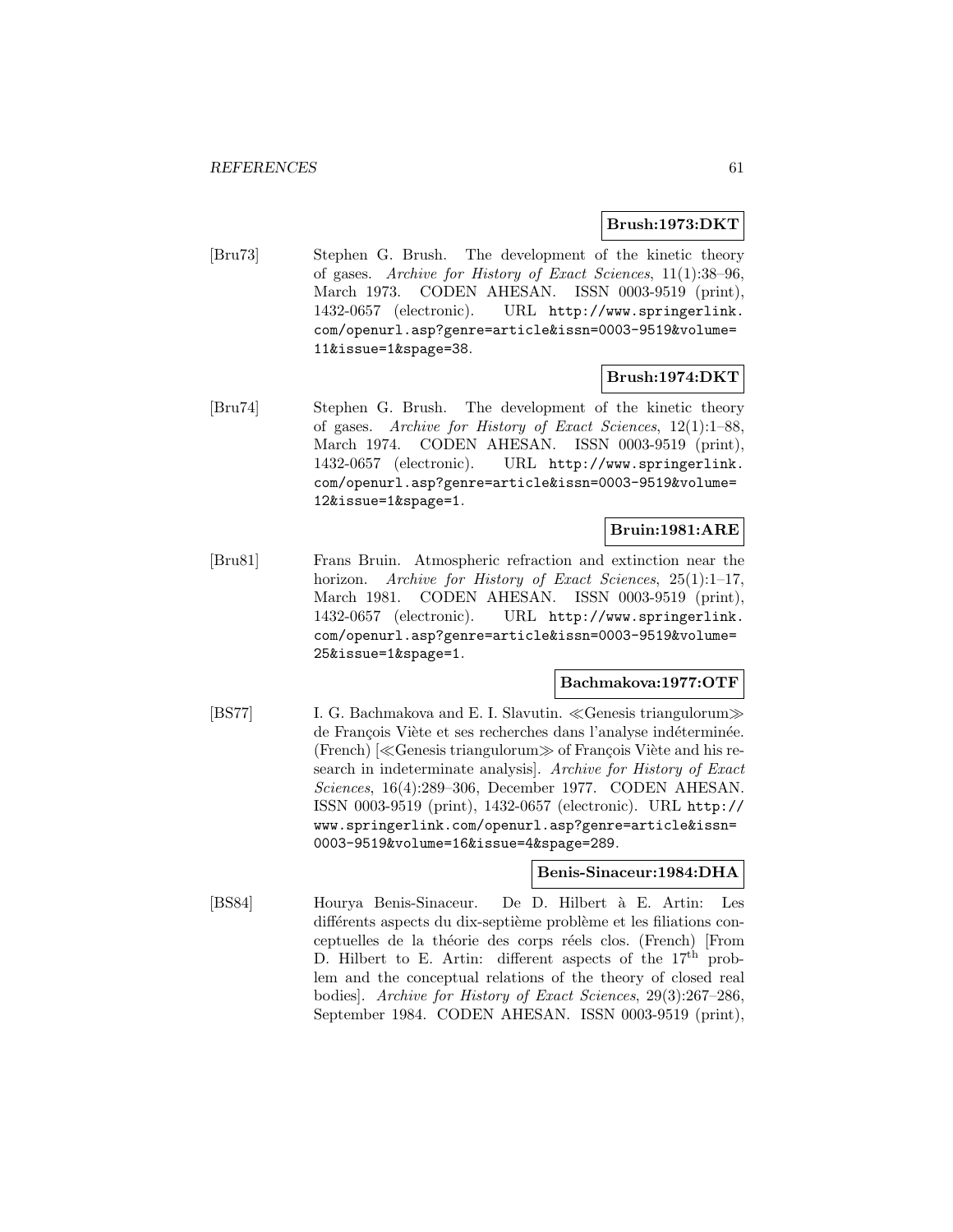1432-0657 (electronic). URL http://www.springerlink. com/openurl.asp?genre=article&issn=0003-9519&volume= 29&issue=3&spage=267.

## **Benis-Sinaceur:1985:TAS**

[BS85] Hourya Benis-Sinaceur. La th´eorie d'artin et Schreier et l'analyse non-standard d'abraham Robinson. Archive for History of Exact Sciences, 34(3):257–264, September 1985. CODEN AHESAN. ISSN 0003-9519 (print), 1432-0657 (electronic). URL http:// www.springerlink.com/openurl.asp?genre=article&issn= 0003-9519&volume=34&issue=3&spage=257.

## **Berggren:2007:ASD**

[BS07] J. L. Berggren and Nathan Sidoli. Aristarchus's On the Sizes and Distances of the Sun and the Moon: Greek and Arabic texts. Archive for History of Exact Sciences, 61(3):213– 254, May 2007. CODEN AHESAN. ISSN 0003-9519 (print), 1432-0657 (electronic). URL http://www.springerlink. com/openurl.asp?genre=article&issn=0003-9519&volume= 61&issue=3&spage=213.

## **Butzer:1988:OHC**

[BSS88] P. L. Butzer, M. Schmidt, and E. L. Stark. Observations on the history of central B-splines. Archive for History of Exact Sciences, 39(2):137–156, June 1988. CODEN AHESAN. ISSN 0003-9519 (print), 1432-0657 (electronic). URL http:// www.springerlink.com/openurl.asp?genre=article&issn= 0003-9519&volume=39&issue=2&spage=137.

#### **Buchwald:1980:EID**

[Buc80a] Jed Z. Buchwald. Experimental investigations of double refraction from Huygens to Malus. Archive for History of Exact Sciences, 21(4):311–373, December 1980. CODEN AHESAN. ISSN 0003-9519 (print), 1432-0657 (electronic). URL http:// www.springerlink.com/openurl.asp?genre=article&issn= 0003-9519&volume=21&issue=4&spage=311.

### **Buchwald:1980:OTP**

[Buc80b] Jed Z. Buchwald. Optics and the theory of the punctiform ether. Archive for History of Exact Sciences, 21(3):245–278, September 1980. CODEN AHESAN. ISSN 0003-9519 (print), 1432-0657 (electronic). URL http://www.springerlink.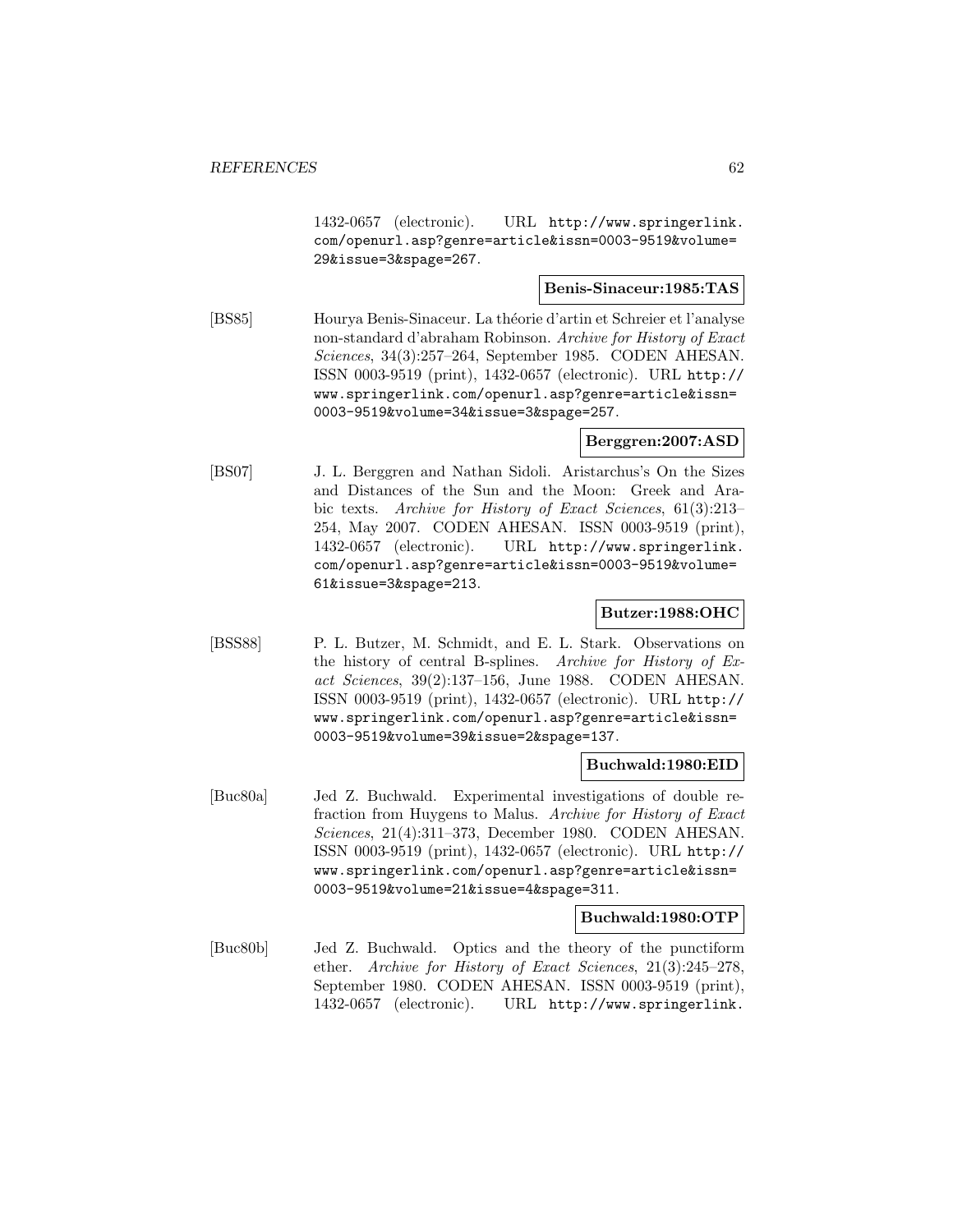com/openurl.asp?genre=article&issn=0003-9519&volume= 21&issue=3&spage=245.

### **Buchwald:2001:PDB**

[Buc01] Jed Z. Buchwald. A potential disagreement between Helmholtz and Hertz. Archive for History of Exact Sciences, 55(4):365– 393, January 2001. CODEN AHESAN. ISSN 0003-9519 (print), 1432-0657 (electronic). URL http://www.springerlink. com/openurl.asp?genre=article&issn=0003-9519&volume= 55&issue=4&spage=365.

## **Buchwald:2006:DME**

[Buc06] Jed Z. Buchwald. Discrepant measurements and experimental knowledge in the early modern era. Archive for History of Exact Sciences, 60(6):565–649, November 2006. CODEN AHESAN. ISSN 0003-9519 (print), 1432-0657 (electronic). URL http:// www.springerlink.com/openurl.asp?genre=article&issn= 0003-9519&volume=60&issue=6&spage=565.

### **Buchwald:2007:HMD**

[Buc07] Jed Z. Buchwald. Huygens' methods for determining optical parameters in birefringence. Archive for History of Exact Sciences, 61(1):67–81, January 2007. CODEN AHESAN. ISSN 0003-9519 (print), 1432-0657 (electronic). URL http:// www.springerlink.com/openurl.asp?genre=article&issn= 0003-9519&volume=61&issue=1&spage=67.

### **Bullynck:2009:RGC**

[Bul09] Maarten Bullynck. Reading Gauss in the computer age: on the U.S. reception of Gauss's number-theoretical work (1938– 1989). Archive for History of Exact Sciences, 63(5):553–580, 2009. CODEN AHESAN. ISSN 0003-9519 (print), 1432-0657 (electronic).

#### **Burckhardt:1967:GER**

[Bur67] J. J. Burckhardt. Zur Geschichte der Entdeckung der 230 Raumgruppen. (German) [On the history of the discovery of the 230 space groups]. Archive for History of Exact Sciences, 4(3):235– 246, January 1967. CODEN AHESAN. ISSN 0003-9519 (print), 1432-0657 (electronic). URL http://www.springerlink. com/openurl.asp?genre=article&issn=0003-9519&volume= 4&issue=3&spage=235.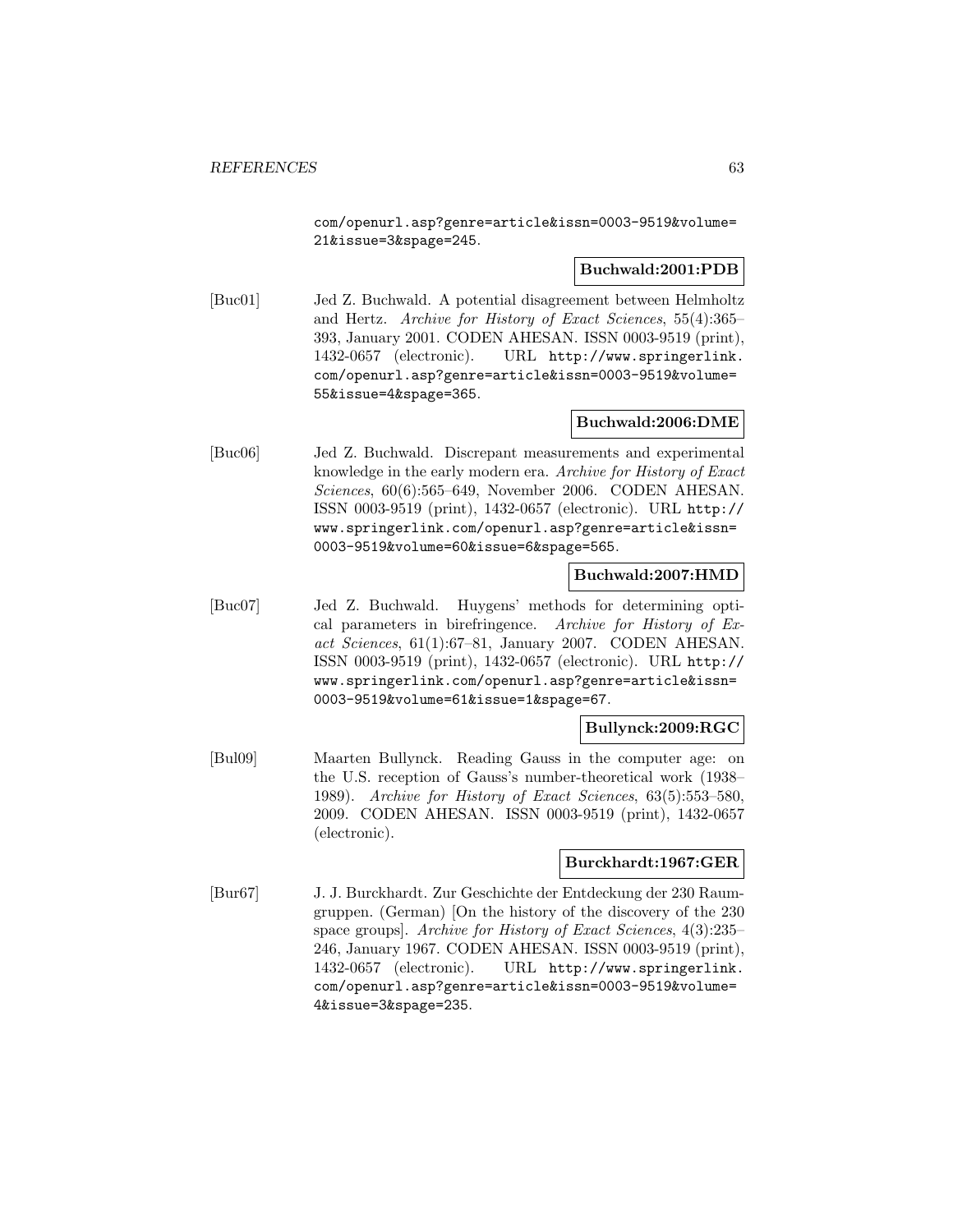#### **Burckhardt:1971:BFS**

[Bur71] J. J. Burckhardt. Der Briefwechsel von E. S. von Fedorow und A. Schoenflies, 1889–1908. (German) [Letters between E. S. von Fedorow and A. Schoenflies, 1889–1908]. Archive for History of Exact Sciences, 7(2):91–141, January 1971. CODEN AHESAN. ISSN 0003-9519 (print), 1432-0657 (electronic). URL http:// www.springerlink.com/openurl.asp?genre=article&issn= 0003-9519&volume=7&issue=2&spage=91.

#### **Burckhardt:1972:BFF**

[Bur72] J. J. Burckhardt. Der Briefwechsel von E. S. von Fedorow und F. Klein, 1893. (German) [Letters between E. S. von Fedorow und F. Klein, 1893]. Archive for History of Exact Sciences, 9(2):85–93, January 1972. CODEN AHESAN. ISSN 0003-9519 (print), 1432-0657 (electronic). URL http:// www.springerlink.com/openurl.asp?genre=article&issn= 0003-9519&volume=9&issue=2&spage=85.

#### **Busard:1965:PGD**

[Bus65a] H. L. L. Busard. The Practica Geometriae of Dominicus de Clavasio. Archive for History of Exact Sciences, 2(6):520–575, December 1965. CODEN AHESAN. ISSN 0003-9519 (print), 1432-0657 (electronic). URL http://www.springerlink. com/openurl.asp?genre=article&issn=0003-9519&volume= 2&issue=6&spage=520.

#### **Busard:1965:URE**

[Bus65b] H. L. L. Busard. Unendliche Reihen in A est unum calidum. (German) [Infinite series in A est unum calidum]. Archive for History of Exact Sciences, 2(5):387–397, August 1965. CO-DEN AHESAN. ISSN 0003-9519 (print), 1432-0657 (electronic). URL http://www.springerlink.com/openurl.asp? genre=article&issn=0003-9519&volume=2&issue=5&spage= 387.

#### **Busard:1998:ZMT**

[Bus98] H. L. L. Busard. Zwei mittelalterliche Texte zur theoretischen Mathematik: Die Arithmetica speculativa von Thomas Bradwardine und die Theorica numerorum von Wigandus Durnheimer. (German) [Two medieval texts of theoretical mathematics: The Arithmetica speculativa of Thomas Bradwardine and the Theorica numerorum of Wigandus Durn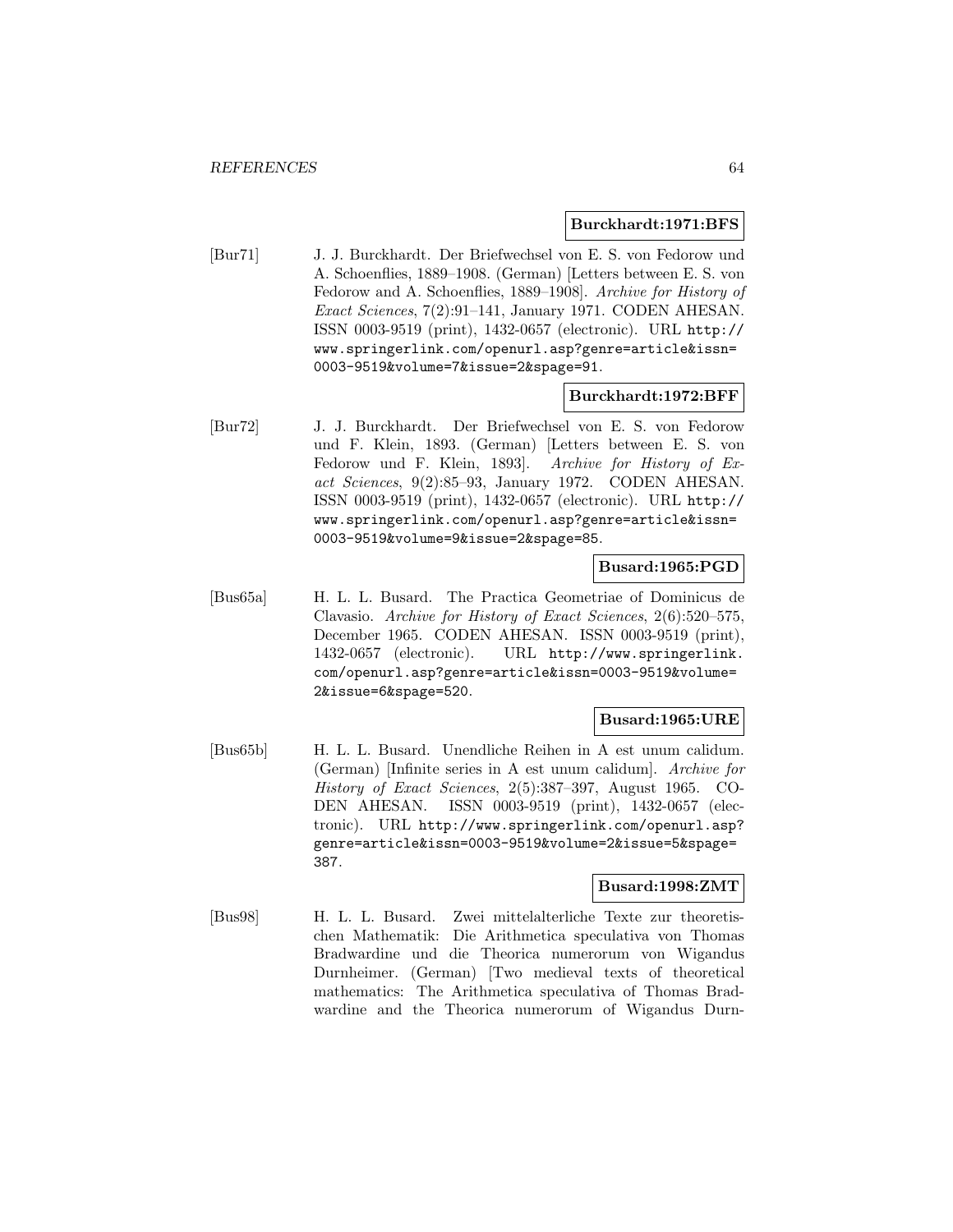heimer]. Archive for History of Exact Sciences, 53(2):97-124, June 1998. CODEN AHESAN. ISSN 0003-9519 (print), 1432-0657 (electronic). URL http://www.springerlink. com/openurl.asp?genre=article&issn=0003-9519&volume= 53&issue=2&spage=97.

## **Bussotti:2019:MCF**

[Bus19] Paolo Bussotti. Michel Chasles' foundational programme for geometry until the publication of his Aperçu historique. Archive for History of Exact Sciences, 73(3):261–308, May 2019. CO-DEN AHESAN. ISSN 0003-9519 (print), 1432-0657 (electronic).

## **Buchwald:2016:KTO**

[BY16] Jed Z. Buchwald and Chen-Pang Yeang. Kirchhoff's theory for optical diffraction, its predecessor and subsequent development: the resilience of an inconsistent theory. Archive for History of Exact Sciences, 70(5):463–511, September 2016. CO-DEN AHESAN. ISSN 0003-9519 (print), 1432-0657 (electronic). URL http://link.springer.com/article/10.1007/s00407- 016-0176-1.

### **Buchwald:2021:CWH**

[BYS<sup>+</sup>21a] Jed Buchwald, Chen-Pang Yeang, Noah Stemeroff, Jenifer Barton, and Quinn Harrington. Correction to: What Heinrich Hertz discovered about electric waves in 1887-1888. Archive for History of Exact Sciences, 75(2):173, March 2021. CO-DEN AHESAN. ISSN 0003-9519 (print), 1432-0657 (electronic). URL http://link.springer.com/content/pdf/10. 1007/s00407-020-00267-8.pdf. See [BYS<sup>+</sup>21b].

### **Buchwald:2021:WHH**

[BYS<sup>+</sup>21b] Jed Buchwald, Chen-Pang Yeang, Noah Stemeroff, Jenifer Barton, and Quinn Harrington. What Heinrich Hertz discovered about electric waves in 1887–1888. Archive for History of Exact Sciences, 75(2):125–171, March 2021. CODEN AHESAN. ISSN 0003-9519 (print), 1432-0657 (electronic). See correction  $[BYS+21a]$ .

### **Calinger:1976:ELP**

[Cal76] Ronald Calinger. Euler's "Letters to a princess of Germany" as an expression of his mature scientific outlook. Archive for History of Exact Sciences, 15(3):211–233, September 1976. CO-DEN AHESAN. ISSN 0003-9519 (print), 1432-0657 (electronic).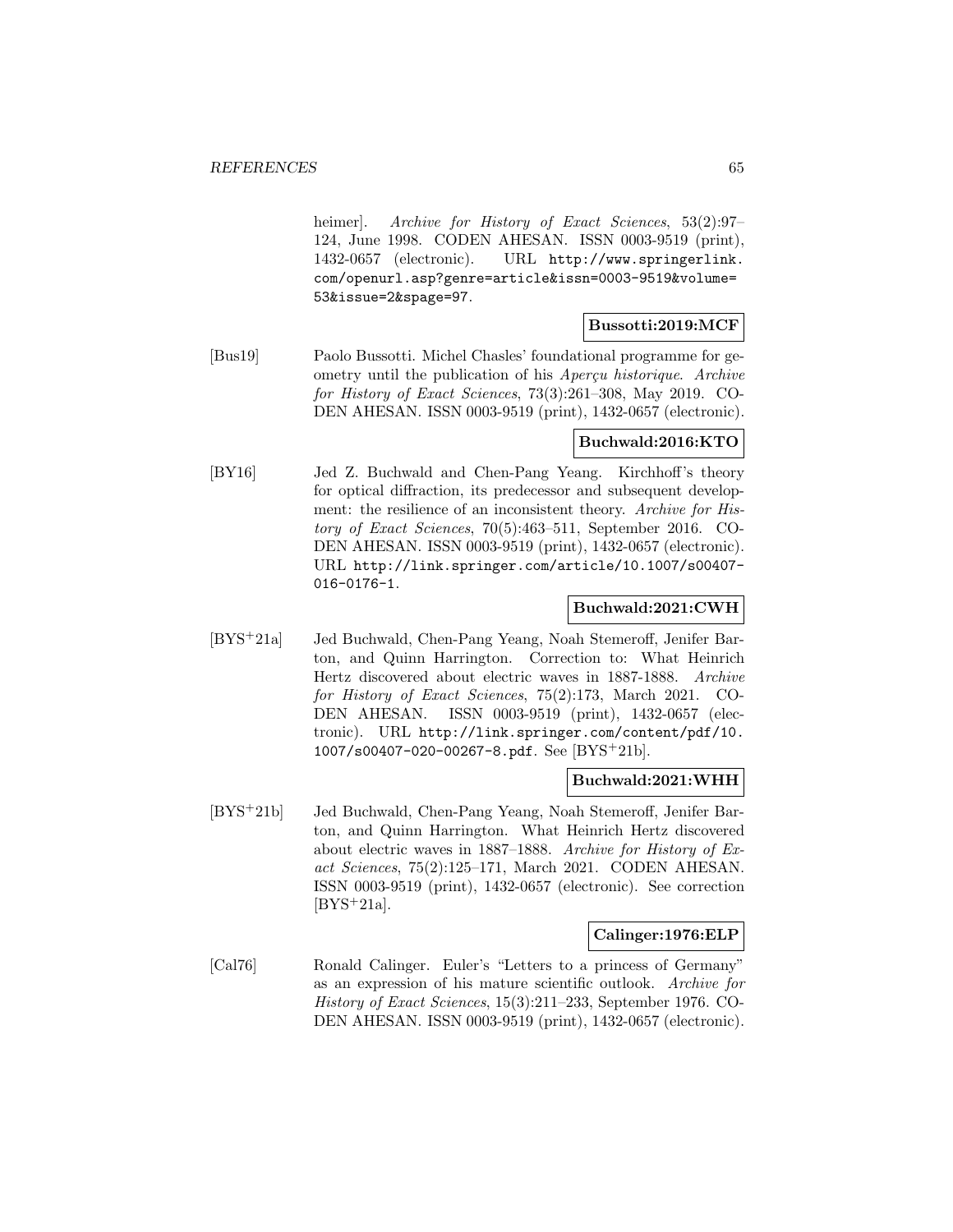URL http://www.springerlink.com/openurl.asp?genre= article&issn=0003-9519&volume=15&issue=3&spage=211.

# **Cao:1991:RPA**

[Cao91] Tian Yu Cao. The reggeization program 1962–1982: Attempts at reconciling quantum field theory with S-matrix theory. Archive for History of Exact Sciences, 41(3):239–283, September 1991. CODEN AHESAN. ISSN 0003-9519 (print), 1432-0657 (electronic). URL http://www.springerlink. com/openurl.asp?genre=article&issn=0003-9519&volume= 41&issue=3&spage=239.

## **Caparrini:2002:DVR**

[Cap02] Sandro Caparrini. The discovery of the vector representation of moments and angular velocity. Archive for History of Exact Sciences, 56(2):151–181, January 2002. CODEN AHESAN. ISSN 0003-9519 (print), 1432-0657 (electronic). URL http:// www.springerlink.com/openurl.asp?genre=article&issn= 0003-9519&volume=56&issue=2&spage=151.

#### **Carrier:1986:BEA**

[Car86] Martin Carrier. Die begriffliche Entwicklung der Affinitätstheorie im 18. Jahrhundert Newtons Traum- und was daraus wurde. (German) [The conceptual development of affinity theory in 18<sup>th</sup> century: Newton's dream and what it became]. Archive for History of Exact Sciences, 36(4):327–389, December 1986. CO-DEN AHESAN. ISSN 0003-9519 (print), 1432-0657 (electronic). URL http://www.springerlink.com/openurl.asp?genre= article&issn=0003-9519&volume=36&issue=4&spage=327.

### **Carman:2009:RNP**

[Car09] Christián C. Carman. Rounding numbers: Ptolemy's calculation of the Earth–Sun distance. Archive for History of Exact Sciences, 63(2):205–242, 2009. CODEN AHESAN. ISSN 0003- 9519 (print), 1432-0657 (electronic).

## **Carman:2014:TPA**

[Car14] Christián C. Carman. Two problems in Aristarchus's treatise on the sizes and distances of the sun and moon. Archive for History of Exact Sciences, 68(1):35–65, January 2014. CO-DEN AHESAN. ISSN 0003-9519 (print), 1432-0657 (electronic). URL http://link.springer.com/article/10.1007/s00407- 013-0123-3.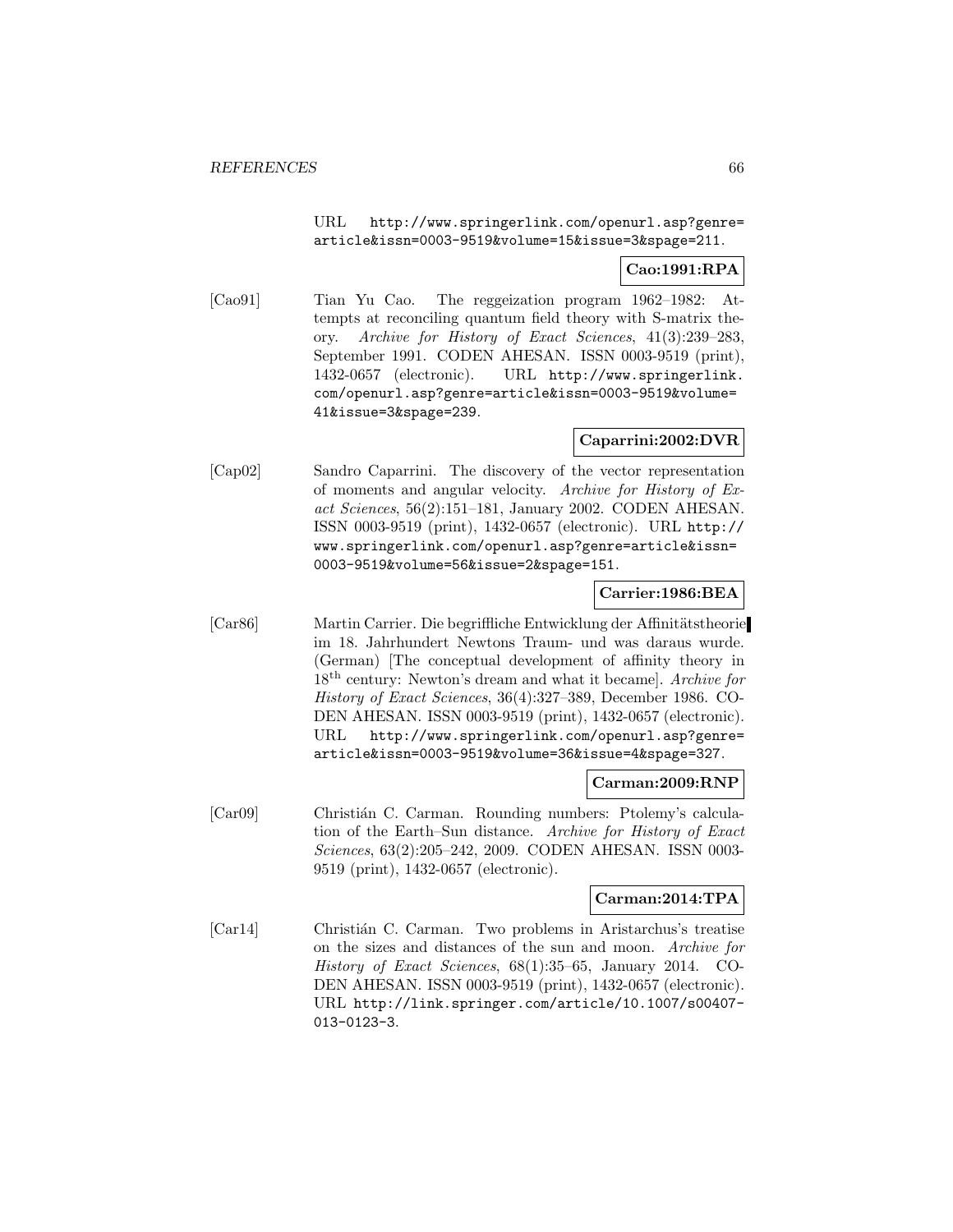### **Carman:2017:MCC**

[Car17] Christián C. Carman. Martianus Capella's calculation of the size of the Moon. Archive for History of Exact Sciences, 71 (2):193–210, March 2017. CODEN AHESAN. ISSN 0003-9519 (print), 1432-0657 (electronic). URL https://link.springer. com/article/10.1007/s00407-016-0185-0.

### **Carman:2018:FCW**

[Car18] Christián C. Carman. The first Copernican was Copernicus: the difference between Pre–Copernican and Copernican heliocentrism. Archive for History of Exact Sciences, 72(1):1–20, January 2018. CODEN AHESAN. ISSN 0003-9519 (print), 1432- 0657 (electronic).

### **Carman:2020:TBC**

[Car20] Christián C. Carman. Tycho Brahe's Calculi ad Corrigenda Elementa Orbitae Saturni and the technical aspects of his planetary model of Saturn. Archive for History of Exact Sciences, 74(6): 565–586, November 2020. CODEN AHESAN. ISSN 0003-9519 (print), 1432-0657 (electronic).

# **Carman:2021:GIJ**

[Car21] Christián C. Carman. The gravitational influence of Jupiter on the Ptolemaic value for the eccentricity of Saturn. Archive for History of Exact Sciences, 75(4):439–454, July 2021. CO-DEN AHESAN. ISSN 0003-9519 (print), 1432-0657 (electronic). URL https://link.springer.com/article/10. 1007/s00407-020-00271-y.

## **Casey:1992:PR**

[Cas92] James Casey. The principle of rigidification. Archive for History of Exact Sciences, 43(4):329–383, December 1992. CO-DEN AHESAN. ISSN 0003-9519 (print), 1432-0657 (electronic). URL http://www.springerlink.com/openurl.asp?genre= article&issn=0003-9519&volume=43&issue=4&spage=329.

### **Ciliberto:2013:PDP**

[CD13] Ciro Ciliberto and Emma Sallent Del Colombo. Pasquale del Pezzo, Duke of Caianello, Neapolitan mathematician. Archive for History of Exact Sciences, 67(2):171–214, March 2013. CO-DEN AHESAN. ISSN 0003-9519 (print), 1432-0657 (electronic). URL http://link.springer.com/article/10.1007/s00407- 012-0110-0.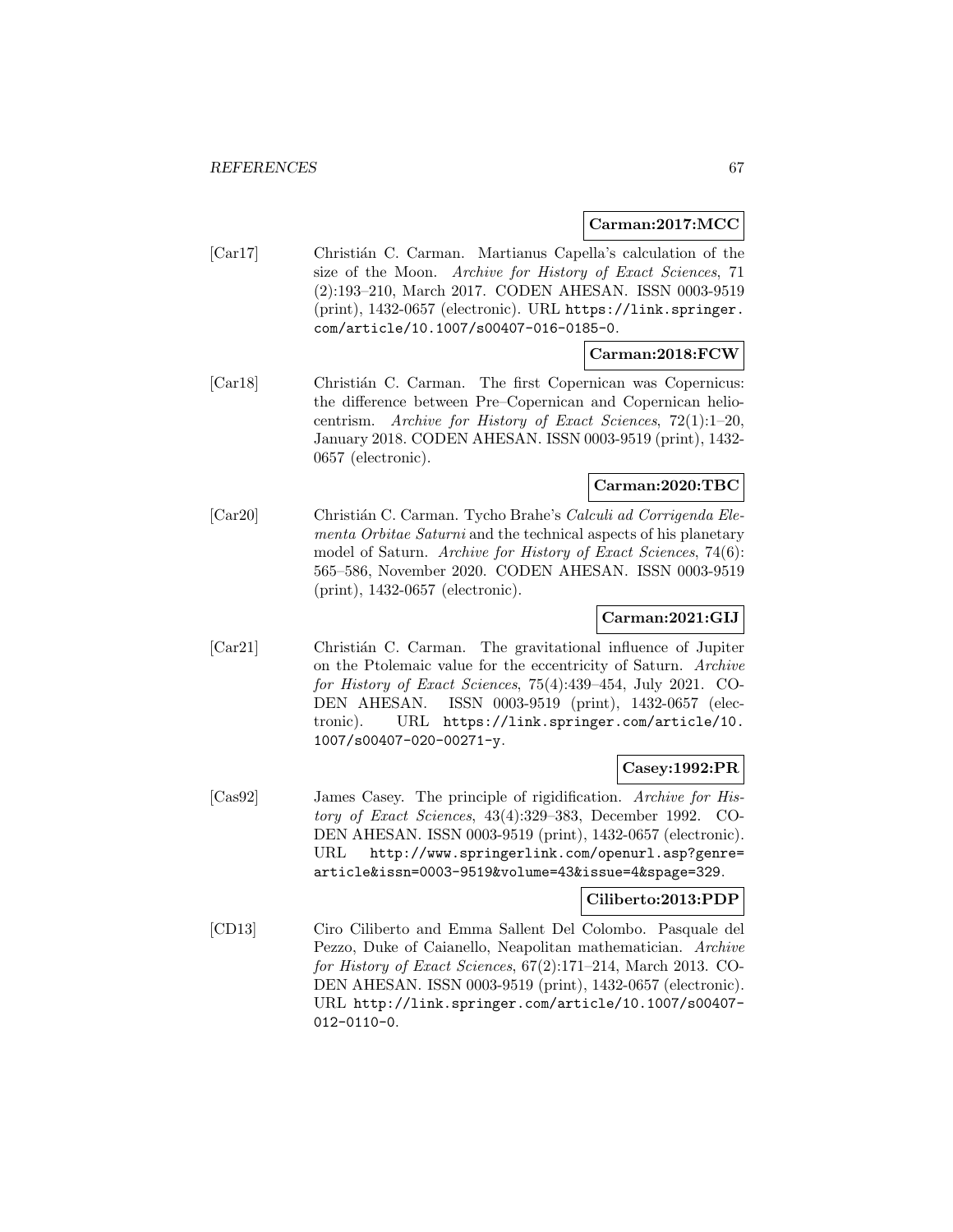#### **Carman:2014:EAM**

[CE14] Christián C. Carman and James Evans. On the epoch of the Antikythera mechanism and its eclipse predictor. Archive for History of Exact Sciences, 68(6):693–774, November 2014. CODEN AHESAN. ISSN 0003-9519 (print), 1432-0657 (electronic). URL http://link.springer.com/article/10.1007/ s00407-014-0145-5; http://www.scientificcomputing. com/news/2014/12/worlds-oldest-computer-ancient-greekantikythera-mechanism-100-years-older-previously-believed.

# **Capobianco:2017:GAE**

[CEF17] Giovanni Capobianco, Maria Rosaria Enea, and Giovanni Ferraro. Geometry and analysis in Euler's integral calculus. Archive for History of Exact Sciences, 71(1):1–38, January 2017. CO-DEN AHESAN. ISSN 0003-9519 (print), 1432-0657 (electronic). URL http://link.springer.com/article/10.1007/s00407- 016-0179-y.

# **Cenadelli:2010:SGS**

[Cen10] Davide Cenadelli. Solving the Giant Stars problem: Theories of stellar evolution from the 1930s to the 1950s. Archive for History of Exact Sciences, 64(2):203–267, March 2010. CO-DEN AHESAN. ISSN 0003-9519 (print), 1432-0657 (electronic). URL http://www.springerlink.com/openurl.asp?genre= article&issn=0003-9519&volume=64&issue=2&spage=203.

## **Contro:1970:KPC**

[CFH<sup>+</sup>70] Walter Salvator Contro, Johannes Viktor Feitzinger, Rolf Hartmann, Friedrich W. Ihloff, Hans-Georg Märtl, Friedemann Rex, Matthias Schramm, and Horst Zehe. Zur Kinematik der Planetenbewegung in Copernicus' Commentariolus. Archive for History of Exact Sciences, 6(5):360–371, January 1970. CO-DEN AHESAN. ISSN 0003-9519 (print), 1432-0657 (electronic). URL http://www.springerlink.com/openurl.asp? genre=article&issn=0003-9519&volume=6&issue=5&spage= 360.

### **Carazza:1980:NDK**

[CG80] B. Carazza and G. P. Guidetti. La nascita dell'equazione di Klein–Gordon. (Italian) [The origin of the Klein–Gordon equation]. Archive for History of Exact Sciences, 22(4):373–383, December 1980. CODEN AHESAN. ISSN 0003-9519 (print),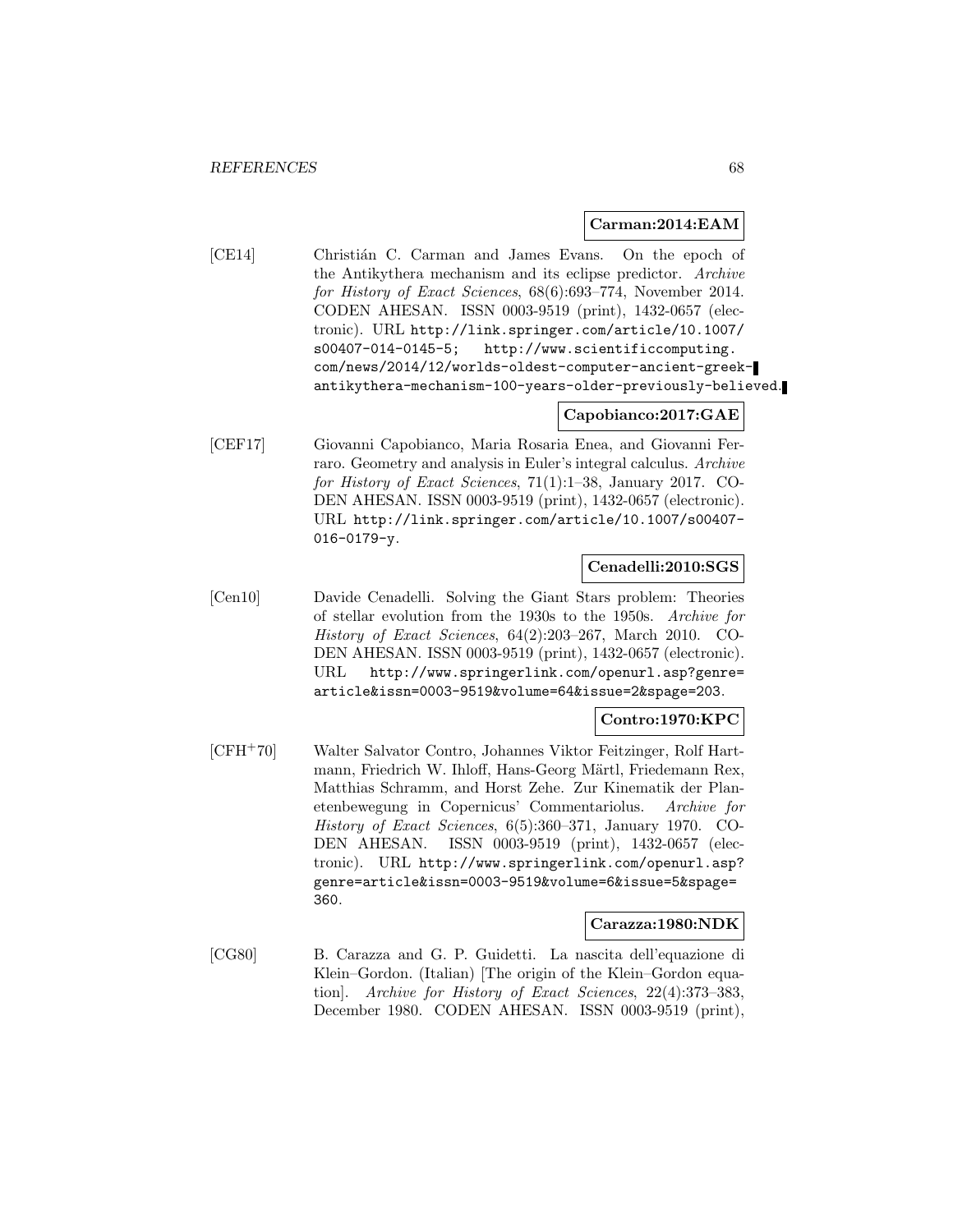1432-0657 (electronic). URL http://www.springerlink. com/openurl.asp?genre=article&issn=0003-9519&volume= 22&issue=4&spage=373.

### **Carazza:1986:CEM**

[CG86] B. Carazza and G. P. Guidetti. The Casimir electron model. Archive for History of Exact Sciences, 35(3):273–279, September 1986. CODEN AHESAN. ISSN 0003-9519 (print), 1432-0657 (electronic). URL http://www.springerlink. com/openurl.asp?genre=article&issn=0003-9519&volume= 35&issue=3&spage=273.

## **Chabas:1994:AAA**

[CG94] José Chabás and Bernard R. Goldstein. Andalusian astronomy: al-Zîj al-Muqtabis of Ibn al-Kammâd. Archive for History of Exact Sciences, 48(1):1–41, March 1994. CODEN AHESAN. ISSN 0003-9519 (print), 1432-0657 (electronic). URL http:// www.springerlink.com/openurl.asp?genre=article&issn= 0003-9519&volume=48&issue=1&spage=1.

#### **Chabas:2013:DTL**

[CG13] José Chabás and Bernard R. Goldstein. Displaced tables in Latin: the Tables for the Seven Planets for 1340. Archive for History of Exact Sciences, 67(1):1–42, January 2013. CO-DEN AHESAN. ISSN 0003-9519 (print), 1432-0657 (electronic). URL http://link.springer.com/article/10.1007/s00407- 012-0106-9.

# **Chabas:2015:IAK**

[CG15] José Chabás and Bernard R. Goldstein. Ibn al-Kammad's Muqtabis zij and the astronomical tradition of Indian origin in the Iberian Peninsula. Archive for History of Exact Sciences, 69(6):577–650, November 2015. CODEN AHESAN. ISSN 0003-9519 (print), 1432-0657 (electronic). URL http://link. springer.com/article/10.1007/s00407-015-0158-8.

#### **Chabas:2019:MMM**

[CG19] José Chabás and Bernard R. Goldstein. The medieval Moon in a matrix: double argument tables for lunar motion. Archive for History of Exact Sciences, 73(4):335–359, July 2019. CODEN AHESAN. ISSN 0003-9519 (print), 1432-0657 (electronic).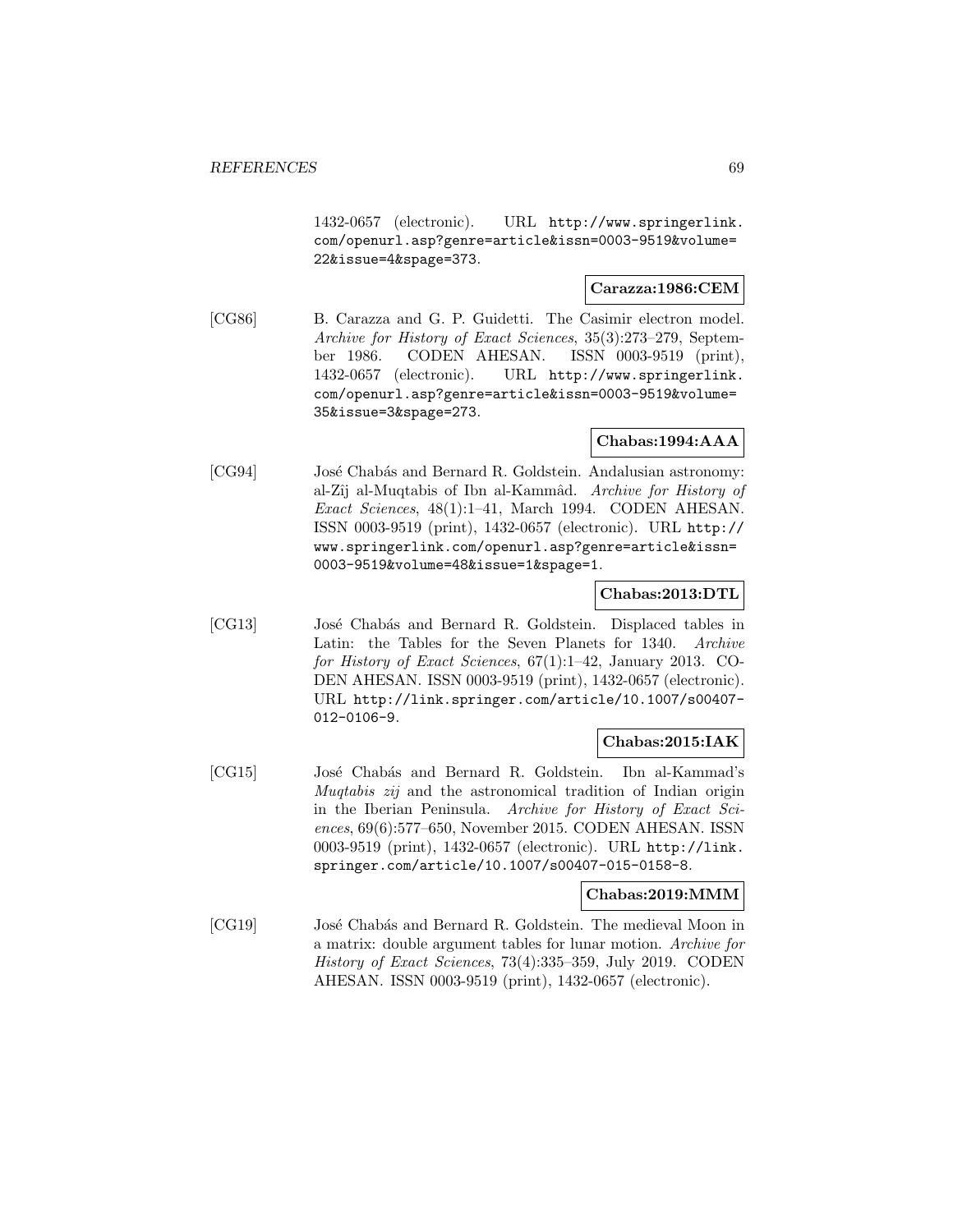#### **CardonaSuarez:2020:LRK**

[CG20] Carlos Alberto Cardona Suárez and Juliana Gutiérrez Valderrama. The law of refraction and Kepler's heuristics. Archive for History of Exact Sciences, 74(1):45–75, January 2020. CO-DEN AHESAN. ISSN 0003-9519 (print), 1432-0657 (electronic). URL http://link.springer.com/content/pdf/10. 1007/s00407-019-00236-w.pdf.

### **Christidis:1987:HRM**

[CGM87] Theodore Christidis, Yorgos Goudaroulis, and Maria Mikou. The heuristic role of mathematics in the initial development of superconductivity theory. Archive for History of Exact Sciences, 37(2):183–191, June 1987. CODEN AHESAN. ISSN 0003-9519 (print), 1432-0657 (electronic). URL http:// www.springerlink.com/openurl.asp?genre=article&issn= 0003-9519&volume=37&issue=2&spage=183.

#### **Chapman:1962:AHG**

[Cha62] Sydney Chapman. Alexander von Humboldt and geomagnetic science. Archive for History of Exact Sciences, 2(1):41–51, August 1962. CODEN AHESAN. ISSN 0003-9519 (print), 1432-0657 (electronic). URL http://www.springerlink. com/openurl.asp?genre=article&issn=0003-9519&volume= 2&issue=1&spage=41.

### **Chabas:1991:ATJ**

[Cha91] José Chabás. The astronomical tables of Jacob ben David Bonjorn. Archive for History of Exact Sciences, 42(4):279–314, December 1991. CODEN AHESAN. ISSN 0003-9519 (print), 1432-0657 (electronic). URL http://www.springerlink. com/openurl.asp?genre=article&issn=0003-9519&volume= 42&issue=4&spage=279.

## **Chabas:2004:ACE**

[Cha04] José Chabás. Astronomy for the Court in the early sixteenth century: Alfonso de Córdoba and his Tabule Atronomice Elisabeth Regine. Archive for History of Exact Sciences, 58(3):183– 217, March 2004. CODEN AHESAN. ISSN 0003-9519 (print), 1432-0657 (electronic). URL http://www.springerlink. com/openurl.asp?genre=article&issn=0003-9519&volume= 58&issue=3&spage=183.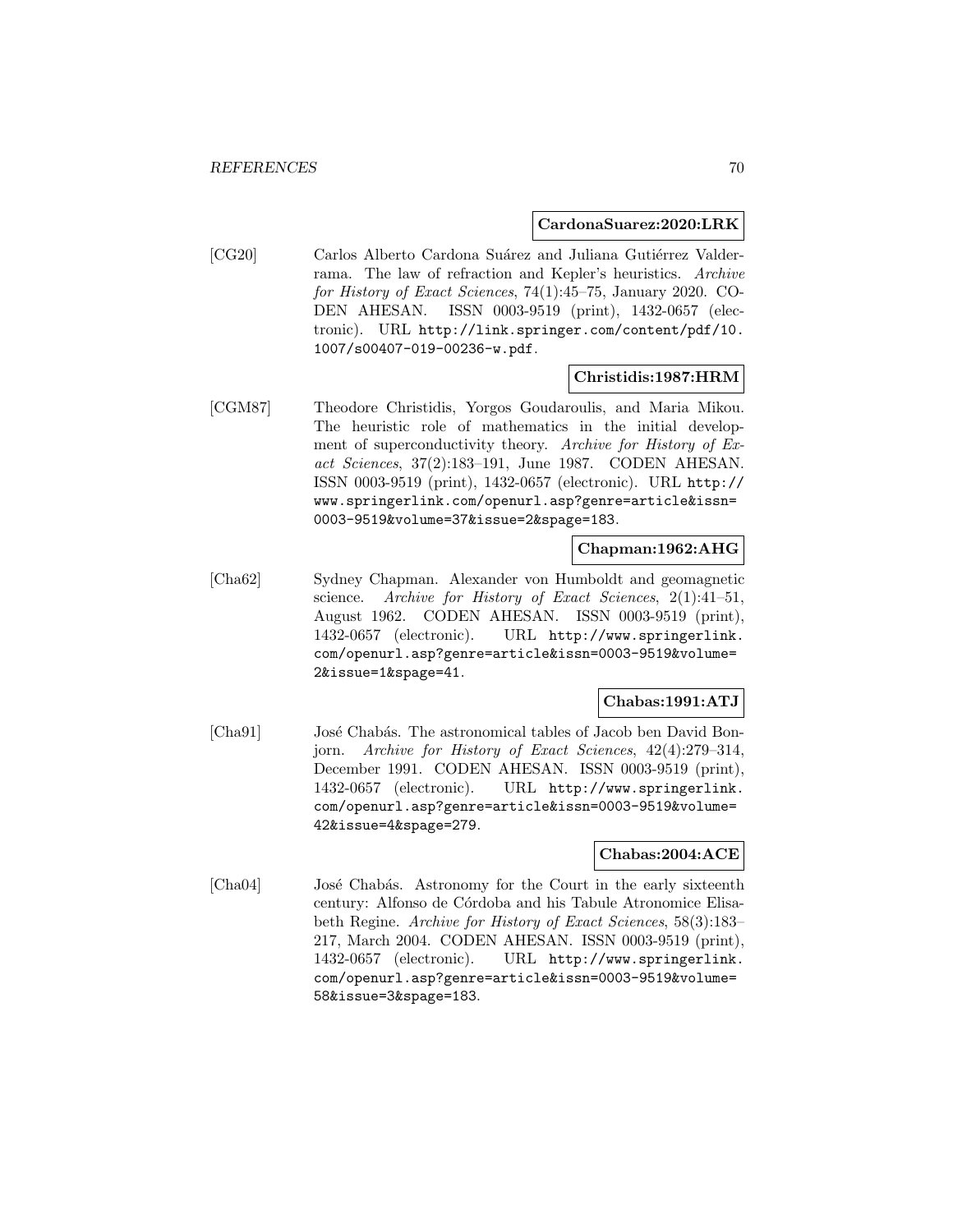#### **Chalmers:2015:RBM**

[Cha15] Alan Chalmers. Robert Boyle's mechanical account of hydrostatics and pneumatics: fluidity, the spring of the air and their relationship to the concept of pressure. Archive for History of Exact Sciences, 69(5):429–454, September 2015. CODEN AHESAN. ISSN 0003-9519 (print), 1432-0657 (electronic). URL http:// link.springer.com/article/10.1007/s00407-015-0159-7.

## **Chabas:2016:ATM**

[Cha16] José Chabás. An analysis of the Tabulae magistrales by Giovanni Bianchini. Archive for History of Exact Sciences, 70(5): 543–552, September 2016. CODEN AHESAN. ISSN 0003-9519 (print), 1432-0657 (electronic). URL http://link.springer. com/article/10.1007/s00407-016-0178-z.

# **Chen:1997:DPL**

[Che97] Xiang Chen. The debate on the "polarity of light" during the optical revolution. Archive for History of Exact Sciences, 50(3–4):359–393, September 1997. CODEN AHESAN. ISSN 0003-9519 (print), 1432-0657 (electronic). URL http:// www.springerlink.com/openurl.asp?genre=article&issn= 0003-9519&volume=50&issue=3&spage=359.

### **Chen:2015:TTE**

[Che15] Jiang-Ping Jeff Chen. Trigonometric tables: explicating their construction principles in China. Archive for History of Exact Sciences, 69(5):491–536, September 2015. CODEN AHESAN. ISSN 0003-9519 (print), 1432-0657 (electronic). URL http:// link.springer.com/article/10.1007/s00407-015-0162-z.

#### **Chorlay:2010:PSC**

[Cho10] Renaud Chorlay. From problems to structures: the Cousin problems and the emergence of the sheaf concept. Archive for History of Exact Sciences, 64(1):1–73, 2010. CODEN AHESAN. ISSN 0003-9519 (print), 1432-0657 (electronic).

#### **Chorlay:2011:SGF**

[Cho11] Renaud Chorlay. "local–global": the first twenty years. Archive for History of Exact Sciences, 65(1):1–66, January 2011. CO-DEN AHESAN. ISSN 0003-9519 (print), 1432-0657 (electronic). URL http://www.springerlink.com/openurl.asp?genre= article&issn=0003-9519&volume=65&issue=1&spage=1.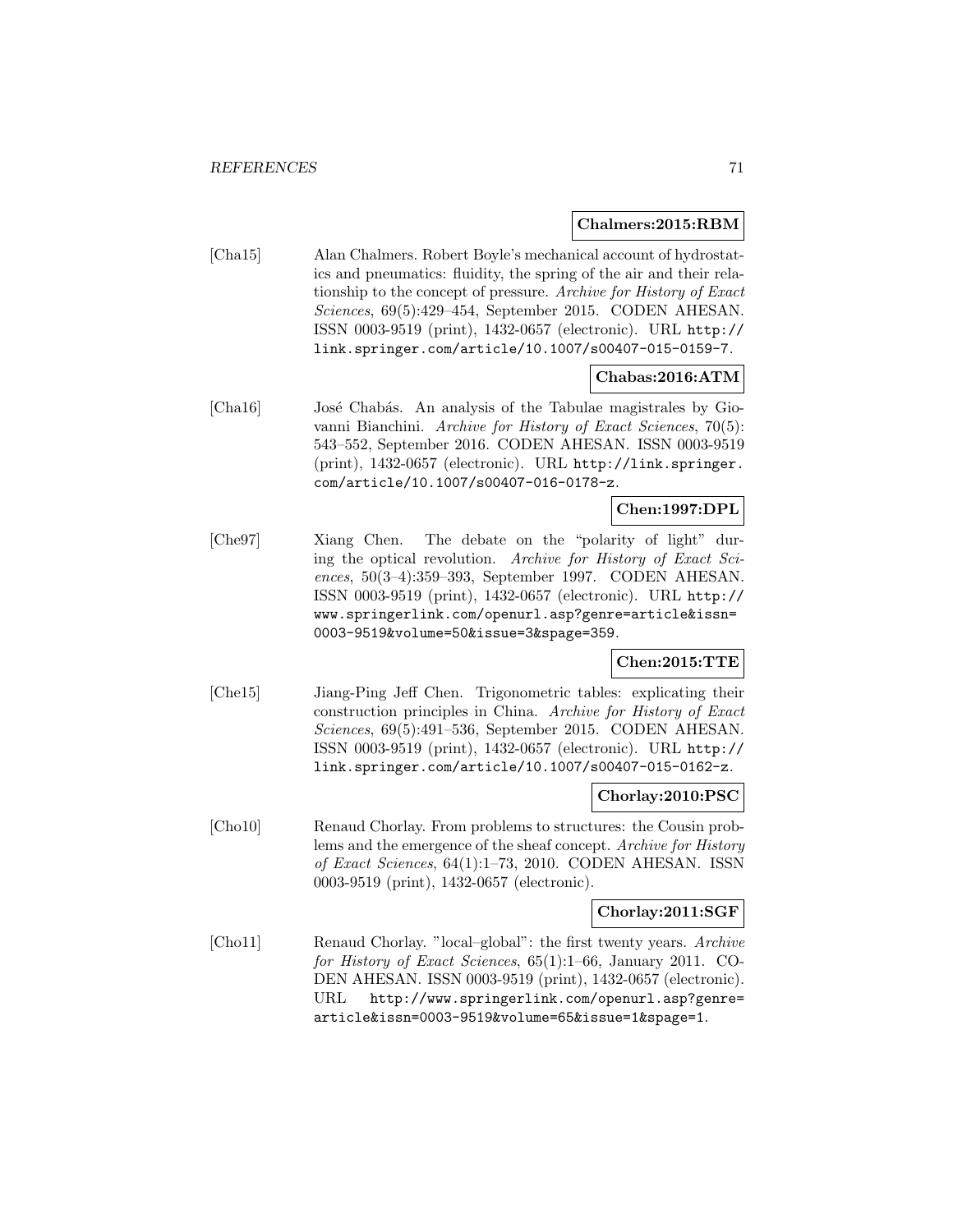### **Ciccoli:2015:FFR**

[Cic15] N. Ciccoli. Fantappiè's "final relativity" and deformations of Lie algebras. Archive for History of Exact Sciences, 69(3):311–326, May 2015. CODEN AHESAN. ISSN 0003-9519 (print), 1432- 0657 (electronic). URL http://link.springer.com/article/ 10.1007/s00407-015-0151-2.

## **Ciocci:2022:FCL**

[Cio22] Argante Ciocci. Federico Commandino and the Latin edition of Pappus' Collection. Archive for History of Exact Sciences, 76 (2):129–151, March 2022. CODEN AHESAN. ISSN 0003-9519 (print), 1432-0657 (electronic). URL https://link.springer. com/article/10.1007/s00407-021-00284-1.

# **Chemla:2015:HDE**

[CM15] Karine Chemla and Biao Ma. How do the earliest known mathematical writings highlight the state's management of grains in early imperial China? Archive for History of Exact Sciences, 69(1):1–53, January 2015. CODEN AHESAN. ISSN 0003-9519 (print), 1432-0657 (electronic). URL http://link.springer. com/article/10.1007/s00407-014-0139-3.

# **Cogliati:2011:GCK**

[Cog11] Alberto Cogliati. On the genesis of the Cartan–Kähler theory. Archive for History of Exact Sciences, 65(4):397–435, July 2011. CODEN AHESAN. ISSN 0003-9519 (print), 1432-0657 (electronic). URL http://www.springerlink.com/openurl.asp? genre=article&issn=????&volume=65&issue=4&spage=397.

## **Cogliati:2014:JTT**

[Cog14] Alberto Cogliati. On Jacobi's transformation theory of elliptic functions. Archive for History of Exact Sciences, 68(4):529–545, July 2014. CODEN AHESAN. ISSN 0003-9519 (print), 1432- 0657 (electronic). URL http://link.springer.com/article/ 10.1007/s00407-013-0131-3.

## **Cogliati:2015:VTC**

[Cog15] Alberto Cogliati. Variations on a theme: Clifford's parallelism in elliptic space. Archive for History of Exact Sciences, 69 (4):363–390, July 2015. CODEN AHESAN. ISSN 0003-9519 (print), 1432-0657 (electronic). URL http://link.springer. com/article/10.1007/s00407-015-0154-z.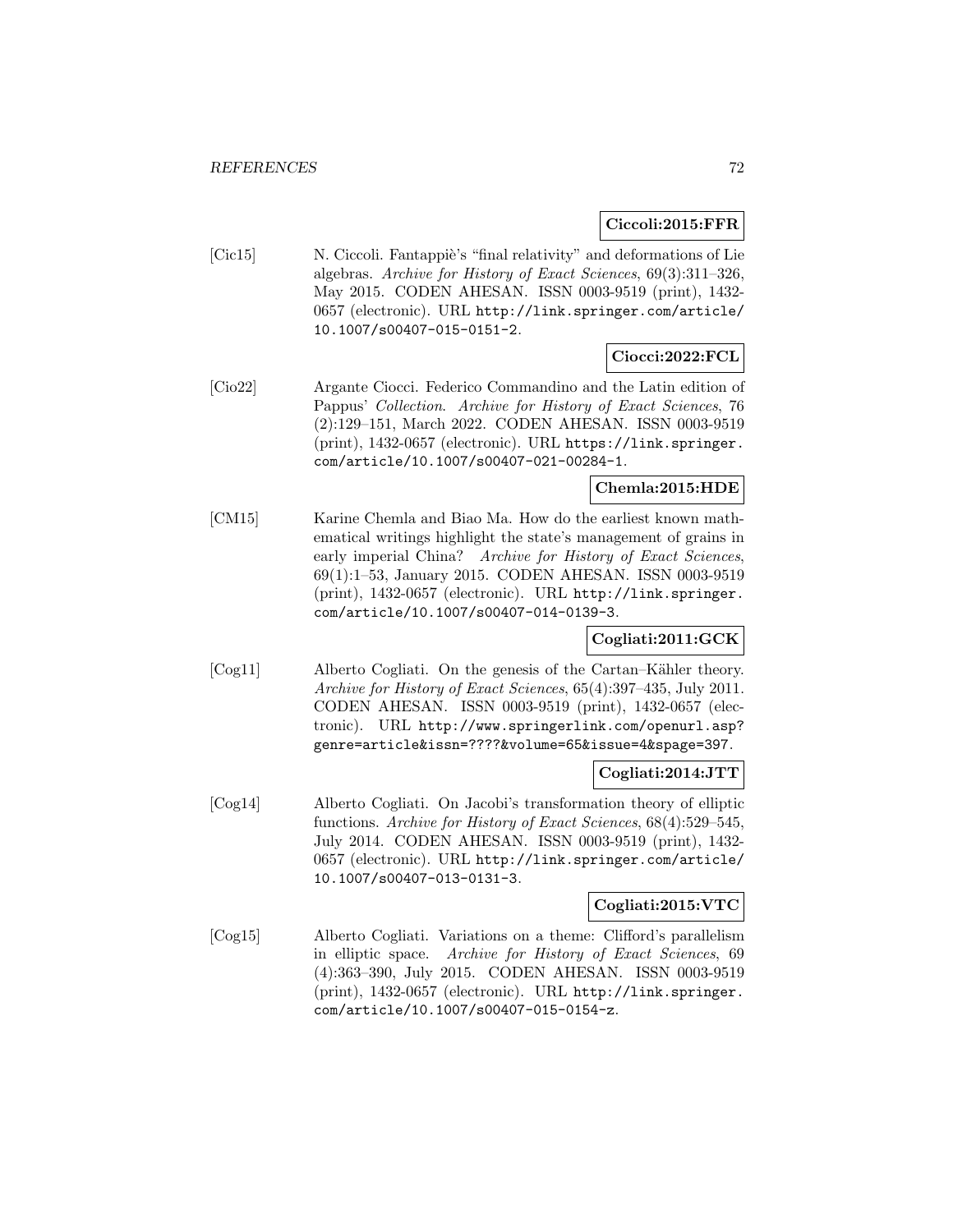# **Cogliati:2022:VGA**

[Cog22] Alberto Cogliati. Vitali's generalized absolute differential calculus. Archive for History of Exact Sciences, 76(1):15–43, January 2022. CODEN AHESAN. ISSN 0003-9519 (print), 1432-0657 (electronic). URL https://link.springer.com/article/10. 1007/s00407-021-00273-4.

#### **Cohen:1998:NDM**

[Coh98] I. Bernard Cohen. Newton's determination of the masses and densities of the Sun, Jupiter, Saturn, and the Earth. Archive for History of Exact Sciences, 53(1):83–95, May 1998. CO-DEN AHESAN. ISSN 0003-9519 (print), 1432-0657 (electronic). URL http://www.springerlink.com/openurl.asp?genre= article&issn=0003-9519&volume=53&issue=1&spage=83.

## **Collison:1977:OCB**

[Col77] Mary Joan Collison. The origins of the cubic and biquadratic reciprocity laws. Archive for History of Exact Sciences, 17(1): 63–69, May 1977. CODEN AHESAN. ISSN 0003-9519 (print), 1432-0657 (electronic). URL http://www.springerlink. com/openurl.asp?genre=article&issn=0003-9519&volume= 17&issue=1&spage=63.

# **Contro:1976:PH**

[Con76] Walter S. Contro. Von Pasch zu Hilbert. (German) [From Pasch to Hilbert]. Archive for History of Exact Sciences, 15(3):283–295, September 1976. CODEN AHESAN. ISSN 0003-9519 (print), 1432-0657 (electronic). URL http:// www.springerlink.com/openurl.asp?genre=article&issn= 0003-9519&volume=15&issue=3&spage=283.

### **Confalonieri:2015:CIC**

[Con15] Sara Confalonieri. The casus irreducibilis in Cardano's Ars Magna and De Regula Aliza. Archive for History of Exact Sciences, 69(3):257–289, May 2015. CODEN AHESAN. ISSN 0003-9519 (print), 1432-0657 (electronic). URL http://link. springer.com/article/10.1007/s00407-015-0149-9.

#### **Confalonieri:2018:FAC**

[Con18] Sara Confalonieri. A further analysis of Cardano's main tool in the De Regula Aliza: on the origins of the splittings. Archive for History of Exact Sciences, 72(3):303–352, May 2018. CODEN AHESAN. ISSN 0003-9519 (print), 1432-0657 (electronic).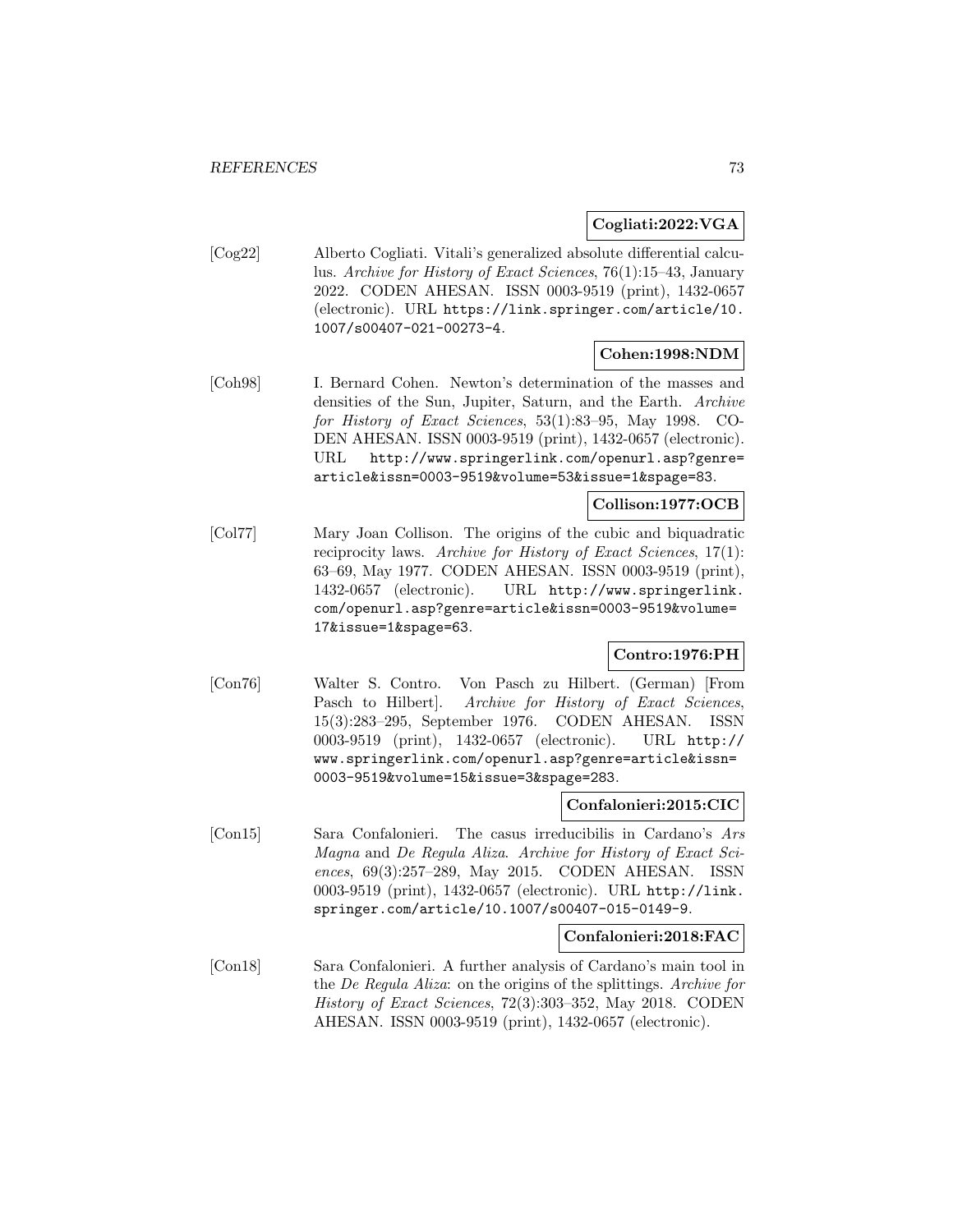#### **Cooke:1993:UTS**

[Coo93] Roger Cooke. Uniqueness of trigonometric series and descriptive set theory, 1870–1985. Archive for History of Exact Sciences, 45(4):281–334, December 1993. CODEN AHESAN. ISSN 0003-9519 (print), 1432-0657 (electronic). URL http:// www.springerlink.com/openurl.asp?genre=article&issn= 0003-9519&volume=45&issue=4&spage=281.

## **Corry:1997:DHA**

[Cor97a] Leo Corry. David Hilbert and the axiomatization of physics (1894–1905). Archive for History of Exact Sciences, 51(2):83– 198, June 1997. CODEN AHESAN. ISSN 0003-9519 (print), 1432-0657 (electronic). URL http://www.springerlink. com/openurl.asp?genre=article&issn=0003-9519&volume= 51&issue=2&spage=83.

### **Corry:1997:HMP**

[Cor97b] Leo Corry. Hermann Minkowski and the postulate of relativity. Archive for History of Exact Sciences, 51(4):273–314, December 1997. CODEN AHESAN. ISSN 0003-9519 (print), 1432-0657 (electronic). URL http://www.springerlink. com/openurl.asp?genre=article&issn=0003-9519&volume= 51&issue=4&spage=273.

# **Corry:1999:DHB**

[Cor99] Leo Corry. David Hilbert between mechanical and electromagnetic reductionism (1910–1915). Archive for History of Exact Sciences, 53(6):489–527, January 1999. CODEN AHESAN. ISSN 0003-9519 (print), 1432-0657 (electronic). URL http:// www.springerlink.com/openurl.asp?genre=article&issn= 0003-9519&volume=53&issue=6&spage=489.

### **Corry:2008:NCV**

[Cor08] Leo Corry. Number crunching vs. number theory: computers and FLT, from Kummer to SWAC (1850–1960), and beyond. Archive for History of Exact Sciences, 62(4):393–455, July 2008. CODEN AHESAN. ISSN 0003-9519 (print), 1432-0657 (electronic). URL http://www.springerlink. com/openurl.asp?genre=article&issn=0003-9519&volume= 62&issue=4&spage=393.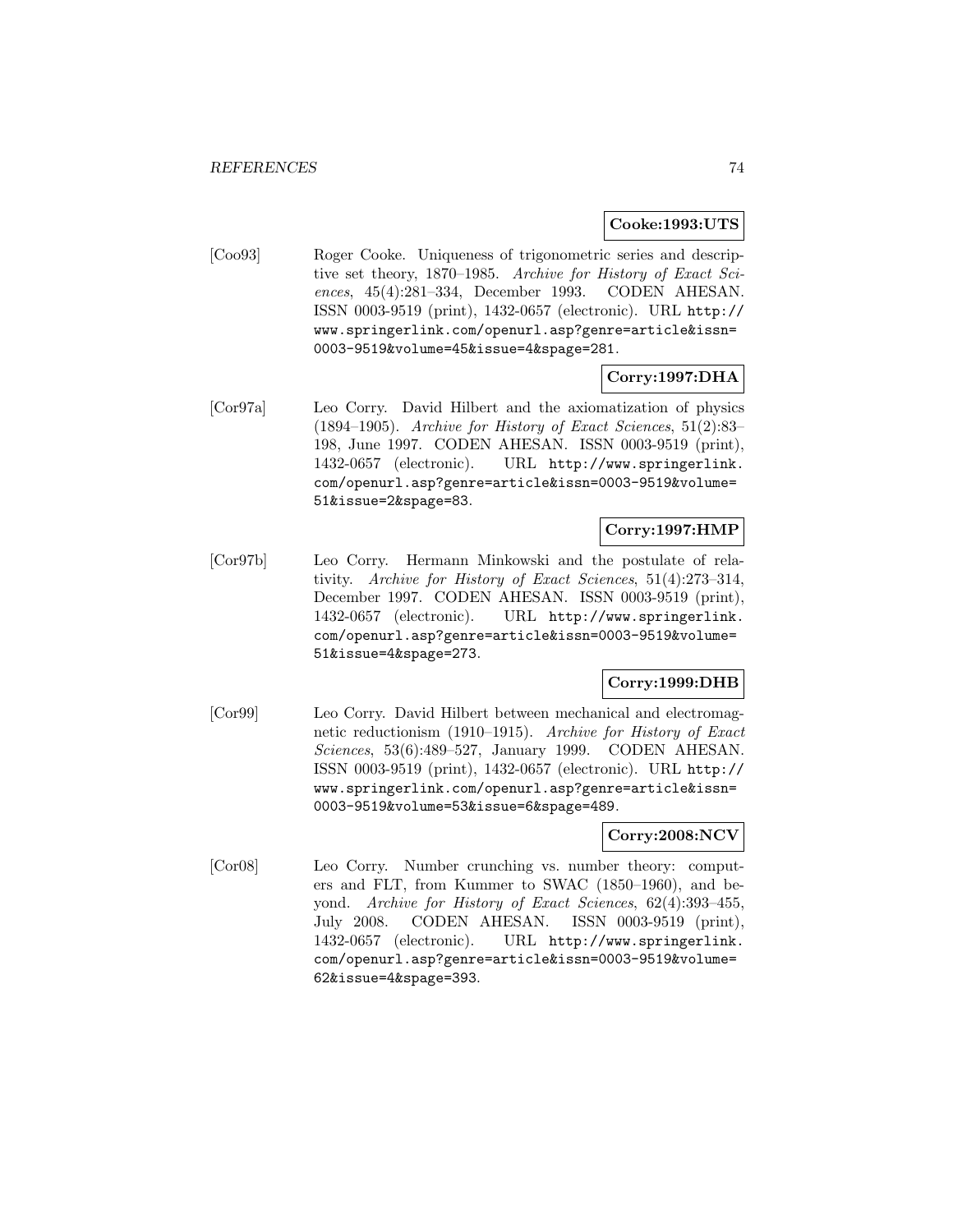## **Corry:2013:GAM**

[Cor13] Leo Corry. Geometry and arithmetic in the medieval traditions of Euclid's Elements: a view from Book II. Archive for History of Exact Sciences, 67(6):637–705, November 2013. CO-DEN AHESAN. ISSN 0003-9519 (print), 1432-0657 (electronic). URL http://link.springer.com/article/10.1007/s00407- 013-0121-5.

## **Coutinho:2004:QRN**

[Cou04] S. C. Coutinho. Quotient rings of noncommutative rings in the first half of the 20th century. Archive for History of Exact Sciences, 58(3):255–281, March 2004. CODEN AHESAN. ISSN 0003-9519 (print), 1432-0657 (electronic). URL http:// www.springerlink.com/openurl.asp?genre=article&issn= 0003-9519&volume=58&issue=3&spage=255.

### **Coutinho:2010:LCP**

[Cou10] S. C. Coutinho. A lost chapter in the pre-history of algebraic analysis: Whittaker on contact transformations. Archive for History of Exact Sciences, 64(6):665–706, November 2010. CO-DEN AHESAN. ISSN 0003-9519 (print), 1432-0657 (electronic). URL http://www.springerlink.com/openurl.asp?genre= article&issn=0003-9519&volume=64&issue=6&spage=665.

### **Coutinho:2014:WAD**

[Cou14] S. C. Coutinho. Whittaker's analytical dynamics: a biography. Archive for History of Exact Sciences, 68(3):355–407, May 2014. CODEN AHESAN. ISSN 0003-9519 (print), 1432-0657 (electronic). URL http://link.springer.com/article/10.1007/ s00407-013-0133-1.

#### **Castelao:2007:NSE**

[CPFA07] José-Miguel Pacheco Castelao, F. Javier Pérez-Fernández, and Carlos-Oswaldo Suárez Alemán. Numerical solving of equations in the work of José Mariano Vallejo. Archive for History of Exact Sciences, 61(5):537–552, September 2007. CODEN AHESAN. ISSN 0003-9519 (print), 1432-0657 (electronic). URL http:// www.springerlink.com/openurl.asp?genre=article&issn= 0003-9519&volume=61&issue=5&spage=537.

# **Capecchi:2007:PCC**

[CR07] Danilo Capecchi and Giuseppe C. Ruta. Piola's contribution to continuum mechanics. Archive for History of Ex-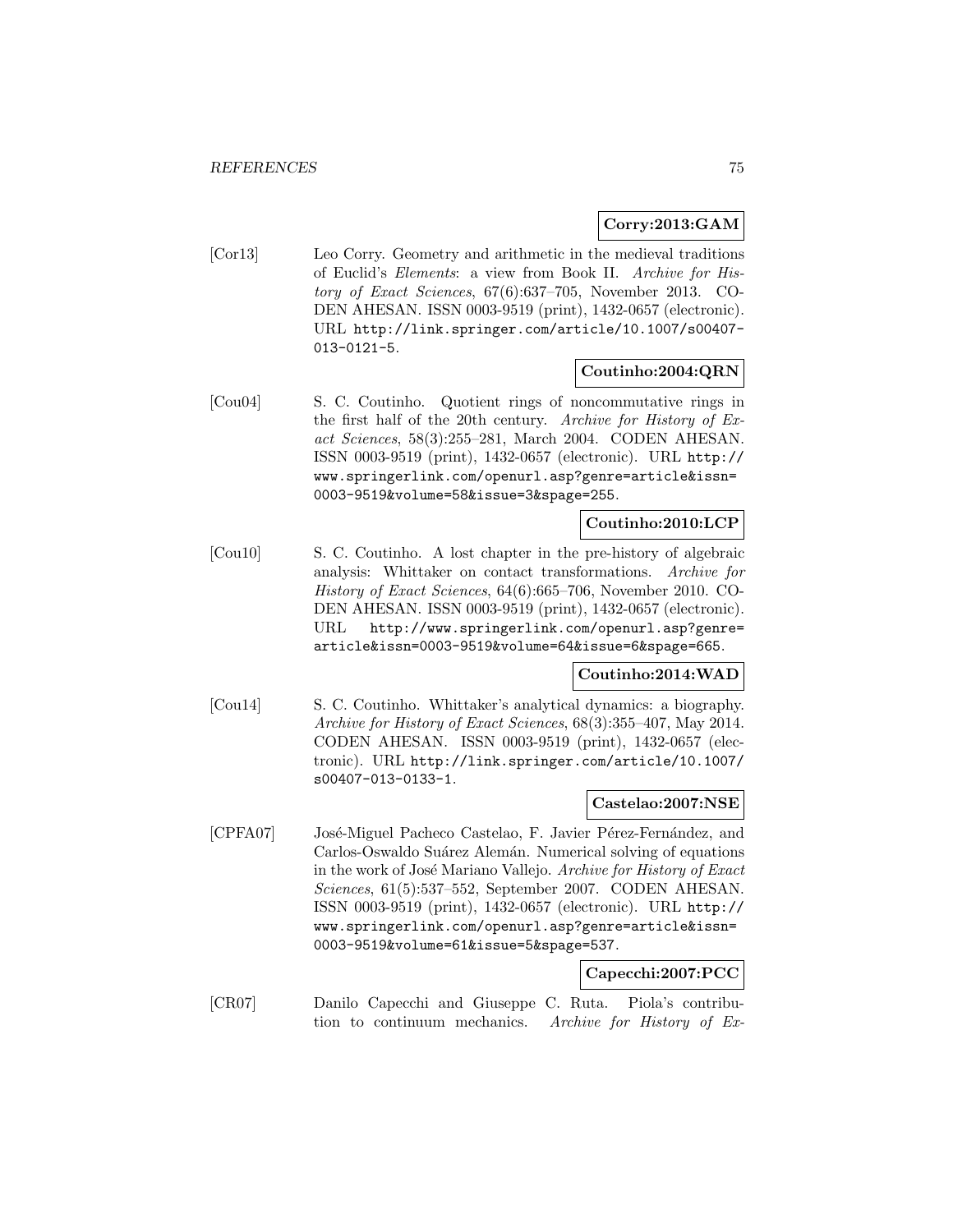act Sciences, 61(4):303–342, July 2007. CODEN AHESAN. ISSN 0003-9519 (print), 1432-0657 (electronic). URL http:// www.springerlink.com/openurl.asp?genre=article&issn= 0003-9519&volume=61&issue=4&spage=303.

## **Carman:2019:PPM**

[CR19] Christián C. Carman and Gonzalo L. Recio. Ptolemaic planetary models and Kepler's laws. Archive for History of Exact Sciences, 73(1):39–124, January 2019. CODEN AHESAN. ISSN 0003- 9519 (print), 1432-0657 (electronic).

# **Craik:2013:CCR**

[Cra13] Alex D. D. Craik. "continuity and change": representing mass conservation in fluid mechanics. Archive for History of Exact Sciences, 67(1):43–80, January 2013. CODEN AHESAN. ISSN 0003-9519 (print), 1432-0657 (electronic). URL http://link. springer.com/article/10.1007/s00407-012-0108-7.

## **Capecchi:2010:CVM**

[CRT10] Danilo Capecchi, Giuseppe Ruta, and Patrizia Trovalusci. From classical to Voigt's molecular models in elasticity. Archive for History of Exact Sciences, 64(5):525–559, 2010. CODEN AHE-SAN. ISSN 0003-9519 (print), 1432-0657 (electronic).

# **Dahan:1980:TCS**

[Dah80] Amy Dahan. Les travaux de Cauchy sur les substitutions. Etude de son approche du concept de groupe. (French) [The ´ works of Cauchy on substitutions: Study of his approach to the group concept]. Archive for History of Exact Sciences, 23(4):279–319, December 1980. CODEN AHESAN. ISSN 0003-9519 (print), 1432-0657 (electronic). URL http:// www.springerlink.com/openurl.asp?genre=article&issn= 0003-9519&volume=23&issue=4&spage=279.

## **Dais:2021:IGD**

[Dai21] Photis Dais. Impact of Gibbs' and Duhem's approaches to thermodynamics on the development of chemical thermodynamics. Archive for History of Exact Sciences, 75(2):175–248, March 2021. CODEN AHESAN. ISSN 0003-9519 (print), 1432-0657 (electronic).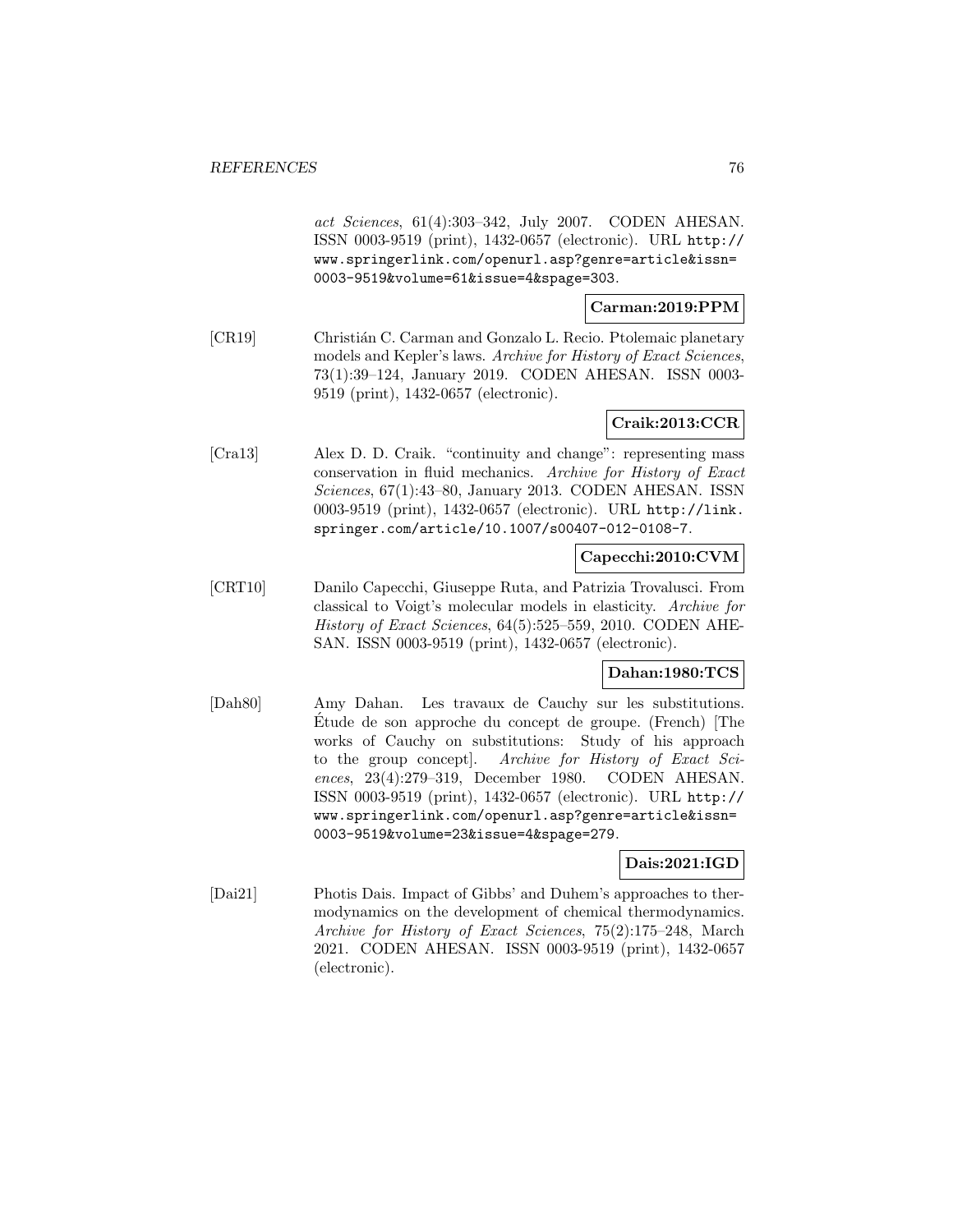### **Dale:1982:BLE**

[Dal82] A. I. Dale. Bayes or Laplace? An examination of the origin and early applications of Bayes' Theorem. Archive for History of Exact Sciences, 27(1):23–47, March 1982. CODEN AHESAN. ISSN 0003-9519 (print), 1432-0657 (electronic). URL http:// www.springerlink.com/openurl.asp?genre=article&issn= 0003-9519&volume=27&issue=1&spage=23.

### **Dale:1986:NDR**

[Dal86] A. I. Dale. A newly-discovered result of Thomas Bayes. Archive for History of Exact Sciences, 35(2):101–113, June 1986. CO-DEN AHESAN. ISSN 0003-9519 (print), 1432-0657 (electronic). URL http://www.springerlink.com/openurl.asp?genre= article&issn=0003-9519&volume=35&issue=2&spage=101.

### **Dalmedico:2001:HEM**

[Dal01] Amy Dahan Dalmédico. History and epistemology of models: Meteorology (1946–1963) as a case study. Archive for History of Exact Sciences, 55(5):395–422, April 2001. CODEN AHESAN. ISSN 0003-9519 (print), 1432-0657 (electronic). URL http:// www.springerlink.com/openurl.asp?genre=article&issn= 0003-9519&volume=55&issue=5&spage=395.

### **Martins:1997:BCU**

[dAM97] Roberto de Andrade Martins. Becquerel and the choice of uranium compounds. Archive for History of Exact Sciences, 51(1): 67–81, March 1997. CODEN AHESAN. ISSN 0003-9519 (print), 1432-0657 (electronic). URL http://www.springerlink. com/openurl.asp?genre=article&issn=0003-9519&volume= 51&issue=1&spage=67.

### **Darrigol:1993:ERG**

[Dar93] Olivier Darrigol. The electrodynamic revolution in Germany as documented by early German expositions of "Maxwell's theory". Archive for History of Exact Sciences, 45(3):189–280, September 1993. CODEN AHESAN. ISSN 0003-9519 (print), 1432-0657 (electronic). URL http://www.jstor.org/stable/ 41133949; http://www.springerlink.com/openurl.asp? genre=article&issn=0003-9519&volume=45&issue=3&spage= 189.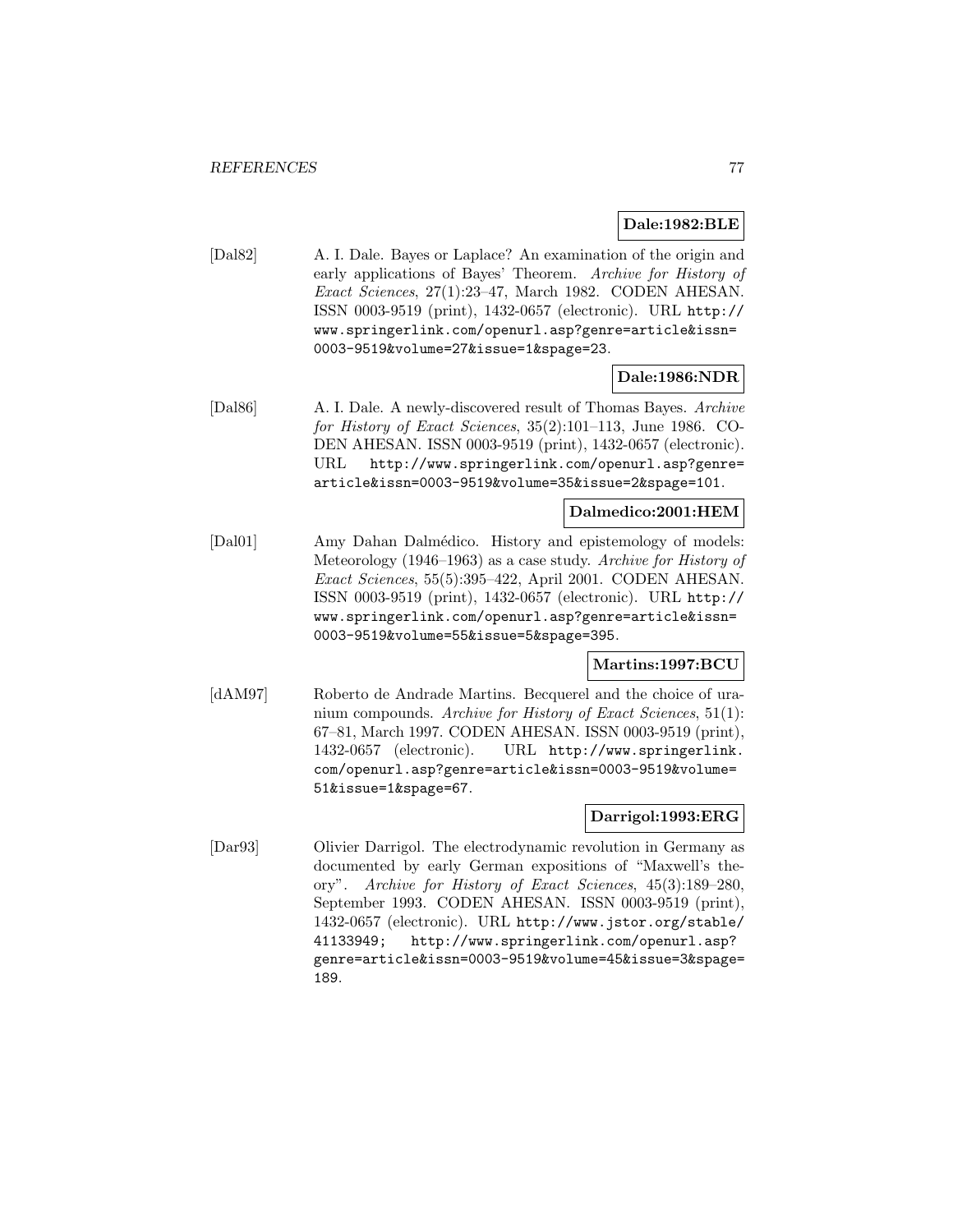### **Darrigol:2002:BHE**

[Dar02] Olivier Darrigol. Between hydrodynamics and elasticity theory: The first five births of the Navier–Stokes equation. Archive for History of Exact Sciences, 56(2):95–150, January 2002. CODEN AHESAN. ISSN 0003-9519 (print), 1432-0657 (electronic). URL http://www.springerlink. com/openurl.asp?genre=article&issn=0003-9519&volume= 56&issue=2&spage=95.

### **Darrigol:2003:SHE**

[Dar03] Olivier Darrigol. The spirited horse, the engineer, and the mathematician: Water waves in nineteenth-century hydrodynamics. Archive for History of Exact Sciences, 58(1):21–95, November 2003. CODEN AHESAN. ISSN 0003-9519 (print), 1432-0657 (electronic). URL http://www.springerlink. com/openurl.asp?genre=article&issn=0003-9519&volume= 58&issue=1&spage=21.

### **Darrigol:2007:AOH**

[Dar07] Olivier Darrigol. The acoustic origins of harmonic analysis. Archive for History of Exact Sciences, 61(4):343–424, July 2007. CODEN AHESAN. ISSN 0003-9519 (print), 1432-0657 (electronic). URL http://www.springerlink. com/openurl.asp?genre=article&issn=0003-9519&volume= 61&issue=4&spage=343.

# **Darrigol:2020:DNS**

[Dar20] Olivier Darrigol. Deducing Newton's second law from relativity principles: a forgotten history. Archive for History of Exact Sciences, 74(1):1–43, January 2020. CODEN AHESAN. ISSN 0003-9519 (print), 1432-0657 (electronic).

# **Dauben:1971:TBG**

[Dau71] Joseph W. Dauben. The trigonometric background to Georg Cantor's theory of sets. Archive for History of Exact Sciences, 7(3):181–216, January 1971. CODEN AHESAN. ISSN 0003-9519 (print), 1432-0657 (electronic). URL http:// www.springerlink.com/openurl.asp?genre=article&issn= 0003-9519&volume=7&issue=3&spage=181.

# **Dauben:2008:ESS**

[Dau08a] Joseph W. Dauben. Erratum: Suan Shu Shu: a book on numbers and computations: English translation with com-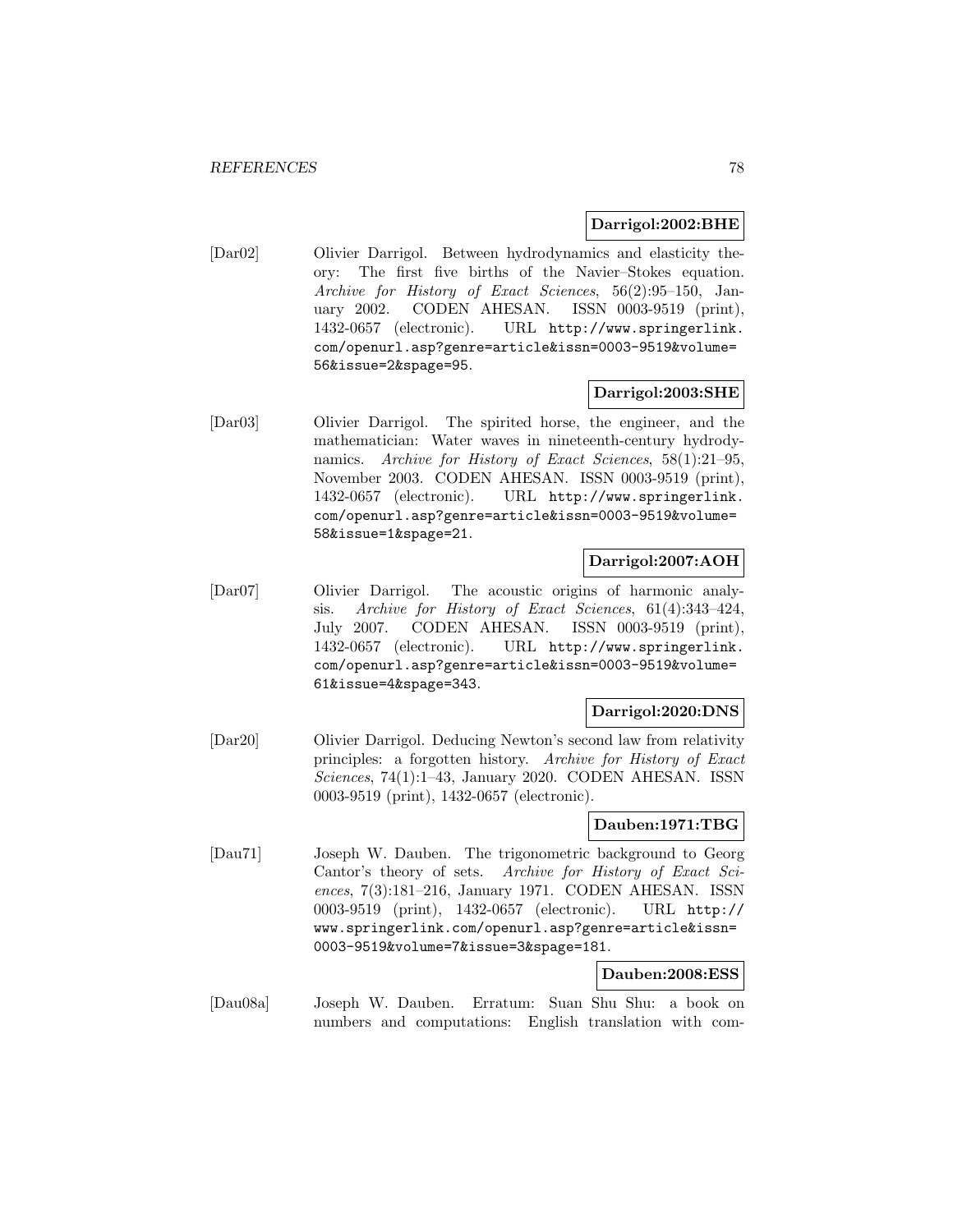mentary. Archive for History of Exact Sciences, 62(3):347, May 2008. CODEN AHESAN. ISSN 0003-9519 (print), 1432-0657 (electronic). URL http://www.springerlink. com/openurl.asp?genre=article&issn=0003-9519&volume= 62&issue=3&spage=347. See [Dau08b].

## **Dauben:2008:SSS**

[Dau08b] Joseph W. Dauben. Suan Shu Shu: a book on numbers and computations: English translation with commentary. Archive for History of Exact Sciences, 62(2):91–178, March 2008. CODEN AHESAN. ISSN 0003-9519 (print), 1432-0657 (electronic). URL http://www.springerlink. com/openurl.asp?genre=article&issn=0003-9519&volume= 62&issue=2&spage=91. Translated from the Chinese and with commentary by Joseph W. Dauben. See erratum [Dau08a].

#### **Davies:1986:CRB**

[Dav86] Mansel Davies. Charles Rugeley Bury and his contributions to physical chemistry. Archive for History of Exact Sciences, 36(1): 75–90, March 1986. CODEN AHESAN. ISSN 0003-9519 (print), 1432-0657 (electronic). URL http://www.springerlink. com/openurl.asp?genre=article&issn=0003-9519&volume= 36&issue=1&spage=75.

### **Davies:1990:CRB**

[Dav90] Mansel Davies. C. R. Bury, L. Vegard, and the electronic interpretation of the periodic table. A note. Archive for History of Exact Sciences, 41(2):185–187, June 1990. CODEN AHESAN. ISSN 0003-9519 (print), 1432-0657 (electronic). URL http:// www.springerlink.com/openurl.asp?genre=article&issn= 0003-9519&volume=41&issue=2&spage=185.

### **Davis:2003:MAL**

[Dav03] A. E. L. Davis. The mathematics of the area law: Kepler's successful proof in Epitome Astronomiae Copernicanae (1621). Archive for History of Exact Sciences, 57(5):355– 393, July 2003. CODEN AHESAN. ISSN 0003-9519 (print), 1432-0657 (electronic). URL http://www.springerlink. com/openurl.asp?genre=article&issn=0003-9519&volume= 57&issue=5&spage=355.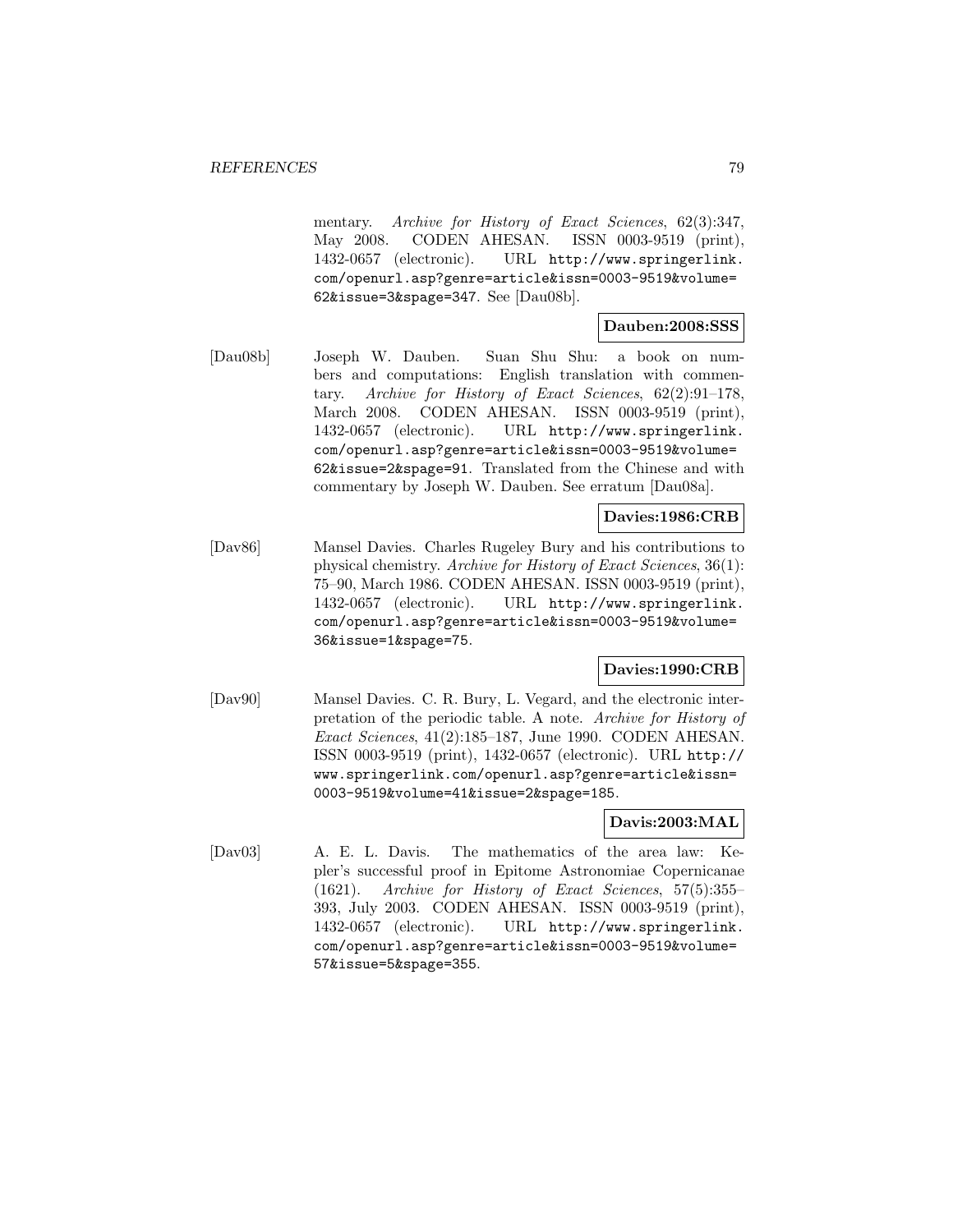#### **deClark:2016:DMP**

[dC16] Sybil G. de Clark. The dimensions of the magnetic pole: a controversy at the heart of early dimensional analysis. Archive for History of Exact Sciences, 70(3):293–324, May 2016. CO-DEN AHESAN. ISSN 0003-9519 (print), 1432-0657 (electronic). URL http://link.springer.com/article/10.1007/s00407- 015-0168-6.

## **DeYoung:2012:FAR**

[De 12] Gregg De Young. Further adventures of the Rome 1594 Arabic redaction of Euclid's Elements. Archive for History of Exact Sciences, 66(3):265–294, May 2012. CODEN AHESAN. ISSN 0003-9519 (print), 1432-0657 (electronic). URL http:// www.springerlink.com/openurl.asp?genre=article&issn= 0003-9519&volume=66&issue=3&spage=265.

#### **DeRisi:2016:DEA**

[De 16] Vincenzo De Risi. The development of Euclidean axiomatics. Archive for History of Exact Sciences, 70(6):591–676, November 2016. CODEN AHESAN. ISSN 0003-9519 (print), 1432-0657 (electronic). URL http://link.springer.com/content/pdf/ 10.1007/s00407-015-0173-9.pdf.

# **Deakin:1981:DLT**

[Dea81] Michael A. B. Deakin. The development of the Laplace transform, 1737–1937 I. Euler to Spitzer, 1737–1880. Archive for History of Exact Sciences, 25(4):343–390, December 1981. CO-DEN AHESAN. ISSN 0003-9519 (print), 1432-0657 (electronic). URL http://www.springerlink.com/openurl.asp?genre= article&issn=0003-9519&volume=25&issue=4&spage=343.

### **Deakin:1982:DLT**

[Dea82] Michael A. B. Deakin. The development of the Laplace Transform, 1737-1937 II. Poincaré to Doetsch, 1880-1937. Archive for History of Exact Sciences, 26(4):351–381, December 1982. CODEN AHESAN. ISSN 0003-9519 (print), 1432-0657 (electronic). URL http://www.springerlink. com/openurl.asp?genre=article&issn=0003-9519&volume= 26&issue=4&spage=351.

### **Deakin:1985:EII**

[Dea85] Michael A. B. Deakin. Euler's invention of integral transforms. Archive for History of Exact Sciences, 33(4):307–319,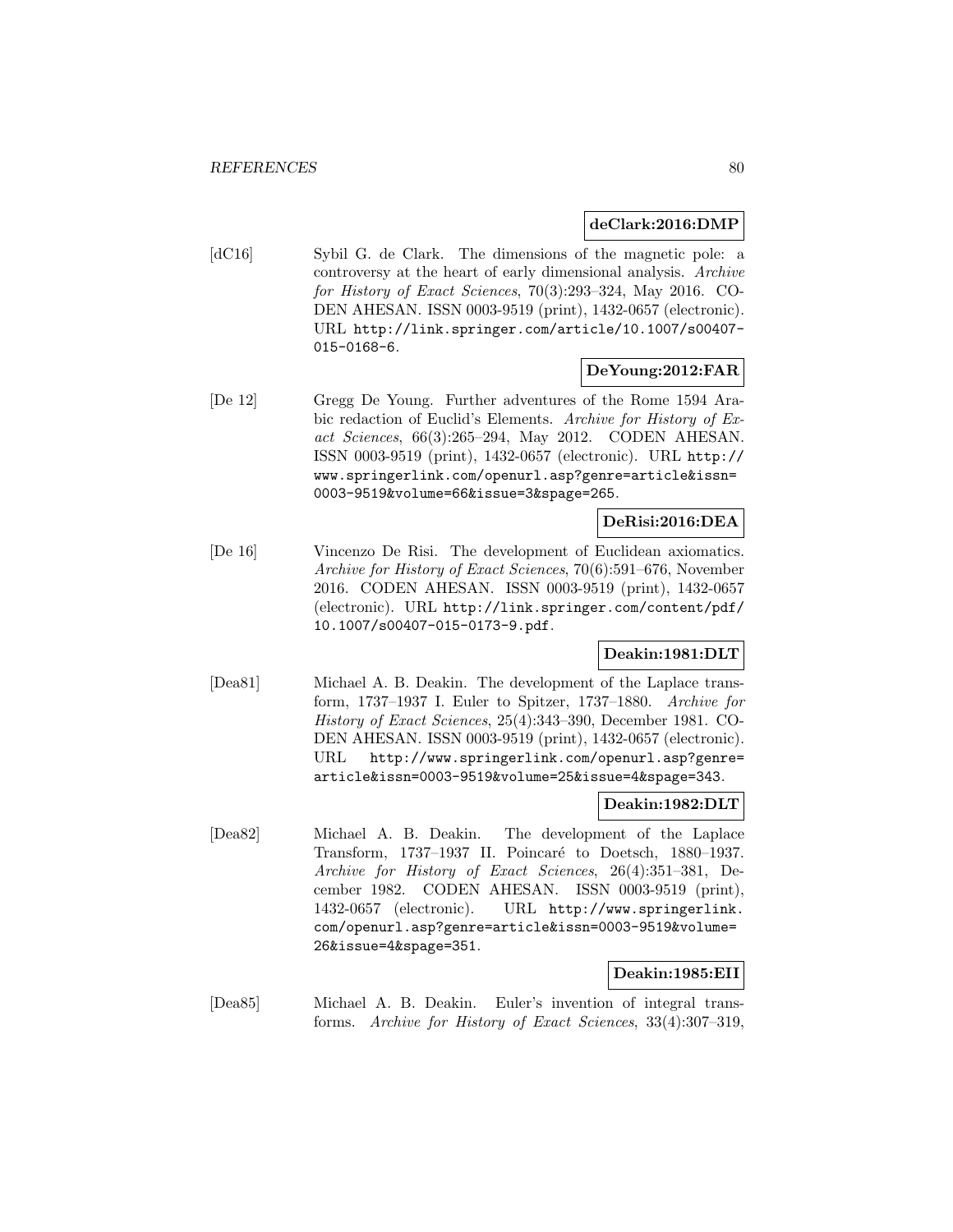December 1985. CODEN AHESAN. ISSN 0003-9519 (print), 1432-0657 (electronic). URL http://www.springerlink. com/openurl.asp?genre=article&issn=0003-9519&volume= 33&issue=4&spage=307.

#### **Deakin:1988:NCA**

[Dea88] Michael A. B. Deakin. Nineteenth century anticipations of modern theory of dynamical systems. Archive for History of Exact Sciences, 39(2):183–194, June 1988. CODEN AHESAN. ISSN 0003-9519 (print), 1432-0657 (electronic). URL http:// www.springerlink.com/openurl.asp?genre=article&issn= 0003-9519&volume=39&issue=2&spage=183.

**Deakin:1992:ALT**

[Dea92] Michael A. B. Deakin. The ascendancy of the Laplace transform and how it came about. Archive for History of Exact Sciences, 44(3):265–286, September 1992. CODEN AHESAN. ISSN 0003-9519 (print), 1432-0657 (electronic). URL http:// www.springerlink.com/openurl.asp?genre=article&issn= 0003-9519&volume=44&issue=3&spage=265.

## **Detlefsen:1976:CRN**

[DEHY76] Michael Detlefsen, Douglas K. Erlandson, J. Clark Heston, and Charles M. Young. Computation with Roman numerals. Archive for History of Exact Sciences, 15(2):141–148, June 1976. CODEN AHESAN. ISSN 0003-9519 (print), 1432-0657 (electronic). URL http://www.springerlink. com/openurl.asp?genre=article&issn=0003-9519&volume= 15&issue=2&spage=141.

### **Delsedime:1970:LNA**

[Del70] Piero Delsedime. L'infini numérique dans l'Arénaire d'Archimède. (French) Numerical infinity in the Arénaire of Archimedes. Archive for History of Exact Sciences, 6(5):345–359, January 1970. CODEN AHESAN. ISSN 0003-9519 (print), 1432-0657 (electronic). URL http://www.springerlink. com/openurl.asp?genre=article&issn=0003-9519&volume= 6&issue=5&spage=345.

#### **DelCentina:2008:UMS**

[Del08] Andrea Del Centina. Unpublished manuscripts of Sophie Germain and a revaluation of her work on Fermat's Last Theorem. Archive for History of Exact Sciences, 62(4):349–392,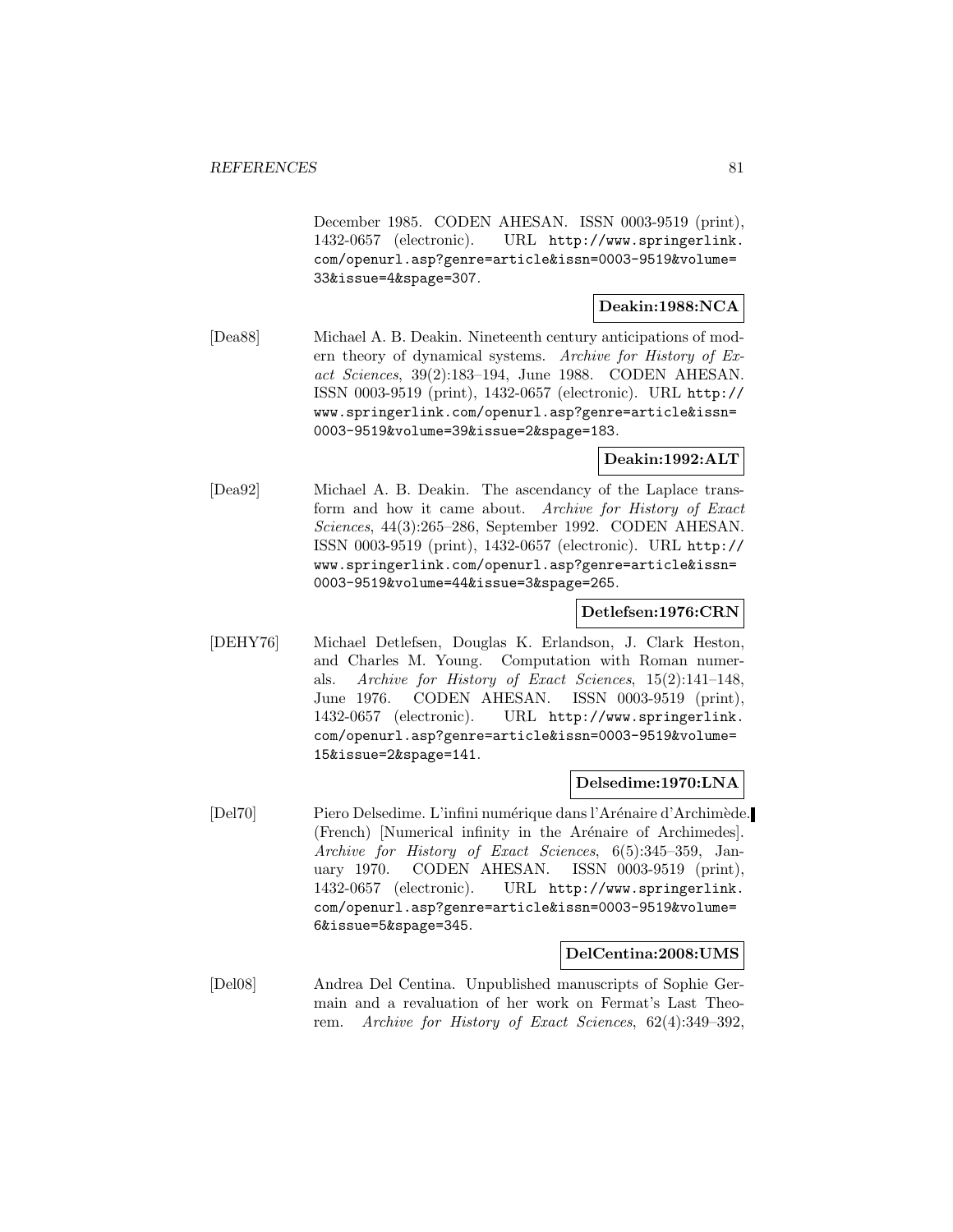July 2008. CODEN AHESAN. ISSN 0003-9519 (print), 1432-0657 (electronic). URL http://www.springerlink. com/openurl.asp?genre=article&issn=0003-9519&volume= 62&issue=4&spage=349.

# **Delcourt:2011:AGH**

[Del11] Jean Delcourt. Analyse et géométrie, histoire des courbes gauches De Clairaut à Darboux. (French) [Analysis and geometry: history of ruled curves De Clairaut to Darboux]. Archive for History of Exact Sciences, 65(3):229–293, May 2011. CO-DEN AHESAN. ISSN 0003-9519 (print), 1432-0657 (electronic). URL http://www.springerlink.com/openurl.asp? genre=article&issn=????&volume=65&issue=3&spage=229.

## **DelCentina:2016:KSC**

[Del16a] Andrea Del Centina. On Kepler's system of conics in Astronomiae pars optica. Archive for History of Exact Sciences, 70(6): 567–589, November 2016. CODEN AHESAN. ISSN 0003-9519 (print), 1432-0657 (electronic). URL http://link.springer. com/article/10.1007/s00407-016-0175-2.

## **Centina:2016:PPL**

[Del16b] Andrea Del Centina. Poncelet's porism: a long story of renewed discoveries, I. Archive for History of Exact Sciences, 70(1):1–122, January 2016. CODEN AHESAN. ISSN 0003-9519 (print), 1432- 0657 (electronic). URL http://link.springer.com/article/ 10.1007/s00407-015-0163-y.

# **DelCentina:2016:PPL**

[Del16c] Andrea Del Centina. Poncelet's porism: a long story of renewed discoveries, II. Archive for History of Exact Sciences, 70 (2):123–173, March 2016. CODEN AHESAN. ISSN 0003-9519 (print), 1432-0657 (electronic). URL http://link.springer. com/article/10.1007/s00407-015-0164-x.

### **DelCentina:2020:PMH**

[Del20] Andrea Del Centina. Pascal's mystic hexagram, and a conjectural restoration of his lost treatise on conic sections. Archive for History of Exact Sciences, 74(5):469–521, September 2020. CO-DEN AHESAN. ISSN 0003-9519 (print), 1432-0657 (electronic).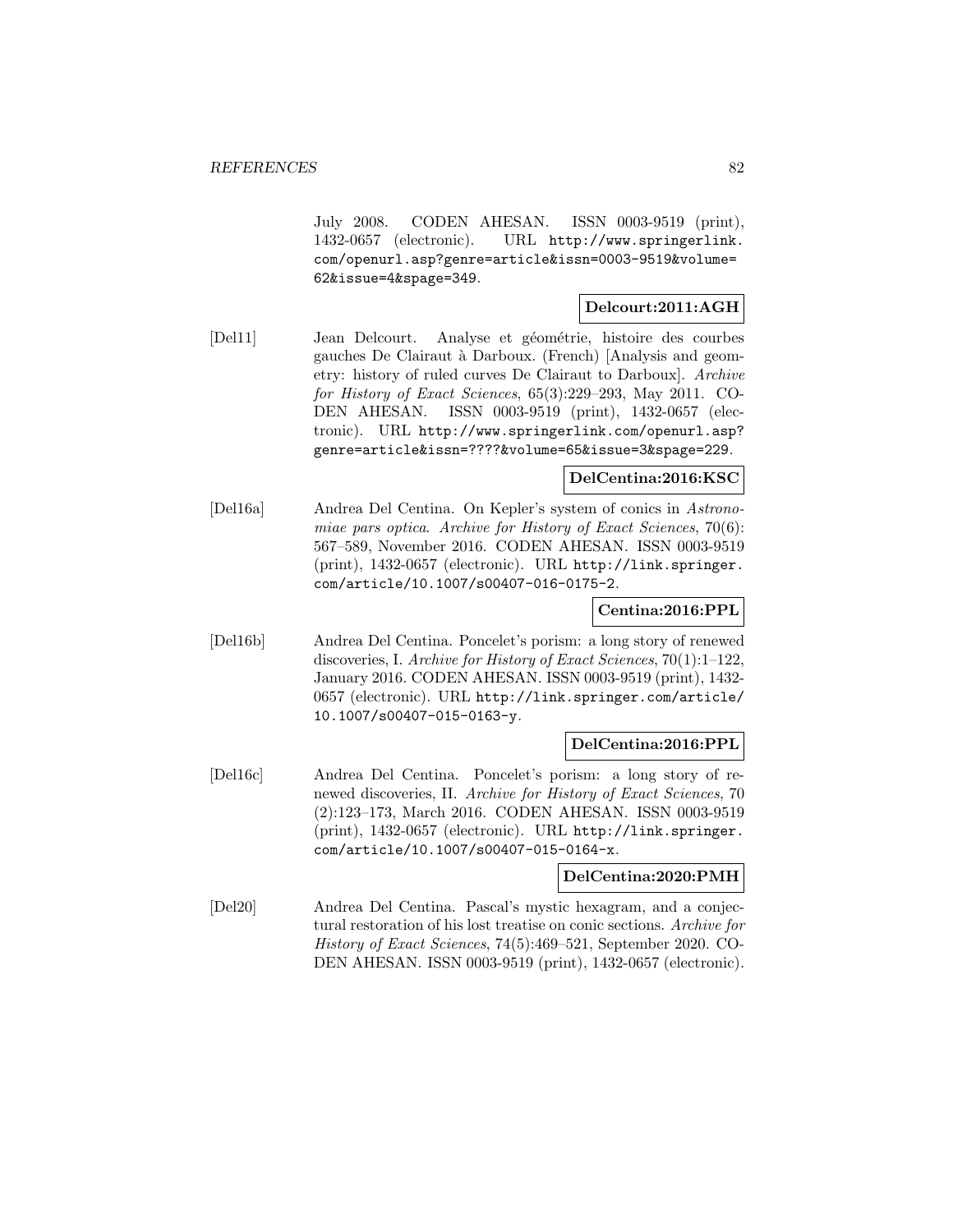### **DelCentina:2022:CTT**

[Del22] Andrea Del Centina. Carnot's theory of transversals and its applications by Servois and Brianchon: the awakening of synthetic geometry in France. Archive for History of Exact Sciences, 76 (1):45–128, January 2022. CODEN AHESAN. ISSN 0003-9519 (print), 1432-0657 (electronic). URL https://link.springer. com/article/10.1007/s00407-021-00276-1.

## **Demidov:1982:SPD**

[Dem82] S. S. Demidov. The study of partial differential equations of the first order in the  $18<sup>th</sup>$  and  $19<sup>th</sup>$  centuries. Archive for History of Exact Sciences, 26(4):325–350, December 1982. CO-DEN AHESAN. ISSN 0003-9519 (print), 1432-0657 (electronic). URL http://www.springerlink.com/openurl.asp?genre= article&issn=0003-9519&volume=26&issue=4&spage=325.

#### **Demidov:1983:HTL**

[Dem83] S. S. Demidov. On the history of the theory of linear differential equations. Archive for History of Exact Sciences, 28(4):369–387, December 1983. CODEN AHESAN. ISSN 0003-9519 (print), 1432-0657 (electronic). URL http://www.springerlink. com/openurl.asp?genre=article&issn=0003-9519&volume= 28&issue=4&spage=369.

### **Centina:2012:CBS**

[DF12] Andrea Del Centina and Alessandra Fiocca. The correspondence between Sophie Germain and Carl Friedrich Gauss. Archive for History of Exact Sciences, 66(6):585–700, November 2012. CODEN AHESAN. ISSN 0003-9519 (print), 1432-0657 (electronic). URL http://www.springerlink. com/openurl.asp?genre=article&issn=0003-9519&volume= 66&issue=6&spage=585.

#### **DelCentina:2018:MTN**

[DF18] Andrea Del Centina and Alessandra Fiocca. "A masterly though neglected work", Boscovich's treatise on conic sections. Archive for History of Exact Sciences, 72(4):453–495, July 2018. CO-DEN AHESAN. ISSN 0003-9519 (print), 1432-0657 (electronic).

## **Centina:2020:BEB**

[DF20] Andrea Del Centina and Alessandra Fiocca. Borelli's edition of books V-VII of Apollonius's Conics, and Lemma 12 in Newton's Principia. Archive for History of Exact Sciences, 74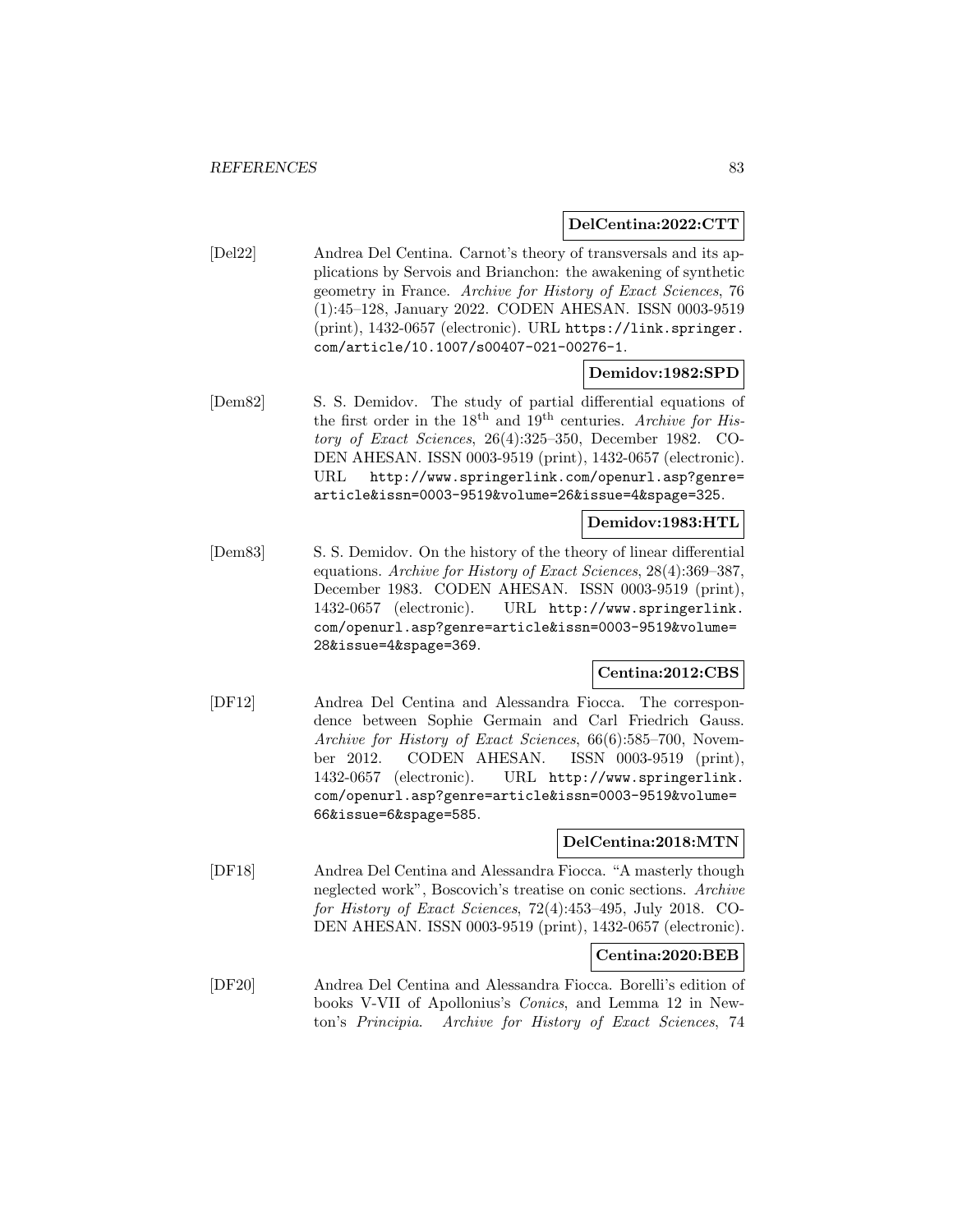(3):255–279, May 2020. CODEN AHESAN. ISSN 0003-9519 (print), 1432-0657 (electronic). URL https://link.springer. com/article/10.1007/s00407-019-00244-w.

**Dragovic:2020:PPF**

[DG20] Vladimir Dragović and Irina Goryuchkina. Polygons of Petrović and Fine, algebraic ODEs, and contemporary mathematics. Archive for History of Exact Sciences, 74(6):523–564, November 2020. CODEN AHESAN. ISSN 0003-9519 (print), 1432-0657 (electronic).

# **Dhombres:1986:QAH**

[Dho86] J. Dhombres. Quelques aspects de l'histoire des équations fonctionnelles liés à l'évolution du concept de fonction. (French) [Some aspects of the history of functional equations connected to the concept of a function]. Archive for History of Exact Sciences, 36(2):91–181, June 1986. CODEN AHESAN. ISSN 0003-9519 (print), 1432-0657 (electronic). URL http:// www.springerlink.com/openurl.asp?genre=article&issn= 0003-9519&volume=36&issue=2&spage=91.

# **Dias:1994:WSS**

[Dia94] Penha Maria Cardoso Dias. "Will someone say exactly what the H-theorem proves?" A study of Burbury's Condition A and Maxwell's Proposition II. Archive for History of Exact Sciences, 46(4):341–366, December 1994. CODEN AHESAN. ISSN 0003-9519 (print), 1432-0657 (electronic). URL http:// www.springerlink.com/openurl.asp?genre=article&issn= 0003-9519&volume=46&issue=4&spage=341.

### **Dias:1999:ESB**

[Dia99] Penha Maria Cardoso Dias. Euler's "harmony" between the principles of "rest" and "least action": The conceptual making of analytical mechanics. Archive for History of Exact Sciences, 54(1):67–86, April 1999. CODEN AHESAN. ISSN 0003-9519 (print), 1432-0657 (electronic). URL http:// www.springerlink.com/openurl.asp?genre=article&issn= 0003-9519&volume=54&issue=1&spage=67.

# **Dill:1992:KTR**

[Dil92] Ellis Harold Dill. Kirchhoff's theory of rods. Archive for History of Exact Sciences, 44(1):1–23, March 1992. CODEN AHESAN.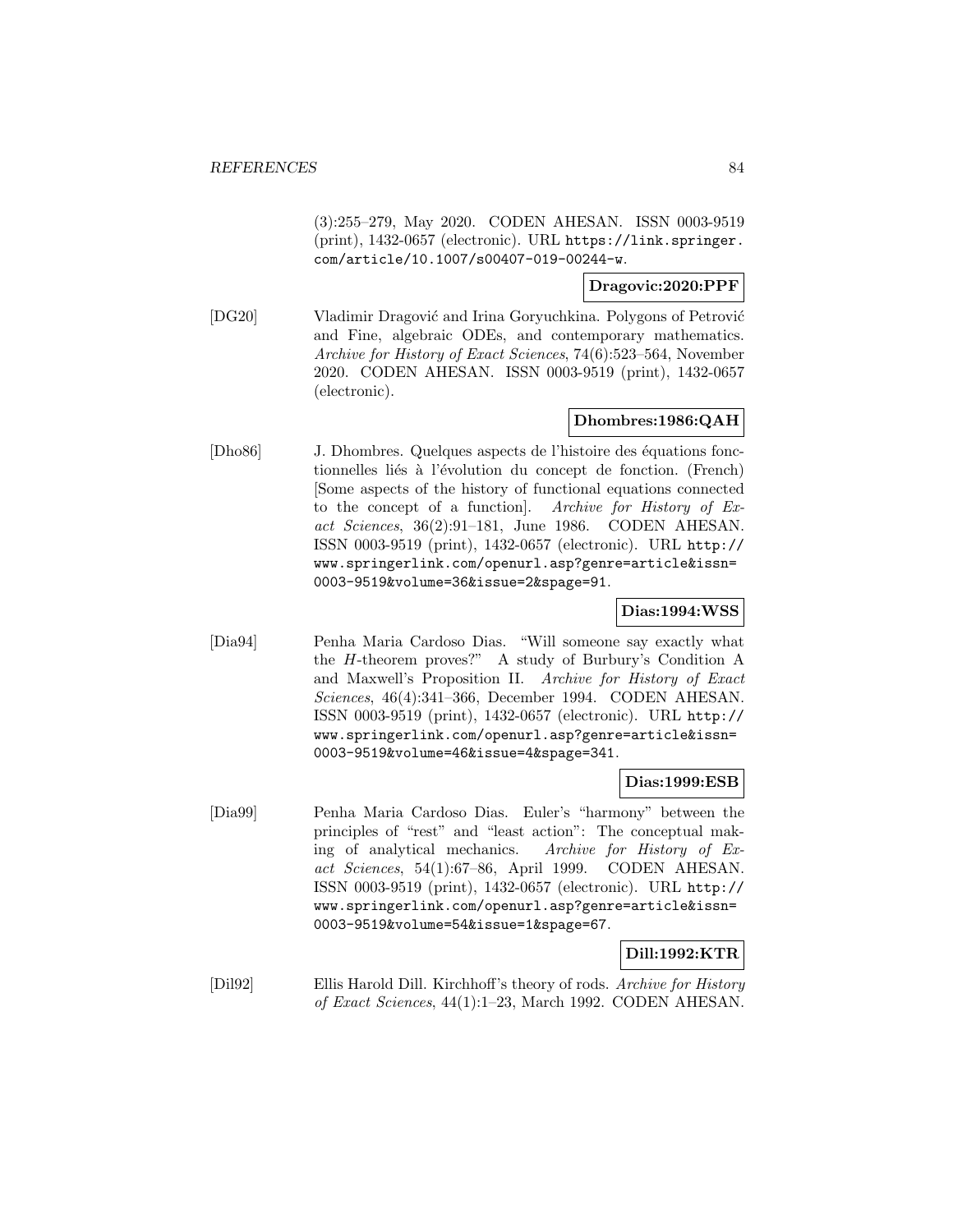ISSN 0003-9519 (print), 1432-0657 (electronic). URL http:// www.springerlink.com/openurl.asp?genre=article&issn= 0003-9519&volume=44&issue=1&spage=1.

## **Duncan:2007:VURa**

[DJ07a] Anthony Duncan and Michel Janssen. On the verge of Umdeutung [reinterpretation] in Minnesota: Van Vleck and the Correspondence Principle. Part one. Archive for History of Exact Sciences, 61(6):553–624, November 2007. CODEN AHESAN. ISSN 0003-9519 (print), 1432-0657 (electronic). URL http:// www.springerlink.com/openurl.asp?genre=article&issn= 0003-9519&volume=61&issue=6&spage=553.

## **Duncan:2007:VURb**

[DJ07b] Anthony Duncan and Michel Janssen. On the verge of Umdeutung [reinterpretation] in Minnesota: Van Vleck and the Correspondence Principle. Part two. Archive for History of Exact Sciences, 61(6):625–671, November 2007. CODEN AHESAN. ISSN 0003-9519 (print), 1432-0657 (electronic). URL http:// www.springerlink.com/openurl.asp?genre=article&issn= 0003-9519&volume=61&issue=6&spage=625.

### **deJong:2019:SBPa**

[dJ19a] Teije de Jong. A study of Babylonian planetary theory I. The outer planets. Archive for History of Exact Sciences, 73(1):1–37, January 2019. CODEN AHESAN. ISSN 0003-9519 (print), 1432- 0657 (electronic). URL http://link.springer.com/content/ pdf/10.1007/s00407-018-0216-0.pdf.

### **deJong:2019:SBPb**

[dJ19b] Teije de Jong. A study of Babylonian planetary theory II. The planet Venus. Archive for History of Exact Sciences, 73 (4):309–333, July 2019. CODEN AHESAN. ISSN 0003-9519 (print), 1432-0657 (electronic). URL http://link.springer. com/content/pdf/10.1007/s00407-019-00224-0.pdf.

#### **deJong:2021:SBP**

[dJ21] Teije de Jong. A study of Babylonian planetary theory III. The planet Mercury. Archive for History of Exact Sciences, 75(5): 491–522, September 2021. CODEN AHESAN. ISSN 0003-9519 (print), 1432-0657 (electronic). URL https://link.springer. com/article/10.1007/s00407-020-00269-6.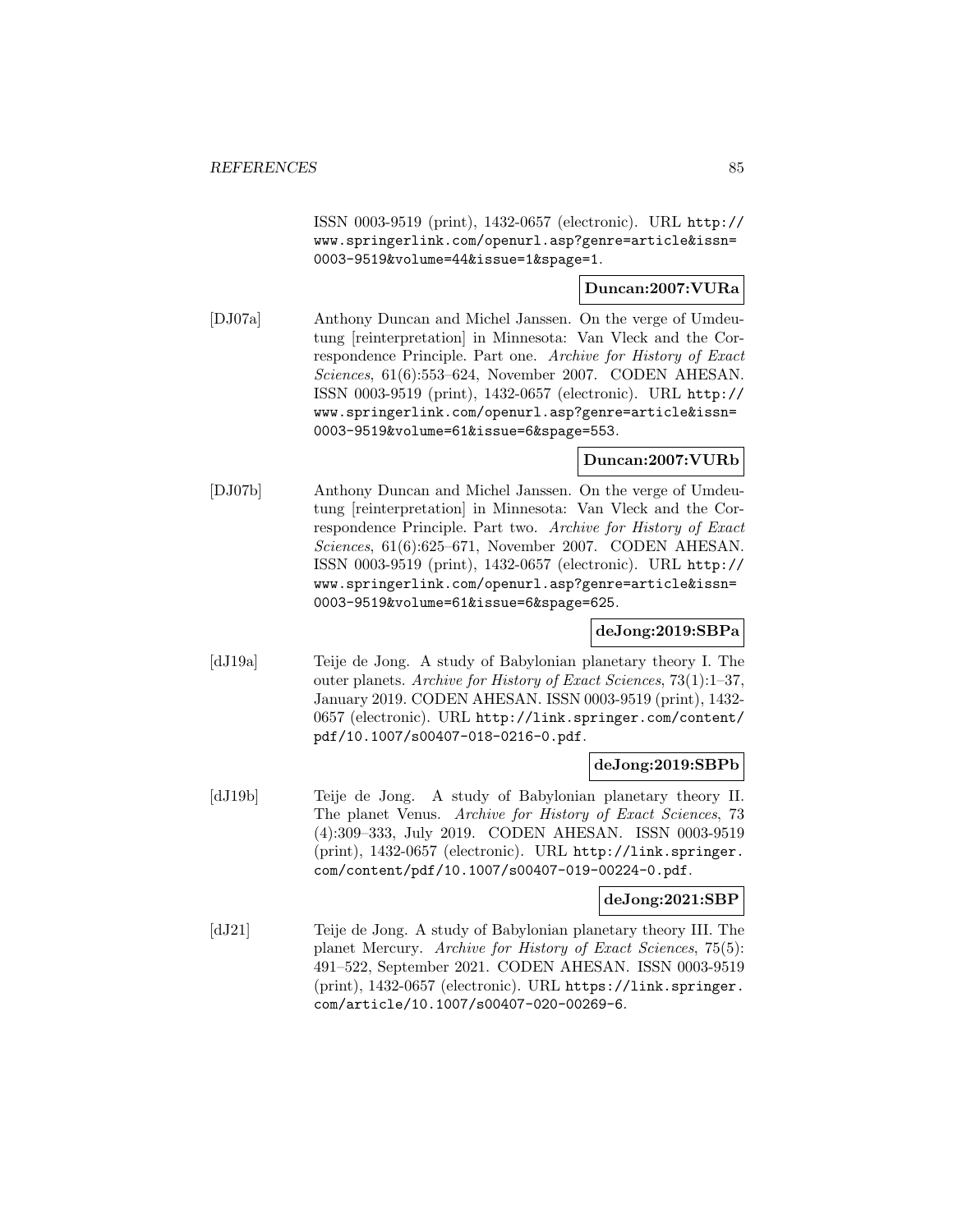#### **deJong:2020:BOU**

[dJH20] Teije de Jong and Hermann Hunger. Babylonian observations of a unique planetary configuration. Archive for History of Exact Sciences, 74(6):587–603, November 2020. CO-DEN AHESAN. ISSN 0003-9519 (print), 1432-0657 (electronic). URL http://link.springer.com/content/pdf/10. 1007/s00407-020-00252-1.pdf.

### **deOliveira:1988:ACC**

[dO88] A. J. Franco de Oliveira. Anastácio da Cunha and the concept of convergent series. Archive for History of Exact Sciences, 39(1):1-12, March 1988. CODEN AHESAN. ISSN 0003-9519 (print), 1432-0657 (electronic). URL http:// www.springerlink.com/openurl.asp?genre=article&issn= 0003-9519&volume=39&issue=1&spage=1.

### **Dobson:1998:NPR**

[Dob98] Geoffrey. J. Dobson. Newton's problems with rigid body dynamics in the light of his treatment of the precession of the equinoxes. Archive for History of Exact Sciences, 53(2):125– 145, June 1998. CODEN AHESAN. ISSN 0003-9519 (print), 1432-0657 (electronic). URL http://www.springerlink. com/openurl.asp?genre=article&issn=0003-9519&volume= 53&issue=2&spage=125.

### **Dobson:1999:ACI**

[Dob99a] Geoffrey J. Dobson. Against Chandrasekhar's interpretation of Newton's treatment of the precession of the equinoxes. Archive for History of Exact Sciences, 53(6):577–597, January 1999. CODEN AHESAN. ISSN 0003-9519 (print), 1432-0657 (electronic). URL http://www.springerlink. com/openurl.asp?genre=article&issn=0003-9519&volume= 53&issue=6&spage=577.

### **Dobson:1999:NER**

[Dob99b] Geoffrey J. Dobson. Newton's errors with the rotational motion of fluids. Archive for History of Exact Sciences, 54(3):243– 254, August 1999. CODEN AHESAN. ISSN 0003-9519 (print), 1432-0657 (electronic). URL http://www.springerlink. com/openurl.asp?genre=article&issn=0003-9519&volume= 54&issue=3&spage=243.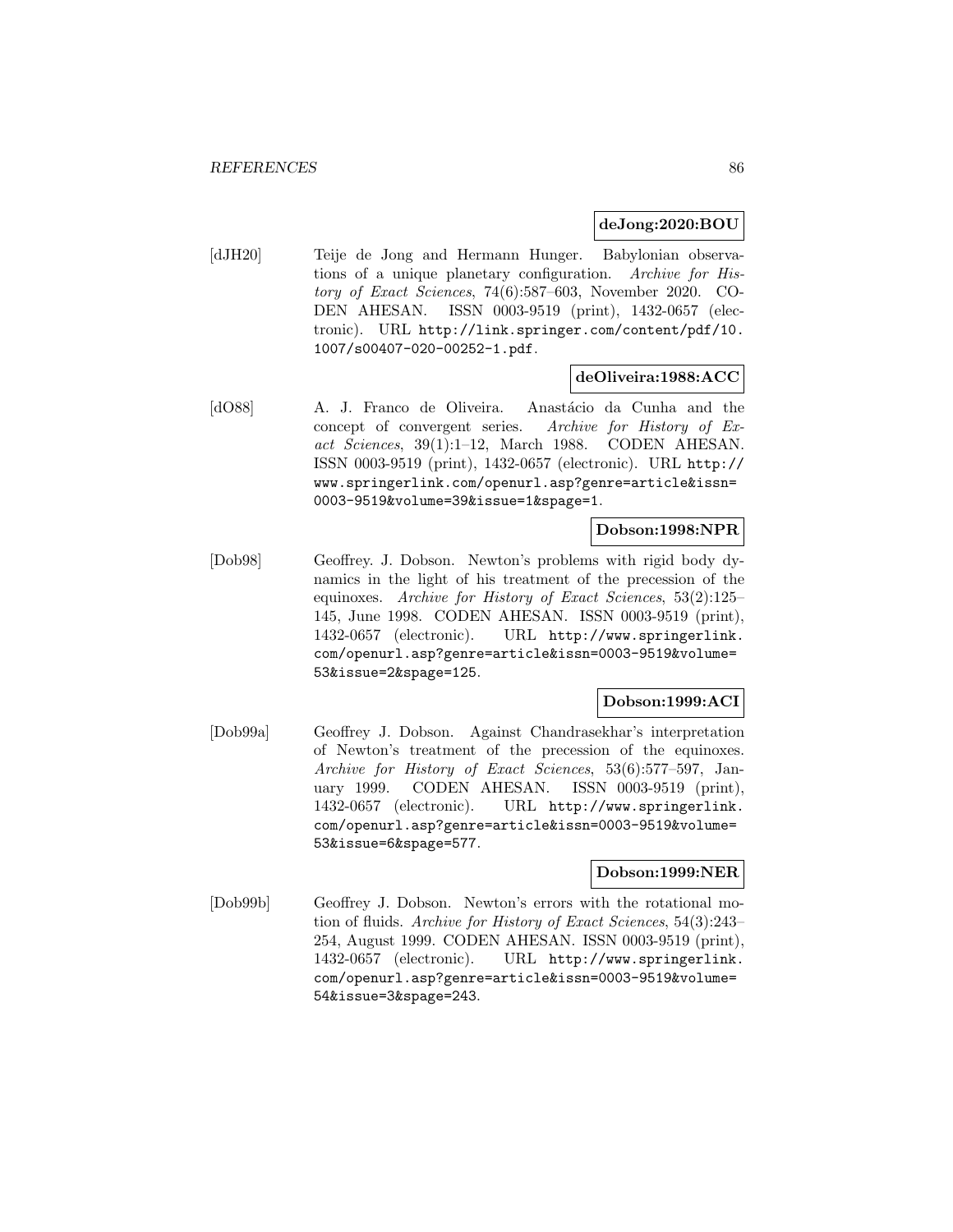#### **Dobson:2001:LPB**

[Dob01] Geoffrey J. Dobson. On Lemmas 1 and 2 to Proposition 39 of Book 3 of Newton's Principia. Archive for History of Exact Sciences, 55(4):345–363, January 2001. CODEN AHESAN. ISSN 0003-9519 (print), 1432-0657 (electronic). URL http:// www.springerlink.com/openurl.asp?genre=article&issn= 0003-9519&volume=55&issue=4&spage=345.

### **Doncel:1991:PHC**

[Don91] Manuel G. Doncel. On the process of Hertz's conversion to Hertzian waves. Archive for History of Exact Sciences, 43(1): 1–27, March 1991. CODEN AHESAN. ISSN 0003-9519 (print), 1432-0657 (electronic). URL http://www.springerlink. com/openurl.asp?genre=article&issn=0003-9519&volume= 43&issue=1&spage=1.

# **Dong:2021:HMR**

[Don21] Hao Dong. Hobbes's model of refraction and derivation of the sine law. Archive for History of Exact Sciences, 75(3):323–348, May 2021. CODEN AHESAN. ISSN 0003-9519 (print), 1432- 0657 (electronic).

### **Dostrovsky:1975:EVT**

[Dos75] Sigalia Dostrovsky. Early vibration theory: Physics and music in the seventeenth century. Archive for History of Exact Sciences, 14(3):169–218, September 1975. CODEN AHESAN. ISSN 0003-9519 (print), 1432-0657 (electronic). URL http:// www.springerlink.com/openurl.asp?genre=article&issn= 0003-9519&volume=14&issue=3&spage=169.

#### **Dias:1995:CIC**

[DPC95] Penha Maria Cardoso Dias, Simone Pinheiro Pinto, and Deisemar Hollanda Cassiano. The conceptual import of Carnot's theorem to the discovery of the entropy. Archive for History of Exact Sciences, 49(2):135–161, June 1995. CODEN AHESAN. ISSN 0003-9519 (print), 1432-0657 (electronic). URL http:// www.springerlink.com/openurl.asp?genre=article&issn= 0003-9519&volume=49&issue=2&spage=135.

#### **Dumbaugh:2012:CEA**

[DS12] Della Dumbaugh and Joachim Schwermer. The collaboration of Emil Artin and George Whaples: Artin's mathematical cir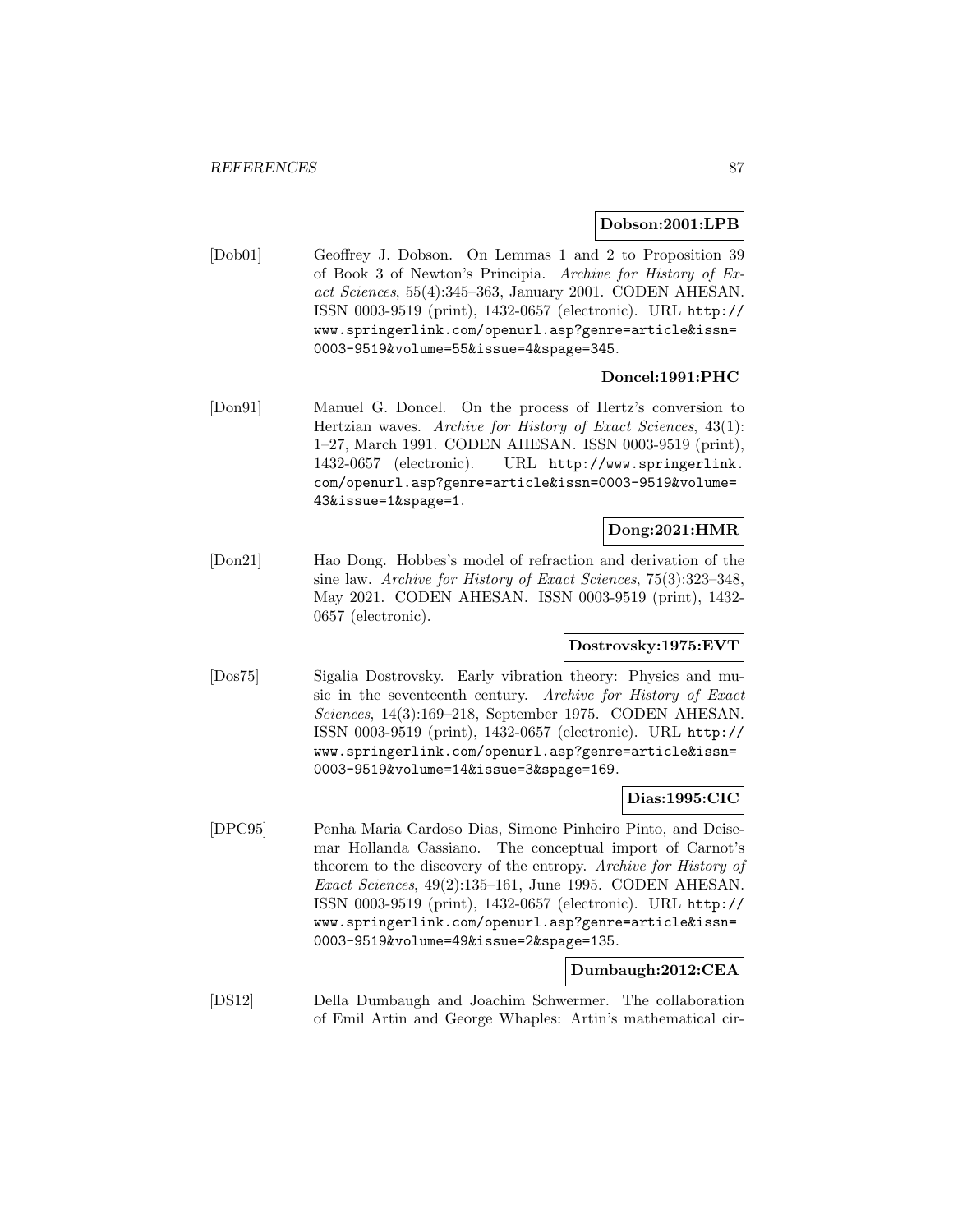cle extends to America. Archive for History of Exact Sciences, 66(5):465–484, September 2012. CODEN AHESAN. ISSN 0003-9519 (print), 1432-0657 (electronic). URL http:// www.springerlink.com/openurl.asp?genre=article&issn= 0003-9519&volume=66&issue=5&spage=465.

# **Ducheyne:2011:TUG**

[Duc11] Steffen Ducheyne. Testing universal gravitation in the laboratory, or the significance of research on the mean density of the earth and big G, 1798–1898: changing pursuits and long-term methodological-experimental continuity. Archive for History of Exact Sciences, 65(2):181–227, March 2011. CO-DEN AHESAN. ISSN 0003-9519 (print), 1432-0657 (electronic). URL http://www.springerlink.com/openurl.asp? genre=article&issn=????&volume=65&issue=2&spage=181.

# **Dugac:1973:EAK**

[Dug73] Pierre Dugac. Eléments d'analyse de Karl Weierstrass. (French) [Elements of analysis of Karl Weierstrass]. Archive for History of Exact Sciences,  $10(1-2):41-176$ , January 1973. CO-DEN AHESAN. ISSN 0003-9519 (print), 1432-0657 (electronic). URL http://www.springerlink.com/openurl.asp?genre= article&issn=0003-9519&volume=10&issue=1&spage=41.

# **Dugac:1976:NDV**

[Dug76] Pierre Dugac. Notes et documents sur la vie et l'oeuvre de René Baire. (French) [Notes and documents on the life and works of René Baire]. Archive for History of Exact Sciences, 15(4):297–383, December 1976. CODEN AHESAN. ISSN 0003-9519 (print), 1432-0657 (electronic). URL http:// www.springerlink.com/openurl.asp?genre=article&issn= 0003-9519&volume=15&issue=4&spage=297.

### **Duke:2002:ABA**

[Duk02a] Dennis W. Duke. Associations between the ancient star catalogues. Archive for History of Exact Sciences, 56(5):435– 450, July 2002. CODEN AHESAN. ISSN 0003-9519 (print), 1432-0657 (electronic). URL http://www.springerlink. com/openurl.asp?genre=article&issn=0003-9519&volume= 56&issue=5&spage=435.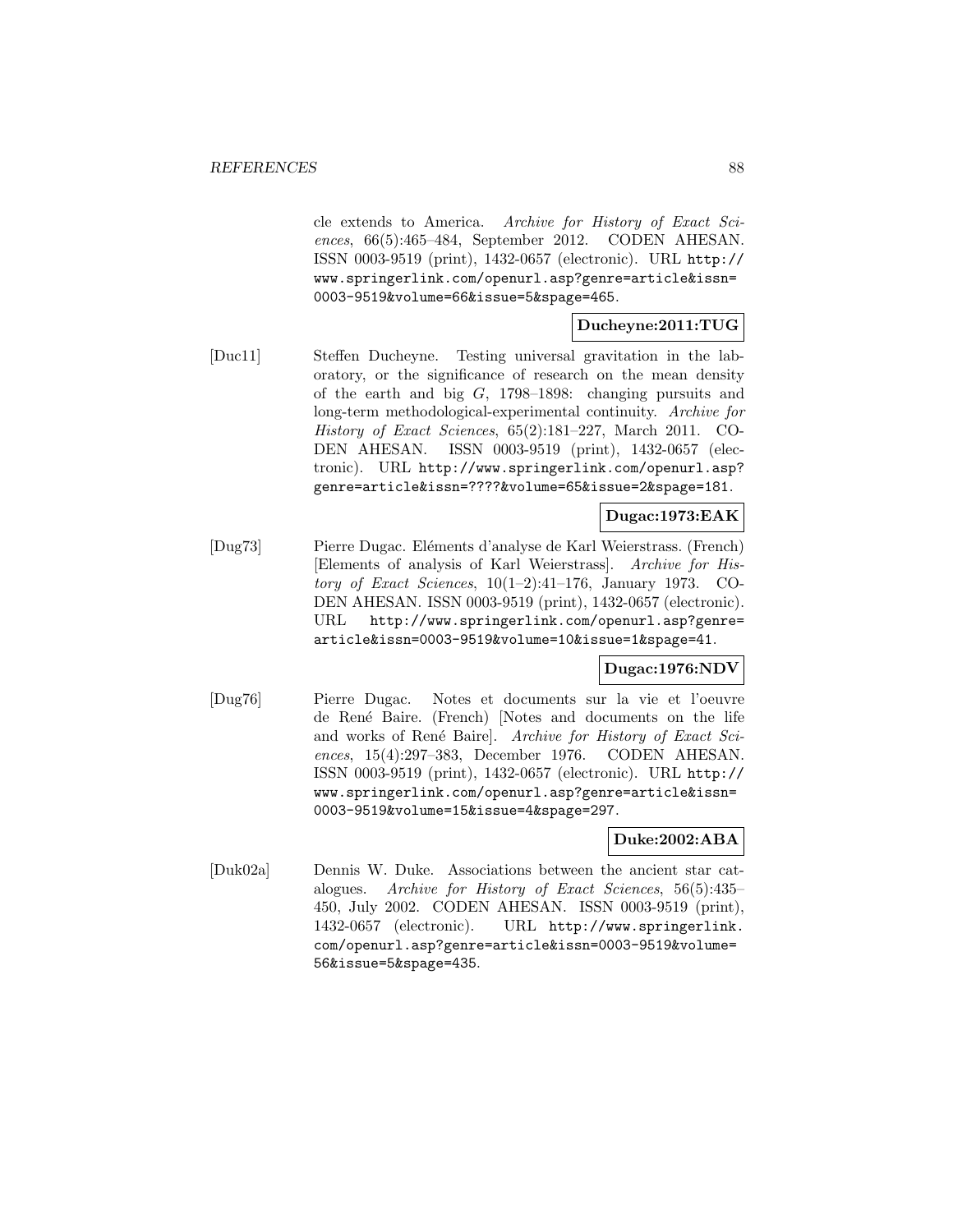#### **Duke:2002:HCS**

[Duk02b] Dennis W. Duke. Hipparchus' coordinate system. Archive for History of Exact Sciences, 56(5):427–433, July 2002. CO-DEN AHESAN. ISSN 0003-9519 (print), 1432-0657 (electronic). URL http://www.springerlink.com/openurl.asp?genre= article&issn=0003-9519&volume=56&issue=5&spage=427.

# **Duke:2005:EIM**

[Duk05a] Dennis Duke. The Equant in India: The mathematical basis of ancient Indian planetary models. Archive for History of Exact Sciences, 59(6):563–576, October 2005. CODEN AHESAN. ISSN 0003-9519 (print), 1432-0657 (electronic). URL http:// www.springerlink.com/openurl.asp?genre=article&issn= 0003-9519&volume=59&issue=6&spage=563.

### **Duke:2005:PTO**

[Duk05b] Dennis Duke. Ptolemy's treatment of the outer planets. Archive for History of Exact Sciences, 59(2):169–187, January 2005. CODEN AHESAN. ISSN 0003-9519 (print), 1432-0657 (electronic). URL http://www.springerlink. com/openurl.asp?genre=article&issn=0003-9519&volume= 59&issue=2&spage=169.

### **Duke:2007:SLA**

[Duk07] Dennis W. Duke. The second lunar anomaly in ancient Indian astronomy. Archive for History of Exact Sciences, 61(2):147– 157, March 2007. CODEN AHESAN. ISSN 0003-9519 (print), 1432-0657 (electronic). URL http://www.springerlink. com/openurl.asp?genre=article&issn=0003-9519&volume= 61&issue=2&spage=147.

#### **Duke:2008:MML**

[Duk08] Dennis W. Duke. Mean motions and longitudes in Indian astronomy. Archive for History of Exact Sciences, 62(5):489–509, September 2008. CODEN AHESAN. ISSN 0003-9519 (print), 1432-0657 (electronic). URL http://www.springerlink. com/openurl.asp?genre=article&issn=0003-9519&volume= 62&issue=5&spage=489.

#### **Duke:2009:MMP**

[Duk09] Dennis Duke. Mean motions in Ptolemy's planetary hypotheses. Archive for History of Exact Sciences, 63(6):635–654,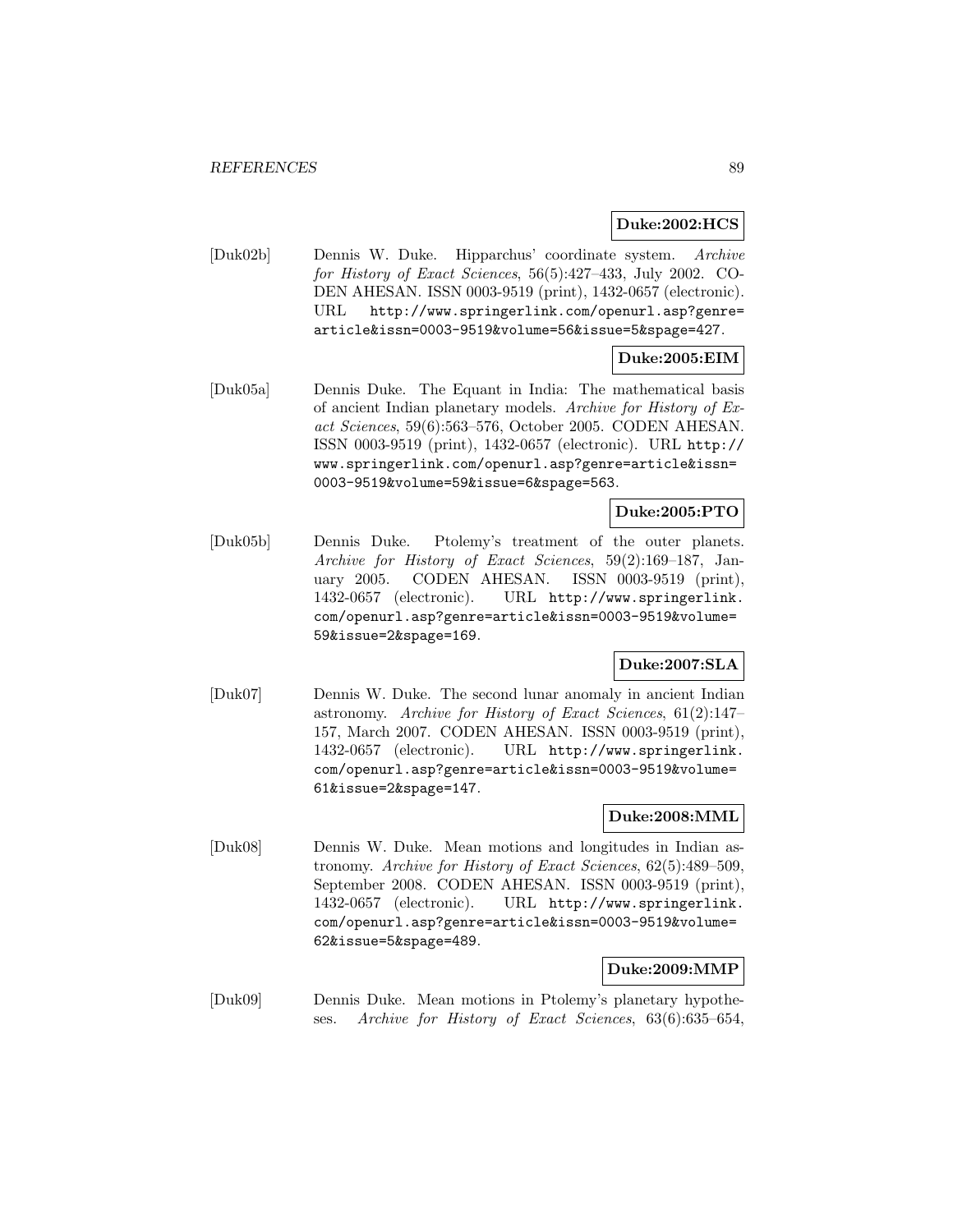November 2009. CODEN AHESAN. ISSN 0003-9519 (print), 1432-0657 (electronic). URL http://www.springerlink. com/openurl.asp?genre=article&issn=0003-9519&volume= 63&issue=6&spage=635.

# **Duke:2010:GAB**

[Duk10] Dennis Duke. Greek angles from Babylonian numbers. Archive for History of Exact Sciences, 64(3):375–394, May 2010. CO-DEN AHESAN. ISSN 0003-9519 (print), 1432-0657 (electronic). URL http://www.springerlink.com/openurl.asp?genre= article&issn=0003-9519&volume=64&issue=3&spage=375.

## **Dutka:1981:IBF**

[Dut81] Jacques Dutka. The incomplete beta function — a historical profile. Archive for History of Exact Sciences, 24(1):11– 29, March 1981. CODEN AHESAN. ISSN 0003-9519 (print), 1432-0657 (electronic). URL http://www.springerlink. com/openurl.asp?genre=article&issn=0003-9519&volume= 24&issue=1&spage=11.

### **Dutka:1982:WPB**

[Dut82] Jacques Dutka. Wallis's product, Brouncker's continued fraction, and Leibniz's series. Archive for History of Exact Sciences, 26(2):115–126, June 1982. CODEN AHESAN. ISSN 0003-9519 (print), 1432-0657 (electronic). URL http:// www.springerlink.com/openurl.asp?genre=article&issn= 0003-9519&volume=26&issue=2&spage=115.

### **Dutka:1984:EHH**

[Dut84] Jacques Dutka. The early history of the hypergeometric function. Archive for History of Exact Sciences, 31(1):15–34, March 1984. CODEN AHESAN. ISSN 0003-9519 (print), 1432-0657 (electronic). URL http://www.springerlink. com/openurl.asp?genre=article&issn=0003-9519&volume= 31&issue=1&spage=15.

## **Dutka:1985:PRF**

[Dut85] Jacques Dutka. On the problem of random flights. Archive for History of Exact Sciences, 32(3–4):351–375, September 1985. CODEN AHESAN. ISSN 0003-9519 (print), 1432-0657 (electronic). URL http://www.springerlink. com/openurl.asp?genre=article&issn=0003-9519&volume= 32&issue=3&spage=351.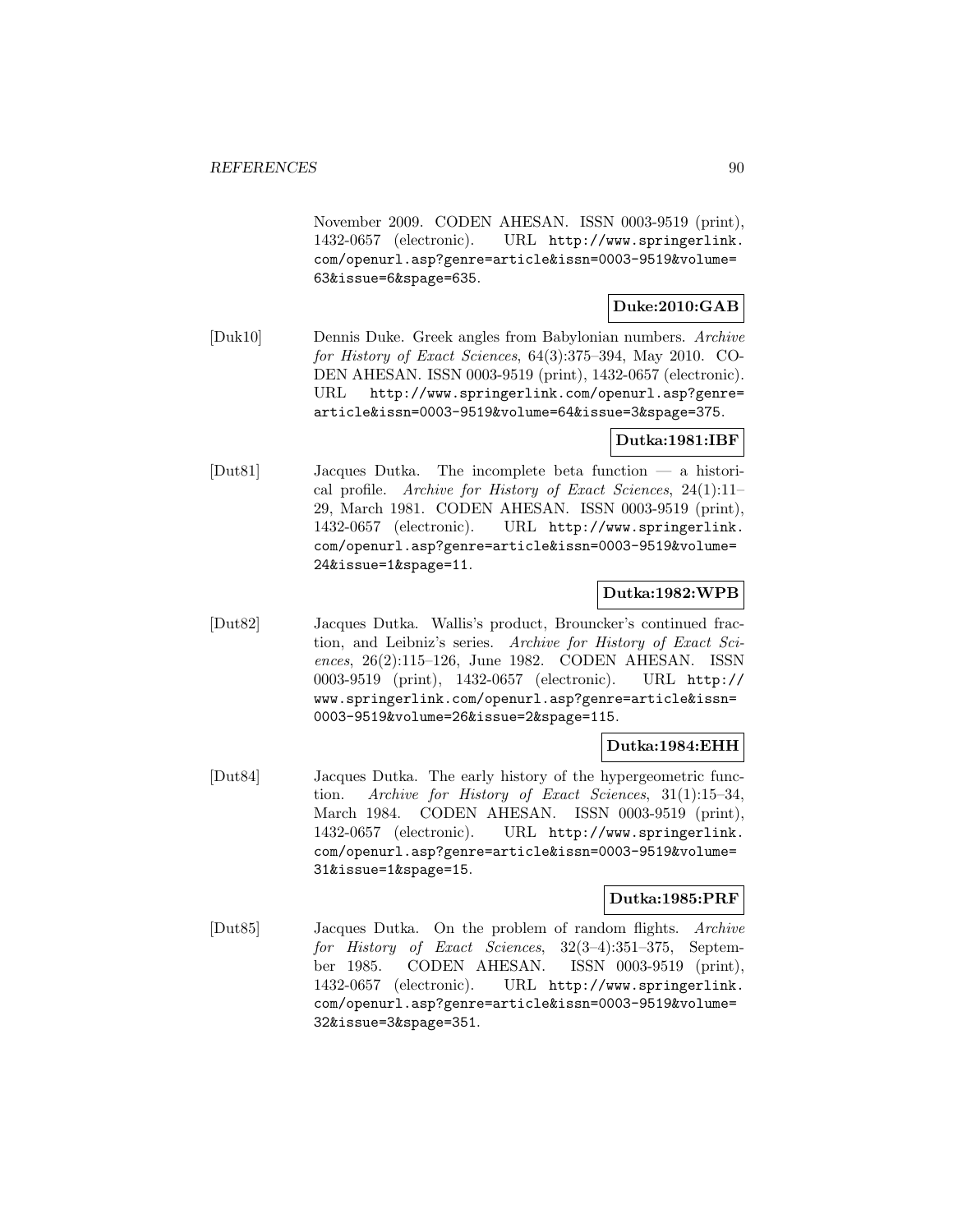### **Dutka:1986:SRT**

[Dut86] Jacques Dutka. On square roots and their representations. Archive for History of Exact Sciences, 36(1):21–39, March 1986. CODEN AHESAN. ISSN 0003-9519 (print), 1432-0657 (electronic). URL http://www.springerlink. com/openurl.asp?genre=article&issn=0003-9519&volume= 36&issue=1&spage=21.

# **Dutka:1988:SPP**

[Dut88] Jacques Dutka. On the St. Petersburg paradox. Archive for History of Exact Sciences, 39(1):13–39, March 1988. CODEN AHESAN. ISSN 0003-9519 (print), 1432-0657 (electronic). URL http://www.springerlink.com/openurl.asp?genre= article&issn=0003-9519&volume=39&issue=1&spage=13.

### **Dutka:1990:RAM**

[Dut90] Jacques Dutka. Robert Adrain and the method of least squares. Archive for History of Exact Sciences, 41(2):171– 184, June 1990. CODEN AHESAN. ISSN 0003-9519 (print), 1432-0657 (electronic). URL http://www.springerlink. com/openurl.asp?genre=article&issn=0003-9519&volume= 41&issue=2&spage=171.

### **Dutka:1991:EHF**

[Dut91] Jacques Dutka. The early history of the factorial function. Archive for History of Exact Sciences, 43(3):225–249, September 1991. CODEN AHESAN. ISSN 0003-9519 (print), 1432-0657 (electronic). URL http://www.springerlink. com/openurl.asp?genre=article&issn=0003-9519&volume= 43&issue=3&spage=225.

#### **Dutka:1993:SME**

[Dut93] Jacques Dutka. "Eratosthenes' measurement of the Earth reconsidered". Archive for History of Exact Sciences, 46(1):55– 66, March 1993. CODEN AHESAN. ISSN 0003-9519 (print), 1432-0657 (electronic). URL http://www.springerlink. com/openurl.asp?genre=article&issn=0003-9519&volume= 46&issue=1&spage=55.

### **Dutka:1995:EHB**

[Dut95] Jacques Dutka. On the early history of Bessel functions. Archive for History of Exact Sciences, 49(2):105–134, June 1995. CO-DEN AHESAN. ISSN 0003-9519 (print), 1432-0657 (electronic).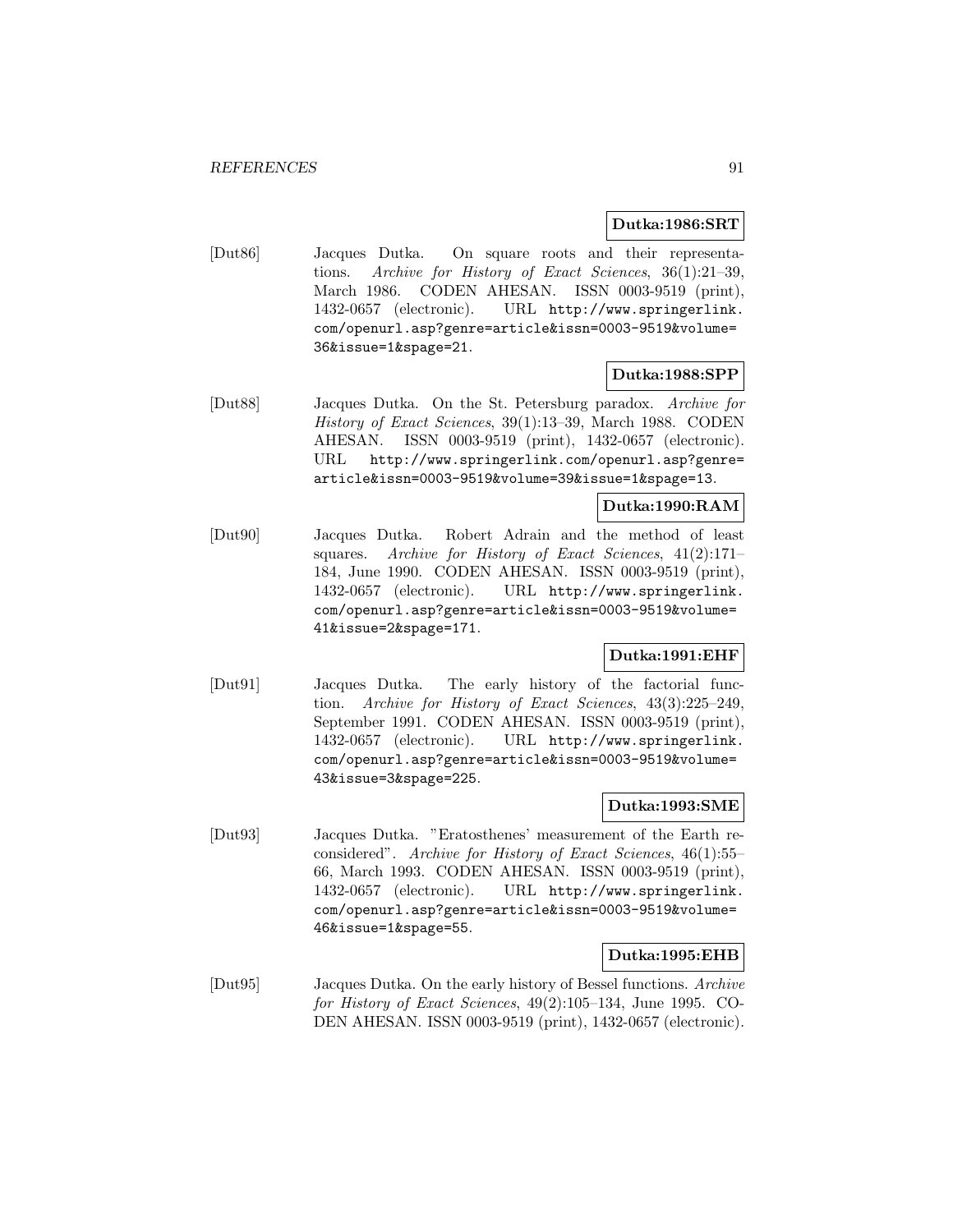URL http://www.springerlink.com/openurl.asp?genre= article&issn=0003-9519&volume=49&issue=2&spage=105.

## **Dutka:1996:GPD**

[Dut96a] Jacques Dutka. On Gauss' priority in the discovery of the method of least squares. Archive for History of Exact Sciences, 49(4):355–370, December 1996. CODEN AHESAN. ISSN 0003-9519 (print), 1432-0657 (electronic). URL http:// www.springerlink.com/openurl.asp?genre=article&issn= 0003-9519&volume=49&issue=4&spage=355.

## **Dutka:1996:SSD**

[Dut96b] Jacques Dutka. On the summation of some divergent series of Euler and the zeta functions. Archive for History of Exact Sciences, 50(2):187–200, August 1996. CODEN AHESAN. ISSN 0003-9519 (print), 1432-0657 (electronic). URL http:// www.springerlink.com/openurl.asp?genre=article&issn= 0003-9519&volume=50&issue=2&spage=187.

# **Dutka:1997:NKE**

[Dut97] Jacques Dutka. A note on 'Kepler's equation'. Archive for History of Exact Sciences, 51(1):59–65, March 1997. CODEN AHESAN. ISSN 0003-9519 (print), 1432-0657 (electronic). URL http://www.springerlink.com/openurl.asp?genre= article&issn=0003-9519&volume=51&issue=1&spage=59.

### **Earman:2001:LCR**

[Ear01] John Earman. Lambda: The constant that refuses to die. Archive for History of Exact Sciences, 55(3):189–220, January 2001. CODEN AHESAN. ISSN 0003-9519 (print), 1432-0657 (electronic). URL http://www.springerlink. com/openurl.asp?genre=article&issn=0003-9519&volume= 55&issue=3&spage=189.

### **Eastwood:1970:MDL**

[Eas70] Bruce S. Eastwood. Metaphysical derivations of a law of refraction: Damianos and Grosseteste. Archive for History of Exact Sciences, 6(3):224–236, January 1970. CODEN AHESAN. ISSN 0003-9519 (print), 1432-0657 (electronic). URL http:// www.springerlink.com/openurl.asp?genre=article&issn= 0003-9519&volume=6&issue=3&spage=224.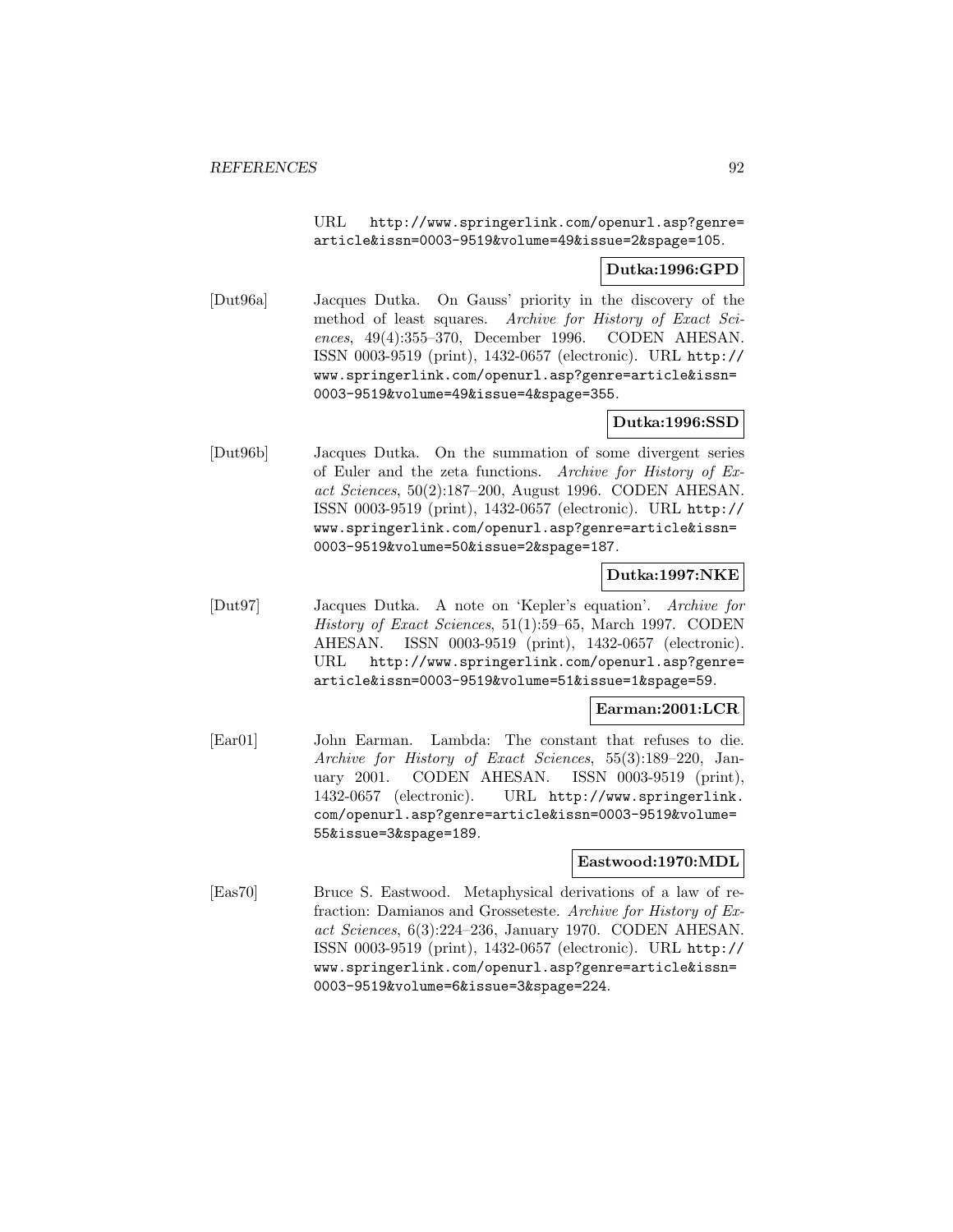### **Evans:2019:BST**

[EC19] James Evans and Christian C. Carman. Babylonian solar theory on the Antikythera mechanism. Archive for History of Exact Sciences, 73(6):619–659, November 2019. CODEN AHESAN. ISSN 0003-9519 (print), 1432-0657 (electronic).

## **Eckert:2002:EFS**

[Eck02] Michael Eckert. Euler and the Fountains of Sanssouci. Archive for History of Exact Sciences, 56(6):451–468, November 2002. CODEN AHESAN. ISSN 0003-9519 (print), 1432-0657 (electronic). URL http://www.springerlink. com/openurl.asp?genre=article&issn=0003-9519&volume= 56&issue=6&spage=451.

## **Eckert:2021:PFG**

[Eck21] Michael Eckert. Pipe flow: a gateway to turbulence. Archive for History of Exact Sciences, 75(3):249–282, May 2021. CO-DEN AHESAN. ISSN 0003-9519 (print), 1432-0657 (electronic). URL http://link.springer.com/content/pdf/10. 1007/s00407-020-00263-y.pdf.

### **Esteve:2009:EBI**

[ED09] Ma Rosa Massa Esteve and Amadeu Delshams. Euler's beta integral in Pietro Mengoli's works. Archive for History of Exact Sciences, 63(3):325–356, 2009. CODEN AHESAN. ISSN 0003- 9519 (print), 1432-0657 (electronic).

### **Edwards:1975:BKP**

[Edw75] Harold M. Edwards. The background of Kummer's proof of Fermat's last theorem for regular primes. Archive for History of Exact Sciences, 14(3):219–236, September 1975. CO-DEN AHESAN. ISSN 0003-9519 (print), 1432-0657 (electronic). URL http://www.springerlink.com/openurl.asp?genre= article&issn=0003-9519&volume=14&issue=3&spage=219. See postscript [Edw77].

# **Edwards:1977:PBK**

[Edw77] Harold M. Edwards. Postscript to "The background of Kummer's proof ...". Archive for History of Exact Sciences, 17(4): 381–394, July 1977. CODEN AHESAN. ISSN 0003-9519 (print), 1432-0657 (electronic). URL http://www.springerlink. com/openurl.asp?genre=article&issn=0003-9519&volume= 17&issue=4&spage=381. See [Edw75].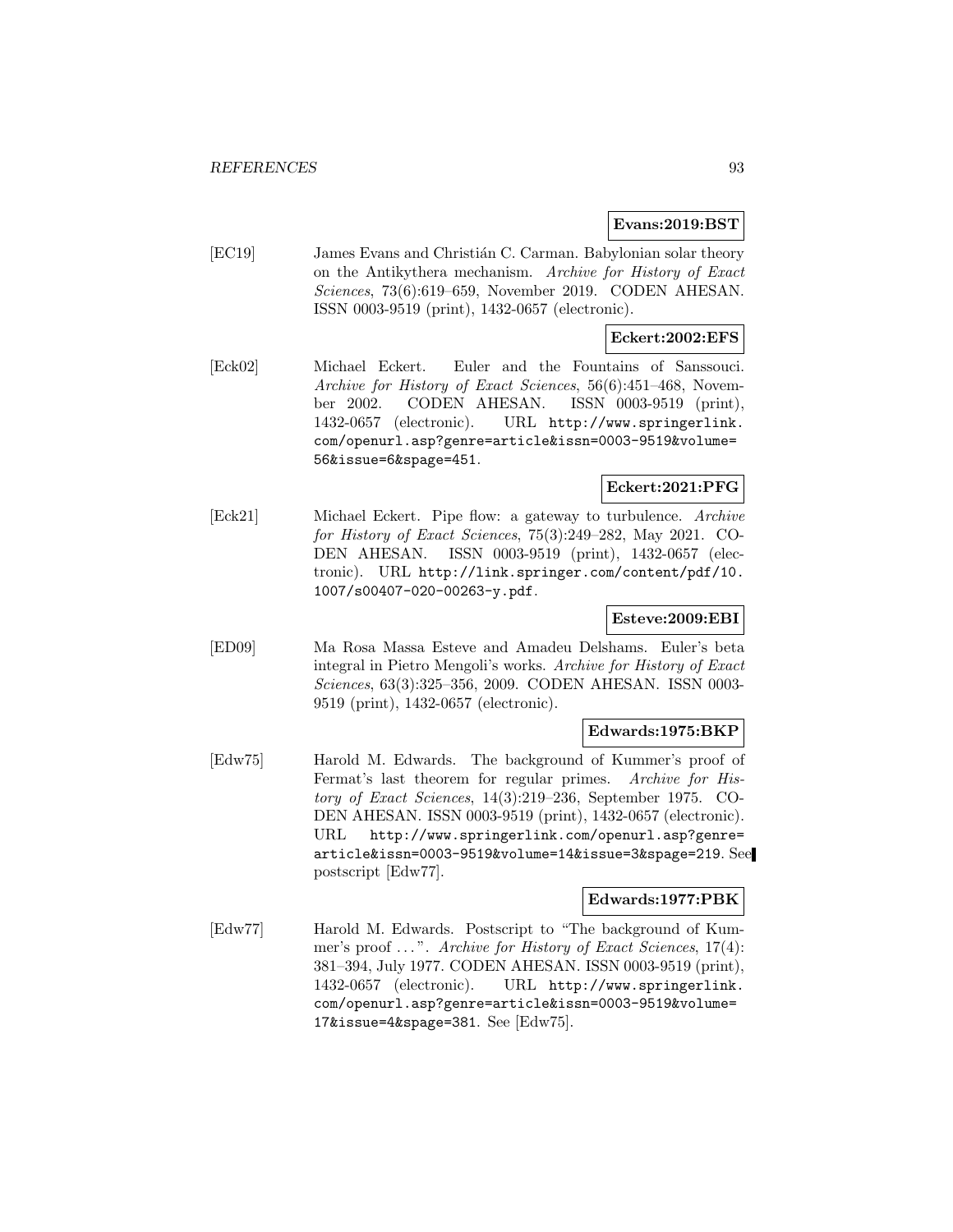**Edwards:1980:GIT**

[Edw80] Harold M. Edwards. The genesis of ideal theory. Archive for History of Exact Sciences, 23(4):321–378, December 1980. CO-DEN AHESAN. ISSN 0003-9519 (print), 1432-0657 (electronic). URL http://www.springerlink.com/openurl.asp?genre= article&issn=0003-9519&volume=23&issue=4&spage=321.

## **Edwards:1990:NGT**

[Edw90] Harold M. Edwards. A note on Galois theory. Archive for History of Exact Sciences, 41(2):163–169, June 1990. CODEN AHESAN. ISSN 0003-9519 (print), 1432-0657 (electronic). URL http:// www.springerlink.com/openurl.asp?genre=article&issn= 0003-9519&volume=41&issue=2&spage=163.

# **Earman:1978:EHT**

[EG78] John Earman and Clark Glymour. Einstein and Hilbert: Two months in the history of General Relativity. Archive for History of Exact Sciences, 19(3):291–308, September 1978. CO-DEN AHESAN. ISSN 0003-9519 (print), 1432-0657 (electronic). URL http://www.springerlink.com/openurl.asp?genre= article&issn=0003-9519&volume=19&issue=3&spage=291.

### **Ehrlich:2006:RNA**

[Ehr06] Philip Ehrlich. The rise of non-Archimedean mathematics and the roots of a misconception I: the emergence of non-Archimedean systems of magnitudes. Archive for History of Exact Sciences, 60(1):1–121, January 2006. CODEN AHESAN. ISSN 0003-9519 (print), 1432-0657 (electronic). URL http:// www.springerlink.com/openurl.asp?genre=article&issn= 0003-9519&volume=60&issue=1&spage=1.

#### **Eisenstaedt:1982:HSS**

[Eis82] J. Eisenstaedt. Histoire et singularit´es de la solution de Schwarzschild (1915–1923). (French) [History and singularities of Schwarzschild's solution (1915–1923)]. Archive for History of Exact Sciences, 27(2):157–198, June 1982. CODEN AHESAN. ISSN 0003-9519 (print), 1432-0657 (electronic). URL http:// www.springerlink.com/openurl.asp?genre=article&issn= 0003-9519&volume=27&issue=2&spage=157.

### **Eisenstaedt:1986:RGE**

[Eis86] Jean Eisenstaedt. La relativité générale à l'étiage: 1925– 1955. (French) [General Relativity at low-water level: 1925–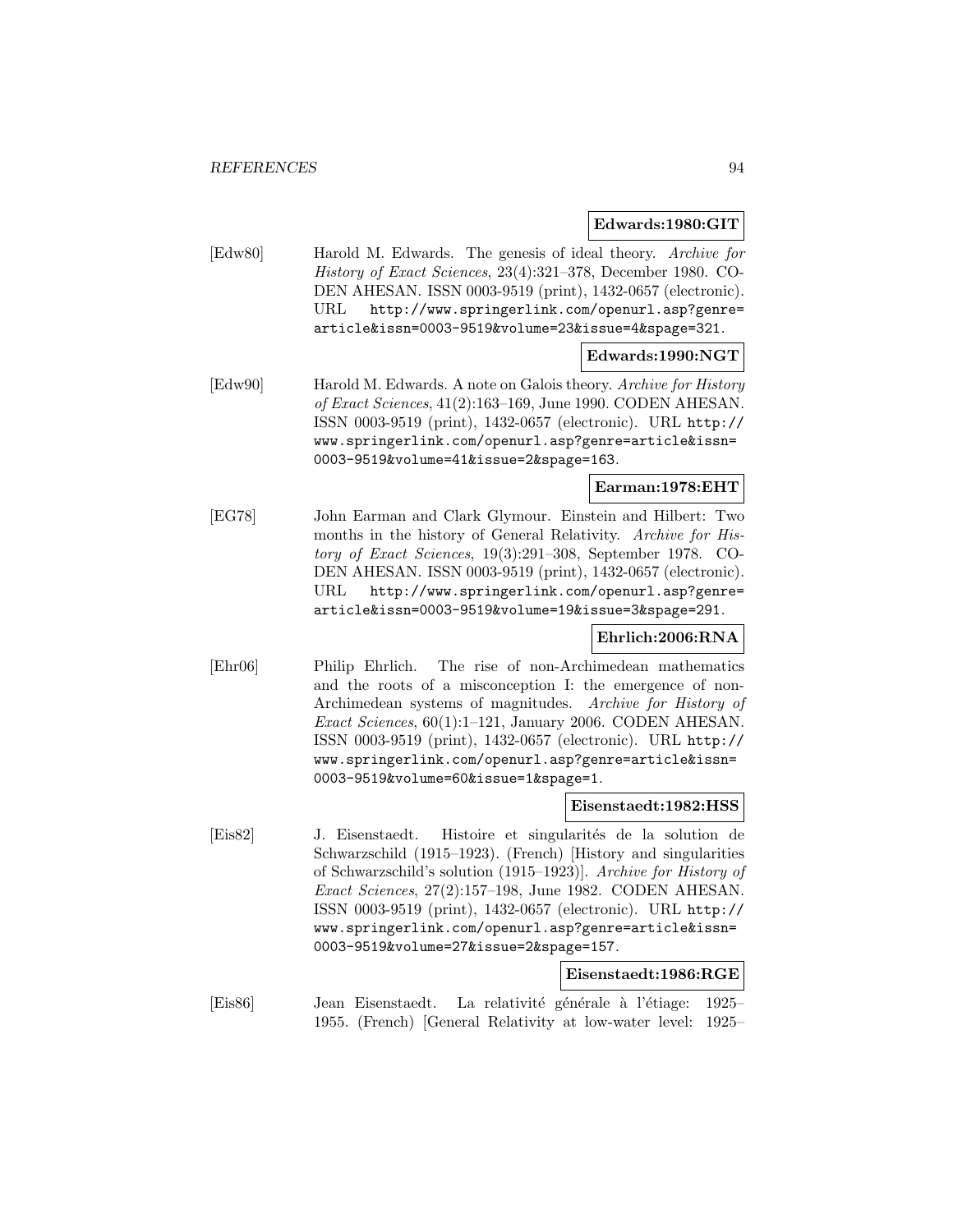1955]. Archive for History of Exact Sciences, 35(2):115–185, June 1986. CODEN AHESAN. ISSN 0003-9519 (print), 1432-0657 (electronic). URL http://www.springerlink. com/openurl.asp?genre=article&issn=0003-9519&volume= 35&issue=2&spage=115.

#### **Eisenstaedt:1987:TIS**

[Eis87] J. Eisenstaedt. Trajectoires et impasses de la solution de Schwarzschild. (French) [Trajectories and blocks in Schwarzschild's solution]. Archive for History of Exact Sciences, 37(4):275–357, December 1987. CODEN AHESAN. ISSN 0003-9519 (print), 1432-0657 (electronic). URL http://www.springerlink. com/openurl.asp?genre=article&issn=0003-9519&volume= 37&issue=4&spage=275.

## **Eisenstaedt:1991:IGP**

[Eis91] J. Eisenstaedt. De l'influence de la gravitation sur la propagation de la lumière en théorie newtonienne. L'archéologie des trous noirs. (French) [On the influence of gravitation on the propagation of light in Newtonian theory. The archaelogy of black holes]. Archive for History of Exact Sciences, 42(4):315–386, December 1991. CODEN AHESAN. ISSN 0003-9519 (print), 1432-0657 (electronic). URL http:// www.springerlink.com/openurl.asp?genre=article&issn= 0003-9519&volume=42&issue=4&spage=315.

### **Eisenstaedt:1996:LBN**

[Eis96] Jean Eisenstaedt. L'optique balistique newtonienne à l'épreuve des satellites de Jupiter. (French) [Newtonian ballistic optics tested by Jupiter's satellites]. Archive for History of Exact  $Sciences, 50(2):117-156, August 1996. CODEN AHESAN.$ ISSN 0003-9519 (print), 1432-0657 (electronic). URL http:// www.springerlink.com/openurl.asp?genre=article&issn= 0003-9519&volume=50&issue=2&spage=117.

### **Edwards:1982:DSB**

[ENP82] Harold Edwards, Olaf Neumann, and Walter Purkert. Dedekinds "Bunte Bemerkungen" zu Kroneckers "Grundz¨uge". (German) [Dedekind's "multicolored remark" on Kronecker's "Outlines"]. Archive for History of Exact Sciences, 27(1):49–85, March 1982. CODEN AHESAN. ISSN 0003-9519 (print), 1432-0657 (electronic). URL http://www.springerlink.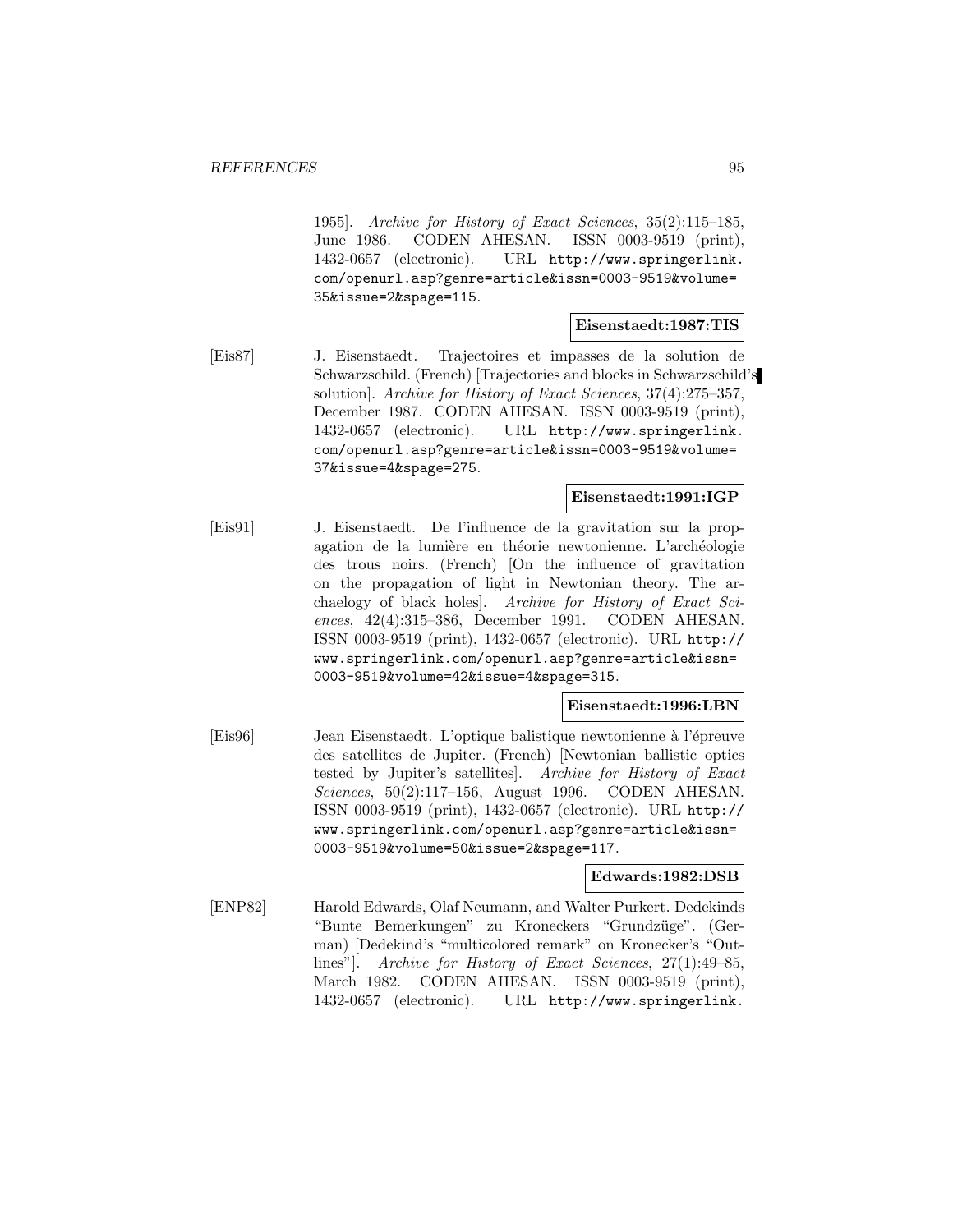com/openurl.asp?genre=article&issn=0003-9519&volume= 27&issue=1&spage=49.

# **Epple:1998:TMS**

[Epp98] Moritz Epple. Topology, matter, and space, I: Topological notions in 19th-century natural philosophy. Archive for History of Exact Sciences, 52(4):297–392, February 1998. CO-DEN AHESAN. ISSN 0003-9519 (print), 1432-0657 (electronic). URL http://www.springerlink.com/openurl.asp?genre= article&issn=0003-9519&volume=52&issue=4&spage=297.

# **Esquisabel:2021:FPI**

[EQ21] Oscar M. Esquisabel and Federico Raffo Quintana. Fiction, possibility and impossibility: three kinds of mathematical fictions in Leibniz's work. Archive for History of Exact Sciences, 75(6): 613–647, November 2021. CODEN AHESAN. ISSN 0003-9519 (print), 1432-0657 (electronic). URL https://link.springer. com/article/10.1007/s00407-021-00277-0.

## **Evans:1976:SEG**

[Eva76] Gillian R. Evans. The "sub-euclidean" geometry of the earlier middle ages, up to the mid-twelfth century. Archive for History of Exact Sciences, 16(2):105–118, June 1976. CODEN AHESAN. ISSN 0003-9519 (print), 1432-0657 (electronic). URL http:// www.springerlink.com/openurl.asp?genre=article&issn= 0003-9519&volume=16&issue=2&spage=105.

#### **Ewald:1969:MMC**

[Ewa69] P. P. Ewald. The myth of myths; comments on P. Forman's paper on "The discovery of the diffraction of X-rays in crystals". Archive for History of Exact Sciences, 6(1):72–81, January 1969. CODEN AHESAN. ISSN 0003-9519 (print), 1432-0657 (electronic). URL http://www.springerlink.com/openurl.asp? genre=article&issn=0003-9519&volume=6&issue=1&spage= 72. See [For69].

### **Feigenbaum:1985:BTM**

[Fei85] L. Feigenbaum. Brook Taylor and the method of increments. Archive for History of Exact Sciences, 34(1–2):1–140, March 1985. CODEN AHESAN. ISSN 0003-9519 (print), 1432-0657 (electronic). URL http://www.springerlink. com/openurl.asp?genre=article&issn=0003-9519&volume= 34&issue=1&spage=1.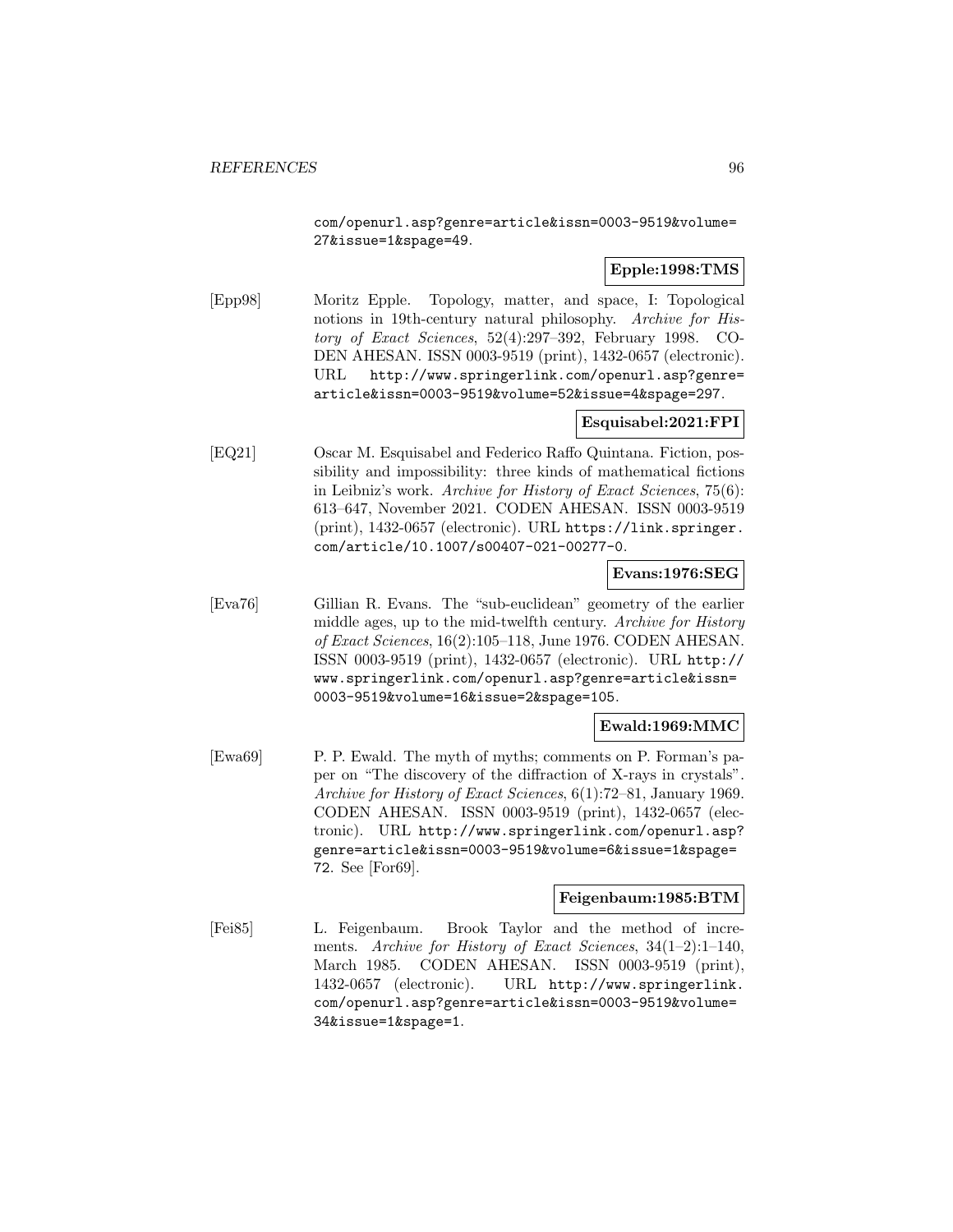#### **Fenster:1998:LED**

[Fen98] Della Dumbaugh Fenster. Leonard Eugene Dickson and his work in the Arithmetics of Algebras. Archive for History of Exact Sciences, 52(2):119–159, February 1998. CODEN AHESAN. ISSN 0003-9519 (print), 1432-0657 (electronic). URL http:// www.springerlink.com/openurl.asp?genre=article&issn= 0003-9519&volume=52&issue=2&spage=119.

#### **Ferreiros:1996:TLE**

[Fer96] José Ferreirós. Traditional logic and the early history of sets, 1854–1908. Archive for History of Exact Sciences, 50(1):5– 71, March 1996. CODEN AHESAN. ISSN 0003-9519 (print), 1432-0657 (electronic). URL http://www.springerlink. com/openurl.asp?genre=article&issn=0003-9519&volume= 50&issue=1&spage=5.

#### **Ferraro:1999:FMD**

[Fer99] Giovanni Ferraro. The first modern definition of the sum of a divergent series: An aspect of the rise of 20th century mathematics. Archive for History of Exact Sciences, 54(2):101– 135, June 1999. CODEN AHESAN. ISSN 0003-9519 (print), 1432-0657 (electronic). URL http://www.springerlink. com/openurl.asp?genre=article&issn=0003-9519&volume= 54&issue=2&spage=101.

#### **Ferraro:2007:FAG**

[Fer07] Giovanni Ferraro. The foundational aspects of Gauss's work on the hypergeometric, factorial and digamma functions. Archive for History of Exact Sciences, 61(5):457–518, September 2007. CODEN AHESAN. ISSN 0003-9519 (print), 1432-0657 (electronic). URL http://www.springerlink. com/openurl.asp?genre=article&issn=0003-9519&volume= 61&issue=5&spage=457.

# **Ferreiro:2014:MIA**

[Fer14] Larrie D. Ferreiro. The mutual influence of aircraft aerodynamics and ship hydrodynamics in theory and experiment. Archive for History of Exact Sciences, 68(2):241–263, March 2014. CO-DEN AHESAN. ISSN 0003-9519 (print), 1432-0657 (electronic). URL http://link.springer.com/article/10.1007/s00407- 013-0129-x.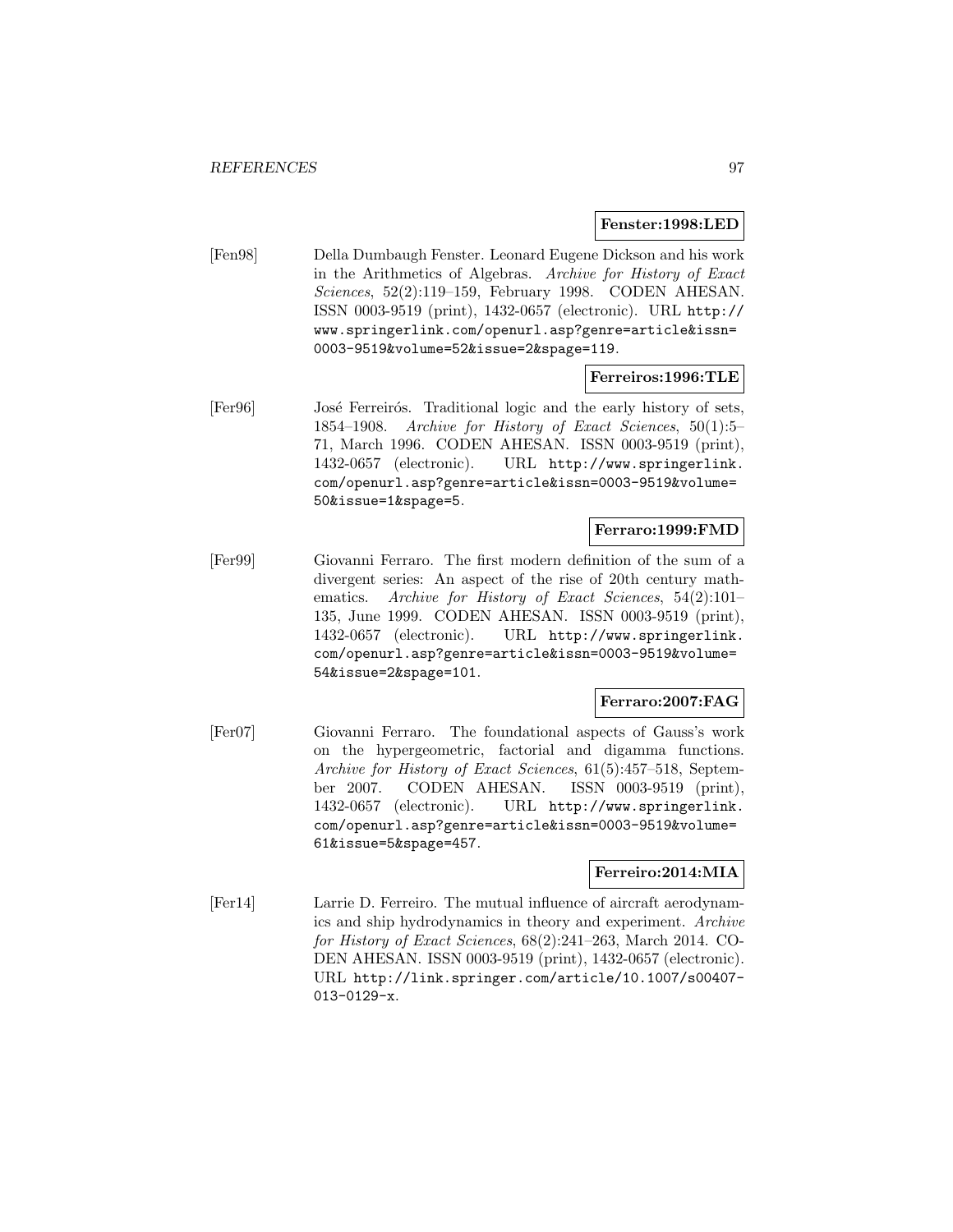#### **Fenaroli:1981:GSS**

[FGP81] Giuseppina Fenaroli, Ubaldo Garibaldi, and M. Antonietta Penco. Giochi, scommesse sulla vita, tabelle di mortalità: Nascita del calcolo probabilistico, statistica e teoria delle popolazioni. (Italian) [Giochi, bets on life, mortality tables: the birth of the calculus of probability, statistics, and population theory]. Archive for History of Exact Sciences, 25(4):329–341, December 1981. CODEN AHESAN. ISSN 0003-9519 (print), 1432-0657 (electronic). URL http://www.springerlink. com/openurl.asp?genre=article&issn=0003-9519&volume= 25&issue=4&spage=329.

### **Fincke:2021:BSA**

[FHR21] Jeanette C. Fincke, Wayne Horowitz, and Eshbal Ratzon. BM 76829: a small astronomical fragment with important implications for the Late Babylonian Astronomy and the Astronomical Book of Enoch. Archive for History of Exact Sciences, 75(3): 349–368, May 2021. CODEN AHESAN. ISSN 0003-9519 (print), 1432-0657 (electronic).

## **Field:1984:LAJ**

[Fie84] J. V. Field. A Lutheran astrologer: Johannes Kepler. Archive for History of Exact Sciences, 31(3):189–272, September 1984. CO-DEN AHESAN. ISSN 0003-9519 (print), 1432-0657 (electronic). URL http://www.springerlink.com/openurl.asp?genre= article&issn=0003-9519&volume=31&issue=3&spage=189.

# **Field:1997:RAP**

[Fie97] J. V. Field. Rediscovering the Archimedean Polyhedra: Piero della Francesca, Luca Pacioli, Leonardo da Vinci, Albrecht Dürer, Daniele Barbaro, and Johannes Kepler. Archive for History of Exact Sciences, 50(3–4):241–289, September 1997. CO-DEN AHESAN. ISSN 0003-9519 (print), 1432-0657 (electronic). URL http://www.springerlink.com/openurl.asp?genre= article&issn=0003-9519&volume=50&issue=3&spage=241.

### **Fisher:1966:DMT**

[Fis66] Charles S. Fisher. The death of a mathematical theory: a study in the sociology of knowledge. Archive for History of Exact Sciences, 3(2):137–159, January 1966. CODEN AHESAN. ISSN 0003-9519 (print), 1432-0657 (electronic). URL http:// www.springerlink.com/openurl.asp?genre=article&issn= 0003-9519&volume=3&issue=2&spage=137.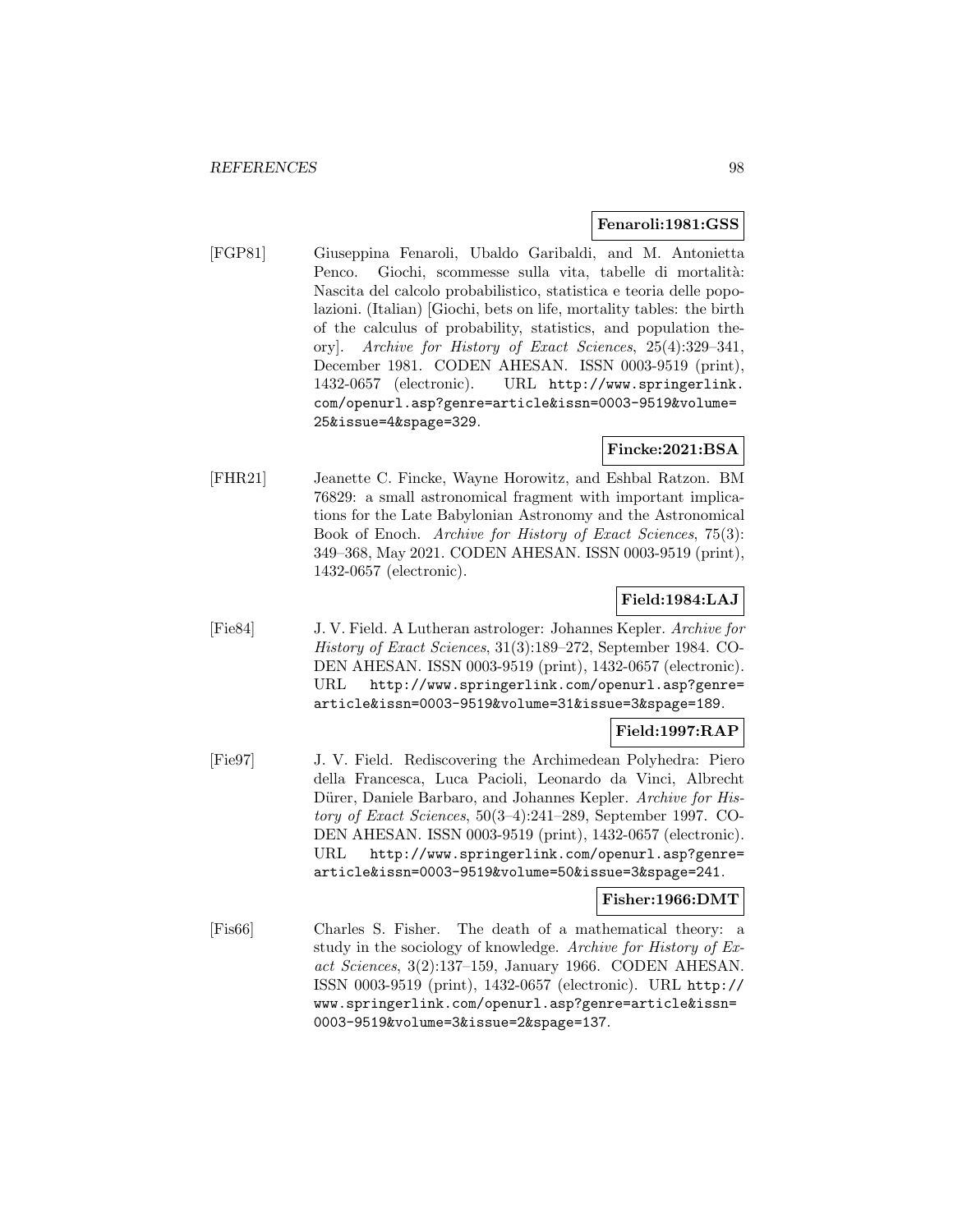## **Fisher:1981:IIQ**

[Fis81] Gordon Fisher. The infinite and infinitesimal quantities of du Bois–Reymond and their reception. Archive for History of Exact Sciences, 24(2):101–163, June 1981. CODEN AHESAN. ISSN 0003-9519 (print), 1432-0657 (electronic). URL http:// www.springerlink.com/openurl.asp?genre=article&issn= 0003-9519&volume=24&issue=2&spage=101.

# **Fisch:1999:MPT**

[Fis99] Menachem Fisch. The making of Peacock's Treatise on Algebra: a case of creative indecision. Archive for History of Exact Sciences, 54(2):137–179, June 1999. CODEN AHESAN. ISSN 0003-9519 (print), 1432-0657 (electronic). URL http:// www.springerlink.com/openurl.asp?genre=article&issn= 0003-9519&volume=54&issue=2&spage=137.

### **Forman:1969:DDX**

[For69] Paul Forman. The discovery of the diffraction of X-rays by crystals; a critique of the myths. Archive for History of Exact Sciences, 6(1):38–71, January 1969. CO-DEN AHESAN. ISSN 0003-9519 (print), 1432-0657 (electronic). URL http://www.springerlink.com/openurl.asp? genre=article&issn=0003-9519&volume=6&issue=1&spage= 38. See comments [Ewa69].

### **Fowler:1980:BIE**

[Fow80] D. H. Fowler. Book II of Euclid's Elements and a pre-Eudoxan theory of ratio. Archive for History of Exact Sciences,  $22(1-2)$ : 5–36, March 1980. CODEN AHESAN. ISSN 0003-9519 (print), 1432-0657 (electronic). URL http://www.springerlink. com/openurl.asp?genre=article&issn=0003-9519&volume= 22&issue=1&spage=5.

### **Fowler:1981:ARE**

[Fow81] D. H. Fowler. Anthyphairetic ratio and Eudoxan proportion. Archive for History of Exact Sciences, 24(2):69–72, June 1981. CODEN AHESAN. ISSN 0003-9519 (print), 1432-0657 (electronic). URL http://www.springerlink. com/openurl.asp?genre=article&issn=0003-9519&volume= 24&issue=2&spage=69.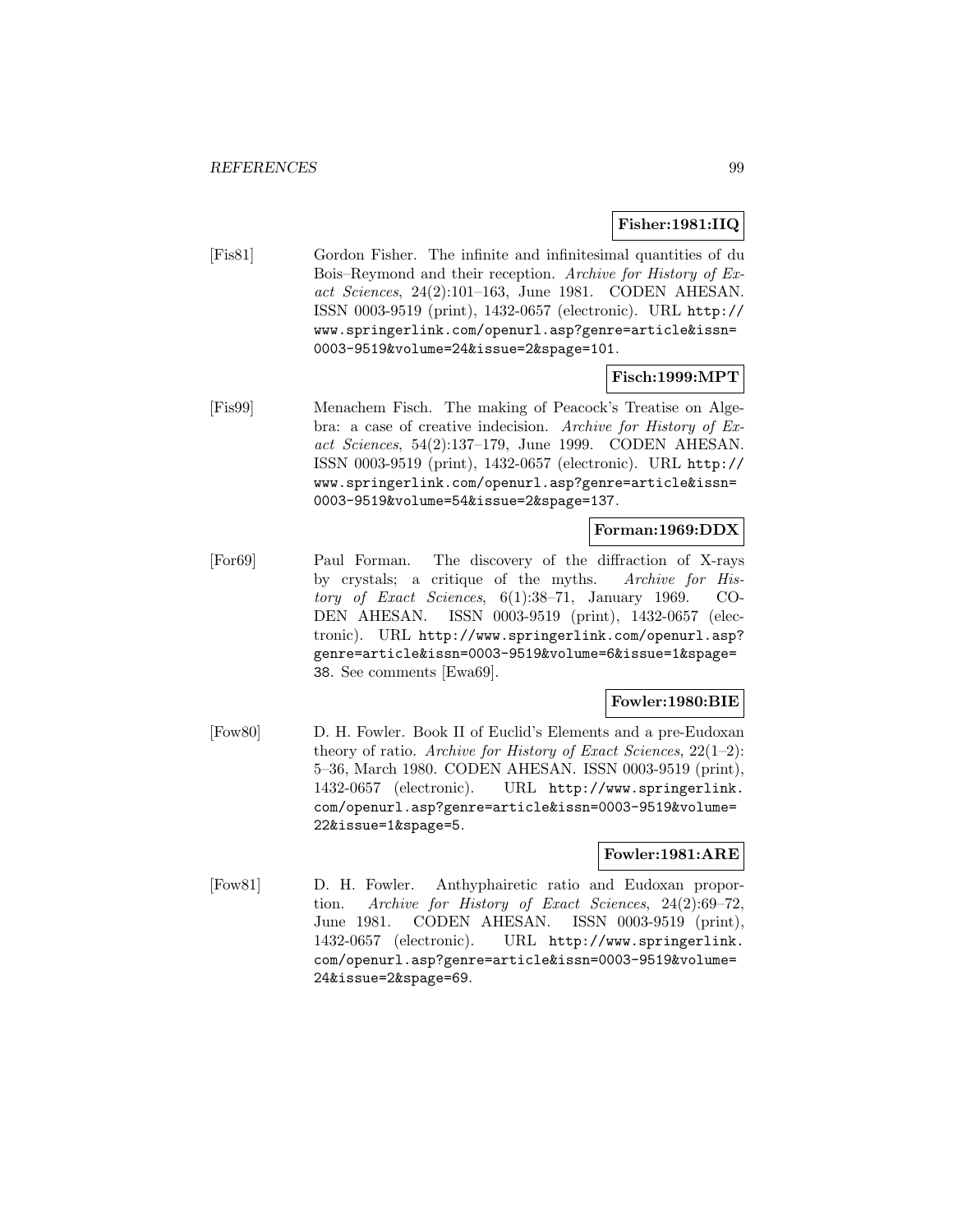## **Fowler:1982:BIE**

[Fow82] D. H. Fowler. Book II of Euclid's Elements and a pre-Eudoxan theory of ratio. part 2: Sides and diameters. Archive for History of Exact Sciences, 26(3):193–209, September 1982. CO-DEN AHESAN. ISSN 0003-9519 (print), 1432-0657 (electronic). URL http://www.springerlink.com/openurl.asp?genre= article&issn=0003-9519&volume=26&issue=3&spage=193.

## **Fowler:1991:ATU**

[Fow91] D. H. Fowler. An approximation technique, and its use by Wallis and Taylor. Archive for History of Exact Sciences, 41(3):189–233, September 1991. CODEN AHESAN. ISSN 0003-9519 (print), 1432-0657 (electronic). URL http:// www.springerlink.com/openurl.asp?genre=article&issn= 0003-9519&volume=41&issue=3&spage=189.

## **Ferraro:2012:LTA**

[FP12] Giovanni Ferraro and Marco Panza. Lagrange's theory of analytical functions and his ideal of purity of method. Archive for History of Exact Sciences, 66(2):95–197, March 2012. CO-DEN AHESAN. ISSN 0003-9519 (print), 1432-0657 (electronic). URL http://www.springerlink.com/openurl.asp?genre= article&issn=0003-9519&volume=66&issue=2&spage=95.

### **Fraser:1983:JLE**

[Fra83] Craig Fraser. J. L. Lagrange's early contributions to the principles and methods of mechanics. Archive for History of Exact Sciences, 28(3):197–241, September 1983. CODEN AHESAN. ISSN 0003-9519 (print), 1432-0657 (electronic). URL http:// www.springerlink.com/openurl.asp?genre=article&issn= 0003-9519&volume=28&issue=3&spage=197.

### **Fraser:1985:JLC**

[Fra85] Craig Fraser. J. L. Lagrange's changing approach to the foundations of the calculus of variations. Archive for History of Exact Sciences, 32(2):151–191, June 1985. CODEN AHESAN. ISSN 0003-9519 (print), 1432-0657 (electronic). URL http:// www.springerlink.com/openurl.asp?genre=article&issn= 0003-9519&volume=32&issue=2&spage=151.

**Fraser:1989:CAA**

[Fra89] Craig G. Fraser. The calculus as algebraic analysis: Some observations on mathematical analysis in the 18th century.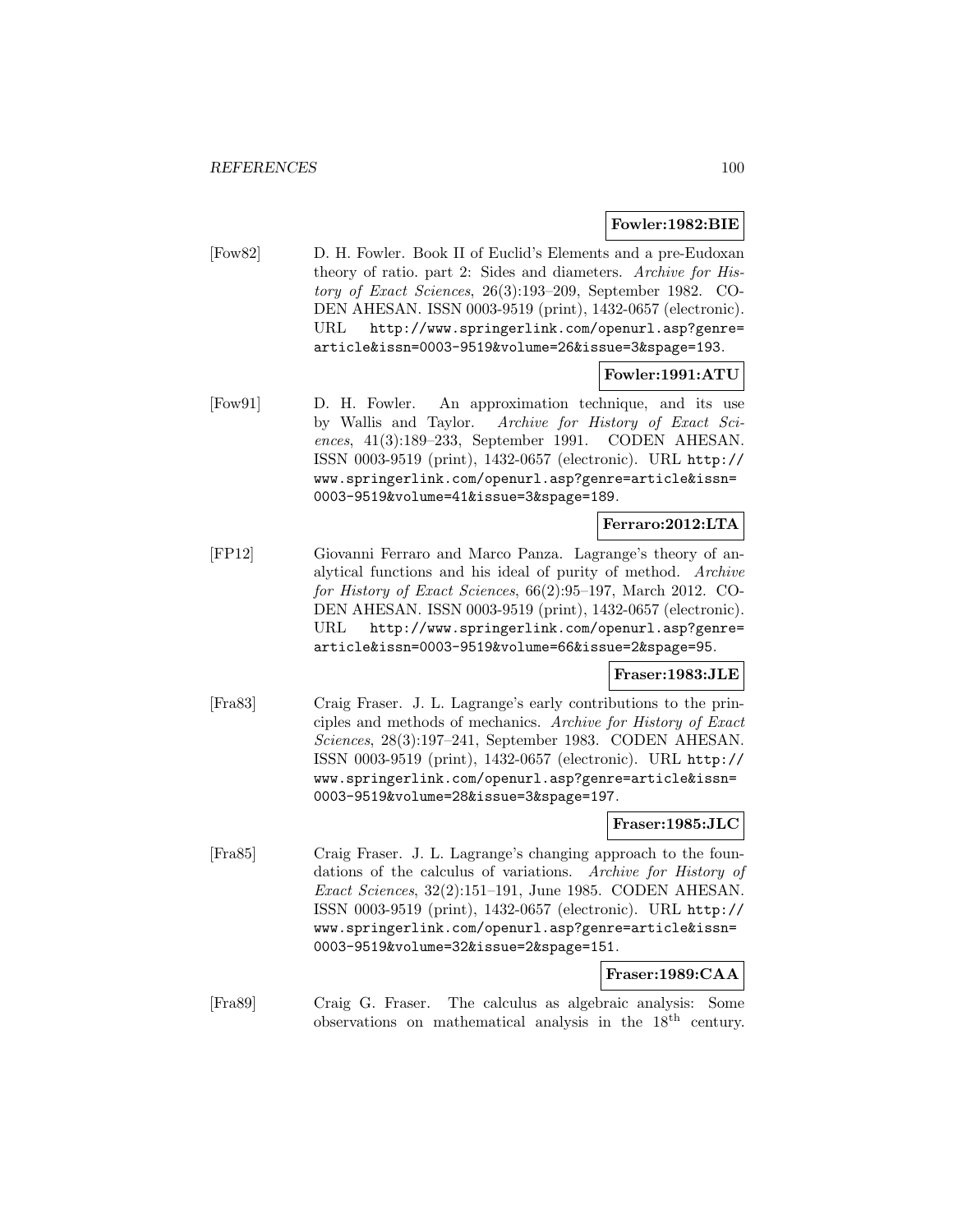Archive for History of Exact Sciences, 39(4):317–335, December 1989. CODEN AHESAN. ISSN 0003-9519 (print), 1432-0657 (electronic). URL http://www.springerlink. com/openurl.asp?genre=article&issn=0003-9519&volume= 39&issue=4&spage=317.

## **Fraser:1994:OEV**

[Fra94] Craig G. Fraser. The origins of Euler's variational calculus. Archive for History of Exact Sciences, 47(2):103–141, June 1994. CODEN AHESAN. ISSN 0003-9519 (print), 1432-0657 (electronic). URL http://www.springerlink. com/openurl.asp?genre=article&issn=0003-9519&volume= 47&issue=2&spage=103.

### **Franchella:1997:ODK**

[Fra97] Miriam Franchella. On the origins of Dénes König's infinity lemma. Archive for History of Exact Sciences, 51(1):3– 27, March 1997. CODEN AHESAN. ISSN 0003-9519 (print), 1432-0657 (electronic). URL http://www.springerlink. com/openurl.asp?genre=article&issn=0003-9519&volume= 51&issue=1&spage=3.

### **Franklin:1998:SPE**

[Fra98] Allan Franklin. Selectivity and the production of experimental results "Any fool can take data. It's taking good data that counts." E. Commins (private communication). Archive for History of Exact Sciences, 53(5):399–485, November 1998. CO-DEN AHESAN. ISSN 0003-9519 (print), 1432-0657 (electronic). URL http://www.springerlink.com/openurl.asp?genre= article&issn=0003-9519&volume=53&issue=5&spage=399.

#### **Franklin:2004:DMA**

[Fra04] Allan Franklin. Doing much about nothing. Archive for History of Exact Sciences, 58(4):323–379, May 2004. CODEN AHESAN. ISSN 0003-9519 (print), 1432-0657 (electronic). URL http:// www.springerlink.com/openurl.asp?genre=article&issn= 0003-9519&volume=58&issue=4&spage=323.

### **Frank:2013:MTC**

[Fra13] Martin Frank. Mathematics, technics, and courtly life in Late Renaissance Urbino. Archive for History of Exact Sciences, 67 (3):305–330, May 2013. CODEN AHESAN. ISSN 0003-9519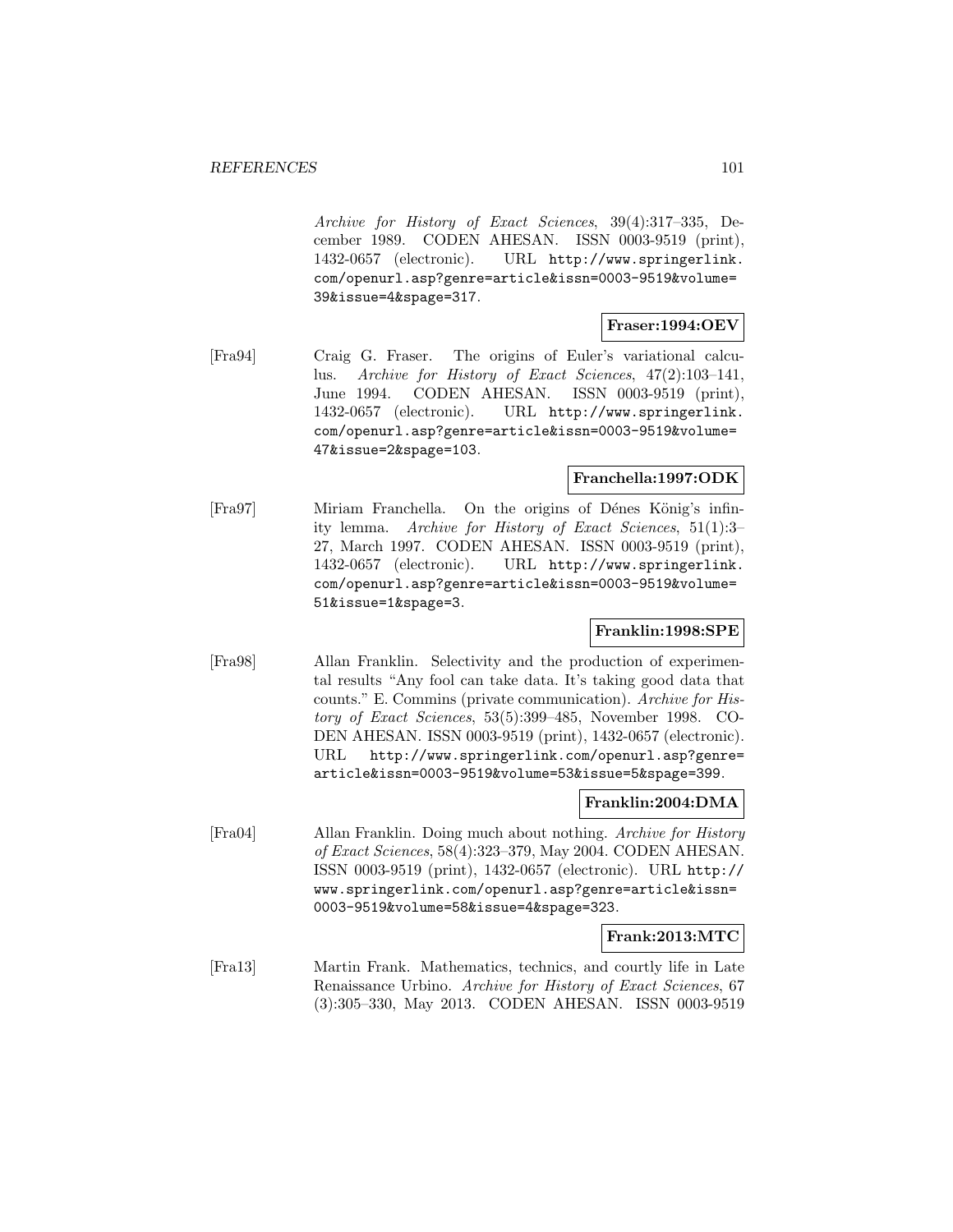(print), 1432-0657 (electronic). URL http://link.springer. com/article/10.1007/s00407-013-0113-5.

### **Freudenthal:1971:DCP**

[Fre71] H. Freudenthal. Did Cauchy plagiarize Bolzano? Archive for History of Exact Sciences, 7(5):375–392, January 1971. CODEN AHESAN. ISSN 0003-9519 (print), 1432-0657 (electronic). URL http://www.springerlink.com/openurl.asp? genre=article&issn=0003-9519&volume=7&issue=5&spage= 375.

# **Frenkel:1974:YJI**

[Fre74] Victor J. Frenkel. Yakov (James) Il'ich Frenkel (1894–1952): Materials for his scientific biography. Archive for History of Exact Sciences, 13(1):1–26, March 1974. CODEN AHESAN. ISSN 0003-9519 (print), 1432-0657 (electronic). URL http:// www.springerlink.com/openurl.asp?genre=article&issn= 0003-9519&volume=13&issue=1&spage=1.

# **Freudenthal:1977:WAW**

[Fre77] Hans Freudenthal. What is algebra and what has it been in history? Archive for History of Exact Sciences, 16(3):189–200, September 1977. CODEN AHESAN. ISSN 0003-9519 (print), 1432-0657 (electronic). URL http://www.springerlink. com/openurl.asp?genre=article&issn=0003-9519&volume= 16&issue=3&spage=189.

# **Freudenthal:1991:NGI**

[Fre91] Hans Freudenthal. Nichteuklidische Geometrie im Altertum?. (German) [Non-Euclidean geometry in antiquity]. Archive for History of Exact Sciences, 43(3):189–197, September 1991. CO-DEN AHESAN. ISSN 0003-9519 (print), 1432-0657 (electronic). URL http://www.springerlink.com/openurl.asp?genre= article&issn=0003-9519&volume=43&issue=3&spage=189.

### **Friberg:2014:GDP**

[Fri14] Jöran Friberg. Geometric division problems, quadratic equations, and recursive geometric algorithms in Mesopotamian mathematics. Archive for History of Exact Sciences, 68(1):1–34, January 2014. CODEN AHESAN. ISSN 0003-9519 (print), 1432- 0657 (electronic). URL http://link.springer.com/article/ 10.1007/s00407-013-0122-4.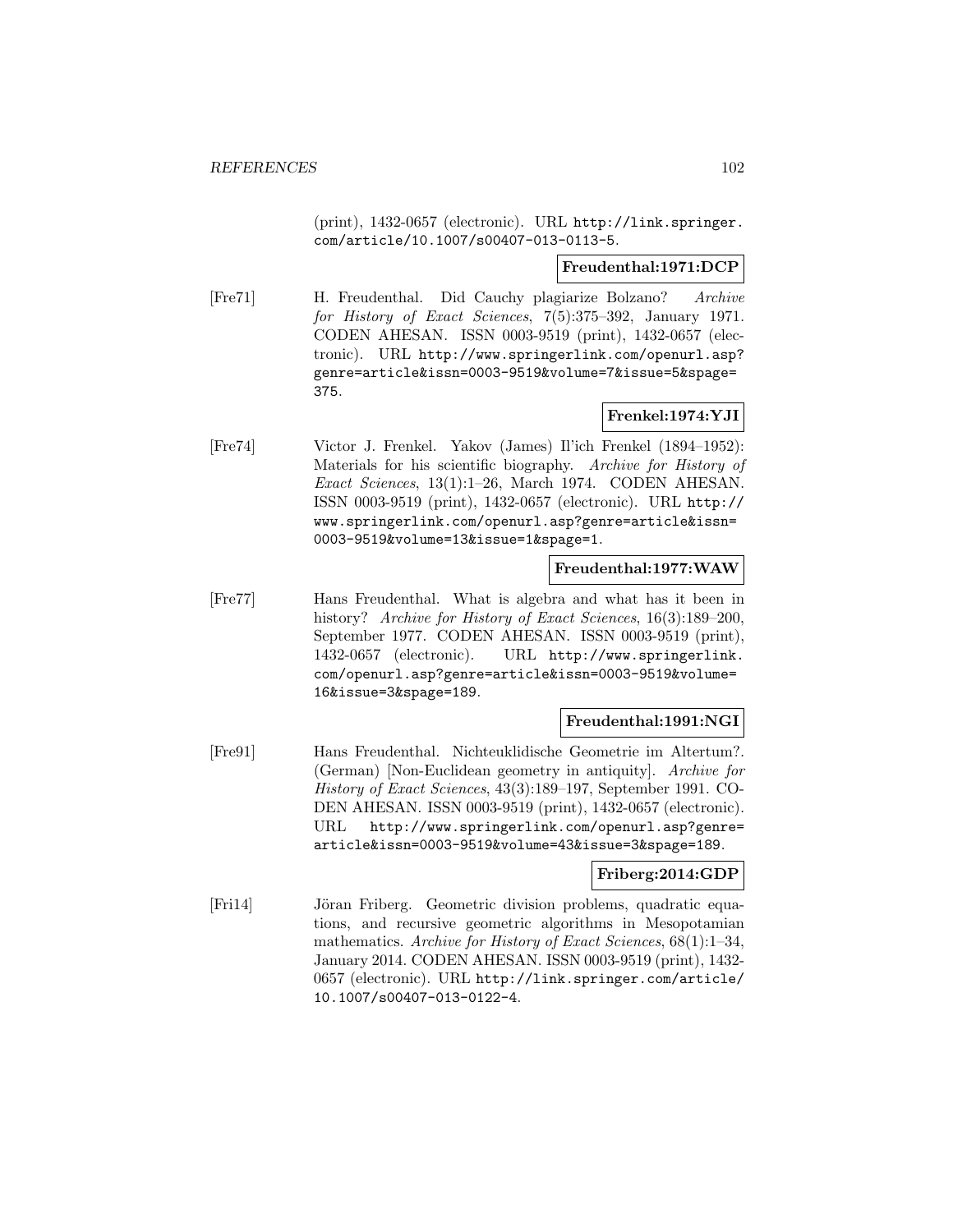### **Friberg:2019:TTY**

[Fri19] Jöran Friberg. Three thousand years of sexagesimal numbers in Mesopotamian mathematical texts. Archive for History of Exact Sciences, 73(2):183–216, March 2019. CO-DEN AHESAN. ISSN 0003-9519 (print), 1432-0657 (electronic). URL http://link.springer.com/content/pdf/10. 1007/s00407-019-00221-3.pdf.

### **Friedman:2020:HNC**

[Fri20] Michael Friedman. How to notate a crossing of strings? On Modesto Dedò's notation of braids. Archive for History of Exact Sciences, 74(4):281–312, July 2020. CODEN AHESAN. ISSN 0003-9519 (print), 1432-0657 (electronic). URL https://link. springer.com/article/10.1007/s00407-019-00238-8.

#### **Froman:1994:HBT**

[Frög4] Per Olof Fröman. Historical background of the Tachyon concept. Archive for History of Exact Sciences, 48(3–4):373–380, September 1994. CODEN AHESAN. ISSN 0003-9519 (print), 1432-0657 (electronic). URL http://www.springerlink. com/openurl.asp?genre=article&issn=0003-9519&volume= 48&issue=3&spage=373.

#### **Fenster:2005:DCA**

[FS05] Della D. Fenster and Joachim Schwermer. A delicate collaboration: Adrian Albert and Helmut Hasse and the Principal Theorem in Division Algebras in the early 1930's. Archive for History of Exact Sciences, 59(4):349–379, May 2005. CODEN AHESAN. ISSN 0003-9519 (print), 1432-0657 (electronic). URL http:// www.springerlink.com/openurl.asp?genre=article&issn= 0003-9519&volume=59&issue=4&spage=349.

#### **Fenster:2007:BCF**

[FS07] Della D. Fenster and Joachim Schwermer. Beyond class field theory: Helmut Hasse's arithmetic in the theory of algebras in early 1931. Archive for History of Exact Sciences, 61(5):425–456, September 2007. CODEN AHESAN. ISSN 0003-9519 (print), 1432-0657 (electronic). URL http://www.springerlink. com/openurl.asp?genre=article&issn=0003-9519&volume= 61&issue=5&spage=425.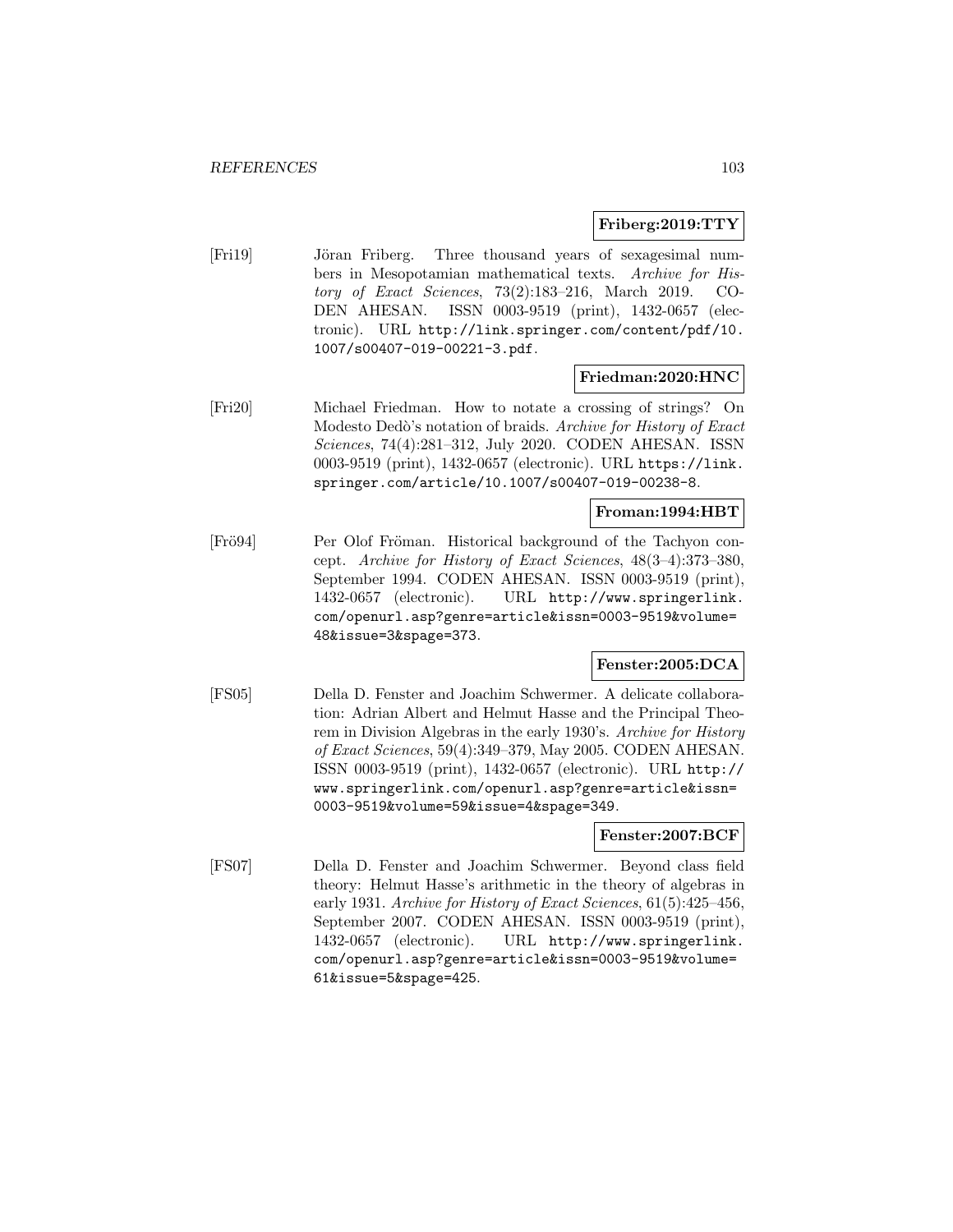### **Figari:2013:ECT**

[FT13] Rodolfo Figari and Alessandro Teta. Emergence of classical trajectories in quantum systems: the cloud chamber problem in the analysis of Mott (1929). Archive for History of Exact Sciences, 67(2):215–234, March 2013. CODEN AHESAN. ISSN 0003-9519 (print), 1432-0657 (electronic). URL http://link.springer. com/article/10.1007/s00407-012-0111-z.

### **Galuzzi:1980:PDT**

[Gal80] Massimo Galuzzi. Il problema delle tangenti nella "Géométrie" di Descartes. (Italian) [The problem of tangents in Descartes's Geometry]. Archive for History of Exact Sciences, 22(1–2):37– 51, March 1980. CODEN AHESAN. ISSN 0003-9519 (print), 1432-0657 (electronic). URL http://www.springerlink. com/openurl.asp?genre=article&issn=0003-9519&volume= 22&issue=1&spage=37.

# **Galuzzi:2001:GNA**

[Gal01] Massimo Galuzzi. Galois' note on the approximative solution of numerical equations (1830). Archive for History of Exact Sciences, 56(1):29–37, November 2001. CODEN AHESAN. ISSN 0003-9519 (print), 1432-0657 (electronic). URL http:// www.springerlink.com/openurl.asp?genre=article&issn= 0003-9519&volume=56&issue=1&spage=29.

## **Galeriu:2017:ECH**

[Gal17] Calin Galeriu. Electric charge in hyperbolic motion: the early history. Archive for History of Exact Sciences, 71(4):363-378, July 2017. CODEN AHESAN. ISSN 0003-9519 (print), 1432- 0657 (electronic).

#### **Gaarding:1989:HMD**

[Går89a] Lars Gårding. History of the mathematics of double refraction. Archive for History of Exact Sciences, 40(4):355–385, December 1989. CODEN AHESAN. ISSN 0003-9519 (print), 1432-0657 (electronic). URL http://www.springerlink. com/openurl.asp?genre=article&issn=0003-9519&volume= 40&issue=4&spage=355.

### **Gario:1989:RSS**

[Gar89b] Paola Gario. Resolution of singularities of surfaces by P. Del Pezzo. A mathematical controversy with C. Segre. Archive for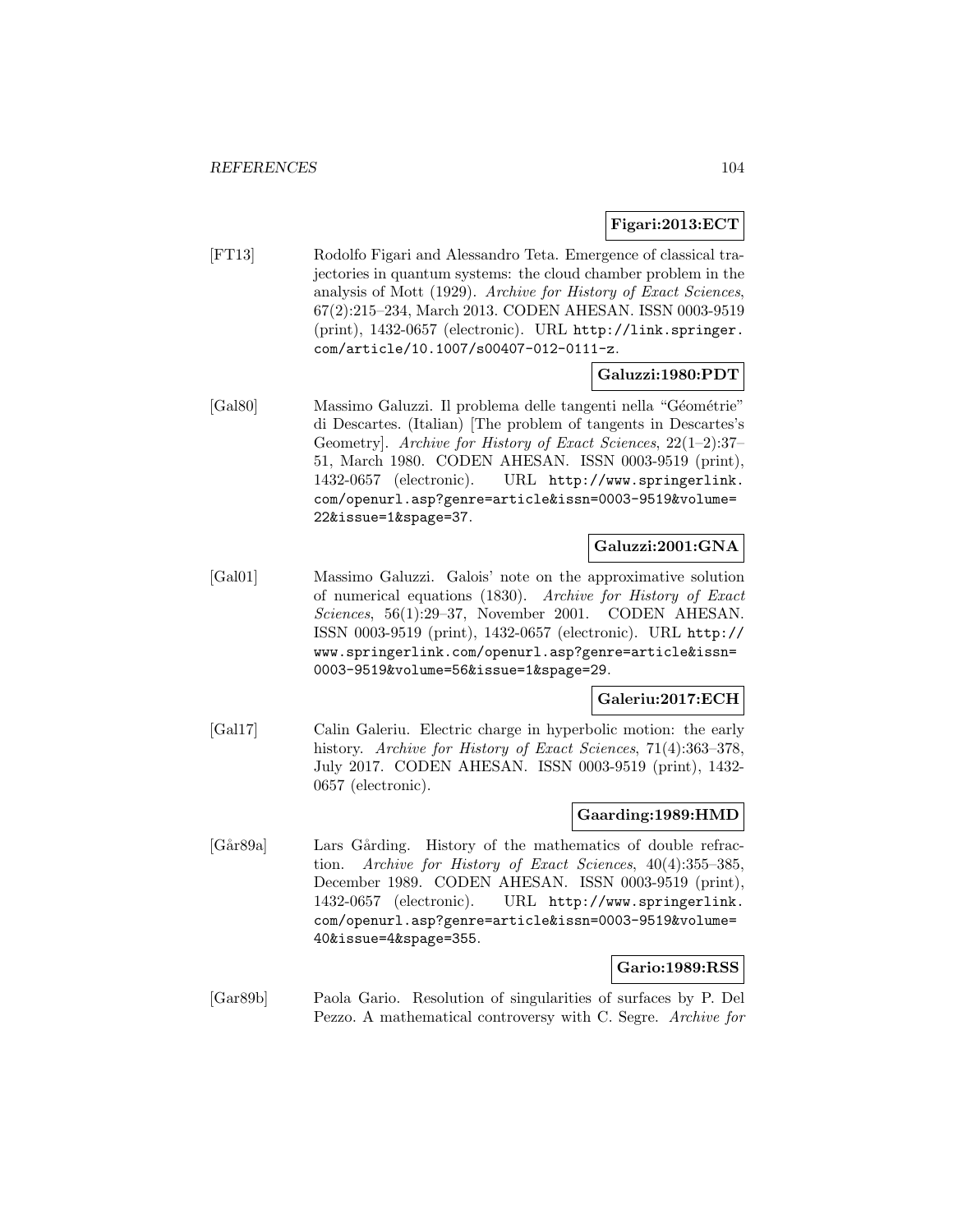History of Exact Sciences, 40(3):247–274, September 1989. CO-DEN AHESAN. ISSN 0003-9519 (print), 1432-0657 (electronic). URL http://www.springerlink.com/openurl.asp?genre= article&issn=0003-9519&volume=40&issue=3&spage=247.

# **Gario:1991:SGS**

[Gar91] Paola Gario. Singolarità e geometria sopra una superficie nella corrispondenza di C. Segre a G. Castelnuovo. (Italian) [Singularity and geometry over a surface in the correspondence of C. Segre to G. Castelnuovo]. Archive for History of Exact Sciences, 43(2):145–188, June 1991. CODEN AHESAN. ISSN 0003-9519 (print), 1432-0657 (electronic). URL http:// www.springerlink.com/openurl.asp?genre=article&issn= 0003-9519&volume=43&issue=2&spage=145.

## **Goldstein:1991:IDO**

[GB91] Bernard R. Goldstein and Alan C. Bowen. The introduction of dated observations and precise measurement in Greek astronomy. Archive for History of Exact Sciences, 43(2):93– 132, June 1991. CODEN AHESAN. ISSN 0003-9519 (print), 1432-0657 (electronic). URL http://www.springerlink. com/openurl.asp?genre=article&issn=0003-9519&volume= 43&issue=2&spage=93.

### **Goldstein:2004:PBC**

[GC04] Bernard R. Goldstein and José Chabás. Ptolemy, Bianchini, and Copernicus: Tables for planetary latitudes. Archive for History of Exact Sciences, 58(5):453–473, July 2004. CODEN AHESAN. ISSN 0003-9519 (print), 1432-0657 (electronic). URL http:// www.springerlink.com/openurl.asp?genre=article&issn= 0003-9519&volume=58&issue=5&spage=453.

# **Goldstein:2017:AAT**

[GC17] Bernard R. Goldstein and José Chabás. Analysis of the astronomical tables for 1340 compiled by Immanuel ben Jacob Bonfils. Archive for History of Exact Sciences, 71(1):71–108, January 2017. CODEN AHESAN. ISSN 0003-9519 (print), 1432- 0657 (electronic). URL http://link.springer.com/article/ 10.1007/s00407-016-0181-4.

#### **Goldstein:2018:NEA**

[GC18] Bernard R. Goldstein and José Chabás. New evidence on Abraham Zacut's astronomical tables. Archive for History of Exact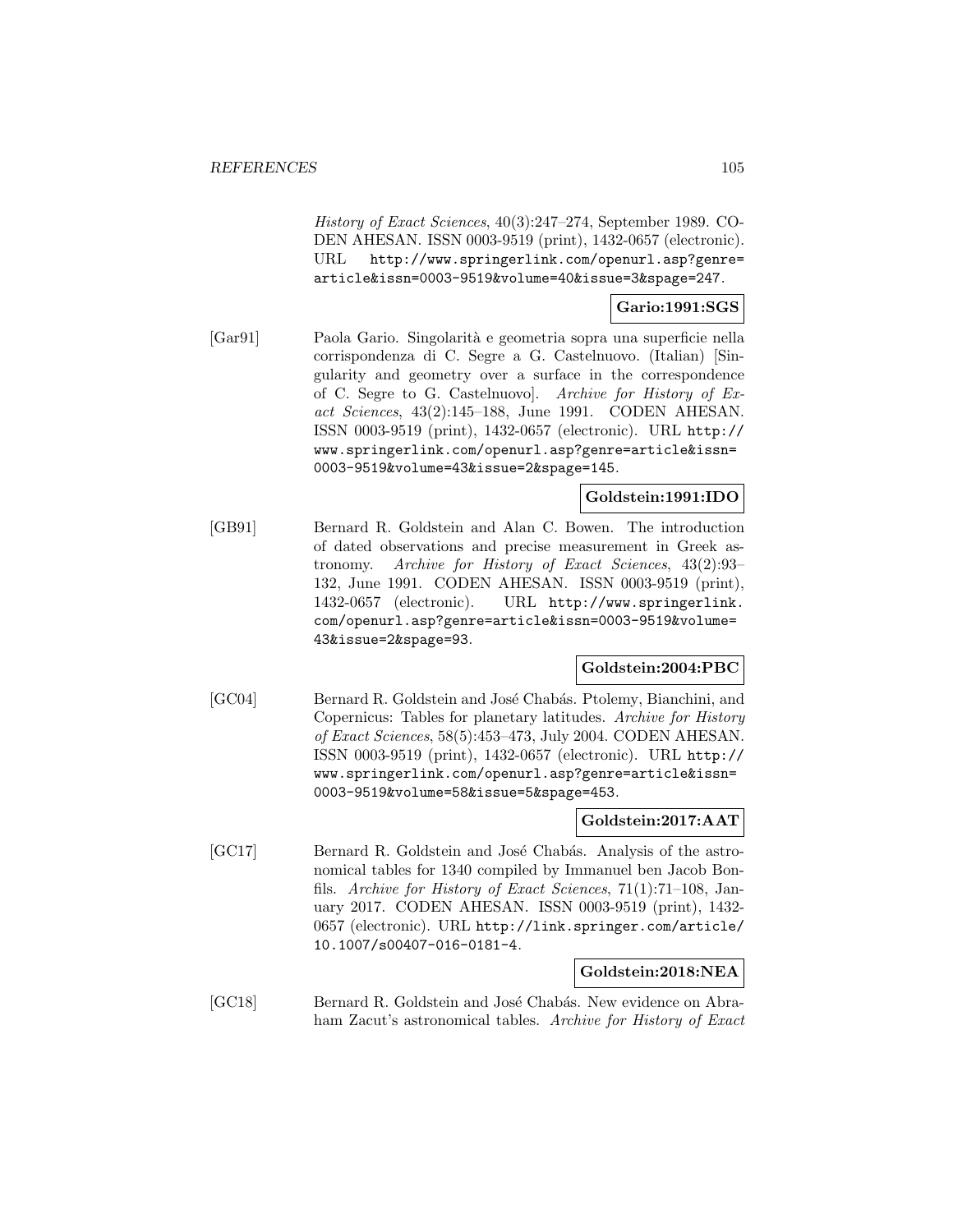Sciences, 72(1):21–62, January 2018. CODEN AHESAN. ISSN 0003-9519 (print), 1432-0657 (electronic).

### **Gearhart:1985:EEE**

[Gea85] C. A. Gearhart. Epicycles, eccentrics, and ellipses: The predictive capabilities of Copernican planetary models. Archive for History of Exact Sciences, 32(3–4):207–222, September 1985. CODEN AHESAN. ISSN 0003-9519 (print), 1432-0657 (electronic). URL http://www.springerlink. com/openurl.asp?genre=article&issn=0003-9519&volume= 32&issue=3&spage=207.

## **Gearhart:2010:SSS**

[Gea10] Clayton A. Gearhart. "astonishing successes" and "bitter disappointment": The specific heat of hydrogen in quantum theory. Archive for History of Exact Sciences, 64(2):113–202, March 2010. CODEN AHESAN. ISSN 0003-9519 (print), 1432-0657 (electronic). URL http://www.springerlink. com/openurl.asp?genre=article&issn=0003-9519&volume= 64&issue=2&spage=113.

## **Gerber:1969:GW**

[Ger69] Johannes Gerber. Geschichte der Wellenmechanik. (German) [History of wave mechanics]. Archive for History of Exact Sciences, 5(5):349–416, January 1969. CODEN AHESAN. ISSN 0003-9519 (print), 1432-0657 (electronic). URL http:// www.springerlink.com/openurl.asp?genre=article&issn= 0003-9519&volume=5&issue=5&spage=349.

### **Gericke:1982:VEK**

[Ger82] H. Gericke. Zur Vorgeschichte und Entwicklung des Krümmungsbegriffs. (German) [On the prehistory and development of the curvature term]. Archive for History of Exact Sciences, 27(1):1– 21, March 1982. CODEN AHESAN. ISSN 0003-9519 (print), 1432-0657 (electronic). URL http://www.springerlink. com/openurl.asp?genre=article&issn=0003-9519&volume= 27&issue=1&spage=1.

### **Grattan-Guinness:1970:BCS**

[GG70] I. Grattan-Guinness. Bolzano, Cauchy and the "new analysis" of the early nineteenth century. Archive for History of Exact Sciences, 6(5):372–400, January 1970. CODEN AHESAN.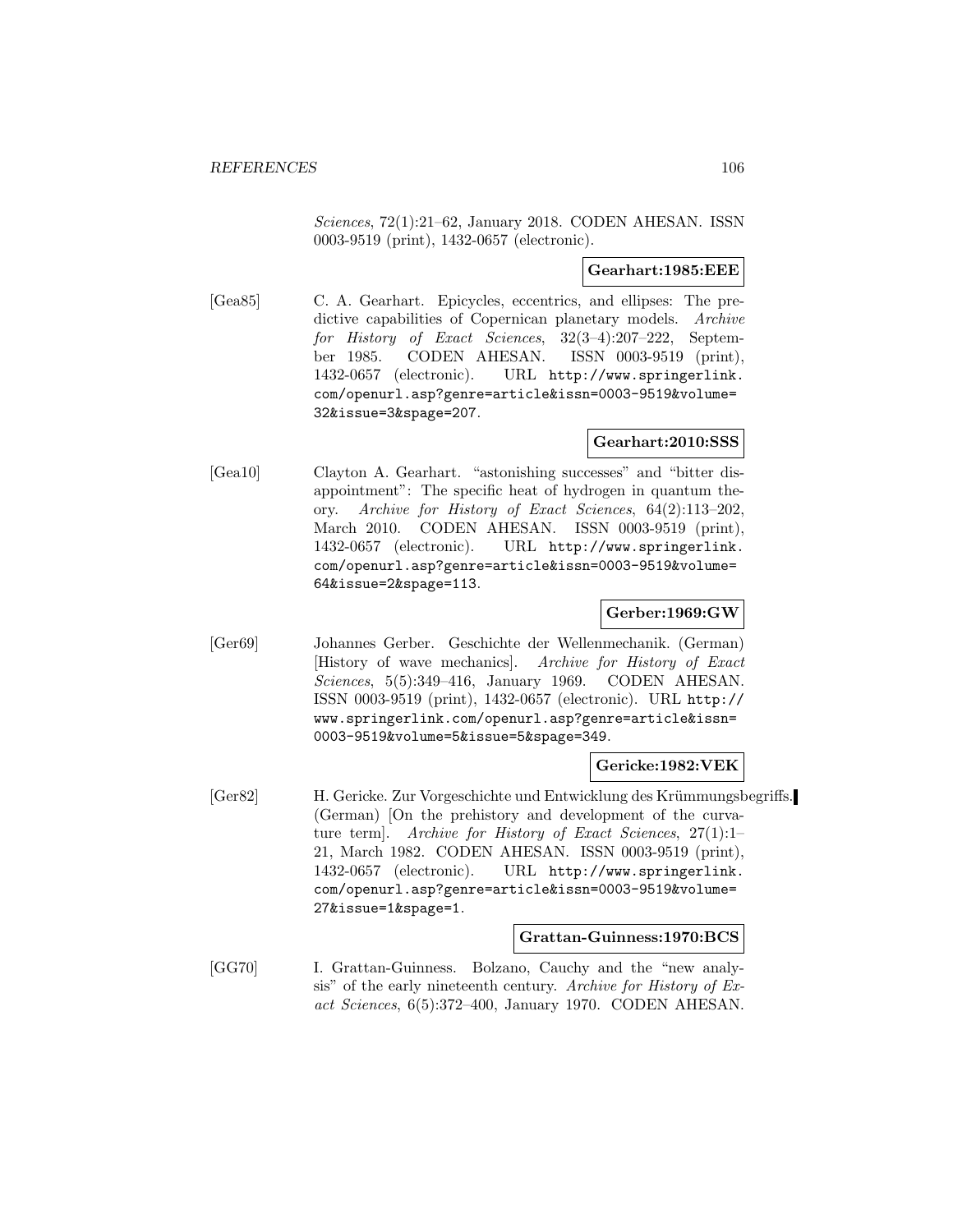ISSN 0003-9519 (print), 1432-0657 (electronic). URL http:// www.springerlink.com/openurl.asp?genre=article&issn= 0003-9519&volume=6&issue=5&spage=372.

# **Gavroglu:1985:HLT**

[GG85] Kostas Gavroglu and George Goudaroulis. From the history of low temperature physics: Prejudicial attitudes that hindered the initial development of superconductivity theory. Archive for History of Exact Sciences, 32(3–4):377–383, September 1985. CODEN AHESAN. ISSN 0003-9519 (print), 1432-0657 (electronic). URL http://www.springerlink. com/openurl.asp?genre=article&issn=0003-9519&volume= 32&issue=3&spage=377.

# **Gomez-Garcia:2021:SBD**

[GGHPMR21] Francisco Gómez-García, Pedro J. Herrero-Piñeyro, and Antonio Mellado-Romero. The six books of Diophantus' Arithmetic increased and reduced to specious: the lost manuscript of Jacques Ozanam (1640–1718). Archive for History of Exact Sciences, 75(5):557–611, September 2021. CODEN AHESAN. ISSN 0003-9519 (print), 1432-0657 (electronic). URL https:// link.springer.com/article/10.1007/s00407-021-00274-3.

### **Gluchoff:2000:MUP**

[GH00] Alan Gluchoff and Frederick Hartmann. On a "much Underestimated" Paper of Alexander. Archive for History of Ex $act\ Sciences, 55(1):1-41,$  August 2000. CODEN AHESAN. ISSN 0003-9519 (print), 1432-0657 (electronic). URL http:// www.springerlink.com/openurl.asp?genre=article&issn= 0003-9519&volume=55&issue=1&spage=1.

### **Gillings:1974:RRM**

[Gil74] R. J. Gillings. The Recto of the Rhind mathematical papyrus: how did the ancient Egyptian scribe prepare it? Archive for History of Exact Sciences, 12(4):291–298, August 1974. CODEN AHESAN. ISSN 0003-9519 (print), 1432-0657 (electronic). URL http://www.springerlink. com/openurl.asp?genre=article&issn=0003-9519&volume= 12&issue=4&spage=291.

#### **Gillings:1975:WRB**

[Gil75] R. J. Gillings. What is the relation between the EMLR and the RMP recto? Archive for History of Exact Sci-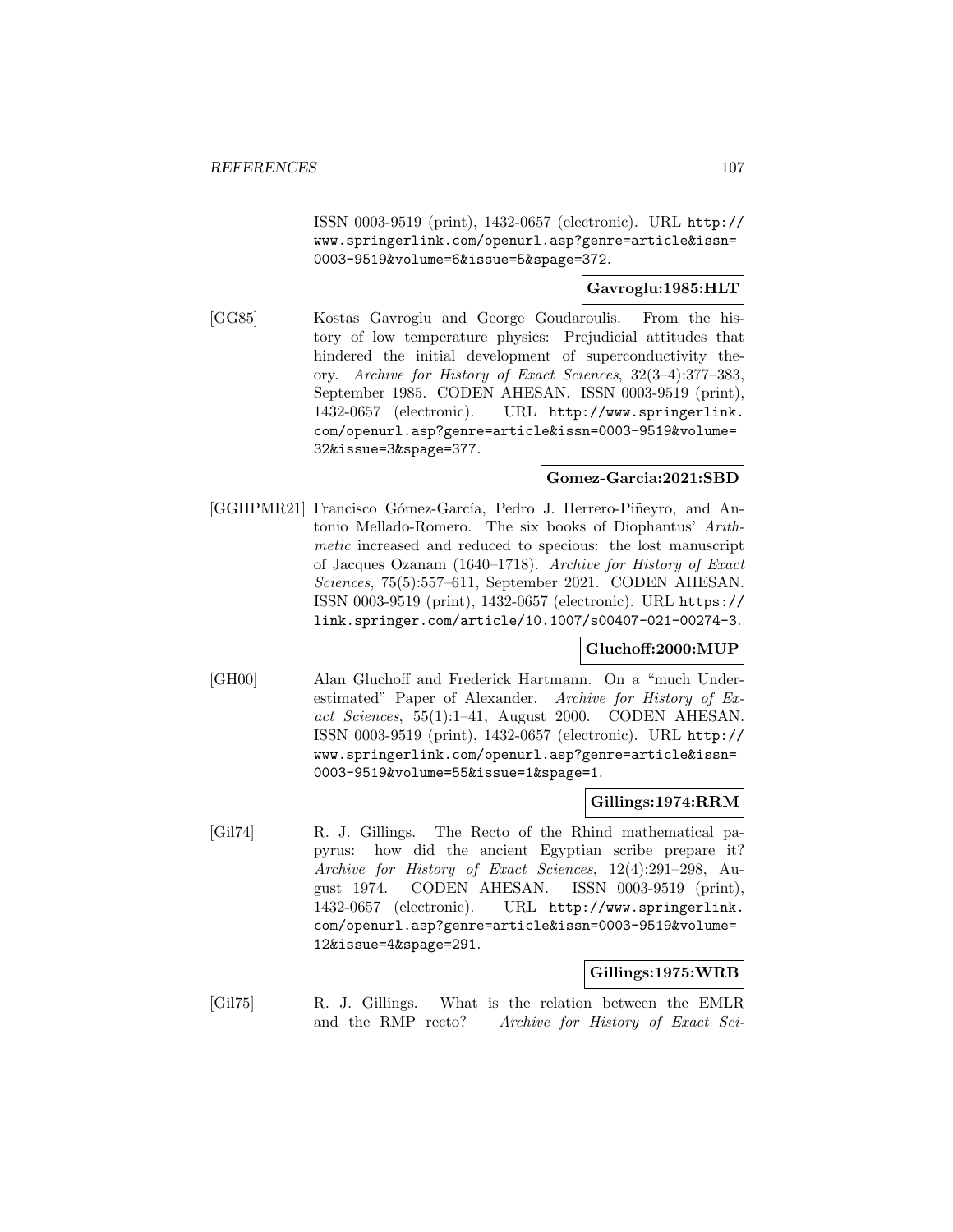ences, 14(3):159–167, September 1975. CODEN AHESAN. ISSN 0003-9519 (print), 1432-0657 (electronic). URL http:// www.springerlink.com/openurl.asp?genre=article&issn= 0003-9519&volume=14&issue=3&spage=159.

# **Gilain:1991:HDT**

[Gil91] Christian Gilain. Sur l'histoire du théorème fondamental de l'algèbre: théorie des équations et calcul intégral. (French) [On the Fundamental Theorem of Algebra: theory of the equations of integral calculus]. Archive for History of Exact Sciences, 42(2):91–136, June 1991. CODEN AHESAN. ISSN 0003-9519 (print), 1432-0657 (electronic). URL http:// www.springerlink.com/openurl.asp?genre=article&issn= 0003-9519&volume=42&issue=2&spage=91.

## **Giovannini:2021:DHF**

[Gio21] Eduardo N. Giovannini. David Hilbert and the foundations of the theory of plane area. Archive for History of Exact Sciences, 75(6):649–698, November 2021. CODEN AHESAN. ISSN 0003-9519 (print), 1432-0657 (electronic). URL https://link. springer.com/article/10.1007/s00407-021-00278-z.

### **Gispert:1983:FAF**

[Gis83] Hélène Gispert. Sur les fondements de l'analyse en France. (French) [On the basis of analysis in France]. Archive for History of Exact Sciences, 28(1):37–106, March 1983. CO-DEN AHESAN. ISSN 0003-9519 (print), 1432-0657 (electronic). URL http://www.springerlink.com/openurl.asp?genre= article&issn=0003-9519&volume=28&issue=1&spage=37.

# **Ginoux:2012:BOA**

[GL12] Jean-Marc Ginoux and Ren´e Lozi. Blondel et les oscillations auto-entretenues. (French) [Blondel and self-sustained oscillations]. Archive for History of Exact Sciences, 66(5):485–530, September 2012. CODEN AHESAN. ISSN 0003-9519 (print), 1432-0657 (electronic). URL http://www.springerlink. com/openurl.asp?genre=article&issn=0003-9519&volume= 66&issue=5&spage=485.

### **Gauthier:2019:YWL**

[GL19] Sébastien Gauthier and François Lê. On the youthful writings of Louis J. Mordell on the Diophantine equation  $y^2 - k = x^3$ . Archive for History of Exact Sciences, 73(5):427–468, September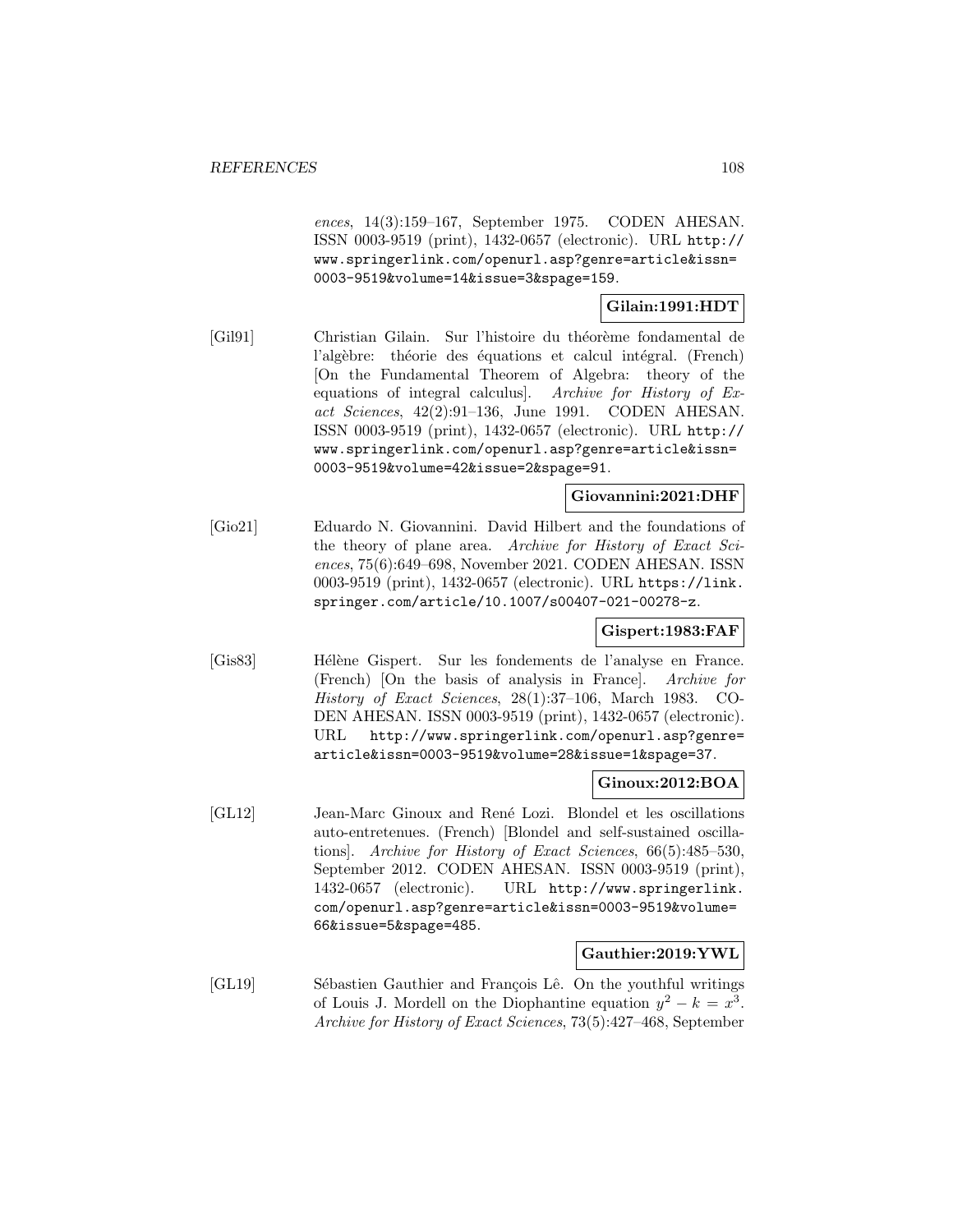2019. CODEN AHESAN. ISSN 0003-9519 (print), 1432-0657 (electronic).

## **Grasshoff:2017:PPO**

[GM17] Gerd Graßhoff and Florian Mittenhuber. Of paths and places: the origin of Ptolemy's Geography. Archive for History of Exact Sciences, 71(6):483–508, November 2017. CODEN AHESAN. ISSN 0003-9519 (print), 1432-0657 (electronic). URL https:// link.springer.com/article/10.1007/s00407-017-0194-7.

# **Goetsch:1968:AB**

[Goe68] H. Goetsch. Die Algebra der Babylonier. (German) [The algebra of the Babylonians]. Archive for History of Exact Sciences, 5(2):79–153, January 1968. CODEN AHESAN. ISSN 0003-9519 (print), 1432-0657 (electronic). URL http:// www.springerlink.com/openurl.asp?genre=article&issn= 0003-9519&volume=5&issue=2&spage=79.

# **Goldberg:1970:ATE**

[Gol70] Stanley Goldberg. The Abraham theory of the electron: The symbiosis of experiment and theory. Archive for History of Exact Sciences, 7(1):7–25, January 1970. CODEN AHESAN. ISSN 0003-9519 (print), 1432-0657 (electronic). URL http:// www.springerlink.com/openurl.asp?genre=article&issn= 0003-9519&volume=7&issue=1&spage=7.

## **Goldstein:1977:IMT**

[Gol77] Bernard R. Goldstein. Ibn Mu<sup>c</sup>adh's treatise on twilight and the height of the atmosphere. Archive for History of Exact Sciences, 17(2):97–118, July 1977. CODEN AHESAN. ISSN 0003-9519 (print), 1432-0657 (electronic). URL http:// www.springerlink.com/openurl.asp?genre=article&issn= 0003-9519&volume=17&issue=2&spage=97.

## **Goldstein:2003:AZH**

[Gol03] Bernard R. Goldstein. An anonymous zij in Hebrew for 1400 A.D.: a preliminary report. Archive for History of Exact Sciences, 57(2):151–171, March 2003. CODEN AHESAN. ISSN 0003-9519 (print), 1432-0657 (electronic). URL http:// www.springerlink.com/openurl.asp?genre=article&issn= 0003-9519&volume=57&issue=2&spage=151.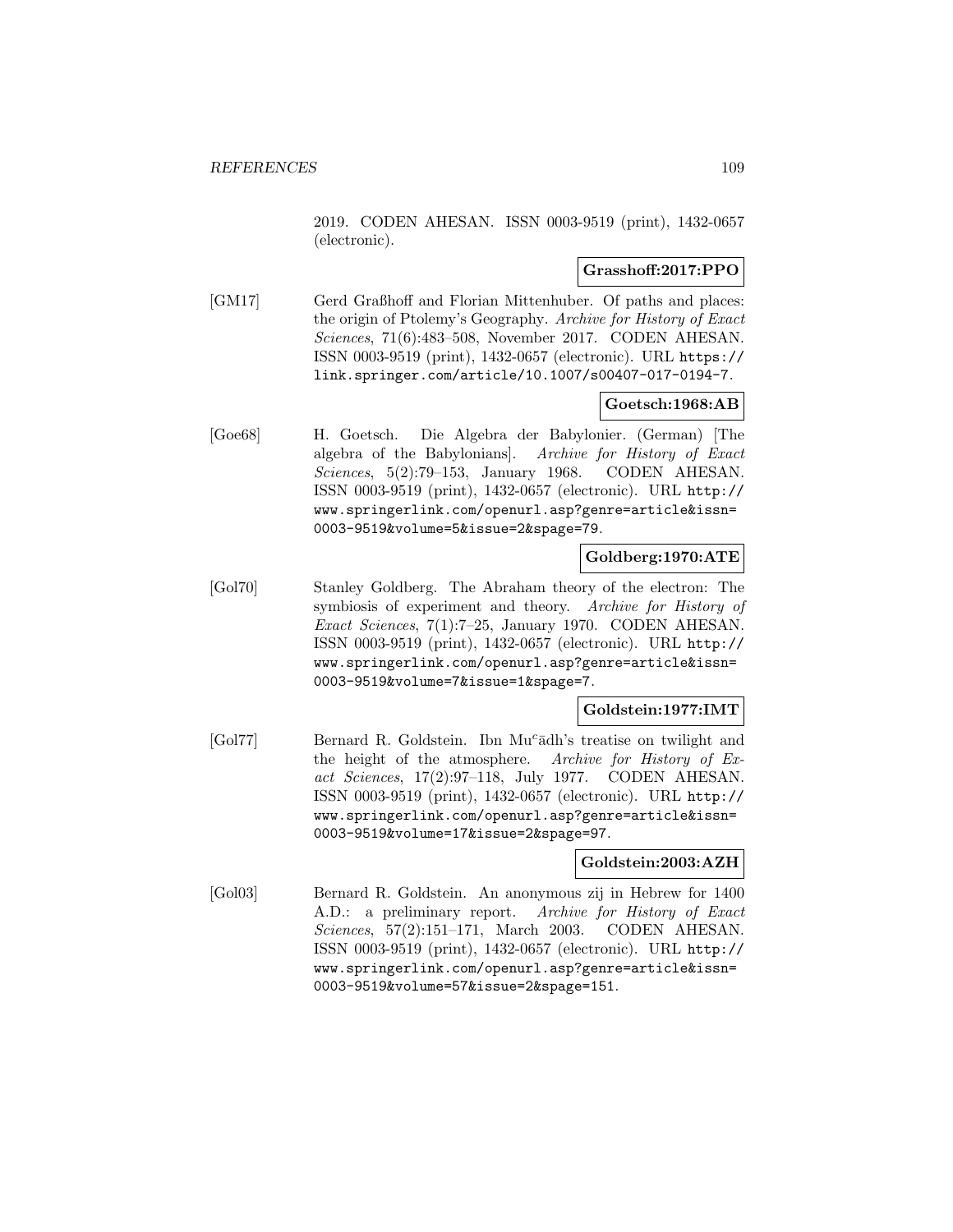## **Goulding:2014:THO**

[Gou14] Robert Goulding. Thomas Harriot's optics, between experiment and imagination: the case of Mr Bulkeley's glass. Archive for History of Exact Sciences, 68(2):137–178, March 2014. CO-DEN AHESAN. ISSN 0003-9519 (print), 1432-0657 (electronic). URL http://link.springer.com/article/10.1007/s00407- 013-0125-1.

# **Goulding:2018:BVI**

[Gou18] Robert Goulding. Binocular vision and image location before Kepler. Archive for History of Exact Sciences, 72(5):497–546, September 2018. CODEN AHESAN. ISSN 0003-9519 (print), 1432-0657 (electronic).

# **Gandon:2009:PDL**

[GP09] Sébastien Gandon and Yvette Perrin. Le problème de la d´efinition de l'aire d'une surface gauche: Peano et Lebesgue. (French) [The problem of the definition of an unflattenable ruled surface: Peano and Lebesgue]. Archive for History of Exact Sciences, 63(6):665–704, November 2009. CODEN AHESAN. ISSN 0003-9519 (print), 1432-0657 (electronic). URL http:// www.springerlink.com/openurl.asp?genre=article&issn= 0003-9519&volume=63&issue=6&spage=665.

## **Grant:1961:NOC**

[Gra61] Edward Grant. Nicole Oresme and the commensurability or incommensurability of the celestial motions. Archive for History of Exact Sciences, 1(4):420–458, July 1961. CODEN AHESAN. ISSN 0003-9519 (print), 1432-0657 (electronic). URL http:// www.springerlink.com/openurl.asp?genre=article&issn= 0003-9519&volume=1&issue=4&spage=420.

## **Grant:1965:BGE**

[Gra65] Edward Grant. Bradwardine and Galileo: Equality of velocities in the void. Archive for History of Exact Sciences, 2(4):344– 364, April 1965. CODEN AHESAN. ISSN 0003-9519 (print), 1432-0657 (electronic). URL http://www.springerlink. com/openurl.asp?genre=article&issn=0003-9519&volume= 2&issue=4&spage=344.

# **Gray:1980:ORP**

[Gra80] Jeremy J. Gray. Olinde Rodrigues' paper of 1840 on transformation groups. Archive for History of Exact Sciences,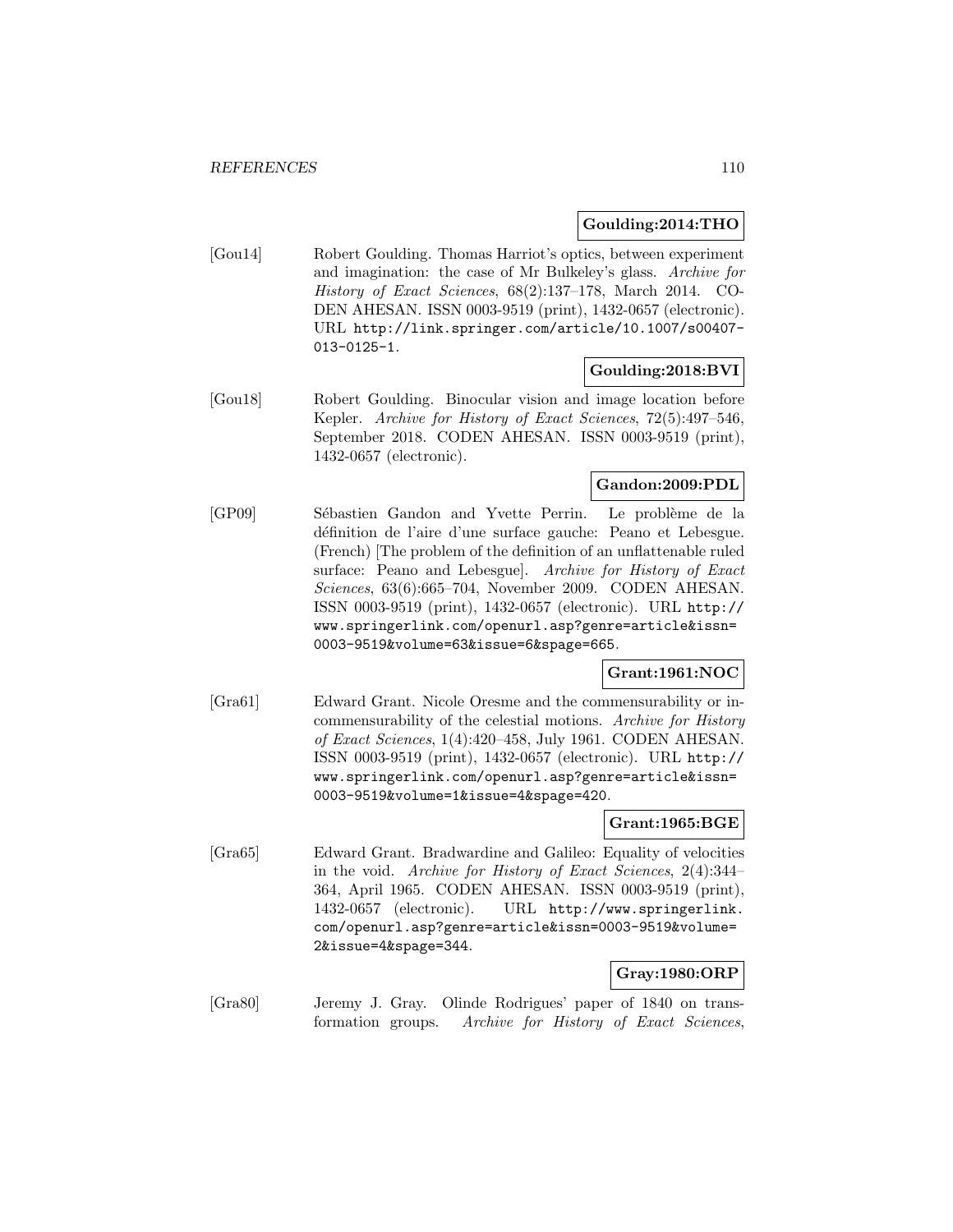21(4):375–385, December 1980. CODEN AHESAN. ISSN 0003-9519 (print), 1432-0657 (electronic). URL http:// www.springerlink.com/openurl.asp?genre=article&issn= 0003-9519&volume=21&issue=4&spage=375.

**Gray:1984:SRR**

[Gra84] J. D. Gray. The shaping of the Riesz representation theorem: a chapter in the history of analysis. Archive for History of Exact Sciences, 31(2):127–187, June 1984. CODEN AHESAN. ISSN 0003-9519 (print), 1432-0657 (electronic). URL http:// www.springerlink.com/openurl.asp?genre=article&issn= 0003-9519&volume=31&issue=2&spage=127.

**Graham:2015:PA**

[Gra15] Daniel W. Graham. On Philolaus' astronomy. Archive for History of Exact Sciences, 69(2):217–230, March 2015. CO-DEN AHESAN. ISSN 0003-9519 (print), 1432-0657 (electronic). URL http://link.springer.com/article/10.1007/s00407- 014-0147-3.

#### **Greenberg:1996:INP**

[Gre96] John L. Greenberg. Isaac Newton and the problem of the Earth's shape. Archive for History of Exact Sciences, 49(4):371–391, December 1996. CODEN AHESAN. ISSN 0003-9519 (print), 1432-0657 (electronic). URL http://www.springerlink. com/openurl.asp?genre=article&issn=0003-9519&volume= 49&issue=4&spage=371.

## **Grossman:1998:NQA**

[Gro98] Nathaniel Grossman. Newton's quiescence of the apsides and radially-symmetric attractions to a center. Archive for History of Exact Sciences, 52(2):109–117, February 1998. CO-DEN AHESAN. ISSN 0003-9519 (print), 1432-0657 (electronic). URL http://www.springerlink.com/openurl.asp?genre= article&issn=0003-9519&volume=52&issue=2&spage=109.

## **Grupe:2017:SPT**

[Gru17] Dirk Grupe. Stephen of Pisa's theory of the oscillating deferents of the inner planets (1h. 12th C.). Archive for History of Exact Sciences, 71(5):379–407, September 2017. CODEN AHESAN. ISSN 0003-9519 (print), 1432-0657 (electronic). URL https:// link.springer.com/article/10.1007/s00407-017-0192-9.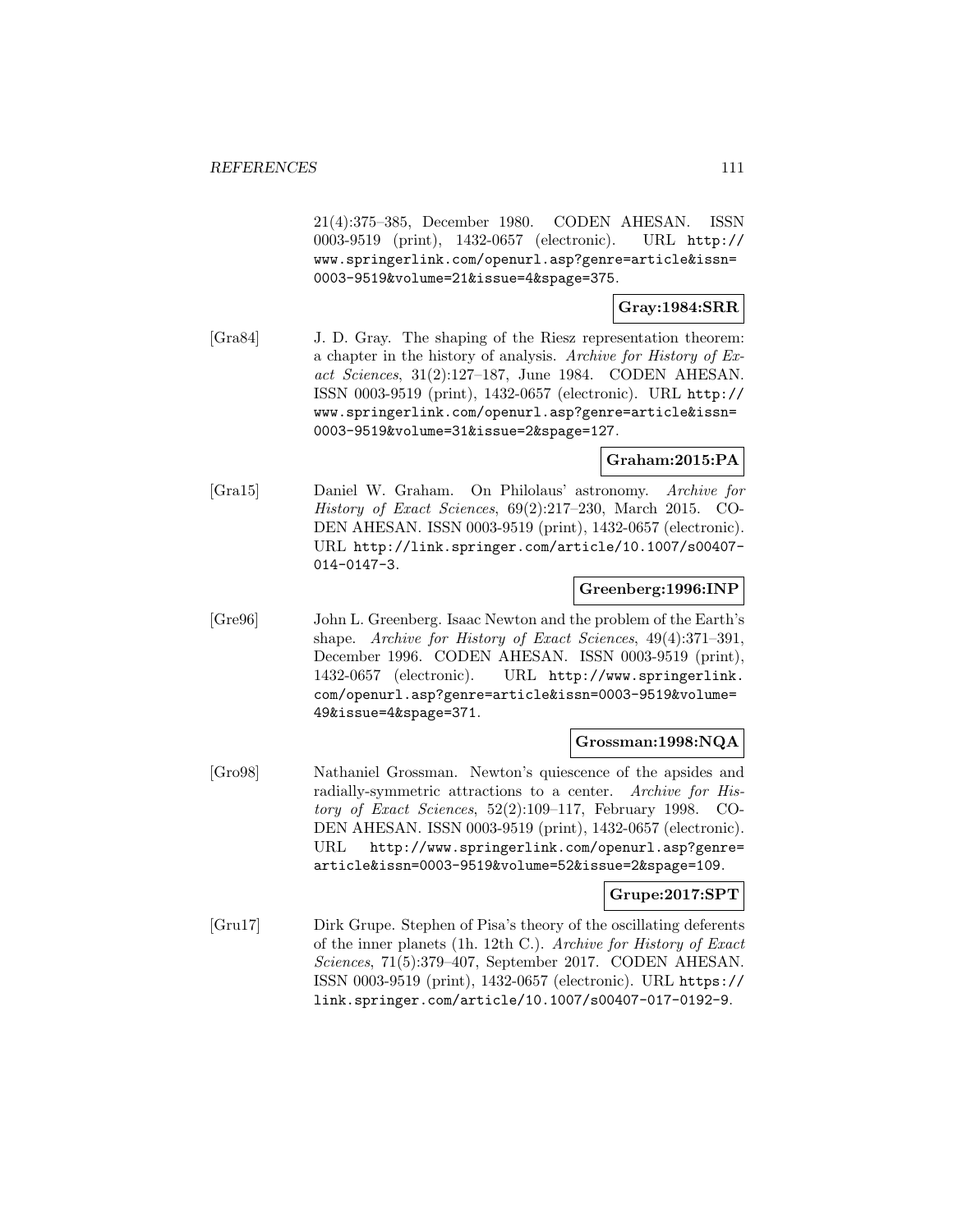#### **Gaarding:1994:NHA**

[GS94] Lars Gårding and Christian Skau. Niels Henrik Abel and solvable equations. Archive for History of Exact Sciences, 48(1):81– 103, March 1994. CODEN AHESAN. ISSN 0003-9519 (print), 1432-0657 (electronic). URL http://www.springerlink. com/openurl.asp?genre=article&issn=0003-9519&volume= 48&issue=1&spage=81.

## **Gray:2008:SBG**

[GS08] J. M. K. Gray and J. M. Steele. Studies on Babylonian goal-year astronomy I: a comparison between planetary data in goal-year texts, almanacs and normal star almanacs. Archive for History of Exact Sciences, 62(5):553–600, September 2008. CO-DEN AHESAN. ISSN 0003-9519 (print), 1432-0657 (electronic). URL http://www.springerlink.com/openurl.asp?genre= article&issn=0003-9519&volume=62&issue=5&spage=553.

## **Gray:2009:SBG**

[GS09] J. M. K. Gray and J. M. Steele. Studies on Babylonian goal-year astronomy II: the Babylonian calendar and goalyear methods of prediction. Archive for History of Exact Sciences, 63(6):611–633, November 2009. CODEN AHESAN. ISSN 0003-9519 (print), 1432-0657 (electronic). URL http:// www.springerlink.com/openurl.asp?genre=article&issn= 0003-9519&volume=63&issue=6&spage=611.

## **Guan:2010:NIS**

[Gua10] Yuzhen Guan. A new interpretation of Shen Kuo's Ying Biao Yi. Archive for History of Exact Sciences, 64(6):707–719, November 2010. CODEN AHESAN. ISSN 0003-9519 (print), 1432-0657 (electronic). URL http://www.springerlink. com/openurl.asp?genre=article&issn=0003-9519&volume= 64&issue=6&spage=707.

## **Guan:2015:ETJ**

[Gua15] Yuzhen Guan. Eclipse theory in the Jing chu li: Part I. The adoption of lunar velocity. Archive for History of Exact Sciences, 69(1):103–123, January 2015. CODEN AHESAN. ISSN 0003-9519 (print), 1432-0657 (electronic). URL http://link. springer.com/article/10.1007/s00407-014-0146-4.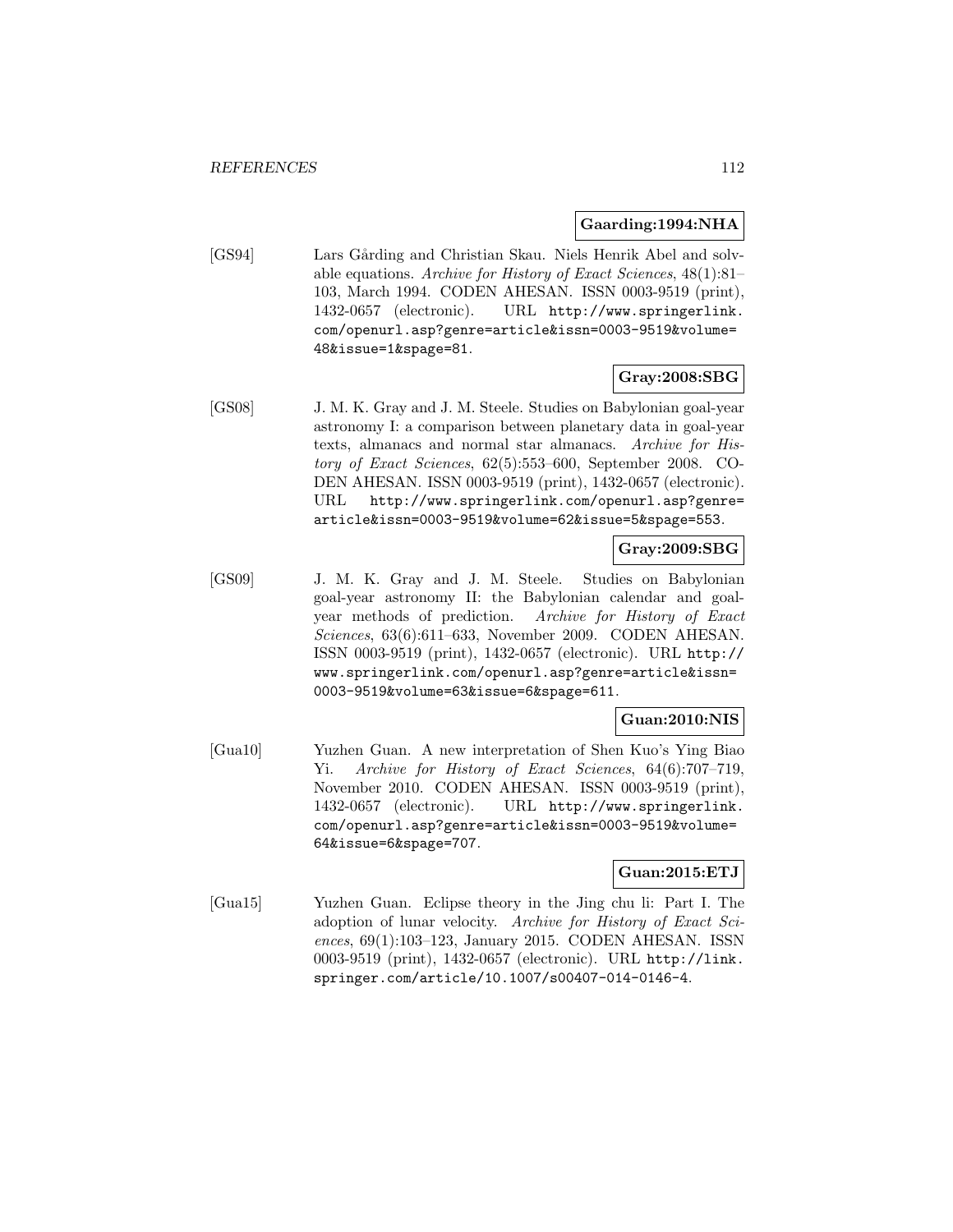#### **Guerraggio:1984:MVP**

[Gue84] Angelo Guerraggio. Le memorie di Volterra e Peano sul movimento dei poli. (Italian) [The memoirs of Volterra and Peano on the movement of the poles]. Archive for History of Exact Sciences, 31(2):97–126, June 1984. CODEN AHESAN. ISSN 0003-9519 (print), 1432-0657 (electronic). URL http:// www.springerlink.com/openurl.asp?genre=article&issn= 0003-9519&volume=31&issue=2&spage=97.

## **Guggenheimer:1977:JCT**

[Gug77] H. Guggenheimer. The Jordan curve theorem and an unpublished manuscript by Max Dehn. Archive for History of Exact Sciences, 17(2):193–200, July 1977. CODEN AHESAN. ISSN 0003-9519 (print), 1432-0657 (electronic). URL http:// www.springerlink.com/openurl.asp?genre=article&issn= 0003-9519&volume=17&issue=2&spage=193.

#### **Guicciardini:2016:LTR**

[Gui16] Niccolò Guicciardini. Lost in translation? Reading Newton on inverse-cube trajectories. Archive for History of Exact Sciences, 70(2):205–241, March 2016. CODEN AHESAN. ISSN 0003-9519 (print), 1432-0657 (electronic). URL http://link.springer. com/article/10.1007/s00407-015-0170-z.

## **Gulbekian:1987:OVS**

[Gul87] Edward Gulbekian. The origin and value of the stadion unit used by Eratosthenes in the third century B.C. Archive for History of Exact Sciences, 37(4):359–363, December 1987. CO-DEN AHESAN. ISSN 0003-9519 (print), 1432-0657 (electronic). URL http://www.springerlink.com/openurl.asp?genre= article&issn=0003-9519&volume=37&issue=4&spage=359.

## **Gimeno:2021:OCL**

[GXB21] Gonzalo Gimeno, Mercedes Xipell, and Marià Baig. Operator calculus: the lost formulation of quantum mechanics. Archive for History of Exact Sciences, 75(3):283–322, May 2021. CODEN AHESAN. ISSN 0003-9519 (print), 1432-0657 (electronic).

## **Garber:1979:EP**

[GZ79] Daniel Garber and Sandy Zabell. On the emergence of probability. Archive for History of Exact Sciences, 21(1):33–53, March 1979. CODEN AHESAN. ISSN 0003-9519 (print),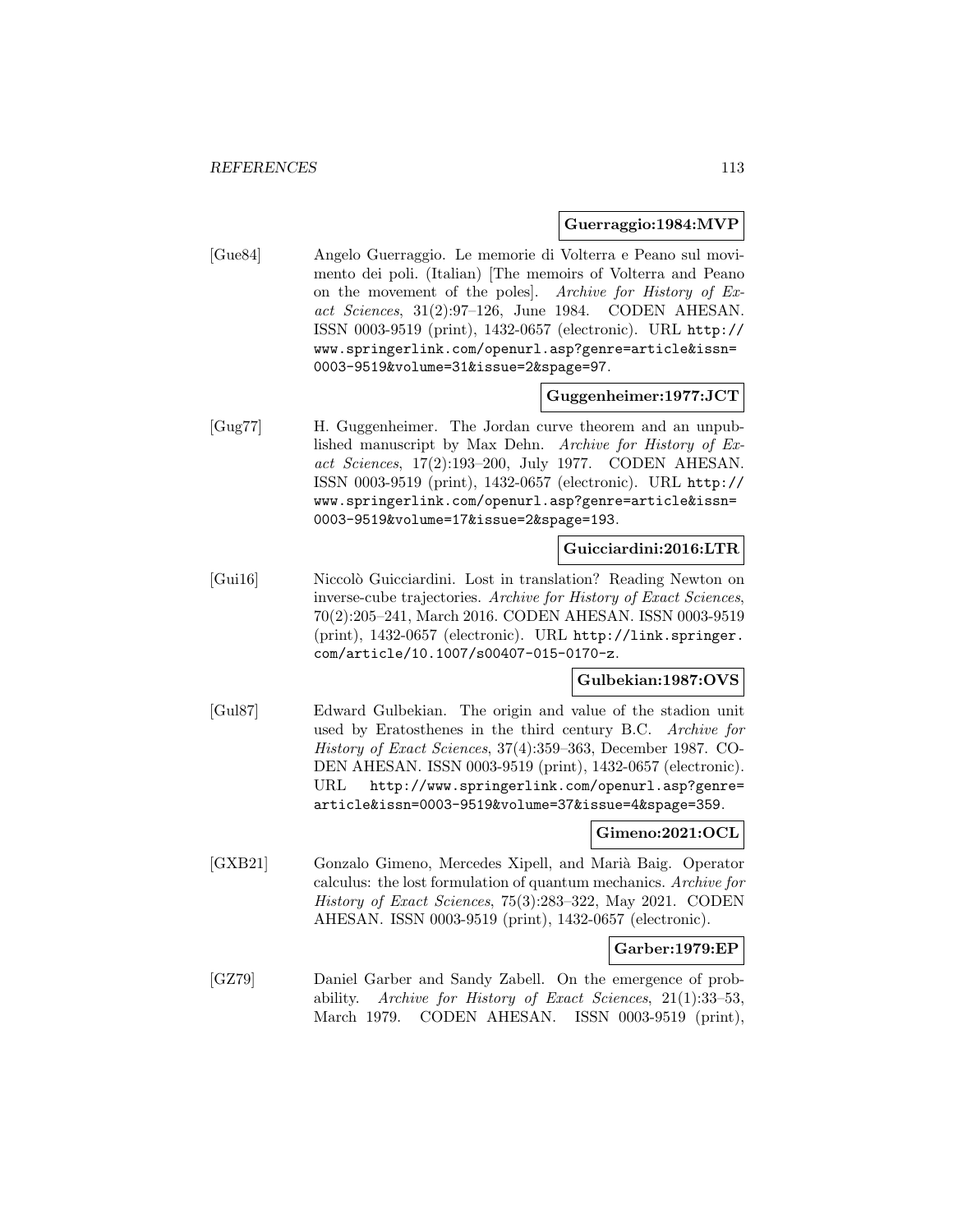1432-0657 (electronic). URL http://www.springerlink. com/openurl.asp?genre=article&issn=0003-9519&volume= 21&issue=1&spage=33.

# **Gesztelyi:2012:HEO**

[GZKB<sup>+</sup>12] Rudolf Gesztelyi, Judit Zsuga, Adam Kemeny-Beke, Balazs Varga, Bela Juhasz, et al. The Hill equation and the origin of quantitative pharmacology. Archive for History of Exact Sciences, 66(4):427–438, July 2012. CODEN AHESAN. ISSN 0003-9519 (print), 1432-0657 (electronic). URL http:// www.springerlink.com/openurl.asp?genre=article&issn= 0003-9519&volume=66&issue=4&spage=427.

#### **Hamilton:1998:BVT**

[HA98] Norman T. Hamilton and Asger Aaboe. A Babylonian Venus text computed according to System A: ACT No. 1050. Archive for History of Exact Sciences, 53(3–4):215–221, November 1998. CODEN AHESAN. ISSN 0003-9519 (print), 1432-0657 (electronic). URL http://www.springerlink. com/openurl.asp?genre=article&issn=0003-9519&volume= 53&issue=3&spage=215.

# **Hahn:2002:PSA**

[Hah02] Alexander J. Hahn. The pendulum swings again: a mathematical reassessment of Galileo's experiments with inclined planes. Archive for History of Exact Sciences, 56(4):339– 361, June 2002. CODEN AHESAN. ISSN 0003-9519 (print), 1432-0657 (electronic). URL http://www.springerlink. com/openurl.asp?genre=article&issn=0003-9519&volume= 56&issue=4&spage=339.

## **Hall:1960:CD**

[Hal60] A. Rupert Hall. Cartesian dynamics. Archive for History of Exact Sciences, 1(2):172–178, December 1960. CODEN AHESAN. ISSN 0003-9519 (print), 1432-0657 (electronic). URL http:// www.springerlink.com/openurl.asp?genre=article&issn= 0003-9519&volume=1&issue=2&spage=172.

# **Hald:1988:MSP**

[Hal88] A. Hald. On de Moivre's solutions of the problem of duration of play 1708–1718. Archive for History of Exact Sciences, 38(2):109–134, June 1988. CODEN AHESAN. ISSN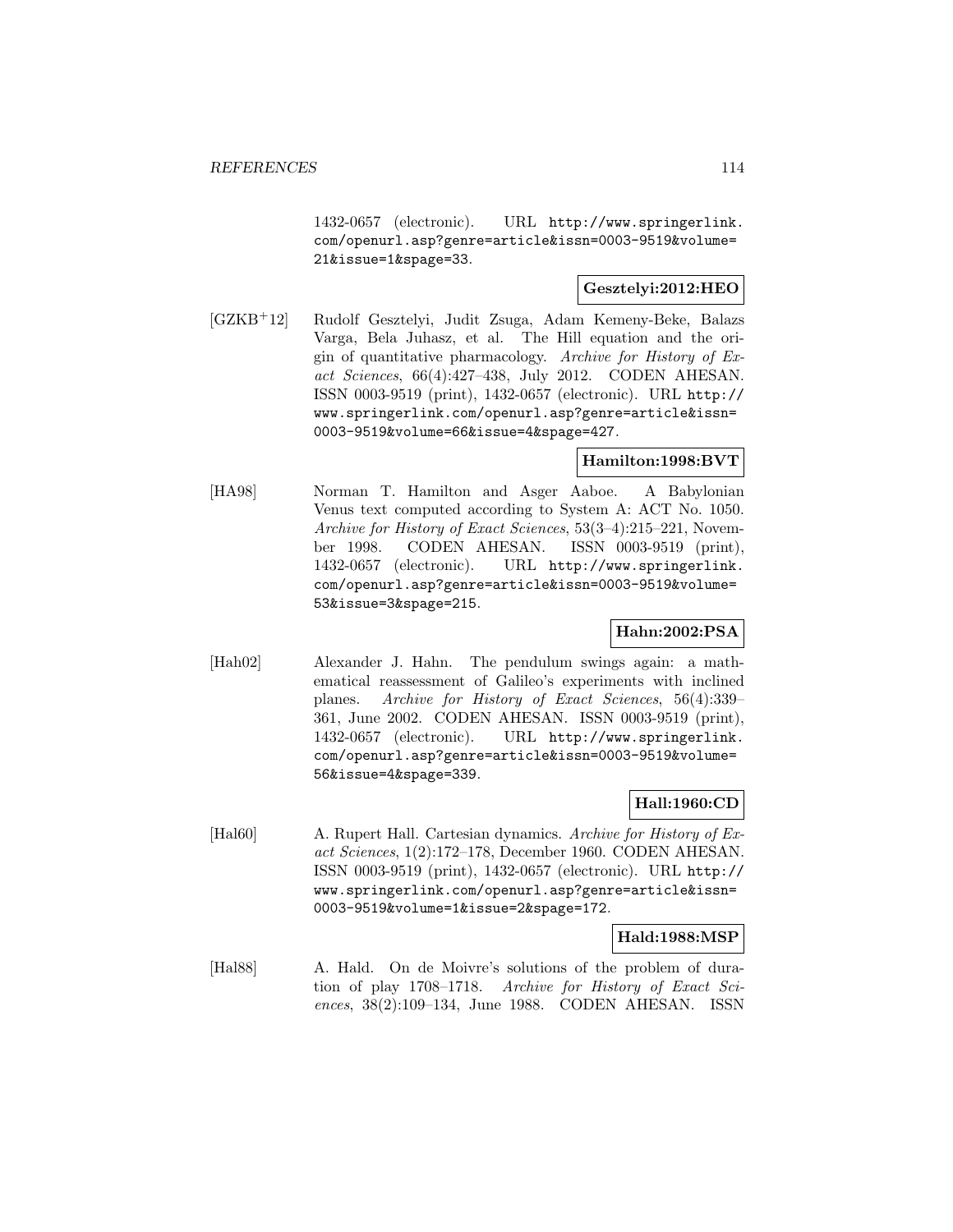0003-9519 (print), 1432-0657 (electronic). URL http:// www.springerlink.com/openurl.asp?genre=article&issn= 0003-9519&volume=38&issue=2&spage=109.

# **Hald:1990:EBP**

[Hal90] A. Hald. Evaluations of the beta probability integral by Bayes and Price. Archive for History of Exact Sciences, 41(2):139– 156, June 1990. CODEN AHESAN. ISSN 0003-9519 (print), 1432-0657 (electronic). URL http://www.springerlink. com/openurl.asp?genre=article&issn=0003-9519&volume= 41&issue=2&spage=139.

# **Hamburg:1976:TEC**

[Ham76] Robin Rider Hamburg. The theory of equations in the 18th century: The work of Joseph Lagrange. Archive for History of Exact Sciences, 16(1):17–36, March 1976. CODEN AHESAN. ISSN 0003-9519 (print), 1432-0657 (electronic). URL http:// www.springerlink.com/openurl.asp?genre=article&issn= 0003-9519&volume=16&issue=1&spage=17.

# **Hanle:1977:CAE**

[Han77] Paul A. Hanle. The coming of age of Erwin Schrödinger: His quantum statistics of ideal gases. Archive for History of Exact Sciences, 17(2):165–192, July 1977. CODEN AHESAN. ISSN 0003-9519 (print), 1432-0657 (electronic). URL http:// www.springerlink.com/openurl.asp?genre=article&issn= 0003-9519&volume=17&issue=2&spage=165.

## **Hannah:2011:CRP**

[Han11] John Hannah. Conventions for recreational problems in Fibonacci's Liber Abbaci. Archive for History of Exact Sciences, 65(2):155–180, March 2011. CODEN AHESAN. ISSN 0003-9519 (print), 1432-0657 (electronic). URL http://www. springerlink.com/openurl.asp?genre=article&issn=???? &volume=65&issue=2&spage=155.

# **Harari:2003:CER**

[Har03] Orna Harari. The concept of existence and the role of constructions in Euclid's Elements. Archive for History of Exact Sciences, 57(1):1–23, January 2003. CODEN AHESAN. ISSN 0003-9519 (print), 1432-0657 (electronic). URL http:// www.springerlink.com/openurl.asp?genre=article&issn= 0003-9519&volume=57&issue=1&spage=1.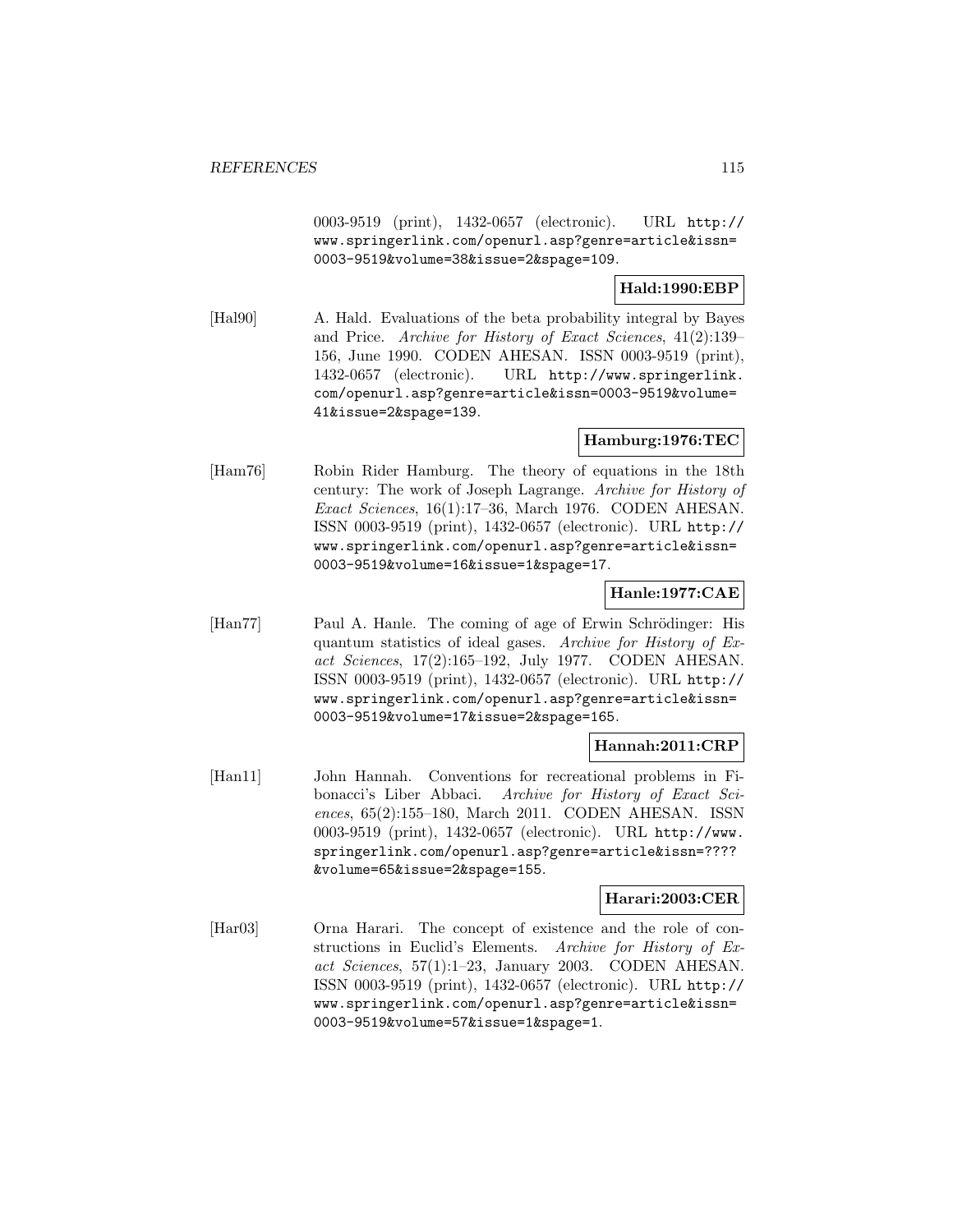#### **Hartshorne:2008:PHS**

[Har08] Robin Hartshorne. Publication history of von Staudt's Geometrie der Lage. Archive for History of Exact Sciences, 62(3):297– 299, May 2008. CODEN AHESAN. ISSN 0003-9519 (print), 1432-0657 (electronic). URL http://www.springerlink. com/openurl.asp?genre=article&issn=0003-9519&volume= 62&issue=3&spage=297.

# **Hawkins:1971:OTG**

[Haw71] Thomas Hawkins. The origins of the theory of group characters. Archive for History of Exact Sciences, 7(2):142–170, January 1971. CODEN AHESAN. ISSN 0003-9519 (print), 1432-0657 (electronic). URL http://www.springerlink. com/openurl.asp?genre=article&issn=0003-9519&volume= 7&issue=2&spage=142.

#### **Hawkins:1972:HNL**

[Haw72] Thomas Hawkins. Hypercomplex numbers, Lie groups, and the creation of group representation theory. Archive for History of Exact Sciences, 8(4):243–287, January 1972. CODEN AHESAN. ISSN 0003-9519 (print), 1432-0657 (electronic). URL http:// www.springerlink.com/openurl.asp?genre=article&issn= 0003-9519&volume=8&issue=4&spage=243.

## **Hawkins:1974:NLF**

[Haw74] Thomas Hawkins. New light on Frobenius' creation of the theory of group characters. Archive for History of Exact Sciences, 12(3):217–243, September 1974. CODEN AHESAN. ISSN 0003-9519 (print), 1432-0657 (electronic). URL http:// www.springerlink.com/openurl.asp?genre=article&issn= 0003-9519&volume=12&issue=3&spage=217.

#### **Hawkins:1977:WTM**

[Haw77] Thomas Hawkins. Weierstrass and the theory of matrices. Archive for History of Exact Sciences, 17(2):119–163, July 1977. CODEN AHESAN. ISSN 0003-9519 (print), 1432-0657 (electronic). URL http://www.springerlink. com/openurl.asp?genre=article&issn=0003-9519&volume= 17&issue=2&spage=119.

# **Hawkins:1982:WKS**

[Haw82] Thomas Hawkins. Wilhelm Killing and the structure of Lie algebras. Archive for History of Exact Sciences, 26(2):127–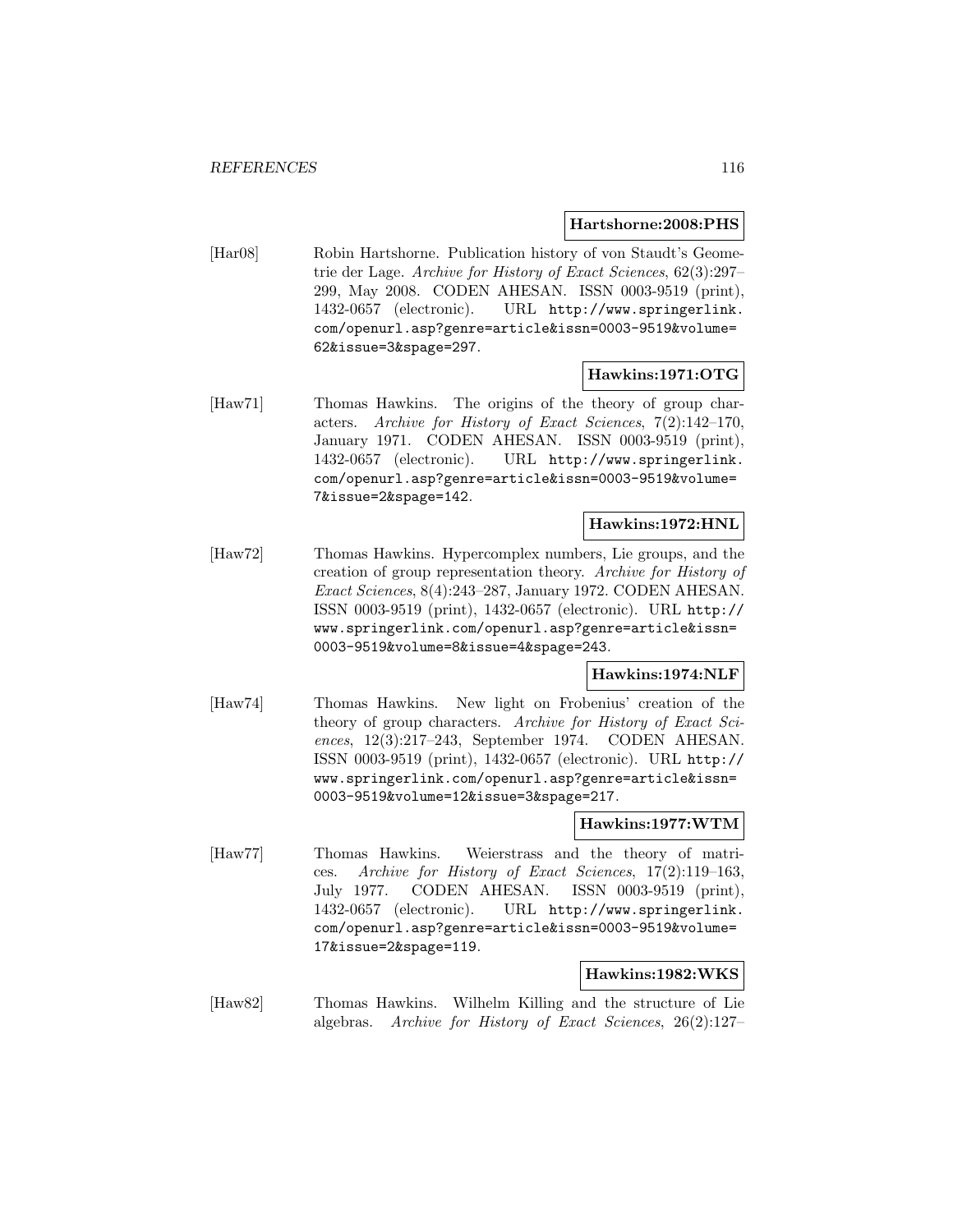192, June 1982. CODEN AHESAN. ISSN 0003-9519 (print), 1432-0657 (electronic). URL http://www.springerlink. com/openurl.asp?genre=article&issn=0003-9519&volume= 26&issue=2&spage=127.

# **Hawkins:1988:HPT**

[Haw88] Thomas Hawkins. Hesses's principle of transfer and the representation of Lie algebras. Archive for History of Exact Sciences, 39(1):41–73, March 1988. CODEN AHESAN. ISSN 0003-9519 (print), 1432-0657 (electronic). URL http:// www.springerlink.com/openurl.asp?genre=article&issn= 0003-9519&volume=39&issue=1&spage=41.

## **Hawkins:1991:JBL**

[Haw91] Thomas Hawkins. Jacobi and the birth of Lie's Theory of Groups. Archive for History of Exact Sciences, 42(3):187–278, September 1991. CODEN AHESAN. ISSN 0003-9519 (print), 1432-0657 (electronic). URL http://www.springerlink. com/openurl.asp?genre=article&issn=0003-9519&volume= 42&issue=3&spage=187.

## **Hawkins:2005:FCP**

[Haw05] Thomas Hawkins. Frobenius, Cartan, and the Problem of Pfaff. Archive for History of Exact Sciences, 59(4):381–436, May 2005. CODEN AHESAN. ISSN 0003-9519 (print), 1432-0657 (electronic). URL http://www.springerlink. com/openurl.asp?genre=article&issn=0003-9519&volume= 59&issue=4&spage=381.

## **Hawkins:2008:CFO**

[Haw08a] Thomas Hawkins. Continued fractions and the origins of the Perron–Frobenius theorem. Archive for History of Exact Sciences, 62(6):655–717, November 2008. CODEN AHESAN. ISSN 0003-9519 (print), 1432-0657 (electronic). URL http:// www.springerlink.com/openurl.asp?genre=article&issn= 0003-9519&volume=62&issue=6&spage=655.

#### **Hawkins:2008:FSA**

[Haw08b] Thomas Hawkins. Frobenius and the symbolical algebra of matrices. Archive for History of Exact Sciences, 62(1):23-57, January 2008. CODEN AHESAN. ISSN 0003-9519 (print), 1432-0657 (electronic). URL http://www.springerlink.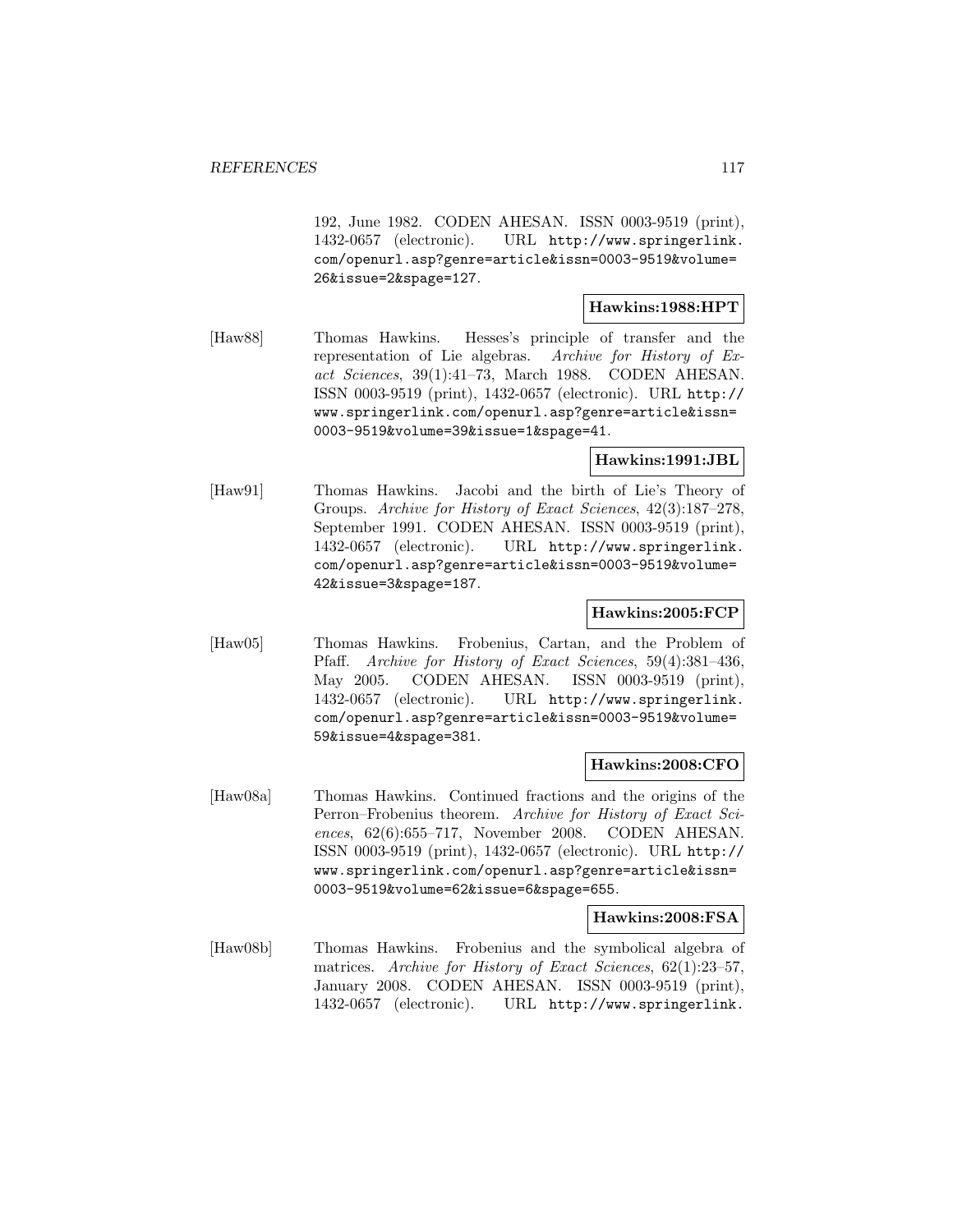com/openurl.asp?genre=article&issn=0003-9519&volume= 62&issue=1&spage=23.

# **Hlawka:1986:ETG**

[HB86] Edmund Hlawka and Christa Binder. Uber die Entwicklung der Theorie der gleichverteilung in den Jahren 1909 bis 1916. (German) [On the development of the theory of uniform distributions in the years 1909 to 1916]. Archive for History of Exact Sciences, 36(3):197–249, September 1986. CODEN AHESAN. ISSN 0003-9519 (print), 1432-0657 (electronic). URL http:// www.springerlink.com/openurl.asp?genre=article&issn= 0003-9519&volume=36&issue=3&spage=197.

**Hertz:1995:HHL**

[HD95] H. G. Hertz and Manuel G. Doncel. Heinrich Hertz's laboratory notes of 1887. Archive for History of Exact Sciences, 49(3):197–270, September 1995. CODEN AHESAN. ISSN 0003-9519 (print), 1432-0657 (electronic). URL http:// www.springerlink.com/openurl.asp?genre=article&issn= 0003-9519&volume=49&issue=3&spage=197.

# **Heilbron:1968:SPR**

[Hei68] John L. Heilbron. The scattering of  $\alpha$  and  $\beta$  particles and Rutherford's atom. Archive for History of Exact Sciences, 4(4):247–307, January 1968. CODEN AHESAN. ISSN 0003-9519 (print), 1432-0657 (electronic). URL http:// www.springerlink.com/openurl.asp?genre=article&issn= 0003-9519&volume=4&issue=4&spage=247.

## **Heimann:1970:MMC**

[Hei70] P. M. Heimann. Maxwell and the modes of consistent representation. Archive for History of Exact Sciences, 6(3):171–213, January 1970. CODEN AHESAN. ISSN 0003-9519 (print), 1432-0657 (electronic). URL http://www.springerlink. com/openurl.asp?genre=article&issn=0003-9519&volume= 6&issue=3&spage=171.

#### **Hentschel:1994:EFF**

[Hen94] Klaus Hentschel. Erwin Finlay Freundlich and testing Einstein's Theory of Relativity. Archive for History of Exact Sciences, 47(2):143–201, June 1994. CODEN AHESAN. ISSN 0003-9519 (print), 1432-0657 (electronic). URL http://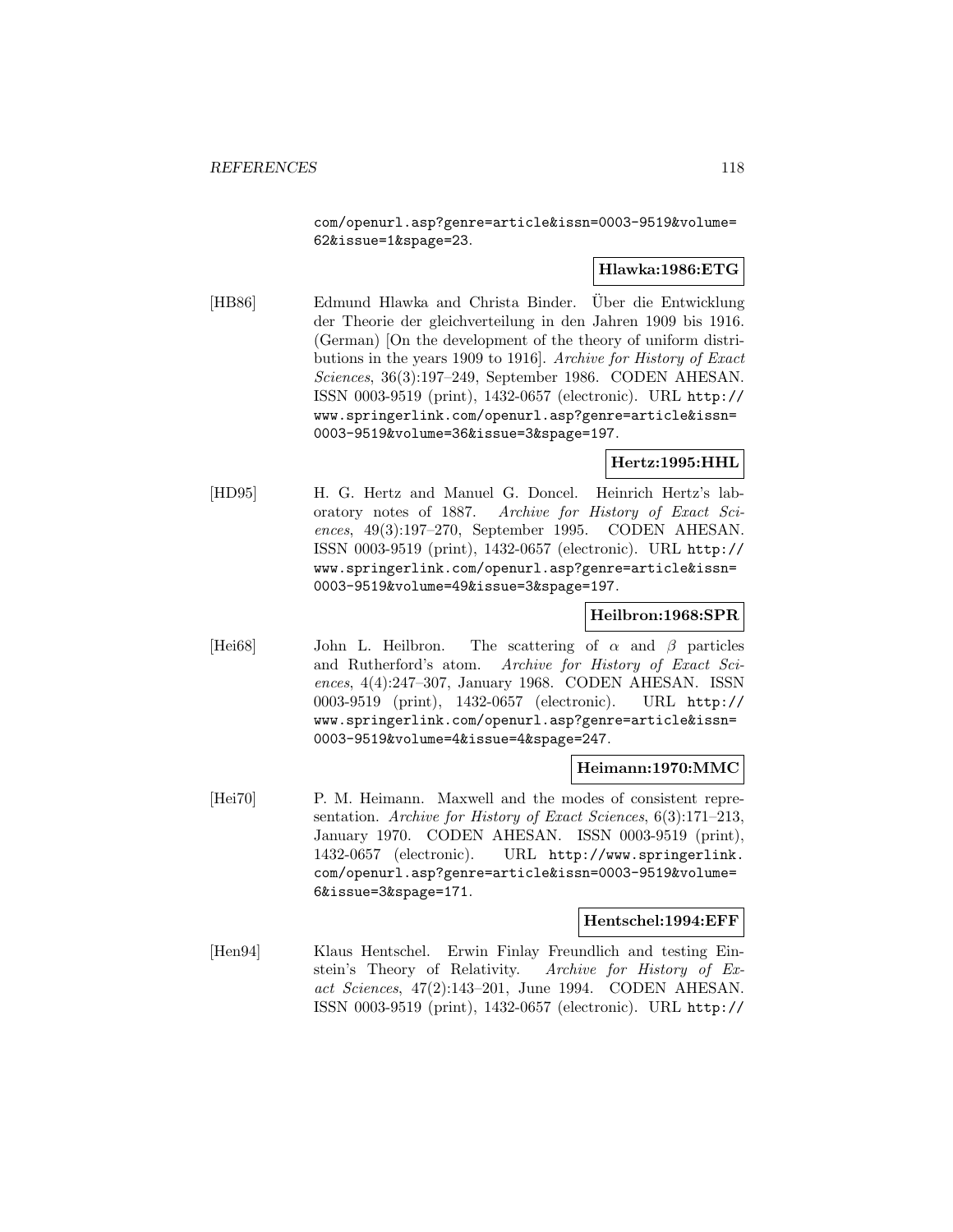www.springerlink.com/openurl.asp?genre=article&issn= 0003-9519&volume=47&issue=2&spage=143.

**Hentschel:1997:UDP**

[Hen97] Klaus Hentschel. An unwelcome discovery: The pole effect in the electric arc, a threat to early 20th century precision spectrometry. Archive for History of Exact Sciences, 51(3):199–271, September 1997. CODEN AHESAN. ISSN 0003-9519 (print), 1432-0657 (electronic). URL http://www.springerlink. com/openurl.asp?genre=article&issn=0003-9519&volume= 51&issue=3&spage=199.

## **Hentschel:2001:BFS**

[Hen01] Klaus Hentschel. Das Brechungsgesetz in der Fassung von Snellius Rekonstruktion seines Entdeckungspfades und eine Ubersetzung seines lateinischen Manuskriptes sowie ergänzender Dokumente. (German) [The Law of Refraction in the version of Snellius' reconstruction of its discovery path and a translation of its Latin manuscript as well as supplementing documents]. Archive for History of Exact Sciences, 55(4):297–344, January 2001. CODEN AHESAN. ISSN 0003-9519 (print), 1432-0657 (electronic). URL http://www.springerlink. com/openurl.asp?genre=article&issn=0003-9519&volume= 55&issue=4&spage=297.

## **Hermelink:1963:TJ**

[Her63] Heinrich Hermelink. Tabulae Jahen. (German). Archive for History of Exact Sciences, 2(2):108–112, August 1963. CO-DEN AHESAN. ISSN 0003-9519 (print), 1432-0657 (electronic). URL http://www.springerlink.com/openurl.asp? genre=article&issn=0003-9519&volume=2&issue=2&spage= 108.

## **Herrmann:1970:AIJ**

[Her70] Dieter B. Herrmann. Das Astronomentreffen im Jahre 1798 auf dem Seeberg bei Gotha. (German) [The astronomers' meeting in the year 1798 in Seeberg bei Gotha]. Archive for History of Exact Sciences, 6(4):326–344, January 1970. CODEN AHESAN. ISSN 0003-9519 (print), 1432-0657 (electronic). URL http:// www.springerlink.com/openurl.asp?genre=article&issn= 0003-9519&volume=6&issue=4&spage=326.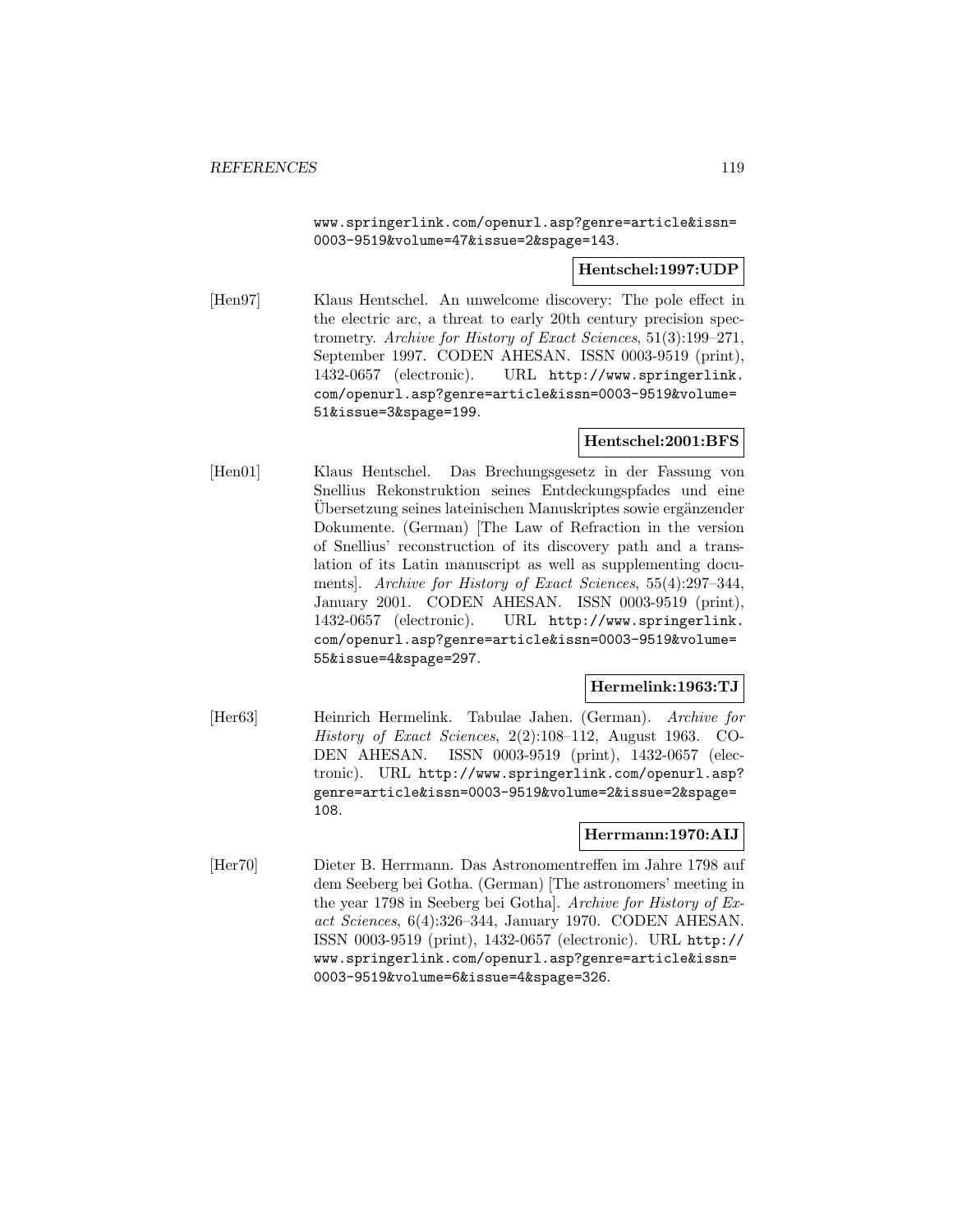#### **Hessenbruch:2000:RER**

[Hes00] Arne Hessenbruch. Rutherford's 1901 experiment on radiation energy and his creation of a stable detector. Archive for History of Exact Sciences, 54(5):403–420, February 2000. CO-DEN AHESAN. ISSN 0003-9519 (print), 1432-0657 (electronic). URL http://www.springerlink.com/openurl.asp?genre= article&issn=0003-9519&volume=54&issue=5&spage=403.

# **Hon:2005:HEM**

[HG05a] Giora Hon and Bernard R. Goldstein. How Einstein made asymmetry disappear: Symmetry and Relativity in 1905. Archive for History of Exact Sciences, 59(5):437–544, July 2005. CO-DEN AHESAN. ISSN 0003-9519 (print), 1432-0657 (electronic). URL http://www.springerlink.com/openurl.asp?genre= article&issn=0003-9519&volume=59&issue=5&spage=437.

#### **Hon:2005:LRD**

[HG05b] Giora Hon and Bernard R. Goldstein. Legendre's revolution (1794): The definition of symmetry in solid geometry. Archive for History of Exact Sciences, 59(2):107–155, January 2005. CODEN AHESAN. ISSN 0003-9519 (print), 1432-0657 (electronic). URL http://www.springerlink. com/openurl.asp?genre=article&issn=0003-9519&volume= 59&issue=2&spage=107.

## **Hewitt:1979:GWP**

[HH79] Edwin Hewitt and Robert E. Hewitt. The Gibbs–Wilbraham phenomenon: an episode in Fourier analysis. Archive for History of Exact Sciences, 21(2):129–160, June 1979. CODEN AHESAN. ISSN 0003-9519 (print), 1432-0657 (electronic). URL http:// www.springerlink.com/openurl.asp?genre=article&issn= 0003-9519&volume=21&issue=2&spage=129.

#### **Heideman:1985:GHF**

[HJB85] Michael T. Heideman, Don H. Johnson, and C. Sidney Burrus. Gauss and the history of the Fast Fourier Transform. Archive for History of Exact Sciences, 34(3):265–277, September 1985. CODEN AHESAN. ISSN 0003-9519 (print), 1432-0657 (electronic). URL http://www.springerlink. com/openurl.asp?genre=article&issn=0003-9519&volume= 34&issue=3&spage=265.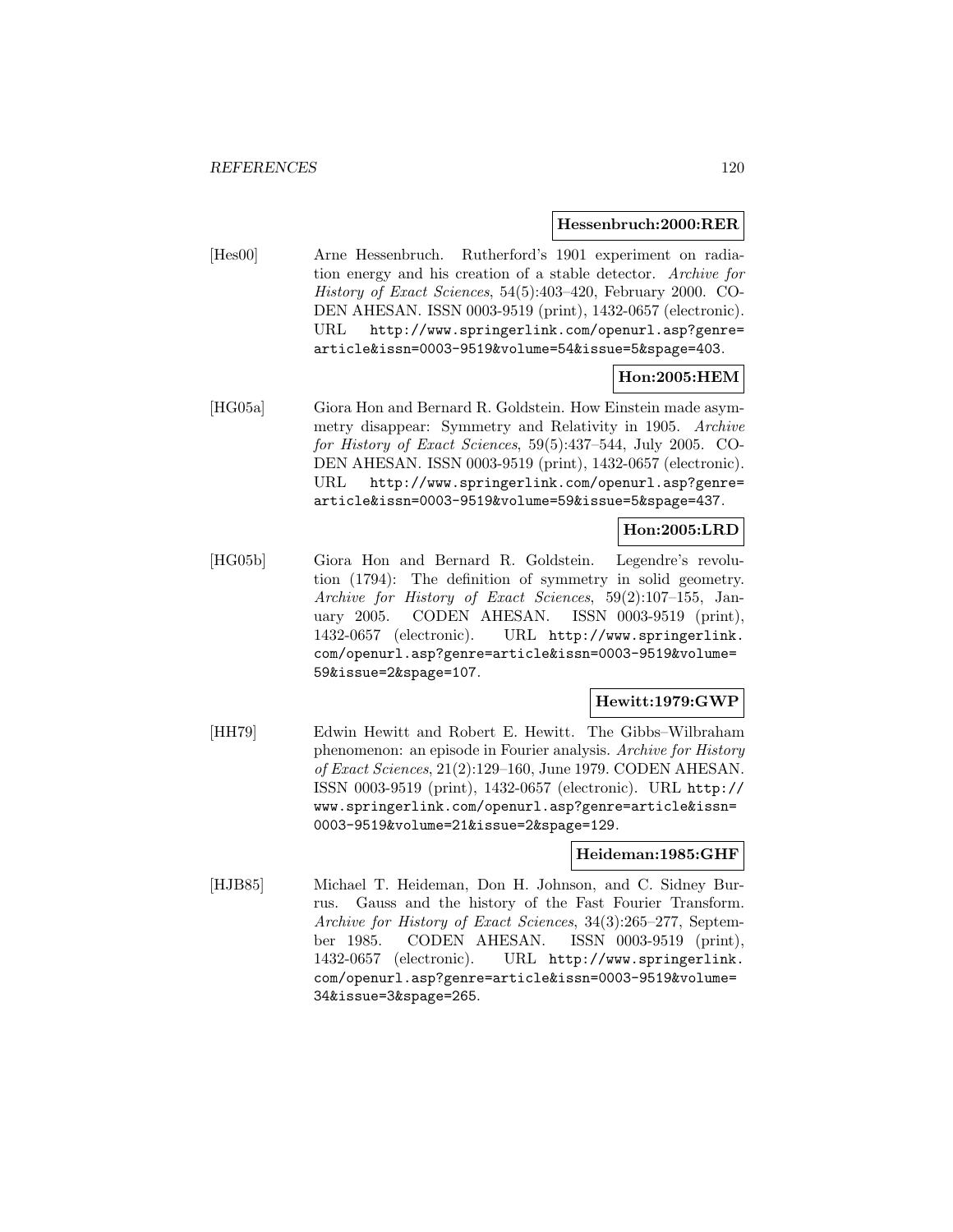#### **Hofmann:1960:ZMF**

[Hof60] J. E. Hofmann. Uber zahlentheoretische Methoden Fermats ¨ und Eulers, ihre Zusammenhänge und ihre Bedeutung. (German) [On the number-theoretical method of Fermat and Euler, its relationships and its meaning]. Archive for History of Exact Sciences, 1(2):122–159, December 1960. CODEN AHESAN. ISSN 0003-9519 (print), 1432-0657 (electronic). URL http:// www.springerlink.com/openurl.asp?genre=article&issn= 0003-9519&volume=1&issue=2&spage=122.

# **Hofmann:1965:FIA**

[Hof65] Jos. E. Hofmann. Aus der Frühzeit der Infinitesimalmethoden: Auseinandersetzung um die algebraische Quadratur algebraischer Kurven in der zweiten Hälfte des 17. Jahrhunderts. (German) [From the early period of infinitesimal methods: Arguments about the algebraic quadrature of algebraic curves in the second half of the  $17<sup>th</sup>$  century]. Archive for History of Exact Sciences, 2(4):271–343, April 1965. CODEN AHESAN. ISSN 0003-9519 (print), 1432-0657 (electronic). URL http:// www.springerlink.com/openurl.asp?genre=article&issn= 0003-9519&volume=2&issue=4&spage=271.

# **Hofmann:1966:KCH**

[Hof66] Jos. E. Hofmann. Uber die Kreismessung von Chr. Huy- ¨ gens, ihre Vorgeschichte, ihren Inhalt, ihre Bedeutung und ihr Nachwirken. (German) [On the circle measurement of Chr. Huygens, their prehistory, their contents, their meaning and their having a lasting effect]. Archive for History of Exact Sciences, 3(2):102-136, January 1966. CODEN AHESAN. ISSN 0003-9519 (print), 1432-0657 (electronic). URL http:// www.springerlink.com/openurl.asp?genre=article&issn= 0003-9519&volume=3&issue=2&spage=102.

## **Hogendijk:1984:GAC**

[Hog84] Jan P. Hogendijk. Greek and Arabic constructions of the regular heptagon. Archive for History of Exact Sciences, 30 (3–4):197–330, September 1984. CODEN AHESAN. ISSN 0003-9519 (print), 1432-0657 (electronic). URL http:// www.springerlink.com/openurl.asp?genre=article&issn= 0003-9519&volume=30&issue=3&spage=197.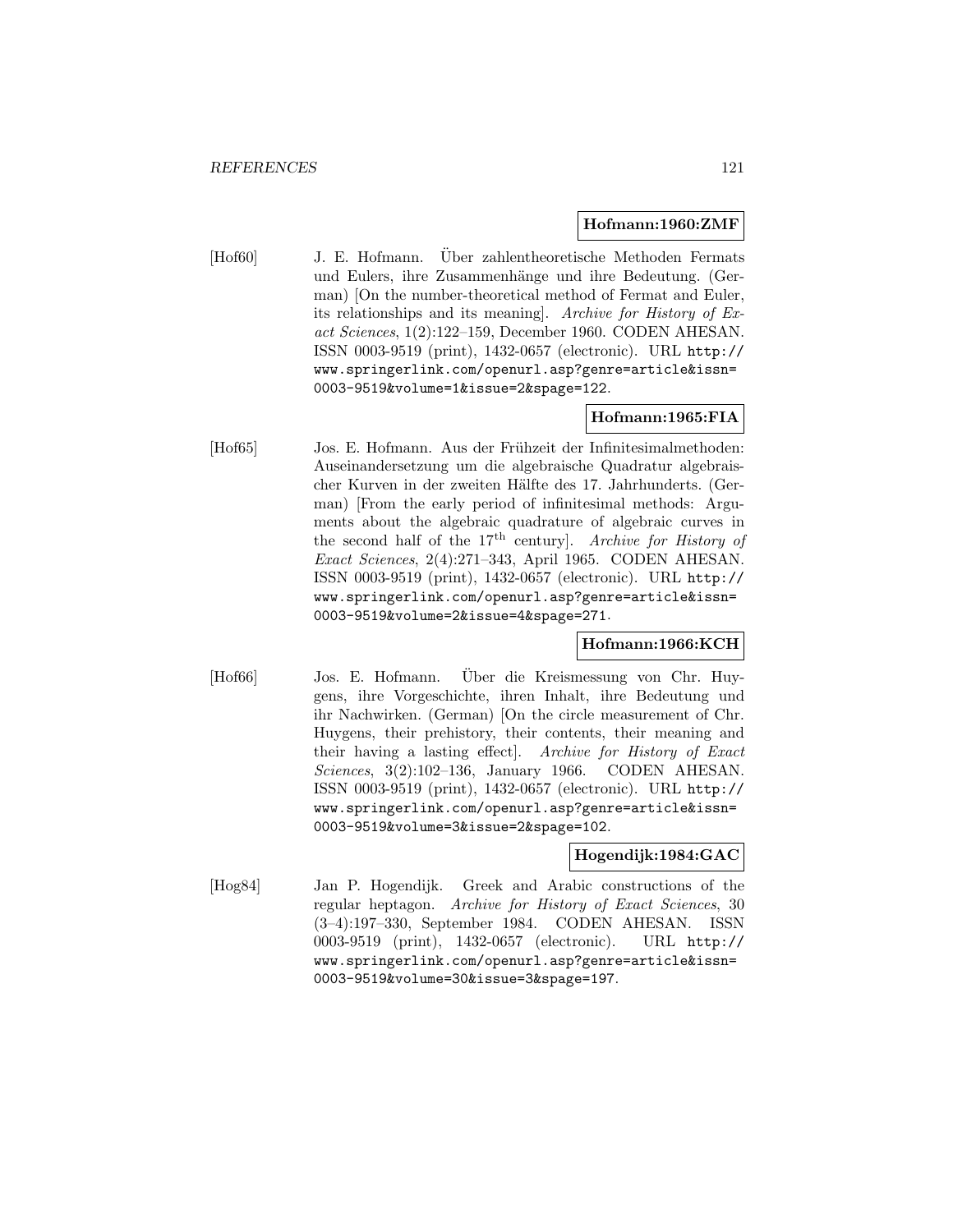#### **Hogendijk:1986:ATL**

[Hog86] Jan P. Hogendijk. Arabic traces of lost works of Apollonius. Archive for History of Exact Sciences, 35(3):187–253, September 1986. CODEN AHESAN. ISSN 0003-9519 (print), 1432-0657 (electronic). URL http://www.springerlink. com/openurl.asp?genre=article&issn=0003-9519&volume= 35&issue=3&spage=187.

#### **Hollings:2009:EDA**

[Hol09] Christopher Hollings. The early development of the algebraic theory of semigroups. Archive for History of Exact Sciences, 63 (5):497–536, 2009. CODEN AHESAN. ISSN 0003-9519 (print), 1432-0657 (electronic).

# **Hollings:2014:ESG**

[Hol14] Christopher Hollings. Embedding semigroups in groups: not as simple as it might seem. Archive for History of Exact Sciences, 68(5):641–692, September 2014. CODEN AHESAN. ISSN 0003-9519 (print), 1432-0657 (electronic). URL http://link. springer.com/article/10.1007/s00407-014-0138-4.

## **Hollings:2017:NCP**

[Hol17] Christopher D. Hollings. 'Nobody could possibly misunderstand what a group is': a study in early twentieth-century group axiomatics. Archive for History of Exact Sciences, 71(5):409–481, September 2017. CODEN AHESAN. ISSN 0003-9519 (print), 1432-0657 (electronic). URL https:// link.springer.com/article/10.1007/s00407-017-0193-8; https://link.springer.com/content/pdf/10.1007/s00407- 017-0193-8.pdf.

## **Home:1967:FHT**

[Hom67] Roderick W. Home. Francis Hauksbee's theory of electricity. Archive for History of Exact Sciences, 4(3):203–217, January 1967. CODEN AHESAN. ISSN 0003-9519 (print), 1432-0657 (electronic). URL http://www.springerlink. com/openurl.asp?genre=article&issn=0003-9519&volume= 4&issue=3&spage=203.

## **Hong:1994:CVC**

[Hon94] Sungook Hong. Controversy over Voltaic Contact phenomena, 1862–1900. Archive for History of Exact Sciences, 47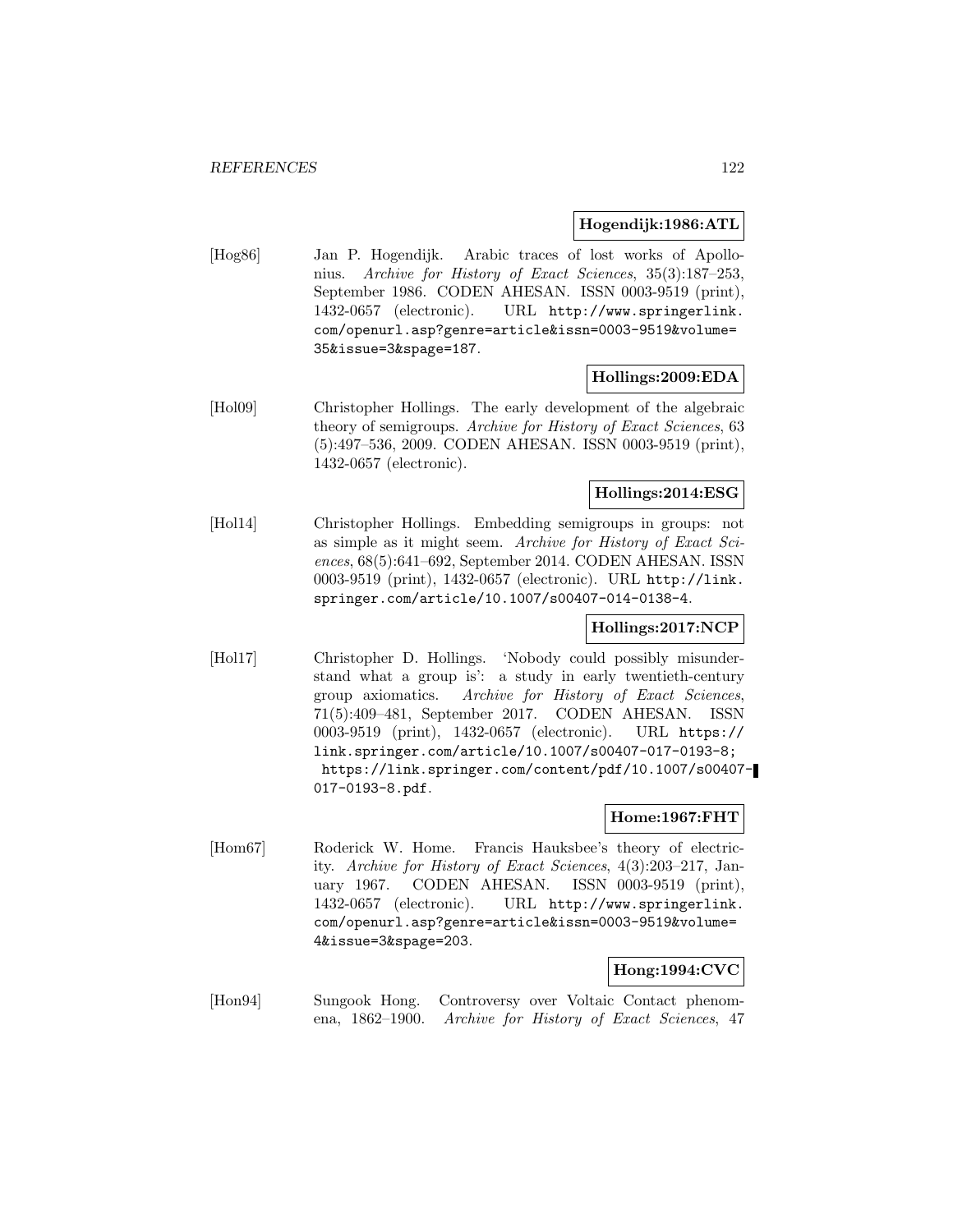(3):233–289, September 1994. CODEN AHESAN. ISSN 0003-9519 (print), 1432-0657 (electronic). URL http:// www.springerlink.com/openurl.asp?genre=article&issn= 0003-9519&volume=47&issue=3&spage=233.

# **Hoyer:1973:RSE**

[Hoy73] Ulrich Hoyer. Uber die Rolle der Stabilitätsbetrachtungen in der Entwicklung der Bohrschen Atomtheorie. (German) [On the role of stability conditions in the development of Bohr's atomic theory]. Archive for History of Exact Sciences, 10(3–5):177–206, January 1973. CODEN AHESAN. ISSN 0003-9519 (print), 1432-0657 (electronic). URL http:// www.springerlink.com/openurl.asp?genre=article&issn= 0003-9519&volume=10&issue=3&spage=177.

# **Hoyer:1974:ZCT**

[Hoy74] Ulrich Hoyer. Über den Zusammenhang der Carnotschen Theorie mit der Thermodynamik. (German) [On the connection of Carnot theory with thermodynamics]. Archive for History of Exact Sciences, 13(4):359–375, December 1974. CO-DEN AHESAN. ISSN 0003-9519 (print), 1432-0657 (electronic). URL http://www.springerlink.com/openurl.asp?genre= article&issn=0003-9519&volume=13&issue=4&spage=359.

# **Hoyer:1976:VCT**

[Hoy76] Ulrich Hoyer. Das Verhältnis der Carnotschen Theorie zur klassischen Thermodynamik. (German) [The relationship of Carnot's Theory to classical thermodynamics]. Archive for History of Exact Sciences, 15(2):149–197, June 1976. CO-DEN AHESAN. ISSN 0003-9519 (print), 1432-0657 (electronic). URL http://www.springerlink.com/openurl.asp?genre= article&issn=0003-9519&volume=15&issue=2&spage=149.

## **Hoyer:1978:WMW**

[Hoy78] Ulrich Hoyer. Uber Waterstons mechanisches Wärmeäquivalent. (German) [On Waterston's mechanical equivalent of heat]. Archive for History of Exact Sciences, 19(4):371–381, December 1978. CODEN AHESAN. ISSN 0003-9519 (print), 1432-0657 (electronic). URL http://www.springerlink. com/openurl.asp?genre=article&issn=0003-9519&volume= 19&issue=4&spage=371.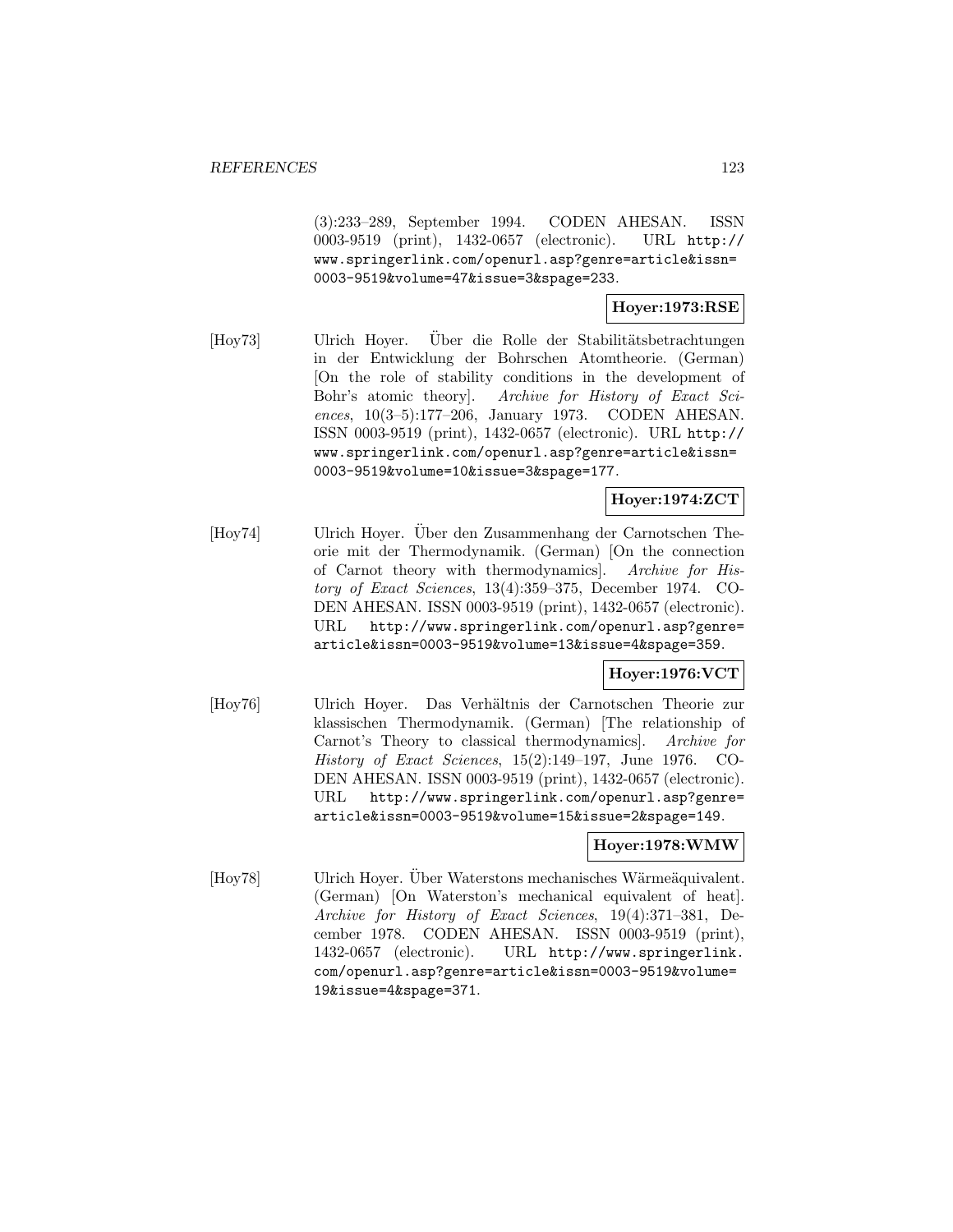# **Hoyer:1980:BP**

[Hoy80] Ulrich Hoyer. Von Boltzmann zu Planck. (German) [From Boltzmann to Planck]. Archive for History of Exact Sciences, 23(1): 47–86, March 1980. CODEN AHESAN. ISSN 0003-9519 (print), 1432-0657 (electronic). URL http://www.springerlink. com/openurl.asp?genre=article&issn=0003-9519&volume= 23&issue=1&spage=47.

## **Hoyrup:1988:JNC**

[Høy88] Jens Høyrup. Jordanus de Nemore, 13th century mathematical innovator: an essay on intellectual context, achievement, and failure. Archive for History of Exact Sciences, 38(4):307–363, September 1988. CODEN AHESAN. ISSN 0003-9519 (print), 1432-0657 (electronic). URL http://www.springerlink. com/openurl.asp?genre=article&issn=0003-9519&volume= 38&issue=4&spage=307.

# **Hoyrup:2008:UHT**

[Høy08] Jens Høyrup. The "Unknown Heritage": trace of a forgotten locus of mathematical sophistication. Archive for History of Exact Sciences, 62(6):613–654, November 2008. CODEN AHESAN. ISSN 0003-9519 (print), 1432-0657 (electronic). URL http:// www.springerlink.com/openurl.asp?genre=article&issn= 0003-9519&volume=62&issue=6&spage=613.

## **Huttig:2000:CST**

[Hüt00] Manfred Hüttig. The conical sundial from Thyrrheion  $-$  reconstruction and error analysis of a displaced antique sundial. Archive for History of Exact Sciences, 55(2):163–176, December 2000. CODEN AHESAN. ISSN 0003-9519 (print), 1432-0657 (electronic). URL http://www.springerlink. com/openurl.asp?genre=article&issn=0003-9519&volume= 55&issue=2&spage=163.

## **Haubold:1986:JIT**

[HY86] Hans Joachim Haubold and Eiichi Yasui. Jun Ishiwaras Text über Albert Einsteins Gastvortrag an der Universität zu Kyoto am 14. Dezember 1922. (German) [Jun Ishiwara's text of Albert Einstein's guest lecture at Kyoto University on 14 December 1922]. Archive for History of Exact Sciences, 36(3):271–279, September 1986. CODEN AHESAN.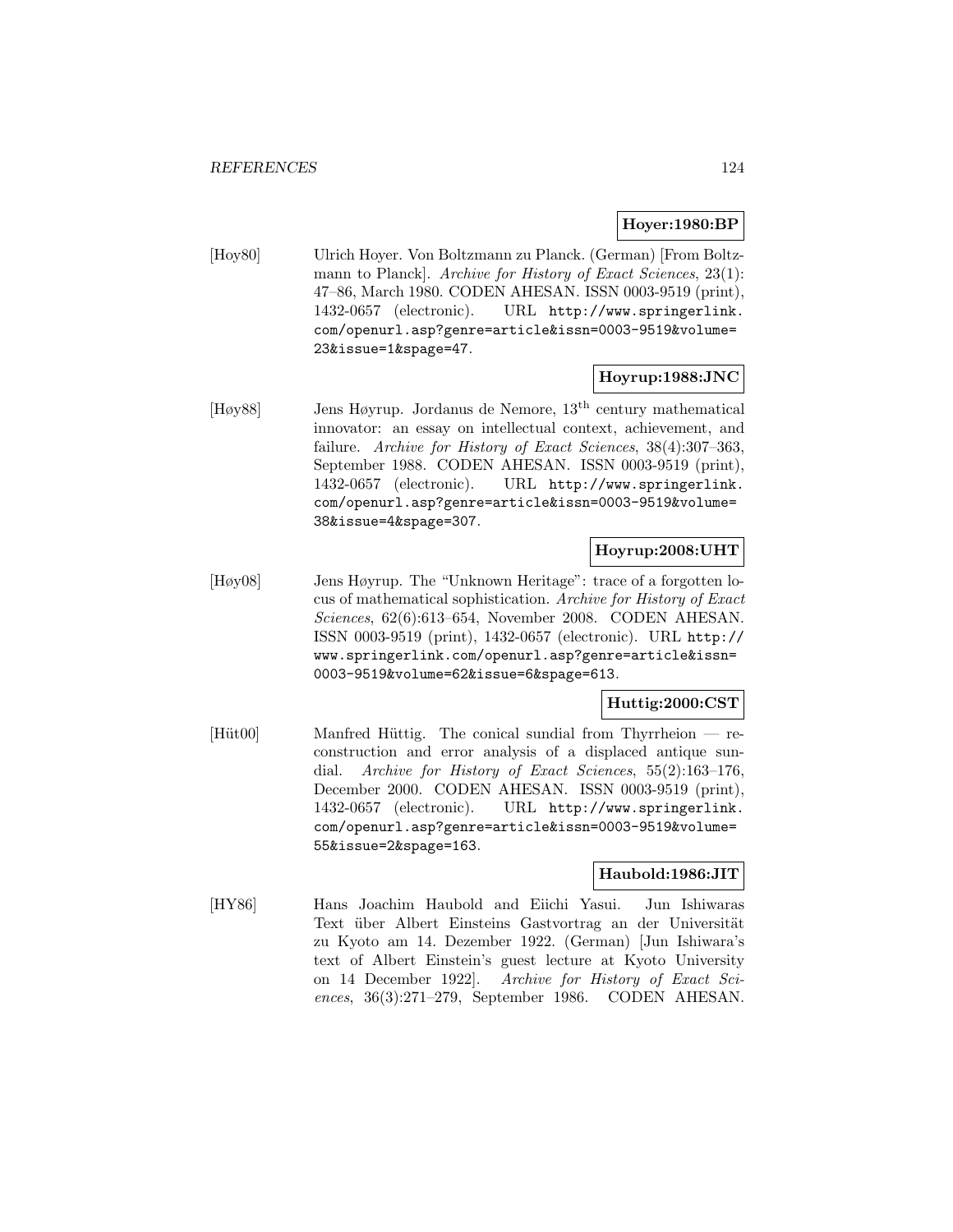ISSN 0003-9519 (print), 1432-0657 (electronic). URL http:// www.springerlink.com/openurl.asp?genre=article&issn= 0003-9519&volume=36&issue=3&spage=271. Translated from the Japanese by Hans Joachim Haubold and Eiichi Yasui.

# **Iversen:2019:BPI**

[IJ19a] Paul Iversen and Alexander Jones. The Back Plate Inscription and eclipse scheme of the Antikythera Mechanism revisited. Archive for History of Exact Sciences, 73(5):469–511, September 2019. CODEN AHESAN. ISSN 0003-9519 (print), 1432-0657 (electronic). URL http://link.springer.com/content/pdf/ 10.1007/s00407-019-00229-9.pdf. See correction [IJ19b].

# **Iversen:2019:CBP**

[IJ19b] Paul Iversen and Alexander Jones. Correction to: The Back Plate Inscription and eclipse scheme of the Antikythera Mechanism revisited. Archive for History of Exact Sciences, 73(5): 513–516, September 2019. CODEN AHESAN. ISSN 0003-9519 (print), 1432-0657 (electronic). URL http://link.springer. com/content/pdf/10.1007/s00407-019-00234-y.pdf. See [IJ19a].

# **Illy:1989:ETL**

[Ill89] J´ozsef Illy. Einstein teaches Lorentz, Lorentz teaches Einstein: their collaboration in General Relativity, 1913–1920. Archive for History of Exact Sciences, 39(3):247–289, September 1989. CODEN AHESAN. ISSN 0003-9519 (print), 1432-0657 (electronic). URL http://www.springerlink. com/openurl.asp?genre=article&issn=0003-9519&volume= 39&issue=3&spage=247.

## **Im:1996:ECF**

[Im96] Gyeong Soon Im. Experimental constraints on formal quantum mechanics: The emergence of Born's quantum theory of collision processes in Göttingen, 1924–1927. Archive for History of Exact Sciences, 50(1):73–101, March 1996. CODEN AHESAN. ISSN 0003-9519 (print), 1432-0657 (electronic). URL http:// www.springerlink.com/openurl.asp?genre=article&issn= 0003-9519&volume=50&issue=1&spage=73.

## **Iohara:2021:MJA**

[IM21] Kenji Iohara and Philippe Malbos. Maurice Janet's algorithms on systems of linear partial differential equations. Archive for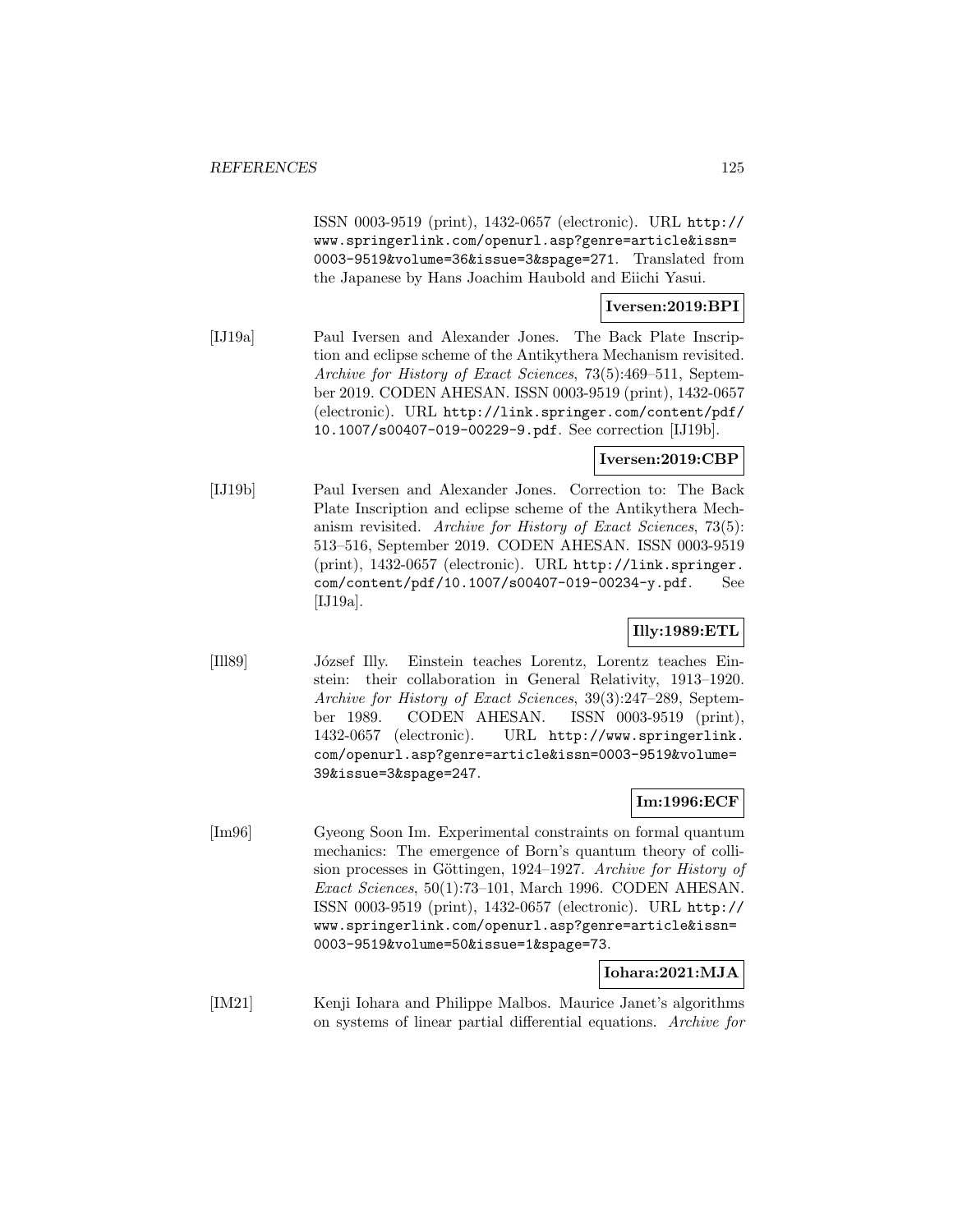History of Exact Sciences, 75(1):43–81, January 2021. CODEN AHESAN. ISSN 0003-9519 (print), 1432-0657 (electronic).

## **Iurato:2016:RVW**

[IR16] Giuseppe Iurato and Giuseppe Ruta. On the role of virtual work in Levi-Civita's parallel transport. Archive for History of Exact Sciences, 70(5):553–565, September 2016. CODEN AHESAN. ISSN 0003-9519 (print), 1432-0657 (electronic). URL http:// link.springer.com/article/10.1007/s00407-016-0177-0.

# **Jaeger:1998:ECP**

[Jae98] Gregg Jaeger. The Ehrenfest classification of phase transitions: Introduction and evolution. Archive for History of Exact Sciences, 53(1):51–81, May 1998. CODEN AHESAN. ISSN 0003-9519 (print), 1432-0657 (electronic). URL http:// www.springerlink.com/openurl.asp?genre=article&issn= 0003-9519&volume=53&issue=1&spage=51.

## **Jaeck:2010:ESA**

[Jaë10] Frédéric Jaëck. Eléments structurels en analyse fonctionnelle: trois notes de Fréchet sur les opérations linéaires. Archive for History of Exact Sciences, 64(4):461–483, 2010. CODEN AHE-SAN. ISSN 0003-9519 (print), 1432-0657 (electronic).

# **Jaeck:2020:WWG**

[Jaë20] Frédéric Jaëck. What were the genuine Banach spaces in 1922? Reflection on axiomatisation and progression of the mathematical thought. Archive for History of Exact Sciences, 74(2): 109–129, March 2020. CODEN AHESAN. ISSN 0003-9519 (print), 1432-0657 (electronic). URL https://link.springer. com/article/10.1007/s00407-019-00239-7.

# **Jahnke:1987:MPA**

[Jah87] Hans Niels Jahnke. Motive und Probleme der Arithmetisierung der Mathematik in der ersten Hälfte des 19. Jahrhunderts — Cauchys Analysis in der Sicht des Mathematikers Martin Ohm. (German) [Motives and problems of the arithmetisation of mathematics in the first half of the  $19<sup>th</sup>$  century — Cauchy's analysis in the view of the mathematician Martin Ohm]. Archive for History of Exact Sciences, 37(2):101– 182, June 1987. CODEN AHESAN. ISSN 0003-9519 (print), 1432-0657 (electronic). URL http://www.springerlink.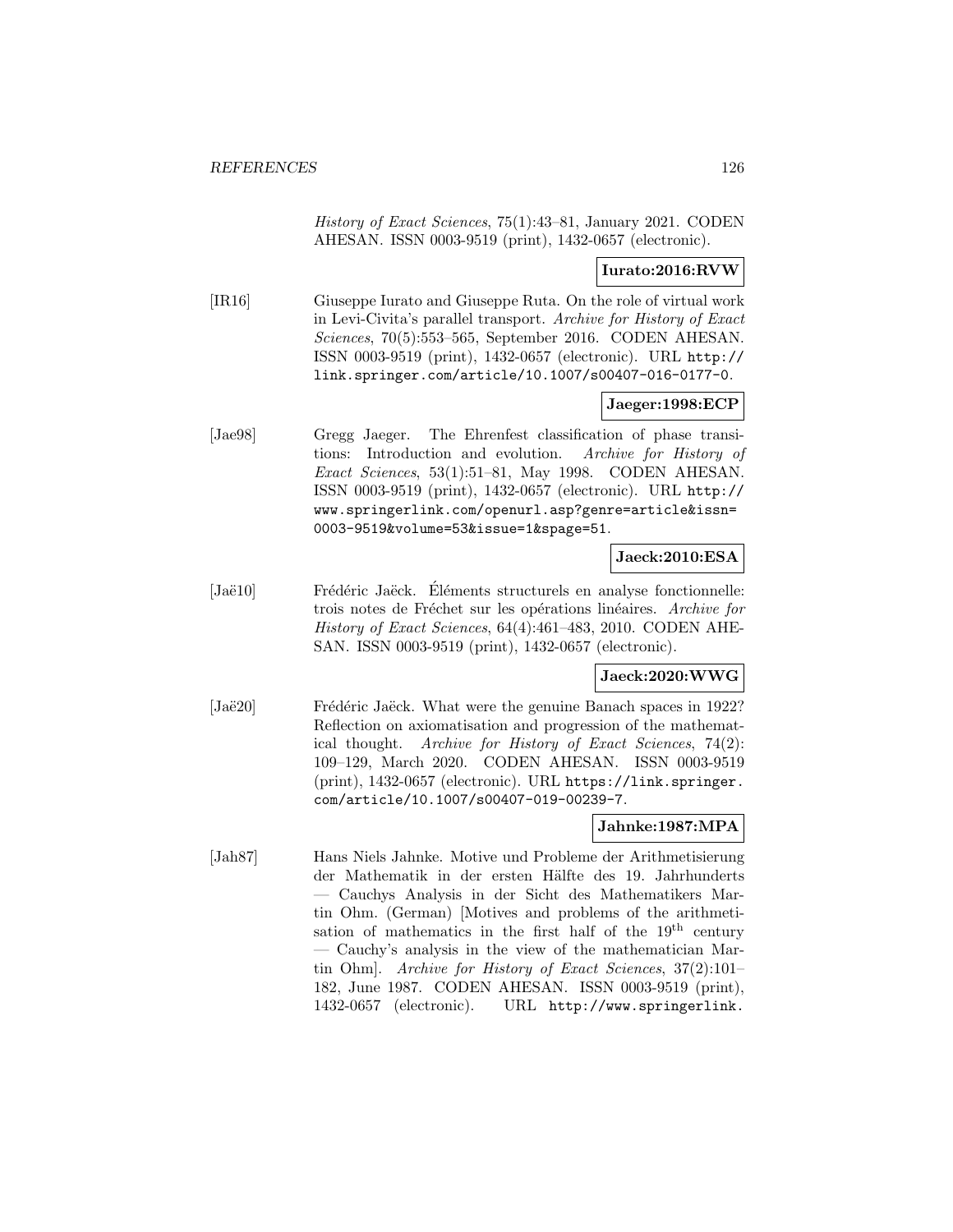com/openurl.asp?genre=article&issn=0003-9519&volume= 37&issue=2&spage=101.

# **Jami:1988:HCD**

[Jam88] Catherine Jami. Une histoire chinoise du "nombre π". (French) [A Chinese history of the "number  $\pi$ "]. Archive for History of Exact Sciences, 38(1):39–50, March 1988. CODEN AHESAN. ISSN 0003-9519 (print), 1432-0657 (electronic). URL http:// www.springerlink.com/openurl.asp?genre=article&issn= 0003-9519&volume=38&issue=1&spage=39.

# **Jaouiche:1974:LDQ**

[Jao74] Khalil Jaouiche. Le livre du qarastūn de Tābit ibn Qurra: Étude sur l'origine de la notion de travail et du calcul du moment statique d'une barre homogène. (French) [The book of qarastern of Tābit ibn Qurra: Study of the origin of the notion of work and of the calculation of the static moment of a homogeneous bar]. Archive for History of Exact Sciences, 13(4):325–347, December 1974. CODEN AHESAN. ISSN 0003-9519 (print), 1432-0657 (electronic). URL http://www.springerlink. com/openurl.asp?genre=article&issn=0003-9519&volume= 13&issue=4&spage=325. Etude sur l'origine de la notion de ´ travail et du calcul du moment statique d'une barre homogène.

# **Jensen:1972:LTA**

[Jen72] Claus Jensen. The lunar theories of al-baghdadi. Archive for History of Exact Sciences, 8(4):321–328, January 1972. CODEN AHESAN. ISSN 0003-9519 (print), 1432-0657 (electronic). URL http://www.springerlink.com/openurl.asp? genre=article&issn=0003-9519&volume=8&issue=4&spage= 321.

# **Johnson:1977:PDT**

[Joh77] Dale M. Johnson. Prelude to dimension theory: The geometrical investigations of Bernard Bolzano. Archive for History of Exact Sciences, 17(3):261–295, September 1977. CODEN AHESAN. ISSN 0003-9519 (print), 1432-0657 (electronic). URL http:// www.springerlink.com/openurl.asp?genre=article&issn= 0003-9519&volume=17&issue=3&spage=261.

## **Johnson:1979:PID**

[Joh79] Dale M. Johnson. The problem of the invariance of dimension in the growth of modern topology, part I. Archive for History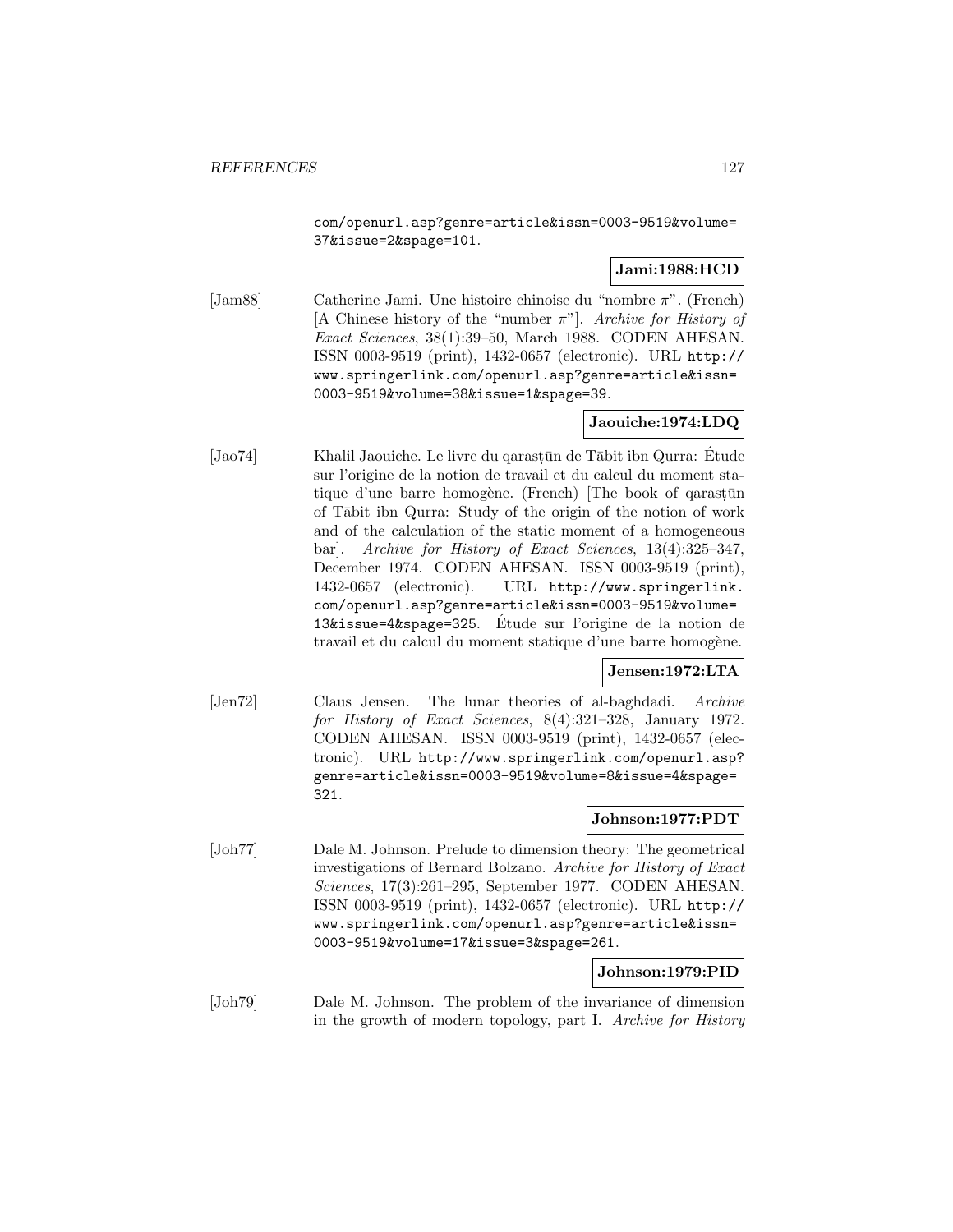of Exact Sciences, 20(2):97–188, June 1979. CODEN AHESAN. ISSN 0003-9519 (print), 1432-0657 (electronic). URL http:// www.springerlink.com/openurl.asp?genre=article&issn= 0003-9519&volume=20&issue=2&spage=97. See errata [Ano81].

# **Johnson:1981:PID**

[Joh81] Dale M. Johnson. The problem of the invariance of dimension in the growth of modern topology, part II. Archive for History of Exact Sciences, 25(2–3):85–266, December 1981. CO-DEN AHESAN. ISSN 0003-9519 (print), 1432-0657 (electronic). URL http://www.springerlink.com/openurl.asp?genre= article&issn=0003-9519&volume=25&issue=2&spage=85.

# **Johnsen:1984:UPH**

[Joh84] Karsten Johnsen. Der "Untergruppensatz" von P. Hoyer — 25 Jahre vor O. Schreier. (German) [The subgroup theorem of P. Hoher  $-25$  years before O. Schreier]. Archive for History of Exact Sciences, 29(4):377–383, December 1984. CO-DEN AHESAN. ISSN 0003-9519 (print), 1432-0657 (electronic). URL http://www.springerlink.com/openurl.asp?genre= article&issn=0003-9519&volume=29&issue=4&spage=377.

## **Jones:1983:DTD**

[Jon83] Alexander Jones. The development and transmission of 248 day schemes for lunar motion in ancient astronomy. Archive for History of Exact Sciences, 29(1):1–36, March 1983. CO-DEN AHESAN. ISSN 0003-9519 (print), 1432-0657 (electronic). URL http://www.springerlink.com/openurl.asp?genre= article&issn=0003-9519&volume=29&issue=1&spage=1.

## **Jones:1999:LSO**

[Jon99] Alexander Jones. A likely source of an observation report in Ptolemy's Almagest. Archive for History of Exact Sciences, 54(3):255–258, August 1999. CODEN AHESAN. ISSN 0003-9519 (print), 1432-0657 (electronic). URL http:// www.springerlink.com/openurl.asp?genre=article&issn= 0003-9519&volume=54&issue=3&spage=255.

# **Jones:2004:SBO**

[Jon04] Alexander Jones. A study of Babylonian observations of planets near normal stars. Archive for History of Exact Sciences, 58(6):475–536, September 2004. CODEN AHESAN.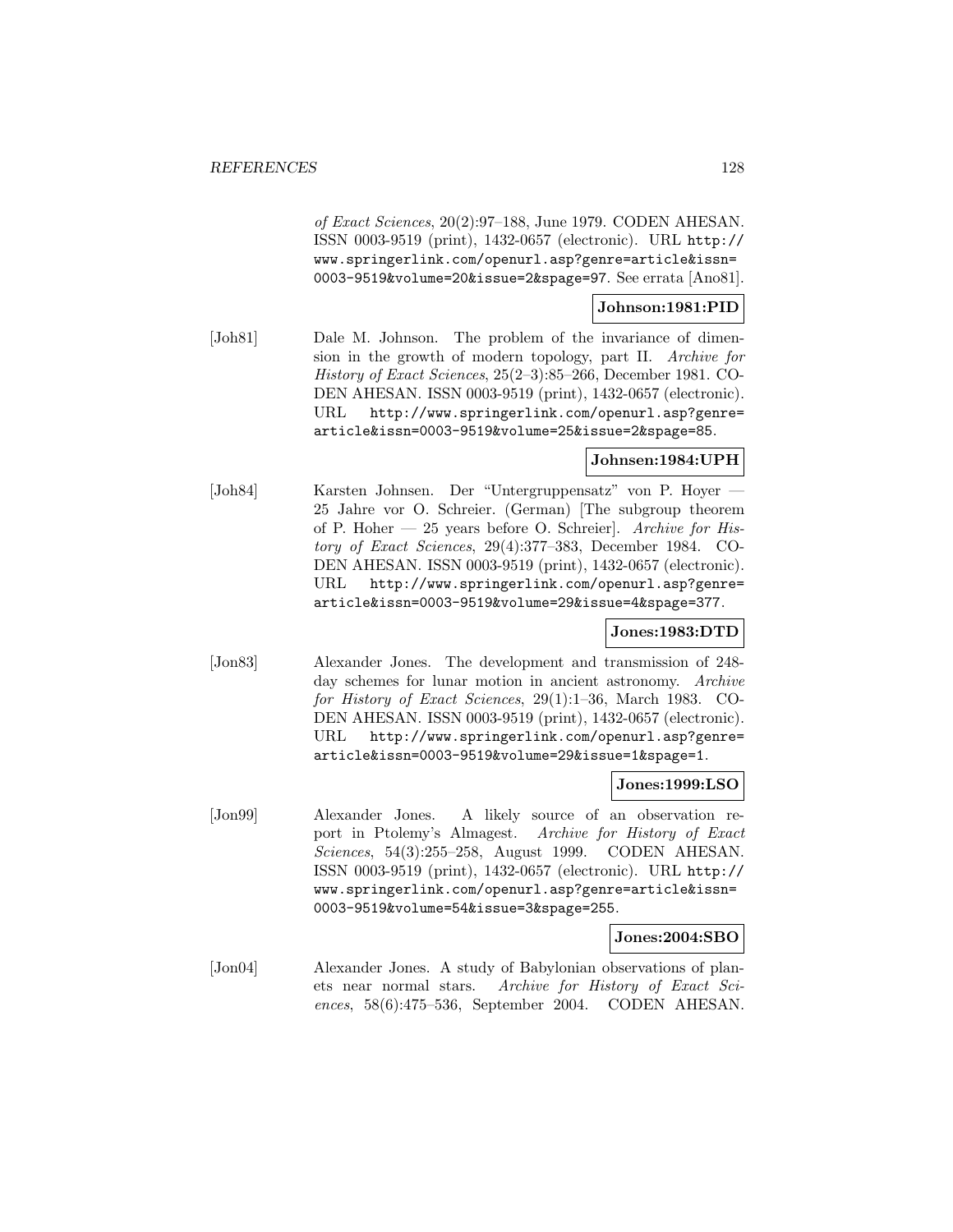ISSN 0003-9519 (print), 1432-0657 (electronic). URL http:// www.springerlink.com/openurl.asp?genre=article&issn= 0003-9519&volume=58&issue=6&spage=475.

# **Jones:2010:OJP**

[Jon10] Alexander Jones. Obituary: John P. Britton (1939–2010). Archive for History of Exact Sciences, 64(6):613–615, November 2010. CODEN AHESAN. ISSN 0003-9519 (print), 1432-0657 (electronic). URL http://www.springerlink. com/openurl.asp?genre=article&issn=0003-9519&volume= 64&issue=6&spage=613.

# **Ji:2013:HDT**

[JP13] Lizhen Ji and Athanase Papadopoulos. Historical development of Teichmüller theory. Archive for History of Exact Sciences, 67 (2):119–147, March 2013. CODEN AHESAN. ISSN 0003-9519 (print), 1432-0657 (electronic). URL http://link.springer. com/article/10.1007/s00407-012-0104-y.

# **Jongmans:1994:PNP**

[JS94] François Jongmans and Eugene Seneta. A probabilistic "New Principle" of the 19<sup>th</sup> century. Archive for History of Exact Sciences, 47(1):93–102, June 1994. CODEN AHESAN. ISSN 0003-9519 (print), 1432-0657 (electronic). URL http:// www.springerlink.com/openurl.asp?genre=article&issn= 0003-9519&volume=47&issue=1&spage=93.

# **Ji:2020:PSM**

[JW20] Lizhen Ji and Chang Wang. Poincaré's stated motivations for topology. Archive for History of Exact Sciences, 74(4):381– 400, July 2020. CODEN AHESAN. ISSN 0003-9519 (print), 1432-0657 (electronic). URL https://link.springer.com/ article/10.1007/s00407-020-00247-y.

# **Ji:2022:PWL**

[JW22] Lizhen Ji and Chang Wang. Poincaré's works leading to the Poincaré Conjecture. Archive for History of Exact Sciences, 76 (3):223–260, May 2022. CODEN AHESAN. ISSN 0003-9519 (print), 1432-0657 (electronic). URL https://link.springer. com/article/10.1007/s00407-021-00283-2.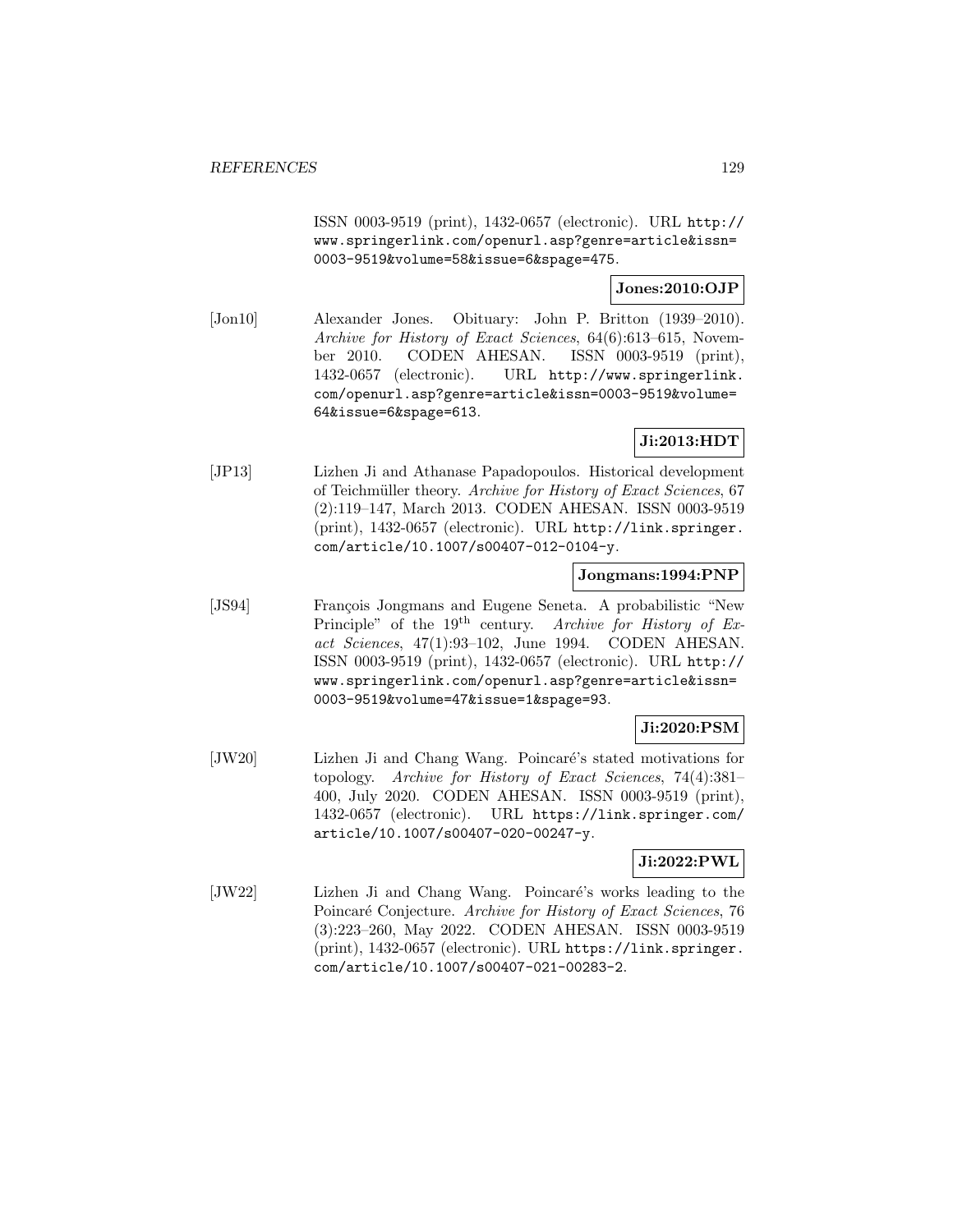#### **Kainzinger:2011:MSS**

[Kai11] Albert Kainzinger. The mathematics in the structures of Stonehenge. Archive for History of Exact Sciences, 65(1):67-97, January 2011. CODEN AHESAN. ISSN 0003-9519 (print), 1432-0657 (electronic). URL http://www.springerlink. com/openurl.asp?genre=article&issn=0003-9519&volume= 65&issue=1&spage=67.

#### **Kalmar:1977:THR**

[Kal77] Martin Kalmar. Thomas Hariot's De Reflexione Corporum Rotundorum: an early solution to the problem of impact. Archive for History of Exact Sciences, 16(3):201–230, September 1977. CODEN AHESAN. ISSN 0003-9519 (print), 1432-0657 (electronic). URL http://www.springerlink. com/openurl.asp?genre=article&issn=0003-9519&volume= 16&issue=3&spage=201.

## **Katz:1985:DFC**

[Kat85] Victor J. Katz. Differential forms — Cartan to de Rham. Archive for History of Exact Sciences, 33(4):321–336, December 1985. CODEN AHESAN. ISSN 0003-9519 (print), 1432-0657 (electronic). URL http://www.springerlink. com/openurl.asp?genre=article&issn=0003-9519&volume= 33&issue=4&spage=321.

## **Katzir:2003:DPE**

[Kat03] Shaul Katzir. The discovery of the piezoelectric effect. Archive for History of Exact Sciences, 57(1):61–91, January 2003. CO-DEN AHESAN. ISSN 0003-9519 (print), 1432-0657 (electronic). URL http://www.springerlink.com/openurl.asp?genre= article&issn=0003-9519&volume=57&issue=1&spage=61.

## **Katzir:2008:UFS**

[Kat08] Shaul Katzir. From ultrasonic to frequency standards: Walter Cady's discovery of the sharp resonance of crystals. Archive for History of Exact Sciences, 62(5):469–487, September 2008. CO-DEN AHESAN. ISSN 0003-9519 (print), 1432-0657 (electronic). URL http://www.springerlink.com/openurl.asp?genre= article&issn=0003-9519&volume=62&issue=5&spage=469.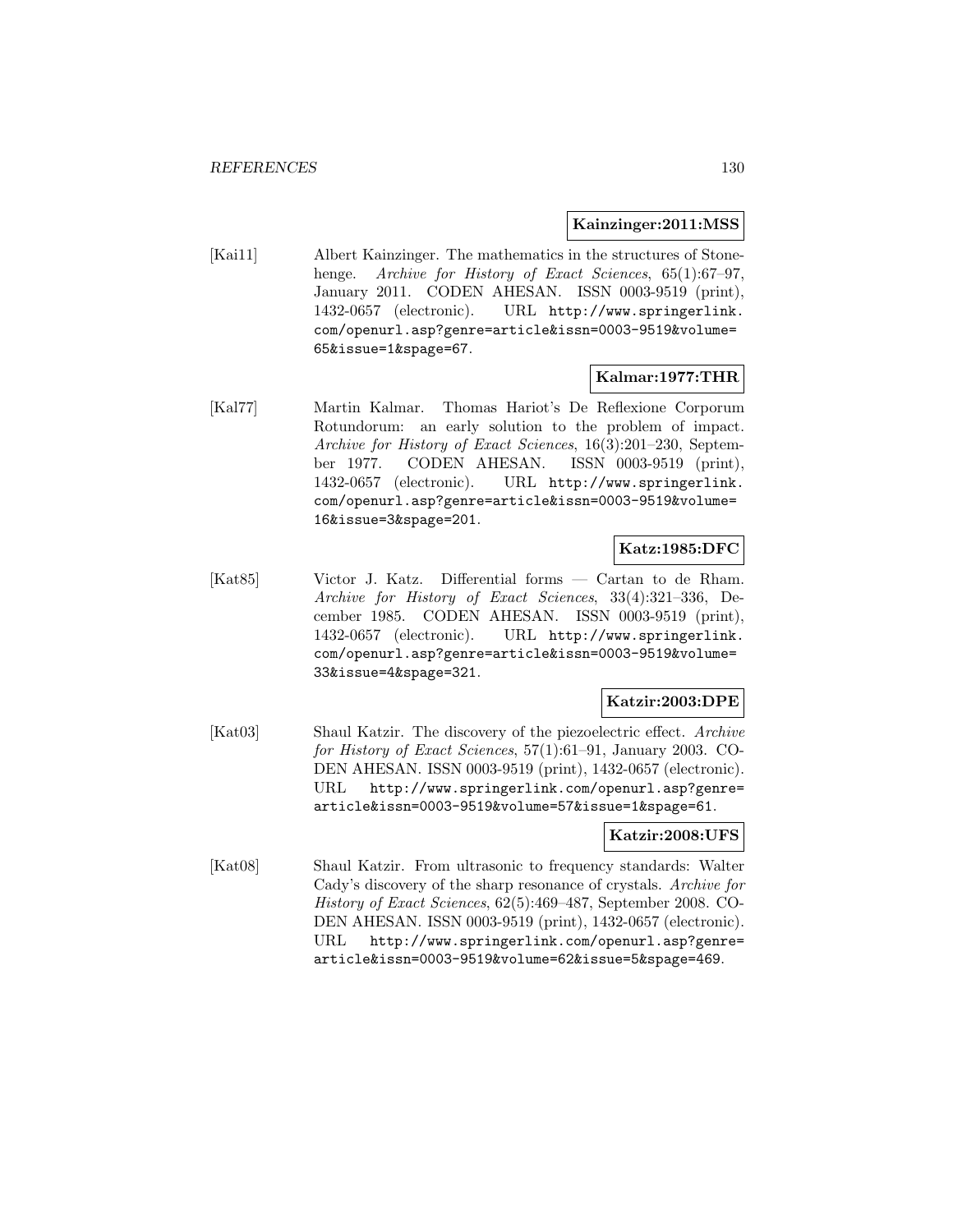#### **Kaunzner:1985:FLB**

[Kau85] Wolfgang Kaunzner. Uber eine frühe lateinische Bearbeitung der Algebra al-Khwārizmīs in MS Lyell 52 der Bodleian Library Oxford. (German) [On early Latin treatment of algebra: Al-Khwārizmī in MS Lyell 52 the Bodleian Library Oxford]. Archive for History of Exact Sciences, 32(1):1–16, March 1985. CODEN AHESAN. ISSN 0003-9519 (print), 1432-0657 (electronic). URL http://www.springerlink. com/openurl.asp?genre=article&issn=0003-9519&volume= 32&issue=1&spage=1.

# **Kragh:2000:CBM**

[KC00] Helge Kragh and Bruno Carazza. Classical behavior of macroscopic bodies from quantum principles: Early discussions. Archive for History of Exact Sciences, 55(1):43–56, August 2000. CODEN AHESAN. ISSN 0003-9519 (print), 1432-0657 (electronic). URL http://www.springerlink. com/openurl.asp?genre=article&issn=0003-9519&volume= 55&issue=1&spage=43.

## **Kerszberg:1986:PWI**

[Ker86] Pierre Kerszberg. Le principe de Weyl et l'invention d'une cosmologie non-statique. (French) [Weyl's Principle and the invention of a nonstatic cosmology]. Archive for History of Exact Sciences, 35(1):1–89, March 1986. CODEN AHESAN. ISSN 0003-9519 (print), 1432-0657 (electronic). URL http:// www.springerlink.com/openurl.asp?genre=article&issn= 0003-9519&volume=35&issue=1&spage=1.

## **Keyser:1992:NLH**

[Key92] Paul Keyser. A new look at Heron's "steam Engine". Archive for History of Exact Sciences, 44(2):107–124, June 1992. CO-DEN AHESAN. ISSN 0003-9519 (print), 1432-0657 (electronic). URL http://www.springerlink.com/openurl.asp?genre= article&issn=0003-9519&volume=44&issue=2&spage=107.

#### **Keyser:2022:ASD**

[Key22] Paul T. Keyser. The Archimedean 'sambuke' of Damis in Biton. Archive for History of Exact Sciences, 76(2):153–172, March 2022. CODEN AHESAN. ISSN 0003-9519 (print), 1432-0657 (electronic). URL https://link.springer.com/article/10. 1007/s00407-021-00281-4.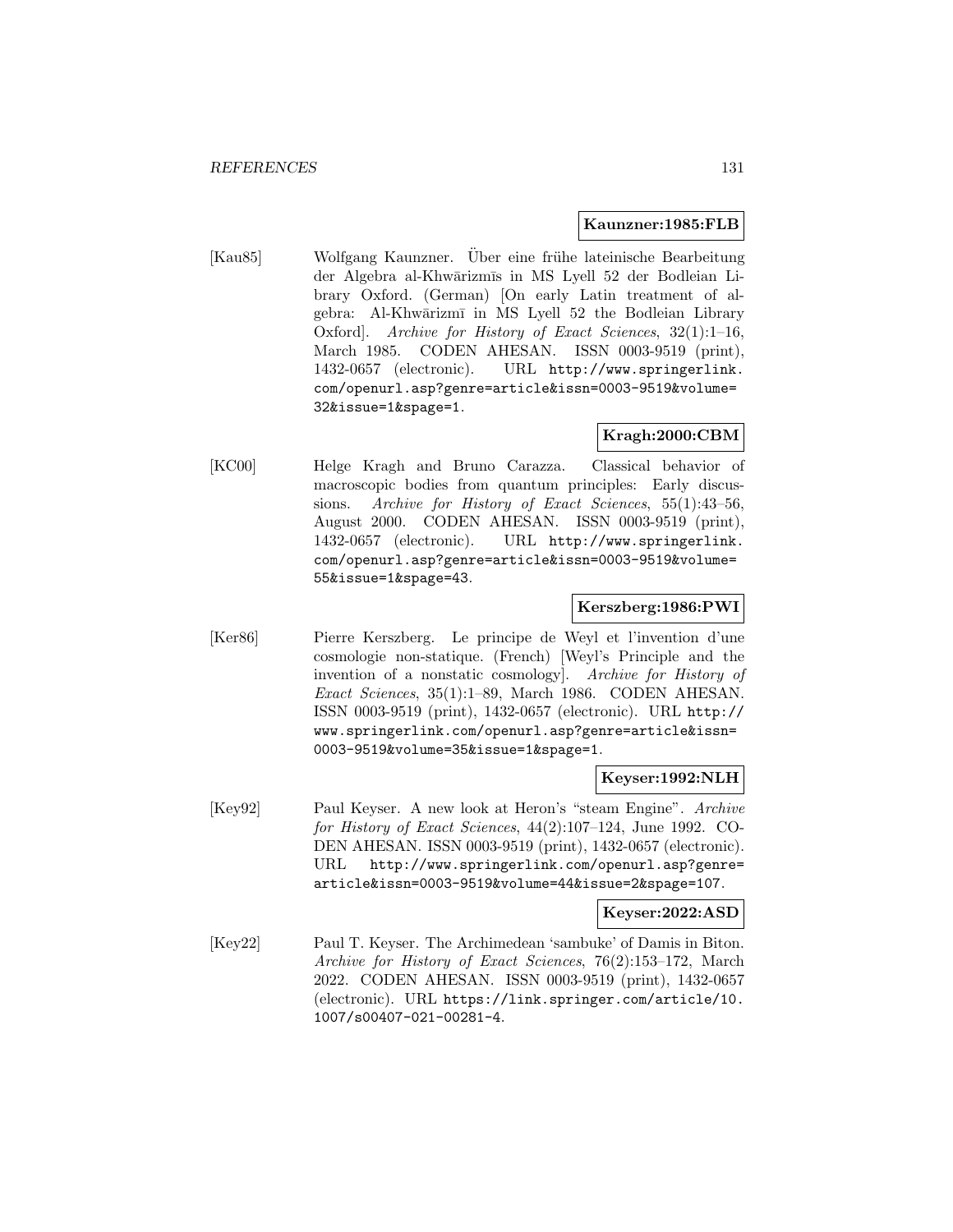#### **Kiernan:1971:DGT**

[Kie71] B. Melvin Kiernan. The development of Galois theory from Lagrange to Artin. Archive for History of Exact Sciences, 8(1–2):40–154, January 1971. CODEN AHESAN. ISSN 0003-9519 (print), 1432-0657 (electronic). URL http:// www.springerlink.com/openurl.asp?genre=article&issn= 0003-9519&volume=8&issue=1&spage=40.

# **King:1973:IYV**

[Kin73] David A. King. Ibn Yunus' very useful tables for reckoning time by the sun. Archive for History of Exact Sciences, 10(3–5):342–394, January 1973. CODEN AHESAN. ISSN 0003-9519 (print), 1432-0657 (electronic). URL http:// www.springerlink.com/openurl.asp?genre=article&issn= 0003-9519&volume=10&issue=3&spage=342.

# **Kjeldsen:2001:JNC**

[Kje01] Tinne Hoff Kjeldsen. John von Neumann's conception of the Minimax Theorem: a journey through different mathematical contexts. Archive for History of Exact Sciences, 56(1):39–68, November 2001. CODEN AHESAN. ISSN 0003-9519 (print), 1432-0657 (electronic). URL http://www.springerlink. com/openurl.asp?genre=article&issn=0003-9519&volume= 56&issue=1&spage=39.

## **Kjeldsen:2002:DMG**

[Kje02] Tinne Hoff Kjeldsen. Different motivations and goals in the historical development of the theory of systems of linear inequalities. Archive for History of Exact Sciences, 56(6):469–538, November 2002. CODEN AHESAN. ISSN 0003-9519 (print), 1432-0657 (electronic). URL http://www.springerlink. com/openurl.asp?genre=article&issn=0003-9519&volume= 56&issue=6&spage=469.

#### **Kjeldsen:2008:MTG**

[Kje08] Tinne Hoff Kjeldsen. From measuring tool to geometrical object: Minkowski's development of the concept of convex bodies. Archive for History of Exact Sciences, 62(1):59–89, January 2008. CODEN AHESAN. ISSN 0003-9519 (print), 1432-0657 (electronic). URL http://www.springerlink. com/openurl.asp?genre=article&issn=0003-9519&volume= 62&issue=1&spage=59.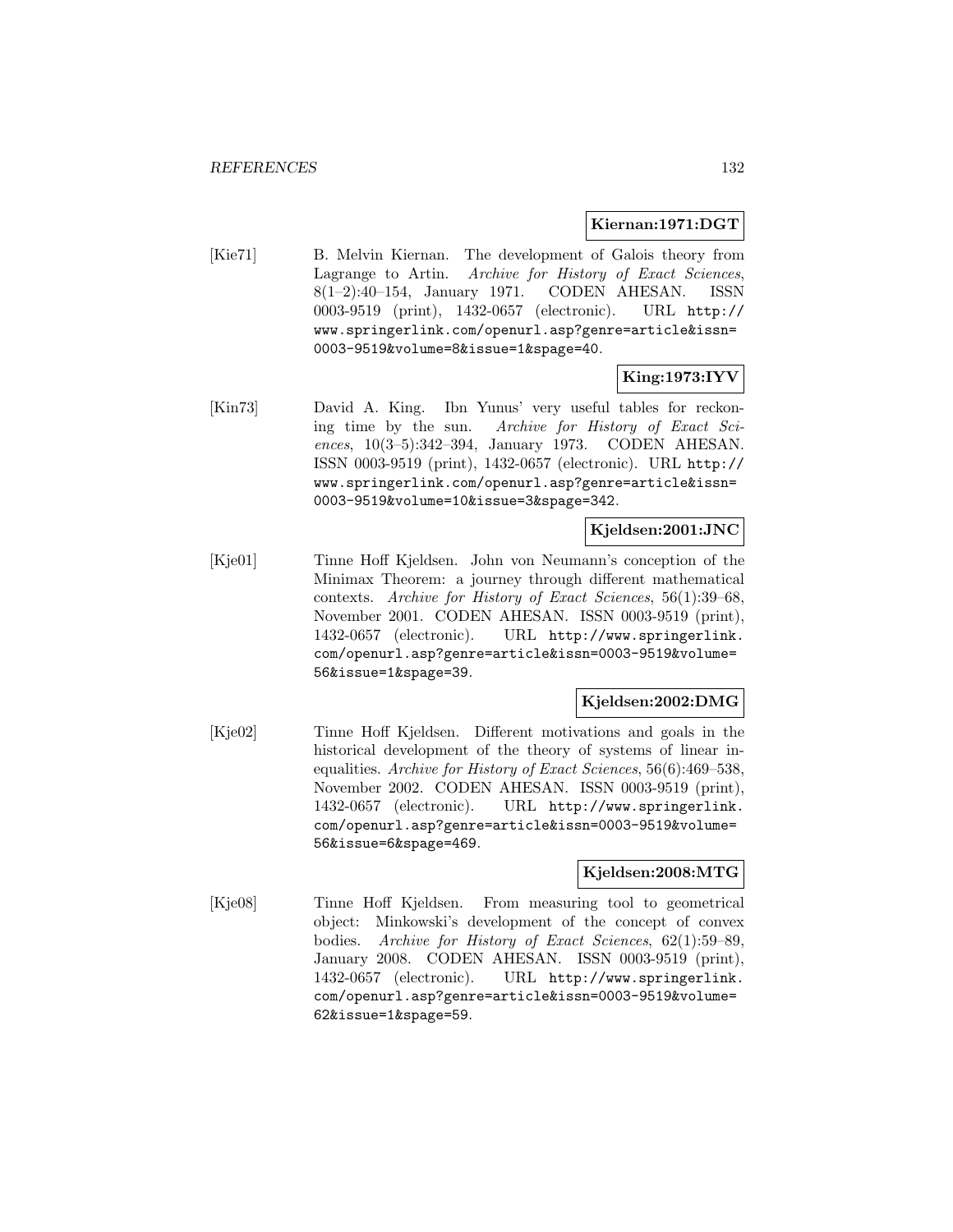## **King:1984:CKR**

[KL84] M. Christine King and Keith J. Laidler. Chemical kinetics and the radiation hypothesis. Archive for History of Exact Sciences, 30(1):45–86, March 1984. CODEN AHESAN. ISSN 0003-9519 (print), 1432-0657 (electronic). URL http:// www.springerlink.com/openurl.asp?genre=article&issn= 0003-9519&volume=30&issue=1&spage=45.

# **Klein:1961:MPB**

[Kle61] Martin J. Klein. Max Planck and the beginnings of the quantum theory. Archive for History of Exact Sciences, 1(5):459–479, October 1961. CODEN AHESAN. ISSN 0003-9519 (print), 1432-0657 (electronic). URL http://www.springerlink. com/openurl.asp?genre=article&issn=0003-9519&volume= 1&issue=5&spage=459.

# **Knobloch:1974:USL**

[Kno74] Eberhard Knobloch. Unbekannte Studien von Leibniz zur Eliminations- und Explikationstheorie. (German) [Unknown studies from Leibniz on the elimination and explanation theory]. Archive for History of Exact Sciences, 12(2):142–173, June 1974. CODEN AHESAN. ISSN 0003-9519 (print), 1432-0657 (electronic). URL http://www.springerlink. com/openurl.asp?genre=article&issn=0003-9519&volume= 12&issue=2&spage=142.

## **Knorr:1976:AMC**

[Kno76] Wilbur R. Knorr. Archimedes and the measurement of the circle: a new interpretation. Archive for History of Exact Sciences, 15(2):115–140, June 1976. CODEN AHESAN. ISSN 0003-9519 (print), 1432-0657 (electronic). URL http:// www.springerlink.com/openurl.asp?genre=article&issn= 0003-9519&volume=15&issue=2&spage=115.

## **Knorr:1978:AEP**

[Kno78] Wilbur R. Knorr. Archimedes and the Elements: Proposal for a revised chronological ordering of the Archimedean corpus. Archive for History of Exact Sciences, 19(3):211–290, September 1978. CODEN AHESAN. ISSN 0003-9519 (print), 1432-0657 (electronic). URL http://www.springerlink. com/openurl.asp?genre=article&issn=0003-9519&volume= 19&issue=3&spage=211.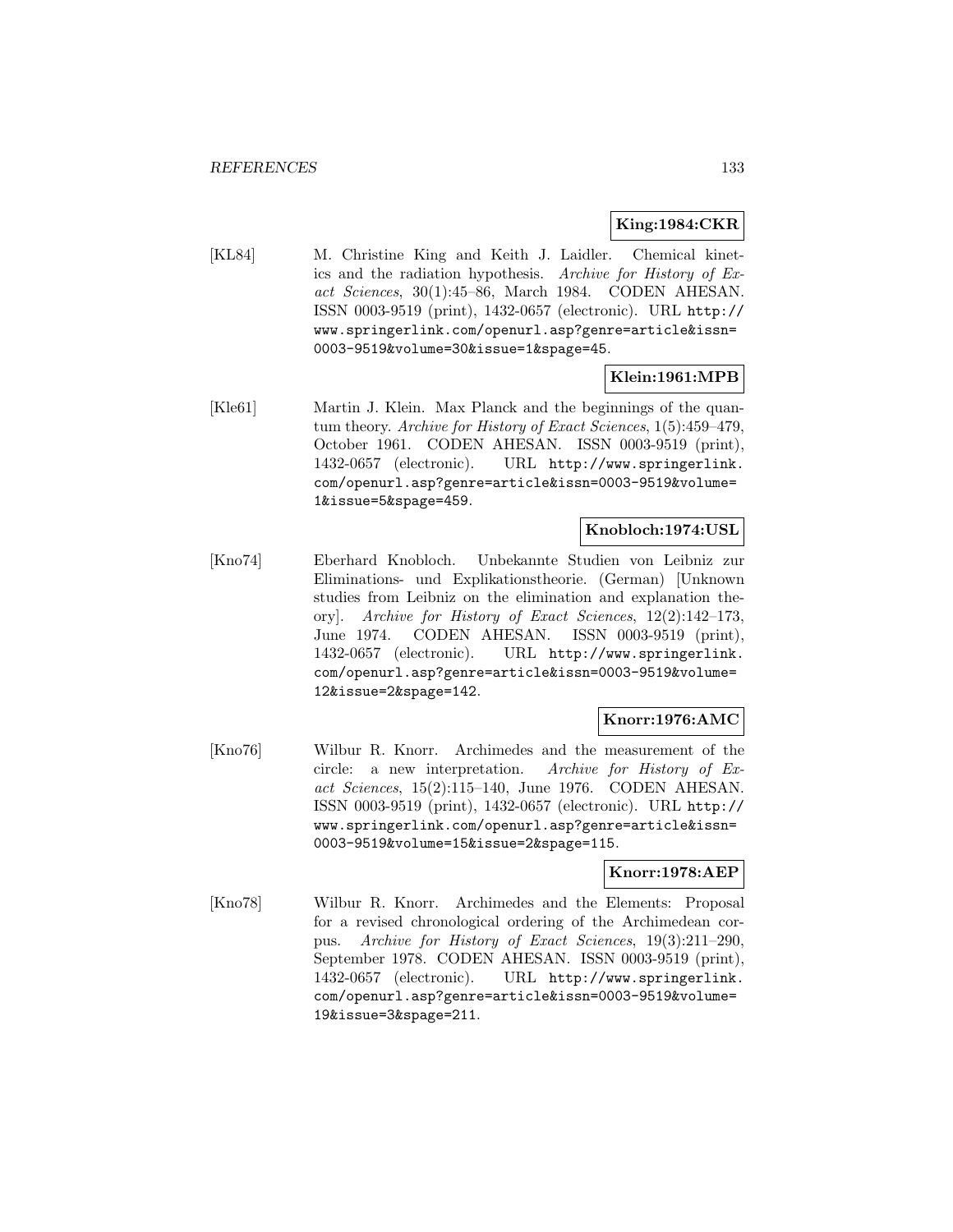## **Knorr:1981:AIS**

[Kno81] Wilbur Knorr. Aristotle and incommensurability: Some further reflections. Archive for History of Exact Sciences, 24(1): 1–9, March 1981. CODEN AHESAN. ISSN 0003-9519 (print), 1432-0657 (electronic). URL http://www.springerlink. com/openurl.asp?genre=article&issn=0003-9519&volume= 24&issue=1&spage=1. See correction [Kno82].

# **Knorr:1982:CMA**

[Kno82] Wilbur Knorr. A correction to my article "Aristotle and Incommensurability". Archive for History of Exact Sciences, 27(4):391–392, December 1982. CODEN AHESAN. ISSN 0003-9519 (print), 1432-0657 (electronic). URL http:// www.springerlink.com/openurl.asp?genre=article&issn= 0003-9519&volume=27&issue=4&spage=391. See [Kno81].

#### **Knorr:1986:ADC**

[Kno86] Wilbur R. Knorr. Archimedes' dimension of the circle: a view of the genesis of the extant text. Archive for History of Exact Sciences, 35(4):281–324, December 1986. CODEN AHESAN. ISSN 0003-9519 (print), 1432-0657 (electronic). URL http:// www.springerlink.com/openurl.asp?genre=article&issn= 0003-9519&volume=35&issue=4&spage=281.

## **Knorr:1992:WCD**

[Kno92] Wilbur R. Knorr. When circles don't look like circles: an optical theorem in Euclid and Pappus. Archive for History of Exact Sciences, 44(4):287–329, December 1992. CODEN AHESAN. ISSN 0003-9519 (print), 1432-0657 (electronic). URL http:// www.springerlink.com/openurl.asp?genre=article&issn= 0003-9519&volume=44&issue=4&spage=287.

## **Knobloch:1999:GLD**

[Kno99] Eberhard Knobloch. Galileo and Leibniz: Different approaches to infinity. Archive for History of Exact Sciences, 54(2):87– 99, June 1999. CODEN AHESAN. ISSN 0003-9519 (print), 1432-0657 (electronic). URL http://www.springerlink. com/openurl.asp?genre=article&issn=0003-9519&volume= 54&issue=2&spage=87.

## **Knudsen:1976:FEP**

[Knu76] Ole Knudsen. The Faraday effect and physical theory, 1845– 1873. Archive for History of Exact Sciences, 15(3):235–281,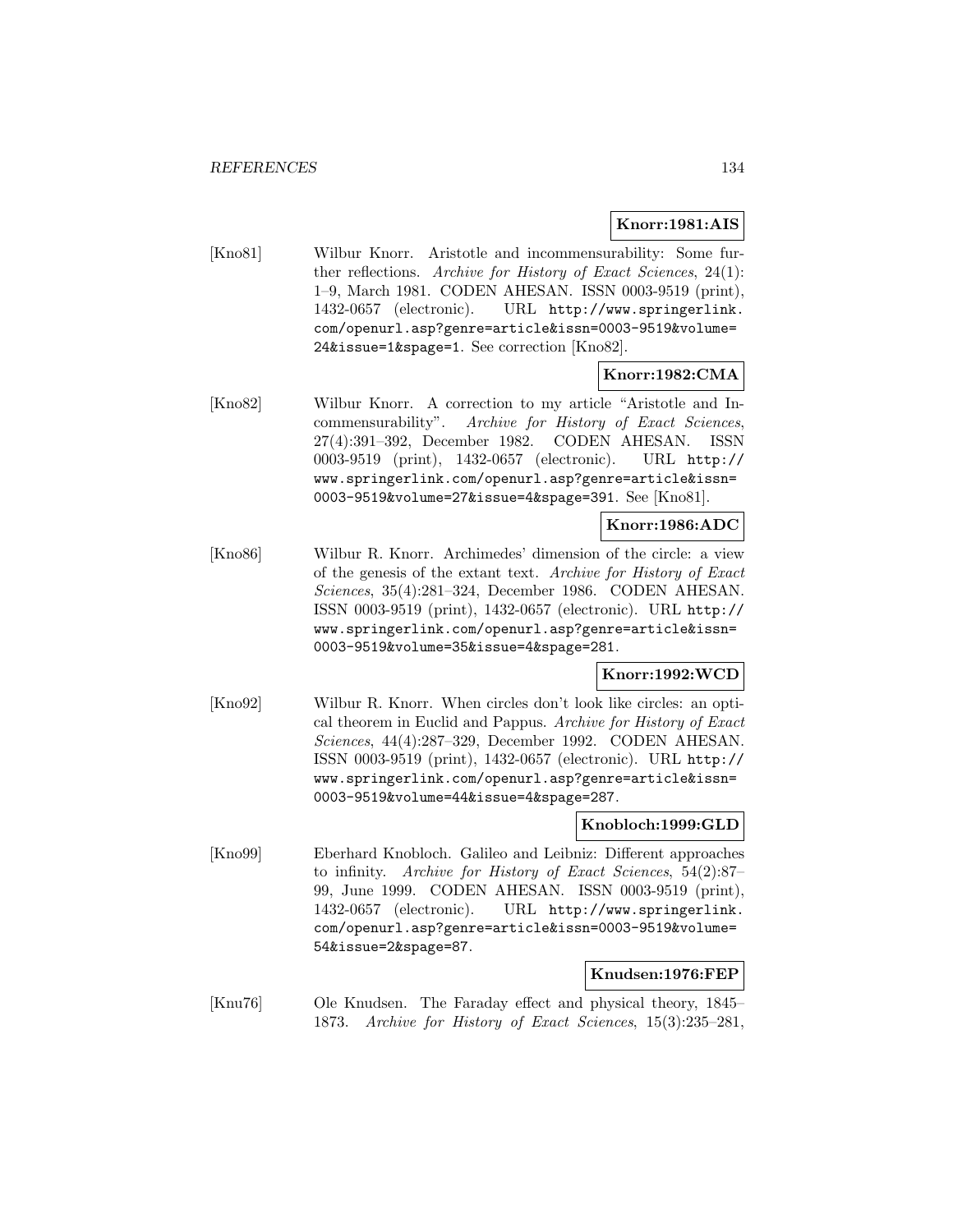September 1976. CODEN AHESAN. ISSN 0003-9519 (print), 1432-0657 (electronic). URL http://www.springerlink. com/openurl.asp?genre=article&issn=0003-9519&volume= 15&issue=3&spage=235.

# **Koppelman:1971:COR**

[Kop71] Elaine Koppelman. The calculus of operations and the rise of abstract algebra. Archive for History of Exact Sciences, 8(3):155– 242, January 1971. CODEN AHESAN. ISSN 0003-9519 (print), 1432-0657 (electronic). URL http://www.springerlink. com/openurl.asp?genre=article&issn=0003-9519&volume= 8&issue=3&spage=155.

# **Kox:1988:HAL**

[Kox88] A. J. Kox. Hendrik Antoon Lorentz, the ether, and the General Theory of Relativity. Archive for History of Exact Sciences, 38(1):67–78, March 1988. CODEN AHESAN. ISSN 0003-9519 (print), 1432-0657 (electronic). URL http:// www.springerlink.com/openurl.asp?genre=article&issn= 0003-9519&volume=38&issue=1&spage=67.

# **Kox:2013:HAL**

[Kox13] A. J. Kox. Hendrik Antoon Lorentz's struggle with quantum theory. Archive for History of Exact Sciences, 67(2):149–170, March 2013. CODEN AHESAN. ISSN 0003-9519 (print), 1432-0657 (electronic). URL http://link.springer.com/article/10. 1007/s00407-012-0107-8; http://link.springer.com/content/ pdf/10.1007/s00407-012-0107-8.pdf.

## **Kragh:1981:GDR**

[Kra81] Helge Kragh. The genesis of Dirac's Relativistic Theory of Electrons. Archive for History of Exact Sciences, 24(1):31– 67, March 1981. CODEN AHESAN. ISSN 0003-9519 (print), 1432-0657 (electronic). URL http://www.springerlink. com/openurl.asp?genre=article&issn=0003-9519&volume= 24&issue=1&spage=31.

## **Kragh:1992:RCW**

[Kra92] Helge Kragh. Relativistic collisions: The work of Christian Møller in the early 1930s. Archive for History of Exact Sciences, 43(4):299–328, December 1992. CODEN AHESAN. ISSN 0003-9519 (print), 1432-0657 (electronic). URL http://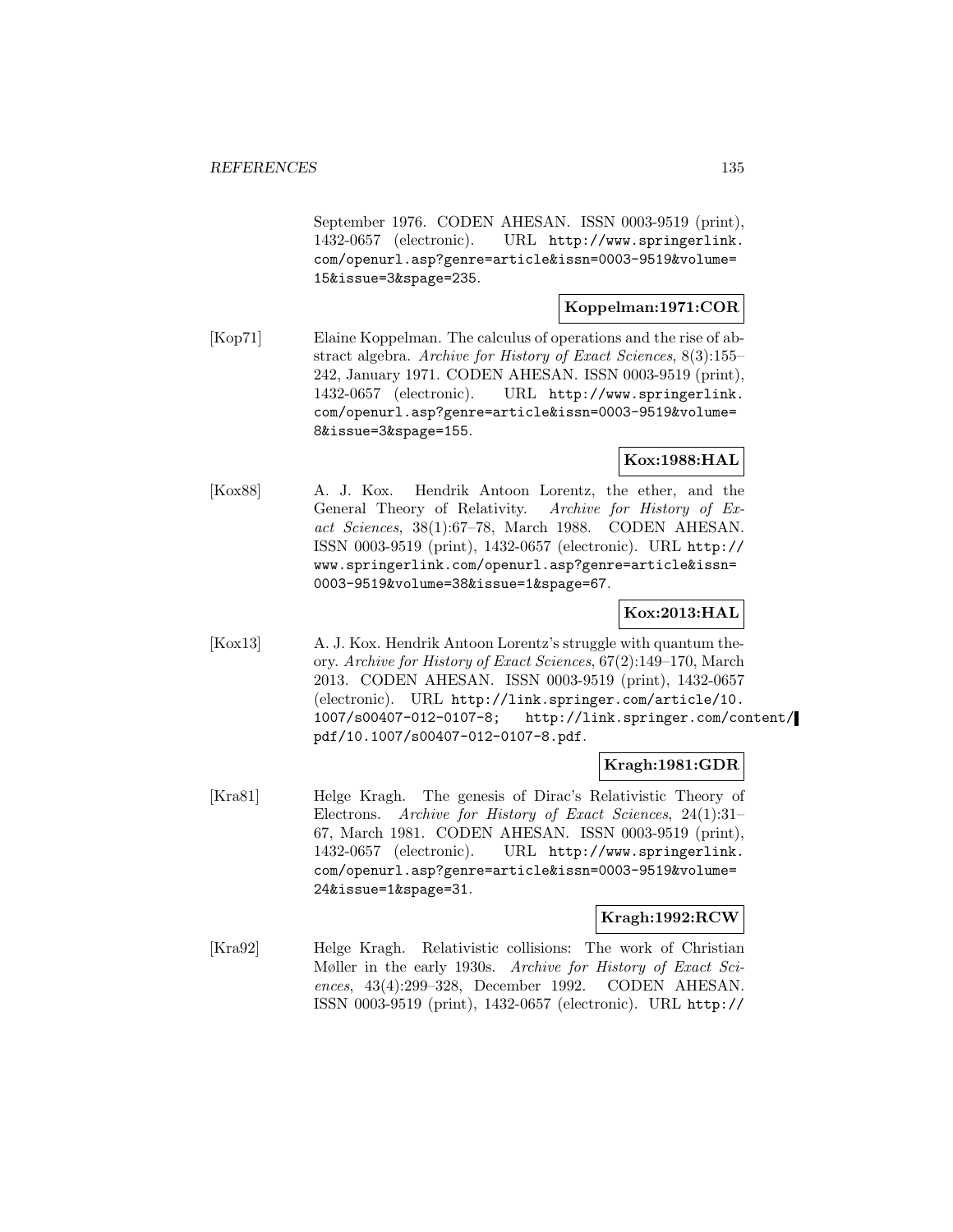www.springerlink.com/openurl.asp?genre=article&issn= 0003-9519&volume=43&issue=4&spage=299.

# **Kragh:1997:ORS**

[Kra97] Helge Kragh. The origin of radioactivity: From solvable problem to unsolved non-problem. Archive for History of Exact Sciences, 50(3–4):331–358, September 1997. CODEN AHESAN. ISSN 0003-9519 (print), 1432-0657 (electronic). URL http:// www.springerlink.com/openurl.asp?genre=article&issn= 0003-9519&volume=50&issue=3&spage=331.

# **Kragh:2003:MNP**

[Kra03] Helge Kragh. Magic number: a partial history of the finestructure constant. Archive for History of Exact Sciences, 57(5): 395–431, July 2003. CODEN AHESAN. ISSN 0003-9519 (print), 1432-0657 (electronic). URL http://www.springerlink. com/openurl.asp?genre=article&issn=0003-9519&volume= 57&issue=5&spage=395.

# **Kragh:2010:AMF**

[Kra10] Helge Kragh. An anthropic myth: Fred Hoyle's carbon-12 resonance level. Archive for History of Exact Sciences, 64(6):721–751, November 2010. CODEN AHESAN. ISSN 0003-9519 (print), 1432-0657 (electronic). URL http:// www.springerlink.com/openurl.asp?genre=article&issn= 0003-9519&volume=64&issue=6&spage=721.

# **Kragh:2012:PDE**

[Kra12] Helge Kragh. Preludes to dark energy: zero-point energy and vacuum speculations. Archive for History of Exact Sciences, 66(3):199–240, May 2012. CODEN AHESAN. ISSN 0003-9519 (print), 1432-0657 (electronic). URL http:// www.springerlink.com/openurl.asp?genre=article&issn= 0003-9519&volume=66&issue=3&spage=199.

# **Krieger:1968:SBA**

[Kri68] H. Krieger. Über Stirlings Bestimmung von  $\sum_{n=0}^{\infty} (-1)^n/(2n+1)$ und  $\sum_{n=0}^{\infty} 1/n^2$ . (German) [On Stirling's determination of  $\sum_{n=0}^{\infty}$  $\frac{(-1)^n}{(2n+1)}$  and  $\sum_{n=0}^{\infty} 1/n^2$ . Archive for History of Exact Sciences, 5(1):37–46, January 1968. CODEN AHESAN. ISSN 0003-9519 (print), 1432-0657 (electronic). URL http:// www.springerlink.com/openurl.asp?genre=article&issn= 0003-9519&volume=5&issue=1&spage=37.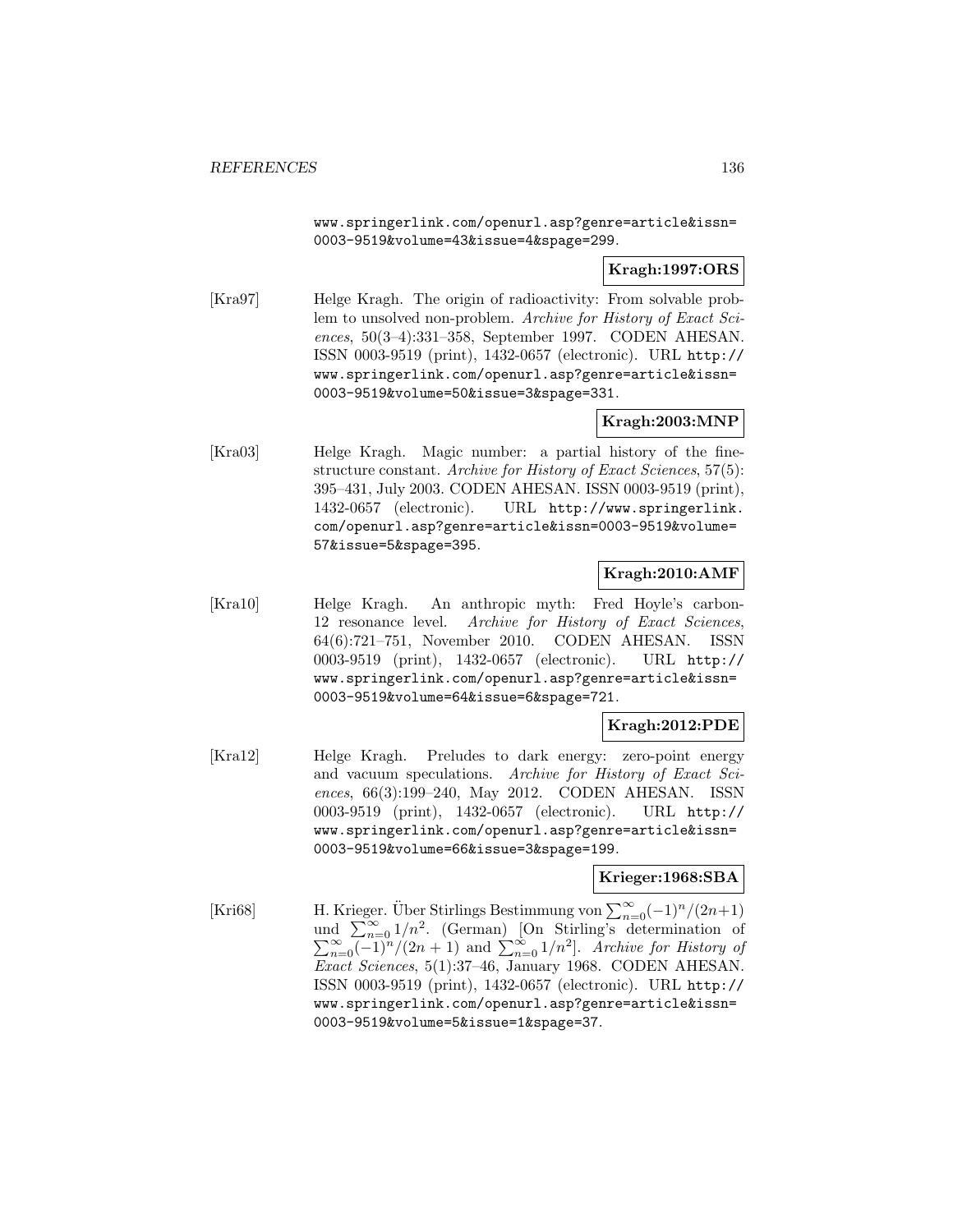## **Koch:1990:NIK**

[KSFW90] Ulla Koch, Joachim Schaper, Susanne Fischer, and Michael Wegelin. Eine neue Interpretation der Kudurru–Symbole. Archive for History of Exact Sciences, 41(2):93–114, June 1990. CODEN AHESAN. ISSN 0003-9519 (print), 1432-0657 (electronic). URL http://www.springerlink.com/openurl.asp? genre=article&issn=0003-9519&volume=41&issue=2&spage= 93.

# **Kubli:1970:LBE**

[Kub70] Fritz Kubli. Louis de Broglie und die Entdeckung der Materiewellen. (German) [Louis de Broglie and the discovery of matter waves]. Archive for History of Exact Sciences, 7(1):26– 68, January 1970. CODEN AHESAN. ISSN 0003-9519 (print), 1432-0657 (electronic). URL http://www.springerlink. com/openurl.asp?genre=article&issn=0003-9519&volume= 7&issue=1&spage=26.

## **Kushner:1989:CSS**

[Kus89] David Kushner. The controversy surrounding the secular acceleration of the Moon's mean motion. Archive for History of Exact Sciences, 39(4):291–316, December 1989. CODEN AHESAN. ISSN 0003-9519 (print), 1432-0657 (electronic). URL http:// www.springerlink.com/openurl.asp?genre=article&issn= 0003-9519&volume=39&issue=4&spage=291.

# **Kyriazis:2021:PAP**

[Kyr21] G. A. Kyriazis. On Peirce's 1878 article 'The probability of induction': a conceptualistic appraisal. Archive for History of Exact Sciences, 75(1):1–20, January 2021. CODEN AHESAN. ISSN 0003-9519 (print), 1432-0657 (electronic).

# **Lam:1984:LYH**

[LA84] Lay-Yong Lam and Tian-Se Ang. Li Ye and his Yi Gu Yan Duan (old mathematics in expanded sections). Archive for History of Exact Sciences, 29(3):237–266, September 1984. CO-DEN AHESAN. ISSN 0003-9519 (print), 1432-0657 (electronic). URL http://www.springerlink.com/openurl.asp?genre= article&issn=0003-9519&volume=29&issue=3&spage=237.

# **Lacki:2000:EAQ**

[Lac00] Jan Lacki. The early axiomatizations of quantum mechanics: Jordan, von Neumann and the continuation of Hilbert's pro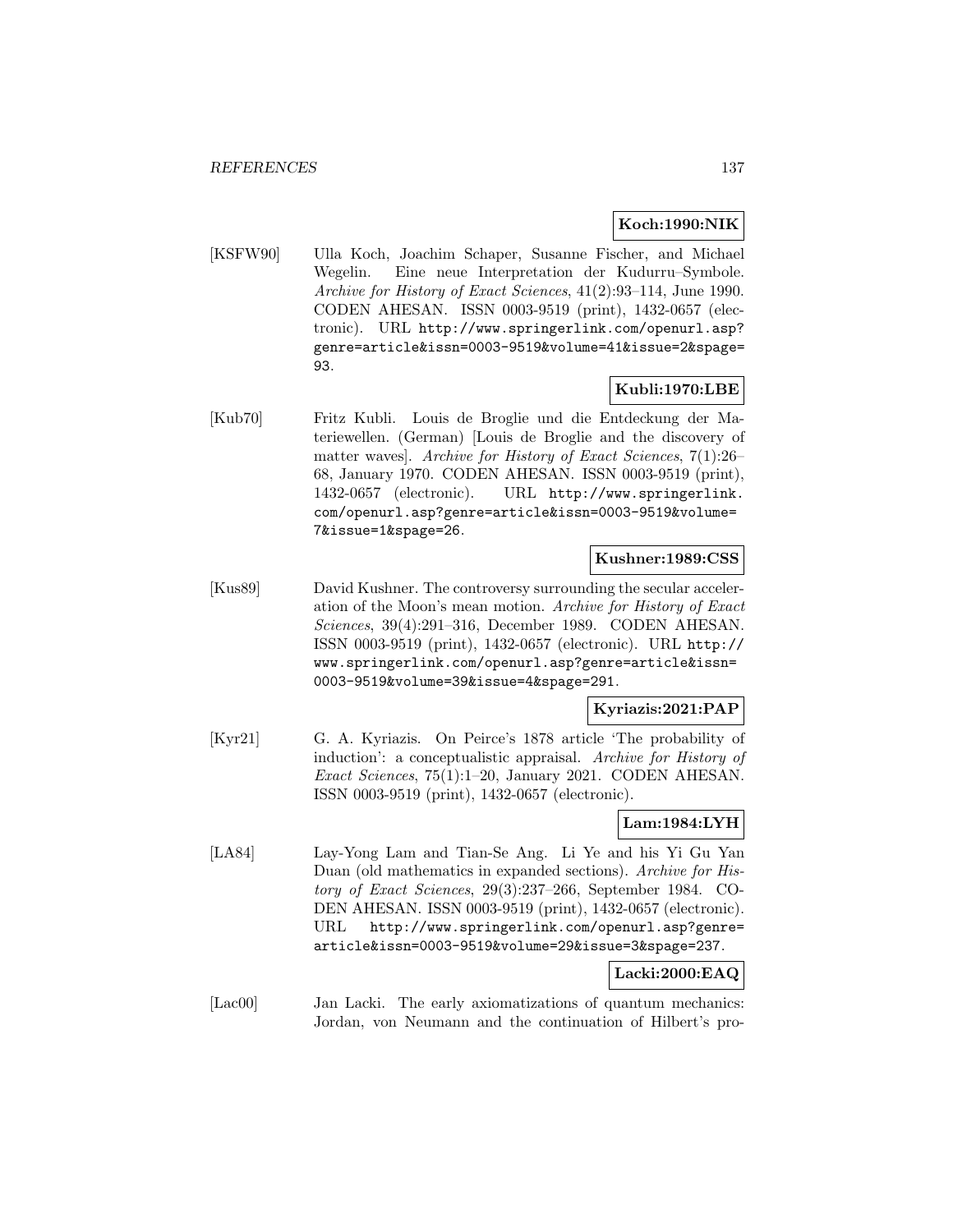gram. Archive for History of Exact Sciences, 54(4):279–318, January 2000. CODEN AHESAN. ISSN 0003-9519 (print), 1432-0657 (electronic). URL http://www.springerlink. com/openurl.asp?genre=article&issn=0003-9519&volume= 54&issue=4&spage=279.

## **Laidler:1985:CKO**

[Lai85] Keith J. Laidler. Chemical kinetics and the origins of physical chemistry. Archive for History of Exact Sciences, 32(1):43– 75, March 1985. CODEN AHESAN. ISSN 0003-9519 (print), 1432-0657 (electronic). URL http://www.springerlink. com/openurl.asp?genre=article&issn=0003-9519&volume= 32&issue=1&spage=43.

# **Laidler:1986:DTC**

[Lai86] Keith J. Laidler. The development of theories of catalysis. Archive for History of Exact Sciences, 35(4):345–374, December 1986. CODEN AHESAN. ISSN 0003-9519 (print), 1432-0657 (electronic). URL http://www.springerlink. com/openurl.asp?genre=article&issn=0003-9519&volume= 35&issue=4&spage=345.

## **Laidler:1988:CKO**

[Lai88] Keith J. Laidler. Chemical kinetics and the Oxford College Laboratories. Archive for History of Exact Sciences, 38(3):197–283, September 1988. CODEN AHESAN. ISSN 0003-9519 (print), 1432-0657 (electronic). URL http://www.springerlink. com/openurl.asp?genre=article&issn=0003-9519&volume= 38&issue=3&spage=197.

## **Lam:1979:CSC**

[Lam79] Lay Yong Lam. Chu Shih-chieh's Suan-hsüeh ch'i-meng (introduction to mathematical studies). Archive for History of Exact Sciences, 21(1):1–31, March 1979. CODEN AHESAN. ISSN 0003-9519 (print), 1432-0657 (electronic). URL http:// www.springerlink.com/openurl.asp?genre=article&issn= 0003-9519&volume=21&issue=1&spage=1.

## **Lam:1986:COO**

[Lam86] Lay Yong Lam. The conceptual origins of our numeral system and the symbolic form of algebra. Archive for History of Exact Sciences, 36(3):183–195, September 1986. CODEN AHESAN.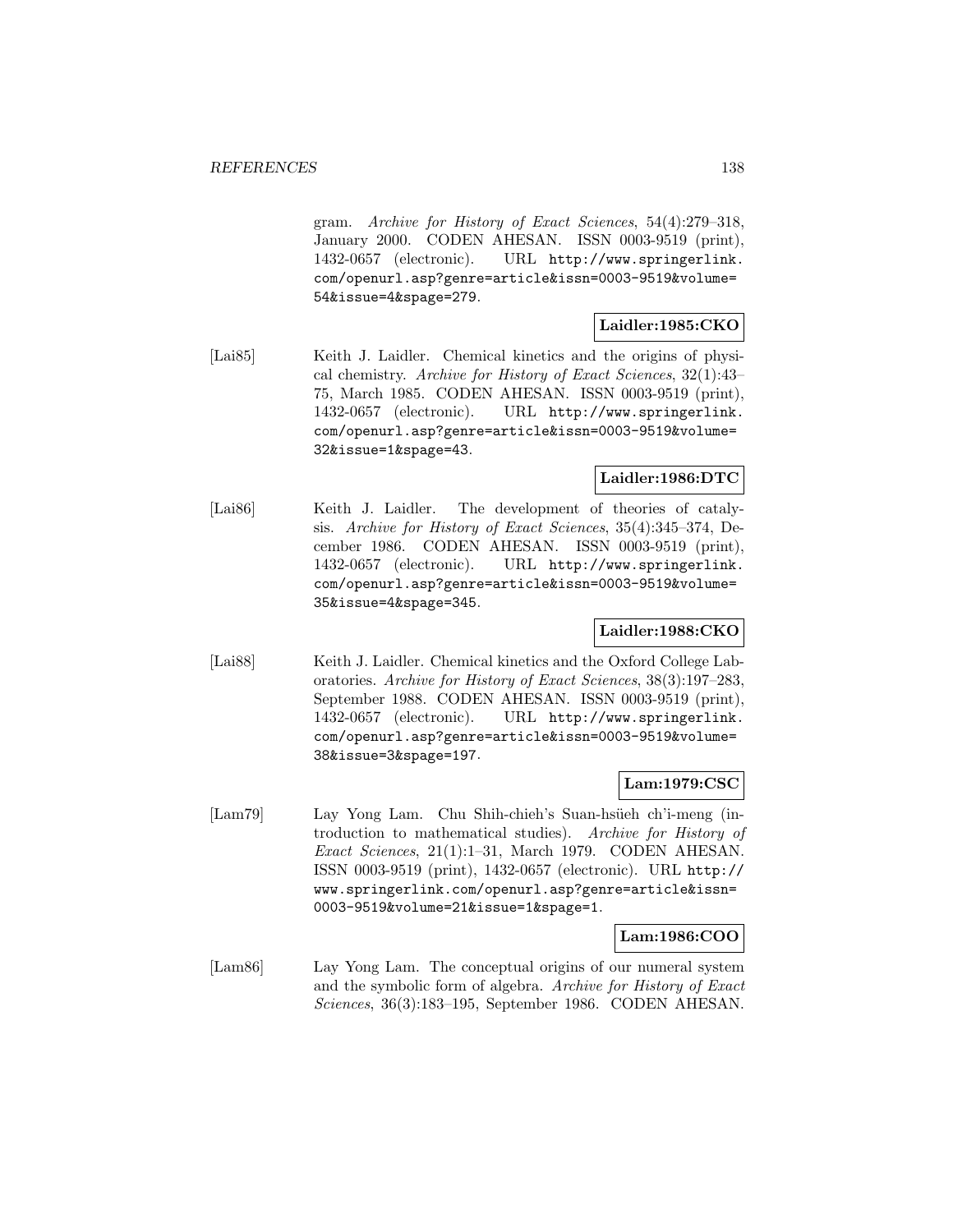ISSN 0003-9519 (print), 1432-0657 (electronic). URL http:// www.springerlink.com/openurl.asp?genre=article&issn= 0003-9519&volume=36&issue=3&spage=183.

# **Lam:1987:LES**

[Lam87] Lay Yong Lam. Linkages: Exploring the similarities between the Chinese rod numeral system and our numeral system. Archive for History of Exact Sciences, 37(4):365–392, December 1987. CODEN AHESAN. ISSN 0003-9519 (print), 1432-0657 (electronic). URL http://www.springerlink. com/openurl.asp?genre=article&issn=0003-9519&volume= 37&issue=4&spage=365.

# **Lam:1988:CGR**

[Lam88] Lay Yong Lam. A Chinese genesis: Rewriting the history of our numeral system. Archive for History of Exact Sciences, 38(2): 101–108, June 1988. CODEN AHESAN. ISSN 0003-9519 (print), 1432-0657 (electronic). URL http://www.springerlink. com/openurl.asp?genre=article&issn=0003-9519&volume= 38&issue=2&spage=101. See correction [Lam89].

# **Lam:1989:CAC**

[Lam89] Lay Yong Lam. Correction for the article: "A Chinese genesis: rewriting the history of our numeral system". Archive for History of Exact Sciences, 39(4):379, 1989. CODEN AHESAN. ISSN 0003-9519 (print), 1432-0657 (electronic). See [Lam88].

# **Lam:1994:JZS**

[Lam94] Lay Yong Lam. Jiu zhang suanshu (nine chapters on the mathematical art): an overview. Archive for History of Exact Sciences, 47(1):1–51, June 1994. CODEN AHESAN. ISSN 0003-9519 (print), 1432-0657 (electronic). URL http:// www.springerlink.com/openurl.asp?genre=article&issn= 0003-9519&volume=47&issue=1&spage=1.

## **Lam:1997:ZQS**

[Lam97] Lay Yong Lam. Zhang Qiujian Suanjing (the mathematical classic of Zhang Qiujian): an overview. Archive for History of Exact Sciences, 50(3–4):201–240, September 1997. CODEN AHESAN. ISSN 0003-9519 (print), 1432-0657 (electronic). URL http:// www.springerlink.com/openurl.asp?genre=article&issn= 0003-9519&volume=50&issue=3&spage=201.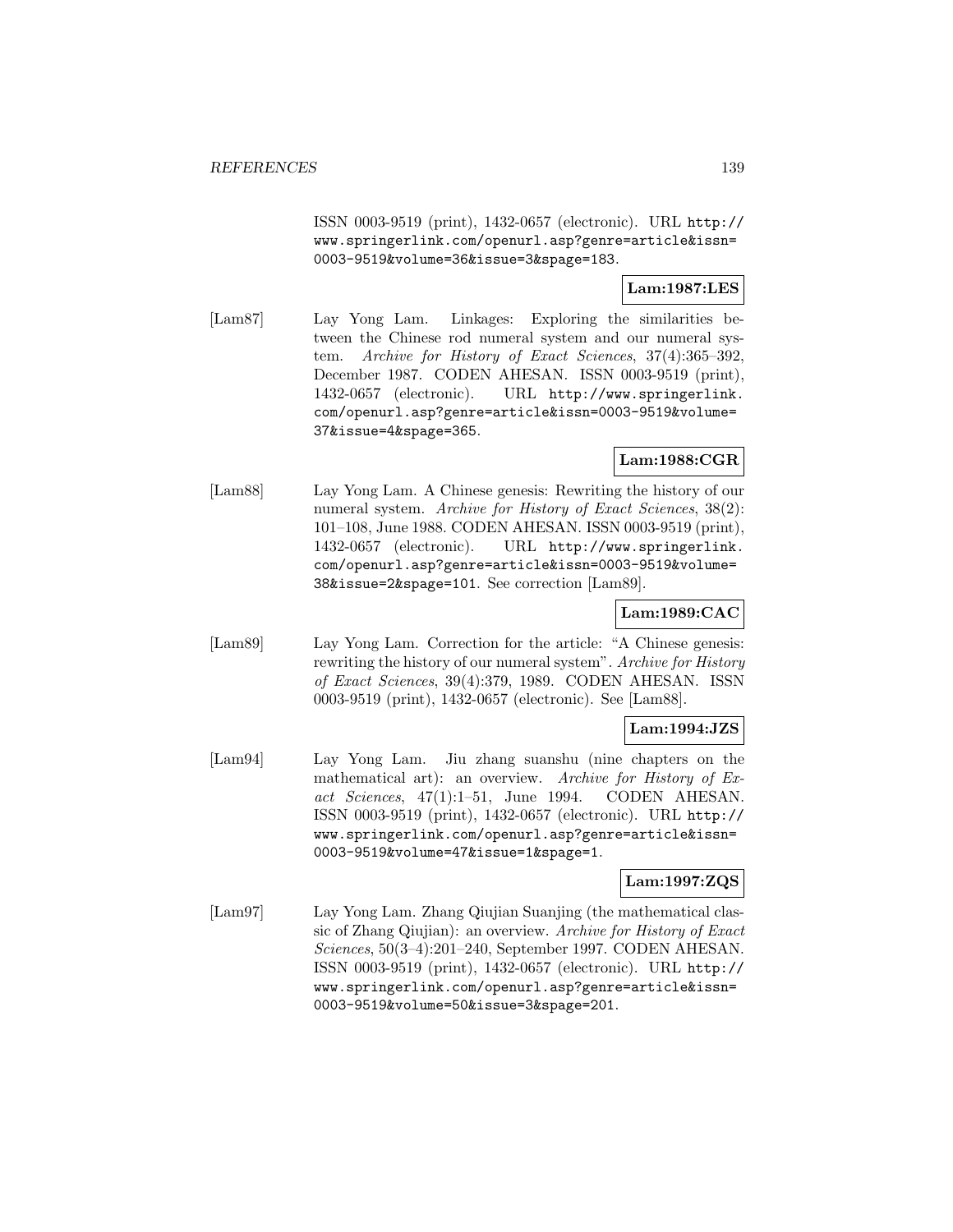#### **Lamande:2013:QCT**

[Lam13] Pierre Lamandé. Quelques conceptions de la théorie des proportions dans des traités de la seconde moitié du dix septième siècle. (French) [Some conceptions of the theory of proportions in the treatises of the second half of the 17th Century]. Archive for History of Exact Sciences, 67(6):595–636, November 2013. CO-DEN AHESAN. ISSN 0003-9519 (print), 1432-0657 (electronic). URL http://link.springer.com/article/10.1007/s00407- 013-0120-6.

# **Laugwitz:1965:BBG**

[Lau65] Detlef Laugwitz. Bemerkungen zu Bolzanos Größenlehre. (German) [Remarks on Bolzano's size teachings [????]]. Archive for History of Exact Sciences, 2(5):398–409, August 1965. CO-DEN AHESAN. ISSN 0003-9519 (print), 1432-0657 (electronic). URL http://www.springerlink.com/openurl.asp? genre=article&issn=0003-9519&volume=2&issue=5&spage= 398.

# **Laugwitz:1989:DVI**

[Lau89] Detlef Laugwitz. Definite values of infinite sums: Aspects of the foundations of infinitesimal analysis around 1820. Archive for History of Exact Sciences, 39(3):195–245, September 1989. CO-DEN AHESAN. ISSN 0003-9519 (print), 1432-0657 (electronic). URL http://www.springerlink.com/openurl.asp?genre= article&issn=0003-9519&volume=39&issue=3&spage=195.

## **Landry-Deron:2001:MEC**

[LD01] Isabelle Landry-Deron. Les Mathématiciens envoyés en Chine par Louis XIV en 1685. (French) [The mathematicians sent to China by Louis XIV in 1685]. Archive for History of Exact Sciences, 55(5):423–463, April 2001. CODEN AHESAN. ISSN 0003-9519 (print), 1432-0657 (electronic). URL http:// www.springerlink.com/openurl.asp?genre=article&issn= 0003-9519&volume=55&issue=5&spage=423.

# **Le:2017:ACG**

[Lê17] François Lê. Alfred Clebsch's "geometrical clothing" of the theory of the quintic equation. Archive for History of Exact Sciences, 71(1):39–70, January 2017. CODEN AHESAN. ISSN 0003-9519 (print), 1432-0657 (electronic). URL http://link. springer.com/article/10.1007/s00407-016-0180-5.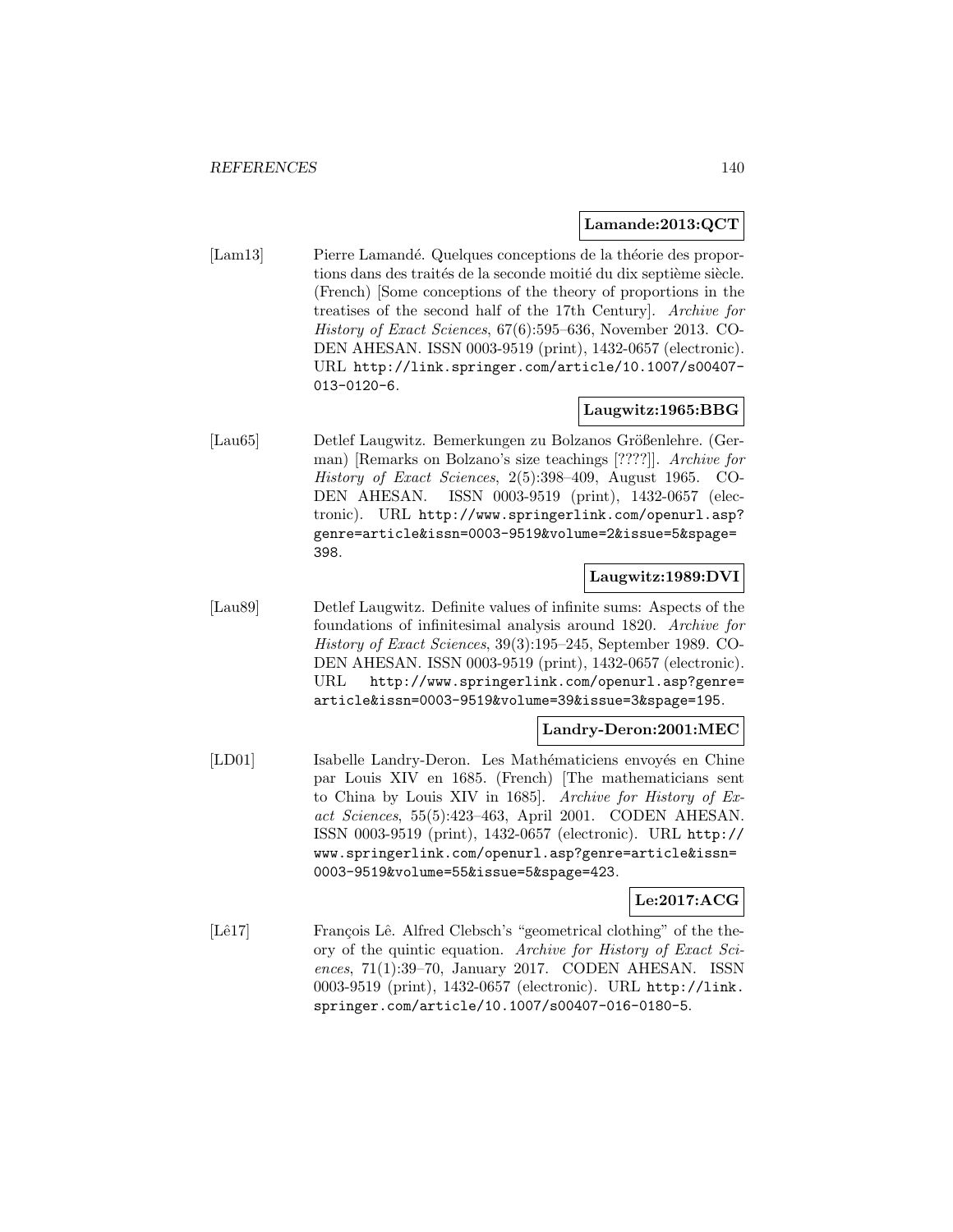# **Lervig:1972:SCT**

[Ler72] Philip Lervig. On the structure of Carnot's theory of heat. Archive for History of Exact Sciences, 9(3):222–239, January 1972. CODEN AHESAN. ISSN 0003-9519 (print), 1432-0657 (electronic). URL http://www.springerlink. com/openurl.asp?genre=article&issn=0003-9519&volume= 9&issue=3&spage=222.

# **Lindberg:1968:TPI**

[Lin68] David C. Lindberg. The theory of Pinhole images from antiquity to the thirteenth century. Archive for History of Exact Sciences, 5(2):154–176, January 1968. CODEN AHESAN. ISSN 0003-9519 (print), 1432-0657 (electronic). URL http:// www.springerlink.com/openurl.asp?genre=article&issn= 0003-9519&volume=5&issue=2&spage=154.

## **Lindberg:1970:RRB**

[Lin70a] David C. Lindberg. A reconsideration of Roger Bacon's theory of pinhole images. Archive for History of Exact Sciences, 6(3):214– 223, January 1970. CODEN AHESAN. ISSN 0003-9519 (print), 1432-0657 (electronic). URL http://www.springerlink. com/openurl.asp?genre=article&issn=0003-9519&volume= 6&issue=3&spage=214.

# **Lindberg:1970:TPI**

[Lin70b] David C. Lindberg. The theory of Pinhole images in the fourteenth century. Archive for History of Exact Sciences, 6(4):299– 325, January 1970. CODEN AHESAN. ISSN 0003-9519 (print), 1432-0657 (electronic). URL http://www.springerlink. com/openurl.asp?genre=article&issn=0003-9519&volume= 6&issue=4&spage=299.

# **Liu:2005:RRS**

[Liu05] Ciyuan Liu. The regular records of solar eclipse in Ancient China and a computer readable table. Archive for History of Exact Sciences, 59(2):157–168, January 2005. CODEN AHESAN. ISSN 0003-9519 (print), 1432-0657 (electronic). URL http:// www.springerlink.com/openurl.asp?genre=article&issn= 0003-9519&volume=59&issue=2&spage=157.

# **Li:1998:AEM**

[LM98] Wenlin Li and Jean-Claude Martzloff. Aperçu sur les échanges mathématiques entre la Chine et la France (1880–1949). (French)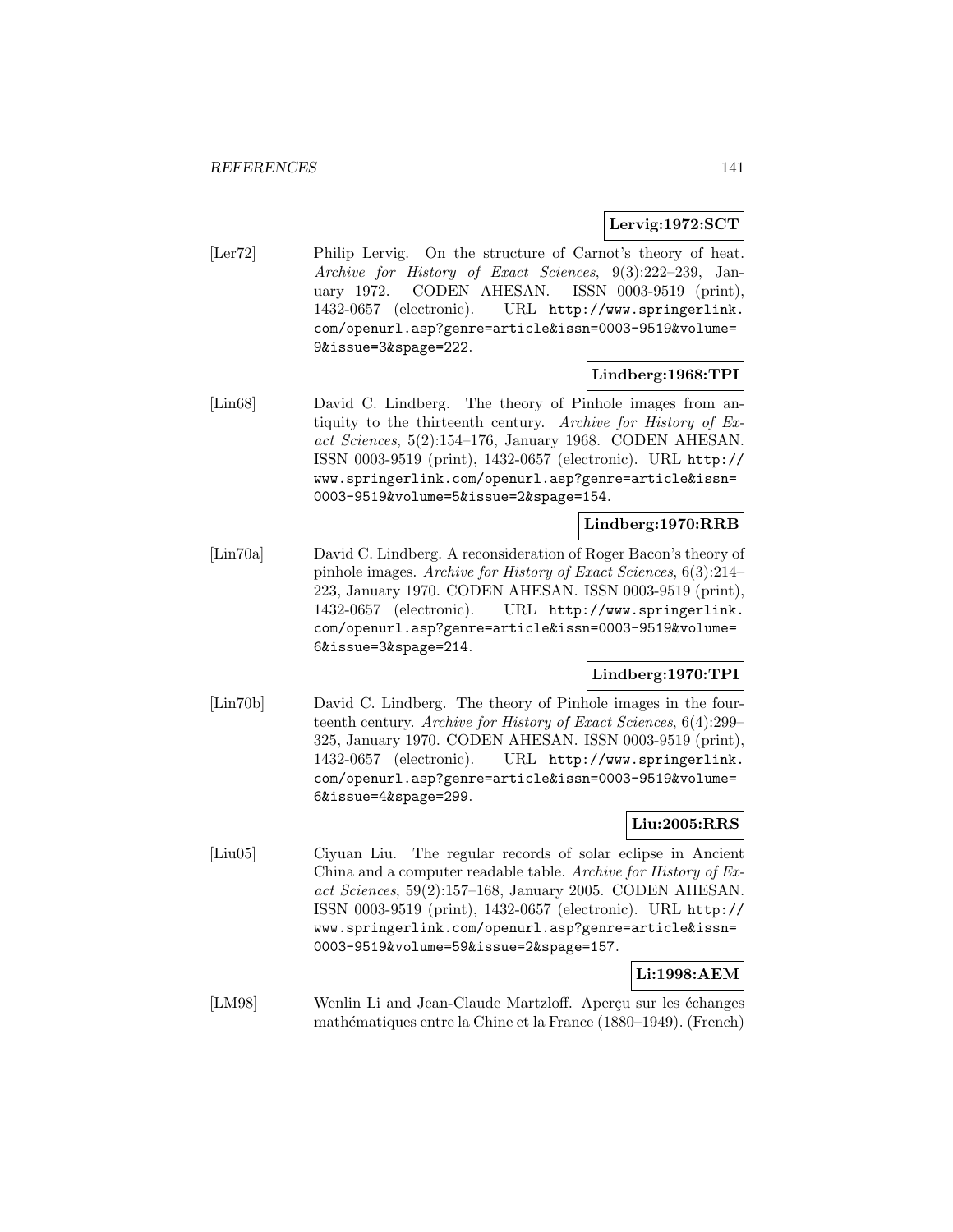[Views of the mathematical exchanges between China and France (1880–1949)]. Archive for History of Exact Sciences, 53(3–4):181–200, November 1998. CODEN AHESAN. ISSN 0003-9519 (print), 1432-0657 (electronic). URL http:// www.springerlink.com/openurl.asp?genre=article&issn= 0003-9519&volume=53&issue=3&spage=181.

## **Lohne:1961:NSS**

[Loh61] Johs. Lohne. Newton's "proof" of the sine law and his mathematical principles of colors. Archive for History of Exact Sciences, 1(4):389–405, July 1961. CODEN AHESAN. ISSN 0003-9519 (print), 1432-0657 (electronic). URL http:// www.springerlink.com/openurl.asp?genre=article&issn= 0003-9519&volume=1&issue=4&spage=389.

# **Lohne:1966:DRT**

[Loh66] J. A. Lohne. Dokumente zur Revalidierung von Thomas Harriot als Algebraiker. (German) [Documents on the revalidation of Thomas Harriot as an algebraicist]. Archive for History of Exact Sciences, 3(3):185–205, January 1966. CODEN AHESAN. ISSN 0003-9519 (print), 1432-0657 (electronic). URL http:// www.springerlink.com/openurl.asp?genre=article&issn= 0003-9519&volume=3&issue=3&spage=185.

## **Lohne:1968:EEW**

[Loh68] J. A. Lohne. Der Eigenartige Einfluß Witelos auf die Entwicklung der Dioptrik. (German) [The strange influence of Witelos on the development of the Dioptrik]. Archive for History of Exact Sciences, 4(5):414–426, January 1968. CODEN AHESAN. ISSN 0003-9519 (print), 1432-0657 (electronic). URL http:// www.springerlink.com/openurl.asp?genre=article&issn= 0003-9519&volume=4&issue=5&spage=414.

## **Lohne:1979:ETH**

[Loh79] J. A. Lohne. Essays on Thomas Harriot. Archive for History of Exact Sciences, 20(3–4):189–312, September 1979. CO-DEN AHESAN. ISSN 0003-9519 (print), 1432-0657 (electronic). URL http://www.springerlink.com/openurl.asp?genre= article&issn=0003-9519&volume=20&issue=3&spage=189. I. Billiard balls and laws of collision, II. Ballistic parabolas, III. A survey of Harriot's scientific writings.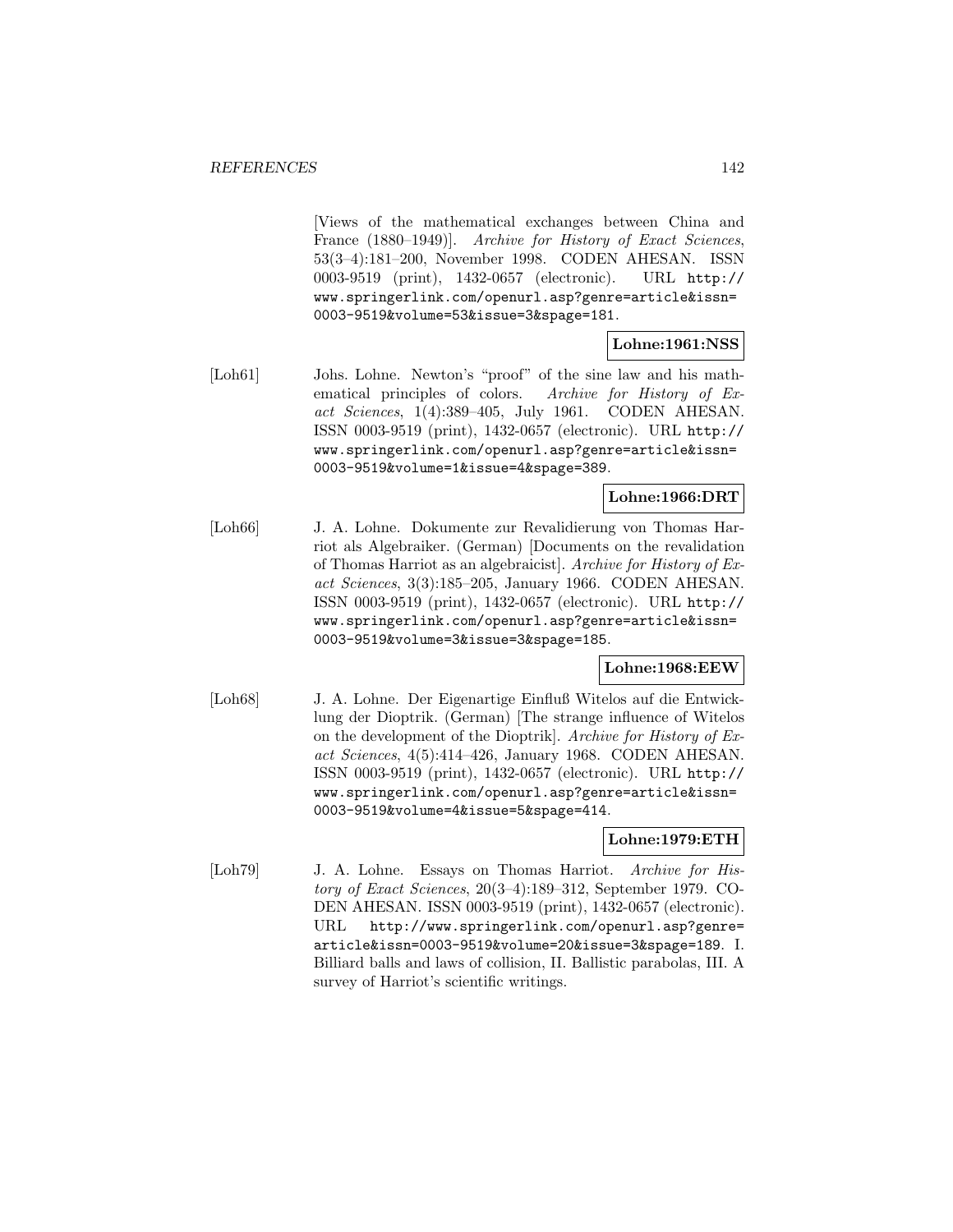## **Lorch:1995:PMT**

[Lor95] R. P. Lorch. Ptolemy and Maslama on the transformation of circles into circles in stereographic projection. Archive for History of Exact Sciences, 49(3):271–284, September 1995. CO-DEN AHESAN. ISSN 0003-9519 (print), 1432-0657 (electronic). URL http://www.springerlink.com/openurl.asp?genre= article&issn=0003-9519&volume=49&issue=3&spage=271.

# **Lorenat:2016:SAG**

[Lor16] Jemma Lorenat. Synthetic and analytic geometries in the publications of Jakob Steiner and Julius Plücker (1827–1829). Archive for History of Exact Sciences, 70(4):413–462, July 2016. CO-DEN AHESAN. ISSN 0003-9519 (print), 1432-0657 (electronic). URL http://link.springer.com/article/10.1007/s00407- 015-0174-8.

# **Loveland:2001:BCS**

[Lov01] Jeff Loveland. Buffon, the certainty of sunrise, and the probabilistic reductio ad absurdum. Archive for History of Exact Sciences, 55(5):465–477, April 2001. CODEN AHESAN. ISSN 0003-9519 (print), 1432-0657 (electronic). URL http:// www.springerlink.com/openurl.asp?genre=article&issn= 0003-9519&volume=55&issue=5&spage=465.

## **Lazaroff-Puck:2015:GLD**

[LP15] Cameron Lazaroff-Puck. Gearing up for Lagrangian dynamics. Archive for History of Exact Sciences, 69(5):455–490, September 2015. CODEN AHESAN. ISSN 0003-9519 (print), 1432- 0657 (electronic). URL http://link.springer.com/article/ 10.1007/s00407-015-0157-9.

#### **Lam:1984:RAT**

[LS84] Lay Yong Lam and Kang Sheng Shen. Right-angled triangles in ancient China. Archive for History of Exact Sciences, 30(2):87– 112, June 1984. CODEN AHESAN. ISSN 0003-9519 (print), 1432-0657 (electronic). URL http://www.springerlink. com/openurl.asp?genre=article&issn=0003-9519&volume= 30&issue=2&spage=87.

## **Lam:1986:MPS**

[LS86] Lay-Yong Lam and Kangsheng Shen. Mathematical problems on surveying in ancient China. Archive for History of Exact Sciences, 36(1):1–20, March 1986. CODEN AHESAN.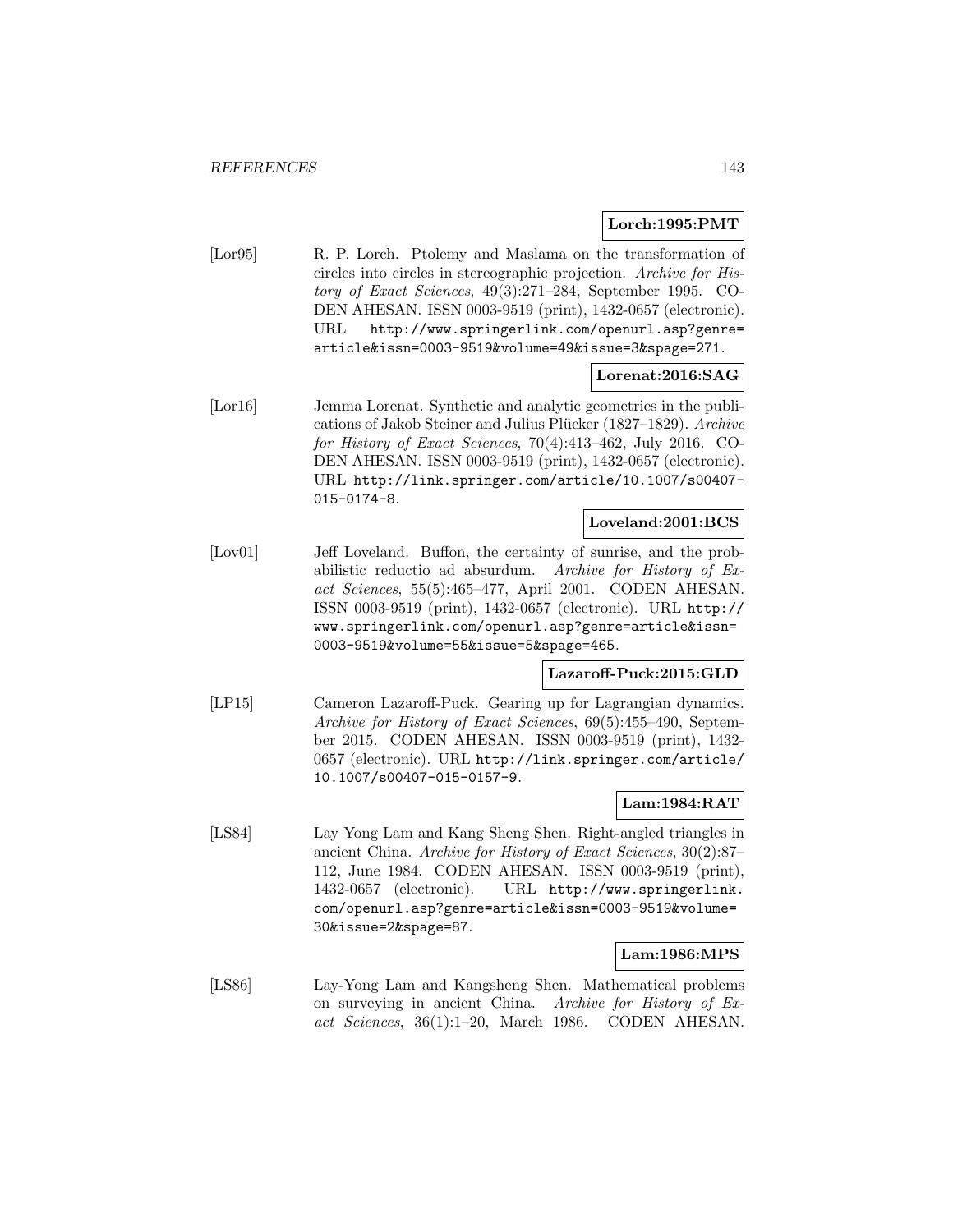ISSN 0003-9519 (print), 1432-0657 (electronic). URL http:// www.springerlink.com/openurl.asp?genre=article&issn= 0003-9519&volume=36&issue=1&spage=1.

# **Lutzen:1979:HOC**

[L¨ut79] Jesper L¨utzen. Heaviside's operational calculus and the attempts to rigorise it. Archive for History of Exact Sciences, 21(2):161– 200, June 1979. CODEN AHESAN. ISSN 0003-9519 (print), 1432-0657 (electronic). URL http://www.springerlink. com/openurl.asp?genre=article&issn=0003-9519&volume= 21&issue=2&spage=161.

## **Lutzen:1984:JLW**

[Lüt84a] Jesper Lützen. Joseph Liouville's work on the figures of equilibrium of a rotating mass of fluid. Archive for History of Exact Sciences, 30(2):113–166, June 1984. CODEN AHESAN. ISSN 0003-9519 (print), 1432-0657 (electronic). URL http:// www.springerlink.com/openurl.asp?genre=article&issn= 0003-9519&volume=30&issue=2&spage=113.

#### **Lutzen:1984:SLW**

[Lüt84b] Jesper Lützen. Sturm and Liouville's work on ordinary linear differential equations. The emergence of Sturm–Liouville theory. Archive for History of Exact Sciences, 29(4):309–376, December 1984. CODEN AHESAN. ISSN 0003-9519 (print), 1432-0657 (electronic). URL http://www.springerlink. com/openurl.asp?genre=article&issn=0003-9519&volume= 29&issue=4&spage=309.

#### **Lutzen:1994:NCT**

[Lüt94] Jesper Lützen. Note by the communicator of two papers, by J. Barrow–Green and by K. G. Andersson, on Poincaré. Archive for History of Exact Sciences, 48(2):105–106, June 1994. CO-DEN AHESAN. ISSN 0003-9519 (print), 1432-0657 (electronic). URL http://www.springerlink.com/openurl.asp?genre= article&issn=0003-9519&volume=48&issue=2&spage=105.

## **Lutzen:1995:IBM**

[Lüt95] Jesper Lützen. Interactions between mechanics and differential geometry in the 19<sup>th</sup> century. Archive for History of Exact Sciences,  $49(1):1-72$ , March 1995. CODEN AHESAN. ISSN 0003-9519 (print), 1432-0657 (electronic). URL http://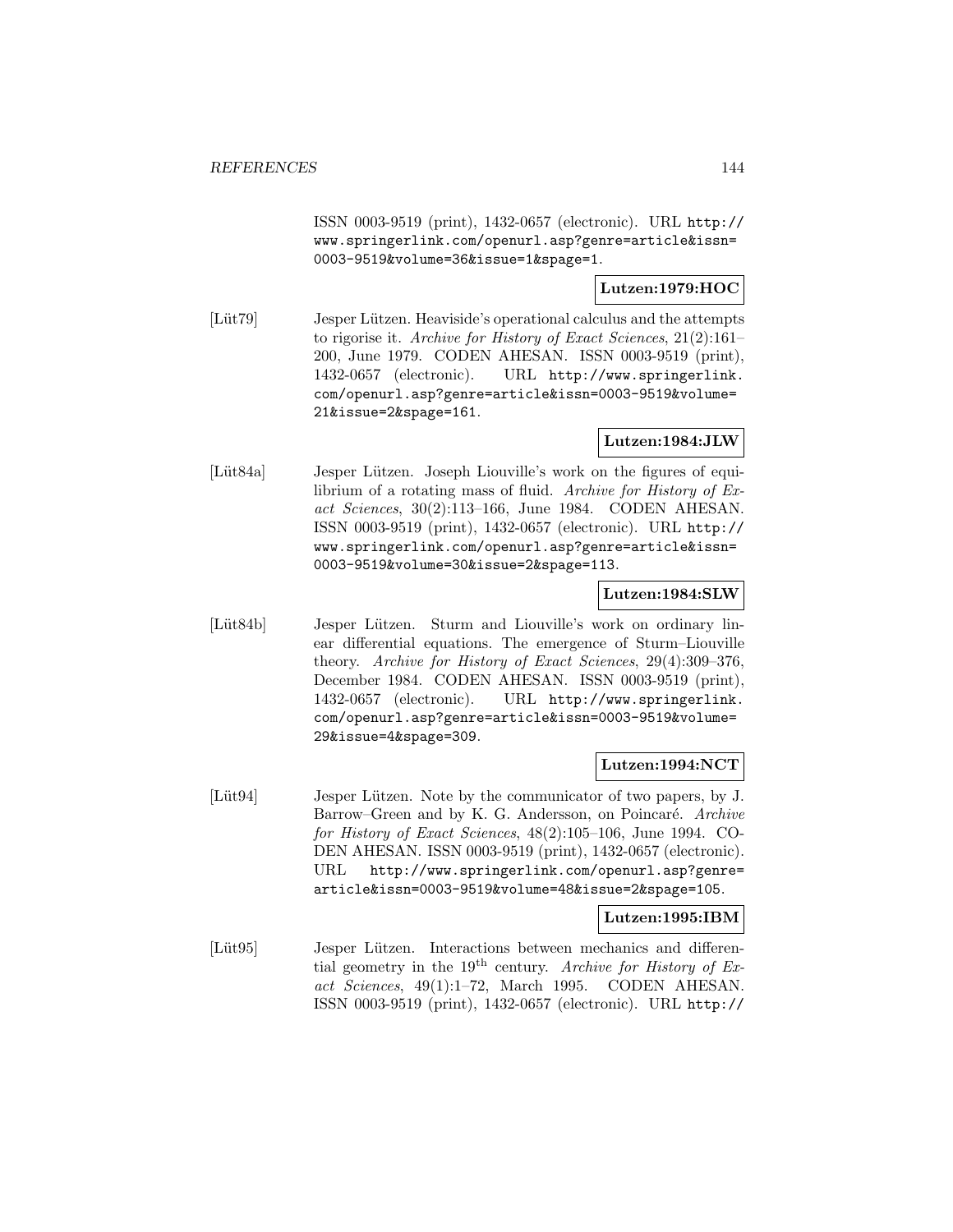www.springerlink.com/openurl.asp?genre=article&issn= 0003-9519&volume=49&issue=1&spage=1.

### **Maeyama:1988:KMM**

[Mae88] Y. Maeyama. The Keplerian and mean motions. A geometrical study. Archive for History of Exact Sciences, 38(4):365–383, September 1988. CODEN AHESAN. ISSN 0003-9519 (print), 1432-0657 (electronic). URL http://www.springerlink. com/openurl.asp?genre=article&issn=0003-9519&volume= 38&issue=4&spage=365.

## **Maeyama:1990:KHV**

[Mae90] Y. Maeyama. Kepler's hypothesis vicaria. Archive for History of Exact Sciences, 41(1):53–92, March 1990. CODEN AHESAN. ISSN 0003-9519 (print), 1432-0657 (electronic). URL http:// www.springerlink.com/openurl.asp?genre=article&issn= 0003-9519&volume=41&issue=1&spage=53.

### **Maeyama:1998:DSO**

[Mae98] Y. Maeyama. Determination of the Sun's orbit: Hipparchus, Ptolemy, al-Battani, Copernicus, Tycho Brahe. Archive for History of Exact Sciences, 53(1):1–49, May 1998. CODEN AHESAN. ISSN 0003-9519 (print), 1432-0657 (electronic). URL http://www.springerlink.com/openurl.asp?genre= article&issn=0003-9519&volume=53&issue=1&spage=1.

#### **Maeyama:2006:ELV**

[Mae06] Y. Maeyama. On the extreme lunar velocities. Archive for History of Exact Sciences, 60(3):269–283, May 2006. CO-DEN AHESAN. ISSN 0003-9519 (print), 1432-0657 (electronic). URL http://www.springerlink.com/openurl.asp?genre= article&issn=0003-9519&volume=60&issue=3&spage=269.

#### **Mahoney:1968:ALG**

[Mah68] Michael S. Mahoney. Another look at Greek geometrical analysis. Archive for History of Exact Sciences, 5(3–4):318–348, January 1968. CODEN AHESAN. ISSN 0003-9519 (print), 1432-0657 (electronic). URL http://www.springerlink. com/openurl.asp?genre=article&issn=0003-9519&volume= 5&issue=3&spage=318.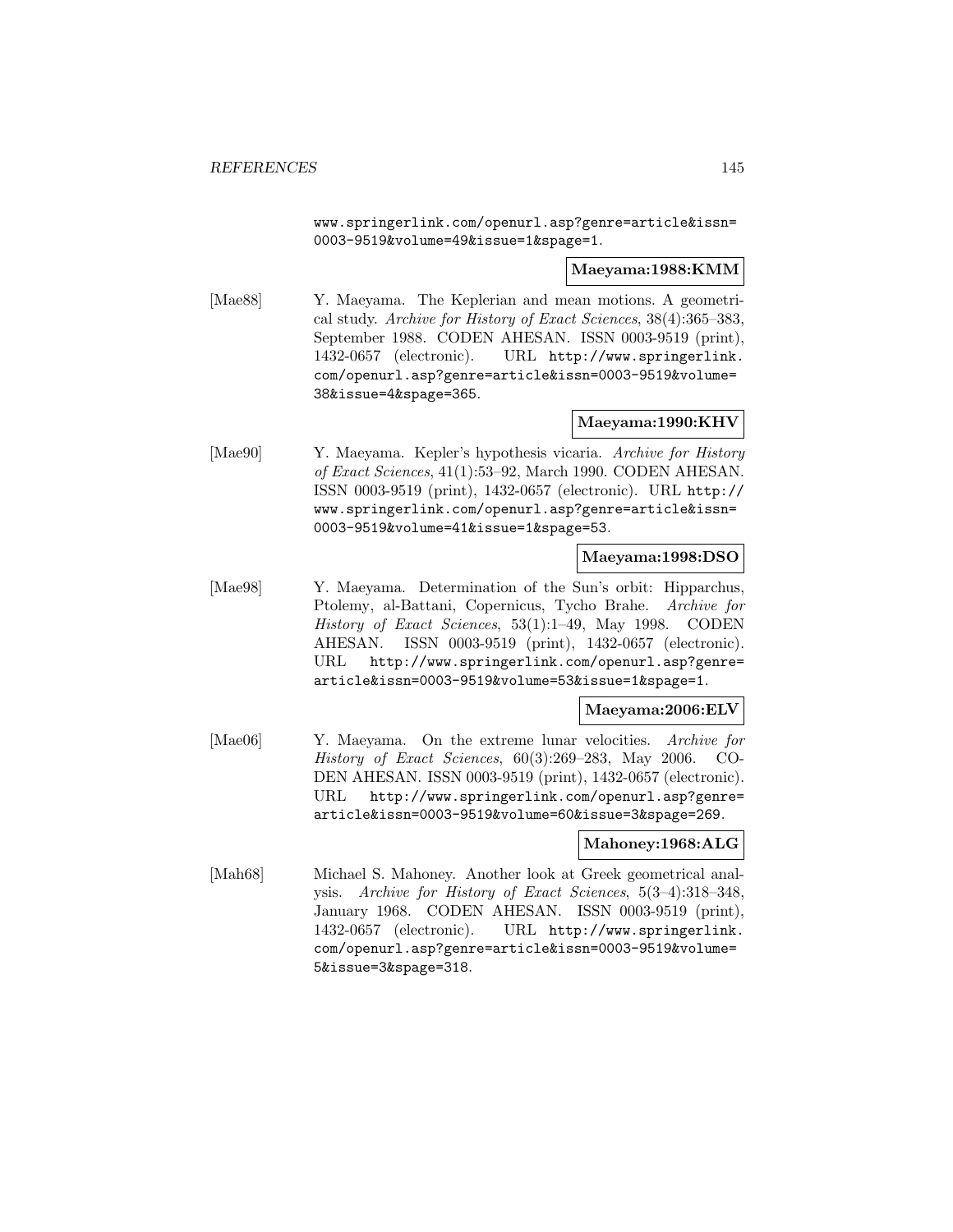### **Maieru:1982:QPE**

[Mai82] Luigi Maier`u. Il quinto postulato Euclideo da C. Clavio [1589] a G. Saccheri [1733]. Archive for History of Exact Sciences, 27(4):297–334, December 1982. CODEN AHESAN. ISSN 0003-9519 (print), 1432-0657 (electronic). URL http:// www.springerlink.com/openurl.asp?genre=article&issn= 0003-9519&volume=27&issue=4&spage=297.

### **Maieru:1989:NPP**

[Mai89] L. Maierú. Le "nonnullae propositiones de parabola" di Marino Ghetaldi. (Italian) [The nonnull propositions of the parabola of Marino Ghetaldi]. Archive for History of Exact Sciences, 40(3):207–245, September 1989. CODEN AHESAN. ISSN 0003-9519 (print), 1432-0657 (electronic). URL http:// www.springerlink.com/openurl.asp?genre=article&issn= 0003-9519&volume=40&issue=3&spage=207.

## **Maieru:1990:SCC**

[Mai90] Luigi Maier`u. "... in Christophorum Clavium de Contactu Linearum Apologia": Considerazioni attorno alla polemica fra Peletier e Clavio circa l'angolo di contatto (1579–1589). (Italian) ["... in Christophorum Clavium de Contactu Linearum Apologia": Considerations around the controversy between Peletier and Clavius about the contact angle (1579– 1589)]. Archive for History of Exact Sciences, 41(2):115– 137, June 1990. CODEN AHESAN. ISSN 0003-9519 (print), 1432-0657 (electronic). URL http://www.springerlink. com/openurl.asp?genre=article&issn=0003-9519&volume= 41&issue=2&spage=115.

### **Maieru:1994:SDM**

[Mai94a] Luigi Maier`u. La "Filosofia delle Matematiche" di P. Galluppi. (Italian) [The 'Philosophy of Mathematics' of P. Galluppi]. Archive for History of Exact Sciences, 47(3):203–231, September 1994. CODEN AHESAN. ISSN 0003-9519 (print), 1432-0657 (electronic). URL http://www.springerlink. com/openurl.asp?genre=article&issn=0003-9519&volume= 47&issue=3&spage=203.

### **Maieru:1994:RFM**

[Mai94b] Luigi Maierù. Rapporto fra "metodo" e "contenuti matematici" in P. Gesualdo Melacrinò da Reggio Calabria. (Italian) [Relationship between 'method' and 'contained mathematics' in Fater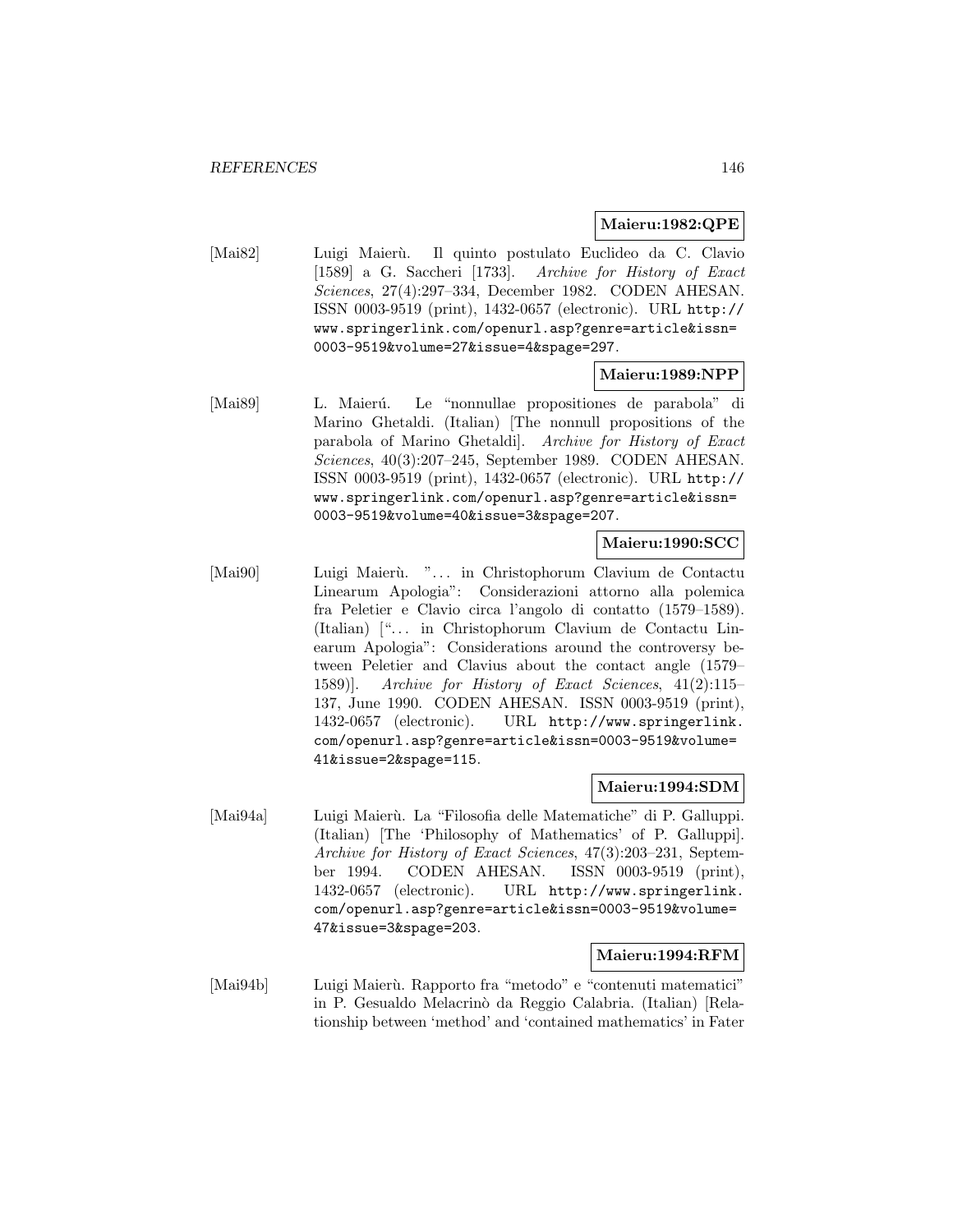Gesualdo Melacrinò of Reggio Calabria]. Archive for History of Exact Sciences, 48(1):43–79, March 1994. CODEN AHESAN. ISSN 0003-9519 (print), 1432-0657 (electronic). URL http:// www.springerlink.com/openurl.asp?genre=article&issn= 0003-9519&volume=48&issue=1&spage=43.

# **Malley:1991:HCC**

[Mal91a] Marjorie Malley. A heated controversy on cold light. Archive for History of Exact Sciences, 42(2):173–186, June 1991. CO-DEN AHESAN. ISSN 0003-9519 (print), 1432-0657 (electronic). URL http://www.springerlink.com/openurl.asp?genre= article&issn=0003-9519&volume=42&issue=2&spage=173.

# **Maltese:1991:RRT**

[Mal91b] Giulio Maltese. The rejection of the Ricci tensor in Einstein's first tensorial Theory of Gravitation. Archive for History of Exact Sciences, 41(4):363–381, December 1991. CO-DEN AHESAN. ISSN 0003-9519 (print), 1432-0657 (electronic). URL http://www.springerlink.com/openurl.asp?genre= article&issn=0003-9519&volume=41&issue=4&spage=363.

# **Malet:1993:JGT**

[Mal93] Antoni Malet. James Gregorie on tangents and the "Taylor" rule for series expansions. Archive for History of Exact Sciences, 46(2):97–137, June 1993. CODEN AHESAN. ISSN 0003-9519 (print), 1432-0657 (electronic). URL http:// www.springerlink.com/openurl.asp?genre=article&issn= 0003-9519&volume=46&issue=2&spage=97.

## **Maltese:2000:RML**

[Mal00] Giulio Maltese. On the relativity of motion in Leonhard Euler's science. Archive for History of Exact Sciences, 54(4):319–348, January 2000. CODEN AHESAN. ISSN 0003-9519 (print), 1432-0657 (electronic). URL http://www.springerlink. com/openurl.asp?genre=article&issn=0003-9519&volume= 54&issue=4&spage=319.

### **Malpangotto:2010:GCG**

[Mal10] Michela Malpangotto. Graphical choices and geometrical thought in the transmission of Theodosius' spherics from antiquity to the Renaissance. Archive for History of Exact Sciences, 64(1):75–112, 2010. CODEN AHESAN. ISSN 0003-9519 (print), 1432-0657 (electronic).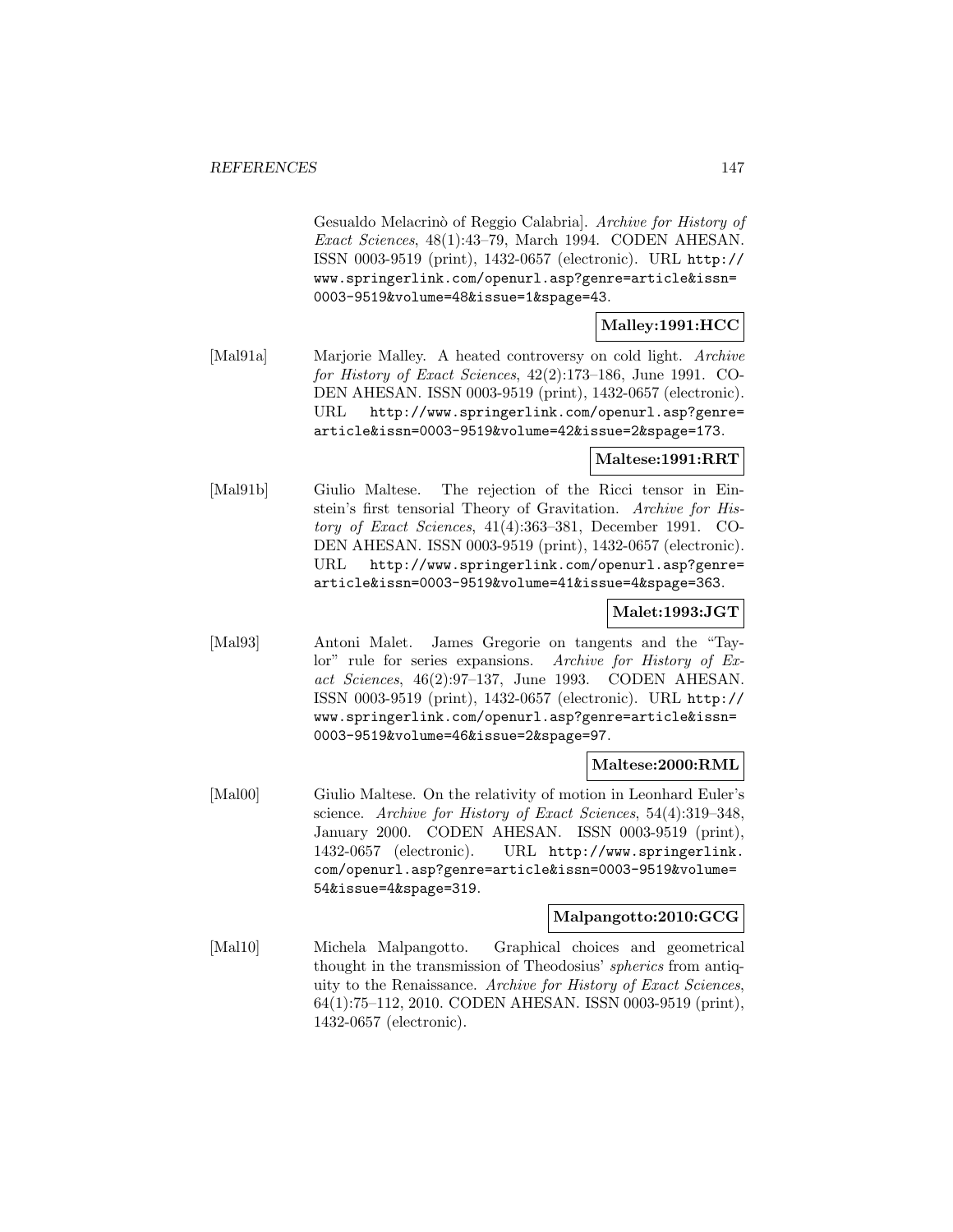## **Malpangotto:2016:OMC**

[Mal16] Michela Malpangotto. The original motivation for Copernicus's research: Albert of Brudzewo's Commentariolum super Theoricas novas Georgii Purbachii. Archive for History of Exact Sciences, 70(4):361–411, July 2016. CODEN AHESAN. ISSN 0003-9519 (print), 1432-0657 (electronic). URL http://link. springer.com/article/10.1007/s00407-015-0171-y.

# **Manning:1975:EWA**

[Man75] Kenneth R. Manning. The emergence of the Weierstrassian approach to complex analysis. Archive for History of Exact Sciences, 14(4):297–383, December 1975. CODEN AHESAN. ISSN 0003-9519 (print), 1432-0657 (electronic). URL http:// www.springerlink.com/openurl.asp?genre=article&issn= 0003-9519&volume=14&issue=4&spage=297.

### **Mancha:1989:EBT**

[Man89] J. L. Mancha. Egidius of Baisiu's theory of pinhole images. Archive for History of Exact Sciences, 40(1):1–35, March 1989. CODEN AHESAN. ISSN 0003-9519 (print), 1432-0657 (electronic). URL http://www.springerlink. com/openurl.asp?genre=article&issn=0003-9519&volume= 40&issue=1&spage=1.

# **Mancha:1992:AUP**

[Man92] J. L. Mancha. Astronomical use of pinhole images in William of Saint–Cloud's Almanach Planetarum (1292). Archive for History of Exact Sciences, 43(4):275–298, December 1992. CO-DEN AHESAN. ISSN 0003-9519 (print), 1432-0657 (electronic). URL http://www.springerlink.com/openurl.asp?genre= article&issn=0003-9519&volume=43&issue=4&spage=275.

# **Mancha:1998:HRA**

[Man98a] J. L. Mancha. Heuristic reasoning: Approximation procedures in Levi ben Gerson's astronomy. Archive for History of Exact Sciences, 52(1):13–50, January 1998. CODEN AHESAN. ISSN 0003-9519 (print), 1432-0657 (electronic). URL http:// www.springerlink.com/openurl.asp?genre=article&issn= 0003-9519&volume=52&issue=1&spage=13.

## **Mancha:1998:IAK**

[Man98b] J. L. Mancha. On Ibn Al-Kammad's table for trepidation. Archive for History of Exact Sciences, 52(1):1–11, Jan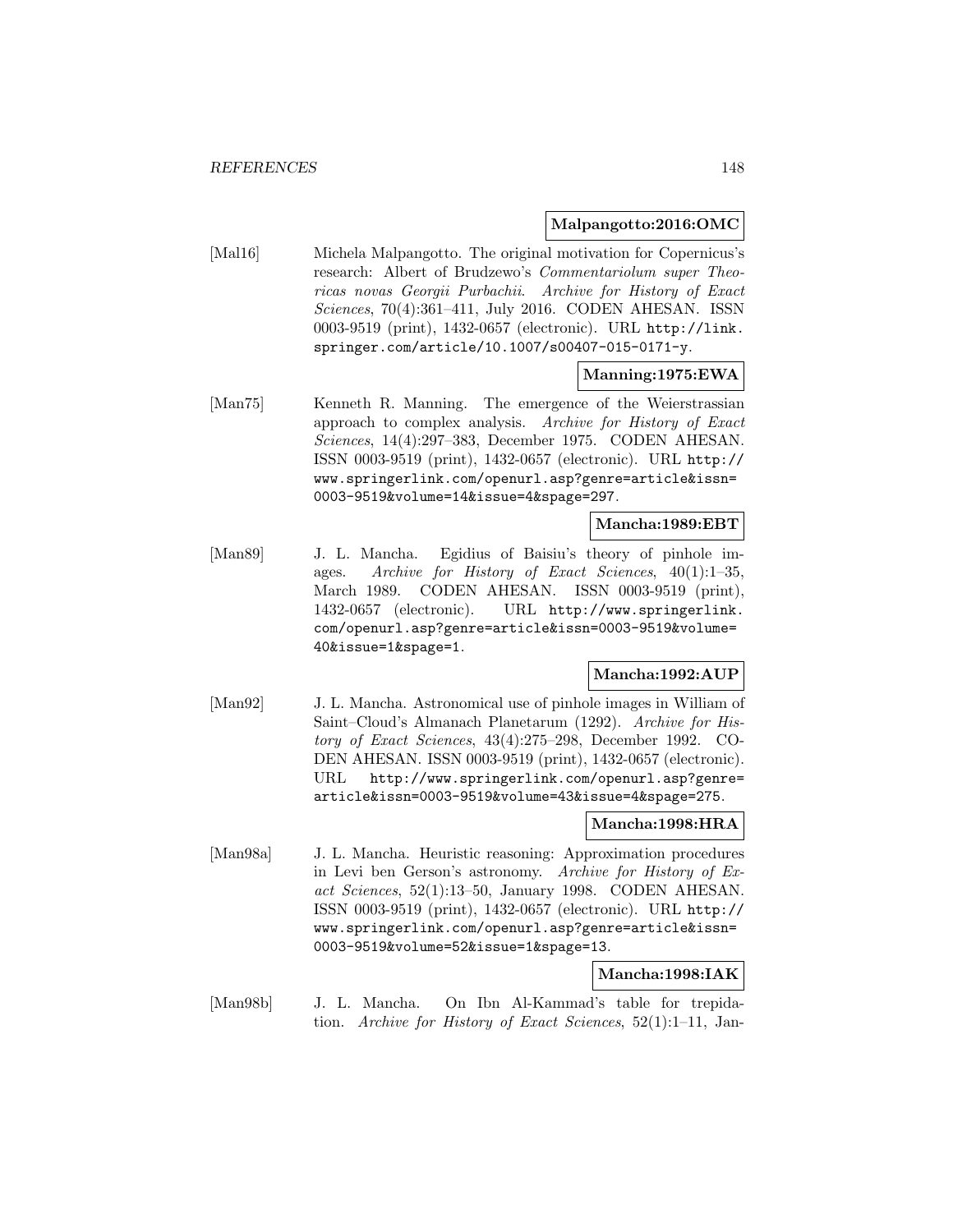uary 1998. CODEN AHESAN. ISSN 0003-9519 (print), 1432-0657 (electronic). URL http://www.springerlink. com/openurl.asp?genre=article&issn=0003-9519&volume= 52&issue=1&spage=1.

## **Mancha:2004:ABR**

[Man04] J. L. Mancha. Al-Bitujī's theory of the motions of the fixed stars. Archive for History of Exact Sciences, 58(2):143–182, January 2004. CODEN AHESAN. ISSN 0003-9519 (print), 1432-0657 (electronic). URL http://www.springerlink. com/openurl.asp?genre=article&issn=0003-9519&volume= 58&issue=2&spage=143.

## **Maracchia:1980:AI**

[Mar80] Silvio Maracchia. Aristotele e l'incommensurabilit`a. (Italian) [Aristotle and incommensurability]. Archive for History of Exact Sciences, 21(3):201–228, September 1980. CODEN AHESAN. ISSN 0003-9519 (print), 1432-0657 (electronic). URL http:// www.springerlink.com/openurl.asp?genre=article&issn= 0003-9519&volume=21&issue=3&spage=201.

# **Martin:1993:ELI**

[Mar93] M. Carmen Hern´andez Mart´ın. Esbozo de una logica interna en la obra arquimediana. (Spanish) [Outline of internal logic in the works of Archimedes]. Archive for History of Exact Sciences, 46(2):139–151, June 1993. CODEN AHESAN. ISSN 0003-9519 (print), 1432-0657 (electronic). URL http:// www.springerlink.com/openurl.asp?genre=article&issn= 0003-9519&volume=46&issue=2&spage=139.

### **Martinez:2006:RCT**

[Mar06] Alberto A. Martínez. Replication of Coulomb's torsion balance experiment. Archive for History of Exact Sciences, 60 (6):517–563, November 2006. CODEN AHESAN. ISSN 0003-9519 (print), 1432-0657 (electronic). URL http:// www.springerlink.com/openurl.asp?genre=article&issn= 0003-9519&volume=60&issue=6&spage=517.

### **Marx:2012:ICP**

[Mar12] Christian Marx. Investigations of the coordinates in Ptolemy's Geographike Hyphegesis Book 8. Archive for History of Exact Sciences, 66(5):531–555, September 2012. CODEN AHESAN.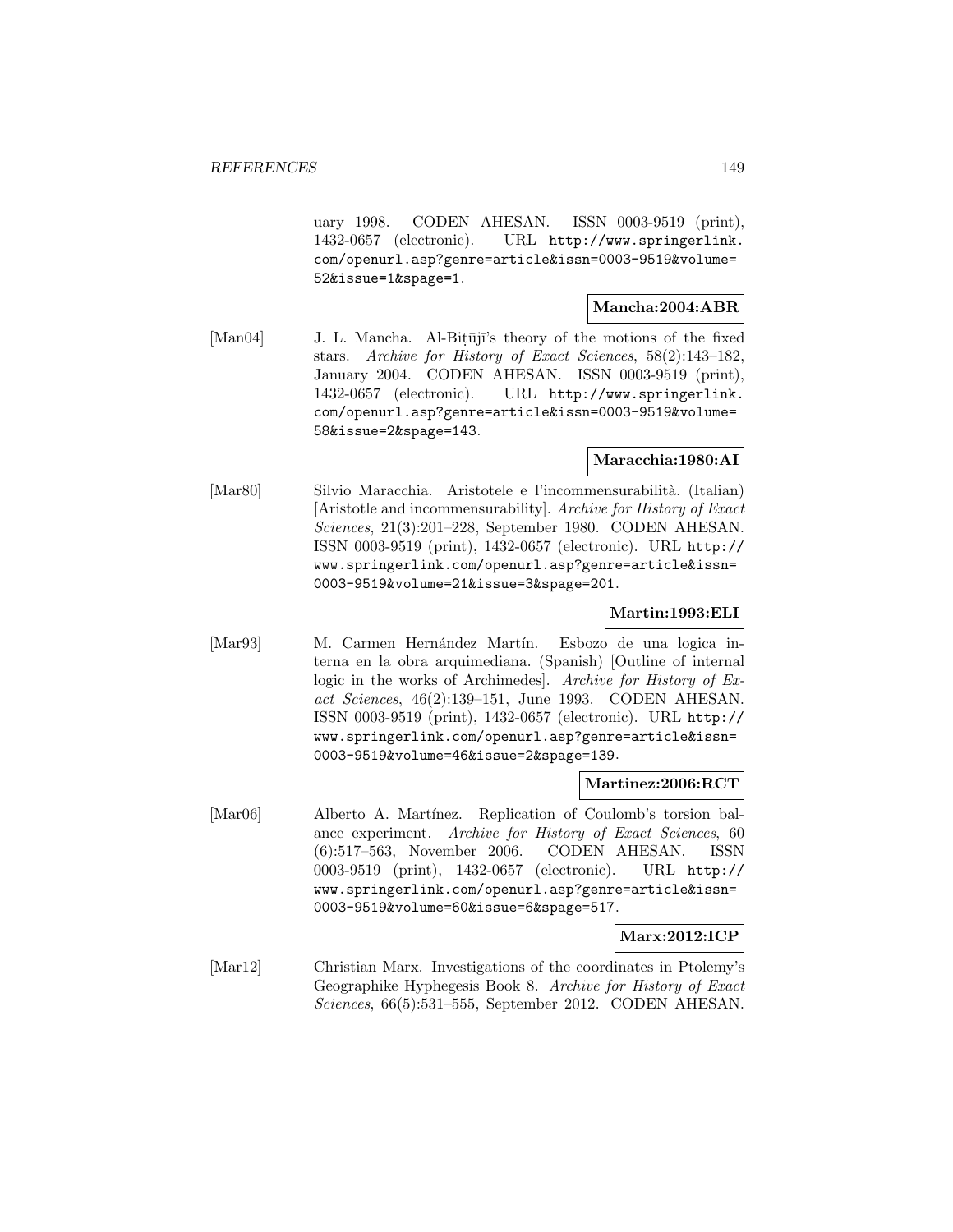ISSN 0003-9519 (print), 1432-0657 (electronic). URL http:// www.springerlink.com/openurl.asp?genre=article&issn= 0003-9519&volume=66&issue=5&spage=531.

**Marx:2021:MPS**

[Mar21] Christian Marx. On the making of Ptolemy's star catalog. Archive for History of Exact Sciences, 75(1):21–42, January 2021. CODEN AHESAN. ISSN 0003-9519 (print), 1432-0657 (electronic).

## **Masia:2015:DHA**

[Mas15] Ramon Masià. On dating Hero of Alexandria. Archive for History of Exact Sciences, 69(3):231–255, May 2015. CO-DEN AHESAN. ISSN 0003-9519 (print), 1432-0657 (electronic). URL http://link.springer.com/article/10.1007/s00407- 014-0148-2.

## **Masia:2016:NRA**

[Mas16] Ramon Masià. A new reading of Archytas' doubling of the cube and its implications. Archive for History of Exact Sciences, 70 (2):175–204, March 2016. CODEN AHESAN. ISSN 0003-9519 (print), 1432-0657 (electronic). URL http://link.springer. com/article/10.1007/s00407-015-0165-9.

## **Mathews:1978:WRH**

[Mat78] Jerold Mathews. William Rowan Hamilton's paper of 1837 on the arithmetization of analysis. Archive for History of Exact Sciences, 19(2):177–200, June 1978. CODEN AHESAN. ISSN 0003-9519 (print), 1432-0657 (electronic). URL http:// www.springerlink.com/openurl.asp?genre=article&issn= 0003-9519&volume=19&issue=2&spage=177.

# **Mathews:1985:NOT**

[Mat85] Jerold Mathews. A neolithic oral tradition for the van der Waerden/Seidenberg origin of mathematics. Archive for History of Exact Sciences, 34(3):193–220, September 1985. CO-DEN AHESAN. ISSN 0003-9519 (print), 1432-0657 (electronic). URL http://www.springerlink.com/openurl.asp?genre= article&issn=0003-9519&volume=34&issue=3&spage=193.

### **McCarthy:2003:AKS**

[MB03] Daniel P. McCarthy and John G. Byrne. Al-Khwārizmī's sine tables and a Western table with the Hindu norm of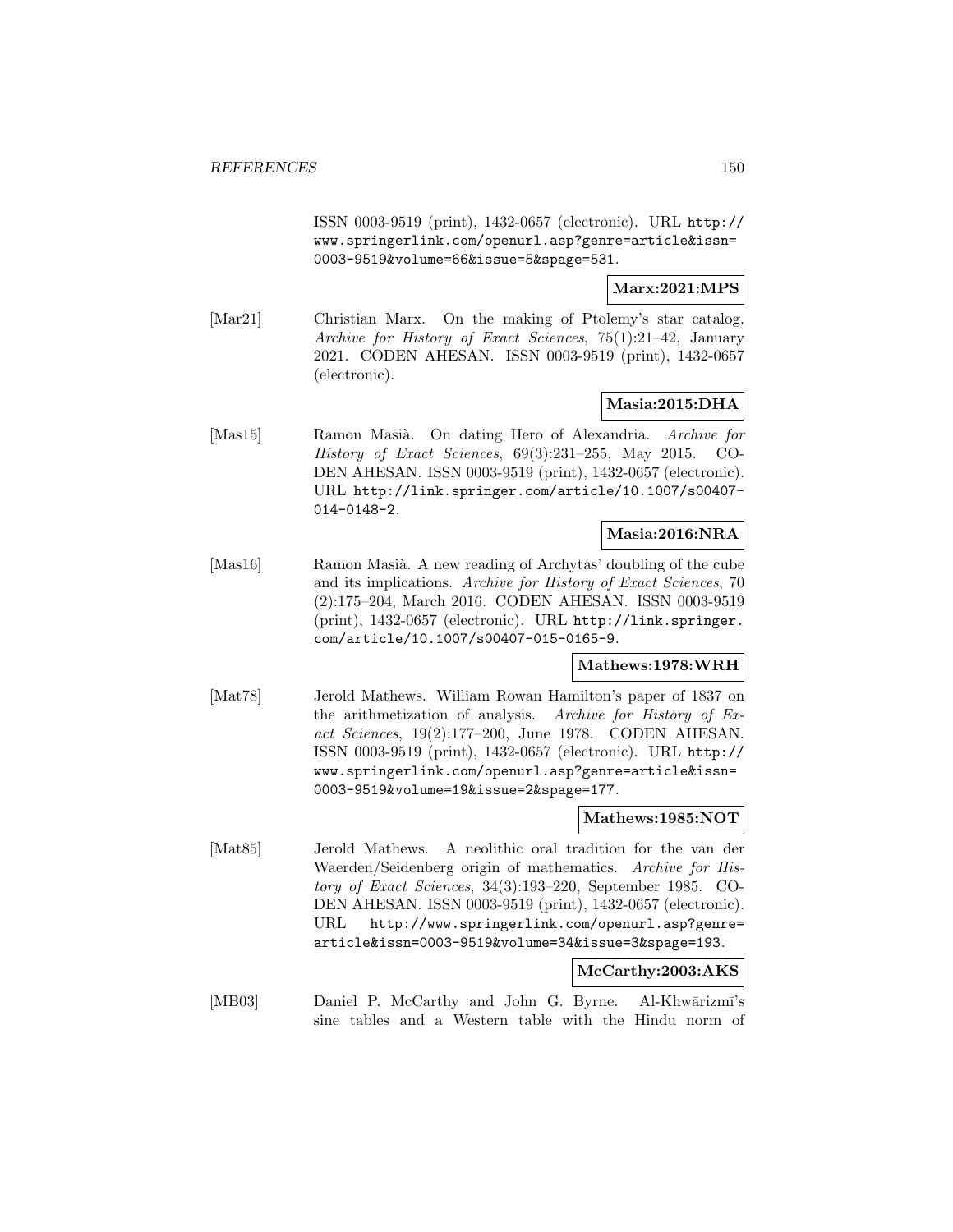$R = 150$ . Archive for History of Exact Sciences, 57(3):243– 266, April 2003. CODEN AHESAN. ISSN 0003-9519 (print), 1432-0657 (electronic). URL http://www.springerlink. com/openurl.asp?genre=article&issn=0003-9519&volume= 57&issue=3&spage=243.

## **McCormmach:1966:ATJ**

[McC66] Russell McCormmach. The atomic theory of John William Nicholson. Archive for History of Exact Sciences, 3(2):160–184, January 1966. CODEN AHESAN. ISSN 0003-9519 (print), 1432-0657 (electronic). URL http://www.springerlink. com/openurl.asp?genre=article&issn=0003-9519&volume= 3&issue=2&spage=160.

### **McCarthy:1996:LPT**

[McC96] Daniel McCarthy. The lunar and Paschal tables of De ratione paschali attributed to Anatolius of Laodicea. Archive for History of Exact Sciences, 49(4):285–320, December 1996. CO-DEN AHESAN. ISSN 0003-9519 (print), 1432-0657 (electronic). URL http://www.springerlink.com/openurl.asp?genre= article&issn=0003-9519&volume=49&issue=4&spage=285.

# **McGuire:1966:BVN**

[McG66] J. E. McGuire. Body and void and Newton's De Mundi systemate: Some new sources. Archive for History of Exact Sciences, 3(3):206–248, January 1966. CODEN AHESAN. ISSN 0003-9519 (print), 1432-0657 (electronic). URL http:// www.springerlink.com/openurl.asp?genre=article&issn= 0003-9519&volume=3&issue=3&spage=206.

### **McHugh:1971:HSO**

[McH71] James A. M. McHugh. An historical survey of ordinary linear differential equations with a large parameter and turning points. Archive for History of Exact Sciences, 7(4):277–324, January 1971. CODEN AHESAN. ISSN 0003-9519 (print), 1432-0657 (electronic). URL http://www.springerlink. com/openurl.asp?genre=article&issn=0003-9519&volume= 7&issue=4&spage=277.

### **McLarty:2011:ENF**

[McL11] Colin McLarty. Emmy Noether's first great mathematics and the culmination of first-phase logicism, formalism, and intuitionism. Archive for History of Exact Sciences, 65(1):99–117,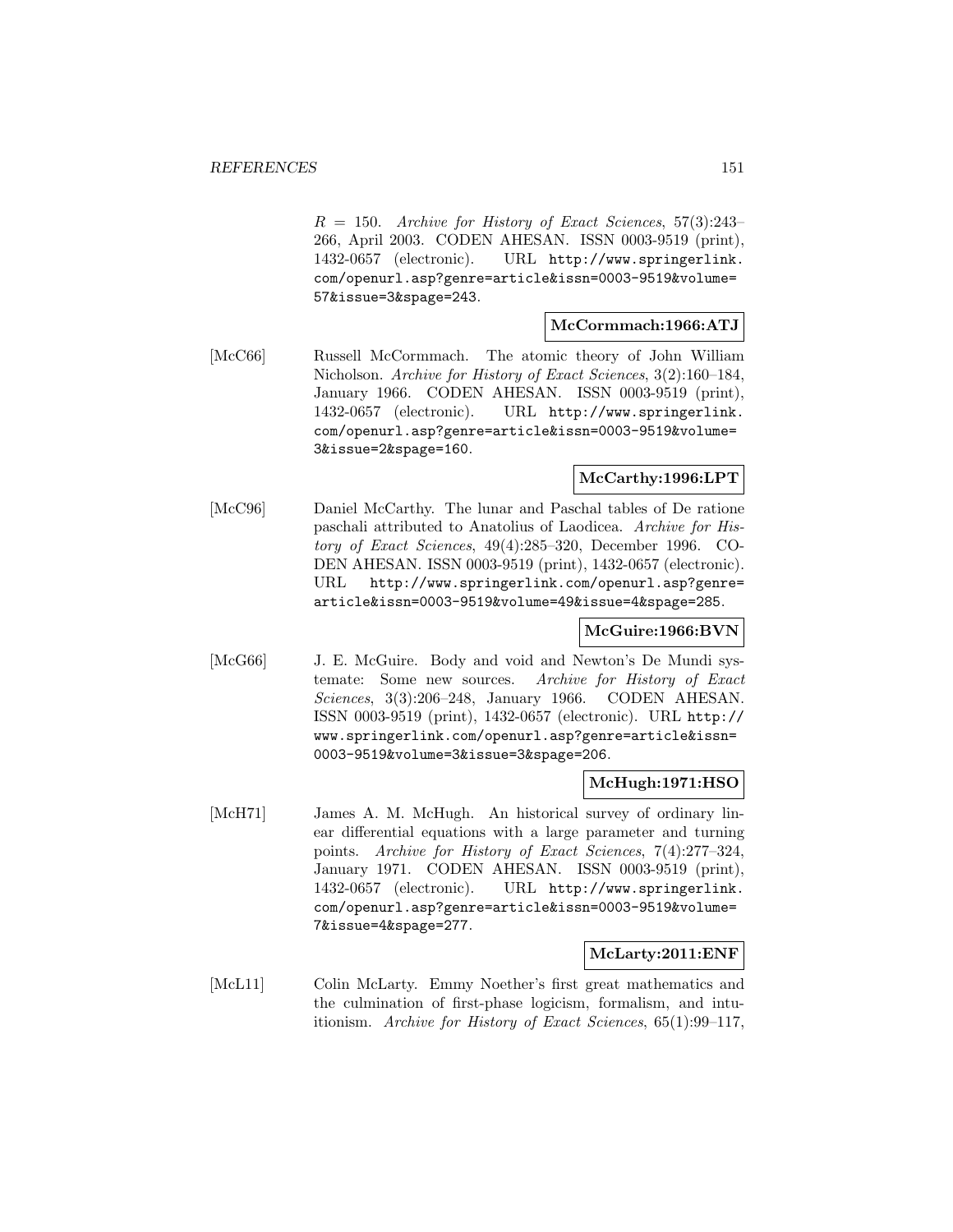January 2011. CODEN AHESAN. ISSN 0003-9519 (print), 1432-0657 (electronic). URL http://www.springerlink. com/openurl.asp?genre=article&issn=0003-9519&volume= 65&issue=1&spage=99.

# **Meli:2006:ICF**

[Mel06] Domenico Bertoloni Meli. Inherent and centrifugal forces in Newton. Archive for History of Exact Sciences, 60(3):319– 335, May 2006. CODEN AHESAN. ISSN 0003-9519 (print), 1432-0657 (electronic). URL http://www.springerlink. com/openurl.asp?genre=article&issn=0003-9519&volume= 60&issue=3&spage=319.

# **Mendell:2007:TTT**

[Men07] Henry Mendell. Two traces of two-step Eudoxan proportion theory in Aristotle: a tale of definitions in Aristotle, with a moral. Archive for History of Exact Sciences, 61(1):3–37, January 2007. CODEN AHESAN. ISSN 0003-9519 (print), 1432-0657 (electronic). URL http://www.springerlink. com/openurl.asp?genre=article&issn=0003-9519&volume= 61&issue=1&spage=3.

## **Merker:2002:AAC**

[Mer02] Anne Merker. Aristote et l'arc-en-ciel: Enjeux philosophiques et étude scientifique. (French) [Aristotle and the rainbow: ????]. Archive for History of Exact Sciences, 56(3):183–238, May 2002. CODEN AHESAN. ISSN 0003-9519 (print), 1432-0657 (electronic). URL http://www.springerlink. com/openurl.asp?genre=article&issn=0003-9519&volume= 56&issue=3&spage=183.

## **Mercier:2007:SSM**

[Mer07] Raymond Mercier. The standard scheme of the Moon and its mean quantities. Archive for History of Exact Sciences, 61(3): 255–272, May 2007. CODEN AHESAN. ISSN 0003-9519 (print), 1432-0657 (electronic). URL http://www.springerlink. com/openurl.asp?genre=article&issn=0003-9519&volume= 61&issue=3&spage=255.

### **Meschkowski:1965:BGC**

[Mes65] Herbert Meschkowski. Aus den Briefbüchern Georg Cantors. (German) [From the diaries of George Cantor]. Archive for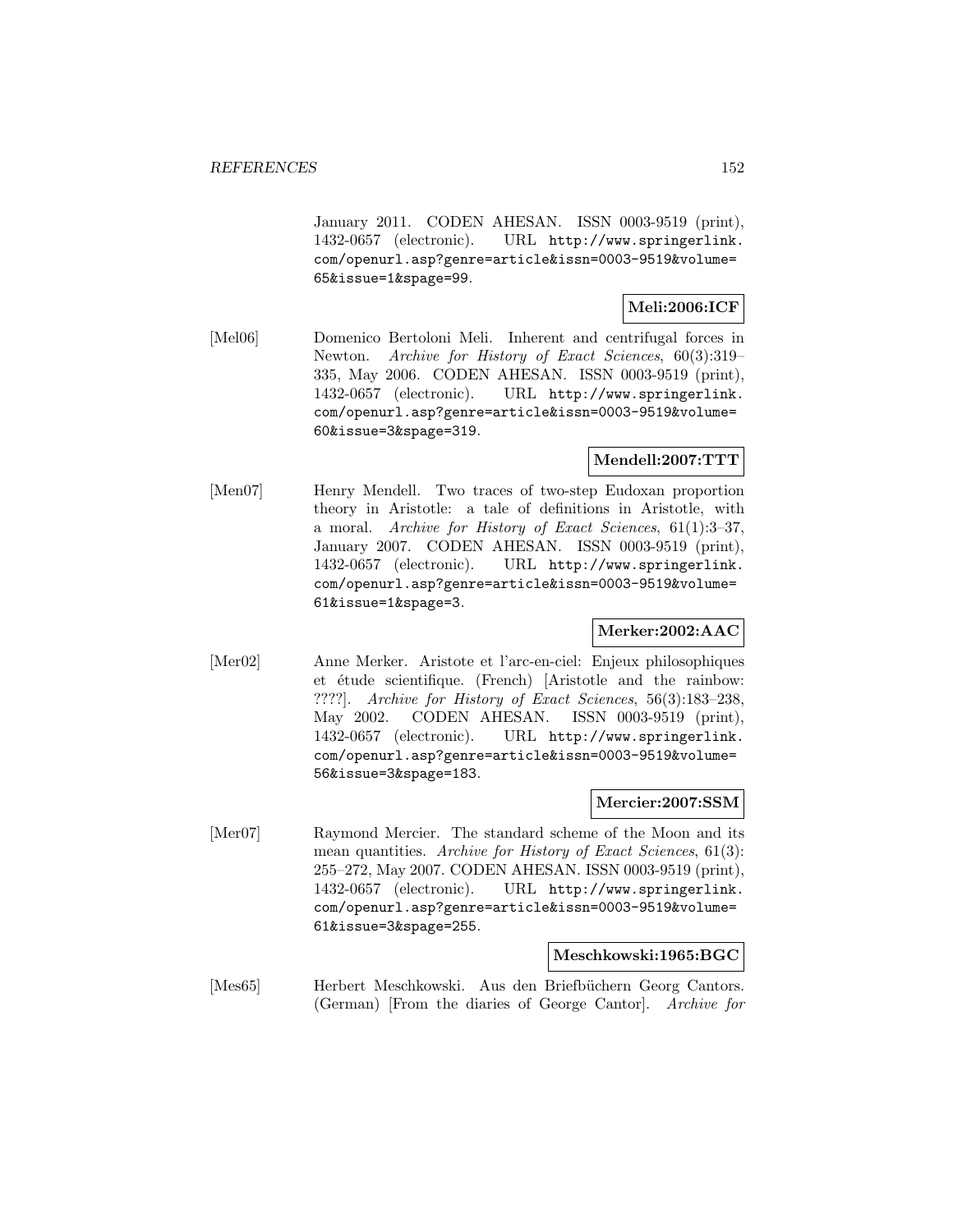History of Exact Sciences, 2(6):503–519, December 1965. CO-DEN AHESAN. ISSN 0003-9519 (print), 1432-0657 (electronic). URL http://www.springerlink.com/openurl.asp? genre=article&issn=0003-9519&volume=2&issue=6&spage= 503.

## **Middleton:1969:PDB**

[Mid69] W. E. Knowles Middleton. Paolo del Buono on the elasticity of air. Archive for History of Exact Sciences, 6(1):1–28, January 1969. CODEN AHESAN. ISSN 0003-9519 (print), 1432-0657 (electronic). URL http://www.springerlink. com/openurl.asp?genre=article&issn=0003-9519&volume= 6&issue=1&spage=1.

### **Middleton:1973:GAB**

[Mid73] W. E. Knowles Middleton. Giovanni Alfonso Borelli and the invention of the Heliostat. Archive for History of Exact Sciences, 10(3–5):329–341, January 1973. CODEN AHESAN. ISSN 0003-9519 (print), 1432-0657 (electronic). URL http:// www.springerlink.com/openurl.asp?genre=article&issn= 0003-9519&volume=10&issue=3&spage=329.

# **Miller:1973:SHP**

[Mil73] Arthur I. Miller. A study of Henri Poincaré's "Sur la Dynamique de l'Électron". Archive for History of Exact Sciences, 10(3–5):207–328, January 1973. CODEN AHESAN. ISSN 0003-9519 (print), 1432-0657 (electronic). URL http:// www.springerlink.com/openurl.asp?genre=article&issn= 0003-9519&volume=10&issue=3&spage=207.

### **Mills:1983:CBC**

[Mil83] Stella Mills. The controversy between Colin MacLaurin and George Campbell over complex roots, 1728–1729. Archive for History of Exact Sciences, 28(2):149–164, June 1983. CO-DEN AHESAN. ISSN 0003-9519 (print), 1432-0657 (electronic). URL http://www.springerlink.com/openurl.asp?genre= article&issn=0003-9519&volume=28&issue=2&spage=149.

### **Mills:1985:IDL**

[Mil85] Stella Mills. The independent derivations by Leonhard Euler and Colin MacLaurin of the Euler–MacLaurin summation formula. Archive for History of Exact Sciences, 33(1–3):1– 13, March 1985. CODEN AHESAN. ISSN 0003-9519 (print),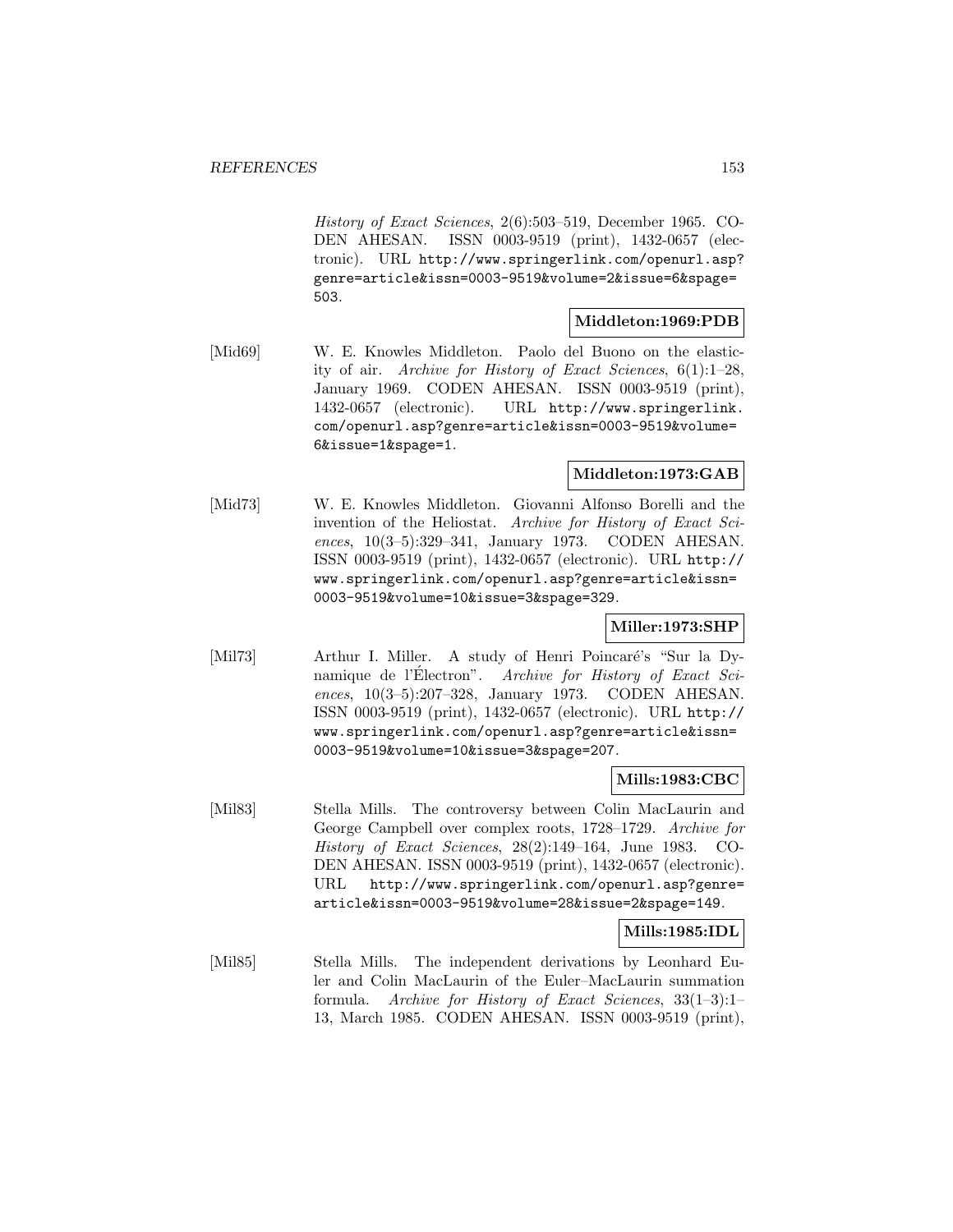1432-0657 (electronic). URL http://www.springerlink. com/openurl.asp?genre=article&issn=0003-9519&volume= 33&issue=1&spage=1.

# **Miller:2017:PRP**

[Mil17] David Marshall Miller. The Parallelogram Rule from pseudo-Aristotle to Newton. Archive for History of Exact Sciences, 71 (2):157–191, March 2017. CODEN AHESAN. ISSN 0003-9519 (print), 1432-0657 (electronic). URL https://link.springer. com/article/10.1007/s00407-016-0183-2.

## **Mittelstrass:1965:EMW**

[Mit65] Jürgen Mittelstrass. Die Entdeckung der Möglichkeit von Wissenschaft. (German) [The development of probability in science]. Archive for History of Exact Sciences, 2(5):410–435, August 1965. CODEN AHESAN. ISSN 0003-9519 (print), 1432-0657 (electronic). URL http://www.springerlink. com/openurl.asp?genre=article&issn=0003-9519&volume= 2&issue=5&spage=410.

### **Mitchell:2019:CEC**

[Mit19a] Daniel Jon Mitchell. Correction to: "The etherealization of common sense?" Arithmetical and algebraic modes of intelligibility in late Victorian mathematics of measurement. Archive for History of Exact Sciences, 73(2):181, March 2019. CO-DEN AHESAN. ISSN 0003-9519 (print), 1432-0657 (electronic). URL http://link.springer.com/content/pdf/10. 1007/s00407-018-0220-4.pdf. See [Mit19b].

### **Mitchell:2019:ECS**

[Mit19b] Daniel Jon Mitchell. "The etherealization of common sense?" Arithmetical and algebraic modes of intelligibility in late Victorian mathematics of measurement. Archive for History of Exact Sciences, 73(2):125–180, March 2019. CODEN AHESAN. ISSN 0003-9519 (print), 1432-0657 (electronic). See correction [Mit19a].

## **Moesgaard:1974:TIQ**

[Moe74] Kristian Peder Moesgaard. Thabit Ibn Qurra between Ptolemy and Copernicus: an analysis of Thabit's solar theory. Archive for History of Exact Sciences, 12(3):199–216, September 1974. CO-DEN AHESAN. ISSN 0003-9519 (print), 1432-0657 (electronic).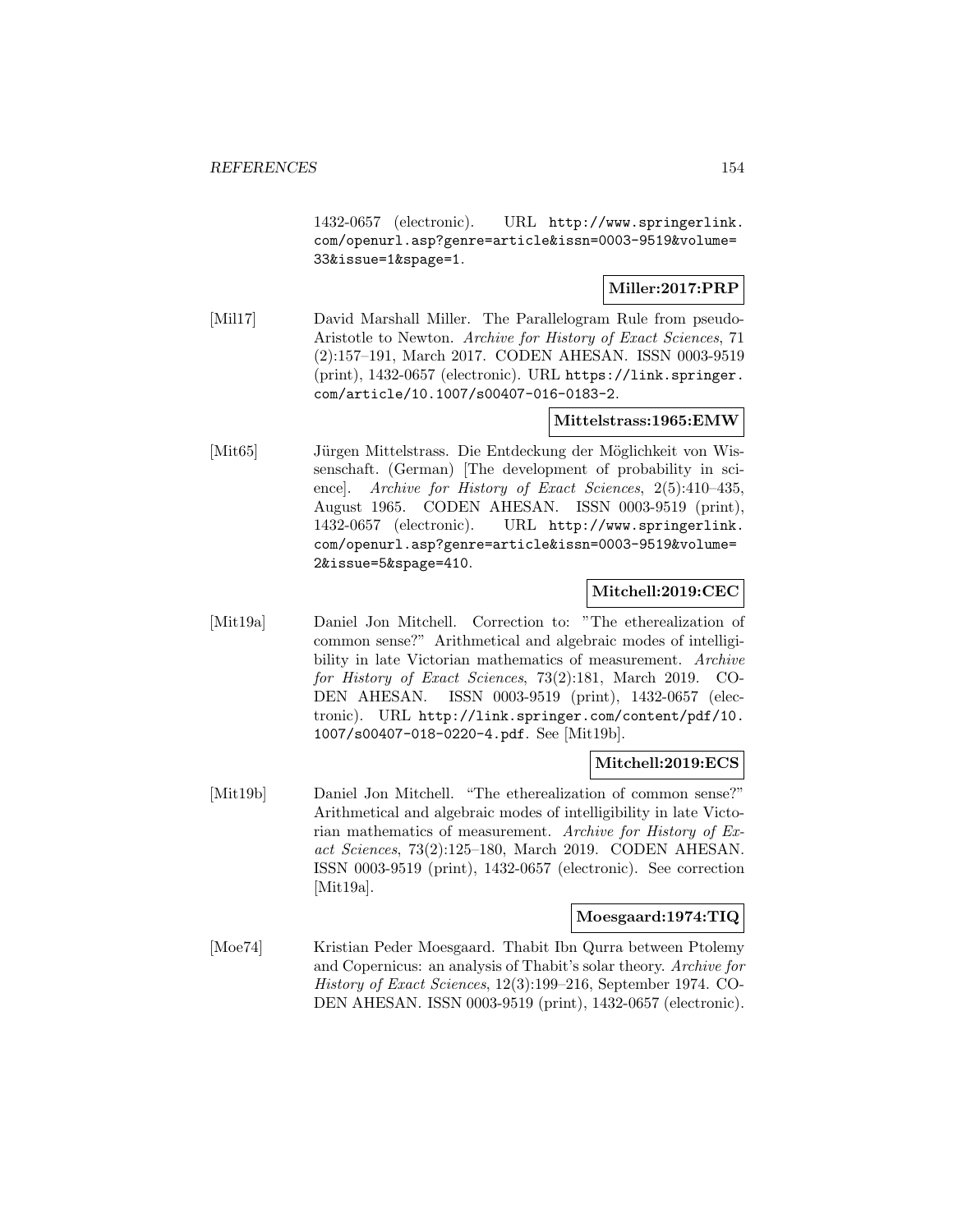URL http://www.springerlink.com/openurl.asp?genre= article&issn=0003-9519&volume=12&issue=3&spage=199.

### **Molland:1978:EBG**

[Mol78] A. G. Molland. An examination of Bradwardine's geometry. Archive for History of Exact Sciences, 19(2):113–175, June 1978. CODEN AHESAN. ISSN 0003-9519 (print), 1432-0657 (electronic). URL http://www.springerlink. com/openurl.asp?genre=article&issn=0003-9519&volume= 19&issue=2&spage=113.

# **Monna:1972:CFC**

[Mon72] A. F. Monna. The concept of function in the 19<sup>th</sup> and 20<sup>th</sup> centuries, in particular with regard to the discussions between Baire, Borel and Lebesgue. Archive for History of Exact Sciences, 9(1):57–84, January 1972. CODEN AHESAN. ISSN 0003-9519 (print), 1432-0657 (electronic). URL http:// www.springerlink.com/openurl.asp?genre=article&issn= 0003-9519&volume=9&issue=1&spage=57.

## **Mozaffari:2014:MYA**

[Moz14] S. Mohammad Mozaffari. Muhyi al-Din al-Maghribi's lunar measurements at the Maragha observatory. Archive for History of Exact Sciences, 68(1):67–120, January 2014. CODEN AHESAN. ISSN 0003-9519 (print), 1432-0657 (electronic). URL http:// link.springer.com/article/10.1007/s00407-013-0130-4.

#### **Mozaffari:2016:FSM**

[Moz16a] S. Mohammad Mozaffari. A forgotten solar model. Archive for History of Exact Sciences, 70(3):267–291, May 2016. CO-DEN AHESAN. ISSN 0003-9519 (print), 1432-0657 (electronic). URL http://link.springer.com/article/10.1007/s00407- 015-0167-7.

## **Mozaffari:2016:PLM**

[Moz16b] S. Mohammad Mozaffari. Planetary latitudes in medieval Islamic astronomy: an analysis of the non-Ptolemaic latitude parameter values in the Maragha and Samarqand astronomical traditions. Archive for History of Exact Sciences, 70(5):513– 541, September 2016. CODEN AHESAN. ISSN 0003-9519 (print), 1432-0657 (electronic). URL http://link.springer. com/article/10.1007/s00407-015-0172-x.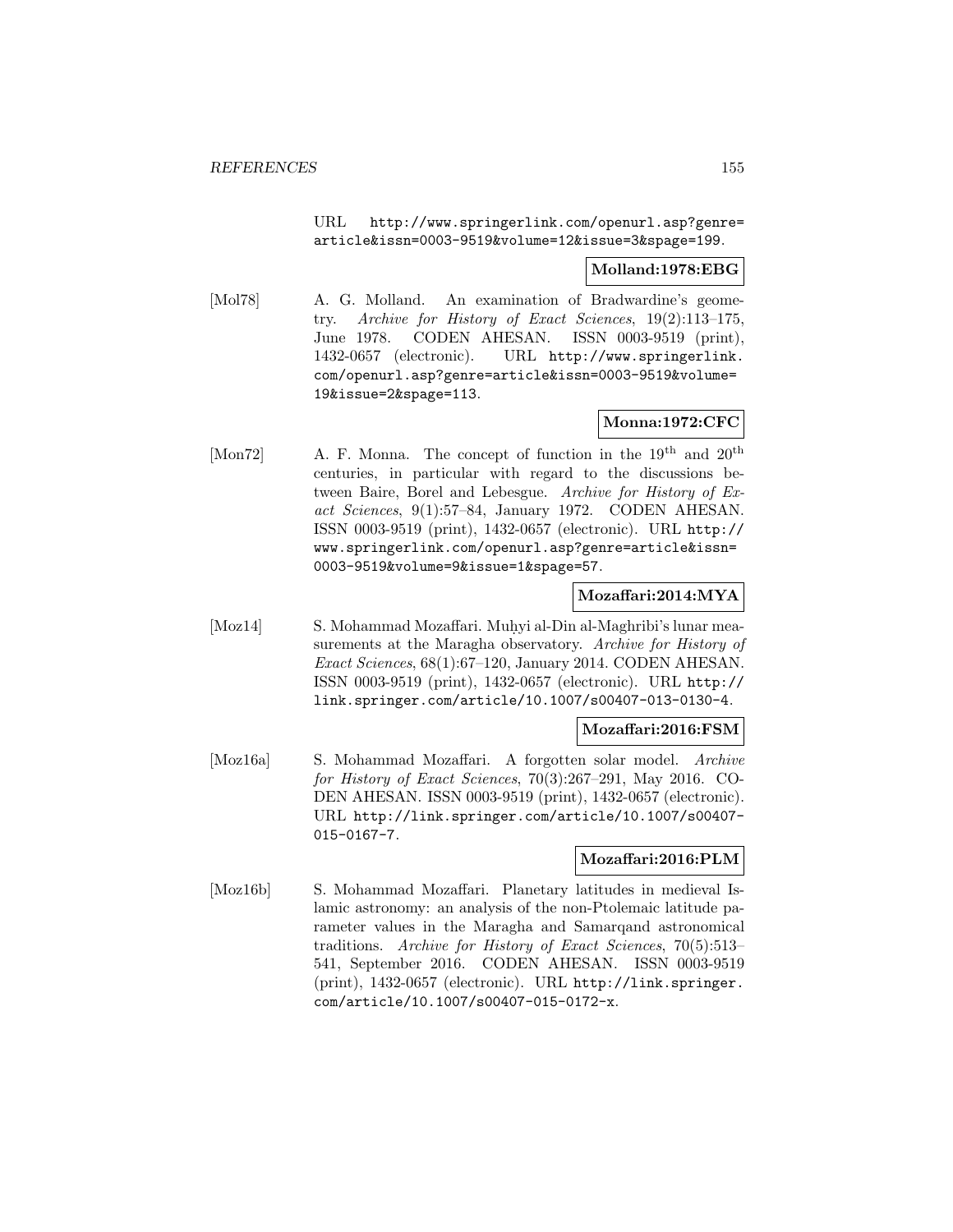#### **Mozaffari:2018:AMS**

[Moz18a] S. Mohammad Mozaffari. An analysis of medieval solar theories. Archive for History of Exact Sciences, 72(2):191–243, March 2018. CODEN AHESAN. ISSN 0003-9519 (print), 1432-0657 (electronic).

## **Mozaffari:2018:AOM**

[Moz18b] S. Mohammad Mozaffari. Astronomical observations at the Maragha observatory in the 1260s–1270s. Archive for History of Exact Sciences, 72(6):591–641, November 2018. CODEN AHE-SAN. ISSN 0003-9519 (print), 1432-0657 (electronic).

# **Mozaffari:2019:IAF**

[Moz19] S. Mohammad Mozaffari. Ibn al-Fahhad and the Great Conjunction of 1166 AD. Archive for History of Exact Sciences, 73(5): 517–549, September 2019. CODEN AHESAN. ISSN 0003-9519 (print), 1432-0657 (electronic).

## **Ma:2022:PDH**

[MP22] Minghui Ma and Ahti-Veikko Pietarinen. Peirce's dragon-head logic (R 501, 1901). Archive for History of Exact Sciences, 76 (3):261–317, May 2022. CODEN AHESAN. ISSN 0003-9519 (print), 1432-0657 (electronic). URL https://link.springer. com/article/10.1007/s00407-021-00285-0.

### **Mawhin:2010:SDE**

[MR10] Jean Mawhin and André Ronveaux. Schrödinger and Dirac equations for the hydrogen atom, and Laguerre polynomials. Archive for History of Exact Sciences, 64(4):429–460, 2010. CODEN AHESAN. ISSN 0003-9519 (print), 1432-0657 (electronic).

# **Moyon:2015:LFO**

[MS15a] Marc Moyon and Maryvonne Spiesser. L'arithmétique des fractions dans l'oeuvre de Fibonacci: fondements & usages. Archive for History of Exact Sciences, 69(4):391–427, July 2015. CO-DEN AHESAN. ISSN 0003-9519 (print), 1432-0657 (electronic). URL http://link.springer.com/article/10.1007/s00407- 015-0155-y.

### **Mozaffari:2015:SLO**

[MS15b] S. Mohammad Mozaffari and John M. Steele. Solar and lunar observations at Istanbul in the 1570s. Archive for History of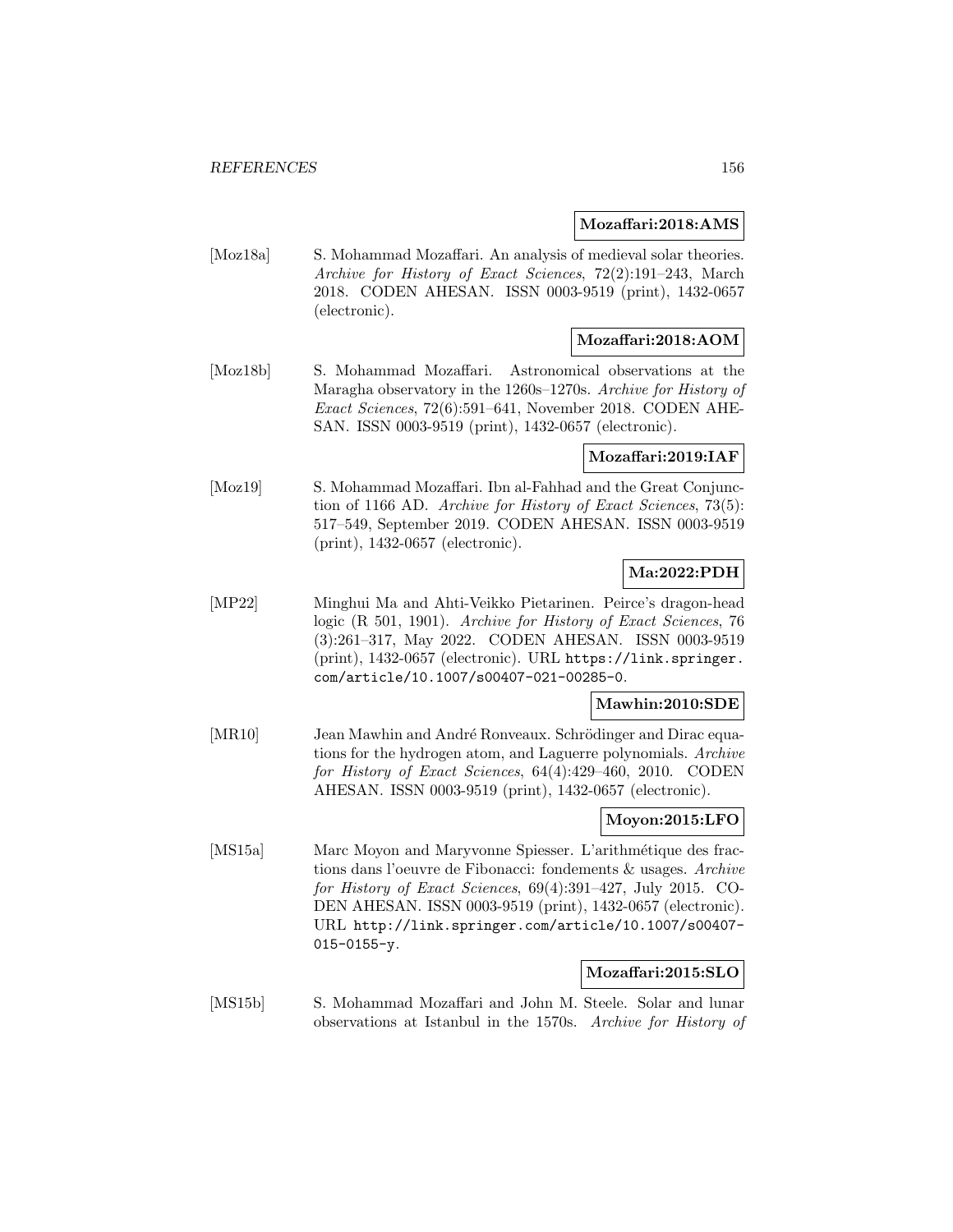Exact Sciences, 69(4):343–362, July 2015. CODEN AHESAN. ISSN 0003-9519 (print), 1432-0657 (electronic). URL http:// link.springer.com/article/10.1007/s00407-015-0153-0.

# **McKinzie:1997:HLE**

[MT97] Mark McKinzie and Curtis Tuckey. Hidden lemmas in Euler's summation of the reciprocals of the squares. Archive for History of Exact Sciences, 51(1):29–57, March 1997. CODEN AHESAN. ISSN 0003-9519 (print), 1432-0657 (electronic). URL http:// www.springerlink.com/openurl.asp?genre=article&issn= 0003-9519&volume=51&issue=1&spage=29.

## **Maurey:2013:TRV**

[MT13] Bernard Maurey and Jean-Pierre Tacchi. Sur le théorème de recouvrement de Vitali. (French) [On Vitali's covering theorem]. Archive for History of Exact Sciences, 67(1):81–118, January 2013. CODEN AHESAN. ISSN 0003-9519 (print), 1432-0657 (electronic). URL http://link.springer.com/article/10. 1007/s00407-012-0109-6.

## **Mueller:1970:HET**

[Mue70] Ian Mueller. Homogeneity in Eudoxus's theory of proportion. Archive for History of Exact Sciences, 7(1):1–6, January 1970. CODEN AHESAN. ISSN 0003-9519 (print), 1432-0657 (electronic). URL http://www.springerlink.com/openurl.asp? genre=article&issn=0003-9519&volume=7&issue=1&spage= 1.

### **Mukherji:1974:HMT**

[Muk74] Visvapriya Mukherji. A history of the meson theory of nuclear forces from 1935 to 1952. Archive for History of Exact Sciences, 13(1):27–102, March 1974. CODEN AHESAN. ISSN 0003-9519 (print), 1432-0657 (electronic). URL http:// www.springerlink.com/openurl.asp?genre=article&issn= 0003-9519&volume=13&issue=1&spage=27.

### **Nabonnand:2008:TWS**

[Nab08] Philippe Nabonnand. La théorie des Würfe [casts] de von  $Staudt$  — une irruption de lálgèbre dans la géométrie pure.  $(French)$  The casts of von Staudt theory — an eruption of algebra in pure geometry]. Archive for History of Exact Sciences, 62(3):201–242, May 2008. CODEN AHESAN.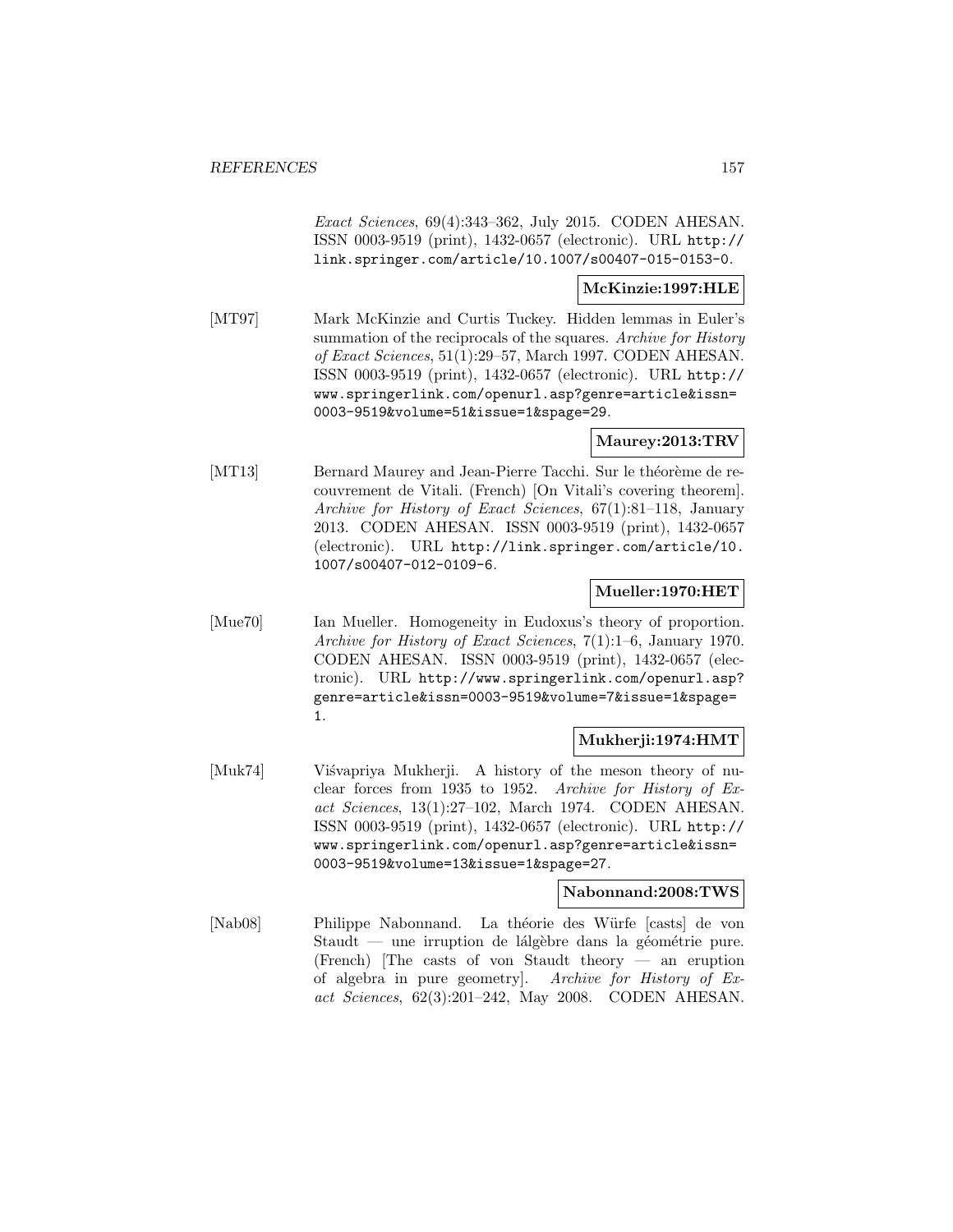ISSN 0003-9519 (print), 1432-0657 (electronic). URL http:// www.springerlink.com/openurl.asp?genre=article&issn= 0003-9519&volume=62&issue=3&spage=201.

## **Nauenberg:1994:NEC**

[Nau94] Michael Nauenberg. Newton's early computational method for dynamics. Archive for History of Exact Sciences, 46(3):221–252, February 1994. CODEN AHESAN. ISSN 0003-9519 (print), 1432-0657 (electronic). URL http://www.springerlink. com/openurl.asp?genre=article&issn=0003-9519&volume= 46&issue=3&spage=221.

# **Nauenberg:2010:EAC**

[Nau10] M. Nauenberg. The early application of the calculus to the inverse square force problem. Archive for History of Exact Sciences, 64(3):269–300, 2010. CODEN AHESAN. ISSN 0003-9519 (print), 1432-0657 (electronic).

### **Nauenberg:2011:PBP**

[Nau11] Michael Nauenberg. Proposition 10, Book 2, in the Principia, revisited. Archive for History of Exact Sciences, 65(5):567–587, September 2011. CODEN AHESAN. ISSN 0003-9519 (print), 1432-0657 (electronic). URL http://www.springerlink. com/openurl.asp?genre=article&issn=0003-9519&volume= 65&issue=5&spage=567.

### **Nauenberg:2014:OMF**

[Nau14] Michael Nauenberg. Orbital motion and force in Newton's Principia; the equivalence of the descriptions in Propositions 1 and 6. Archive for History of Exact Sciences, 68(2):179–205, March 2014. CODEN AHESAN. ISSN 0003-9519 (print), 1432-0657 (electronic). URL http://link.springer.com/article/10. 1007/s00407-014-0136-6.

### **Nauenberg:2015:SLS**

[Nau15] Michael Nauenberg. Solution to the long-standing puzzle of Huygens' "anomalous suspension". Archive for History of Exact Sciences, 69(3):327–341, May 2015. CODEN AHESAN. ISSN 0003-9519 (print), 1432-0657 (electronic). URL http://link. springer.com/article/10.1007/s00407-015-0152-1.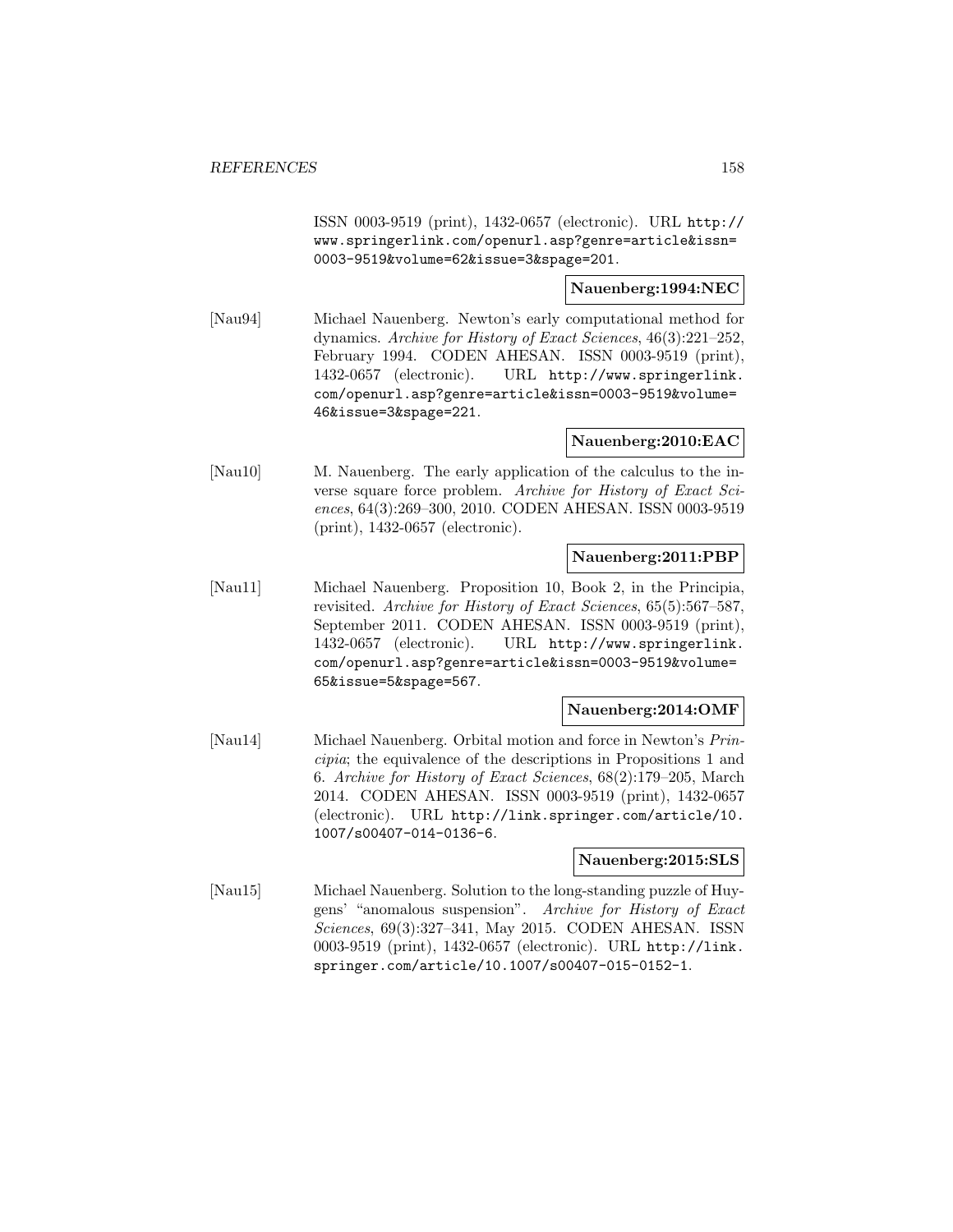### **Navarro:1998:GEF**

[Nav98] Luis Navarro. Gibbs, Einstein and the foundations of statistical mechanics. Archive for History of Exact Sciences, 53(2):147– 180, June 1998. CODEN AHESAN. ISSN 0003-9519 (print), 1432-0657 (electronic). URL http://www.springerlink. com/openurl.asp?genre=article&issn=0003-9519&volume= 53&issue=2&spage=147.

## **Nadal:1984:CHS**

[NB84] R. Nadal and J.-P. Brunet. Le "Commentaire" d'Hipparque I. La sphère mobile. Archive for History of Exact Sciences, 29(3):201–236, September 1984. CODEN AHESAN. ISSN 0003-9519 (print), 1432-0657 (electronic). URL http:// www.springerlink.com/openurl.asp?genre=article&issn= 0003-9519&volume=29&issue=3&spage=201.

## **Nadal:1989:CHI**

[NB89] R. Nadal and J.-P. Brunet. Le "Commentaire" d'Hipparque II. Position de 78 étoiles. (French) [Hipparchus' Commentary II. Position of 78 stars]. Archive for History of Exact Sciences, 40(4):305–354, December 1989. CODEN AHESAN. ISSN 0003-9519 (print), 1432-0657 (electronic). URL http:// www.springerlink.com/openurl.asp?genre=article&issn= 0003-9519&volume=40&issue=4&spage=305.

## **Nemenyi:1962:MCI**

[Nem62] P. F. Neményi. The main concepts and ideas of fluid dynamics in their historical development. Archive for History of Exact Sciences, 2(1):52–86, August 1962. CODEN AHESAN. ISSN 0003-9519 (print), 1432-0657 (electronic). URL http:// www.springerlink.com/openurl.asp?genre=article&issn= 0003-9519&volume=2&issue=1&spage=52.

### **Netz:1999:ATC**

[Net99] Reviel Netz. Archimedes transformed: The case of a result stating a maximum for a cubic equation. Archive for History of Exact Sciences, 54(1):1–47, April 1999. CODEN AHESAN. ISSN 0003-9519 (print), 1432-0657 (electronic). URL http:// www.springerlink.com/openurl.asp?genre=article&issn= 0003-9519&volume=54&issue=1&spage=1.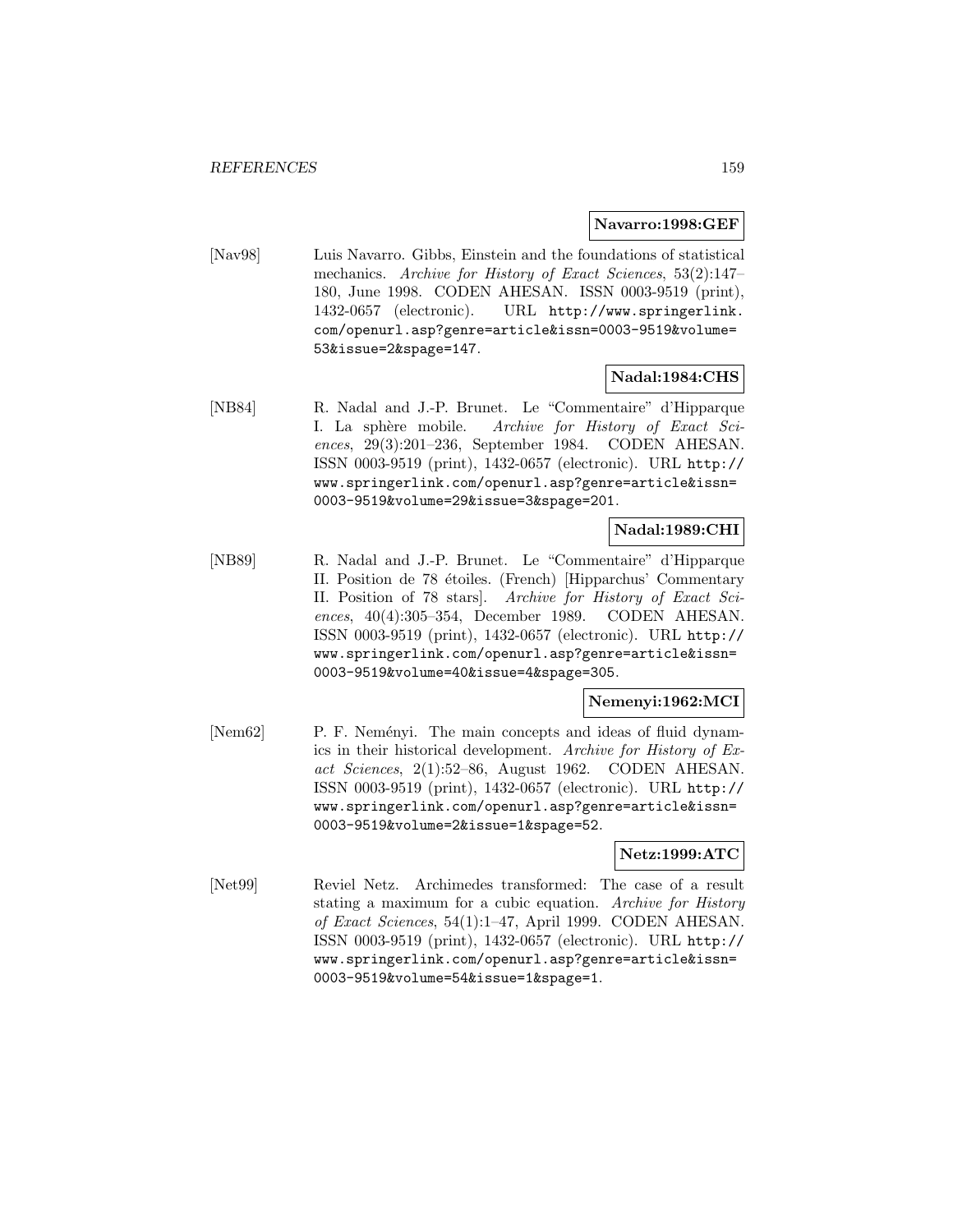### **Netuka:2020:LCC**

[Net20] Ivan Netuka. Lebesgue's criticism of Carl Neumann's method in potential theory. Archive for History of Exact Sciences, 74 (1):77–108, January 2020. CODEN AHESAN. ISSN 0003-9519 (print), 1432-0657 (electronic).

### **Neuenschwander:1973:BFG**

[Neu73a] E. Neuenschwander. Beiträge zur Frühgeschichte der griechischen Geometrie I. (German) [Contributions to the early history of Greek geometry I]. Archive for History of Exact Sciences, 11(2–3):127–133, June 1973. CODEN AHESAN. ISSN 0003-9519 (print), 1432-0657 (electronic). URL http:// www.springerlink.com/openurl.asp?genre=article&issn= 0003-9519&volume=11&issue=2&spage=127.

### **Neuenschwander:1973:EVB**

[Neu73b] E. Neuenschwander. Die ersten vier B¨ucher der Elemente Euklids. (German) [The first four books of Euclid's Elements]. Archive for History of Exact Sciences, 9(4–5):325–380, January 1973. CODEN AHESAN. ISSN 0003-9519 (print), 1432-0657 (electronic). URL http://www.springerlink. com/openurl.asp?genre=article&issn=0003-9519&volume= 9&issue=4&spage=325. Untersuchungen über den mathematischen Aufbau, die Zitierweise und die Entstehungsgeschichte.

### **Neuenschwander:1974:SBE**

[Neu74] E. Neuenschwander. Die stereometrischen Bücher der Elemente Euklids. (German) [The stereometric books of Euclid's Elements]. Archive for History of Exact Sciences, 14(2):91– 125, June 1974. CODEN AHESAN. ISSN 0003-9519 (print), 1432-0657 (electronic). URL http://www.springerlink. com/openurl.asp?genre=article&issn=0003-9519&volume= 14&issue=2&spage=91. Untersuchungen über den mathematischen Aufbau und die Entstehungsgeschichte.

#### **Neuenschwander:1978:NCP**

[Neu78] E. Neuenschwander. Der Nachlaß von Casorati (1835–1890) in Pavia. (German) [The deduction of Casorati (1835–1890) in Pavia]. Archive for History of Exact Sciences, 19(1):1–89, March 1978. CODEN AHESAN. ISSN 0003-9519 (print), 1432-0657 (electronic). URL http://www.springerlink. com/openurl.asp?genre=article&issn=0003-9519&volume= 19&issue=1&spage=1.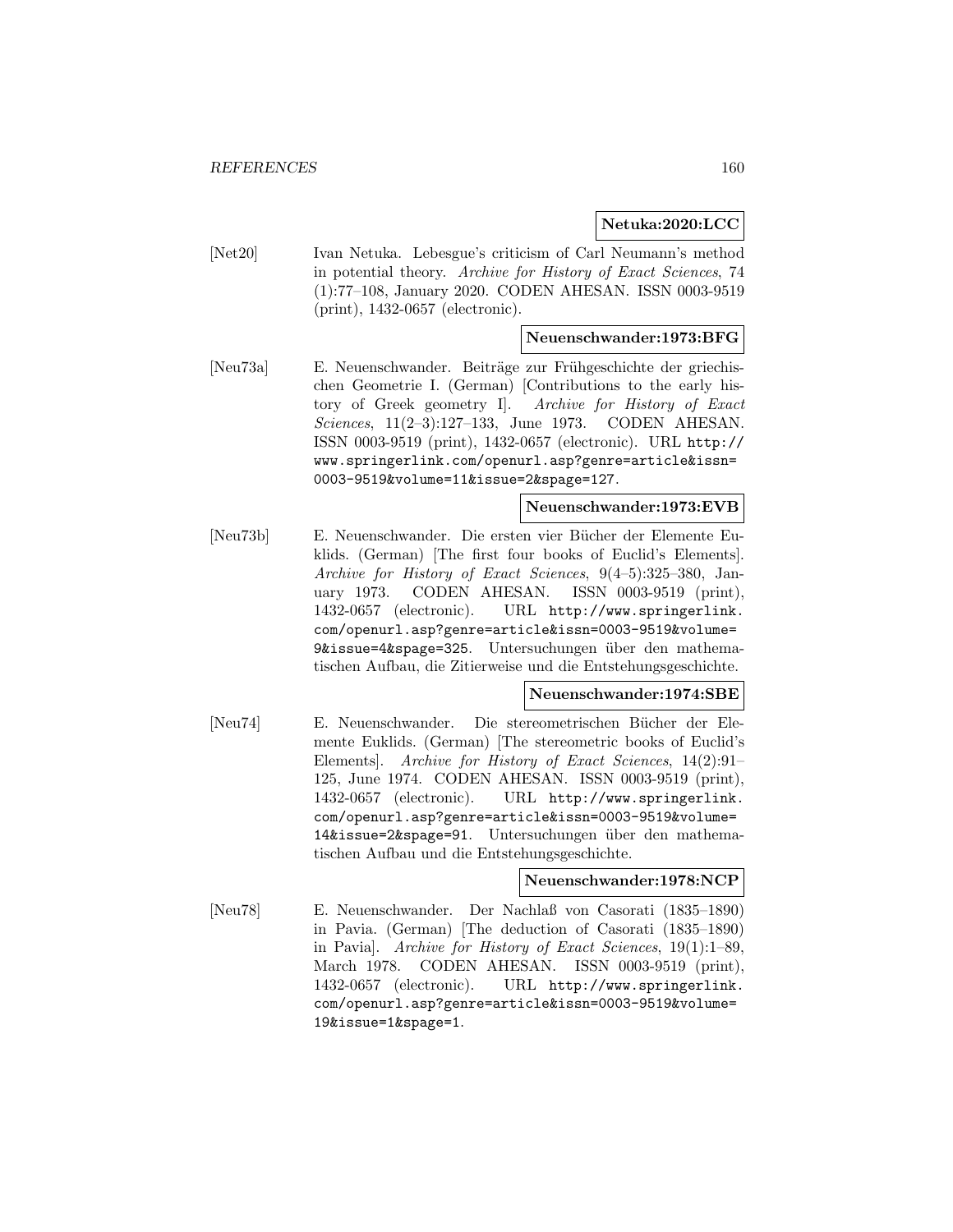#### **Neuenschwander:1981:WZF**

[Neu81] E. Neuenschwander. Uber die Wechselwirkungen zwischen der französischen Schule, Riemann und Weierstraß. Eine Ubersicht mit zwei Quellenstudien. (German) [On the reciprocal effects between the French school, Riemann and Weierstrass. An overview with two source studies. Archive for History of Exact Sciences, 24(3):221–255, September 1981. CODEN AHESAN. ISSN 0003-9519 (print), 1432-0657 (electronic). URL http:// www.springerlink.com/openurl.asp?genre=article&issn= 0003-9519&volume=24&issue=3&spage=221.

## **Neumann:1997:EGT**

[Neu97] Olaf Neumann. Die Entwicklung der Galois–Theorie zwischen Arithmetik und Topologie (1850 bis 1960). (German) [The development of Galois theory between arithmetic and topology (1850 to 1960)]. Archive for History of Exact Sciences, 50(3–4):291–329, September 1997. CODEN AHESAN. ISSN 0003-9519 (print), 1432-0657 (electronic). URL http:// www.springerlink.com/openurl.asp?genre=article&issn= 0003-9519&volume=50&issue=3&spage=291.

#### **Neumann:2006:CPG**

[Neu06] Peter M. Neumann. The concept of primitivity in group theory and the second memoir of Galois. Archive for History of Exact Sciences, 60(4):379–429, July 2006. CODEN AHESAN. ISSN 0003-9519 (print), 1432-0657 (electronic). URL http:// www.springerlink.com/openurl.asp?genre=article&issn= 0003-9519&volume=60&issue=4&spage=379.

### **Niss:2005:HLI**

[Nis05] Martin Niss. History of the Lenz–Ising Model 1920–1950: From ferromagnetic to cooperative phenomena. Archive for History of Exact Sciences, 59(3):267–318, March 2005. CODEN AHESAN. ISSN 0003-9519 (print), 1432-0657 (electronic). URL http:// www.springerlink.com/openurl.asp?genre=article&issn= 0003-9519&volume=59&issue=3&spage=267.

### **Niss:2009:HLI**

[Nis09] Martin Niss. History of the Lenz–Ising model 1950–1965: from irrelevance to relevance. Archive for History of Exact Sciences, 63(3):243–287, 2009. CODEN AHESAN. ISSN 0003-9519 (print), 1432-0657 (electronic).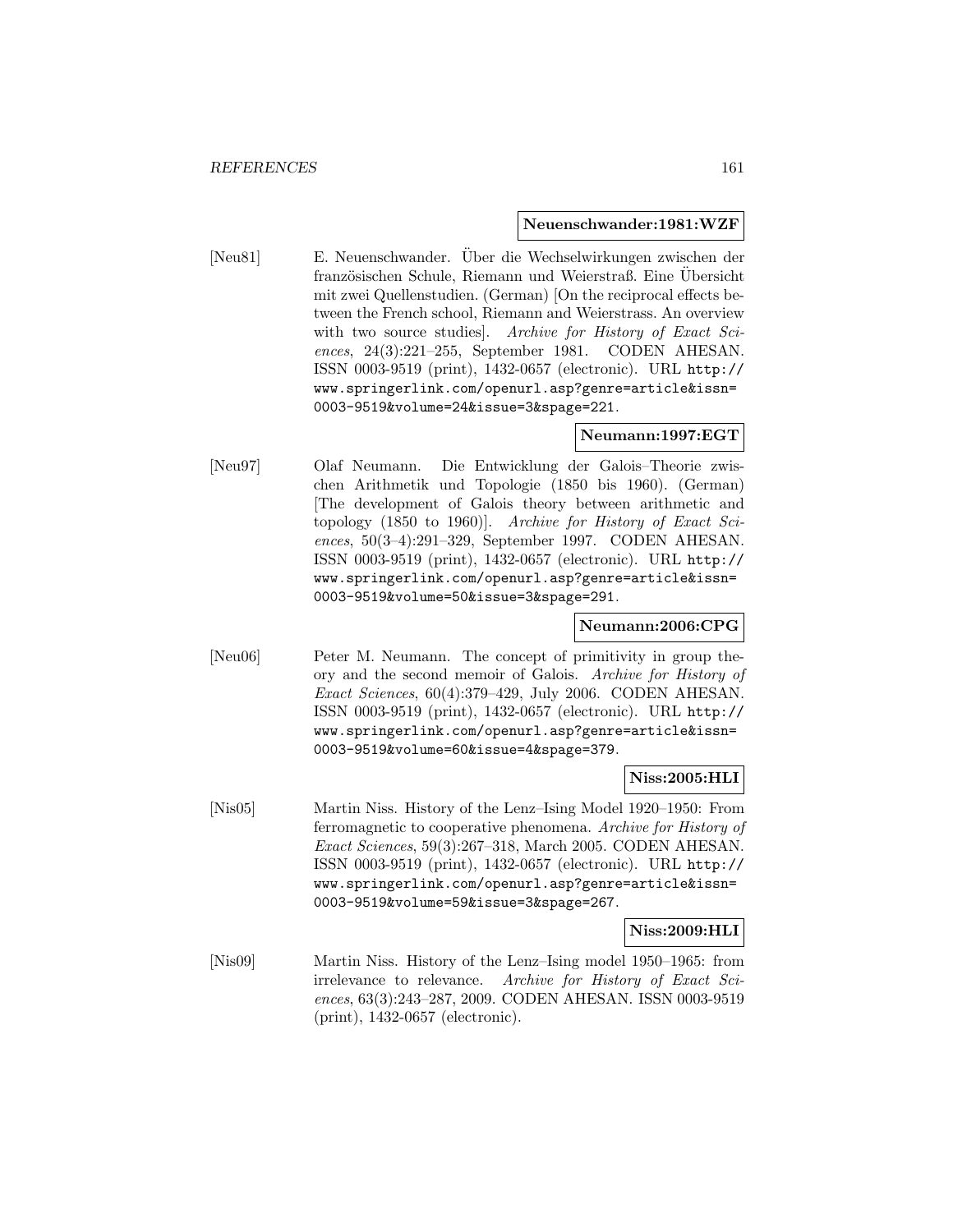## **Niss:2011:HLI**

[Nis11] Martin Niss. History of the Lenz–Ising model 1965–1971: the role of a simple model in understanding critical phenomena. Archive for History of Exact Sciences, 65(6):625–658, November 2011. CODEN AHESAN. ISSN 0003-9519 (print), 1432-0657 (electronic). URL http://www.springerlink. com/openurl.asp?genre=article&issn=0003-9519&volume= 65&issue=6&spage=625.

### **Norton:1992:ENE**

[Nor92] John D. Norton. Einstein, Nordström and the early demise of scalar, Lorentz-covariant theories of gravitation. Archive for History of Exact Sciences, 45(1):17–94, March 1992. CO-DEN AHESAN. ISSN 0003-9519 (print), 1432-0657 (electronic). URL http://www.springerlink.com/openurl.asp?genre= article&issn=0003-9519&volume=45&issue=1&spage=17.

### **Norton:2004:EIG**

[Nor04] John D. Norton. Einstein's investigations of Galilean covariant electrodynamics prior to 1905. Archive for History of Exact Sciences, 59(1):45–105, November 2004. CODEN AHESAN. ISSN 0003-9519 (print), 1432-0657 (electronic). URL http:// www.springerlink.com/openurl.asp?genre=article&issn= 0003-9519&volume=59&issue=1&spage=45.

## **Nothaft:2017:CTM**

[Not17] C. Philipp E. Nothaft. Criticism of trepidation models and advocacy of uniform precession in medieval Latin astronomy. Archive for History of Exact Sciences, 71(3):211–244, May 2017. CO-DEN AHESAN. ISSN 0003-9519 (print), 1432-0657 (electronic).

### **Nothaft:2018:JHT**

[Not18] C. Philipp E. Nothaft. John Holbroke, the Tables of Cambridge, and the "true length of the year": a forgotten episode in fifteenth-century astronomy. Archive for History of Exact Sciences, 72(1):63–88, January 2018. CODEN AHESAN. ISSN 0003-9519 (print), 1432-0657 (electronic).

### **Navarro:2004:PEN**

[NP04] Luis Navarro and Enric Pérez. Paul Ehrenfest on the necessity of quanta (1911): Discontinuity, quantization, corpuscularity, and adiabatic invariance. Archive for History of Exact Sciences,  $58(2):97-141$ , January 2004. CODEN AHESAN.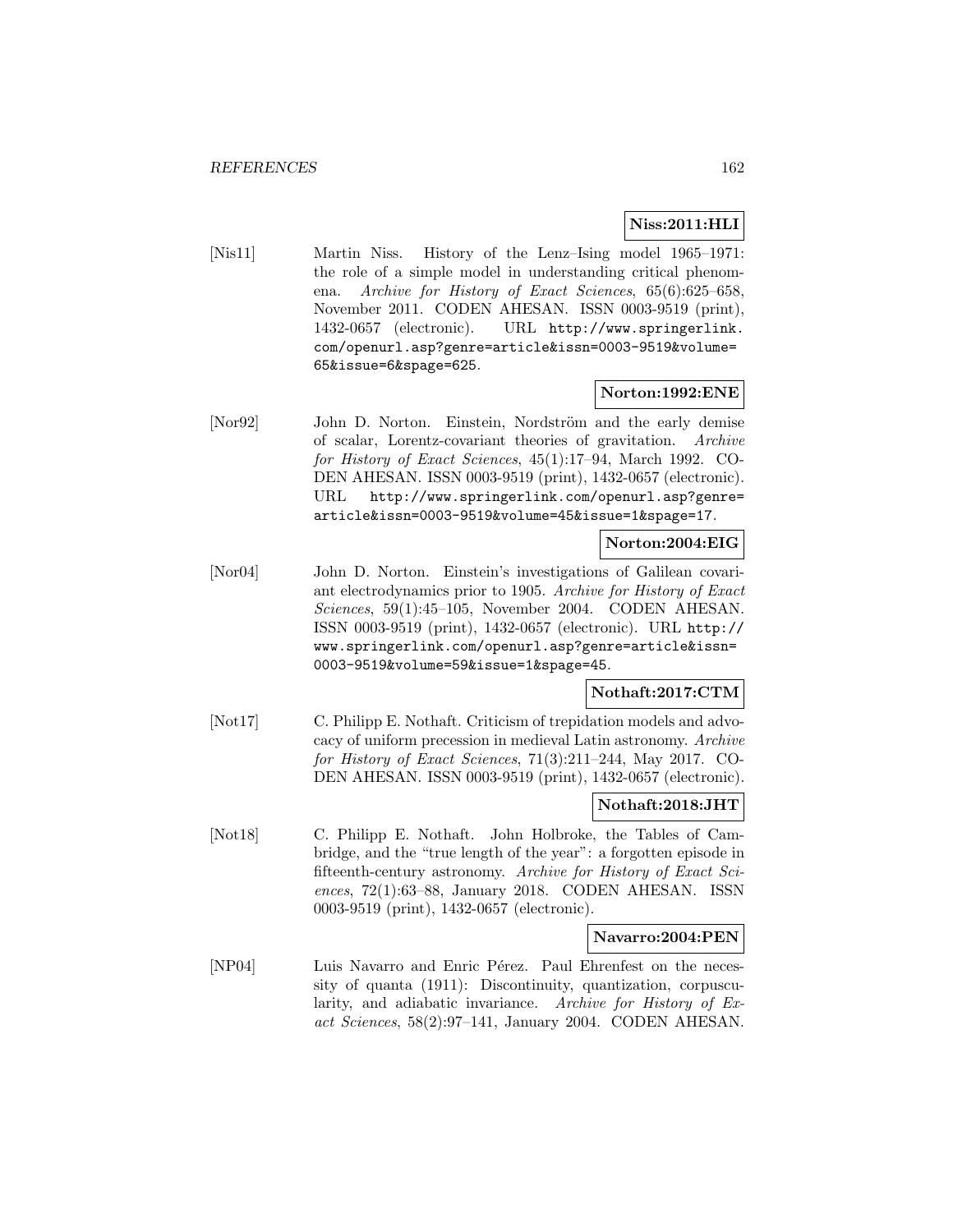ISSN 0003-9519 (print), 1432-0657 (electronic). URL http:// www.springerlink.com/openurl.asp?genre=article&issn= 0003-9519&volume=58&issue=2&spage=97.

## **Navarro:2006:PEG**

[NP06] Luis Navarro and Enric Pérez. Paul Ehrenfest: The genesis of the Adiabatic Hypothesis, 1911–1914. Archive for History of Exact Sciences, 60(2):209–267, March 2006. CODEN AHESAN. ISSN 0003-9519 (print), 1432-0657 (electronic). URL http:// www.springerlink.com/openurl.asp?genre=article&issn= 0003-9519&volume=60&issue=2&spage=209.

## **Nadal:2004:EAC**

[NTP04a] Robert Nadal, Abdelkaddous Taha, and Pierre Pinel. Erratum: Le contenu astronomique des sphériques de Ménélaos: . (French) [Erratum: The astronomical content of the Spherics of Menelaos]. Archive for History of Exact Sciences, 58(5): 437, July 2004. CODEN AHESAN. ISSN 0003-9519 (print), 1432-0657 (electronic). URL http://www.springerlink. com/openurl.asp?genre=article&issn=0003-9519&volume= 58&issue=5&spage=437. See [NTP04b].

# **Nadal:2004:CAS**

[NTP04b] Robert Nadal, Abdelkaddous Taha, and Pierre Pinel. Le contenu astronomique des sphériques de Ménélaos. (French) [The astronomical content of the spherics of menelaos]. Archive for History of Exact Sciences, 58(5):381–436, July 2004. CODEN AHESAN. ISSN 0003-9519 (print), 1432-0657 (electronic). URL http:// www.springerlink.com/openurl.asp?genre=article&issn= 0003-9519&volume=58&issue=5&spage=381. See erratum [NTP04a].

# **Oaks:2009:PEA**

[Oak09] Jeffrey A. Oaks. Polynomials and equations in Arabic algebra. Archive for History of Exact Sciences, 63(2):169–203, 2009. CO-DEN AHESAN. ISSN 0003-9519 (print), 1432-0657 (electronic).

### **Oaks:2018:FVR**

[Oak18] Jeffrey A. Oaks. François Viète's revolution in algebra. Archive for History of Exact Sciences, 72(3):245–302, May 2018. CO-DEN AHESAN. ISSN 0003-9519 (print), 1432-0657 (electronic).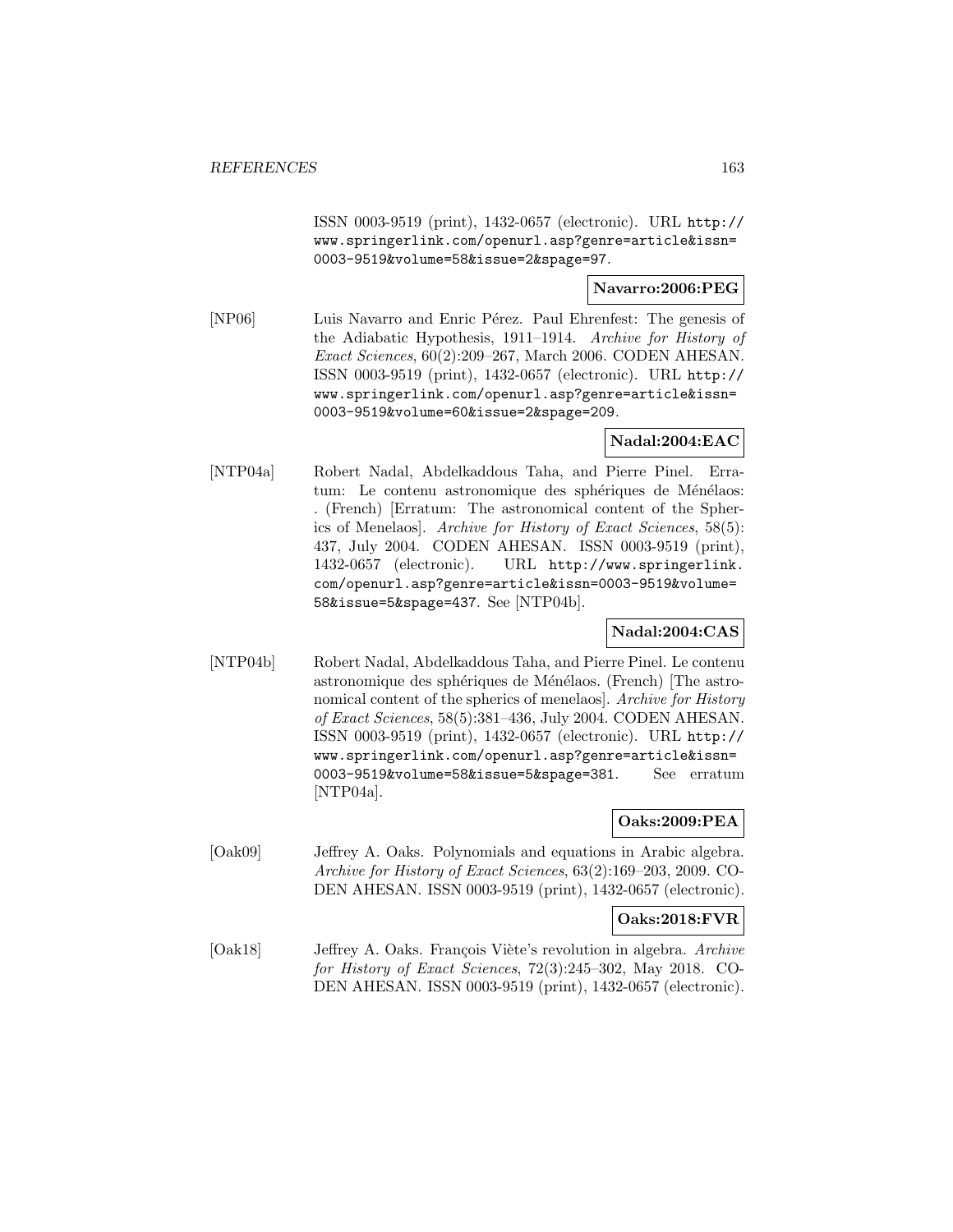## **Oswald:2014:CCF**

[OS14] Nicola M. R. Oswald and Jörn J. Steuding. Complex continued fractions: early work of the brothers Adolf and Julius Hurwitz. Archive for History of Exact Sciences, 68(4):499–528, July 2014. CODEN AHESAN. ISSN 0003-9519 (print), 1432-0657 (electronic). URL http://link.springer.com/article/10.1007/ s00407-014-0135-7.

# **Osada:2013:INQ**

[Osa13] Naoki Osada. Isaac Newton's 'Of Quadrature by Ordinates'. Archive for History of Exact Sciences, 67(4):457–476, July 2013. CODEN AHESAN. ISSN 0003-9519 (print), 1432-0657 (electronic). URL http://link.springer.com/article/10.1007/ s00407-013-0117-1.

### **Ossendrijver:2018:BTT**

[Oss18] Mathieu Ossendrijver. Bisecting the trapezoid: tracing the origins of a Babylonian computation of Jupiter's motion. Archive for History of Exact Sciences, 72(2):145–189, March 2018. CO-DEN AHESAN. ISSN 0003-9519 (print), 1432-0657 (electronic).

# **Oswald:2017:RBM**

[Osw17] Nicola M. R. Oswald. On a relation between modular functions and Dirichlet series: found in the estate of Adolf Hurwitz. Archive for History of Exact Sciences, 71(4):345–361, July 2017. CODEN AHESAN. ISSN 0003-9519 (print), 1432-0657 (electronic).

# **Paiow:1971:MS**

[Pai71] Michael Paiow. Die Mathematische Staatsstelle. I. (German) [The mathematical public office. I]. Archive for History of Exact Sciences, 8(1–2):1–8, January 1971. CODEN AHESAN. ISSN 0003-9519 (print), 1432-0657 (electronic). URL http:// www.springerlink.com/openurl.asp?genre=article&issn= 0003-9519&volume=8&issue=1&spage=1.

## **Paiow:1974:MSI**

[Pai74] Michael Paiow. Die Mathematische Staatsstelle. II. (German) [The mathematical public office. II]. Archive for History of Exact Sciences, 12(2):174–185, June 1974. CODEN AHESAN. ISSN 0003-9519 (print), 1432-0657 (electronic). URL http:// www.springerlink.com/openurl.asp?genre=article&issn= 0003-9519&volume=12&issue=2&spage=174.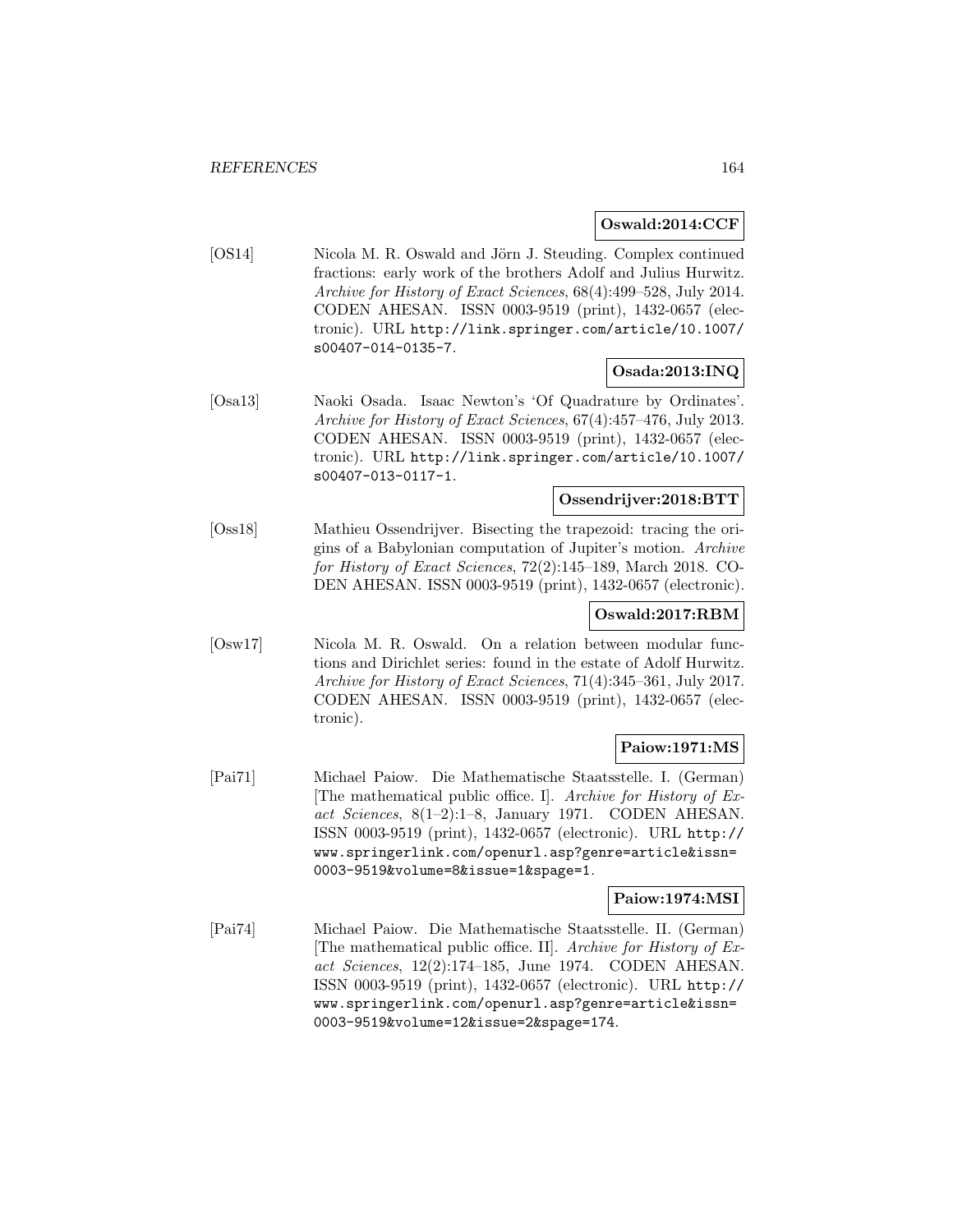## **Paiow:1977:MSI**

[Pai77] Michael Paiow. Die Mathematische Staatsstelle. III. (German) [The mathematical public office. III]. Archive for History of Exact Sciences, 18(1):1–26, March 1977. CODEN AHESAN. ISSN 0003-9519 (print), 1432-0657 (electronic). URL http:// www.springerlink.com/openurl.asp?genre=article&issn= 0003-9519&volume=18&issue=1&spage=1.

## **Paiow:1982:MT**

[Pai82] M. E. Paiow. Die Mathematische Theaetetsstelle. (German) [The mathematical Theaetet position]. Archive for History of Exact Sciences, 27(1):87–99, March 1982. CODEN AHESAN. ISSN 0003-9519 (print), 1432-0657 (electronic). URL http:// www.springerlink.com/openurl.asp?genre=article&issn= 0003-9519&volume=27&issue=1&spage=87. With notes by M. L. Gasparov.

# **Palladino:1985:ICO**

[Pal85] Franco Palladino. Individuo e classe: l'origine e il significato di ∈ nel simbolismo di Peano. (Italian) [Individual and class: the origin and meaning of  $\in$  in Peano's notation]. Archive for History of Exact Sciences, 34(3):241–256, September 1985. CODEN AHESAN. ISSN 0003-9519 (print), 1432-0657 (electronic). URL http://www.springerlink. com/openurl.asp?genre=article&issn=0003-9519&volume= 34&issue=3&spage=241.

### **Palmieri:1998:REG**

[Pal98] Paolo Palmieri. Re-examining Galileo's Theory of Tides. Archive for History of Exact Sciences, 53(3–4):223–375, November 1998. CODEN AHESAN. ISSN 0003-9519 (print), 1432-0657 (electronic). URL http://www.springerlink. com/openurl.asp?genre=article&issn=0003-9519&volume= 53&issue=3&spage=223.

# **Palmieri:2001:OEC**

[Pal01] Paolo Palmieri. The obscurity of the equimultiples Clavius' and Galileo's foundational studies of Euclid's Theory of Proportions. Archive for History of Exact Sciences, 55(6):555– 597, June 2001. CODEN AHESAN. ISSN 0003-9519 (print), 1432-0657 (electronic). URL http://www.springerlink. com/openurl.asp?genre=article&issn=0003-9519&volume= 55&issue=6&spage=555.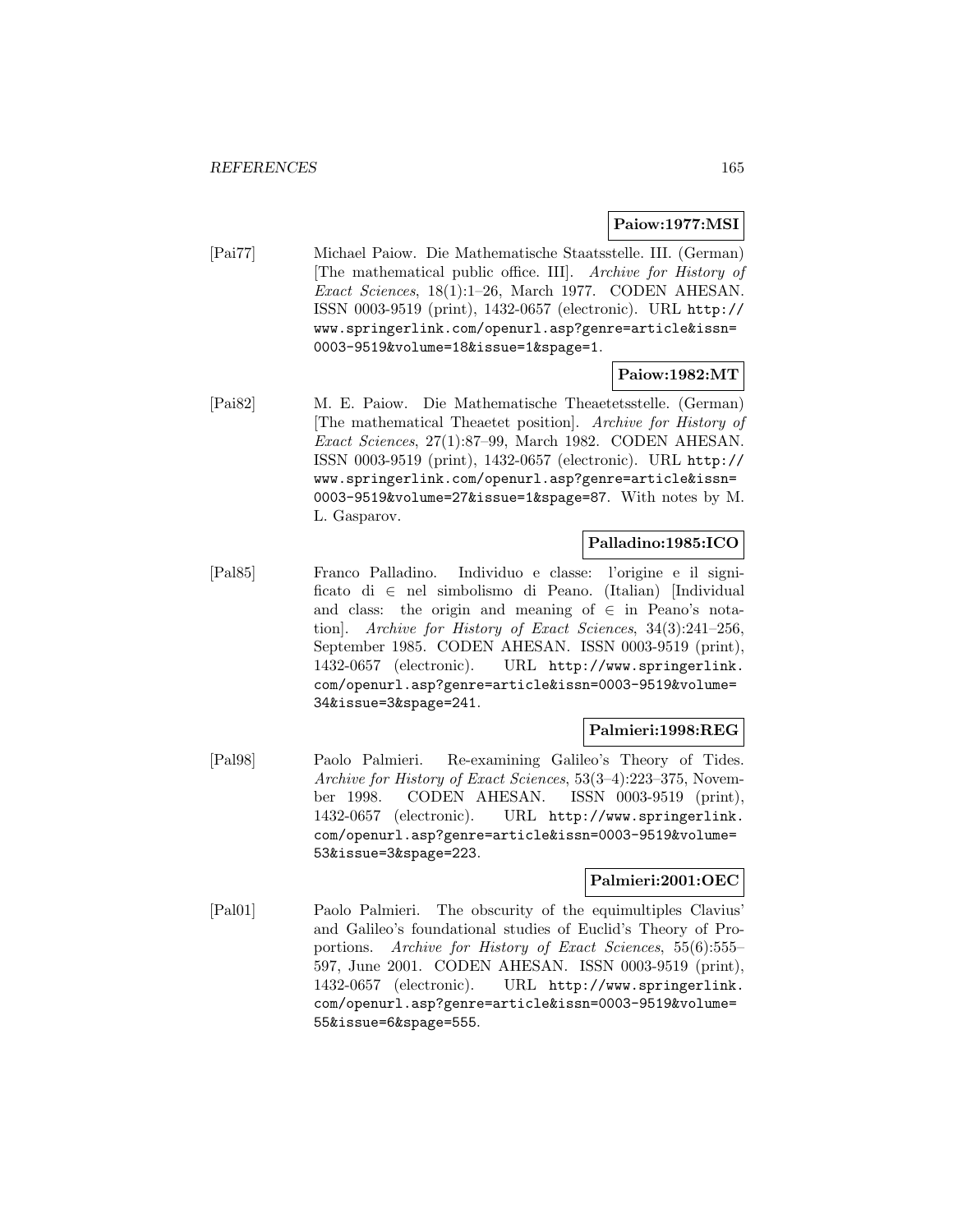## **Palmieri:2005:CDG**

[Pal05] Paolo Palmieri. The cognitive development of Galileo's Theory of Buoyancy. Archive for History of Exact Sciences, 59(2):189– 222, January 2005. CODEN AHESAN. ISSN 0003-9519 (print), 1432-0657 (electronic). URL http://www.springerlink. com/openurl.asp?genre=article&issn=0003-9519&volume= 59&issue=2&spage=189.

## **Palmieri:2006:NLG**

[Pal06] P. Palmieri. A new look at Galileo's search for mathematical proofs. Archive for History of Exact Sciences, 60(3):285– 317, May 2006. CODEN AHESAN. ISSN 0003-9519 (print), 1432-0657 (electronic). URL http://www.springerlink. com/openurl.asp?genre=article&issn=0003-9519&volume= 60&issue=3&spage=285.

### **Palmieri:2008:BCE**

[Pal08] Paolo Palmieri. Breaking the circle: the emergence of Archimedean mechanics in the late Renaissance. Archive for History of Exact Sciences, 62(3):301–346, May 2008. CO-DEN AHESAN. ISSN 0003-9519 (print), 1432-0657 (electronic). URL http://www.springerlink.com/openurl.asp?genre= article&issn=0003-9519&volume=62&issue=3&spage=301.

# **Palmieri:2009:SCP**

[Pal09] Paolo Palmieri. Superposition: on Cavalieri's practice of mathematics. Archive for History of Exact Sciences, 63(5):471–495, 2009. CODEN AHESAN. ISSN 0003-9519 (print), 1432-0657 (electronic).

### **Papadopoulos:2017:NAT**

[Pap17] Athanase Papadopoulos. Nicolas-Auguste Tissot: a link between cartography and quasiconformal theory. Archive for History of Exact Sciences, 71(4):319–336, July 2017. CODEN AHESAN. ISSN 0003-9519 (print), 1432-0657 (electronic).

### **Parshall:1985:JHM**

[Par85] Karen Hunger Parshall. Joseph H. M. Wedderburn and the structure theory of algebras. Archive for History of Exact Sciences, 32(3–4):223–349, September 1985. CODEN AHESAN. ISSN 0003-9519 (print), 1432-0657 (electronic). URL http:// www.springerlink.com/openurl.asp?genre=article&issn= 0003-9519&volume=32&issue=3&spage=223.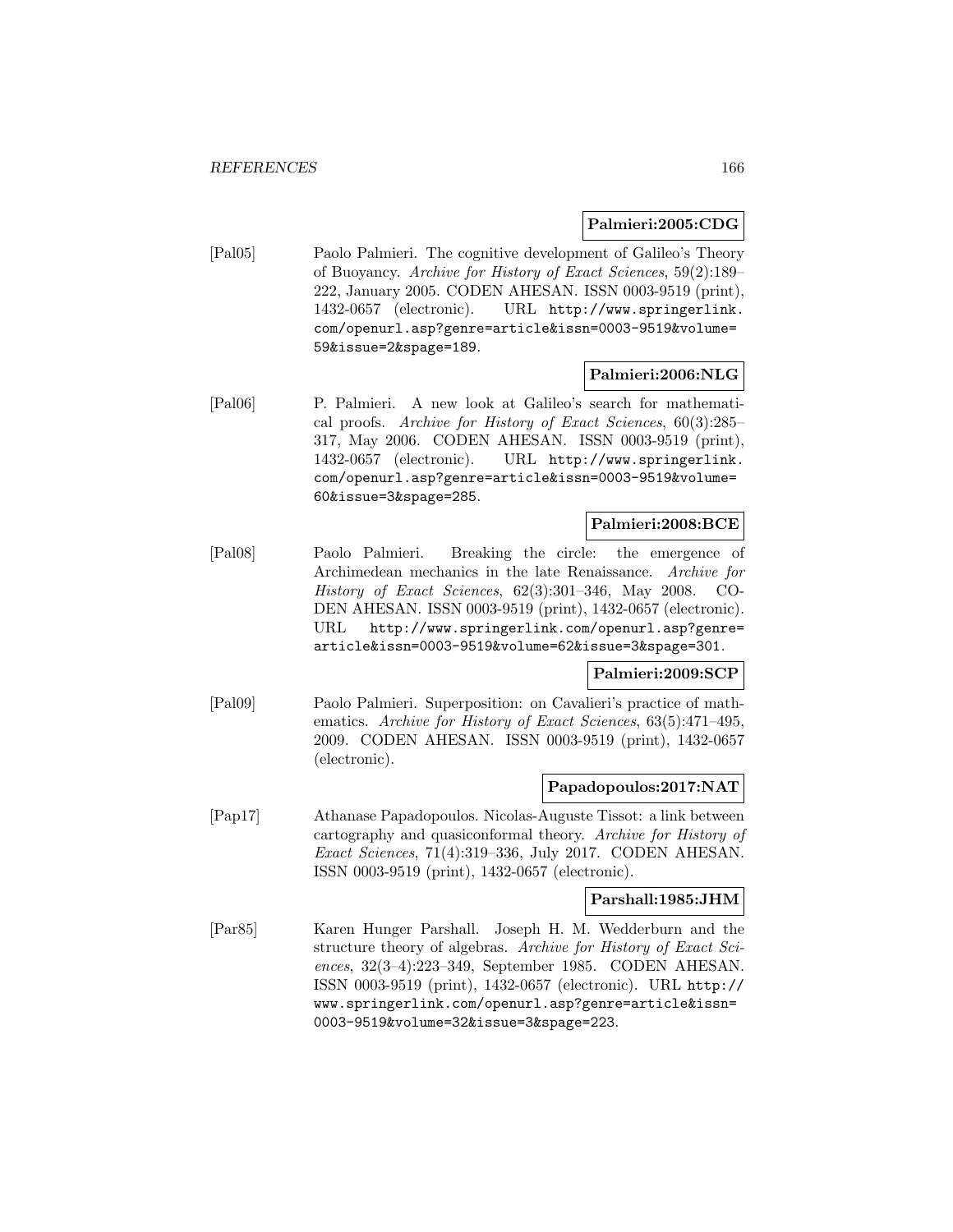### **Parshall:1988:AFS**

[Par88] Karen Hunger Parshall. America's first school of mathematical research: James Joseph Sylvester at The Johns Hopkins University 1876–1883. Archive for History of Exact Sciences, 38(2): 153–196, June 1988. CODEN AHESAN. ISSN 0003-9519 (print), 1432-0657 (electronic). URL http://www.springerlink. com/openurl.asp?genre=article&issn=0003-9519&volume= 38&issue=2&spage=153.

### **Provost:2006:RPT**

[PB06] Jean-Pierre Provost and Christian Bracco. La Relativité de Poincar´e de 1905 et les transformations actives. (French) [Poincaré's Relativity of 1905 and active transformations]. Archive for History of Exact Sciences, 60(3):337–351, May 2006. CODEN AHESAN. ISSN 0003-9519 (print), 1432-0657 (electronic). URL http://www.springerlink.com/openurl.asp? genre=article&issn=0003-9519&volume=60&issue=3&spage= 337.

### **Pedersen:2000:WFT**

[Ped00] Kurt Møller Pedersen. Water-filled telescopes and the prehistory of Fresnel's ether dragging. Archive for History of Exact Sciences, 54(6):499–564, June 2000. CODEN AHESAN. ISSN 0003-9519 (print), 1432-0657 (electronic). URL http:// www.springerlink.com/openurl.asp?genre=article&issn= 0003-9519&volume=54&issue=6&spage=499.

### **Pepper:1968:HCM**

[Pep68] Jon V. Pepper. Harriot's calculation of the meridional parts as logarithmic tangents. Archive for History of Exact Sciences, 4(5):359–413, January 1968. CODEN AHESAN. ISSN 0003-9519 (print), 1432-0657 (electronic). URL http:// www.springerlink.com/openurl.asp?genre=article&issn= 0003-9519&volume=4&issue=5&spage=359.

### **Perez:2009:EAT**

[P´er09a] Enric P´erez. Ehrenfest's adiabatic theory and the old quantum theory, 1916–1918. Archive for History of Exact Sciences, 63(1):81–125, January 2009. CODEN AH-ESAN. ISSN 0003-9519 (print), 1432-0657 (electronic). URL http://www.springerlink.com/openurl.asp?genre= article&issn=0003-9519&volume=63&issue=1&spage=81. See  $erratum$  [P $ér09b$ ].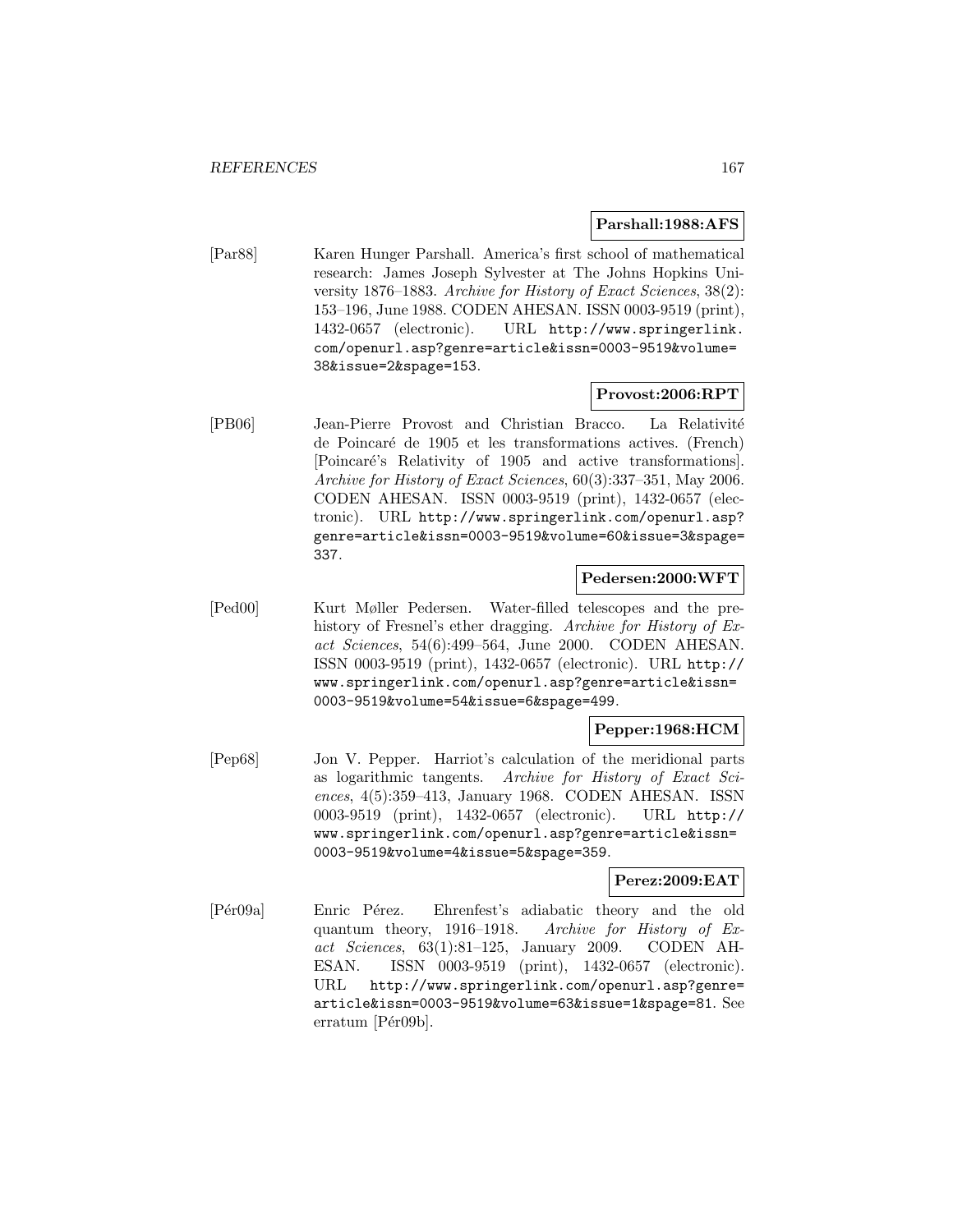## **Perez:2009:EEA**

[Pér09b] Enric Pérez. Erratum: Ehrenfest's adiabatic hypothesis and the old quantum theory, 1916–1918. Archive for History of Exact Sciences, 63(1):127, January 2009. CODEN AHESAN. ISSN 0003-9519 (print), 1432-0657 (electronic). URL http:// www.springerlink.com/openurl.asp?genre=article&issn= 0003-9519&volume=63&issue=1&spage=127. See  $\text{P\'er09a}.$ 

## **Peters:1961:PGK**

[Pet61] Wilhelm Servatius Peters. Das Parallelenproblem bei A. G. Kaestner Zur Parallelenforschung im 18. Jahrhundert. (German) [The parallel problem of A. G. Kaestner for parallel research in the  $18<sup>th</sup>$  century]. Archive for History of Exact Sciences, 1(5):480–487, October 1961. CODEN AHESAN. ISSN 0003-9519 (print), 1432-0657 (electronic). URL http:// www.springerlink.com/openurl.asp?genre=article&issn= 0003-9519&volume=1&issue=5&spage=480. Zur Parallelenforschung im 18. Jahrhundert.

### **Peters:1963:BKK**

[Pet63] Wilhelm Servatius Peters. Zum Begriff der Konstruierbarkeit bei I. Kant. (German) [On the term constructableness of I. Kant]. Archive for History of Exact Sciences, 2(2):153-167, August 1963. CODEN AHESAN. ISSN 0003-9519 (print), 1432-0657 (electronic). URL http://www.springerlink. com/openurl.asp?genre=article&issn=0003-9519&volume= 2&issue=2&spage=153.

### **Petrova:1987:HDS**

[Pet87] Svetlana S. Petrova. Heaviside and the development of the symbolic calculus. Archive for History of Exact Sciences, 37(1): 1–23, March 1987. CODEN AHESAN. ISSN 0003-9519 (print), 1432-0657 (electronic). URL http://www.springerlink. com/openurl.asp?genre=article&issn=0003-9519&volume= 37&issue=1&spage=1.

## **Petruccioli:2011:CBU**

[Pet11] Sandro Petruccioli. Complementarity before uncertainty. Archive for History of Exact Sciences, 65(6):591–624, November 2011. CODEN AHESAN. ISSN 0003-9519 (print), 1432-0657 (electronic). URL http://www.springerlink. com/openurl.asp?genre=article&issn=0003-9519&volume= 65&issue=6&spage=591.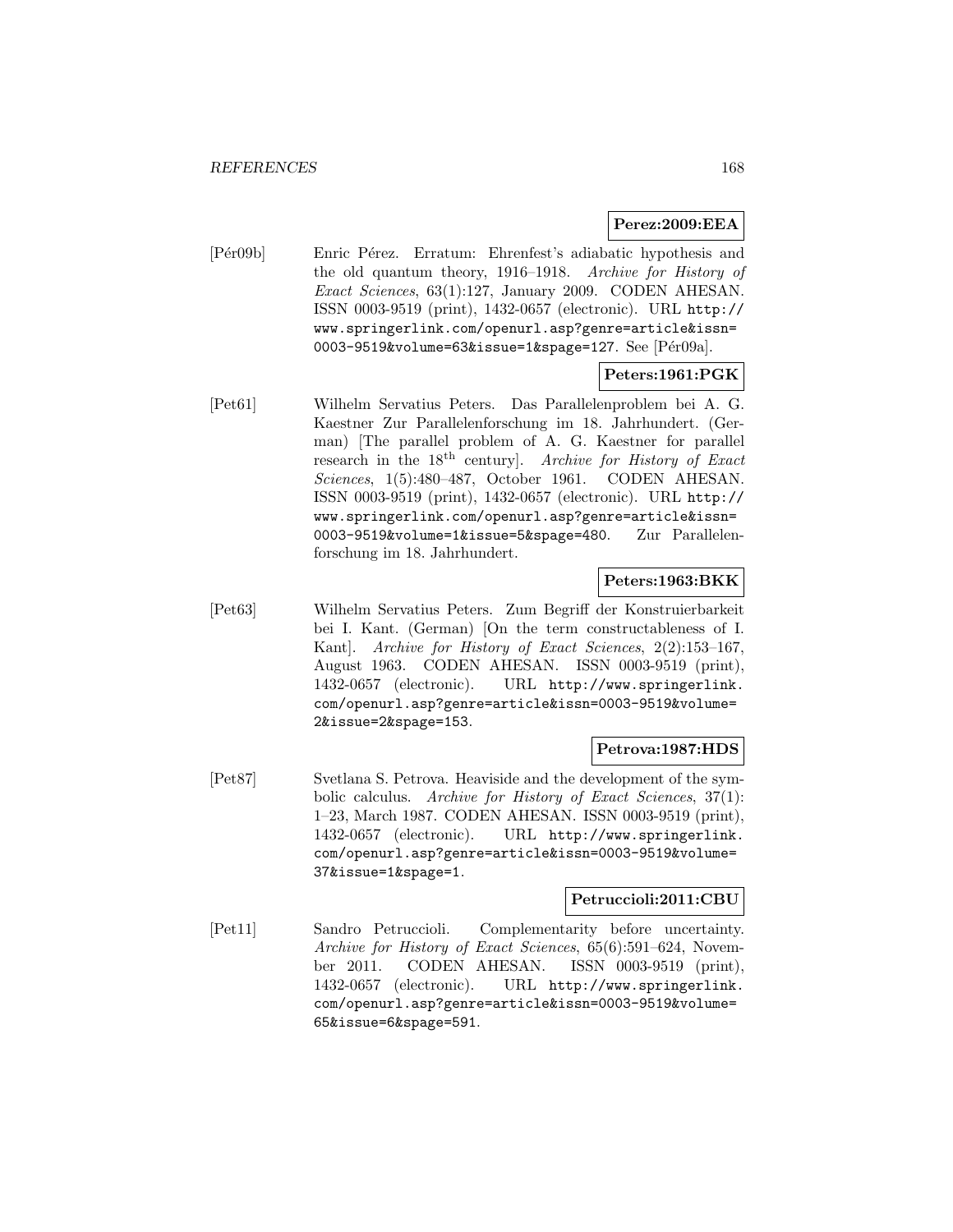## **Petruccioli:2014:CPV**

[Pet14] Sandro Petruccioli. Correspondence principle versus Planck-type theory of the atom. Archive for History of Exact Sciences, 68(5): 599–639, September 2014. CODEN AHESAN. ISSN 0003-9519 (print), 1432-0657 (electronic). URL http://link.springer. com/article/10.1007/s00407-014-0137-5.

# **Pottage:1974:MQG**

[Pot74] John Pottage. The mensuration of quadrilaterals and the generation of Pythagorean triads: a mathematical, heuristical and historical study with special reference to Brahmagupta's rules. Archive for History of Exact Sciences, 12(4):299–354, August 1974. CODEN AHESAN. ISSN 0003-9519 (print), 1432-0657 (electronic). URL http://www.springerlink. com/openurl.asp?genre=article&issn=0003-9519&volume= 12&issue=4&spage=299.

## **Pourciau:1992:NSO**

[Pou92a] Bruce Pourciau. Newton's solution of the one-body problem. Archive for History of Exact Sciences, 44(2):125–146, June 1992. CODEN AHESAN. ISSN 0003-9519 (print), 1432-0657 (electronic). URL http://www.springerlink. com/openurl.asp?genre=article&issn=0003-9519&volume= 44&issue=2&spage=125.

## **Pourciau:1992:RP**

[Pou92b] Bruce Pourciau. Radical principia. Archive for History of Exact Sciences, 44(4):331–363, December 1992. CODEN AHESAN. ISSN 0003-9519 (print), 1432-0657 (electronic). URL http:// www.springerlink.com/openurl.asp?genre=article&issn= 0003-9519&volume=44&issue=4&spage=331.

# **Pourciau:1998:PML**

[Pou98] Bruce Pourciau. The preliminary mathematical lemmas of Newton's Principia. Archive for History of Exact Sciences, 52(3):279–295, February 1998. CODEN AHESAN. ISSN 0003-9519 (print), 1432-0657 (electronic). URL http:// www.springerlink.com/openurl.asp?genre=article&issn= 0003-9519&volume=52&issue=3&spage=279.

# **Pourciau:2001:ION**

[Pou01] Bruce Pourciau. The integrability of ovals: Newton's Lemma 28 and its counterexamples. Archive for History of Ex-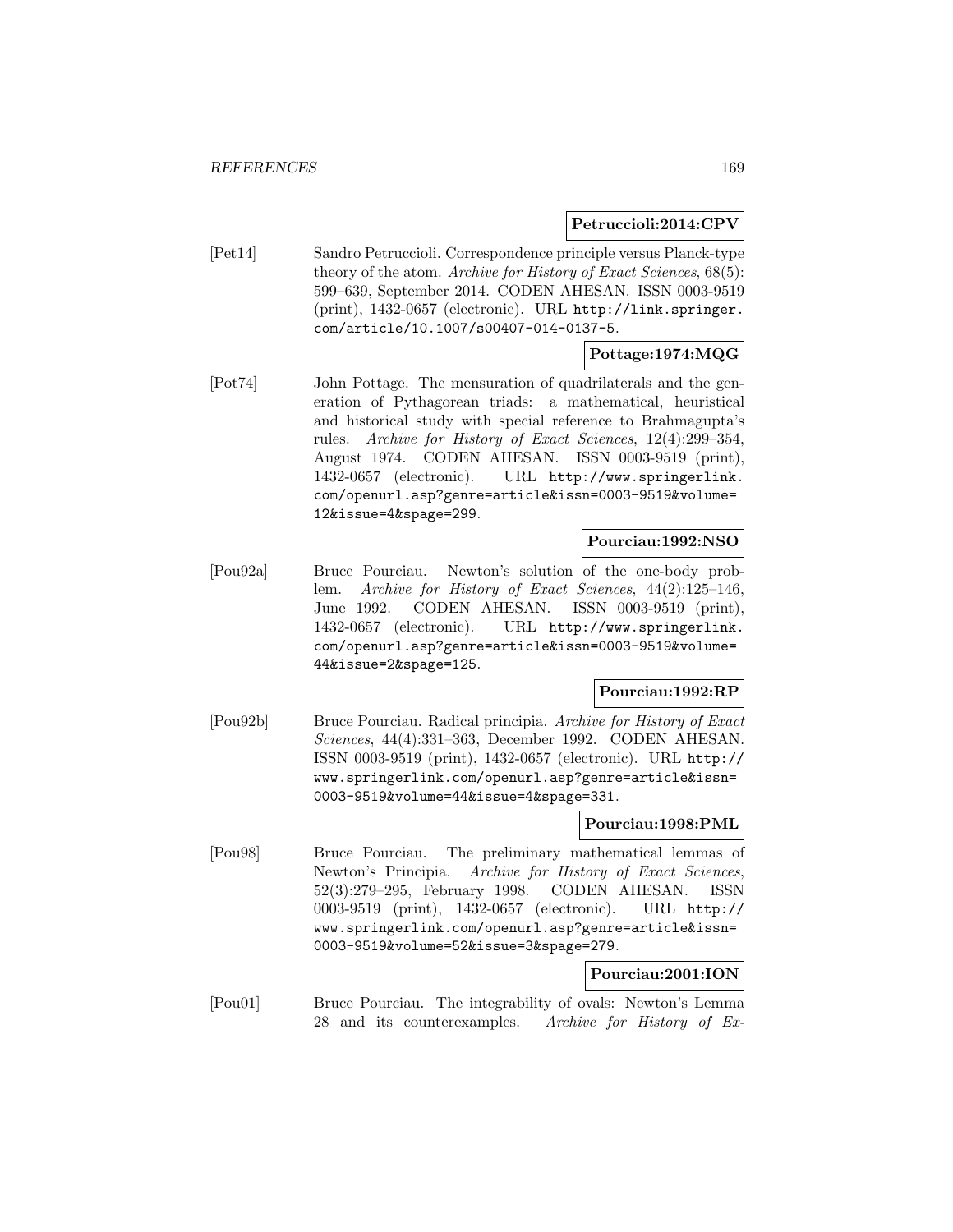act Sciences, 55(5):479–499, April 2001. CODEN AHESAN. ISSN 0003-9519 (print), 1432-0657 (electronic). URL http:// www.springerlink.com/openurl.asp?genre=article&issn= 0003-9519&volume=55&issue=5&spage=479.

**Pourciau:2003:NAP**

[Pou03] Bruce Pourciau. Newton's argument for Proposition 1 of the Principia. Archive for History of Exact Sciences, 57(4):267– 311, May 2003. CODEN AHESAN. ISSN 0003-9519 (print), 1432-0657 (electronic). URL http://www.springerlink. com/openurl.asp?genre=article&issn=0003-9519&volume= 57&issue=4&spage=267.

### **Pourciau:2004:IBE**

[Pou04] Bruce Pourciau. The importance of being equivalent: Newton's two models of one-body motion. Archive for History of Exact Sciences, 58(4):283–321, May 2004. CODEN AHESAN. ISSN 0003-9519 (print), 1432-0657 (electronic). URL http:// www.springerlink.com/openurl.asp?genre=article&issn= 0003-9519&volume=58&issue=4&spage=283.

# **Pourciau:2006:NIN**

[Pou06] Bruce Pourciau. Newton's interpretation of Newton's Second Law. Archive for History of Exact Sciences, 60(2):157–207, March 2006. CODEN AHESAN. ISSN 0003-9519 (print), 1432-0657 (electronic). URL http://www.springerlink. com/openurl.asp?genre=article&issn=0003-9519&volume= 60&issue=2&spage=157.

### **Pourciau:2009:PIB**

[Pou09] Bruce Pourciau. Proposition II (Book I) of Newton's principia. Archive for History of Exact Sciences, 63(2):129–167, 2009. CO-DEN AHESAN. ISSN 0003-9519 (print), 1432-0657 (electronic).

### **Pourciau:2020:PSL**

[Pou20] Bruce Pourciau. The Principia's second law (as Newton understood it) from Galileo to Laplace. Archive for History of Exact Sciences, 74(3):183–242, May 2020. CODEN AHESAN. ISSN 0003-9519 (print), 1432-0657 (electronic). URL https://link. springer.com/article/10.1007/s00407-019-00242-y.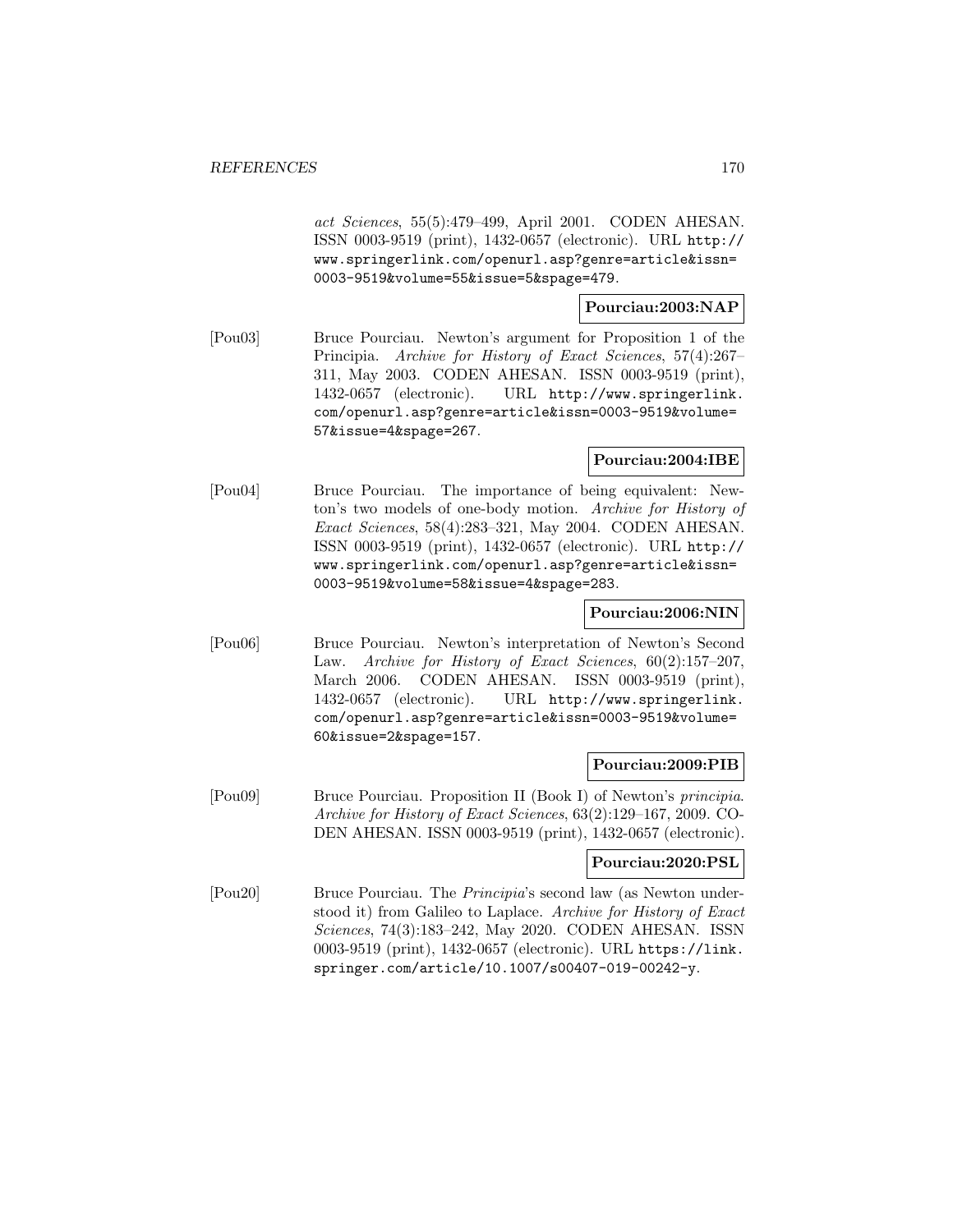### **Peruzzi:2011:QSU**

[PR11] Giulio Peruzzi and Matteo Realdi. The quest for the size of the universe in early relativistic cosmology (1917–1930). Archive for History of Exact Sciences, 65(6):659–689, November 2011. CODEN AHESAN. ISSN 0003-9519 (print), 1432-0657 (electronic). URL http://www.springerlink. com/openurl.asp?genre=article&issn=0003-9519&volume= 65&issue=6&spage=659.

### **Proverbio:1988:RGB**

[Pro88] Edoardo Proverbio. R. G. Boscovich's determination of instrumental errors in observation. Archive for History of Exact Sciences, 38(2):135–152, June 1988. CODEN AHESAN. ISSN 0003-9519 (print), 1432-0657 (electronic). URL http:// www.springerlink.com/openurl.asp?genre=article&issn= 0003-9519&volume=38&issue=2&spage=135.

## **Perez:2010:EQT**

[PS10] Enric Pérez and Tilman Sauer. Einstein's quantum theory of the monatomic ideal gas: non-statistical arguments for a new statistics. Archive for History of Exact Sciences, 64(5):561–612, 2010. CODEN AHESAN. ISSN 0003-9519 (print), 1432-0657 (electronic).

### **Palladino:1996:LEB**

[PT96] Franco Palladino and Rossana Tazzioli. Le lettere di Eugenio Beltrami nella corrispondenza di Ernesto Cesàro. (Italian) [Letters of Eugene Beltrami in the correspondence of Ernesto Cesàro]. Archive for History of Exact Sciences, 49(4):321-353, December 1996. CODEN AHESAN. ISSN 0003-9519 (print), 1432-0657 (electronic). URL http://www.springerlink. com/openurl.asp?genre=article&issn=0003-9519&volume= 49&issue=4&spage=321.

## **Pyenson:1977:HME**

[Pye77] Lewis Pyenson. Hermann Minkowski and Einstein's Special Theory of Relativity. Archive for History of Exact Sciences, 17(1): 71–95, May 1977. CODEN AHESAN. ISSN 0003-9519 (print), 1432-0657 (electronic). URL http://www.springerlink. com/openurl.asp?genre=article&issn=0003-9519&volume= 17&issue=1&spage=71. With an appendix of Minkowski's "Funktiontheorie" manuscript.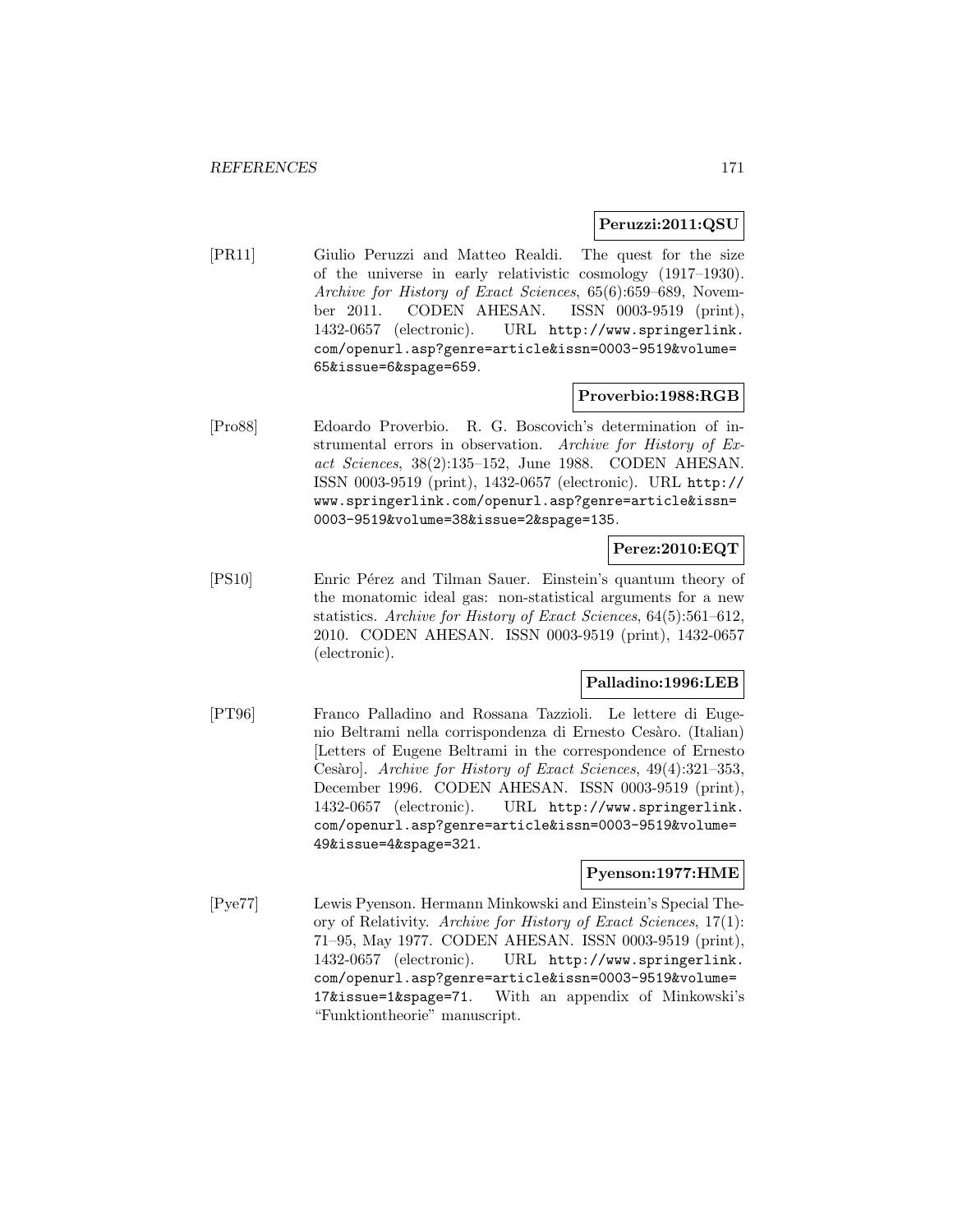## **Pyenson:1979:PSM**

[Pye79] Lewis Pyenson. Physics in the shadow of mathematics: The Göttingen electron-theory seminar of 1905. Archive for History of Exact Sciences, 21(1):55–89, March 1979. CODEN AHESAN. ISSN 0003-9519 (print), 1432-0657 (electronic). URL http:// www.springerlink.com/openurl.asp?genre=article&issn= 0003-9519&volume=21&issue=1&spage=55.

## **Pyenson:1982:RLW**

[Pye82] Lewis Pyenson. Relativity in late Wilhelmian Germany: The appeal to a preestablished harmony between mathematics and physics. Archive for History of Exact Sciences, 27(2):137– 155, June 1982. CODEN AHESAN. ISSN 0003-9519 (print), 1432-0657 (electronic). URL http://www.springerlink. com/openurl.asp?genre=article&issn=0003-9519&volume= 27&issue=2&spage=137.

## **Rabouin:2020:LSI**

[RA20] David Rabouin and Richard T. W. Arthur. Leibniz's syncategorematic infinitesimals II: their existence, their use and their role in the justification of the differential calculus. Archive for History of Exact Sciences, 74(5):401–443, September 2020. CO-DEN AHESAN. ISSN 0003-9519 (print), 1432-0657 (electronic).

## **Rabinovitch:1970:RLB**

[Rab70] Nachum L. Rabinovitch. Rabbi Levi Ben Gershon and the origins of mathematical induction. Archive for History of Exact Sciences, 6(3):237–248, January 1970. CODEN AHESAN. ISSN 0003-9519 (print), 1432-0657 (electronic). URL http:// www.springerlink.com/openurl.asp?genre=article&issn= 0003-9519&volume=6&issue=3&spage=237.

### **Rabinovitch:1974:EAE**

[Rab74] Nachum L. Rabinovitch. Early antecedents of error theory. Archive for History of Exact Sciences, 13(4):348–358, December 1974. CODEN AHESAN. ISSN 0003-9519 (print), 1432-0657 (electronic). URL http://www.springerlink. com/openurl.asp?genre=article&issn=0003-9519&volume= 13&issue=4&spage=348.

# **Rashed:1970:OGD**

[Ras70] Roshdi Rashed. Optique Géometrique et doctrine optique chez Ibn Al Haytham. Archive for History of Exact Sci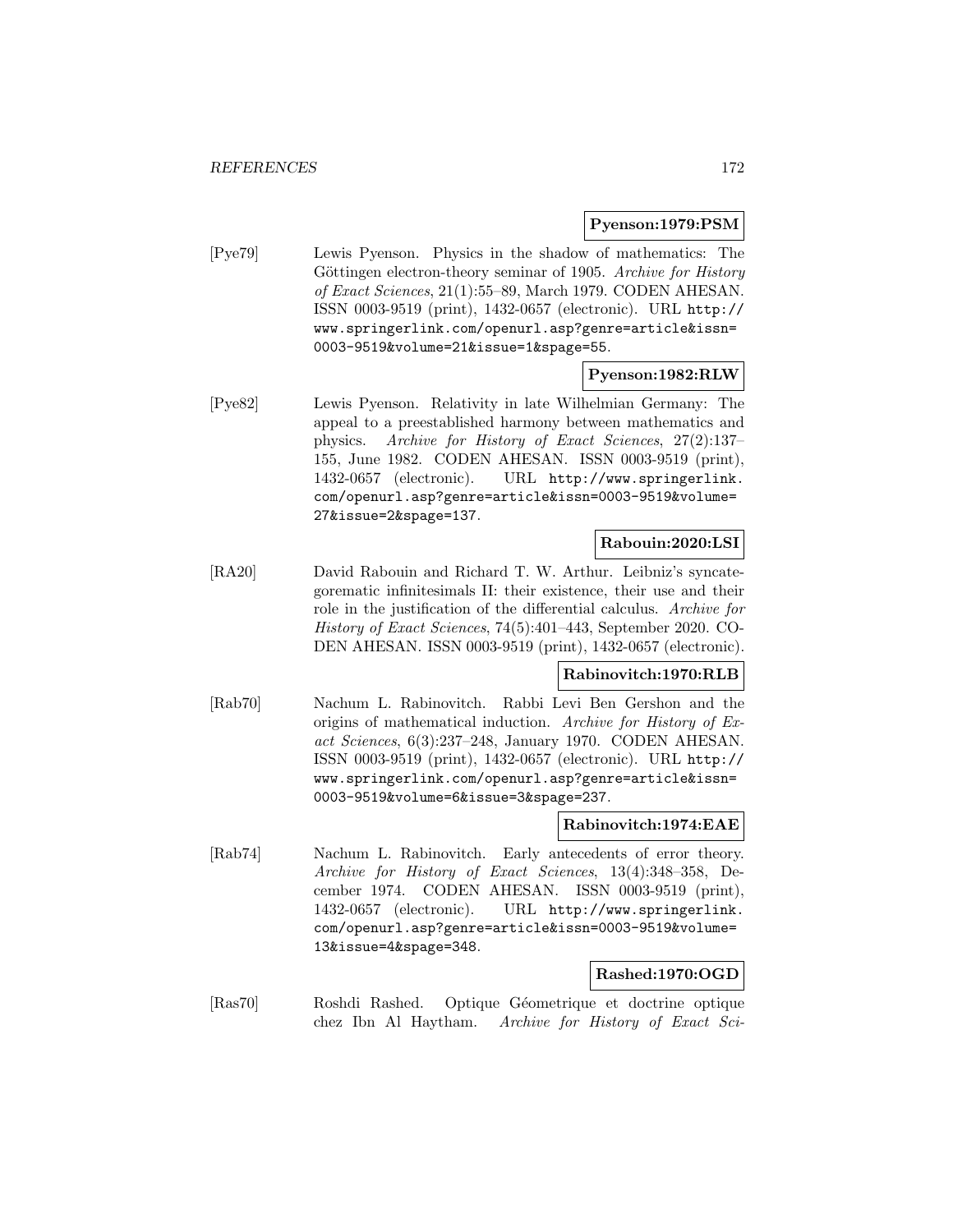ences, 6(4):271–298, January 1970. CODEN AHESAN. ISSN 0003-9519 (print), 1432-0657 (electronic). URL http:// www.springerlink.com/openurl.asp?genre=article&issn= 0003-9519&volume=6&issue=4&spage=271.

**Rasche:1971:GBS**

[Ras71] G. Rasche. Zur Geschichte des Begriffes "Isospin". (German) [On the history of the term "isospin"]. Archive for History of Exact Sciences, 7(4):257–276, January 1971. CODEN AHESAN. ISSN 0003-9519 (print), 1432-0657 (electronic). URL http:// www.springerlink.com/openurl.asp?genre=article&issn= 0003-9519&volume=7&issue=4&spage=257.

## **Rashed:1972:LMA**

[Ras72] Roshdi Rashed. L'induction math´ematique: al-Karaji, as-Samaw'al. (French) [Mathematical induction: al-Karaji, as-Samaw'al]. Archive for History of Exact Sciences, 9(1):1–21, January 1972. CODEN AHESAN. ISSN 0003-9519 (print), 1432-0657 (electronic). URL http://www.springerlink. com/openurl.asp?genre=article&issn=0003-9519&volume= 9&issue=1&spage=1.

### **Rashed:1974:REN**

[Rās74] Roshdī Rāshed. Résolution des équations numériques et algèbre: Saraf-al-din al-Tusi, Viète. (French) [Resolution of numerical equations and algebra:  $\text{S} \text{araf-al-din al-Tūs}\bar{\text{u}}, \text{Vi\`et}$ . Archive for History of Exact Sciences, 12(3):244–290, September 1974. CODEN AHESAN. ISSN 0003-9519 (print), 1432-0657 (electronic). URL http://www.springerlink. com/openurl.asp?genre=article&issn=0003-9519&volume= 12&issue=3&spage=244.

# **Rashed:1978:LRI**

[R $\bar{a}$ s78] Roshdī R $\bar{a}$ shed. L'extraction de la racine  $n^{\text{i\`eme}}$  et l'invention des fractions Décimales ( $XI^e$ –XII<sup>e</sup> siècles). (French) [The extraction of the n<sup>th</sup> root and the invention of decimal fractions (11<sup>th</sup>-12<sup>th</sup> centuries)]. Archive for History of Exact Sciences, 18(3):191–243, September 1978. CODEN AHESAN. ISSN 0003-9519 (print), 1432-0657 (electronic). URL http:// www.springerlink.com/openurl.asp?genre=article&issn= 0003-9519&volume=18&issue=3&spage=191.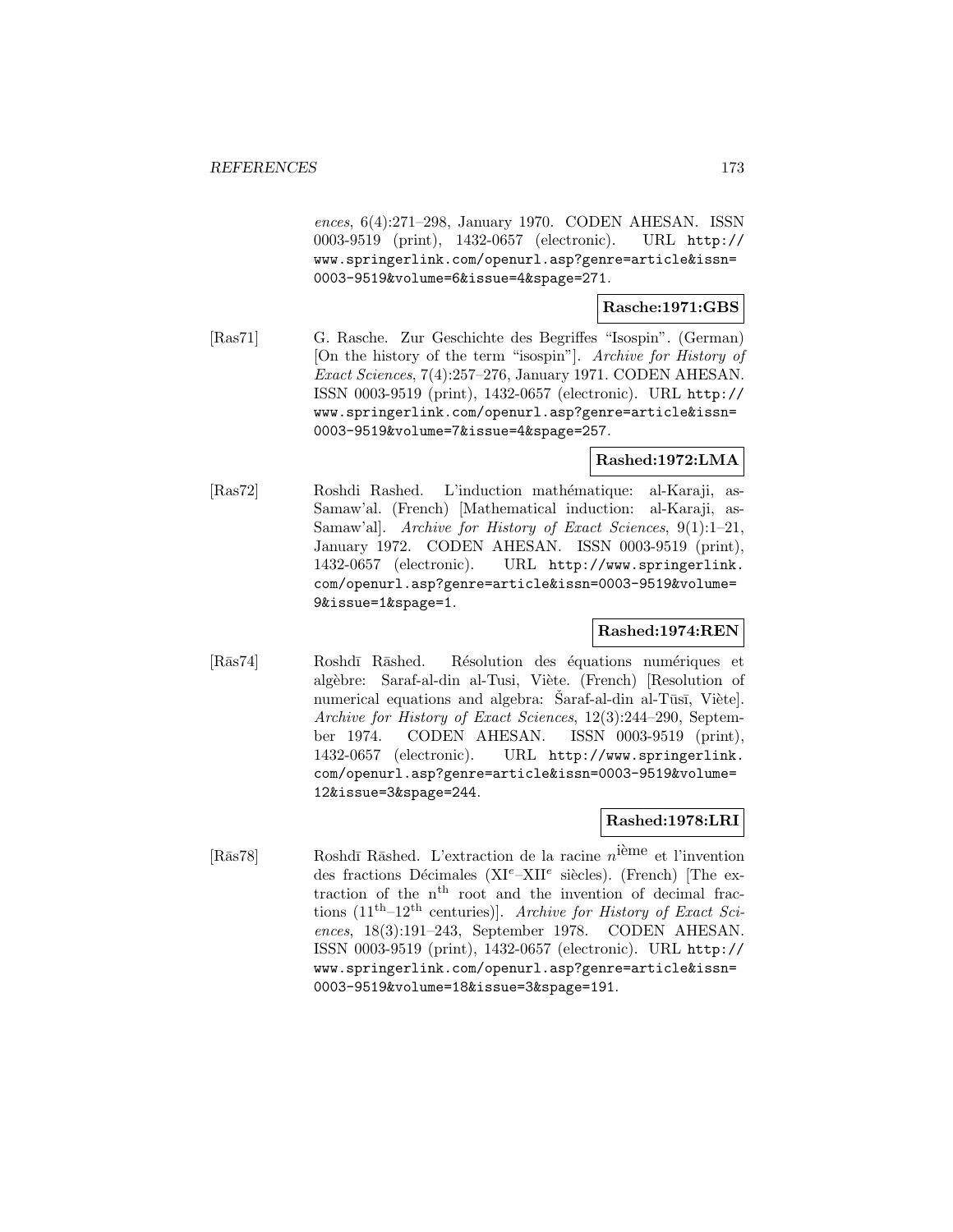### **Rashed:1980:IAH**

[Ras80] Roshdi Rashed. Ibn al-Haytham et le théorème de Wilson. (French) [Ibn al-Haytham and Wilson's Theorem]. Archive for History of Exact Sciences, 22(4):305–321, December 1980. CO-DEN AHESAN. ISSN 0003-9519 (print), 1432-0657 (electronic). URL http://www.springerlink.com/openurl.asp?genre= article&issn=0003-9519&volume=22&issue=4&spage=305.

### **Rashed:1983:NAP**

[Ras83] R. Rashed. Nombres amiables, parties aliquotes et nombres figurés aux XIII<sup>èm</sup> et XIV<sup>èm</sup> siècles. (French) [friendly numbers, aliquot parts and figured numbers in the 13th and 14th centuries]. Archive for History of Exact Sciences, 28(2):107– 147, June 1983. CODEN AHESAN. ISSN 0003-9519 (print), 1432-0657 (electronic). URL http://www.springerlink. com/openurl.asp?genre=article&issn=0003-9519&volume= 28&issue=2&spage=107.

### **Rawlins:1982:ESN**

[Raw82] Dennis Rawlins. The Eratosthenes–Strabo Nile Map. Is it the earliest surviving instance of spherical cartography? Did it supply the 5000 stades arc for Eratosthenes' experiment? Archive for History of Exact Sciences, 26(3):211–219, September 1982. CODEN AHESAN. ISSN 0003-9519 (print), 1432-0657 (electronic). URL http://www.springerlink. com/openurl.asp?genre=article&issn=0003-9519&volume= 26&issue=3&spage=211.

### **Raynaud:2014:BSC**

[Ray14] Dominique Raynaud. Building the stemma codicum from geometric diagrams. Archive for History of Exact Sciences, 68 (2):207–239, March 2014. CODEN AHESAN. ISSN 0003-9519 (print), 1432-0657 (electronic). URL http://link.springer. com/article/10.1007/s00407-013-0134-0.

### **Raynaud:2020:MAT**

[Ray20] Dominique Raynaud. Mathématiques et architecture: le tracé de l'entasis par Nicolas–François Blondel. Archive for History of Exact Sciences, 74(5):445–468, September 2020. CODEN AHE-SAN. ISSN 0003-9519 (print), 1432-0657 (electronic).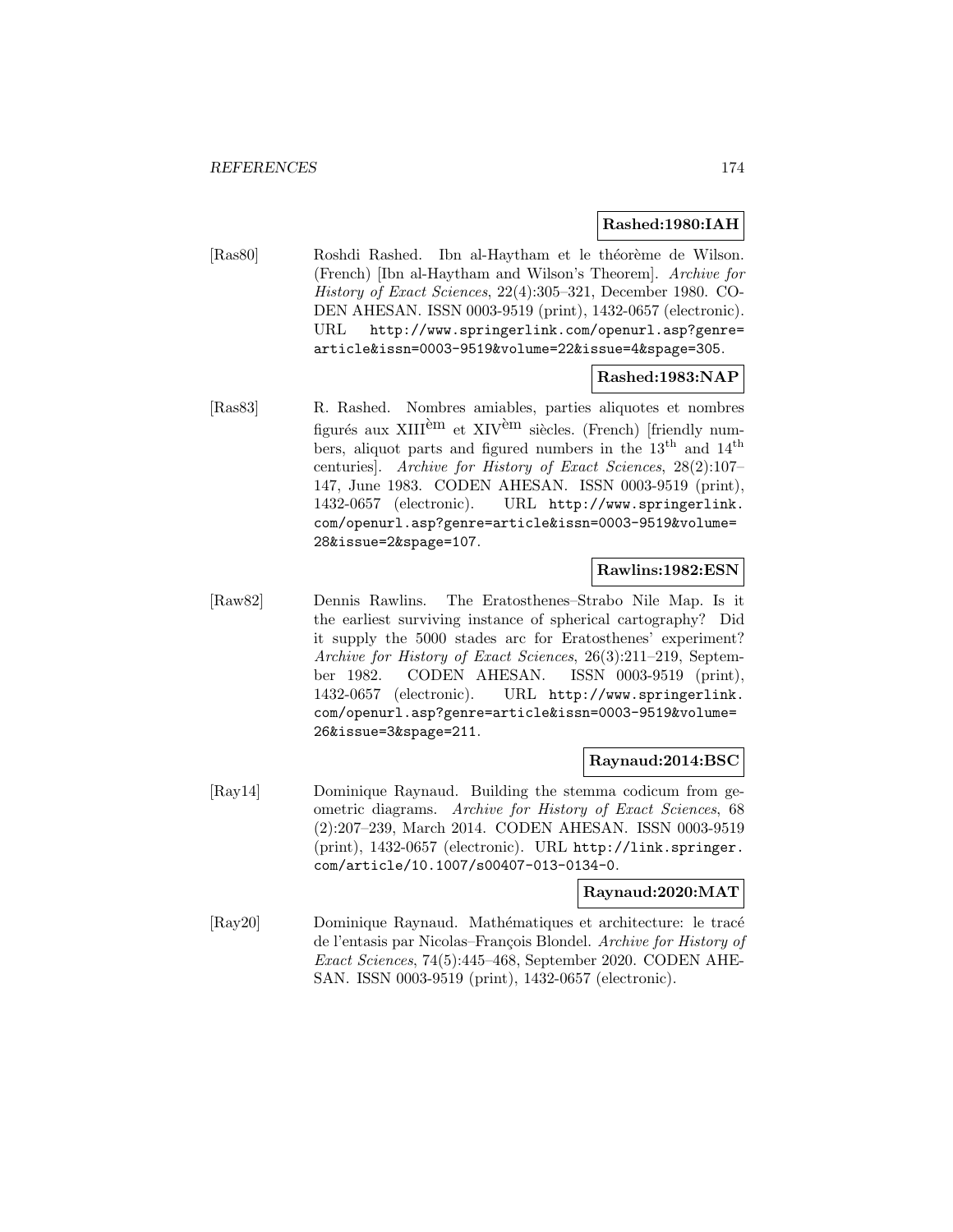### **Romo:1994:FIM**

[RD94] José Romo and Manuel G. Doncel. Faraday's initial mistake concerning the direction of induced currents, and the manuscript of series I of his researches. Archive for History of Exact Sciences, 47(4):291–385, December 1994. CODEN AHESAN. ISSN 0003-9519 (print), 1432-0657 (electronic). URL http:// www.springerlink.com/openurl.asp?genre=article&issn= 0003-9519&volume=47&issue=4&spage=291.

### **Rommevaux:2001:RHD**

[RDV01] S. Rommevaux, A. Djebbar, and B. Vitrac. Remarques sur l'histoire du texte des Eléments d'Euclide. (French) [Remarks] on the history of the text of Euclid's Elements]. Archive for History of Exact Sciences, 55(3):221–295, January 2001. CO-DEN AHESAN. ISSN 0003-9519 (print), 1432-0657 (electronic). URL http://www.springerlink.com/openurl.asp?genre= article&issn=0003-9519&volume=55&issue=3&spage=221.

# **Recasens:1994:JZC**

[Rec94] E. Recasens. J. Zaragosa's centrum minimum, an early version of barycentric geometry. Archive for History of Exact Sciences, 46(4):285–320, December 1994. CODEN AHESAN. ISSN 0003-9519 (print), 1432-0657 (electronic). URL http:// www.springerlink.com/openurl.asp?genre=article&issn= 0003-9519&volume=46&issue=4&spage=285.

### **Reich:1973:GDG**

[Rei73] Karin Reich. Die Geschichte der Differentialgeometrie von Gauß bis Riemann (1828–1868). (German) [The history of differential geometry from Gauss to Riemann]. Archive for History of Exact Sciences, 11(4):273–376, December 1973. CODEN AHESAN. ISSN 0003-9519 (print), 1432-0657 (electronic). URL http:// www.springerlink.com/openurl.asp?genre=article&issn= 0003-9519&volume=11&issue=4&spage=273.

### **Reich:1989:EVD**

[Rei89] Karin Reich. Das Eindringen des Vektorkalk¨uls in die Differentialgeometrie. (German) [The penetration of vector calculus in differential geometry]. Archive for History of Exact Sciences, 40(3):275–303, September 1989. CODEN AHESAN. ISSN 0003-9519 (print), 1432-0657 (electronic). URL http:// www.springerlink.com/openurl.asp?genre=article&issn= 0003-9519&volume=40&issue=3&spage=275.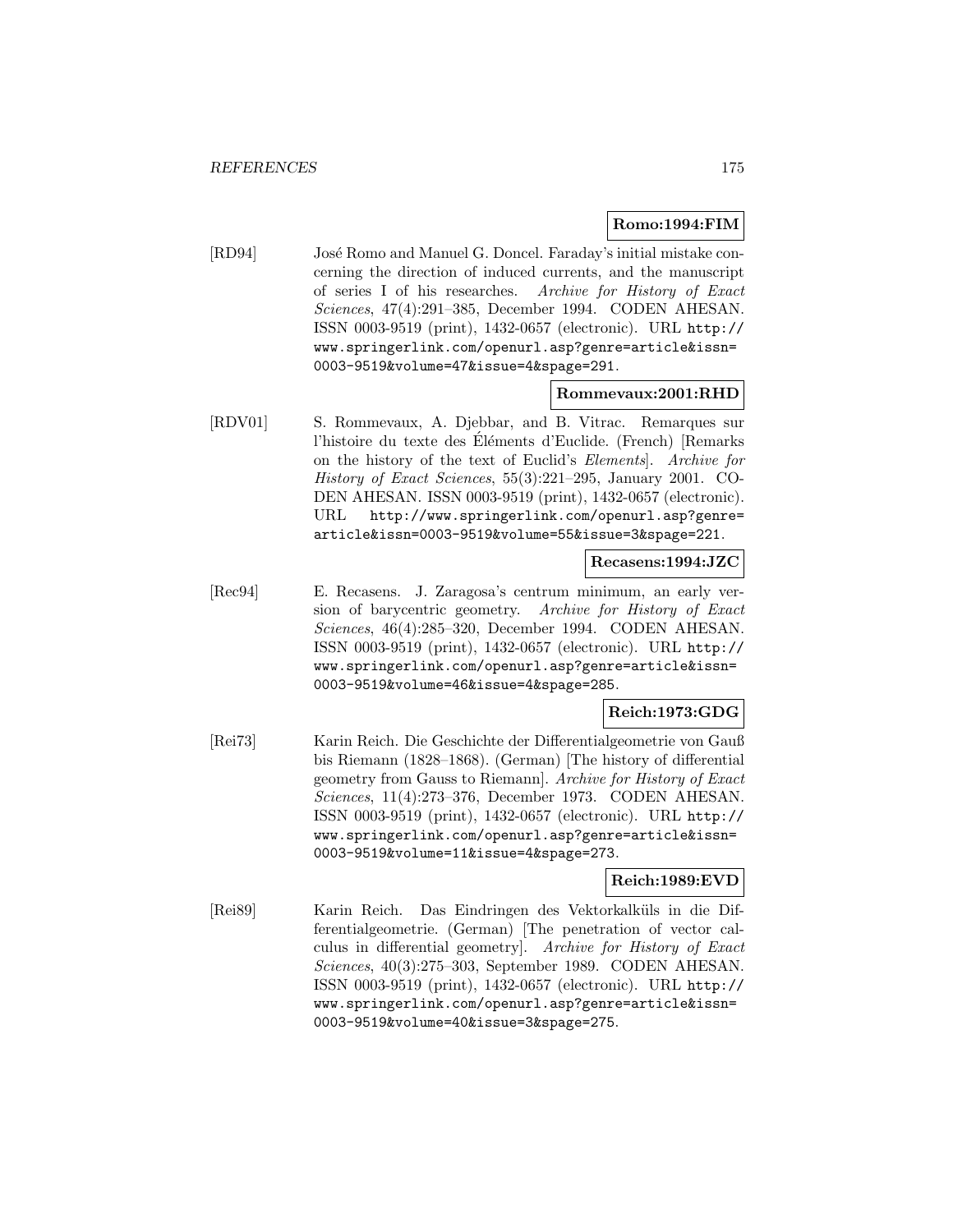# **Reich:1992:LCP**

[Rei92] Karin Reich. Levi-Civitasche Parallelverschiebung, affiner Zusammenhang, Ubertragungsprinzip:  $1916/17-1922/23$ . (German) [Levi-Civita translation, affine connection, transmission principle]. Archive for History of Exact Sciences, 44(1):77– 105, March 1992. CODEN AHESAN. ISSN 0003-9519 (print), 1432-0657 (electronic). URL http://www.springerlink. com/openurl.asp?genre=article&issn=0003-9519&volume= 44&issue=1&spage=77.

# **Reich:2003:CGC**

[Rei03] Karin Reich. Cauchy und Gauß. Cauchys Rezeption im Umfeld von Gauß. (German) [Cauchy and Gauss. Cauchy's reception in the field surrounding Gauss]. Archive for History of Exact Sciences, 57(6):433–463, September 2003. CODEN AHESAN. ISSN 0003-9519 (print), 1432-0657 (electronic). URL http:// www.springerlink.com/openurl.asp?genre=article&issn= 0003-9519&volume=57&issue=6&spage=433.

## **Renn:1997:ECD**

[Ren97] Jürgen Renn. Einstein's controversy with Drude and the origin of statistical mechanics: a new glimpse from the "Love Letters". Archive for History of Exact Sciences, 51(4):315–354, December 1997. CODEN AHESAN. ISSN 0003-9519 (print), 1432-0657 (electronic). URL http://www.springerlink. com/openurl.asp?genre=article&issn=0003-9519&volume= 51&issue=4&spage=315.

### **Raynaud:2019:ANC**

[RGM19] Dominique Raynaud, Samuel Gessner, and Bernardo Mota. Andalò di Negro's De compositione astrolabii: a critical edition with English translation and notes. Archive for History of Exact Sciences, 73(6):551–617, November 2019. CODEN AHESAN. ISSN 0003-9519 (print), 1432-0657 (electronic).

### **Riddell:1978:LVM**

[Rid78] R. C. Riddell. The latitudes of Venus and Mercury in the Almagest. Archive for History of Exact Sciences, 19(2):95– 111, June 1978. CODEN AHESAN. ISSN 0003-9519 (print), 1432-0657 (electronic). URL http://www.springerlink. com/openurl.asp?genre=article&issn=0003-9519&volume= 19&issue=2&spage=95.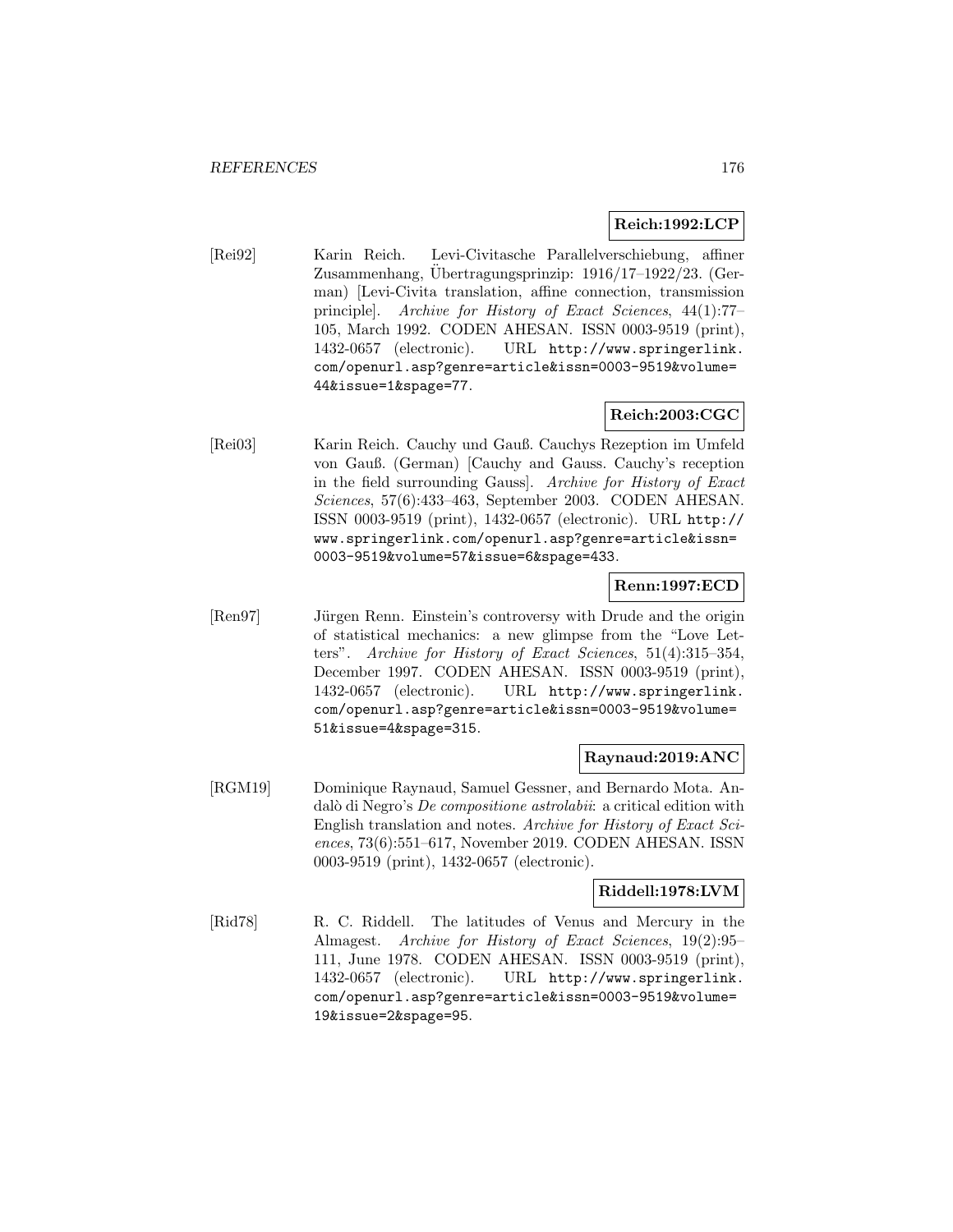### **Riddell:1979:EME**

[Rid79] R. C. Riddell. Eudoxan mathematics and the Eudoxan spheres. Archive for History of Exact Sciences, 20(1):1-19, March 1979. CODEN AHESAN. ISSN 0003-9519 (print), 1432-0657 (electronic). URL http://www.springerlink. com/openurl.asp?genre=article&issn=0003-9519&volume= 20&issue=1&spage=1.

### **Riddell:1980:PDP**

[Rid80] R. C. Riddell. Parameter disposition in pre-Newtonian planetary theories. Archive for History of Exact Sciences, 23(2):87– 157, June 1980. CODEN AHESAN. ISSN 0003-9519 (print), 1432-0657 (electronic). URL http://www.springerlink. com/openurl.asp?genre=article&issn=0003-9519&volume= 23&issue=2&spage=87.

### **Rittberg:2015:HWC**

[Rit15] Colin J. Rittberg. How Woodin changed his mind: new thoughts on the Continuum Hypothesis. Archive for History of Exact Sciences, 69(2):125–151, March 2015. CODEN AHESAN. ISSN 0003-9519 (print), 1432-0657 (electronic). URL http://link. springer.com/article/10.1007/s00407-014-0142-8.

### **RileyKnoedler:2021:UMJ**

[RKH<sup>+</sup>21] Molly Riley Knoedler, Julianna C. Kostas, Caroline Mary Hogan, Harper Kerkhoff, and Chad M. Topaz. An unpublished manuscript of John von Neumann on shock waves in boostered detonations: historical context and mathematical analysis. Archive for History of Exact Sciences, 75(1):83–108, January 2021. CODEN AHESAN. ISSN 0003-9519 (print), 1432-0657 (electronic). URL http://link.springer.com/content/pdf/ 10.1007/s00407-020-00258-9.pdf.

# **Rocci:2021:BRV**

[Roc21] Alessio Rocci. Back to the roots of vector and tensor calculus: Heaviside versus Gibbs. Archive for History of Exact Sciences, 75(4):369–413, July 2021. CODEN AHESAN. ISSN 0003-9519 (print), 1432-0657 (electronic). URL https://link.springer. com/article/10.1007/s00407-020-00264-x.

## **Rodriguez:2015:FRE**

[Rod15] Laura Rodríguez. Frigyes Riesz and the emergence of general topology. Archive for History of Exact Sciences, 69(1):55–102,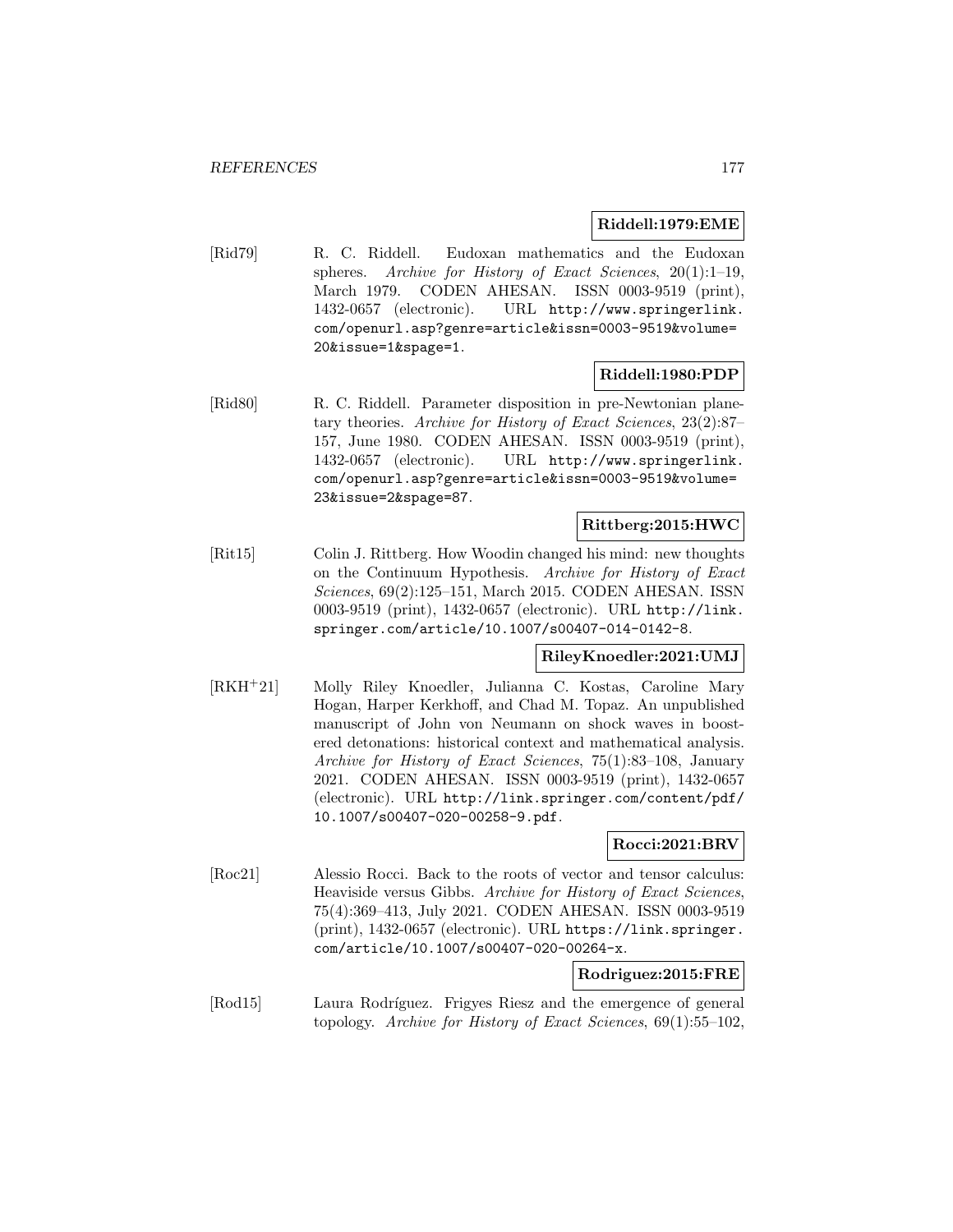January 2015. CODEN AHESAN. ISSN 0003-9519 (print), 1432- 0657 (electronic). URL http://link.springer.com/article/ 10.1007/s00407-014-0144-6.

## **Ronchi:1960:COM**

[Ron60] Vasco Ronchi. Classical optics is a mathematical science. Archive for History of Exact Sciences, 1(2):160–171, December 1960. CODEN AHESAN. ISSN 0003-9519 (print), 1432-0657 (electronic). URL http://www.springerlink.com/openurl.asp? genre=article&issn=0003-9519&volume=1&issue=2&spage= 160.

## **Roque:1992:MSN**

[Roq92] Xavier Roqué. Møller scattering: a neglected application of early quantum electrodynamics. Archive for History of Exact Sciences, 44(3):197–264, September 1992. CODEN AHESAN. ISSN 0003-9519 (print), 1432-0657 (electronic). URL http:// www.springerlink.com/openurl.asp?genre=article&issn= 0003-9519&volume=44&issue=3&spage=197.

## **Roque:2011:STP**

[Roq11] Tatiana Roque. Stability of trajectories from Poincaré to Birkhoff: approaching a qualitative definition. Archive for History of Exact Sciences, 65(3):295–342, May 2011. CO-DEN AHESAN. ISSN 0003-9519 (print), 1432-0657 (electronic). URL http://www.springerlink.com/openurl.asp? genre=article&issn=????&volume=65&issue=3&spage=295.

### **Rosenfeld:1965:NLG**

[Ros65] L. Rosenfeld. Newton and the Law of Gravitation. Archive for History of Exact Sciences, 2(5):365–386, August 1965. CO-DEN AHESAN. ISSN 0003-9519 (print), 1432-0657 (electronic). URL http://www.springerlink.com/openurl.asp? genre=article&issn=0003-9519&volume=2&issue=5&spage= 365.

## **Rosenfeld:1969:NVA**

[Ros69] L. Rosenfeld. Newton's views on aether and gravitation. Archive for History of Exact Sciences, 6(1):29–37, January 1969. CO-DEN AHESAN. ISSN 0003-9519 (print), 1432-0657 (electronic). URL http://www.springerlink.com/openurl.asp? genre=article&issn=0003-9519&volume=6&issue=1&spage= 29.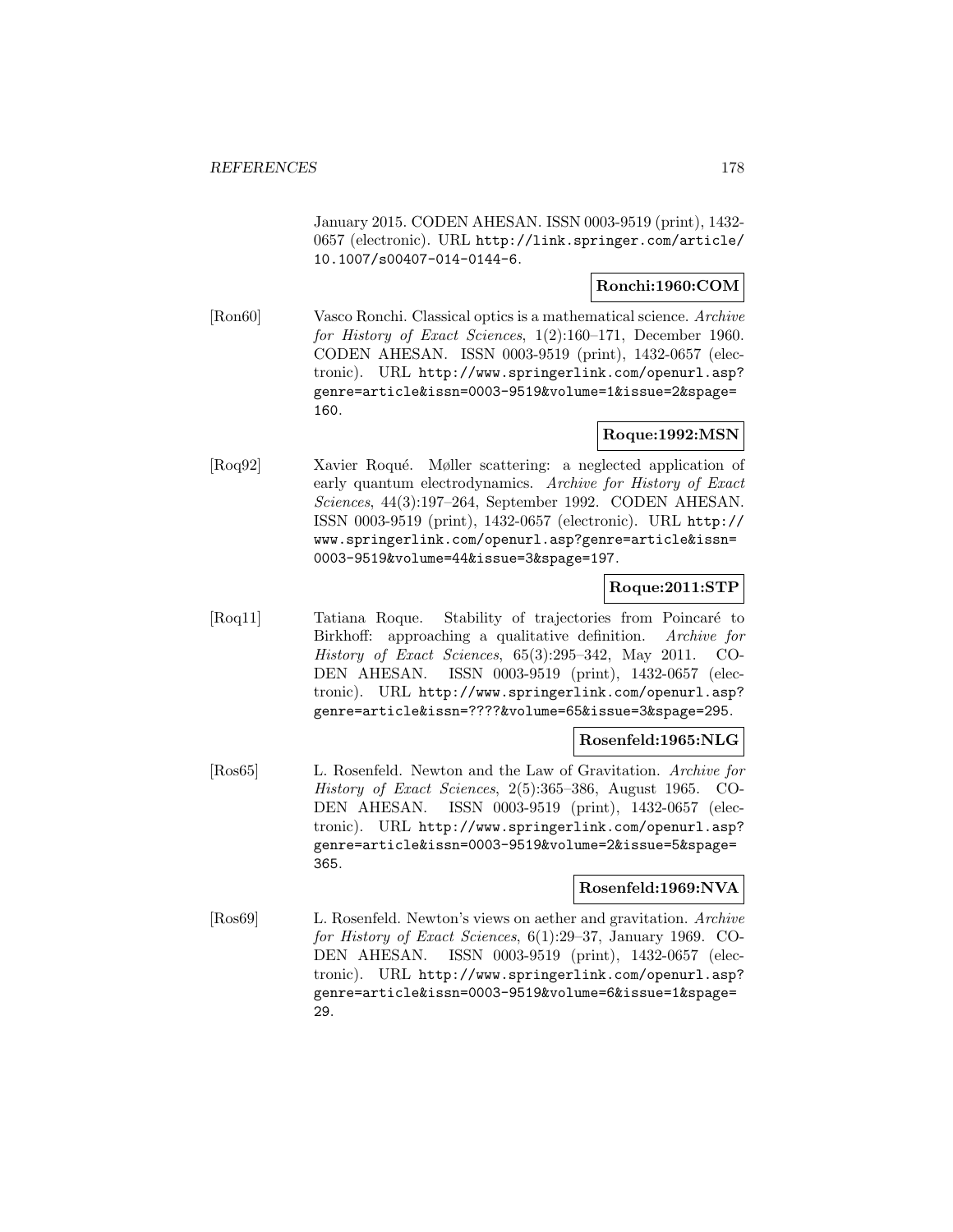### **Rosenfeld:1971:MIH**

[Ros71] L. Rosenfeld. Men and ideas in the history of atomic theory. Archive for History of Exact Sciences, 7(2):69–90, January 1971. CODEN AHESAN. ISSN 0003-9519 (print), 1432-0657 (electronic). URL http://www.springerlink.com/openurl.asp? genre=article&issn=0003-9519&volume=7&issue=2&spage= 69.

## **Rosen:1981:DTB**

[Ros81] Edward Rosen. In defense of Tycho Brahe. Archive for History of Exact Sciences, 24(4):257–265, December 1981. CO-DEN AHESAN. ISSN 0003-9519 (print), 1432-0657 (electronic). URL http://www.springerlink.com/openurl.asp?genre= article&issn=0003-9519&volume=24&issue=4&spage=257.

### **Rosso:2015:FCW**

[Ros15] Riccardo Rosso. Felice Casorati's work on finite differences and its influence on Salvatore Pincherle. Archive for History of Exact Sciences, 69(2):153–215, March 2015. CODEN AHESAN. ISSN 0003-9519 (print), 1432-0657 (electronic). URL http://link. springer.com/article/10.1007/s00407-014-0143-7.

### **Rouxel:1980:LMD**

[Rou80] Bernard Rouxel. L'OEuvre Mathématique d'Albert Ribaucour. (French) [The mathematical work of Albert Ribaucour]. Archive for History of Exact Sciences, 23(2):159–177, June 1980. CODEN AHESAN. ISSN 0003-9519 (print), 1432-0657 (electronic). URL http://www.springerlink. com/openurl.asp?genre=article&issn=0003-9519&volume= 23&issue=2&spage=159.

## **Rajagopal:1978:USM**

[RR78] C. T. Rajagopal and M. S. Rangachari. On an untapped source of medieval Keralese mathematics. Archive for History of Exact Sciences, 18(2):89–102, June 1978. CODEN AHESAN. ISSN 0003-9519 (print), 1432-0657 (electronic). URL http:// www.springerlink.com/openurl.asp?genre=article&issn= 0003-9519&volume=18&issue=2&spage=89.

### **Rajagopal:1986:MKM**

[RR86] C. T. Rajagopal and M. S. Rangachari. On medieval Kerala mathematics. Archive for History of Exact Sciences, 35(2):91– 99, June 1986. CODEN AHESAN. ISSN 0003-9519 (print),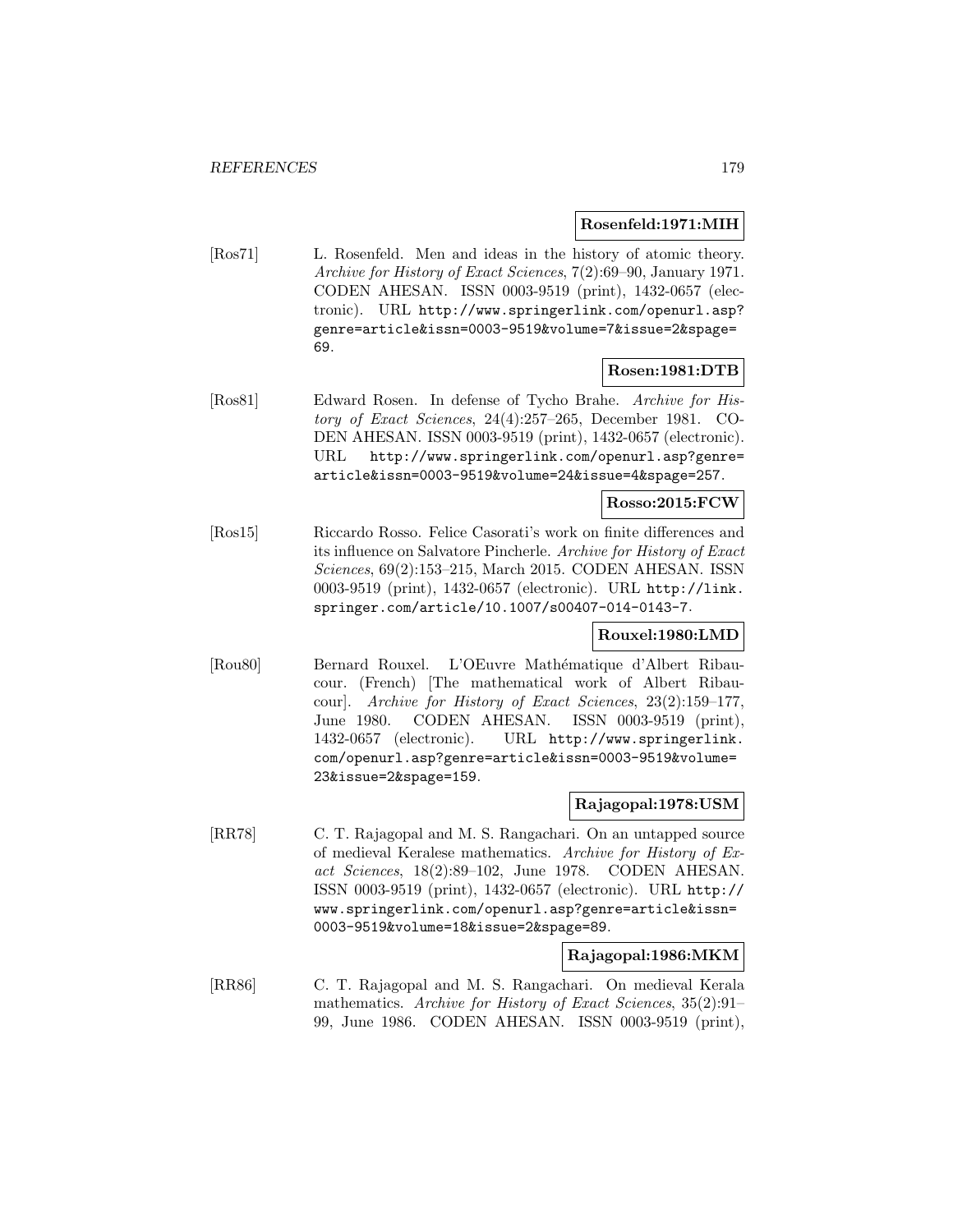1432-0657 (electronic). URL http://www.springerlink. com/openurl.asp?genre=article&issn=0003-9519&volume= 35&issue=2&spage=91.

## **Rivolo:1998:CDR**

[RS98] M. T. Rivolo and A. Simi. Il calcolo delle radici quadrate e cubiche in Italia da Fibonacci a Bombelli. (Italian) [The calculation of square and cube roots in Italy from Fibonacci to Bombelli]. Archive for History of Exact Sciences, 52(2):161–193, February 1998. CODEN AHESAN. ISSN 0003-9519 (print), 1432-0657 (electronic). URL http://www.springerlink. com/openurl.asp?genre=article&issn=0003-9519&volume= 52&issue=2&spage=161.

## **Roughton:2004:LBN**

[RSW04] N. A. Roughton, J. M. Steele, and C. B. F. Walker. A late Babylonian normal and Ziqpu star text. Archive for History of Exact Sciences, 58(6):537–572, September 2004. CODEN AHESAN. ISSN 0003-9519 (print), 1432-0657 (electronic). URL http:// www.springerlink.com/openurl.asp?genre=article&issn= 0003-9519&volume=58&issue=6&spage=537.

### **Ruffner:1963:RGN**

[Ruf63] James A. Ruffner. Reinterpretation of the genesis of Newton's "law of Cooling". Archive for History of Exact Sciences, 2(2):138–152, August 1963. CODEN AHESAN. ISSN 0003-9519 (print), 1432-0657 (electronic). URL http:// www.springerlink.com/openurl.asp?genre=article&issn= 0003-9519&volume=2&issue=2&spage=138.

### **Ruffner:2000:NPC**

[Ruf00] J. A. Ruffner. Newton's propositions on comets: Steps in transition, 1681–84. Archive for History of Exact Sciences, 54(4):259– 277, January 2000. CODEN AHESAN. ISSN 0003-9519 (print), 1432-0657 (electronic). URL http://www.springerlink. com/openurl.asp?genre=article&issn=0003-9519&volume= 54&issue=4&spage=259.

### **Ruffner:2012:NGR**

[Ruf12] J. A. Ruffner. Newton's De gravitatione: a review and reassessment. Archive for History of Exact Sciences, 66(3):241– 264, May 2012. CODEN AHESAN. ISSN 0003-9519 (print),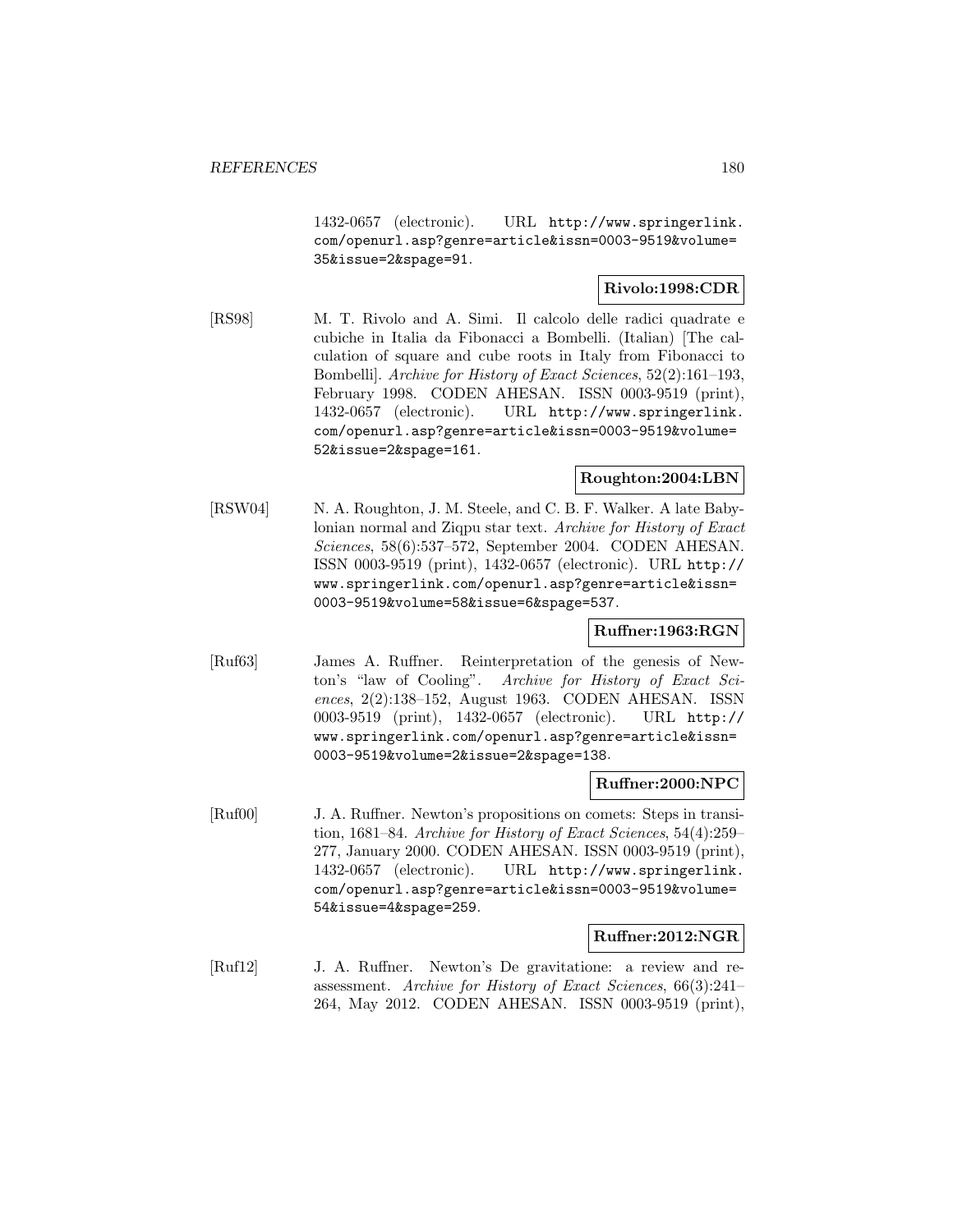1432-0657 (electronic). URL http://www.springerlink. com/openurl.asp?genre=article&issn=0003-9519&volume= 66&issue=3&spage=241.

# **Ruffner:2013:SSN**

[Ruf13] J. A. Ruffner. The snare of simplicity: the Newton–Flamsteed correspondence revisited. Archive for History of Exact Sciences, 67(4):415–455, July 2013. CODEN AHESAN. ISSN 0003-9519 (print), 1432-0657 (electronic). URL http://link.springer. com/article/10.1007/s00407-013-0116-2.

## **Russo:1998:DFG**

[Rus98] Lucio Russo. The definitions of fundamental geometric entities contained in Book I of Euclid's Elements. Archive for History of Exact Sciences, 52(3):195–219, February 1998. CO-DEN AHESAN. ISSN 0003-9519 (print), 1432-0657 (electronic). URL http://www.springerlink.com/openurl.asp?genre= article&issn=0003-9519&volume=52&issue=3&spage=195.

## **Redei:2012:HIP**

[RW12] Miklós Rédei and Charlotte Werndl. On the history of the isomorphism problem of dynamical systems with special regard to von Neumann's contribution. Archive for History of Exact Sciences, 66(1):71–93, January 2012. CODEN AHESAN. ISSN 0003-9519 (print), 1432-0657 (electronic). URL http:// www.springerlink.com/openurl.asp?genre=article&issn= 0003-9519&volume=66&issue=1&spage=71.

## **Sabra:1982:IAH**

[Sab82] A. I. Sabra. Ibn al-Haytham's lemmas for solving "Alhazen's problem". Archive for History of Exact Sciences, 26(4):299–324, December 1982. CODEN AHESAN. ISSN 0003-9519 (print), 1432-0657 (electronic). URL http://www.springerlink. com/openurl.asp?genre=article&issn=0003-9519&volume= 26&issue=4&spage=299.

## **Sakellariadis:1982:DEP**

[Sak82] Spyros Sakellariadis. Descartes' experimental proof of the infinite velocity of light and Huygens' rejoinder. Archive for History of Exact Sciences, 26(1):1–12, March 1982. CODEN AHESAN. ISSN 0003-9519 (print), 1432-0657 (electronic). URL http:// www.springerlink.com/openurl.asp?genre=article&issn= 0003-9519&volume=26&issue=1&spage=1.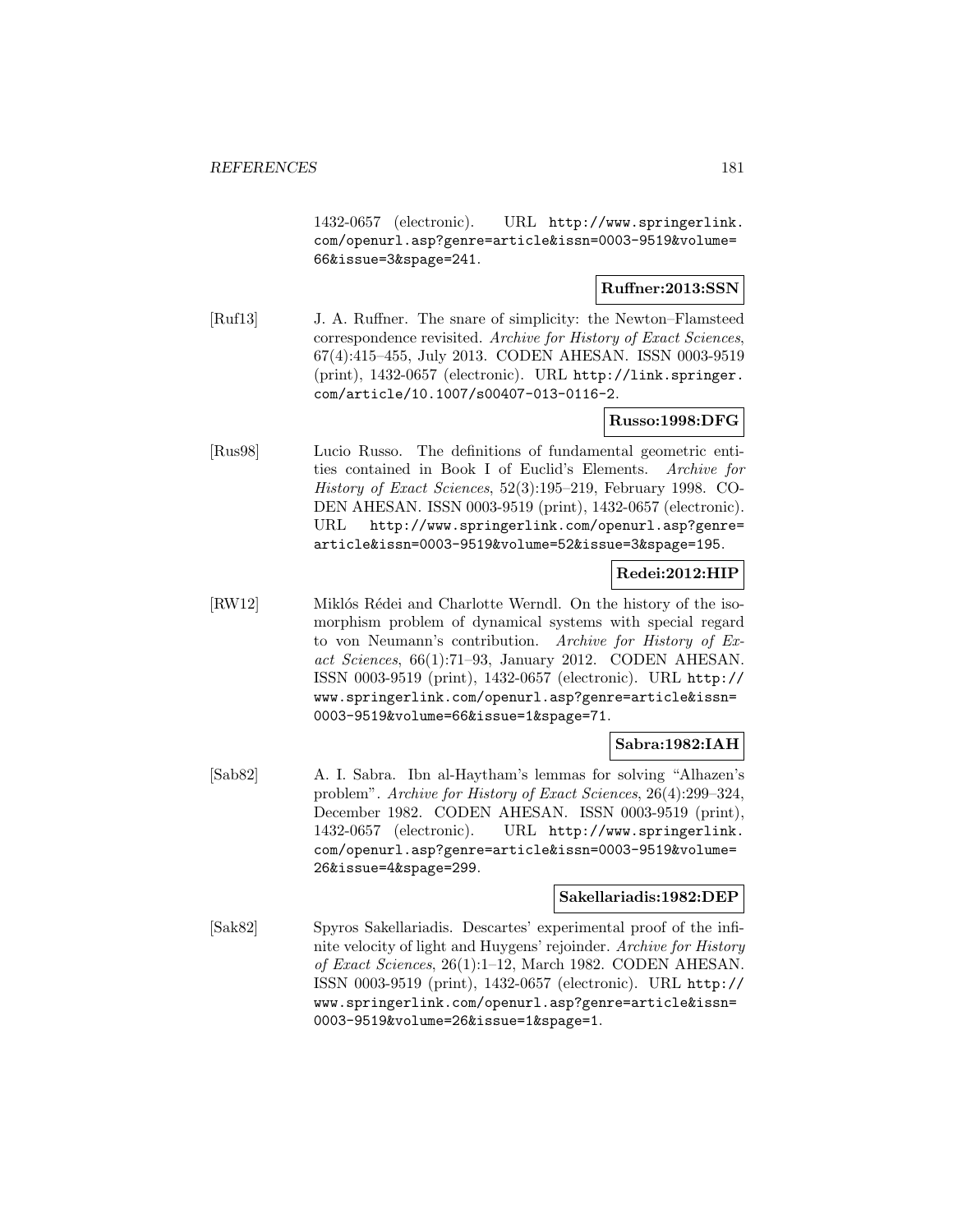## **Salzer:1974:TLE**

[Sal74] Herbert E. Salzer. Two letters from Einstein concerning his distant parallelism field theory. Archive for History of Exact Sciences, 12(1):89–96, March 1974. CODEN AHESAN. ISSN 0003-9519 (print), 1432-0657 (electronic). URL http:// www.springerlink.com/openurl.asp?genre=article&issn= 0003-9519&volume=12&issue=1&spage=89.

### **Sampson:1990:SGT**

[Sam90] J. H. Sampson. Sophie Germain and the theory of numbers. Archive for History of Exact Sciences, 41(2):157–161, June 1990. CODEN AHESAN. ISSN 0003-9519 (print), 1432-0657 (electronic). URL http://www.springerlink. com/openurl.asp?genre=article&issn=0003-9519&volume= 41&issue=2&spage=157.

## **Sarkar:2012:CSN**

[Sar12] Sahotra Sarkar. Complementarity and the selection of nature reserves: algorithms and the origins of conservation planning, 1980–1995. Archive for History of Exact Sciences, 66(4):397– 426, July 2012. CODEN AHESAN. ISSN 0003-9519 (print), 1432-0657 (electronic). URL http://www.springerlink. com/openurl.asp?genre=article&issn=0003-9519&volume= 66&issue=4&spage=397.

## **Sauer:1999:RDH**

[Sau99] Tilman Sauer. The relativity of discovery: Hilbert's First Note on the Foundations of Physics. Archive for History of Exact Sciences, 53(6):529–575, January 1999. CODEN AHESAN. ISSN 0003-9519 (print), 1432-0657 (electronic). URL http:// www.springerlink.com/openurl.asp?genre=article&issn= 0003-9519&volume=53&issue=6&spage=529.

## **Sauer:2005:EEH**

[Sau05] Tilman Sauer. Einstein equations and Hilbert action: What is missing on page 8 of the proofs for Hilbert's First Communication on the Foundations of Physics? Archive for History of Exact Sciences, 59(6):577–590, October 2005. CODEN AHESAN. ISSN 0003-9519 (print), 1432-0657 (electronic). URL http:// www.springerlink.com/openurl.asp?genre=article&issn= 0003-9519&volume=59&issue=6&spage=577.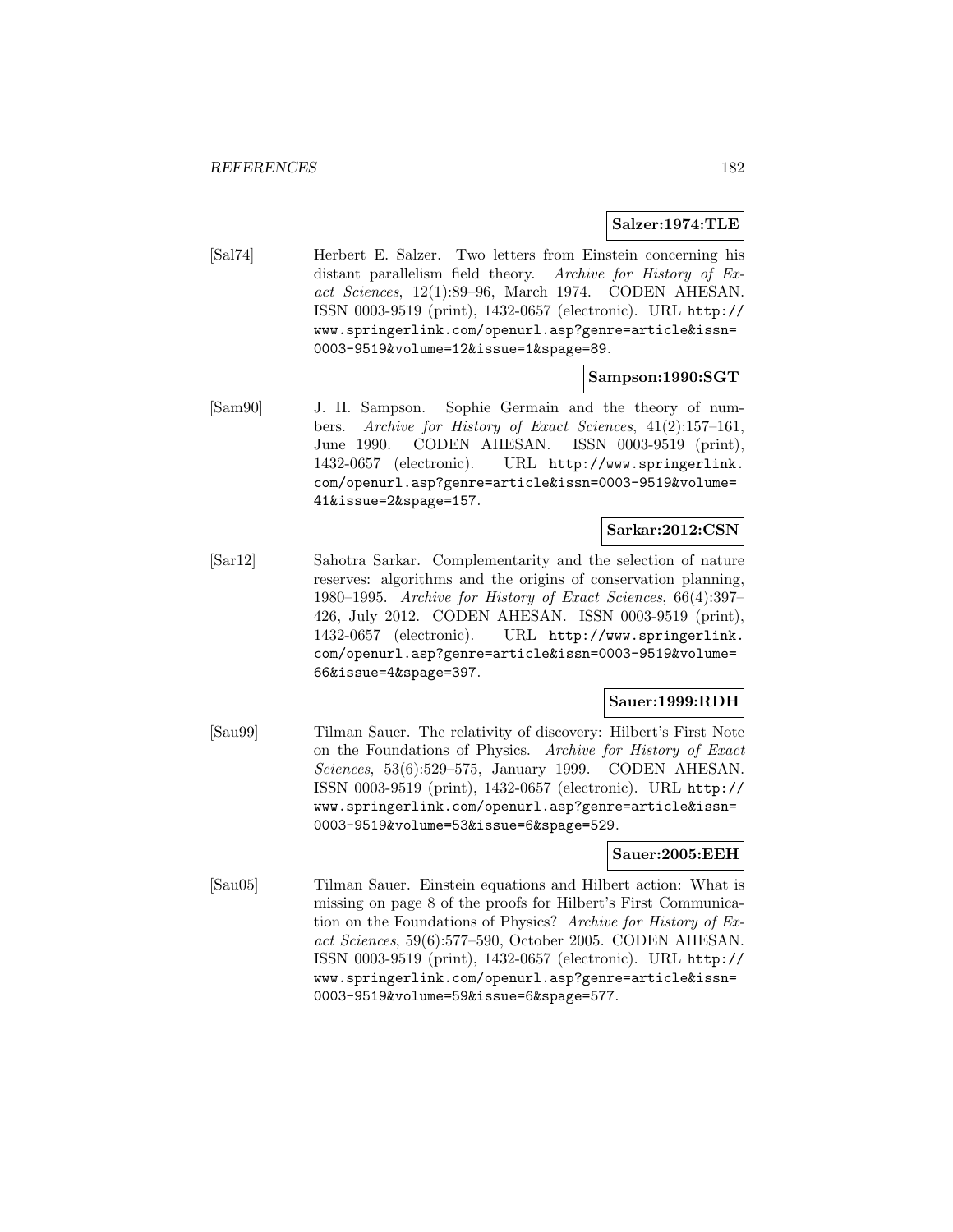### **Sauer:2007:EET**

[Sau07] Tilman Sauer. Einstein and the early Theory of Superconductivity, 1919–1922. Archive for History of Exact Sciences, 61(2):159– 211, March 2007. CODEN AHESAN. ISSN 0003-9519 (print), 1432-0657 (electronic). URL http://www.springerlink. com/openurl.asp?genre=article&issn=0003-9519&volume= 61&issue=2&spage=159.

### **Sauer:2008:NGO**

[Sau08] Tilman Sauer. Nova Geminorum 1912 and the origin of the idea of gravitational lensing. Archive for History of Exact Sciences, 62(1):1–22, January 2008. CODEN AHESAN. ISSN 0003-9519 (print), 1432-0657 (electronic). URL http:// www.springerlink.com/openurl.asp?genre=article&issn= 0003-9519&volume=62&issue=1&spage=1.

#### **Seidenberg:1980:ROB**

[SC80] A. Seidenberg and J. Casey. The ritual origin of the balance. Archive for History of Exact Sciences, 23(3):179–226, September 1980. CODEN AHESAN. ISSN 0003-9519 (print), 1432-0657 (electronic). URL http://www.springerlink. com/openurl.asp?genre=article&issn=0003-9519&volume= 23&issue=3&spage=179.

## **Schneider:1968:MAM**

[Sch68] Ivo Schneider. Der Mathematiker Abraham de Moivre (1667– 1754). (German) [The mathematician Abraham de Moivre  $(1667-1754)$ . Archive for History of Exact Sciences,  $5(3-4)$ :177– 317, January 1968. CODEN AHESAN. ISSN 0003-9519 (print), 1432-0657 (electronic). URL http://www.springerlink. com/openurl.asp?genre=article&issn=0003-9519&volume= 5&issue=3&spage=177.

### **Schneider:1971:DDF**

[Sch71] Ivo Schneider. Descartes' Diskussion der Fermatschen Extremwertmethode — ein Stück Ideengeschichte der Mathematik. (German) [Descartes' discussion of Fermat's extreme value method — a piece of the conceptual history of mathematics]. Archive for History of Exact Sciences, 7(5):354–374, January 1971. CODEN AHESAN. ISSN 0003-9519 (print), 1432-0657 (electronic). URL http://www.springerlink.com/openurl.asp? genre=article&issn=0003-9519&volume=7&issue=5&spage= 354.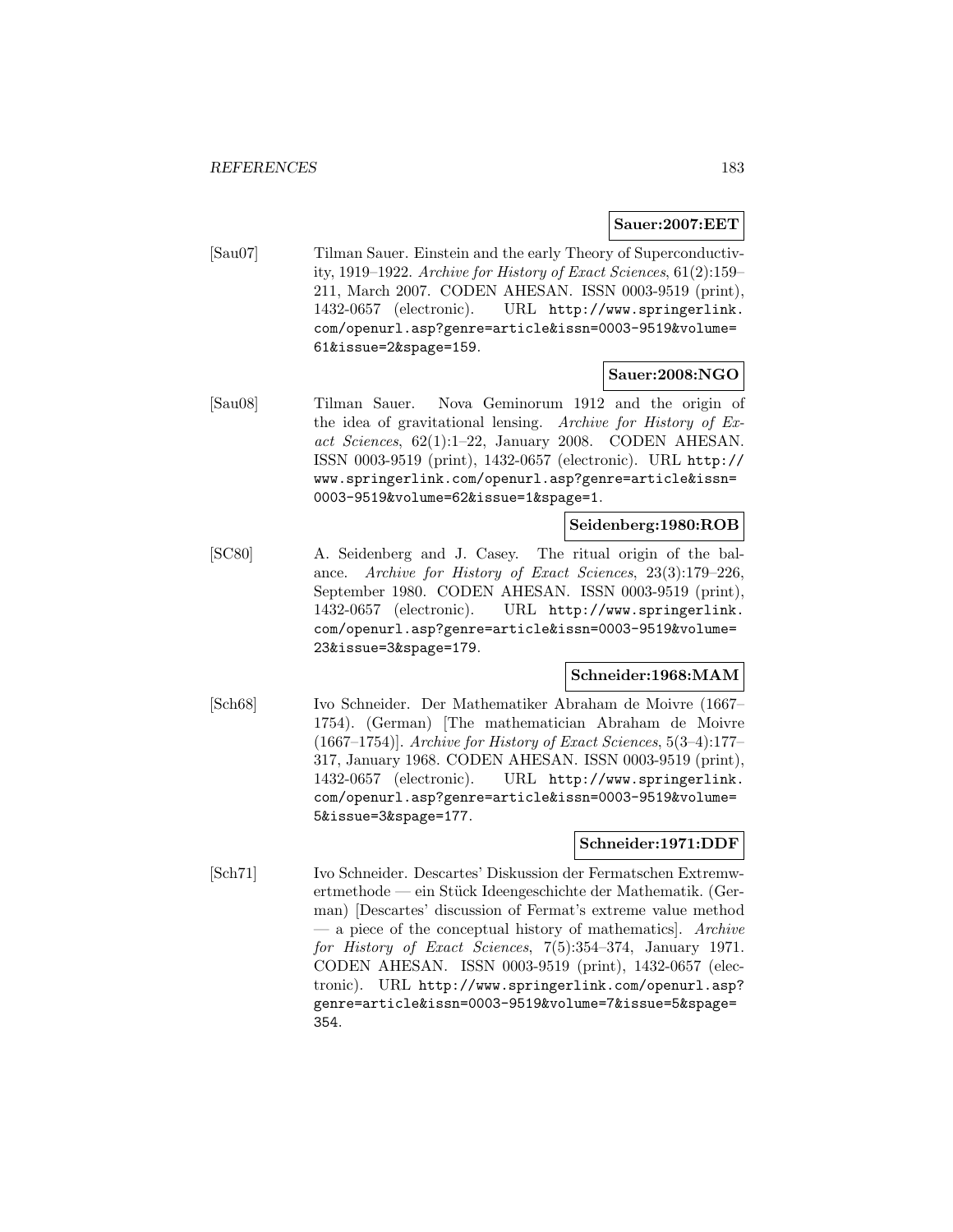### **Schroder:1973:WOJ**

[Sch73] W. Schröder. Das Wirken von Otto Jesse für die Erforschung der Hochatmosphäre. (German) [Works of Otto Jesse on the study of the upper atmosphere]. Archive for History of Exact Sciences, 11(2–3):267–272, June 1973. CODEN AHESAN. ISSN 0003-9519 (print), 1432-0657 (electronic). URL http:// www.springerlink.com/openurl.asp?genre=article&issn= 0003-9519&volume=11&issue=2&spage=267.

## **Schneider:1974:CEA**

[Sch74a] Ivo Schneider. Clausius' erste Anwendung der Wahrscheinlichkeitsrechnung im Rahmen der atmosphärischen Lichtstreuung. (German) [Clausius's first application of probability calculations in the context of atmospheric light scattering]. Archive for History of Exact Sciences, 14(2):143–158, June 1974. CO-DEN AHESAN. ISSN 0003-9519 (print), 1432-0657 (electronic). URL http://www.springerlink.com/openurl.asp?genre= article&issn=0003-9519&volume=14&issue=2&spage=143.

### **Schutt:1974:PMV**

[Sch74b] Hans-Werner Sch¨utt. Das Problem der Mischkristallisation von Vitriolen vor der Entdeckung des Isomorphismus. (German) [The problem of the mixture crystallization of vitriol before the discovery of isomorphicism]. Archive for History of Exact Sciences, 12(2):186–198, June 1974. CODEN AHESAN. ISSN 0003-9519 (print), 1432-0657 (electronic). URL http:// www.springerlink.com/openurl.asp?genre=article&issn= 0003-9519&volume=12&issue=2&spage=186.

# **Schneider:1975:RCB**

[Sch75] Ivo Schneider. Rudolph Clausius' Beitrag zur Einführung wahrscheinlichkeitstheoretischer Methoden in die Physik der Gase nach 1856. (German) [Rudolph Clausius's contribution to the introduction of probabilistic methods to the physics of gases after 1856]. Archive for History of Exact Sciences, 14(3):237–261, September 1975. CODEN AHESAN. ISSN 0003-9519 (print), 1432-0657 (electronic). URL http:// www.springerlink.com/openurl.asp?genre=article&issn= 0003-9519&volume=14&issue=3&spage=237.

### **Schlissel:1977:DAS**

[Sch77] Arthur Schlissel. The development of asymptotic solutions of linear ordinary differential equations, 1817–1920. Archive for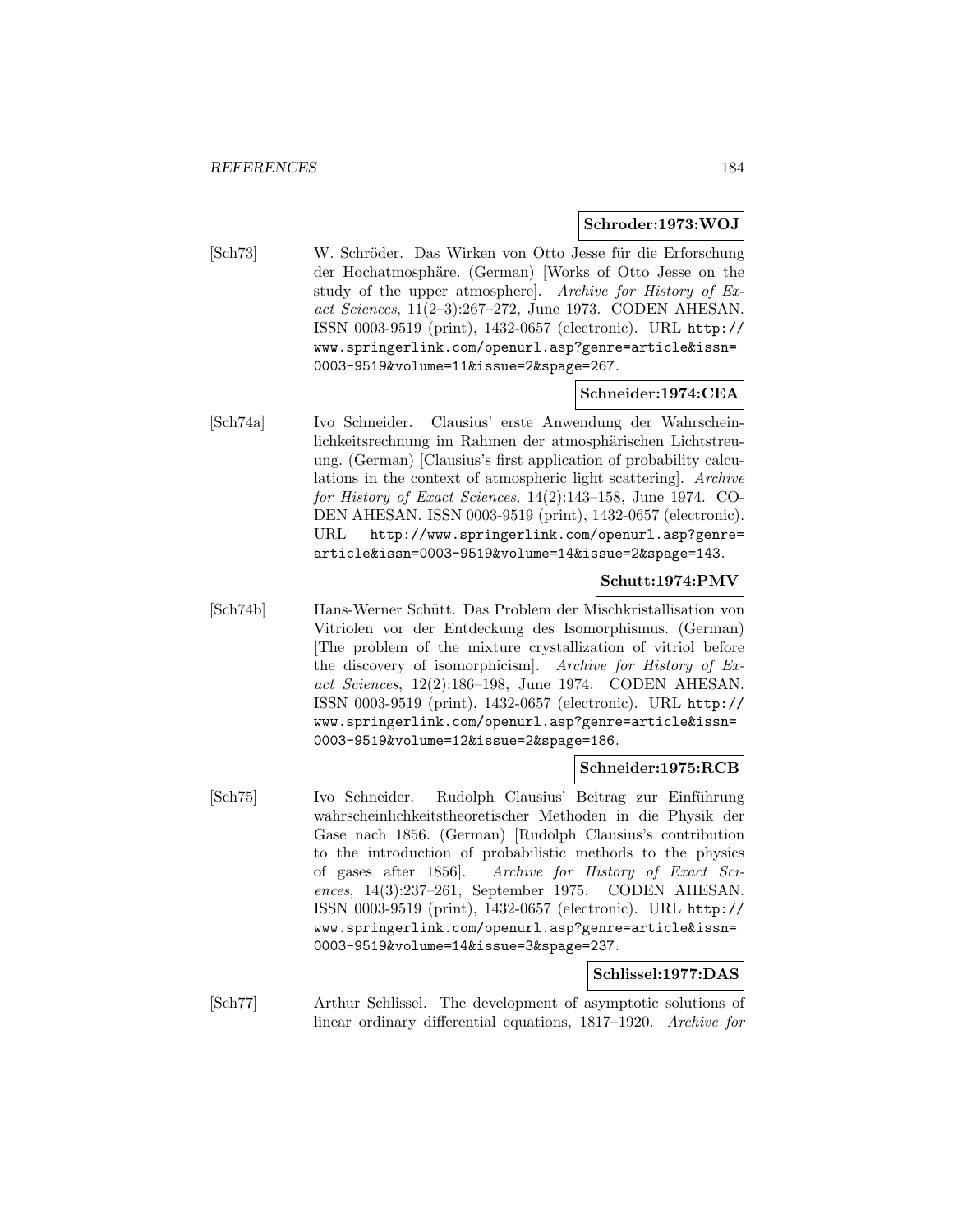History of Exact Sciences, 16(4):307–378, December 1977. CO-DEN AHESAN. ISSN 0003-9519 (print), 1432-0657 (electronic). URL http://www.springerlink.com/openurl.asp?genre= article&issn=0003-9519&volume=16&issue=4&spage=307.

# **Scharlau:1982:UAA**

[Sch82a] Winfried Scharlau. Unveröffentlichte algebraische Arbeiten Richard Dedekinds aus seiner Göttinger Zeit 1855–1858. (German) [Unpublished algebraic work of Richard Dedekind from his Göttingen years 1855–1858. Archive for History of Exact Sciences, 27(4):335–367, December 1982. CODEN AHESAN. ISSN 0003-9519 (print), 1432-0657 (electronic). URL http:// www.springerlink.com/openurl.asp?genre=article&issn= 0003-9519&volume=27&issue=4&spage=335.

## **Scholz:1982:RFN**

[Sch82b] E. Scholz. Riemanns frühe Notizen zum Mannigfaltigkeitsbegriff und zu den Grundlagen der Geometrie. (German) [Riemann's early notes on the diversity term and on the basis of geometry]. Archive for History of Exact Sciences, 27(3):213–232, September 1982. CODEN AHESAN. ISSN 0003-9519 (print), 1432-0657 (electronic). URL http://www.springerlink. com/openurl.asp?genre=article&issn=0003-9519&volume= 27&issue=3&spage=213.

## **Schroder:1982:EWS**

[Sch82c] Wilfried Schröder. Emil Wiechert und seine Bedeutung für die Entwicklung der Geophysik zur exakten Wissenschaft. (German) [Emil Wiechert and his significance for the development of geophysics as an exact science]. Archive for History of Exact Sciences, 27(4):369–389, December 1982. CODEN AHESAN. ISSN 0003-9519 (print), 1432-0657 (electronic). URL http:// www.springerlink.com/openurl.asp?genre=article&issn= 0003-9519&volume=27&issue=4&spage=369.

# **Schroder:1984:HAL**

[Sch84] Wilfried Schröder. Hendrik Antoon Lorentz und Emil Wiechert (Briefwechsel und Verhältnis der beiden Physiker). (German) [Hendrik Antoon Lorentz and Emil Wiechert (exchange of letters and the relationship of the two physicists)]. Archive for History of Exact Sciences, 30(2):167–187, June 1984. CODEN AHESAN. ISSN 0003-9519 (print), 1432-0657 (electronic). URL http://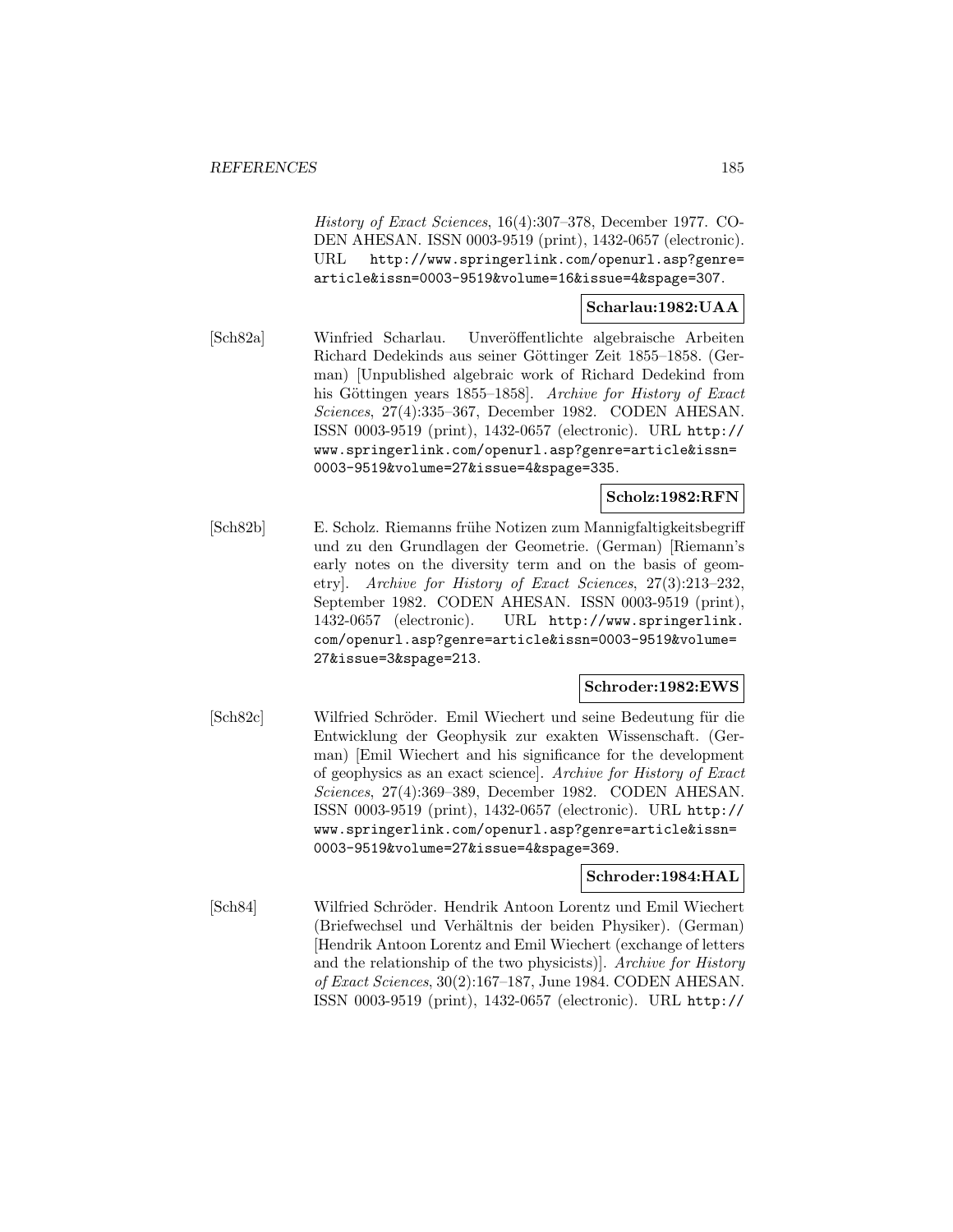www.springerlink.com/openurl.asp?genre=article&issn= 0003-9519&volume=30&issue=2&spage=167.

### **Schroder:1985:ASE**

[Sch85] Wilfried Schröder. Arnold Sommerfeld und Emil Wiechert. (German) [Arnold Sommerfeld and Emil Wiechert]. Archive for History of Exact Sciences, 32(1):77–93, March 1985. CO-DEN AHESAN. ISSN 0003-9519 (print), 1432-0657 (electronic). URL http://www.springerlink.com/openurl.asp?genre= article&issn=0003-9519&volume=32&issue=1&spage=77.

# **Scharlau:1986:EAZ**

[Sch86] Winfried Scharlau. Zur Entstehung der Algebraischen Zahlentheorie — ein Bericht eines Augenzeugen. (German) [On the emergence of the algebraic number theory —- a report of an eyewitness]. Archive for History of Exact Sciences, 36(1):63– 74, March 1986. CODEN AHESAN. ISSN 0003-9519 (print), 1432-0657 (electronic). URL http://www.springerlink. com/openurl.asp?genre=article&issn=0003-9519&volume= 36&issue=1&spage=63.

## **Schroder:1988:AES**

[Sch88] Wilfried Schröder. Albert Einstein in seinen Beziehungen zu Mitgliedern der Gesellschaft der Wissenschaften in Göttingen. (German) [Albert Einstein and his relations with members of the Göttingen Scientific Society]. Archive for History of Exact Sciences, 39(2):157–171, June 1988. CODEN AHESAN. ISSN 0003-9519 (print), 1432-0657 (electronic). URL http:// www.springerlink.com/openurl.asp?genre=article&issn= 0003-9519&volume=39&issue=2&spage=157.

#### **Schubring:2017:SOE**

[Sch17] Gert Schubring. Searches for the origins of the epistemological concept of model in mathematics. Archive for History of Exact Sciences, 71(3):245–278, May 2017. CODEN AHESAN. ISSN 0003-9519 (print), 1432-0657 (electronic).

#### **Scriba:1961:LDP**

[Scr61] Christoph J. Scriba. Zur Lösung des 2. Debeauneschen Problems durch Descartes Ein Abschnitt aus der Frühgeschichte der inversen Tangentenaufgaben. (German) [On the solution of the 2nd Debeaune problem of Descartes: a section from the early history of the inverse-tangent exercises]. Archive for History of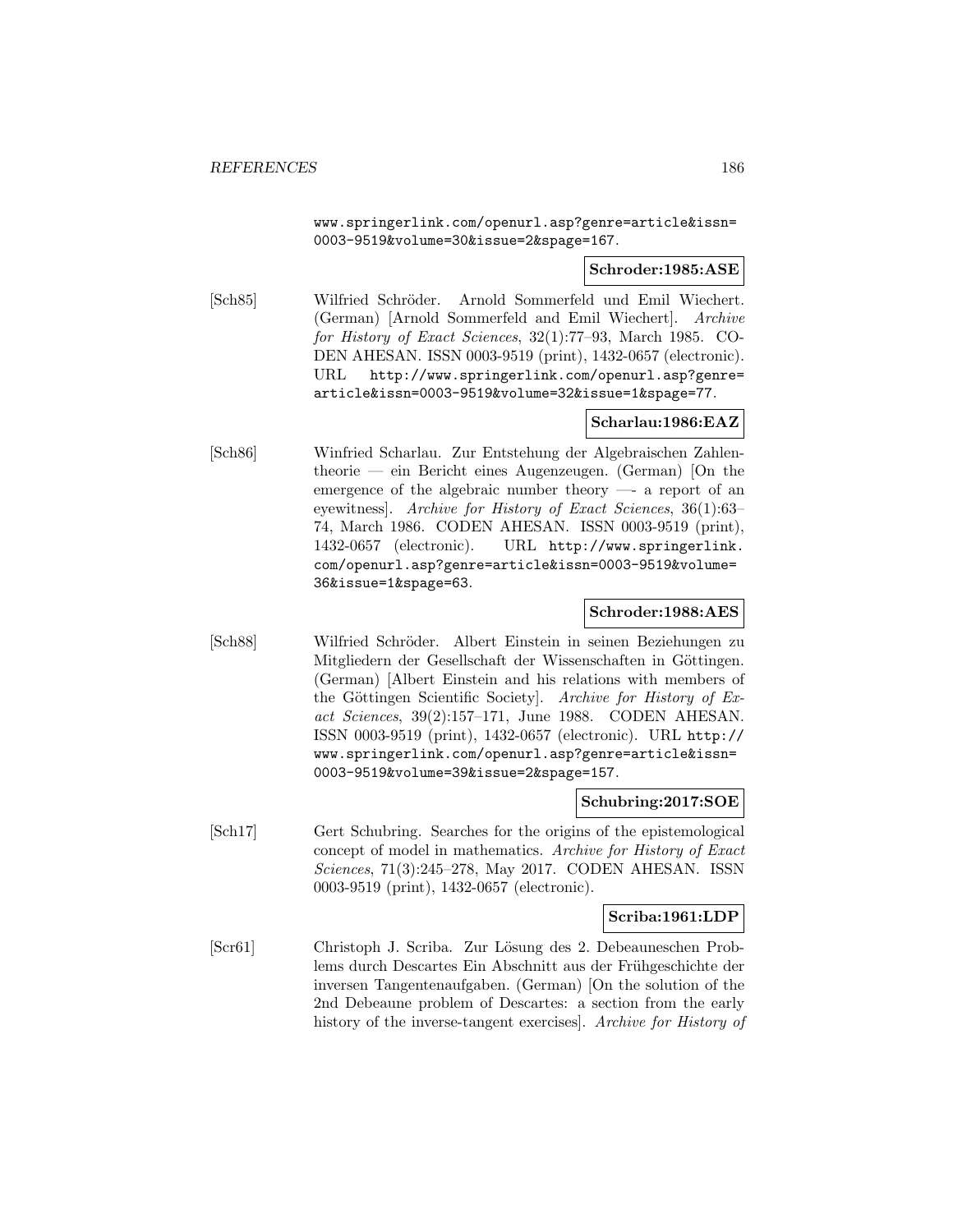Exact Sciences, 1(4):406–419, July 1961. CODEN AHESAN. ISSN 0003-9519 (print), 1432-0657 (electronic). URL http:// www.springerlink.com/openurl.asp?genre=article&issn= 0003-9519&volume=1&issue=4&spage=406.

# **Scriba:1963:IMT**

[Scr63] Christoph J. Scriba. The inverse method of tangents: a dialogue between Leibniz and Newton (1675–1677). Archive for History of Exact Sciences, 2(2):113–137, August 1963. CODEN AHESAN. ISSN 0003-9519 (print), 1432-0657 (electronic). URL http:// www.springerlink.com/openurl.asp?genre=article&issn= 0003-9519&volume=2&issue=2&spage=113.

# **Segre:1980:REG**

[Seg80] Michael Segre. The role of experiment in Galileo's physics. Archive for History of Exact Sciences, 23(3):227–252, September 1980. CODEN AHESAN. ISSN 0003-9519 (print), 1432-0657 (electronic). URL http://www.springerlink. com/openurl.asp?genre=article&issn=0003-9519&volume= 23&issue=3&spage=227.

# **Segre:1994:PAT**

[Seg94] Michael Segre. Peano's axioms in their historical context. Archive for History of Exact Sciences, 48(3–4):201–342, September 1994. CODEN AHESAN. ISSN 0003-9519 (print), 1432-0657 (electronic). URL http://www.springerlink. com/openurl.asp?genre=article&issn=0003-9519&volume= 48&issue=3&spage=201.

#### **Seidenberg:1961:ROG**

[Sei61] A. Seidenberg. The ritual origin of geometry. Archive for History of Exact Sciences, 1(5):488–527, October 1961. CO-DEN AHESAN. ISSN 0003-9519 (print), 1432-0657 (electronic). URL http://www.springerlink.com/openurl.asp? genre=article&issn=0003-9519&volume=1&issue=5&spage= 488.

### **Seidenberg:1962:ROC**

[Sei62] A. Seidenberg. The ritual origin of counting. Archive for History of Exact Sciences, 2(1):1–40, August 1962. CODEN AHESAN. ISSN 0003-9519 (print), 1432-0657 (electronic). URL http:// www.springerlink.com/openurl.asp?genre=article&issn= 0003-9519&volume=2&issue=1&spage=1.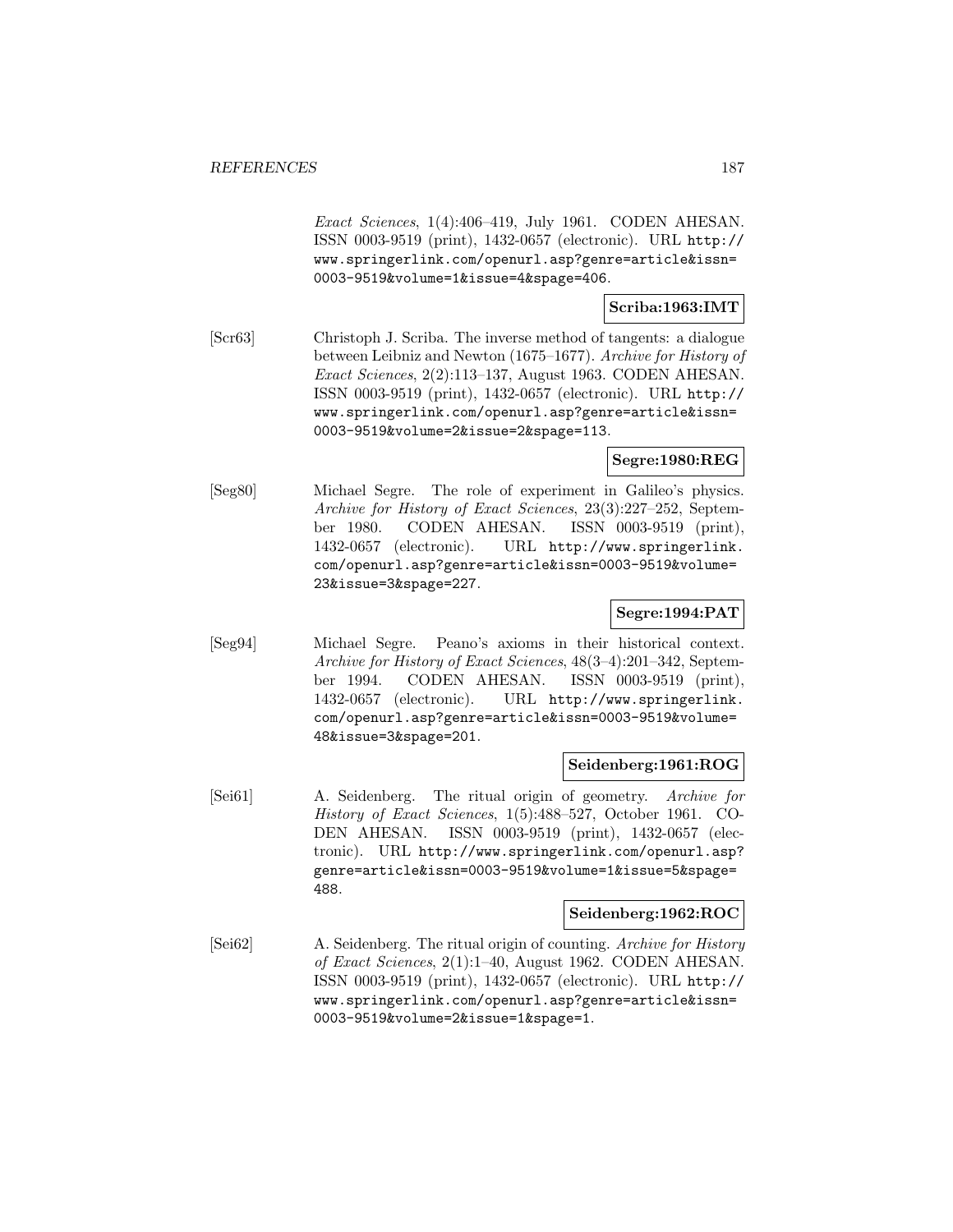#### **Seidenberg:1965:SSS**

[Sei65] A. Seidenberg. The sixty system of Sumer. Archive for History of Exact Sciences, 2(5):436–440, August 1965. CODEN AHESAN. ISSN 0003-9519 (print), 1432-0657 (electronic). URL http:// www.springerlink.com/openurl.asp?genre=article&issn= 0003-9519&volume=2&issue=5&spage=436.

## **Seidenberg:1966:RND**

[Sei66] A. Seidenberg. Remarks on Nicomedes' duplication. Archive for History of Exact Sciences, 3(2):97–101, January 1966. CO-DEN AHESAN. ISSN 0003-9519 (print), 1432-0657 (electronic). URL http://www.springerlink.com/openurl.asp? genre=article&issn=0003-9519&volume=3&issue=2&spage= 97.

## **Seidenberg:1972:ASC**

[Sei72] A. Seidenberg. On the area of a semi-circle. Archive for History of Exact Sciences, 9(3):171–211, January 1972. CO-DEN AHESAN. ISSN 0003-9519 (print), 1432-0657 (electronic). URL http://www.springerlink.com/openurl.asp? genre=article&issn=0003-9519&volume=9&issue=3&spage= 171.

#### **Seidenberg:1975:DEE**

[Sei75] A. Seidenberg. Did Euclid's Elements, Book I, develop geometry axiomatically? Archive for History of Exact Sciences, 14(4):263–295, December 1975. CODEN AHESAN. ISSN 0003-9519 (print), 1432-0657 (electronic). URL http:// www.springerlink.com/openurl.asp?genre=article&issn= 0003-9519&volume=14&issue=4&spage=263.

#### **Seidenberg:1976:KWR**

[Sei76] A. Seidenberg. km, a widespread root for ten. Archive for History of Exact Sciences, 16(1):1–16, March 1976. CODEN AHESAN. ISSN 0003-9519 (print), 1432-0657 (electronic). URL http://www.springerlink.com/openurl.asp?genre= article&issn=0003-9519&volume=16&issue=1&spage=1.

#### **Seidenberg:1978:OM**

[Sei78] A. Seidenberg. The origin of mathematics. Archive for History of Exact Sciences, 18(4):301–342, December 1978. CO-DEN AHESAN. ISSN 0003-9519 (print), 1432-0657 (electronic).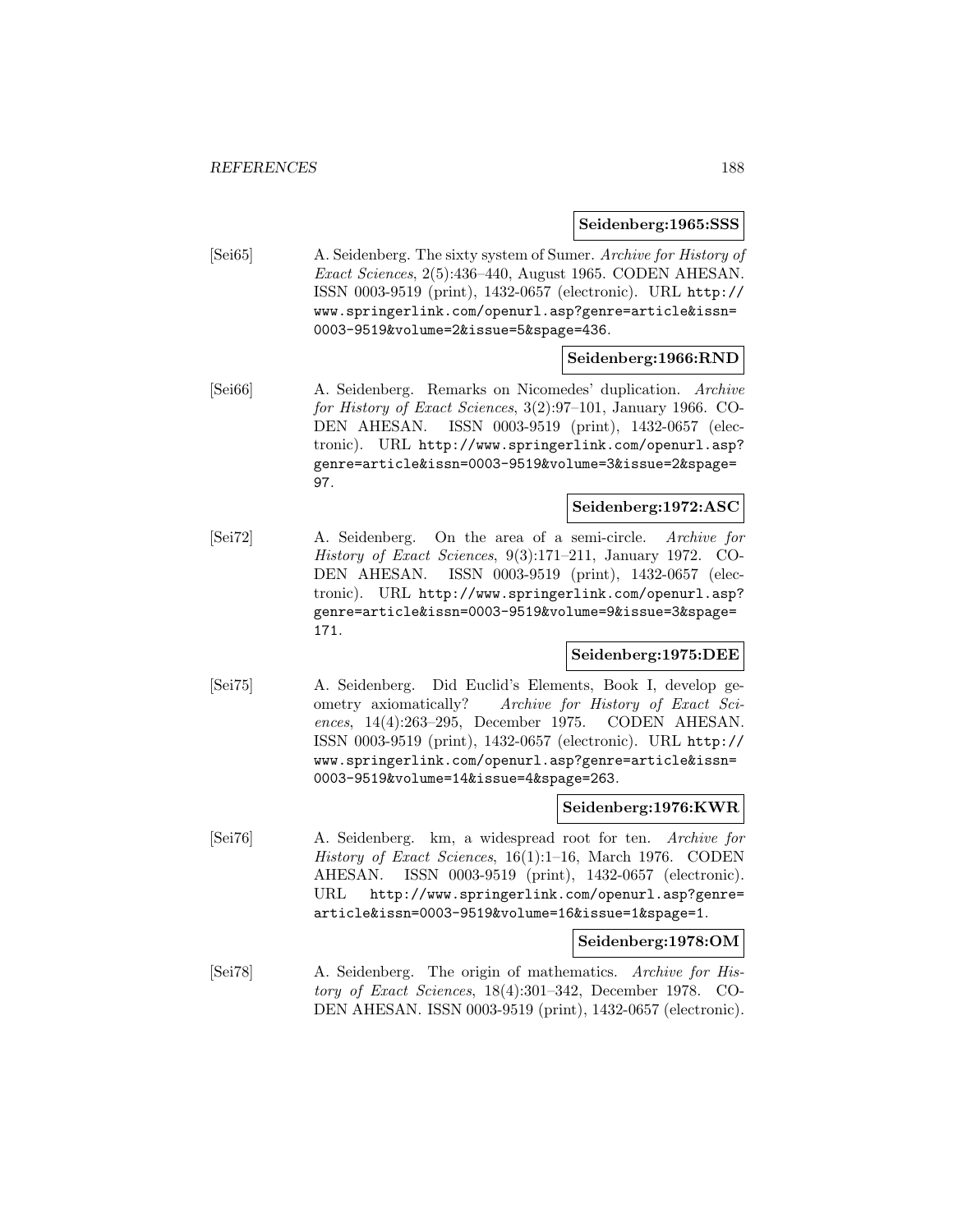URL http://www.springerlink.com/openurl.asp?genre= article&issn=0003-9519&volume=18&issue=4&spage=301.

### **Seidenberg:1981:ROC**

[Sei81] A. Seidenberg. The ritual origin of the circle and square. Archive for History of Exact Sciences, 25(4):269–327, December 1981. CODEN AHESAN. ISSN 0003-9519 (print), 1432-0657 (electronic). URL http://www.springerlink. com/openurl.asp?genre=article&issn=0003-9519&volume= 25&issue=4&spage=269.

# **Seidenberg:1984:AMT**

[Sei84] A. Seidenberg. "on ancient mathematical terminology". Archive for History of Exact Sciences, 31(1):1–13, March 1984. CO-DEN AHESAN. ISSN 0003-9519 (print), 1432-0657 (electronic). URL http://www.springerlink.com/openurl.asp?genre= article&issn=0003-9519&volume=31&issue=1&spage=1.

## **Seidenberg:1988:VS**

[Sei88] A. Seidenberg. On the volume of a sphere. Archive for History of Exact Sciences, 39(2):97–119, June 1988. CODEN AHESAN. ISSN 0003-9519 (print), 1432-0657 (electronic). URL http:// www.springerlink.com/openurl.asp?genre=article&issn= 0003-9519&volume=39&issue=2&spage=97.

## **Seneta:1998:EIP**

[Sen98] E. Seneta. Early influences on probability and statistics in the Russian Empire. Archive for History of Exact Sciences, 53(3–4):201–213, November 1998. CODEN AHESAN. ISSN 0003-9519 (print), 1432-0657 (electronic). URL http:// www.springerlink.com/openurl.asp?genre=article&issn= 0003-9519&volume=53&issue=3&spage=201.

## **Sesiano:1977:TEI**

[Ses77] Jacques Sesiano. Le traitement des équations indéterminées dans le Bad i fi'l-Hisab d'Abu Bakr Al–Karaji. (French) [The treatment of indeterminate equations in the Bad i fi'l-Hisab d'Abu Bakr Al–Karaji]. Archive for History of Exact Sciences, 17(4):297–379, July 1977. CODEN AHESAN. ISSN 0003-9519 (print), 1432-0657 (electronic). URL http:// www.springerlink.com/openurl.asp?genre=article&issn= 0003-9519&volume=17&issue=4&spage=297.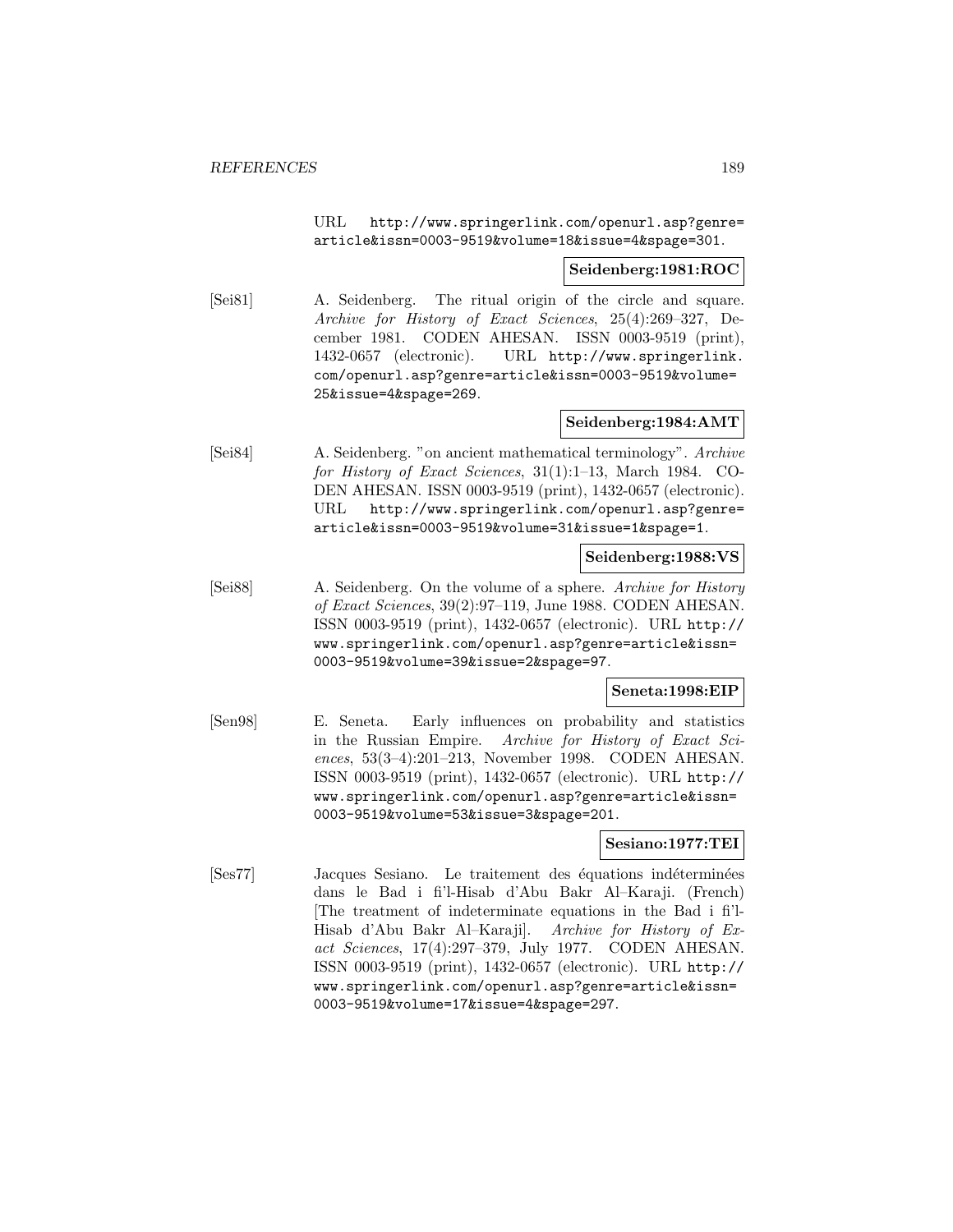#### **Sesiano:1985:ANS**

[Ses85] Jacques Sesiano. The appearance of negative solutions in mediaeval mathematics. Archive for History of Exact Sciences, 32(2): 105–150, June 1985. CODEN AHESAN. ISSN 0003-9519 (print), 1432-0657 (electronic). URL http://www.springerlink. com/openurl.asp?genre=article&issn=0003-9519&volume= 32&issue=2&spage=105.

#### **Sesiano:1991:TPN**

[Ses91] J. Sesiano. Two problems of number theory in Islamic times. Archive for History of Exact Sciences, 41(3):235–238, September 1991. CODEN AHESAN. ISSN 0003-9519 (print), 1432-0657 (electronic). URL http://www.springerlink. com/openurl.asp?genre=article&issn=0003-9519&volume= 41&issue=3&spage=235.

### **Sesiano:1998:CMM**

[Ses98] Jacques Sesiano. Les carrés magiques de Manuel Moschopoulos. (French) [The magics squares of Manuel Moschopoulos]. Archive for History of Exact Sciences, 53(5):377–397, November 1998. CODEN AHESAN. ISSN 0003-9519 (print), 1432-0657 (electronic). URL http://www.springerlink. com/openurl.asp?genre=article&issn=0003-9519&volume= 53&issue=5&spage=377.

## **Sesiano:2003:CMS**

[Ses03] Jacques Sesiano. Construction of magic squares using the knight's move in Islamic mathematics. Archive for History of Exact Sciences, 58(1):1–20, November 2003. CODEN AHESAN. ISSN 0003-9519 (print), 1432-0657 (electronic). URL http:// www.springerlink.com/openurl.asp?genre=article&issn= 0003-9519&volume=58&issue=1&spage=1.

## **Schreiber:2008:NLR**

[SFS08] Peter Schreiber, Gisela Fischer, and Maria Luise Sternath. New light on the rediscovery of the Archimedean solids during the Renaissance. Archive for History of Exact Sciences, 62(4):457– 467, July 2008. CODEN AHESAN. ISSN 0003-9519 (print), 1432-0657 (electronic). URL http://www.springerlink. com/openurl.asp?genre=article&issn=0003-9519&volume= 62&issue=4&spage=457.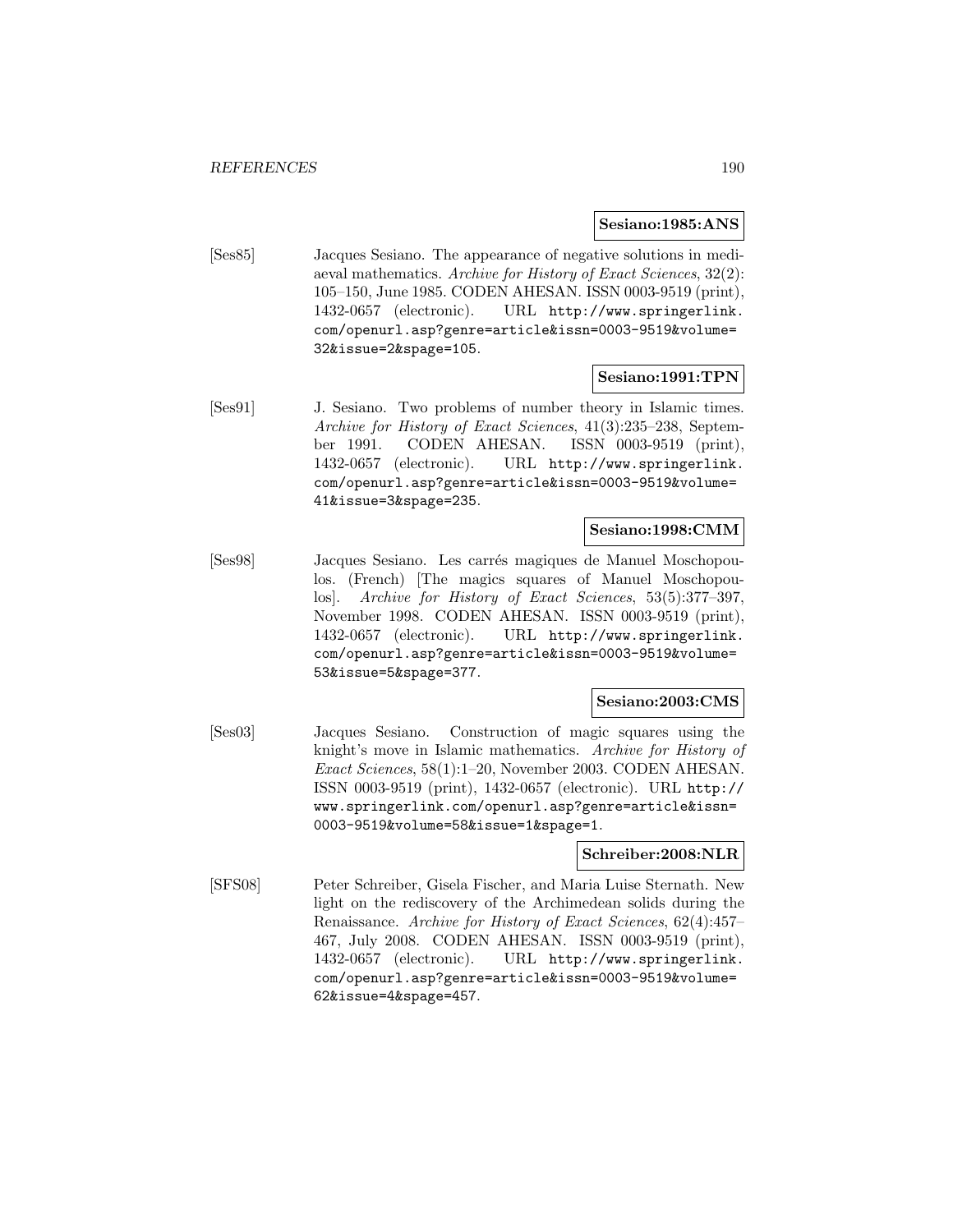## **Shapiro:1973:KOS**

[Sha73] Alan E. Shapiro. Kinematic optics: a study of the wave theory of light in the seventeenth century. Archive for History of Exact Sciences, 11(2–3):134–266, June 1973. CODEN AHESAN. ISSN 0003-9519 (print), 1432-0657 (electronic). URL http:// www.springerlink.com/openurl.asp?genre=article&issn= 0003-9519&volume=11&issue=2&spage=134.

# **Shafer:1978:NAP**

[Sha78] Glenn Shafer. Non-additive probabilities in the work of Bernoulli and Lambert. Archive for History of Exact Sciences, 19(4):309–370, December 1978. CODEN AHESAN. ISSN 0003-9519 (print), 1432-0657 (electronic). URL http:// www.springerlink.com/openurl.asp?genre=article&issn= 0003-9519&volume=19&issue=4&spage=309.

### **Shapiro:1979:NSD**

[Sha79] Alan E. Shapiro. Newton's "achromatic" dispersion law: Theoretical background and experimental evidence. Archive for History of Exact Sciences, 21(2):91–128, June 1979. CODEN AHESAN. ISSN 0003-9519 (print), 1432-0657 (electronic). URL http://www.springerlink.com/openurl.asp?genre= article&issn=0003-9519&volume=21&issue=2&spage=91.

## **Sheynin:1971:JHL**

[She71a] O. B. Sheynin. J. H. Lambert's work on probability. Archive for History of Exact Sciences, 7(3):244–256, January 1971. CODEN AHESAN. ISSN 0003-9519 (print), 1432-0657 (electronic). URL http://www.springerlink.com/openurl.asp? genre=article&issn=0003-9519&volume=7&issue=3&spage= 244. See corrections and notes [She83].

## **Sheynin:1971:NCT**

[She71b] O. B. Sheynin. Newton and the classical theory of probability. Archive for History of Exact Sciences, 7(3):217–243, January 1971. CODEN AHESAN. ISSN 0003-9519 (print), 1432-0657 (electronic). URL http://www.springerlink. com/openurl.asp?genre=article&issn=0003-9519&volume= 7&issue=3&spage=217. See corrections and notes [She83].

## **Sheynin:1972:MTO**

[She72] O. B. Sheynin. On the mathematical treatment of observations by L. Euler. Archive for History of Exact Sciences, 9(1):45–56,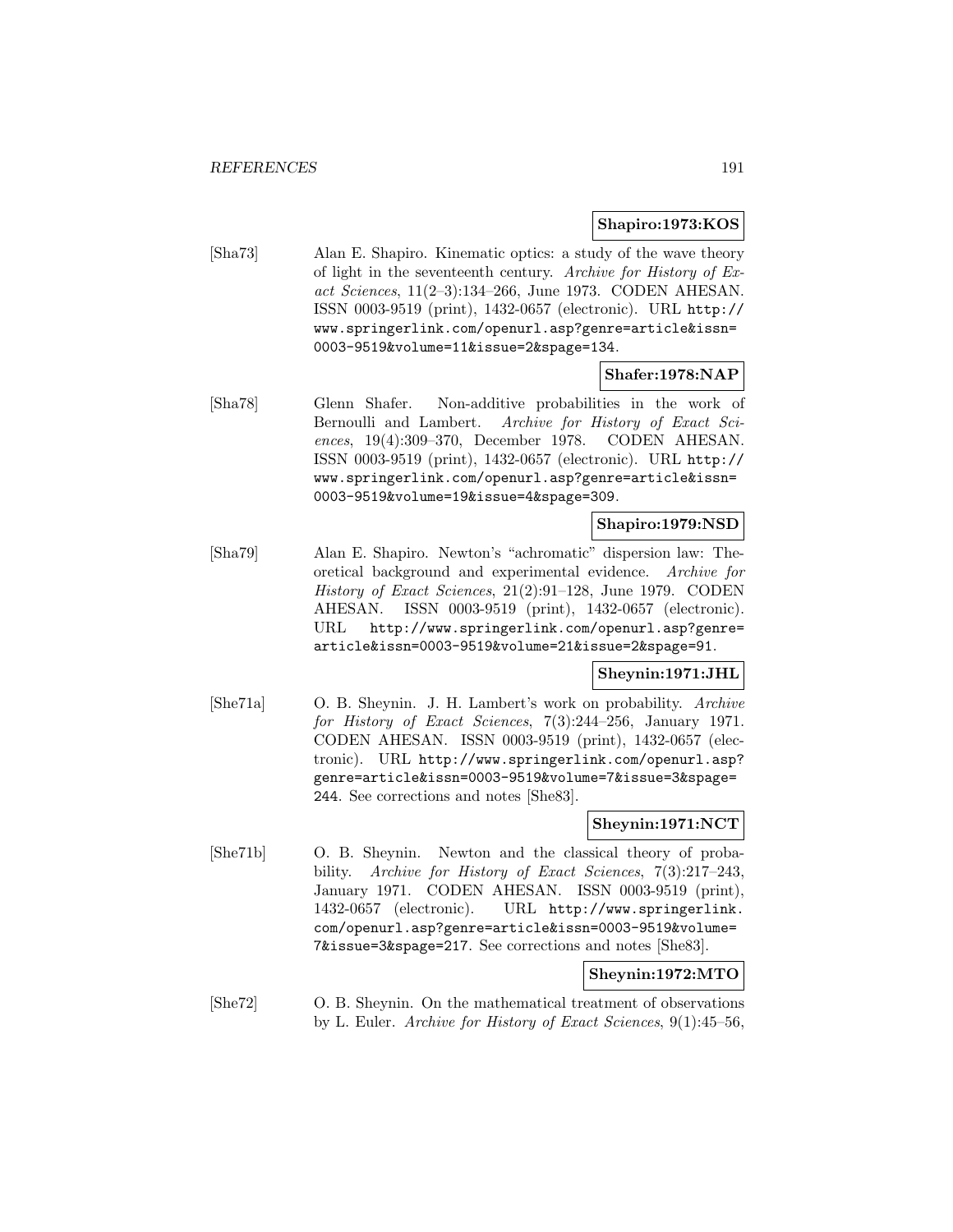January 1972. CODEN AHESAN. ISSN 0003-9519 (print), 1432-0657 (electronic). URL http://www.springerlink. com/openurl.asp?genre=article&issn=0003-9519&volume= 9&issue=1&spage=45. See corrections and notes [She83].

## **Sheynin:1973:FRS**

[She73a] O. B. Sheynin. Finite random sums (a historical essay). Archive for History of Exact Sciences, 9(4–5):275–305, January 1973. CODEN AHESAN. ISSN 0003-9519 (print), 1432-0657 (electronic). URL http://www.springerlink.com/openurl.asp? genre=article&issn=0003-9519&volume=9&issue=4&spage= 275. See corrections and notes [She83].

# **Sheynin:1973:MTA**

[She73b] O. B. Sheynin. Mathematical treatment of astronomical observations (a historical essay). Archive for History of Exact Sciences, 11(2–3):97–126, June 1973. CODEN AHESAN. ISSN 0003-9519 (print), 1432-0657 (electronic). URL http:// www.springerlink.com/openurl.asp?genre=article&issn= 0003-9519&volume=11&issue=2&spage=97. See corrections and notes [She83].

## **Sheynin:1973:RJB**

[She73c] O. B. Sheynin. R. J. Boscovich's work on probability. Archive for History of Exact Sciences, 9(4–5):306–324, January 1973. CODEN AHESAN. ISSN 0003-9519 (print), 1432-0657 (electronic). URL http://www.springerlink.com/openurl.asp? genre=article&issn=0003-9519&volume=9&issue=4&spage= 306. See corrections and notes [She83].

## **Sheynin:1974:PTP**

[She74] O. B. Sheynin. On the prehistory of the theory of probability. Archive for History of Exact Sciences, 12(2):97-141, June 1974. CODEN AHESAN. ISSN 0003-9519 (print), 1432-0657 (electronic). URL http://www.springerlink. com/openurl.asp?genre=article&issn=0003-9519&volume= 12&issue=2&spage=97. See corrections and notes [She83].

## **Sheynin:1976:PLW**

[She76] O. B. Sheynin. P. S. Laplace's work on probability. Archive for History of Exact Sciences, 16(2):137–187, June 1976. CO-DEN AHESAN. ISSN 0003-9519 (print), 1432-0657 (electronic).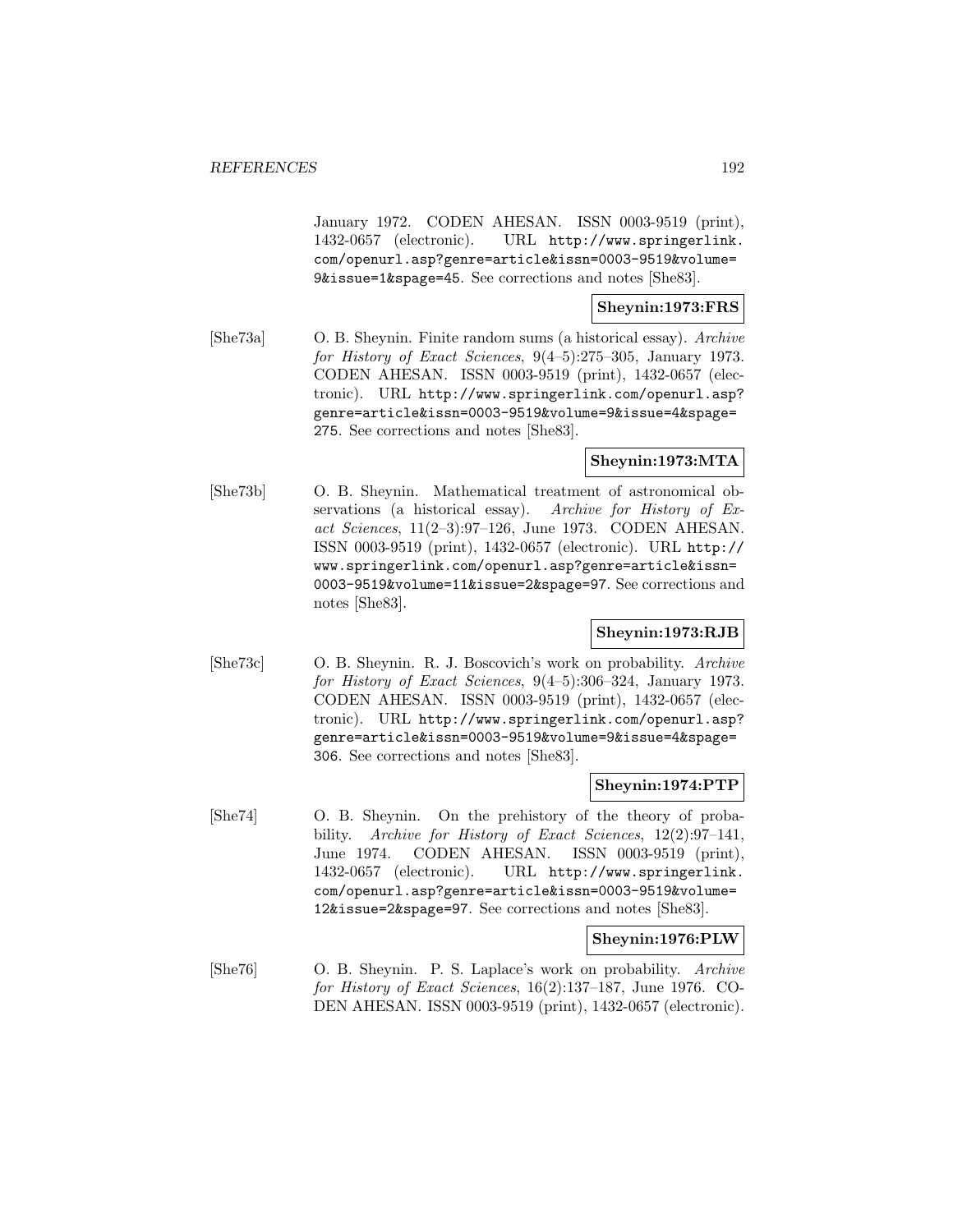URL http://www.springerlink.com/openurl.asp?genre= article&issn=0003-9519&volume=16&issue=2&spage=137. See corrections and notes [She83].

# **Sheynin:1977:EHT**

[She77a] O. B. Sheynin. Early history of the theory of probability. Archive for History of Exact Sciences, 17(3):201–259, September 1977. CODEN AHESAN. ISSN 0003-9519 (print), 1432-0657 (electronic). URL http://www.springerlink. com/openurl.asp?genre=article&issn=0003-9519&volume= 17&issue=3&spage=201. See corrections and notes [She83].

## **Sheynin:1977:LTE**

[She77b] O. B. Sheynin. Laplace's theory of errors. Archive for History of Exact Sciences, 17(1):1–61, May 1977. CODEN AHESAN. ISSN 0003-9519 (print), 1432-0657 (electronic). URL http:// www.springerlink.com/openurl.asp?genre=article&issn= 0003-9519&volume=17&issue=1&spage=1. See corrections and notes [She83].

# **Sheynin:1978:DPW**

[She78] O. B. Sheynin. S. D. Poisson's work in probability. Archive for History of Exact Sciences, 18(3):245–300, September 1978. CO-DEN AHESAN. ISSN 0003-9519 (print), 1432-0657 (electronic). URL http://www.springerlink.com/openurl.asp?genre= article&issn=0003-9519&volume=18&issue=3&spage=245. See corrections and notes [She83].

## **Sheynin:1979:CFG**

[She79] O. B. Sheynin. C. F. Gauss and the theory of errors. Archive for History of Exact Sciences, 20(1):21–72, March 1979. CO-DEN AHESAN. ISSN 0003-9519 (print), 1432-0657 (electronic). URL http://www.springerlink.com/openurl.asp?genre= article&issn=0003-9519&volume=20&issue=1&spage=21. See corrections and notes [She83].

# **Sheynin:1980:HSM**

[She80] O. B. Sheynin. On the history of the statistical method in biology. Archive for History of Exact Sciences, 22(4):323–371, December 1980. CODEN AHESAN. ISSN 0003-9519 (print), 1432-0657 (electronic). URL http://www.springerlink. com/openurl.asp?genre=article&issn=0003-9519&volume= 22&issue=4&spage=323. See corrections and notes [She83].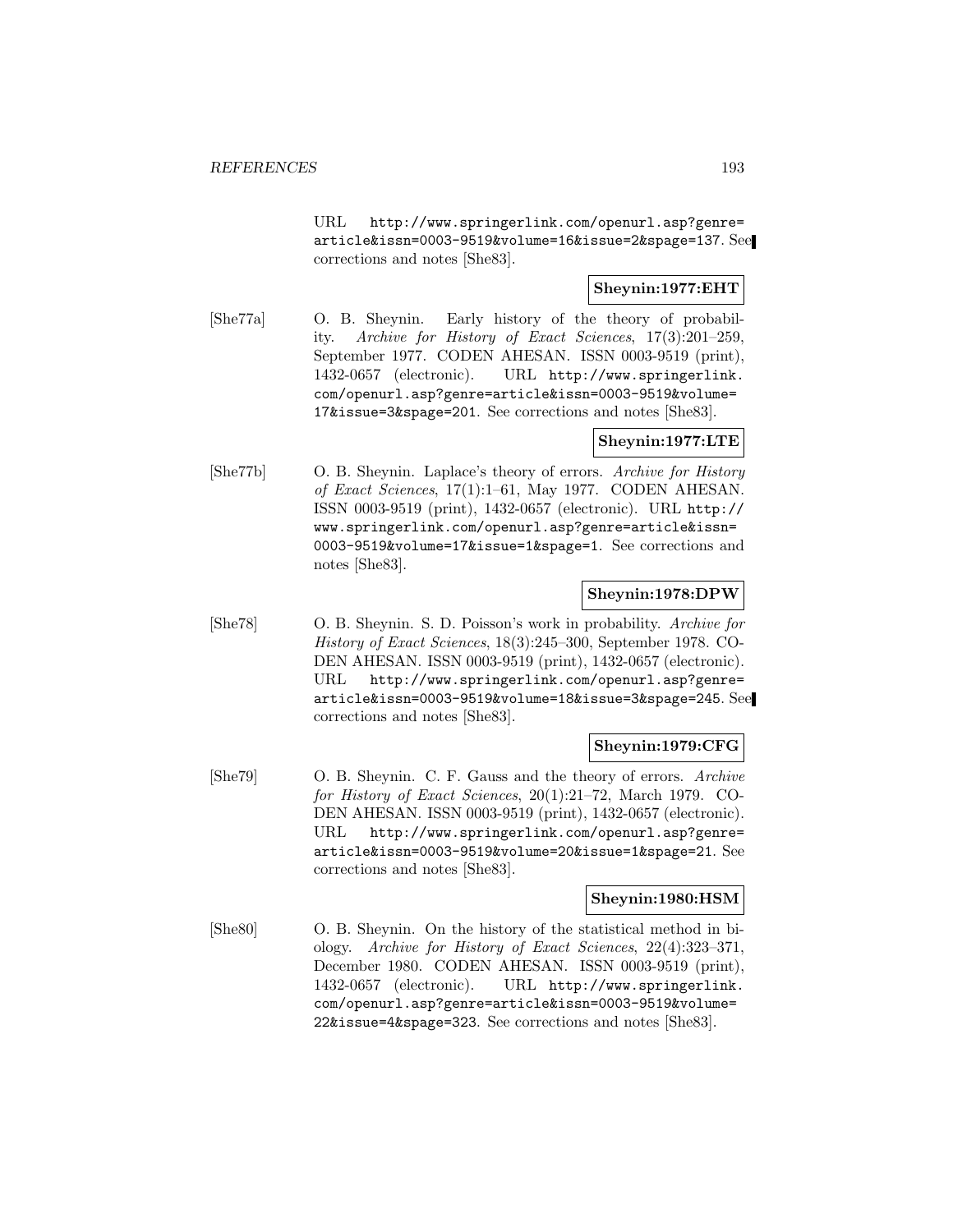### **Sheynin:1982:HMS**

[She82] O. B. Sheynin. On the history of medical statistics. Archive for History of Exact Sciences, 26(3):241–286, September 1982. CODEN AHESAN. ISSN 0003-9519 (print), 1432-0657 (electronic). URL http://www.springerlink. com/openurl.asp?genre=article&issn=0003-9519&volume= 26&issue=3&spage=241. See corrections and notes [She83].

### **Sheynin:1983:CSN**

[She83] O. B. Sheynin. Corrections and short notes on my papers. Archive for History of Exact Sciences, 28(2):171–180, June 1983. CODEN AHESAN. ISSN 0003-9519 (print), 1432-0657 (electronic). URL http://www.springerlink. com/openurl.asp?genre=article&issn=0003-9519&volume= 28&issue=2&spage=171. See [She82].

#### **Sheynin:1984:HSMa**

[She84a] O. B. Sheynin. On the history of the statistical method in astronomy. Archive for History of Exact Sciences, 29(2):151– 199, June 1984. CODEN AHESAN. ISSN 0003-9519 (print), 1432-0657 (electronic). URL http://www.springerlink. com/openurl.asp?genre=article&issn=0003-9519&volume= 29&issue=2&spage=151.

## **Sheynin:1984:HSMb**

[She84b] O. B. Sheynin. On the history of the statistical method in meteorology. Archive for History of Exact Sciences, 31(1):53– 95, March 1984. CODEN AHESAN. ISSN 0003-9519 (print), 1432-0657 (electronic). URL http://www.springerlink. com/openurl.asp?genre=article&issn=0003-9519&volume= 31&issue=1&spage=53.

## **Sheynin:1985:HSM**

[She85] O. B. Sheynin. On the history of the statistical method in physics. Archive for History of Exact Sciences, 33(4):351–382, December 1985. CODEN AHESAN. ISSN 0003-9519 (print), 1432-0657 (electronic). URL http://www.springerlink. com/openurl.asp?genre=article&issn=0003-9519&volume= 33&issue=4&spage=351.

### **Sheynin:1986:QS**

[She86] O. B. Sheynin. A. Quetelet as a statistician. Archive for History of Exact Sciences, 36(4):281–325, December 1986. CO-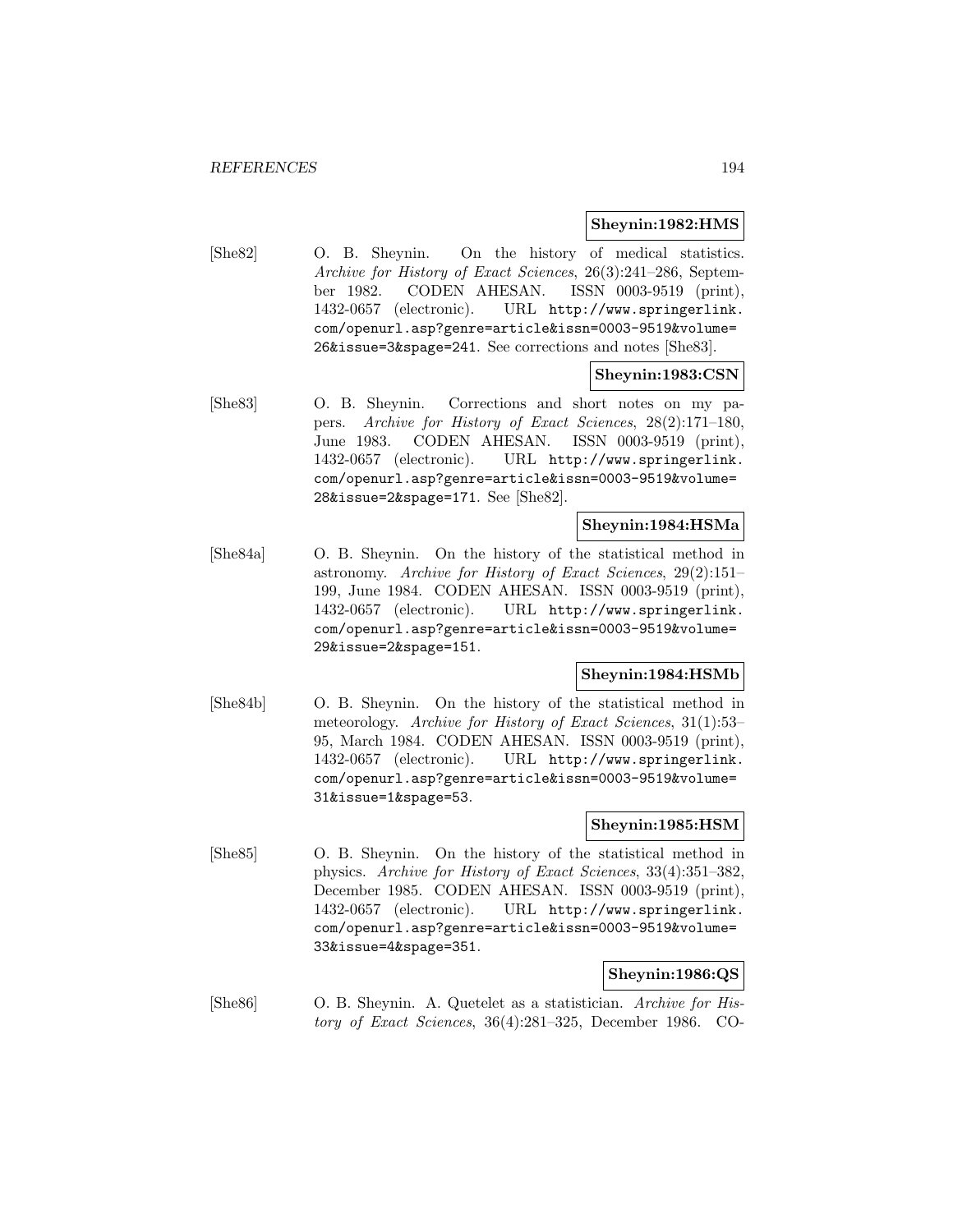DEN AHESAN. ISSN 0003-9519 (print), 1432-0657 (electronic). URL http://www.springerlink.com/openurl.asp?genre= article&issn=0003-9519&volume=36&issue=4&spage=281.

# **Shen:1988:HDC**

[She88] Kang Sheng Shen. Historical development of the Chinese remainder theorem. Archive for History of Exact Sciences, 38(4):285–305, September 1988. CODEN AHESAN. ISSN 0003-9519 (print), 1432-0657 (electronic). URL http:// www.springerlink.com/openurl.asp?genre=article&issn= 0003-9519&volume=38&issue=4&spage=285.

## **Sheynin:1989:MWP**

[She89a] O. B. Sheynin. A. A. Markov's work on probability. Archive for History of Exact Sciences, 39(4):337–377, December 1989. CODEN AHESAN. ISSN 0003-9519 (print), 1432-0657 (electronic). URL http://www.springerlink. com/openurl.asp?genre=article&issn=0003-9519&volume= 39&issue=4&spage=337. See erratum [She89b].

## **Sheynin:1989:ECM**

[She89b] O. B. Sheynin. Errata for the contribution "A. A. Markov's work on probability". Archive for History of Exact Sciences, 40(4):387, December 1989. CODEN AHESAN. ISSN 0003-9519 (print), 1432-0657 (electronic). URL http:// www.springerlink.com/openurl.asp?genre=article&issn= 0003-9519&volume=40&issue=4&spage=387. See [She89a].

## **Sheynin:1991:HPW**

[She91a] O. B. Sheynin. H. Poincaré's work on probability. Archive for History of Exact Sciences, 42(2):137–171, June 1991. CO-DEN AHESAN. ISSN 0003-9519 (print), 1432-0657 (electronic). URL http://www.springerlink.com/openurl.asp?genre= article&issn=0003-9519&volume=42&issue=2&spage=137.

## **Sheynin:1991:VYB**

[She91b] O. B. Sheynin. On V. Ya. Buniakovsky's work in the theory of probability. Archive for History of Exact Sciences, 43(3):199–223, September 1991. CODEN AHESAN. ISSN 0003-9519 (print), 1432-0657 (electronic). URL http:// www.springerlink.com/openurl.asp?genre=article&issn= 0003-9519&volume=43&issue=3&spage=199.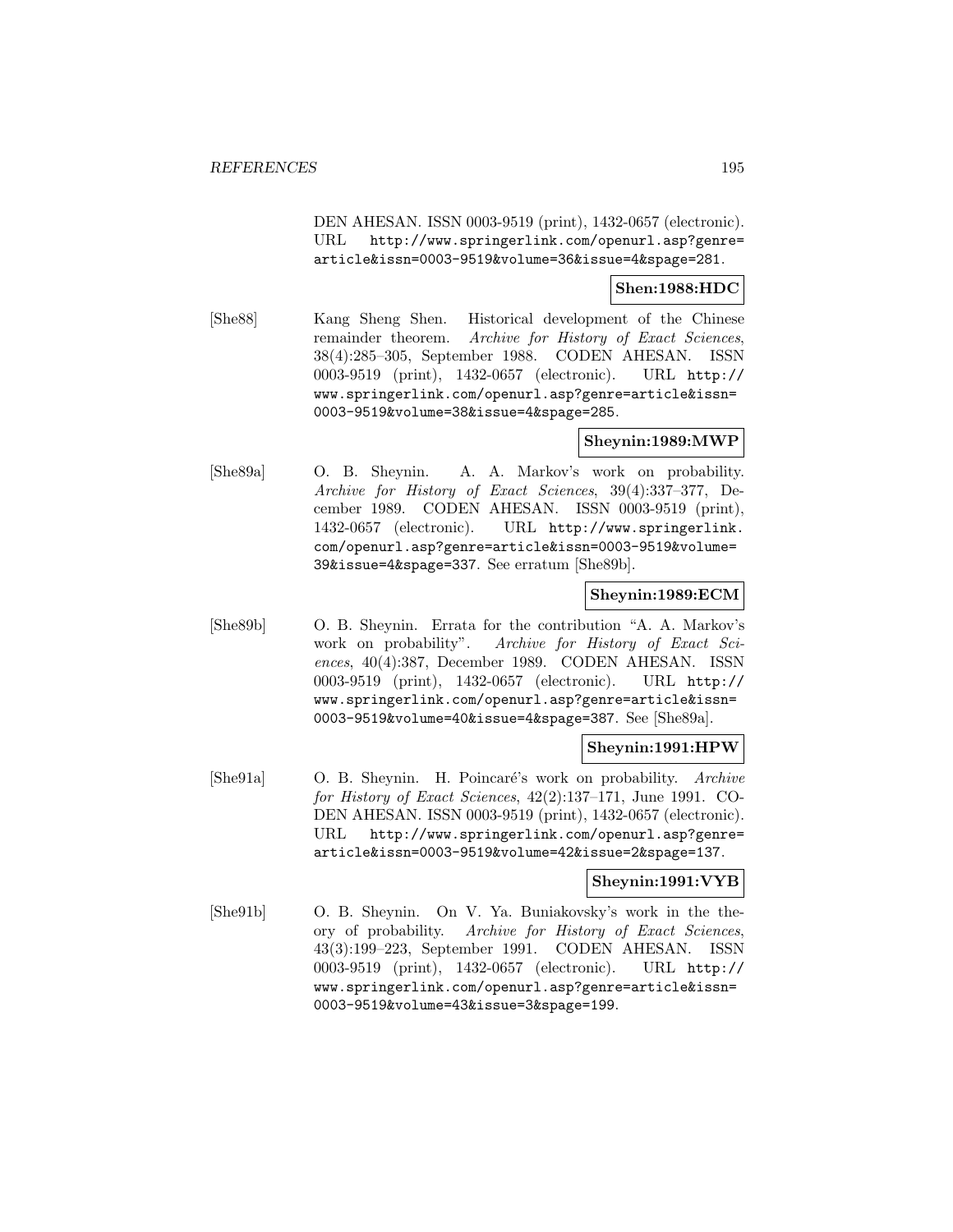### **Sheynin:1993:HPL**

[She93a] Oscar Sheynin. On the history of the principle of least squares. Archive for History of Exact Sciences, 46(1):39–54, March 1993. CODEN AHESAN. ISSN 0003-9519 (print), 1432-0657 (electronic). URL http://www.springerlink. com/openurl.asp?genre=article&issn=0003-9519&volume= 46&issue=1&spage=39.

## **Sheynin:1993:TOE**

[She93b] Oscar Sheynin. The treatment of observations in early astronomy. Archive for History of Exact Sciences, 46(2):153– 192, June 1993. CODEN AHESAN. ISSN 0003-9519 (print), 1432-0657 (electronic). URL http://www.springerlink. com/openurl.asp?genre=article&issn=0003-9519&volume= 46&issue=2&spage=153.

## **Sheynin:1994:BWP**

[She94a] Oscar Sheynin. Bertrand's work on probability. Archive for History of Exact Sciences, 48(2):155–199, June 1994. CO-DEN AHESAN. ISSN 0003-9519 (print), 1432-0657 (electronic). URL http://www.springerlink.com/openurl.asp?genre= article&issn=0003-9519&volume=48&issue=2&spage=155.

## **Sheynin:1994:CFG**

[She94b] Oscar Sheynin. C. F. Gauss and geodetic observations. Archive for History of Exact Sciences, 46(3):253–283, February 1994. CODEN AHESAN. ISSN 0003-9519 (print), 1432-0657 (electronic). URL http://www.springerlink. com/openurl.asp?genre=article&issn=0003-9519&volume= 46&issue=3&spage=253.

### **Sheynin:1994:CLT**

[She94c] Oscar Sheynin. Chebyshev's lectures on the theory of probability. Archive for History of Exact Sciences, 46(4):321–340, December 1994. CODEN AHESAN. ISSN 0003-9519 (print), 1432-0657 (electronic). URL http://www.springerlink. com/openurl.asp?genre=article&issn=0003-9519&volume= 46&issue=4&spage=321.

## **Sheynin:1995:DCT**

[She95a] Oscar Sheynin. Density curves in the theory of Errors. Archive for History of Exact Sciences, 49(2):163–196, June 1995. CO-DEN AHESAN. ISSN 0003-9519 (print), 1432-0657 (electronic).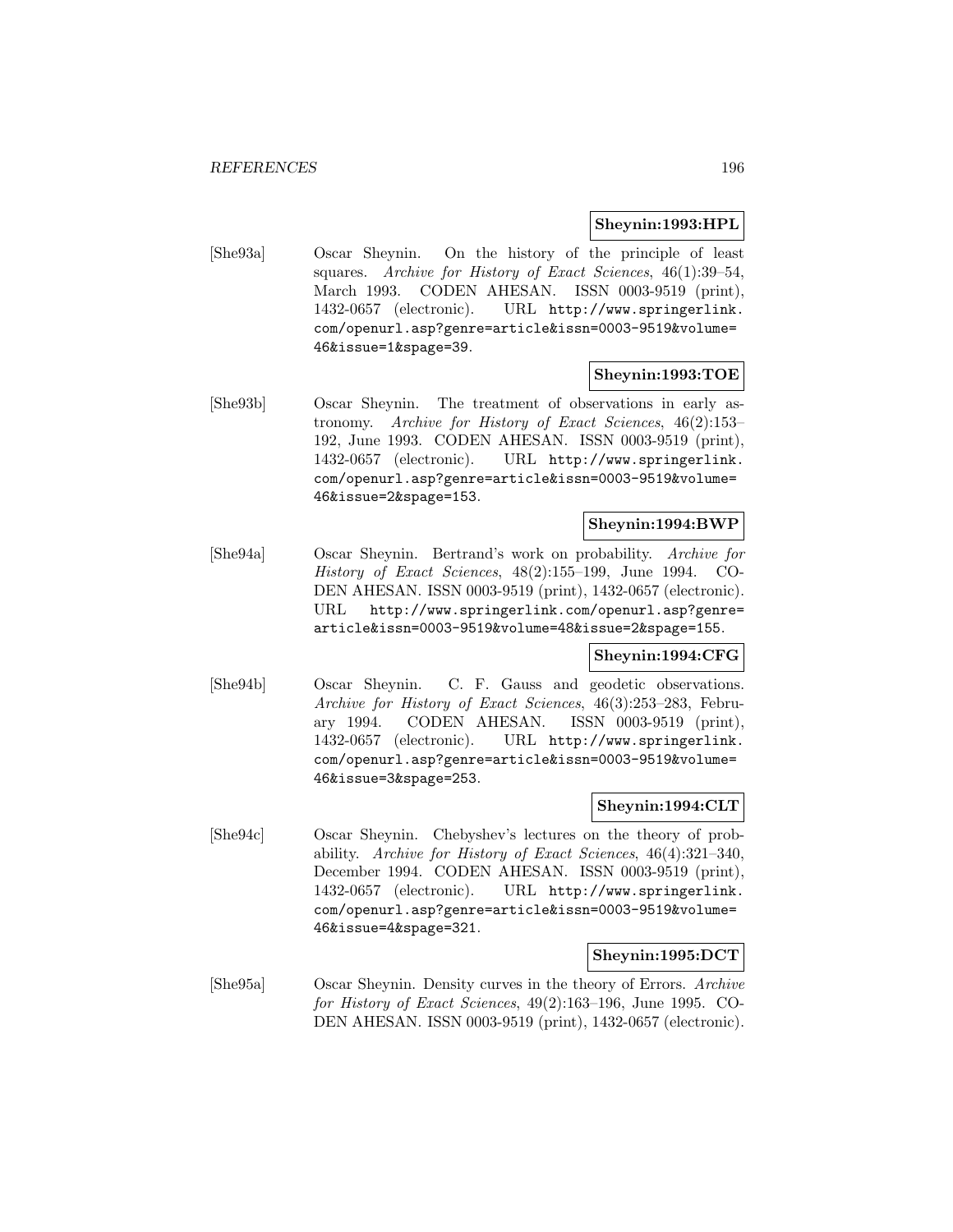URL http://www.springerlink.com/openurl.asp?genre= article&issn=0003-9519&volume=49&issue=2&spage=163.

## **Sheynin:1995:HWT**

[She95b] Oscar Sheynin. Helmert's work in the theory of errors. Archive for History of Exact Sciences, 49(1):73–104, March 1995. CO-DEN AHESAN. ISSN 0003-9519 (print), 1432-0657 (electronic). URL http://www.springerlink.com/openurl.asp?genre= article&issn=0003-9519&volume=49&issue=1&spage=73.

## **Sheynin:1998:TPD**

[She98] Oscar Sheynin. The Theory of Probability: Its definition and its relation to statistics. Archive for History of Exact Sciences, 52(2):99–108, February 1998. CODEN AHESAN. ISSN 0003-9519 (print), 1432-0657 (electronic). URL http:// www.springerlink.com/openurl.asp?genre=article&issn= 0003-9519&volume=52&issue=2&spage=99.

### **Sheynin:2003:NWP**

[She03] Oscar B. Sheynin. Nekrasov's work on probability: The background. Archive for History of Exact Sciences, 57(4):337– 353, May 2003. CODEN AHESAN. ISSN 0003-9519 (print), 1432-0657 (electronic). URL http://www.springerlink. com/openurl.asp?genre=article&issn=0003-9519&volume= 57&issue=4&spage=337.

# **Shi:2003:KAC**

[Shi03] Yunli Shi. The Korean adaptation of the Chinese–Islamic astronomical tables. Archive for History of Exact Sciences, 57(1):25– 60, January 2003. CODEN AHESAN. ISSN 0003-9519 (print), 1432-0657 (electronic). URL http://www.springerlink. com/openurl.asp?genre=article&issn=0003-9519&volume= 57&issue=1&spage=25.

#### **Shkolenok:1972:GCE**

[Shk72] Galina A. Shkolenok. Geometrical constructions equivalent to non-linear algebraic transformations of the plane in Newton's early papers. Archive for History of Exact Sciences, 9(1):22–44, January 1972. CODEN AHESAN. ISSN 0003-9519 (print), 1432-0657 (electronic). URL http://www.springerlink. com/openurl.asp?genre=article&issn=0003-9519&volume= 9&issue=1&spage=22.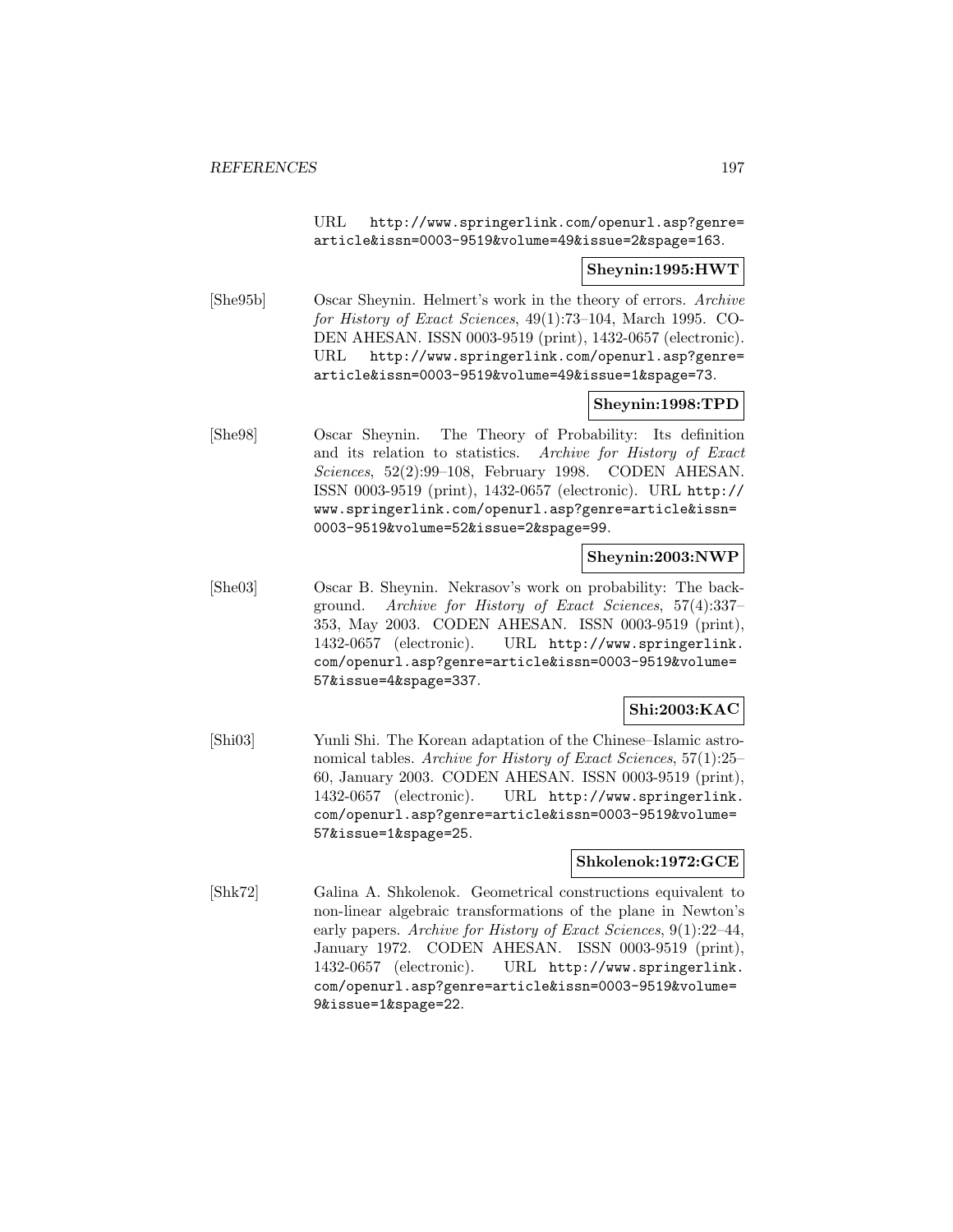### **Shnider:2017:BTC**

[Shn17] Steven Shnider. Britton's theory of the creation of Column Φ in Babylonian System A lunar theory. Archive for History of Exact Sciences, 71(3):279–318, May 2017. CODEN AHESAN. ISSN 0003-9519 (print), 1432-0657 (electronic).

# **Sidoli:2018:CGG**

[Sid18a] Nathan Sidoli. The concept of given in Greek mathematics. Archive for History of Exact Sciences, 72(4):353-402, July 2018. CODEN AHESAN. ISSN 0003-9519 (print), 1432-0657 (electronic).

## **Sidoli:2018:UCP**

[Sid18b] Nathan Sidoli. Uses of construction in problems and theorems in Euclid's Elements I–VI. Archive for History of Exact Sciences, 72(4):403–452, July 2018. CODEN AHESAN. ISSN 0003-9519 (print), 1432-0657 (electronic).

## **Silvestri:1979:SGF**

[Sil79] Richard Silvestri. Simple groups of finite order in the nineteenth century. Archive for History of Exact Sciences, 20 (3–4):313–356, September 1979. CODEN AHESAN. ISSN 0003-9519 (print), 1432-0657 (electronic). URL http:// www.springerlink.com/openurl.asp?genre=article&issn= 0003-9519&volume=20&issue=3&spage=313.

## **Steele:2021:SBR**

[SM21] J. M. Steele and E. L. Meszaros. A study of Babylonian records of planetary stations. Archive for History of Exact Sciences, 75 (4):415–438, July 2021. CODEN AHESAN. ISSN 0003-9519 (print), 1432-0657 (electronic). URL https://link.springer. com/article/10.1007/s00407-021-00272-5.

## **Smadja:2011:MIP**

[Sma11] Ivahn Smadja. Des méthodes d'intégration par arcs de sections coniques aux échelles de modules. Legendre lecteur de Landen. (French) [Methods of integration by arcs of conic sections for module scales. Legendre teacher of Landen]. Archive for History of Exact Sciences, 65(4):343–395, July 2011. CO-DEN AHESAN. ISSN 0003-9519 (print), 1432-0657 (electronic). URL http://www.springerlink.com/openurl.asp? genre=article&issn=????&volume=65&issue=4&spage=343.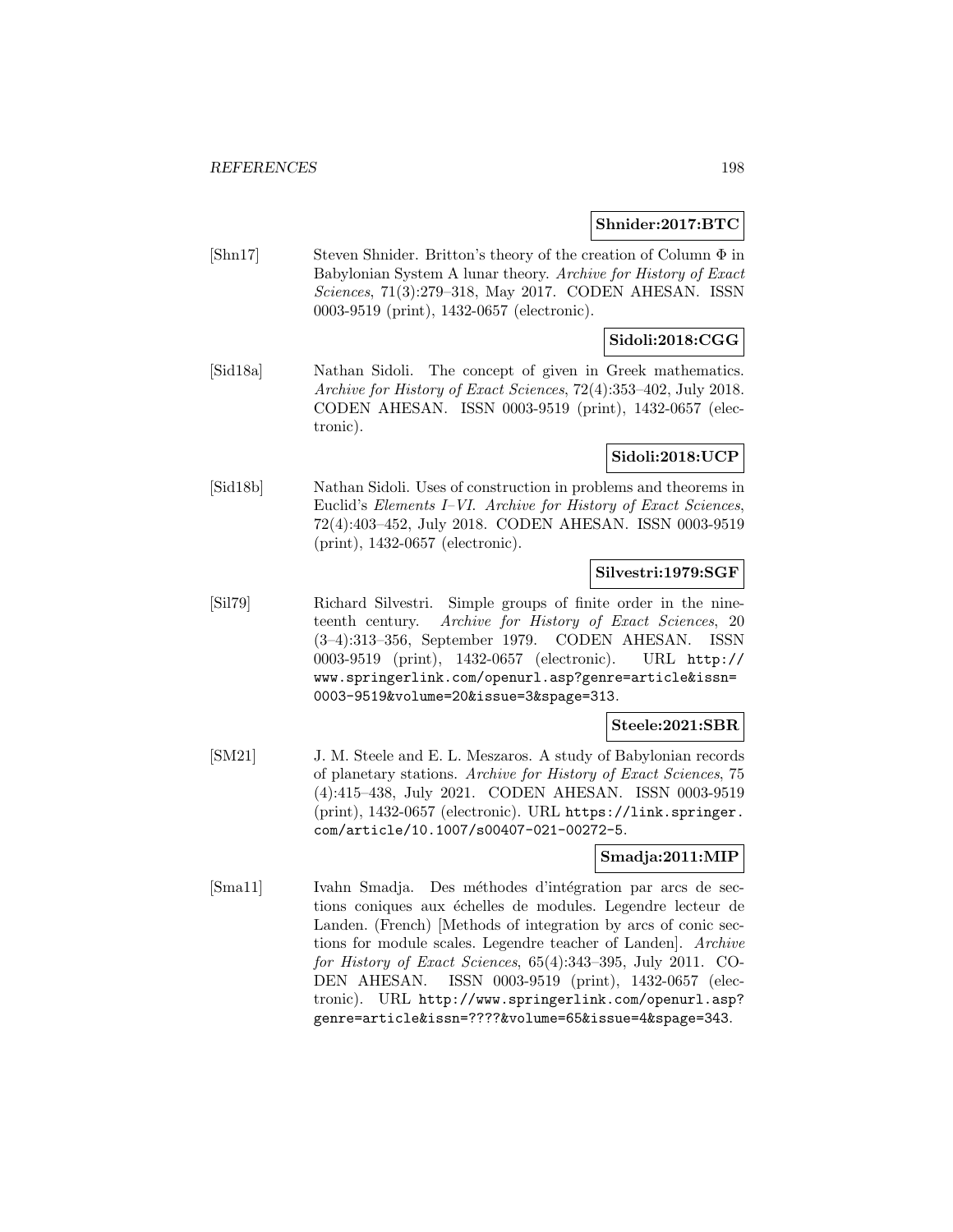### **Smeur:1970:VEA**

[Sme70] A. J. E. M. Smeur. On the value equivalent to  $\pi$  in ancient mathematical texts. A new interpretation. Archive for History of Exact Sciences, 6(4):249–270, January 1970. CODEN AHESAN. ISSN 0003-9519 (print), 1432-0657 (electronic). URL http:// www.springerlink.com/openurl.asp?genre=article&issn= 0003-9519&volume=6&issue=4&spage=249.

## **Smith:1977:WTC**

[Smi77] Crosbie W. Smith. William Thomson and the creation of thermodynamics: 1840–1855. Archive for History of Exact Sciences, 16(3):231–288, September 1977. CODEN AHESAN. ISSN 0003-9519 (print), 1432-0657 (electronic). URL http:// www.springerlink.com/openurl.asp?genre=article&issn= 0003-9519&volume=16&issue=3&spage=231.

# **Smith:1978:MOA**

[Smi78] Robin Smith. The mathematical origins of Aristotle's syllogistic. Archive for History of Exact Sciences, 19(3):201–209, September 1978. CODEN AHESAN. ISSN 0003-9519 (print), 1432-0657 (electronic). URL http://www.springerlink. com/openurl.asp?genre=article&issn=0003-9519&volume= 19&issue=3&spage=201.

# **Smith:1981:SAA**

[Smi81] A. Mark Smith. Saving the appearances of the appearances: The foundations of classical geometrical optics. Archive for History of Exact Sciences, 24(2):73–99, June 1981. CODEN AHESAN. ISSN 0003-9519 (print), 1432-0657 (electronic). URL http:// www.springerlink.com/openurl.asp?genre=article&issn= 0003-9519&volume=24&issue=2&spage=73.

## **Smith:1982:PSL**

[Smi82] A. Mark Smith. Ptolemy's search for a Law of Refraction: a case-study in the classical methodology of "saving the appearances" and its limitations. Archive for History of Exact Sciences, 26(3):221–240, September 1982. CODEN AHESAN. ISSN 0003-9519 (print), 1432-0657 (electronic). URL http:// www.springerlink.com/openurl.asp?genre=article&issn= 0003-9519&volume=26&issue=3&spage=221.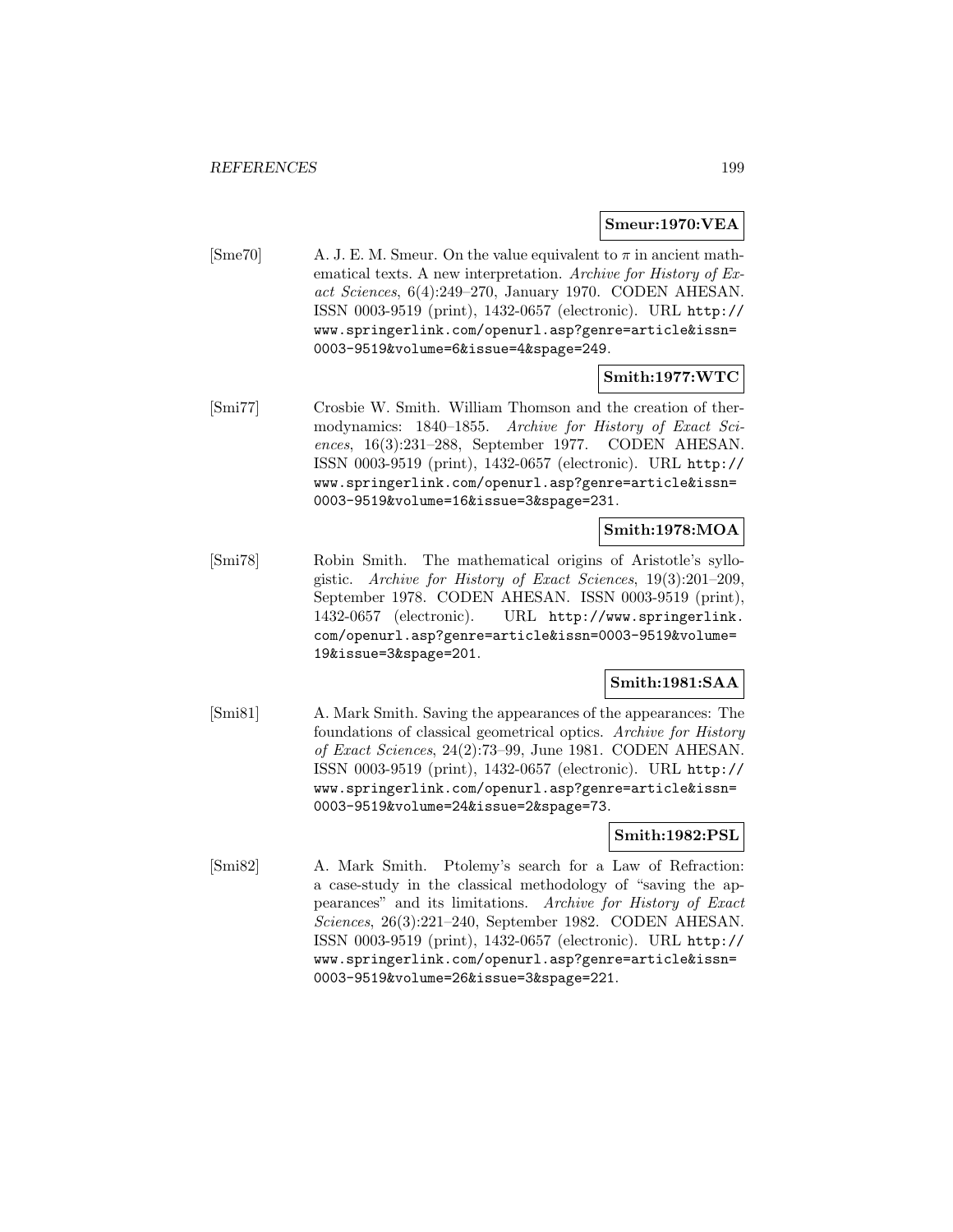### **Smithies:1986:CCR**

[Smi86] F. Smithies. Cauchy's conception of rigour in analysis. Archive for History of Exact Sciences, 36(1):41–61, March 1986. CO-DEN AHESAN. ISSN 0003-9519 (print), 1432-0657 (electronic). URL http://www.springerlink.com/openurl.asp?genre= article&issn=0003-9519&volume=36&issue=1&spage=41.

# **Spalt:1991:BLM**

[Spa91a] Detlef D. Spalt. Bolzanos Lehre von den meßbaren Zahlen 1830–1989. (German) [Bolzano's theory of measurable numbers 1830–1989]. Archive for History of Exact Sciences, 42(1):15– 70, March 1991. CODEN AHESAN. ISSN 0003-9519 (print), 1432-0657 (electronic). URL http://www.springerlink. com/openurl.asp?genre=article&issn=0003-9519&volume= 42&issue=1&spage=15.

# **Spalt:1991:MPG**

[Spa91b] Detlef D. Spalt. Die mathematischen und philosophischen Grundlagen des Weierstraßschen Zahlbegriffs zwischen Bolzano und Cantor. (German) [The mathematical and philosophical basis of the Weierstrass number concept between Bolzano and Cantor]. Archive for History of Exact Sciences, 41(4):311–362, December 1991. CODEN AHESAN. ISSN 0003-9519 (print), 1432-0657 (electronic). URL http://www.springerlink. com/openurl.asp?genre=article&issn=0003-9519&volume= 41&issue=4&spage=311.

# **Spalt:2002:CKH**

[Spa02] Detlef D. Spalt. Cauchys Kontinuum: Eine historiografische Annäherung via Cauchys Summensatz. (German) [Cauchy's continuum: a historigraphical approach via cauchy's sum theorem]. Archive for History of Exact Sciences, 56(4):285–338, June 2002. CODEN AHESAN. ISSN 0003-9519 (print), 1432-0657 (electronic). URL http://www.springerlink. com/openurl.asp?genre=article&issn=0003-9519&volume= 56&issue=4&spage=285.

## **Spencer:1967:BTR**

[Spe67] J. Brookes Spencer. Boscovich's theory and its relation to Faraday's researches: an analytic approach. Archive for History of Exact Sciences, 4(3):184–202, January 1967. CODEN AHESAN.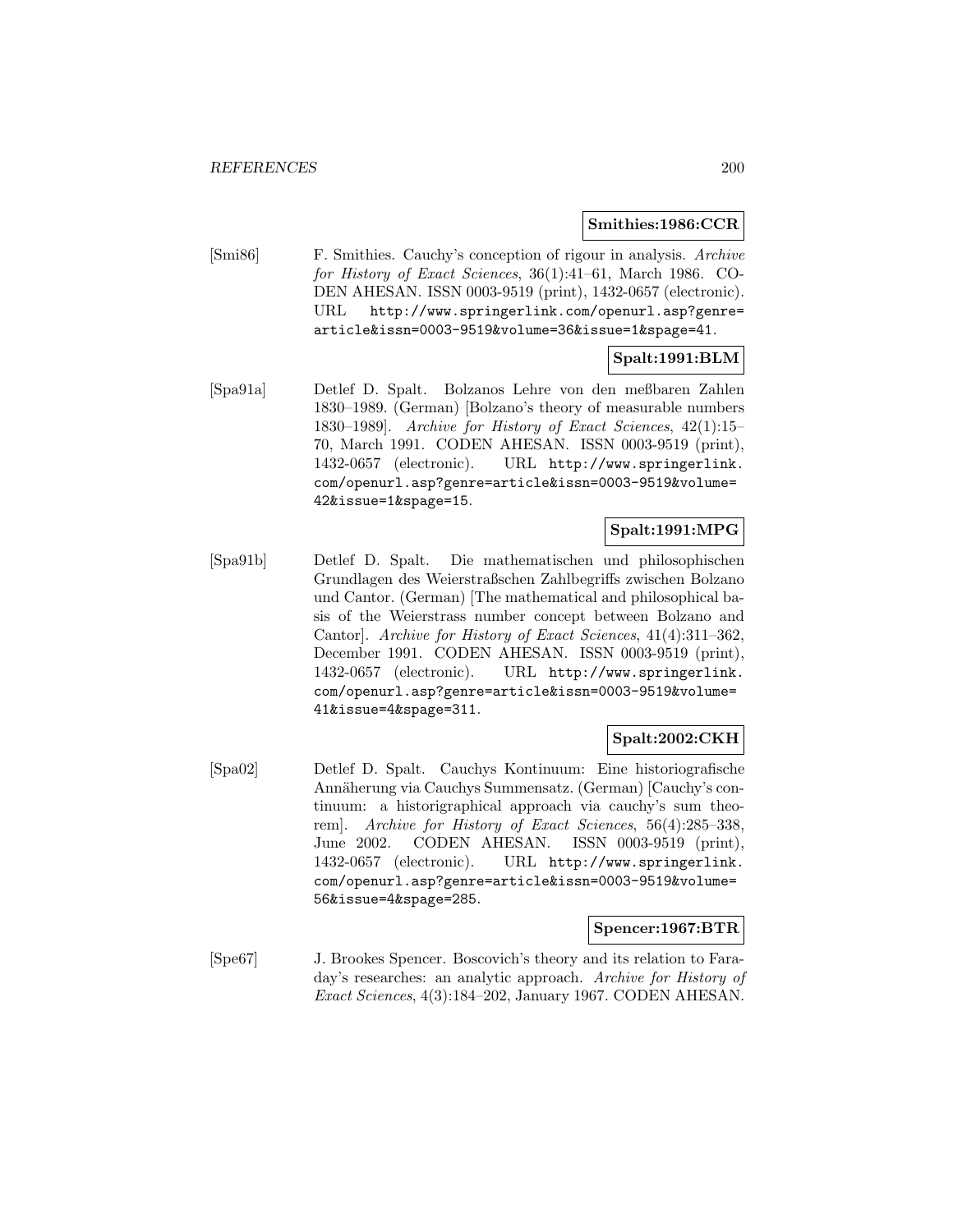ISSN 0003-9519 (print), 1432-0657 (electronic). URL http:// www.springerlink.com/openurl.asp?genre=article&issn= 0003-9519&volume=4&issue=3&spage=184.

**Speiser:1996:KPN**

[Spe96] David Speiser. The Kepler Problem from Newton to Johann Bernoulli. Archive for History of Exact Sciences, 50(2):103– 116, August 1996. CODEN AHESAN. ISSN 0003-9519 (print), 1432-0657 (electronic). URL http://www.springerlink. com/openurl.asp?genre=article&issn=0003-9519&volume= 50&issue=2&spage=103.

## **Seneta:2001:NCD**

[SPJ01] Eugene Seneta, Karen Hunger Parshall, and François Jongmans. Nineteenth-Century developments in geometric probability: J. J. Sylvester, M. W. Crofton, J.-E. Barbier, and J. Bertrand. Archive for History of Exact Sciences, 55(6):501– 524, June 2001. CODEN AHESAN. ISSN 0003-9519 (print), 1432-0657 (electronic). URL http://www.springerlink. com/openurl.asp?genre=article&issn=0003-9519&volume= 55&issue=6&spage=501.

### **Siegmund-Schultze:1982:AFI**

[SS82] Reinhard Siegmund-Schultze. Die Anfänge der Funktionalanalysis und ihr Platz im Umwälzungsprozeß der Mathematik um 1900. (German) [The beginnings of functional analysis and its place during the circulation process of mathematics around 1900]. Archive for History of Exact Sciences, 26(1):13–71, March 1982. CODEN AHESAN. ISSN 0003-9519 (print), 1432-0657 (electronic). URL http://www.springerlink. com/openurl.asp?genre=article&issn=0003-9519&volume= 26&issue=1&spage=13.

## **Siegmund-Schultze:1986:BHS**

[SS86] R. Siegmund-Schultze. Der Beweis des Hilbert–Schmidt-Theorems. (German) [The proof of the Hilbert–Schmidt Theorem]. Archive for History of Exact Sciences, 36(3):251–270, September 1986. CODEN AHESAN. ISSN 0003-9519 (print), 1432-0657 (electronic). URL http://www.springerlink. com/openurl.asp?genre=article&issn=0003-9519&volume= 36&issue=3&spage=251.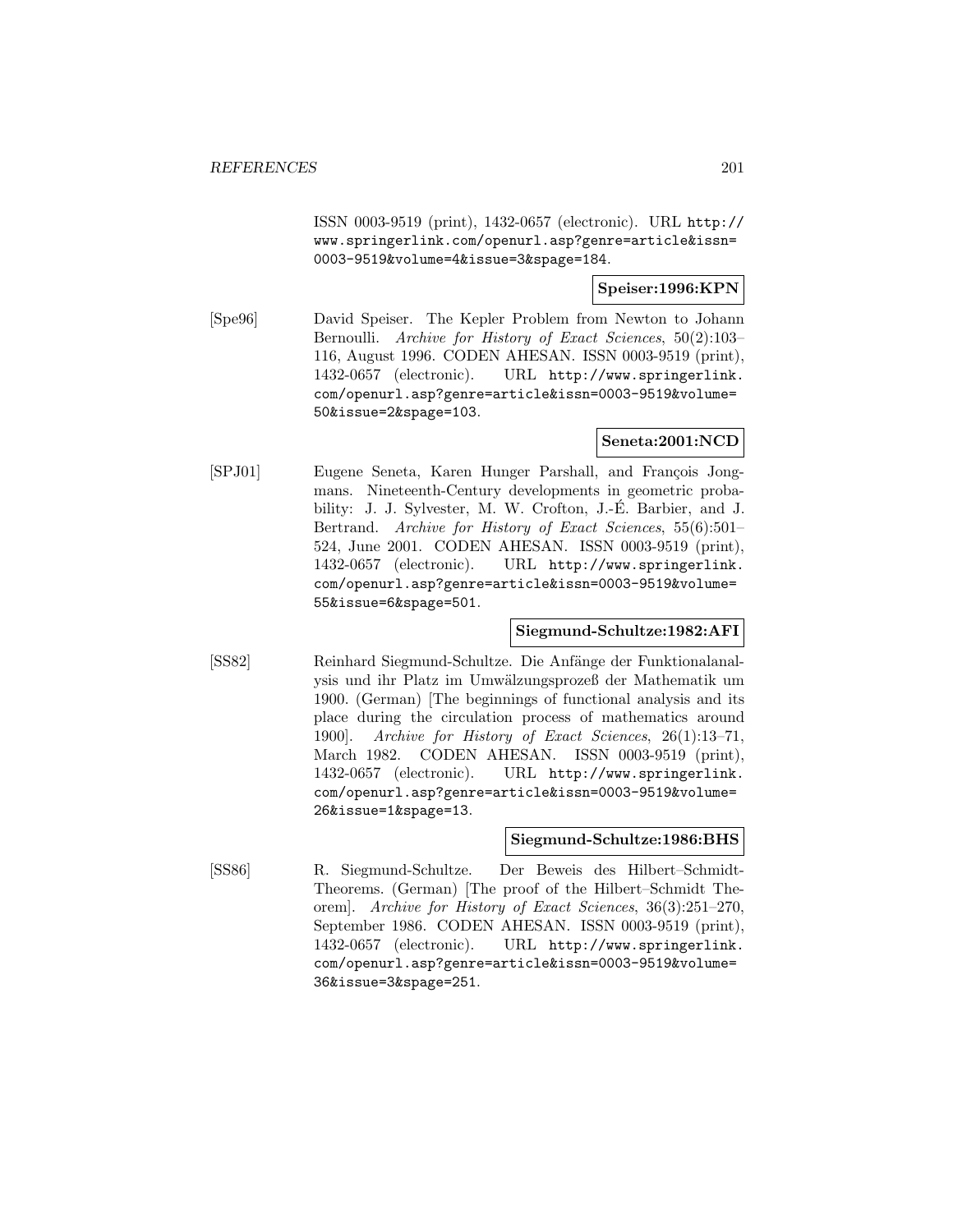## **Siegmund-Schultze:1998:EHM**

[SS98] Reinhard Siegmund-Schultze. Eliakim Hastings Moore's "General Analysis". Archive for History of Exact Sciences, 52(1):51– 89, January 1998. CODEN AHESAN. ISSN 0003-9519 (print), 1432-0657 (electronic). URL http://www.springerlink. com/openurl.asp?genre=article&issn=0003-9519&volume= 52&issue=1&spage=51.

## **Scarpello:2005:WTH**

[SS05] Giovanni Mingari Scarpello and Aldo Scimone. The Work of Tschirnhaus, La Hire and Leibniz on catacaustics and the birth of the envelopes of lines in the 17th century. Archive for History of Exact Sciences, 59(3):223–250, March 2005. CO-DEN AHESAN. ISSN 0003-9519 (print), 1432-0657 (electronic). URL http://www.springerlink.com/openurl.asp?genre= article&issn=0003-9519&volume=59&issue=3&spage=223.

## **Siegmund-Schultze:2006:PMP**

[SS06] Reinhard Siegmund-Schultze. Probability in 1919/20: the von Mises–Pólya-controversy. Archive for History of Exact Sciences, 60(5):431–515, September 2006. CODEN AHESAN. ISSN 0003-9519 (print), 1432-0657 (electronic). URL http:// www.springerlink.com/openurl.asp?genre=article&issn= 0003-9519&volume=60&issue=5&spage=431.

# **Sidoli:2009:RGC**

[SS09] Nathan Sidoli and Ken Saito. The role of geometrical construction in Theodosius's Spherics. Archive for History of Exact Sciences, 63(6):581–609, November 2009. CODEN AHESAN. ISSN 0003-9519 (print), 1432-0657 (electronic). URL http:// www.springerlink.com/openurl.asp?genre=article&issn= 0003-9519&volume=63&issue=6&spage=581.

## **Sauer:2021:EIP**

[SS21] Tilman Sauer and Tobias Schütz. Einstein on involutions in projective geometry. Archive for History of Exact Sciences, 75(5): 523–555, September 2021. CODEN AHESAN. ISSN 0003-9519 (print), 1432-0657 (electronic). URL https://link.springer. com/article/10.1007/s00407-020-00270-z.

**Schroder:1994:ELV**

[ST94] Wilfried Schröder and Hans-Jürgen Treder. Zu Einsteins letzter Vorlesung — Beobachtbarkeit, Realität und Vollständigkeit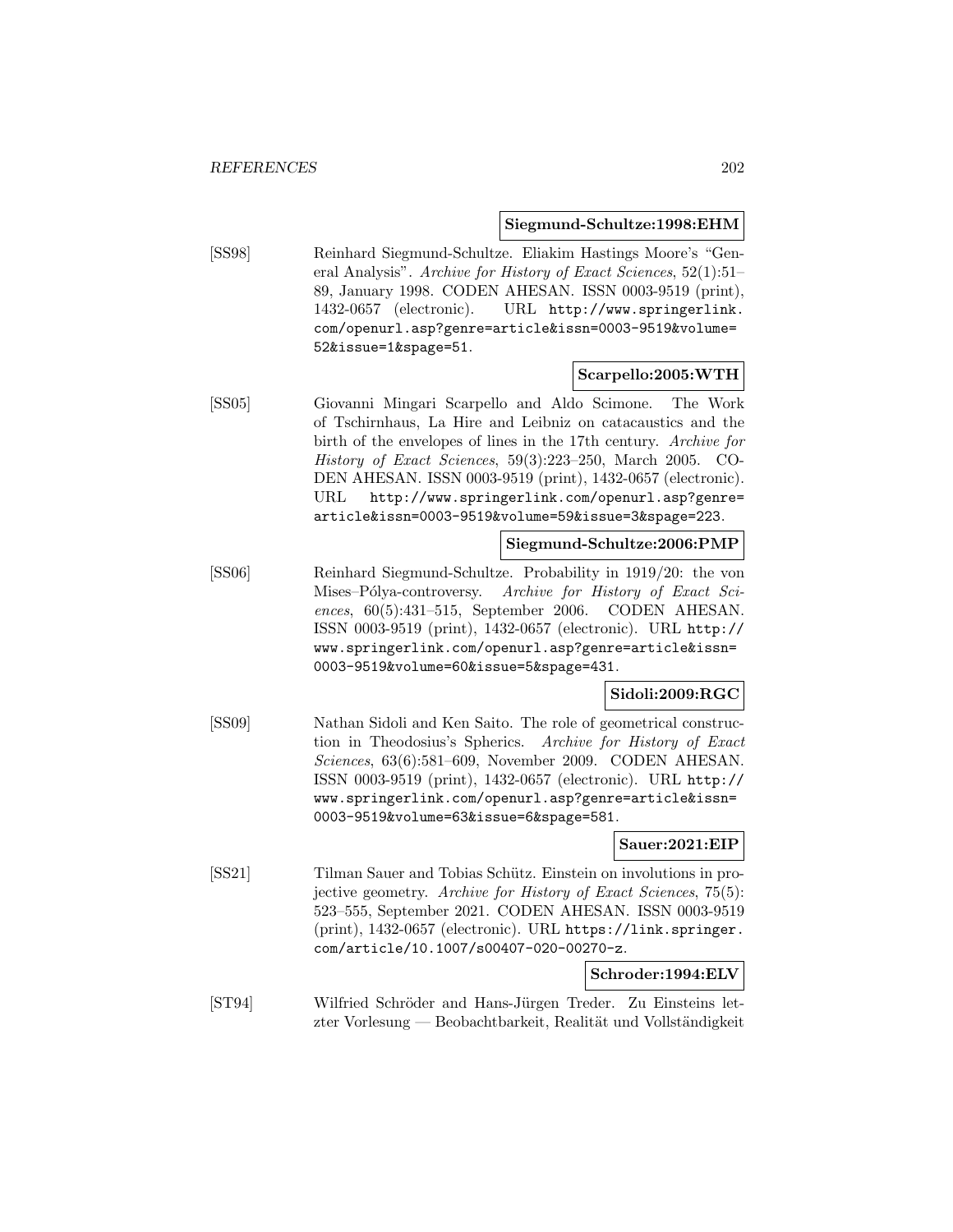in Quanten- und Relativitätstheorie. (German) [On Einstein's last lecture — observability, reality, and completeness in quantum and Relativity theory]. Archive for History of Exact Sciences, 48(2):149–154, June 1994. CODEN AHESAN. ISSN 0003-9519 (print), 1432-0657 (electronic). URL http:// www.springerlink.com/openurl.asp?genre=article&issn= 0003-9519&volume=48&issue=2&spage=149.

## **Stedall:2000:RGP**

[Ste00a] Jacqueline A. Stedall. Robd of glories: The posthumous misfortunes of Thomas Harriot and his algebra. Archive for History of Exact Sciences, 54(6):455–497, June 2000. CODEN AHESAN. ISSN 0003-9519 (print), 1432-0657 (electronic). URL http:// www.springerlink.com/openurl.asp?genre=article&issn= 0003-9519&volume=54&issue=6&spage=455.

### **Steele:2000:UAT**

[Ste00b] John M. Steele. A 3405: An unusual astronomical text from Uruk. Archive for History of Exact Sciences, 55(2):103–135, December 2000. CODEN AHESAN. ISSN 0003-9519 (print), 1432-0657 (electronic). URL http://www.springerlink. com/openurl.asp?genre=article&issn=0003-9519&volume= 55&issue=2&spage=103.

# **Steele:2000:EPM**

[Ste00c] John M. Steele. Eclipse Prediction in Mesopotamia. Archive for History of Exact Sciences, 54(5):421–454, February 2000. CO-DEN AHESAN. ISSN 0003-9519 (print), 1432-0657 (electronic). URL http://www.springerlink.com/openurl.asp?genre= article&issn=0003-9519&volume=54&issue=5&spage=421.

#### **Stedall:2001:DWR**

[Ste01] Jacqueline A. Stedall. The discovery of wonders: Reading between the lines of John Wallis's Arithmetica infinitorum. Archive for History of Exact Sciences, 56(1):1–28, November 2001. CODEN AHESAN. ISSN 0003-9519 (print), 1432-0657 (electronic). URL http://www.springerlink. com/openurl.asp?genre=article&issn=0003-9519&volume= 56&issue=1&spage=1.

## **Steele:2006:MLT**

[Ste06] J. M. Steele. Miscellaneous lunar tables from Babylon. Archive for History of Exact Sciences, 60(2):123–155, March 2006. CO-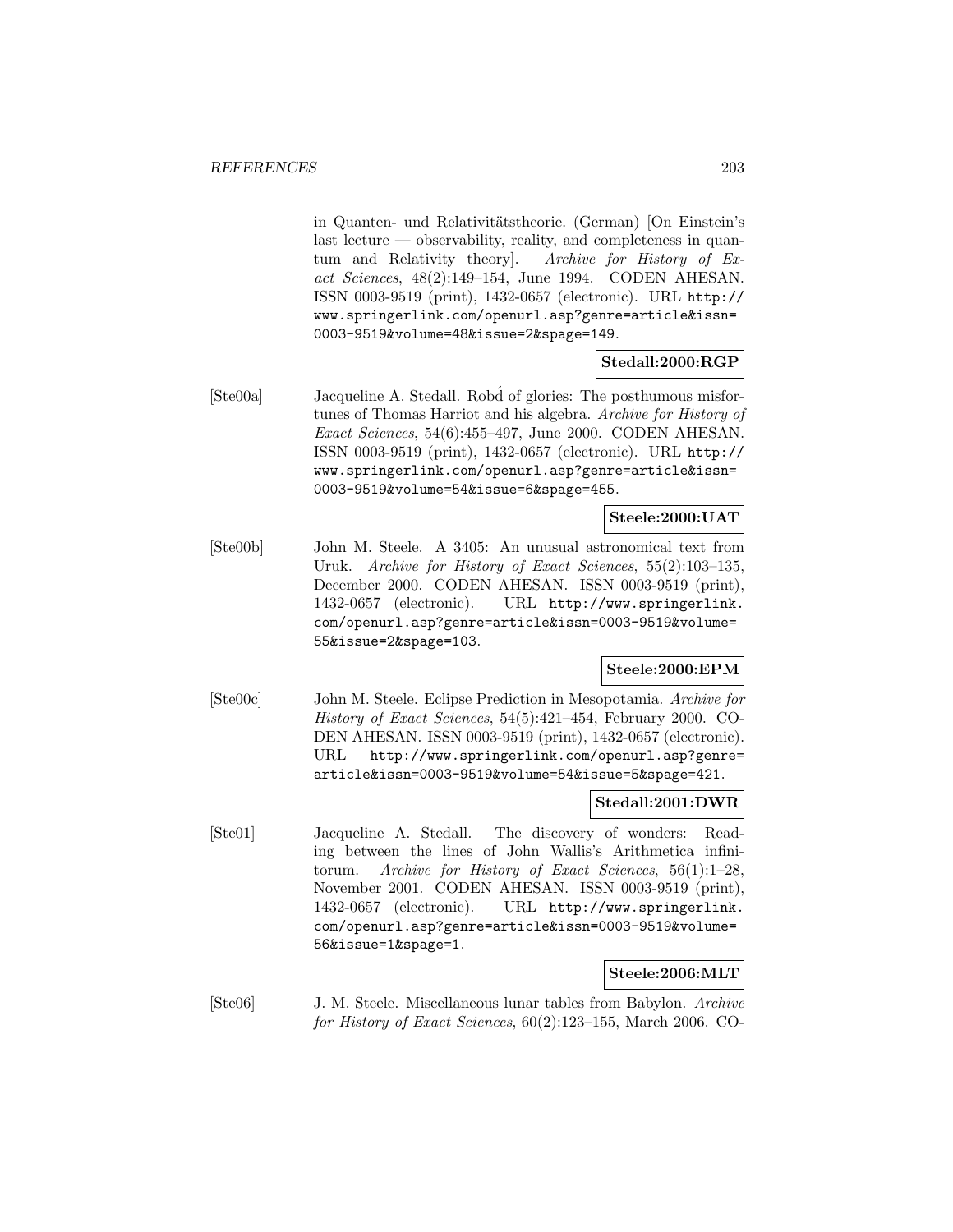DEN AHESAN. ISSN 0003-9519 (print), 1432-0657 (electronic). URL http://www.springerlink.com/openurl.asp?genre= article&issn=0003-9519&volume=60&issue=2&spage=123.

## **Stedall:2008:NMT**

[Ste08] Jacqueline Stedall. Notes made by Thomas Harriot on the treatises of François Viète. Archive for History of Exact Sciences, 62(2):179–200, March 2008. CODEN AHESAN. ISSN 0003-9519 (print), 1432-0657 (electronic). URL http:// www.springerlink.com/openurl.asp?genre=article&issn= 0003-9519&volume=62&issue=2&spage=179.

## **Steele:2020:PNS**

[Ste20] John Steele. A proto-Normal Star Almanac dating to the reign of Artaxerxes III: BM 65156. Archive for History of Exact Sciences, 74(3):243–253, May 2020. CODEN AHESAN. ISSN 0003-9519 (print), 1432-0657 (electronic). URL https://link.springer. com/article/10.1007/s00407-019-00246-8.

## **Steele:2022:AIB**

[Ste22] John Steele. An alternative interpretation of BM 76829: astrological schemes for length of life and parts of the body. Archive for History of Exact Sciences, 76(1):1–14, January 2022. CODEN AHESAN. ISSN 0003-9519 (print), 1432-0657 (electronic). URL https://link.springer.com/article/10. 1007/s00407-021-00279-y.

## **Stromholm:1968:FMM**

[Str68] Per Strømholm. Fermat's methods of maxima and minima and of tangents. A reconstruction. Archive for History of Exact Sciences, 5(1):47–69, January 1968. CODEN AHESAN. ISSN 0003-9519 (print), 1432-0657 (electronic). URL http:// www.springerlink.com/openurl.asp?genre=article&issn= 0003-9519&volume=5&issue=1&spage=47.

## **Straker:1981:KTO**

[Str81] Stephen Straker. Kepler, Tycho, and the 'optical part of astronomy': the genesis of Kepler's theory of pinhole images. Archive for History of Exact Sciences, 24(4):267–293, December 1981. CODEN AHESAN. ISSN 0003-9519 (print), 1432-0657 (electronic). URL http://www.springerlink. com/openurl.asp?genre=article&issn=0003-9519&volume= 24&issue=4&spage=267.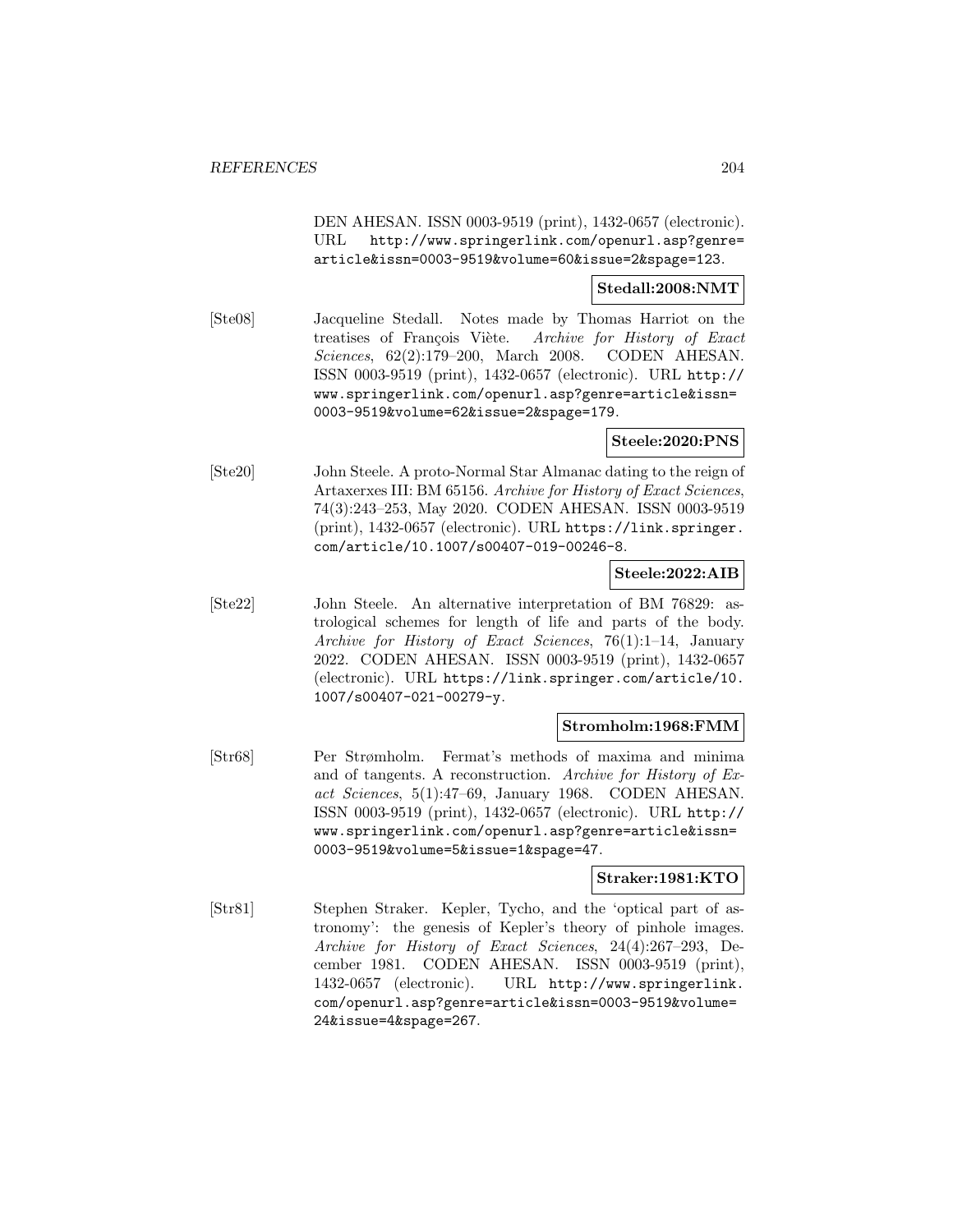#### **Straumann:1992:SJT**

[Str92] Norbert Straumann. Von der Stech–Jensen-Transformation zur universellen V-A-Wechselwirkung. (German) [On the Stech– Jensen transformation to the universal V-A-reciprocal effect]. Archive for History of Exact Sciences, 44(4):365–386, December 1992. CODEN AHESAN. ISSN 0003-9519 (print), 1432-0657 (electronic). URL http://www.springerlink. com/openurl.asp?genre=article&issn=0003-9519&volume= 44&issue=4&spage=365.

## **Swerdlow:1980:HDL**

[Swe80] Noel M. Swerdlow. Hipparchus's determination of the length of the tropical year and the rate of precession. Archive for History of Exact Sciences, 21(4):291–309, December 1980. CO-DEN AHESAN. ISSN 0003-9519 (print), 1432-0657 (electronic). URL http://www.springerlink.com/openurl.asp?genre= article&issn=0003-9519&volume=21&issue=4&spage=291.

## **Swerdlow:1999:ARB**

[Swe99] N. M. Swerdlow. Acronychal risings in Babylonian planetary theory. Archive for History of Exact Sciences, 54(1):49– 65, April 1999. CODEN AHESAN. ISSN 0003-9519 (print), 1432-0657 (electronic). URL http://www.springerlink. com/openurl.asp?genre=article&issn=0003-9519&volume= 54&issue=1&spage=49.

# **Sylla:1971:MQQ**

[Syl71] Edith Sylla. Medieval quantifications of qualities: The "Merton School". Archive for History of Exact Sciences, 8(1–2):9–39, January 1971. CODEN AHESAN. ISSN 0003-9519 (print), 1432-0657 (electronic). URL http://www.springerlink. com/openurl.asp?genre=article&issn=0003-9519&volume= 8&issue=1&spage=9.

## **Szabo:1960:AEA**

[Sza60] Arpád Szabó. Anfänge des euklidischen Axiomensystems. (German) [Beginnings of the Euclidean axiom system]. Archive for History of Exact Sciences, 1(1):37–106, August 1960. CO-DEN AHESAN. ISSN 0003-9519 (print), 1432-0657 (electronic). URL http://www.springerlink.com/openurl.asp? genre=article&issn=0003-9519&volume=1&issue=1&spage= 37.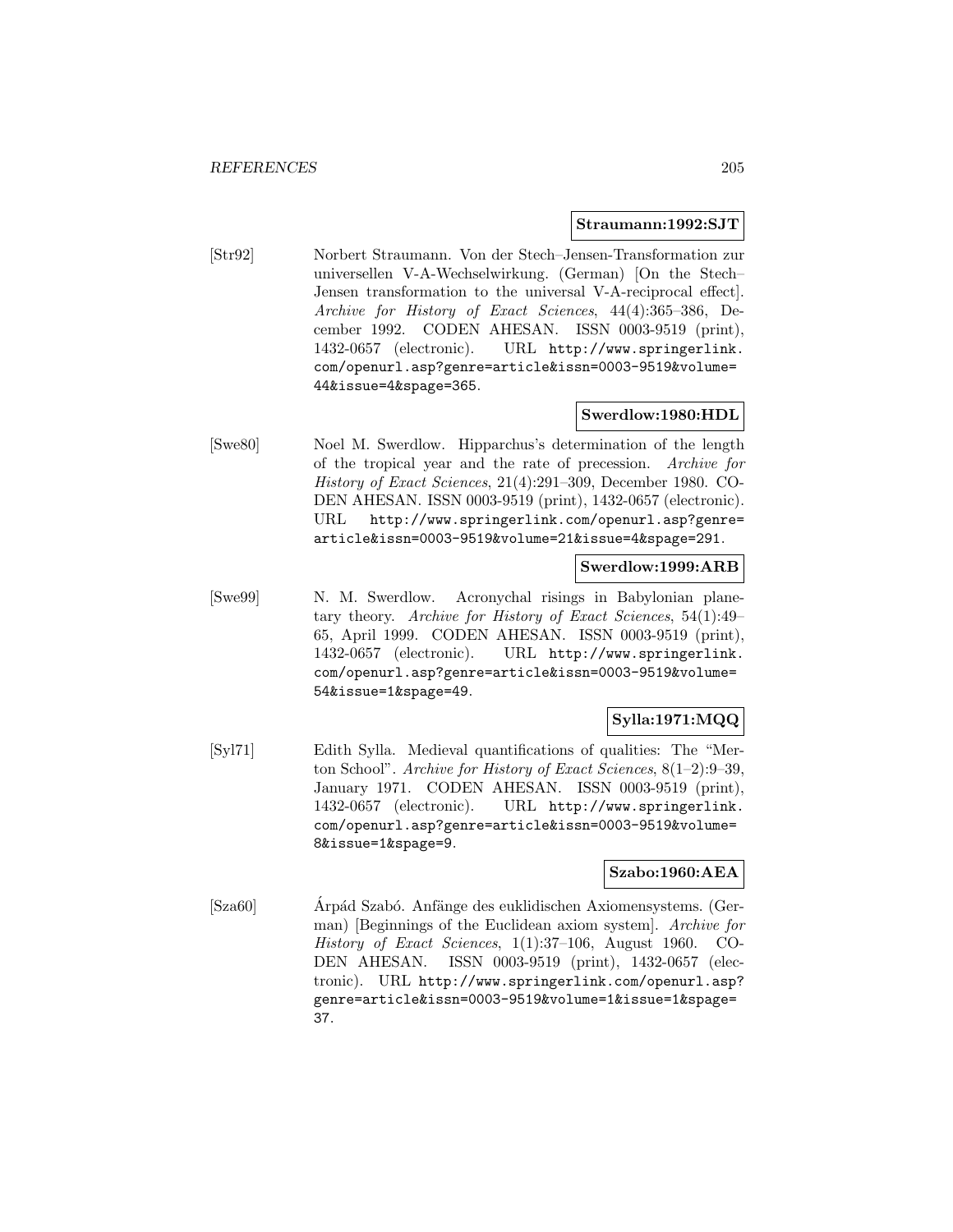### **Szabo:1964:FPI**

[Sza64] Árpád Szabó. Die frühgriechische Proportionenlehre im Spiegel ihrer Terminologie. (German) [The early Greek proportion teachings in the mirror of their terminology]. Archive for History of Exact Sciences, 2(3):197–270, December 1964. CO-DEN AHESAN. ISSN 0003-9519 (print), 1432-0657 (electronic). URL http://www.springerlink.com/openurl.asp? genre=article&issn=0003-9519&volume=2&issue=3&spage= 197.

# **Takacs:1980:PC**

[Tak80] Lajos Takács. The problem of coincidences. Archive for History of Exact Sciences, 21(3):229–244, September 1980. CO-DEN AHESAN. ISSN 0003-9519 (print), 1432-0657 (electronic). URL http://www.springerlink.com/openurl.asp?genre= article&issn=0003-9519&volume=21&issue=3&spage=229.

### **Tanacs:2009:GCD**

[Tan09] János Tanács. Grasping the conceptual difference between János Bolyai and Lobachevskii's notions of non-Euclidean parallelism. Archive for History of Exact Sciences, 63(5):537–552, 2009. CO-DEN AHESAN. ISSN 0003-9519 (print), 1432-0657 (electronic).

## **Taylor:1974:DNT**

[Tay74] Angus E. Taylor. The differential: Nineteenth and twentieth century developments. Archive for History of Exact Sciences, 12(4):355–383, August 1974. CODEN AHESAN. ISSN 0003-9519 (print), 1432-0657 (electronic). URL http:// www.springerlink.com/openurl.asp?genre=article&issn= 0003-9519&volume=12&issue=4&spage=355.

### **Taylor:1982:SMF**

[Tay82] Angus E. Taylor. A study of Maurice Fréchet: I. His early work on point set theory and the theory of functionals. Archive for History of Exact Sciences, 27(3):233–295, September 1982. CODEN AHESAN. ISSN 0003-9519 (print), 1432-0657 (electronic). URL http://www.springerlink. com/openurl.asp?genre=article&issn=0003-9519&volume= 27&issue=3&spage=233.

## **Taylor:1985:SMF**

[Tay85] Angus E. Taylor. A study of Maurice Fréchet: II. Mainly about his work on general topology, 1909–1928. Archive for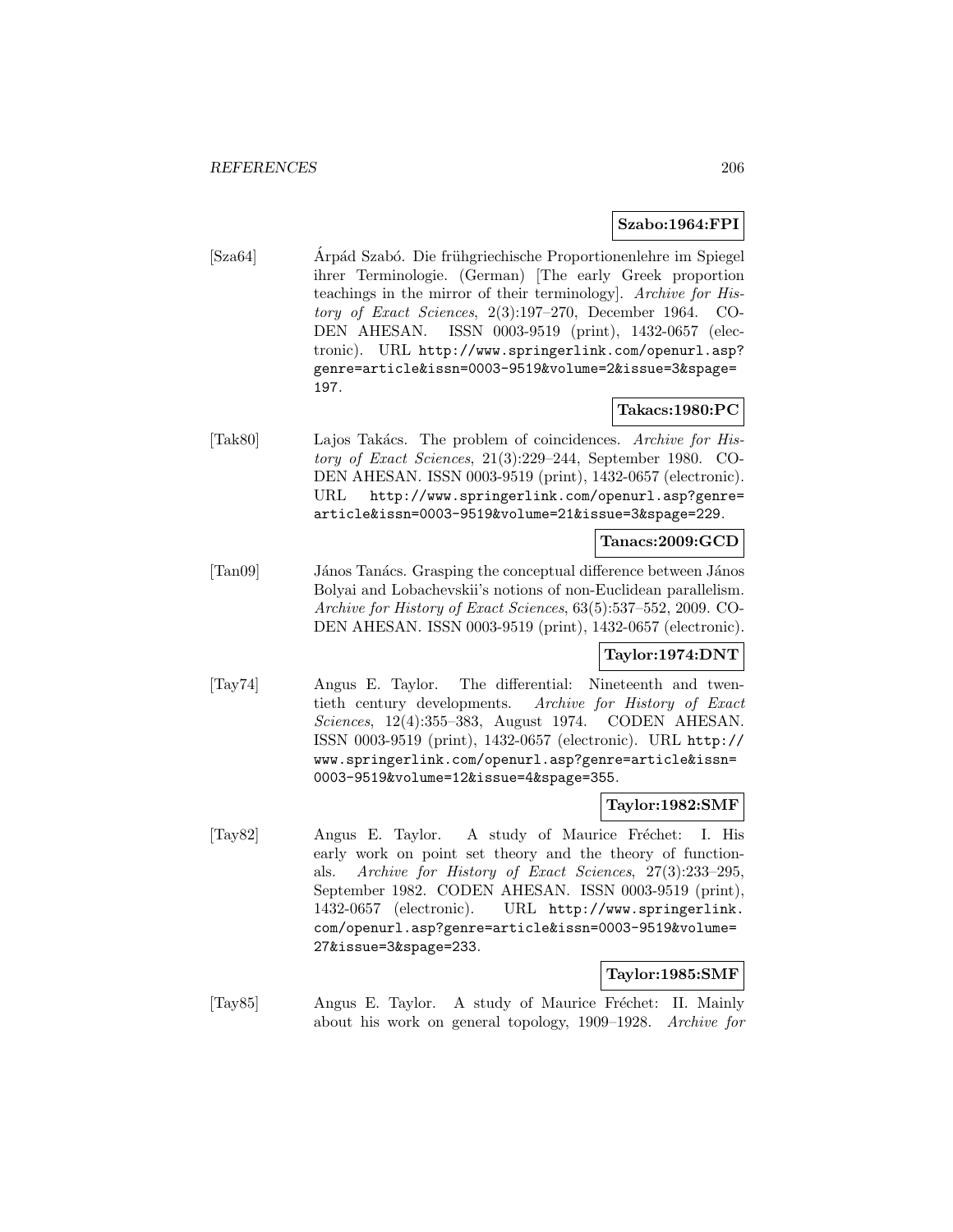History of Exact Sciences, 34(4):279–380, December 1985. CO-DEN AHESAN. ISSN 0003-9519 (print), 1432-0657 (electronic). URL http://www.springerlink.com/openurl.asp?genre= article&issn=0003-9519&volume=34&issue=4&spage=279.

**Taylor:1987:SMF**

[Tay87] Angus E. Taylor. A study of Maurice Fréchet: III. Fréchet as analyst, 1909–1930. Archive for History of Exact Sciences, 37(1): 25–76, March 1987. CODEN AHESAN. ISSN 0003-9519 (print), 1432-0657 (electronic). URL http://www.springerlink. com/openurl.asp?genre=article&issn=0003-9519&volume= 37&issue=1&spage=25.

## **Tazzioli:1993:ETE**

[Taz93] Rossana Tazzioli. Ether and theory of elasticity in Beltrami's work. Archive for History of Exact Sciences, 46(1):1–37, March 1993. CODEN AHESAN. ISSN 0003-9519 (print), 1432-0657 (electronic). URL http://www.springerlink. com/openurl.asp?genre=article&issn=0003-9519&volume= 46&issue=1&spage=1.

### **Thorup:1992:PET**

[Tho92] Anders Thorup. A pre-Euclidean theory of proportions. Archive for History of Exact Sciences, 45(1):1–16, March 1992. CO-DEN AHESAN. ISSN 0003-9519 (print), 1432-0657 (electronic). URL http://www.springerlink.com/openurl.asp?genre= article&issn=0003-9519&volume=45&issue=1&spage=1.

#### **Thomaidis:2005:EFD**

[Tho05a] Yannis Thomaidis. Erratum: a Framework for Defining the Generality of Diophantos' Methods in "arithmetica". Archive for History of Exact Sciences, 59(6):641, October 2005. CODEN AHESAN. ISSN 0003-9519 (print), 1432-0657 (electronic). URL http://www.springerlink. com/openurl.asp?genre=article&issn=0003-9519&volume= 59&issue=6&spage=641. See [Tho05b].

#### **Thomaidis:2005:FDG**

[Tho05b] Yannis Thomaidis. A framework for defining the generality of Diophantos' methods in "Arithmetica". Archive for History of Exact Sciences, 59(6):591–640, October 2005. CO-DEN AHESAN. ISSN 0003-9519 (print), 1432-0657 (electronic).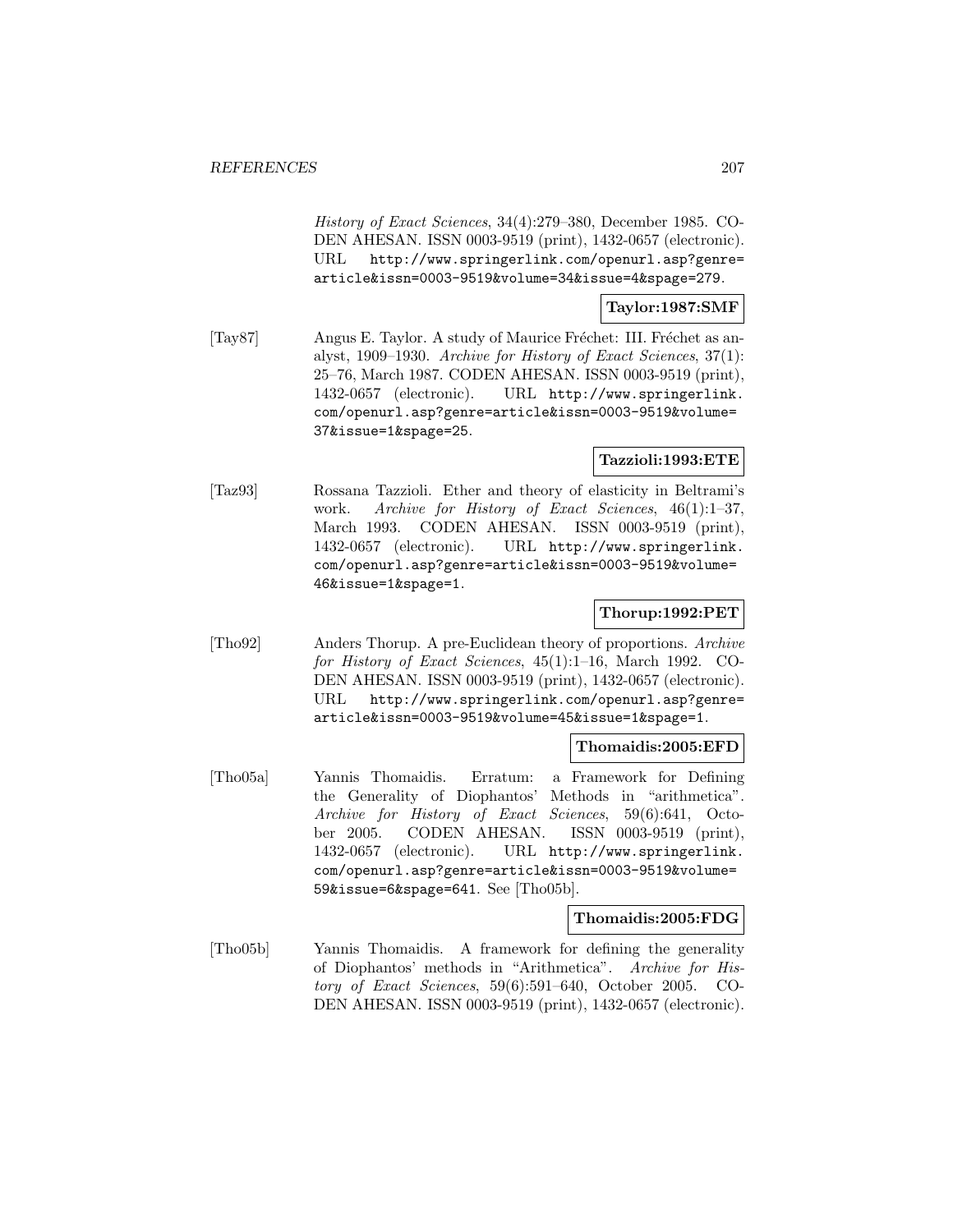URL http://www.springerlink.com/openurl.asp?genre= article&issn=0003-9519&volume=59&issue=6&spage=591. See erratum [Tho05a].

# **Thro:1994:LVS**

[Thr94] E. Broydrick Thro. Leonardo da Vinci's solution to the problem of the pinhole camera. Archive for History of Exact Sciences, 48(3–4):343–371, September 1994. CODEN AHESAN. ISSN 0003-9519 (print), 1432-0657 (electronic). URL http:// www.springerlink.com/openurl.asp?genre=article&issn= 0003-9519&volume=48&issue=3&spage=343.

## **Thurston:1992:GIP**

[Thu92] Hugh Thurston. Greek and Indian planetary longitudes. Archive for History of Exact Sciences, 44(3):191–195, September 1992. CODEN AHESAN. ISSN 0003-9519 (print), 1432-0657 (electronic). URL http://www.springerlink. com/openurl.asp?genre=article&issn=0003-9519&volume= 44&issue=3&spage=191.

## **Toepell:1986:ODH**

[Toe86] Michael Toepell. On the origins of David Hilbert's "Grundlagen der Geometrie" [Foundations of Geometry]. Archive for History of Exact Sciences, 35(4):329–344, December 1986. CO-DEN AHESAN. ISSN 0003-9519 (print), 1432-0657 (electronic). URL http://www.springerlink.com/openurl.asp?genre= article&issn=0003-9519&volume=35&issue=4&spage=329.

#### **Toomer:1974:HDS**

[Too74] G. J. Toomer. Hipparchus on the distances of the sun and moon. Archive for History of Exact Sciences, 14(2):126-142, June 1974. CODEN AHESAN. ISSN 0003-9519 (print), 1432-0657 (electronic). URL http://www.springerlink. com/openurl.asp?genre=article&issn=0003-9519&volume= 14&issue=2&spage=126.

# **Toomer:1985:GAA**

[Too85] G. J. Toomer. Galen on the astronomers and astrologers. Archive for History of Exact Sciences, 32(3–4):193–206, September 1985. CODEN AHESAN. ISSN 0003-9519 (print), 1432-0657 (electronic). URL http://www.springerlink. com/openurl.asp?genre=article&issn=0003-9519&volume= 32&issue=3&spage=193.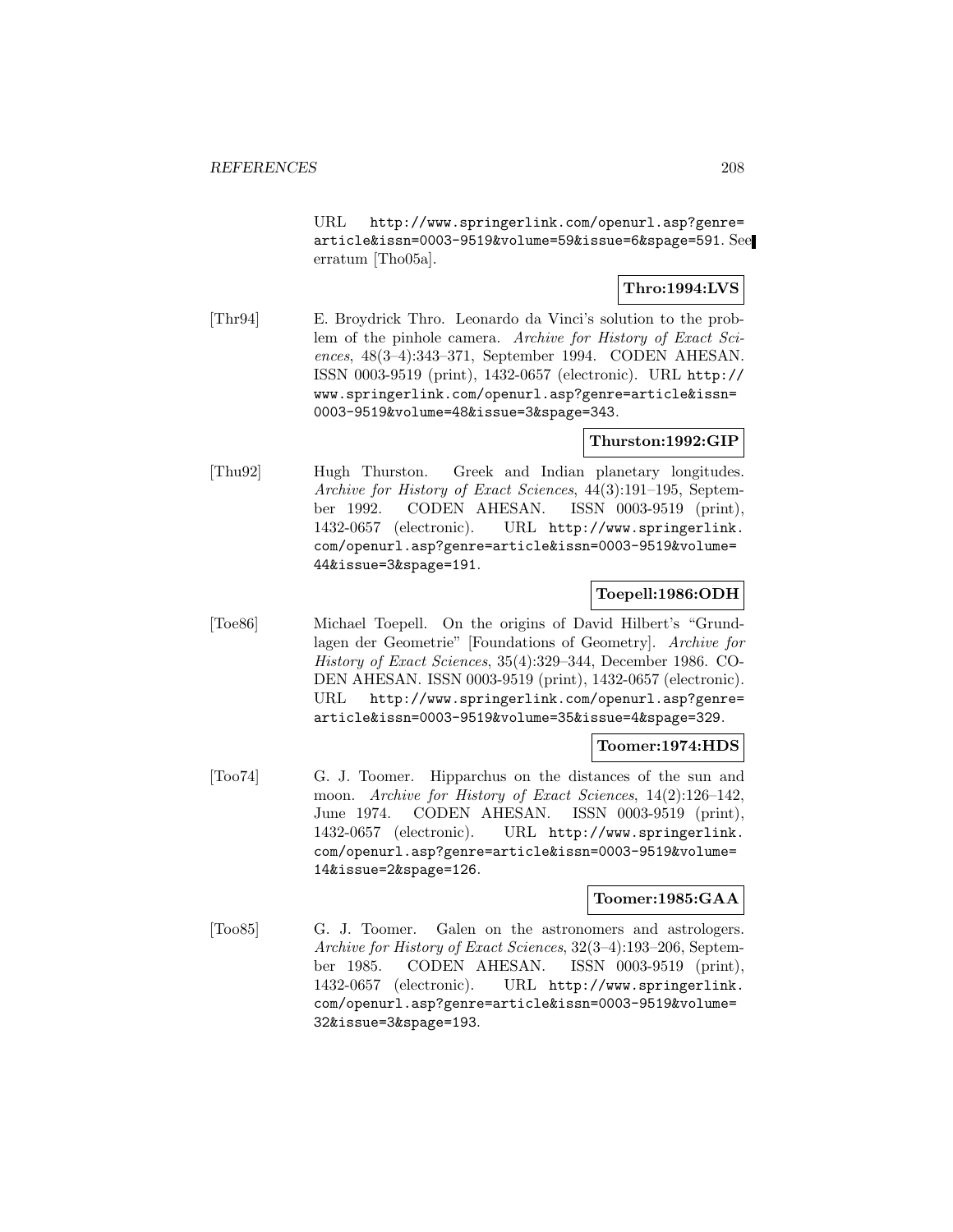## **Topper:1971:CMJ**

[Top71] David R. Topper. Commitment to mechanism: J. J. Thomson, the early years. Archive for History of Exact Sciences, 7(5):393– 410, January 1971. CODEN AHESAN. ISSN 0003-9519 (print), 1432-0657 (electronic). URL http://www.springerlink. com/openurl.asp?genre=article&issn=0003-9519&volume= 7&issue=5&spage=393.

# **Toth:1966:PIC**

[T´ot66] Imre T´oth. Das Parallelenproblem im Corpus Aristotelicum. (German) [The problem of parallels in Corpus Aristotelicum]. Archive for History of Exact Sciences, 3(4–5):249–422, January 1966. CODEN AHESAN. ISSN 0003-9519 (print), 1432-0657 (electronic). URL http://www.springerlink. com/openurl.asp?genre=article&issn=0003-9519&volume= 3&issue=4&spage=249.

### **Truesdell:1960:PTR**

[Tru60] C. Truesdell. A program toward rediscovering the rational mechanics of the age of reason. Archive for History of Exact Sciences,  $1(1):1-36$ , August 1960. CODEN AHESAN. ISSN 0003-9519 (print), 1432-0657 (electronic). URL http:// www.springerlink.com/openurl.asp?genre=article&issn= 0003-9519&volume=1&issue=1&spage=1.

**Truesdell:1975:EKT**

[Tru75] C. Truesdell. Early kinetic theories of gases. Archive for History of Exact Sciences, 15(1):1–66, March 1975. CODEN AHESAN. ISSN 0003-9519 (print), 1432-0657 (electronic). URL http:// www.springerlink.com/openurl.asp?genre=article&issn= 0003-9519&volume=15&issue=1&spage=1.

# **Truesdell:1979:ATC**

[Tru79] C. Truesdell. Absolute temperatures as a consequence of Carnot's general axiom. Archive for History of Exact Sciences, 20(3–4):357–380, September 1979. CODEN AHESAN. ISSN 0003-9519 (print), 1432-0657 (electronic). URL http:// www.springerlink.com/openurl.asp?genre=article&issn= 0003-9519&volume=20&issue=3&spage=357.

**Truesdell:1989:MGA**

[Tru89] C. Truesdell. Maria Gaetana Agnesi. Archive for History of Exact Sciences, 40(2):113–142, June 1989. CODEN AHESAN.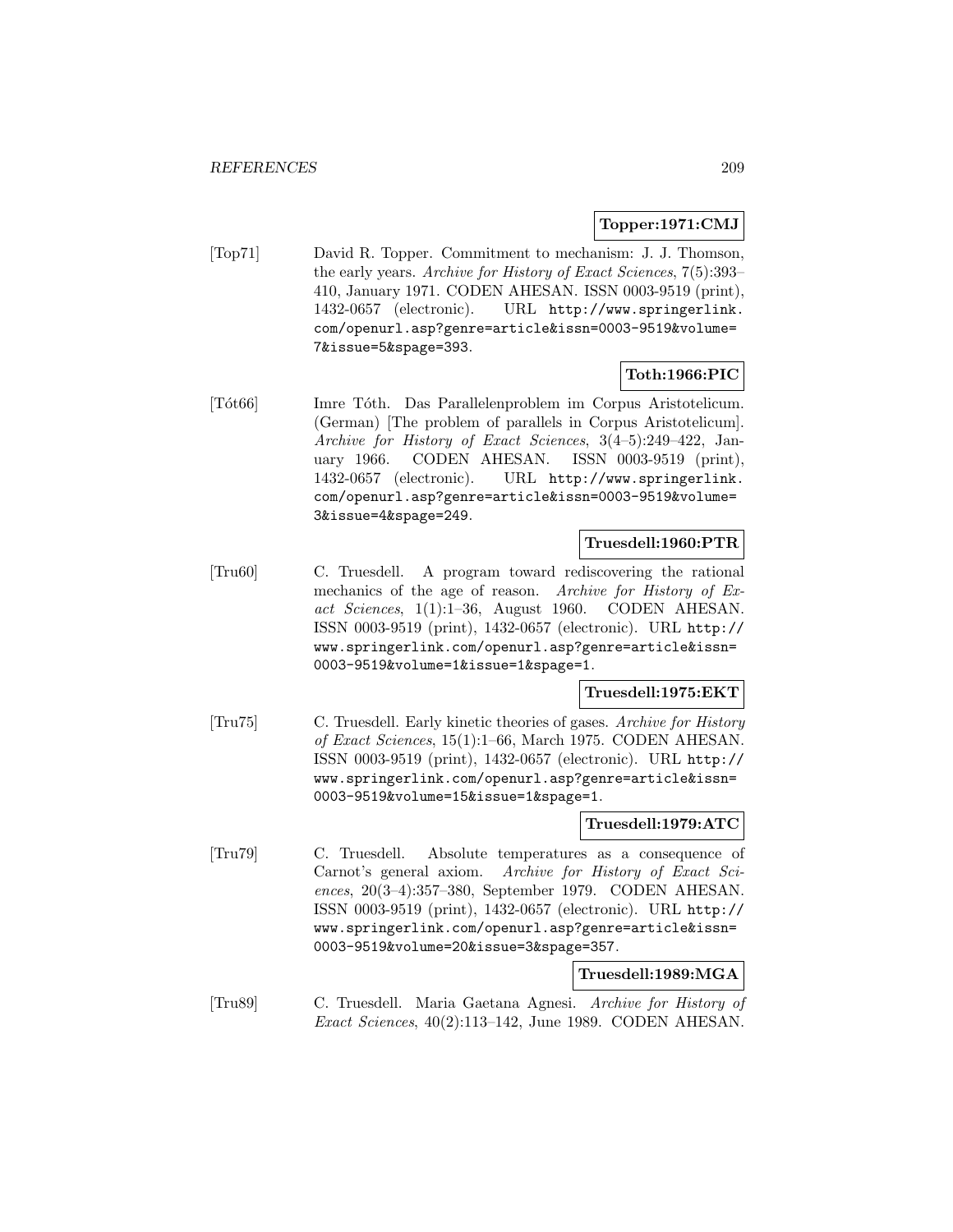ISSN 0003-9519 (print), 1432-0657 (electronic). URL http:// www.springerlink.com/openurl.asp?genre=article&issn= 0003-9519&volume=40&issue=2&spage=113. See corrections and additions [Tru92].

### **Truesdell:1992:CAS**

[Tru92] C. Truesdell. Corrections and additions for "Maria Gaetana Agnesi". Archive for History of Exact Sciences, 43(4):385–386, December 1992. CODEN AHESAN. ISSN 0003-9519 (print), 1432-0657 (electronic). URL http://www.springerlink. com/openurl.asp?genre=article&issn=0003-9519&volume= 43&issue=4&spage=385. See [Tru89].

# **Truesdell:1996:TFA**

[Tru96] C. Truesdell. The thirty-fifth anniversary of this archive, by the editor. Archive for History of Exact Sciences,  $50(1):1-$ 4, March 1996. CODEN AHESAN. ISSN 0003-9519 (print), 1432-0657 (electronic). URL http://www.springerlink. com/openurl.asp?genre=article&issn=0003-9519&volume= 50&issue=1&spage=1.

## **Tucciarone:1973:DTS**

[Tuc73] John Tucciarone. The development of the theory of summable divergent series from 1880 to 1925. Archive for History of Exact Sciences,  $10(1-2)$ :1-40, January 1973. CODEN AHESAN. ISSN 0003-9519 (print), 1432-0657 (electronic). URL http:// www.springerlink.com/openurl.asp?genre=article&issn= 0003-9519&volume=10&issue=1&spage=1.

#### **Tuman:1992:ADT**

[Tum92] V. S. Tuman. An attempt to date text 3 of Enuma Anu Enlil, tablets 50–51 "tentative date December 2, 1878". Archive for History of Exact Sciences, 45(2):95–103, June 1992. CO-DEN AHESAN. ISSN 0003-9519 (print), 1432-0657 (electronic). URL http://www.springerlink.com/openurl.asp?genre= article&issn=0003-9519&volume=45&issue=2&spage=95.

## **Tweddle:1991:JMR**

[Twe91a] Ian Tweddle. John Machin and Robert Simson on inversetangent series for  $\pi$ . Archive for History of Exact Sciences, 42(1): 1–14, March 1991. CODEN AHESAN. ISSN 0003-9519 (print), 1432-0657 (electronic). URL http://www.springerlink.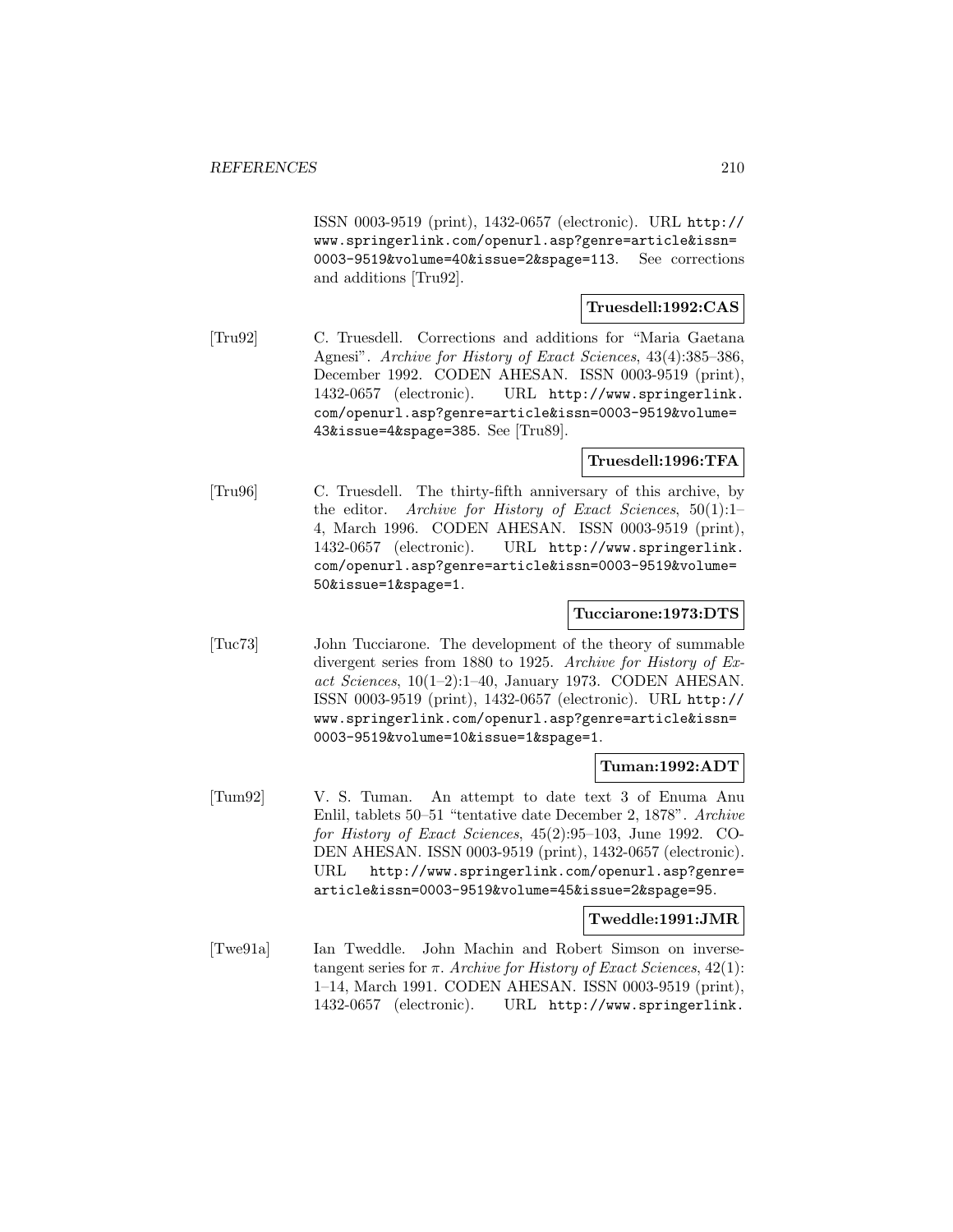com/openurl.asp?genre=article&issn=0003-9519&volume= 42&issue=1&spage=1.

## **Tweddle:1991:SRC**

[Twe91b] Ian Tweddle. Some results on conic sections in the correspondence between Colin MacLaurin and Robert Simson. Archive for History of Exact Sciences, 41(4):285–309, December 1991. CODEN AHESAN. ISSN 0003-9519 (print), 1432-0657 (electronic). URL http://www.springerlink. com/openurl.asp?genre=article&issn=0003-9519&volume= 41&issue=4&spage=285.

## **Tweddle:1992:JSE**

[Twe92] Ian Tweddle. James Stirling's early work on acceleration of convergence. Archive for History of Exact Sciences, 45(2):105– 125, June 1992. CODEN AHESAN. ISSN 0003-9519 (print), 1432-0657 (electronic). URL http://www.springerlink. com/openurl.asp?genre=article&issn=0003-9519&volume= 45&issue=2&spage=105.

## **Ulivi:2015:MQC**

[Uli15] Elisabetta Ulivi. Masters, questions and challenges in the abacus schools. Archive for History of Exact Sciences, 69(6):651– 670, November 2015. CODEN AHESAN. ISSN 0003-9519 (print), 1432-0657 (electronic). URL http://link.springer. com/article/10.1007/s00407-015-0160-1.

## **Ullmann:1984:CEE**

[Ull84] Dieter Ullmann. Chladni und die Entwicklung der experimentellen Akustik um 1800. (German) [Chladni and the development of experimental acoustics in 1800]. Archive for History of Exact Sciences, 31(1):35–52, March 1984. CODEN AHESAN. ISSN 0003-9519 (print), 1432-0657 (electronic). URL http:// www.springerlink.com/openurl.asp?genre=article&issn= 0003-9519&volume=31&issue=1&spage=35.

# **Ullrich:1989:WVS**

[Ull89] Peter Ullrich. Weierstraß' Vorlesung zur "Einleitung in die Theorie der analytischen Funktionen". (German) [Weierstrass's lectures on "Introduction to the theory of analytical functions]. Archive for History of Exact Sciences, 40(2):143–172, June 1989. CODEN AHESAN. ISSN 0003-9519 (print),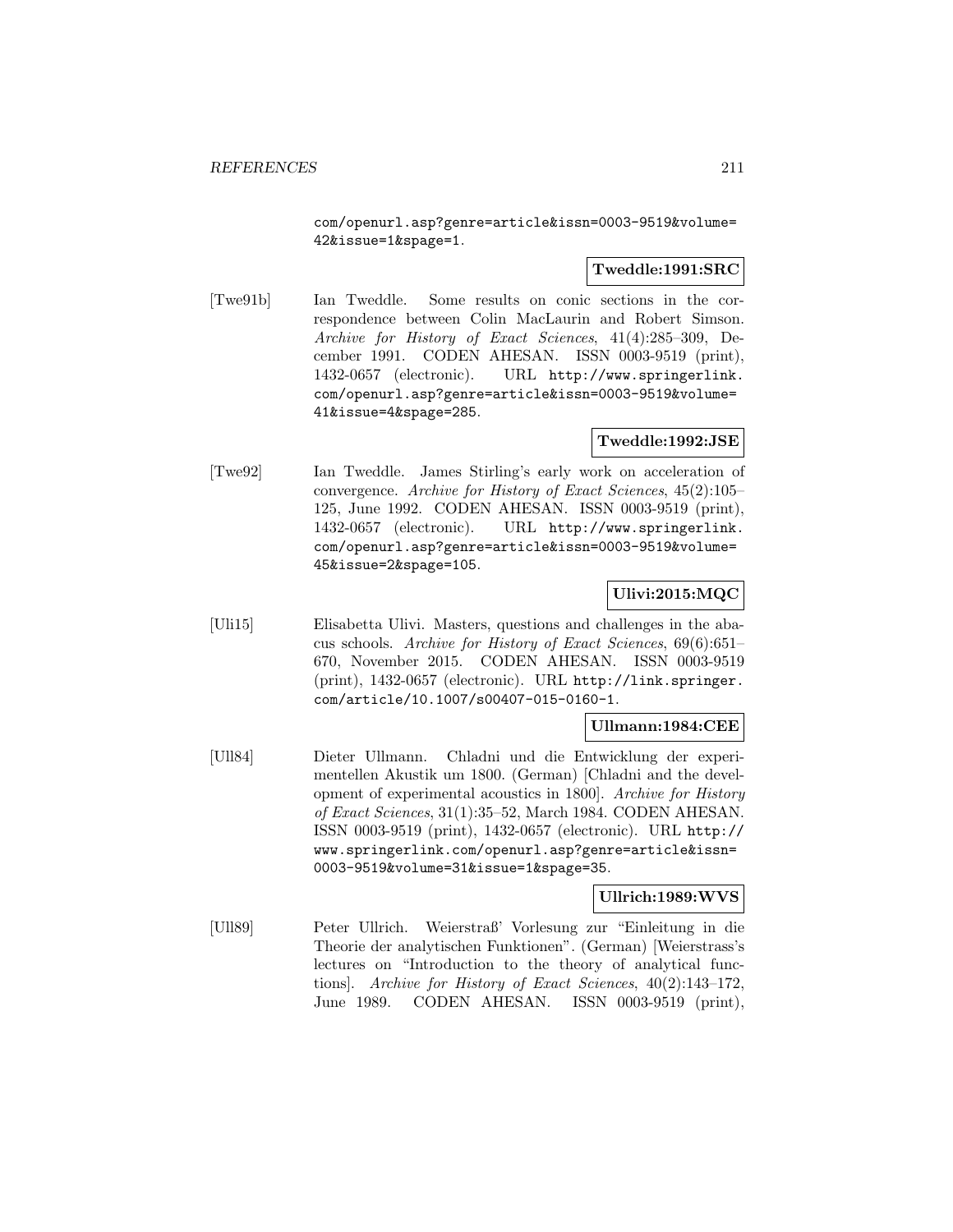1432-0657 (electronic). URL http://www.springerlink. com/openurl.asp?genre=article&issn=0003-9519&volume= 40&issue=2&spage=143.

## **Ullrich:2000:PVT**

[Ull00] Peter Ullrich. The Poincaré–Volterra Theorem: From hyperelliptic integrals to manifolds with countable topology. Archive for History of Exact Sciences, 54(5):375–402, February 2000. CODEN AHESAN. ISSN 0003-9519 (print), 1432-0657 (electronic). URL http://www.springerlink. com/openurl.asp?genre=article&issn=0003-9519&volume= 54&issue=5&spage=375.

# **Unguru:1974:PTC**

[Ung74] Sabetai Unguru. Pappus in the thirteenth century in the Latin West. Archive for History of Exact Sciences, 13(4):307–324, December 1974. CODEN AHESAN. ISSN 0003-9519 (print), 1432-0657 (electronic). URL http://www.springerlink. com/openurl.asp?genre=article&issn=0003-9519&volume= 13&issue=4&spage=307.

## **Unguru:1975:NRH**

[Ung75] Sabetai Unguru. On the need to rewrite the history of Greek mathematics. Archive for History of Exact Sciences, 15(1):67– 114, March 1975. CODEN AHESAN. ISSN 0003-9519 (print), 1432-0657 (electronic). URL http://www.springerlink. com/openurl.asp?genre=article&issn=0003-9519&volume= 15&issue=1&spage=67.

## **VandenEynde:1992:HEC**

[Van92] Ria Vanden Eynde. Historical evolution of the concept of homotopic paths. Archive for History of Exact Sciences, 45(2):127– 188, June 1992. CODEN AHESAN. ISSN 0003-9519 (print), 1432-0657 (electronic). URL http://www.springerlink. com/openurl.asp?genre=article&issn=0003-9519&volume= 45&issue=2&spage=127.

#### **VanBrummelen:2006:TLP**

[Van06] Glen Van Brummelen. Taking latitude with Ptolemy: Jamshīd al-Kāshī's novel geometric model of the motions of the inferior planets. Archive for History of Exact Sciences, 60(4):353– 377, July 2006. CODEN AHESAN. ISSN 0003-9519 (print),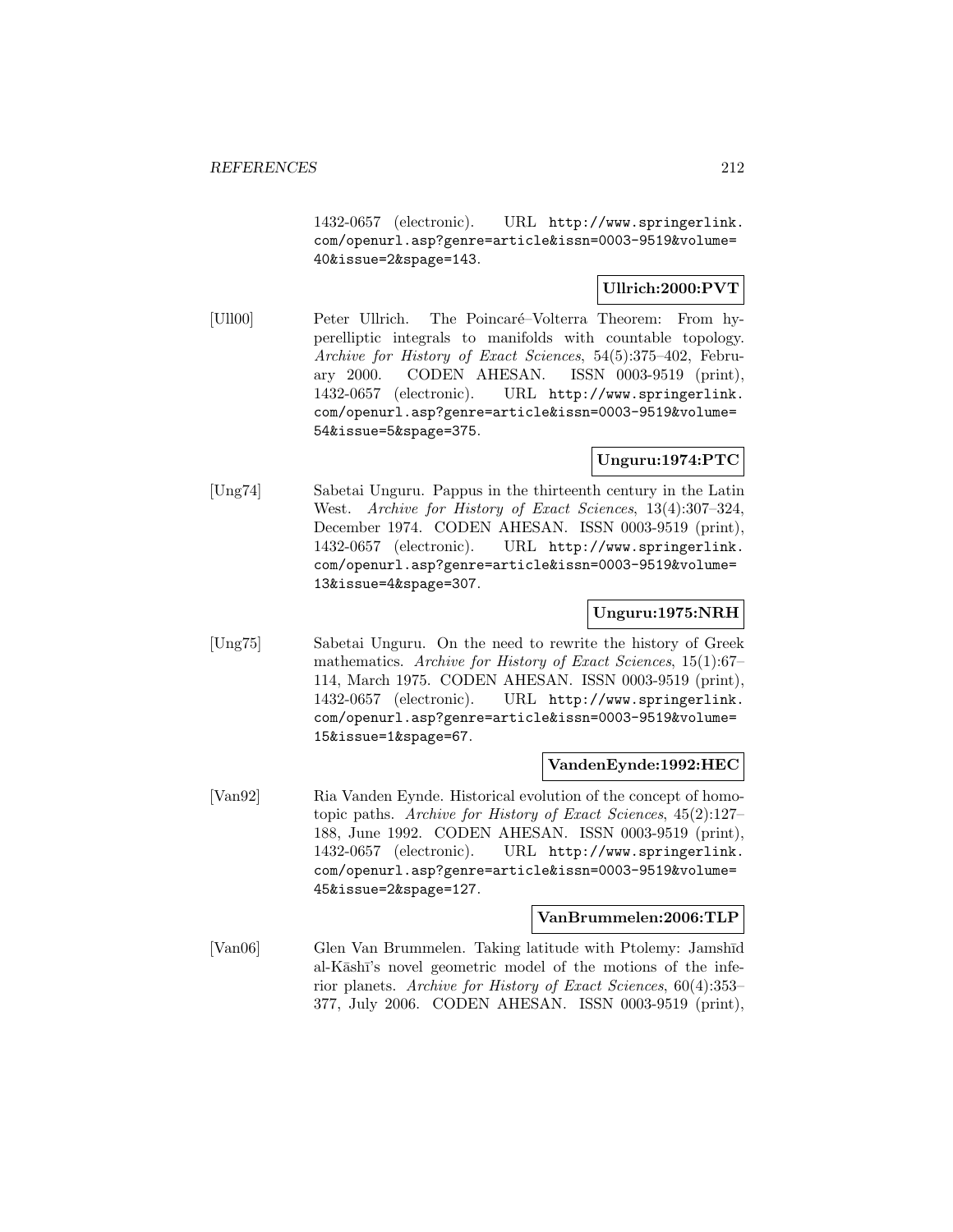1432-0657 (electronic). URL http://www.springerlink. com/openurl.asp?genre=article&issn=0003-9519&volume= 60&issue=4&spage=353.

## **VanBrummelen:2018:EEB**

[Van18] Glen Van Brummelen. The end of an error: Bianchini, Regiomontanus, and the tabulation of stellar coordinates. Archive for History of Exact Sciences, 72(5):547–563, September 2018. CODEN AHESAN. ISSN 0003-9519 (print), 1432-0657 (electronic).

## **VanBrummelen:2021:BEE**

[Van21] Glen Van Brummelen. Before the end of an error: Giovanni Bianchini's original flawed treatise on the conversion of stellar coordinates. Archive for History of Exact Sciences, 75(1): 109–124, January 2021. CODEN AHESAN. ISSN 0003-9519 (print), 1432-0657 (electronic). URL http://link.springer. com/content/pdf/10.1007/s00407-020-00261-0.pdf.

## **vanBrakel:1976:SRP**

[vB76] J. van Brakel. Some remarks on the prehistory of the concept of statistical probability. Archive for History of Exact Sciences, 16(2):119–136, June 1976. CODEN AHESAN. ISSN 0003-9519 (print), 1432-0657 (electronic). URL http:// www.springerlink.com/openurl.asp?genre=article&issn= 0003-9519&volume=16&issue=2&spage=119.

## **vanBesouw:2017:WVV**

[vB17] Jip van Besouw. The wedge and the vis viva controversy: how concepts of force influenced the practice of early eighteenthcentury mechanics. Archive for History of Exact Sciences, 71 (2):109–156, March 2017. CODEN AHESAN. ISSN 0003-9519 (print), 1432-0657 (electronic). URL https://link.springer. com/article/10.1007/s00407-016-0182-3.

## **vanDongen:2004:EMS**

[vD04] Jeroen van Dongen. Einstein's methodology, semivectors and the unification of electrons and protons. Archive for History of Exact Sciences, 58(3):219–254, March 2004. CODEN AHESAN. ISSN 0003-9519 (print), 1432-0657 (electronic). URL http:// www.springerlink.com/openurl.asp?genre=article&issn= 0003-9519&volume=58&issue=3&spage=219.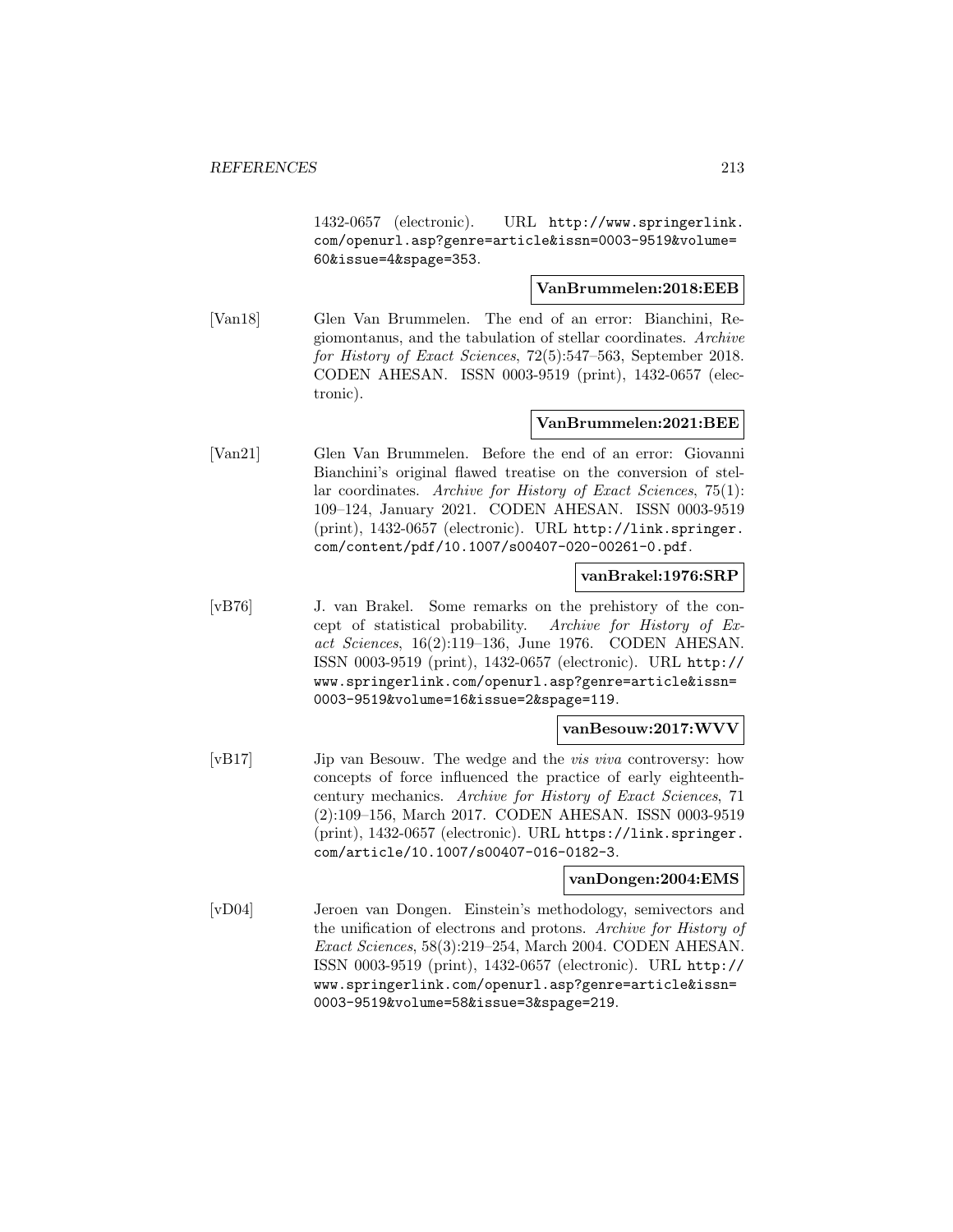#### **vanDongen:2009:RMM**

[vD09] Jeroen van Dongen. On the role of the Michelson–Morley Experiment: Einstein in Chicago. Archive for History of Exact Sciences, 63(6):655–663, November 2009. CODEN AHESAN. ISSN 0003-9519 (print), 1432-0657 (electronic). URL http:// www.springerlink.com/openurl.asp?genre=article&issn= 0003-9519&volume=63&issue=6&spage=655.

#### **vanderWaerden:1960:AMP**

[vdW60] B. L. van der Waerden. Ausgleichspunkt, "Methode der Perser" und indische Planetenrechnung. (German) [Balance point, "method of the Persian" and Indian planet calculation]. Archive for History of Exact Sciences, 1(2):107–121, December 1960. CODEN AHESAN. ISSN 0003-9519 (print), 1432-0657 (electronic). URL http://www.springerlink.com/openurl.asp? genre=article&issn=0003-9519&volume=1&issue=2&spage= 107.

### **vanderWaerden:1968:DIB**

[vdW68] B. L. van der Waerden. The date of invention of Babylonian planetary theory. Archive for History of Exact Sciences, 5(1):70–78, January 1968. CODEN AHESAN. ISSN 0003-9519 (print), 1432-0657 (electronic). URL http://www.springerlink. com/openurl.asp?genre=article&issn=0003-9519&volume= 5&issue=1&spage=70.

## **vanderWaerden:1971:FAG**

[vdW71] B. L. van der Waerden. The foundation of algebraic geometry from Severi to André Weil. Archive for History of Exact Sciences, 7(3):171–180, January 1971. CODEN AHESAN. ISSN 0003-9519 (print), 1432-0657 (electronic). URL http:// www.springerlink.com/openurl.asp?genre=article&issn= 0003-9519&volume=7&issue=3&spage=171.

#### **vanderWaerden:1972:GTH**

[vdW72a] B. L. van der Waerden. Die Galois–Theorie von Heinrich Weber bis Emil Artin. (German) [Galois theory from Heinrich Weber to Emil Artin]. Archive for History of Exact Sciences, 9(3):240–248, January 1972. CODEN AHESAN. ISSN 0003-9519 (print), 1432-0657 (electronic). URL http:// www.springerlink.com/openurl.asp?genre=article&issn= 0003-9519&volume=9&issue=3&spage=240.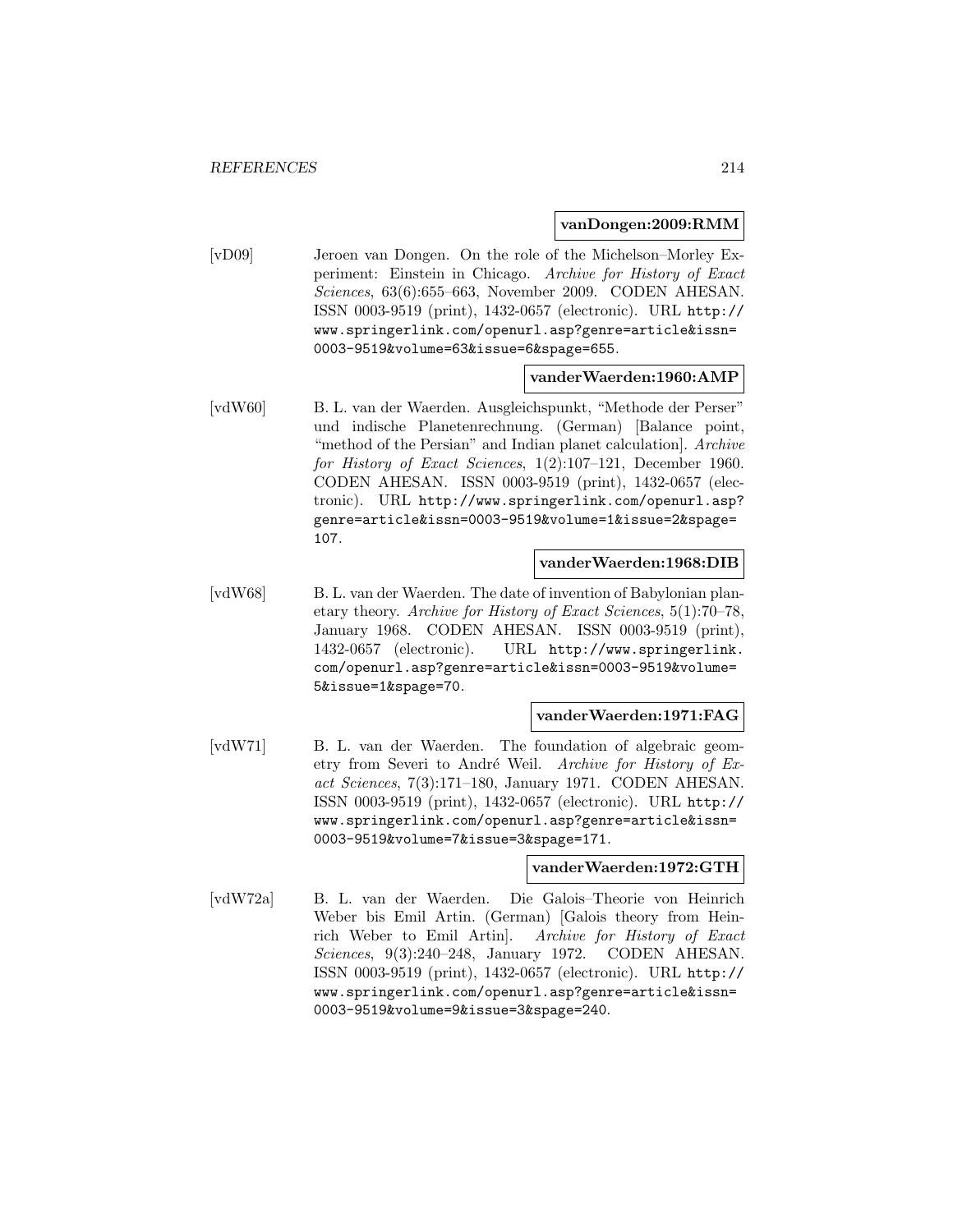#### **vanderWaerden:1972:BZP**

[vdW72b] B. L. van der Waerden. Ein Briefwechsel zwischen P. Finsler und B. L. van der Waerden über die Grundlegung der algebraischen Geometrie. (German) [Letters between P. Finsler and B. L. van der Waerden on the foundation of algebraic geometry]. Archive for History of Exact Sciences, 9(3):249–256, January 1972. CODEN AHESAN. ISSN 0003-9519 (print), 1432-0657 (electronic). URL http://www.springerlink.com/openurl.asp? genre=article&issn=0003-9519&volume=9&issue=3&spage= 249.

### **vanderWaerden:1976:DSP**

[vdW76] B. L. van der Waerden. Defence of a "shocking" point of view. Archive for History of Exact Sciences, 15(3):199–210, September 1976. CODEN AHESAN. ISSN 0003-9519 (print), 1432-0657 (electronic). URL http://www.springerlink. com/openurl.asp?genre=article&issn=0003-9519&volume= 15&issue=3&spage=199.

## **vanderWaerden:1978:PKF**

[vdW78a] B. L. van der Waerden. Die Postulate und Konstruktionen in der frühgriechischen Geometrie. (German) [Postulates and constructions in early Greek geometry]. Archive for History of Exact Sciences, 18(4):343–357, December 1978. CODEN AHESAN. ISSN 0003-9519 (print), 1432-0657 (electronic). URL http:// www.springerlink.com/openurl.asp?genre=article&issn= 0003-9519&volume=18&issue=4&spage=343.

## **vanderWaerden:1978:GYG**

[vdW78b] B. L. van der Waerden. The Great Year in Greek, Persian and Hindu astronomy. Archive for History of Exact Sciences, 18(4):359–383, December 1978. CODEN AHESAN. ISSN 0003-9519 (print), 1432-0657 (electronic). URL http:// www.springerlink.com/openurl.asp?genre=article&issn= 0003-9519&volume=18&issue=4&spage=359.

## **vanderWaerden:1980:PBMa**

[vdW80a] B. L. van der Waerden. On pre-Babylonian mathematics I. Archive for History of Exact Sciences, 23(1):1–25, March 1980. CODEN AHESAN. ISSN 0003-9519 (print), 1432-0657 (electronic). URL http://www.springerlink. com/openurl.asp?genre=article&issn=0003-9519&volume= 23&issue=1&spage=1.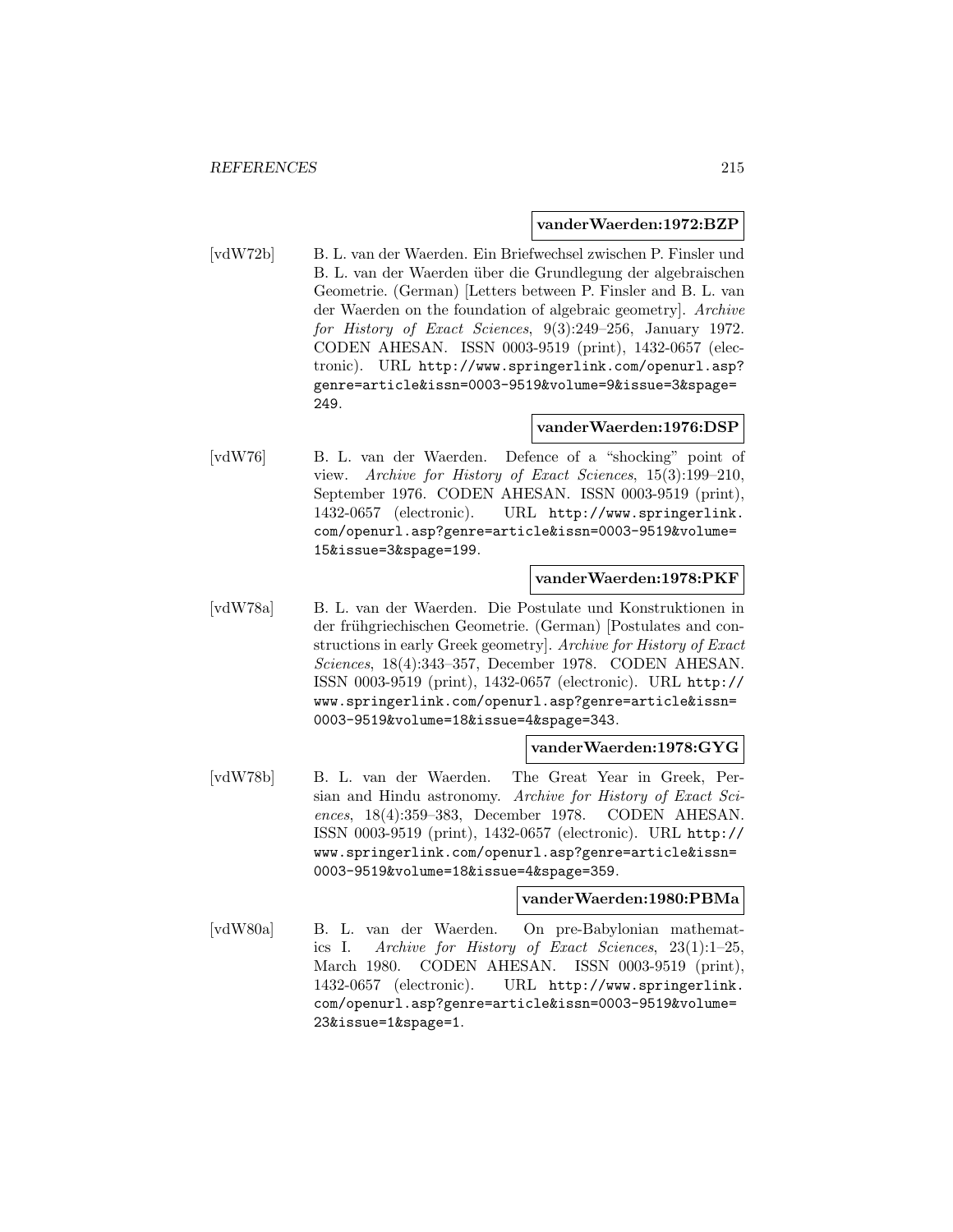#### **vanderWaerden:1980:PBMb**

[vdW80b] B. L. van der Waerden. On pre-Babylonian mathematics II. Archive for History of Exact Sciences, 23(1):27–46, March 1980. CODEN AHESAN. ISSN 0003-9519 (print), 1432-0657 (electronic). URL http://www.springerlink. com/openurl.asp?genre=article&issn=0003-9519&volume= 23&issue=1&spage=27.

#### **vanderWaerden:1982:MVM**

[vdW82] B. L. van der Waerden. The motion of Venus, Mercury and the Sun in early Greek astronomy. Archive for History of Exact Sciences, 26(2):99–113, June 1982. CODEN AHESAN. ISSN 0003-9519 (print), 1432-0657 (electronic). URL http:// www.springerlink.com/openurl.asp?genre=article&issn= 0003-9519&volume=26&issue=2&spage=99.

#### **vanderWaerden:1984:GACa**

[vdW84a] B. L. van der Waerden. Greek astronomical calendars I. The parapegma of Euctemon. Archive for History of Exact Sciences, 29(2):101–114, June 1984. CODEN AHESAN. ISSN 0003-9519 (print), 1432-0657 (electronic). URL http:// www.springerlink.com/openurl.asp?genre=article&issn= 0003-9519&volume=29&issue=2&spage=101.

# **vanderWaerden:1984:GACb**

[vdW84b] B. L. van der Waerden. Greek astronomical calendars II. Callippos and his calendar. Archive for History of Exact Sciences, 29(2):115–124, June 1984. CODEN AHESAN. ISSN 0003-9519 (print), 1432-0657 (electronic). URL http:// www.springerlink.com/openurl.asp?genre=article&issn= 0003-9519&volume=29&issue=2&spage=115.

#### **vanderWaerden:1984:GACc**

[vdW84c] B. L. van der Waerden. Greek astronomical calendars III. The calendar of Dionysios. Archive for History of Exact Sciences, 29(2):125–130, June 1984. CODEN AHESAN. ISSN 0003-9519 (print), 1432-0657 (electronic). URL http:// www.springerlink.com/openurl.asp?genre=article&issn= 0003-9519&volume=29&issue=2&spage=125.

### **vanderWaerden:1985:GACa**

[vdW85a] B. L. van der Waerden. Greek astronomical calendars IV. The parapegma of the Egyptians and their "perpetual ta-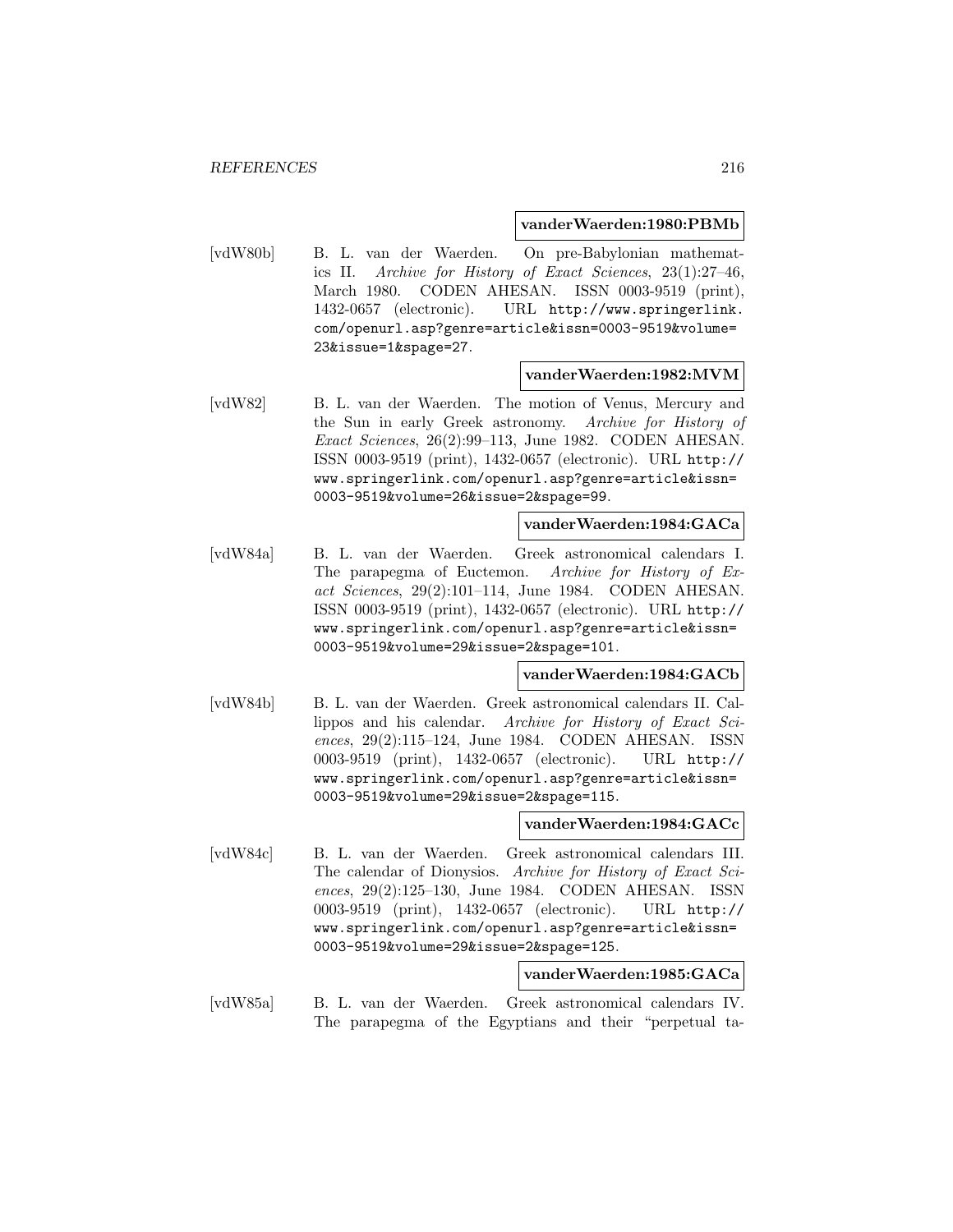bles". Archive for History of Exact Sciences, 32(2):95–104, June 1985. CODEN AHESAN. ISSN 0003-9519 (print), 1432-0657 (electronic). URL http://www.springerlink. com/openurl.asp?genre=article&issn=0003-9519&volume= 32&issue=2&spage=95.

#### **vanderWaerden:1985:GACb**

[vdW85b] B. L. van der Waerden. Greek astronomical calendars V. The motion of the Sun in the parapegma of Geminos and in the Romaka–Siddhānta. Archive for History of Exact Sciences, 34(3):231–239, September 1985. CODEN AHESAN. ISSN 0003-9519 (print), 1432-0657 (electronic). URL http:// www.springerlink.com/openurl.asp?genre=article&issn= 0003-9519&volume=34&issue=3&spage=231.

## **vanderWaerden:1988:DBW**

[vdW88a] B. L. van der Waerden. The "day of Brahman" in the work of Aryabhata. Archive for History of Exact Sciences,  $38(1):13-$ 22, March 1988. CODEN AHESAN. ISSN 0003-9519 (print), 1432-0657 (electronic). URL http://www.springerlink. com/openurl.asp?genre=article&issn=0003-9519&volume= 38&issue=1&spage=13.

## **vanderWaerden:1988:RS**

[vdW88b] B. L. van der Waerden. On the Romaka–Siddhānta. Archive for History of Exact Sciences, 38(1):1–11, March 1988. CO-DEN AHESAN. ISSN 0003-9519 (print), 1432-0657 (electronic). URL http://www.springerlink.com/openurl.asp?genre= article&issn=0003-9519&volume=38&issue=1&spage=1.

#### **vanderWaerden:1988:RGT**

[vdW88c] B. L. van der Waerden. Reconstruction of a Greek table of chords. Archive for History of Exact Sciences, 38(1):23–38, March 1988. CODEN AHESAN. ISSN 0003-9519 (print), 1432-0657 (electronic). URL http://www.springerlink. com/openurl.asp?genre=article&issn=0003-9519&volume= 38&issue=1&spage=23.

#### **Verdun:2013:LEEa**

[Ver13a] Andreas Verdun. Leonhard Euler's early lunar theories 1725– 1752. Archive for History of Exact Sciences, 67(3):235–303, May 2013. CODEN AHESAN. ISSN 0003-9519 (print), 1432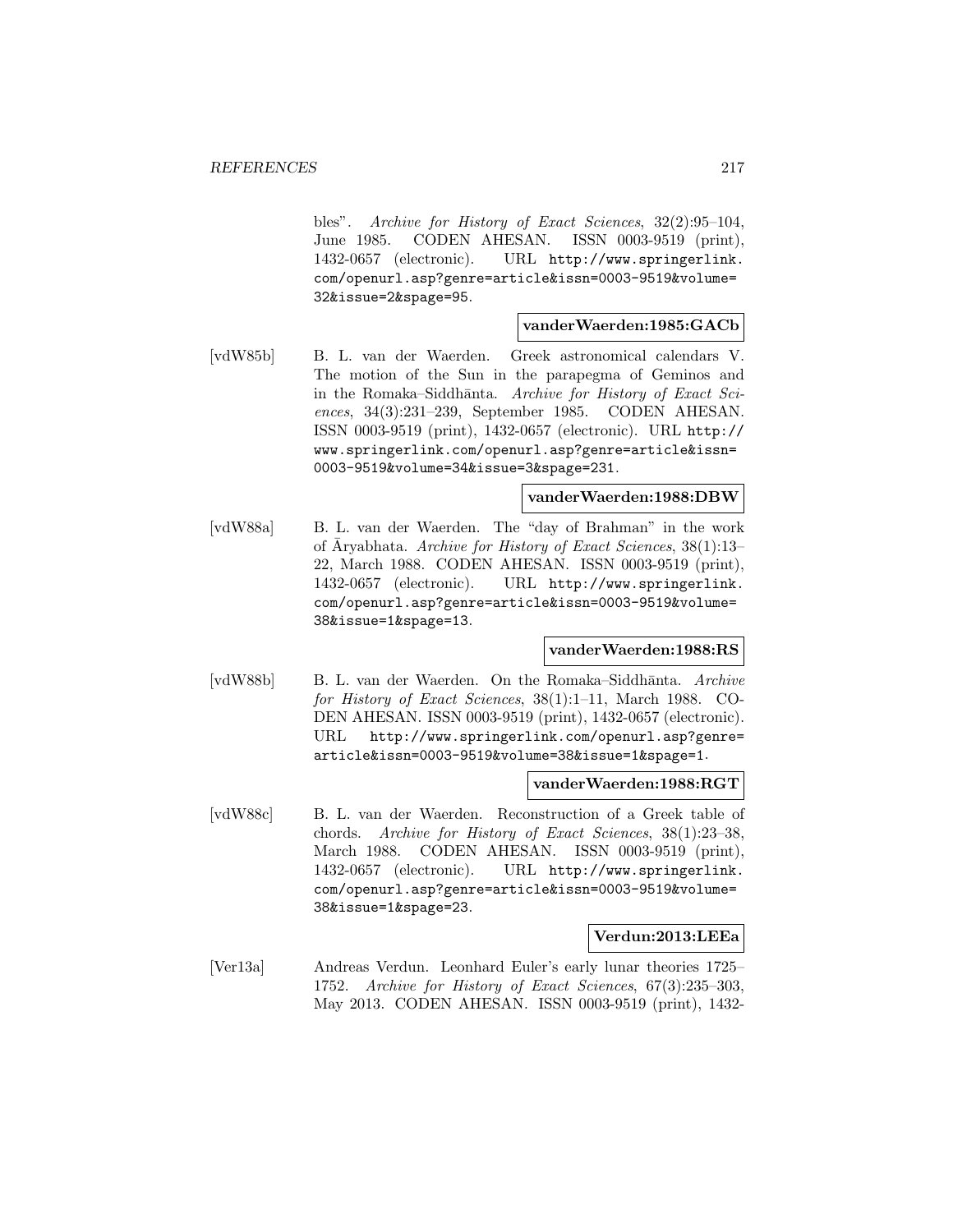0657 (electronic). URL http://link.springer.com/article/ 10.1007/s00407-012-0112-y.

## **Verdun:2013:LEEb**

[Ver13b] Andreas Verdun. Leonhard Euler's early lunar theories 1725– 1752. Archive for History of Exact Sciences, 67(5):477–551, September 2013. CODEN AHESAN. ISSN 0003-9519 (print), 1432-0657 (electronic). URL http://link.springer.com/ article/10.1007/s00407-013-0118-0.

## **Vergnerie:2020:CEP**

[Ver20] Cédric Vergnerie. Une controverse entre Émile Picard et Leopold Kronecker. (French) [A controversy between Emile Picard and ´ Leopold Kronecker]. Archive for History of Exact Sciences, 74 (2):131–164, March 2020. CODEN AHESAN. ISSN 0003-9519 (print), 1432-0657 (electronic). URL https://link.springer. com/article/10.1007/s00407-019-00241-z.

## **Viertel:2021:DCU**

[Vie21] Klaus Viertel. The development of the concept of uniform convergence in Karl Weierstrass's lectures and publications between 1861 and 1886. Archive for History of Exact Sciences, 75(4):455–490, July 2021. CODEN AHESAN. ISSN 0003-9519 (print), 1432-0657 (electronic). URL https://link.springer. com/article/10.1007/s00407-020-00266-9.

## **Vignolles:2000:DEA**

[Vig00] Hélène Vignolles. La distance des étoiles au dix-huitième siècle: L'échelle des magnitudes de John Michell. (French) [The distance of stars in the 18<sup>th</sup> century: John Mitchell's magnitude scale]. Archive for History of Exact Sciences, 55(1):77–101, August 2000. CODEN AHESAN. ISSN 0003-9519 (print), 1432-0657 (electronic). URL http://www.springerlink. com/openurl.asp?genre=article&issn=0003-9519&volume= 55&issue=1&spage=77.

## **Vinel:2005:CMP**

[Vin05] Nicolas Vinel. Un carré magique pythagoricien ? Jamblique précurseur des témoins Arabo–Byzantins. (French) [A Pythagorean magic square? Jamblique precursor of the arab– byzantine witnesses]. Archive for History of Exact Sciences, 59(6):545–562, October 2005. CODEN AHESAN. ISSN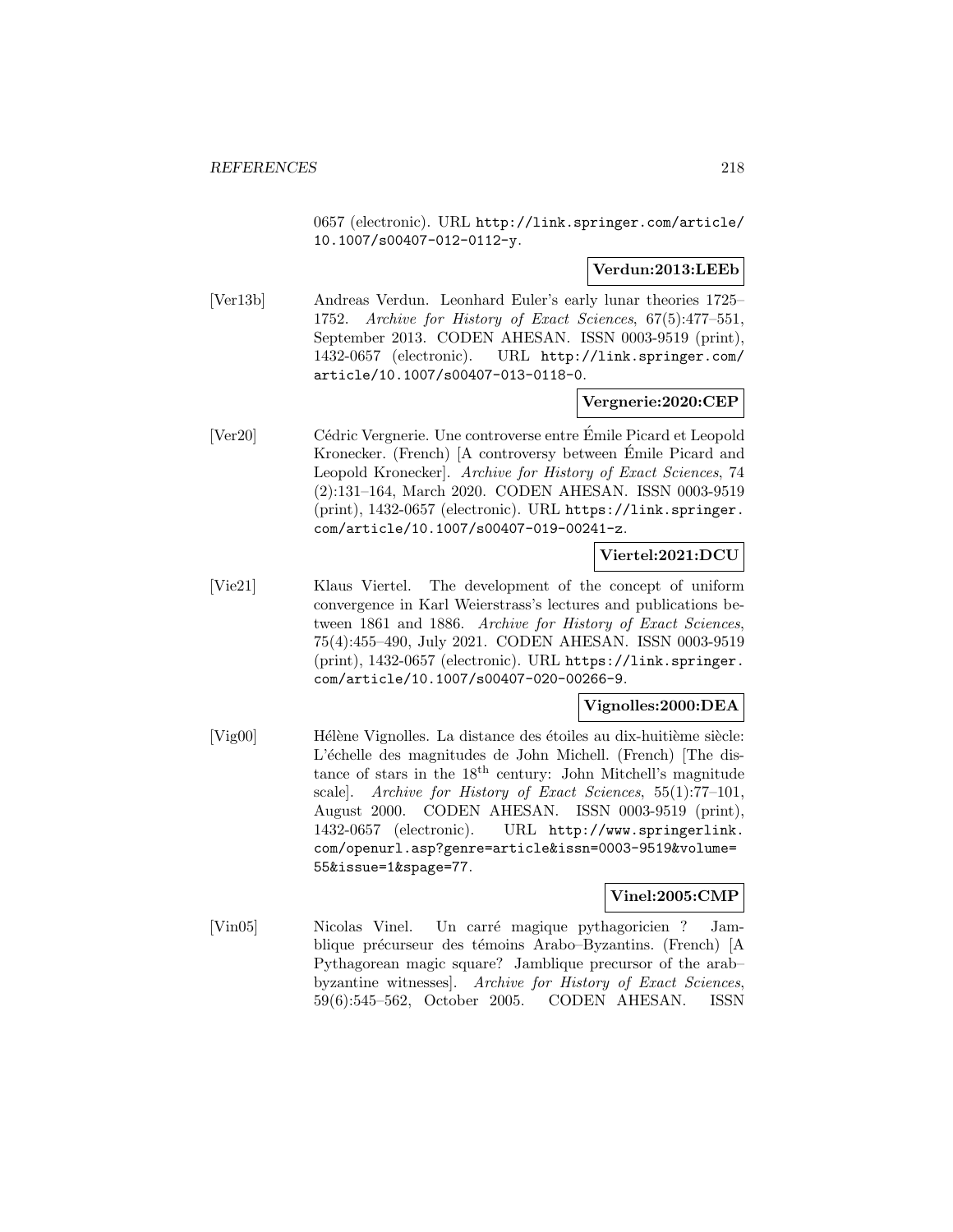0003-9519 (print), 1432-0657 (electronic). URL http:// www.springerlink.com/openurl.asp?genre=article&issn= 0003-9519&volume=59&issue=6&spage=545.

**Vita:1982:PNT**

[Vit82] Vincenzo Vita. Il punto nella terminologia matematica greca. (Italian) [The point in Greek mathematical terminology]. Archive for History of Exact Sciences, 27(2):101–114, June 1982. CODEN AHESAN. ISSN 0003-9519 (print), 1432-0657 (electronic). URL http://www.springerlink. com/openurl.asp?genre=article&issn=0003-9519&volume= 27&issue=2&spage=101.

**Vitrac:2002:NTP**

[Vit02] Bernard Vitrac. Note textuelle sur un (problème de) lieu Géométrique dans les Météorologiques d'aristote (III. 5, 375 b 16–376 b 22). (French) [Textual note on the (problem of) geometric place in the meteorologies of Aristotle (III. 5, 375 b 16–376 b 22)]. Archive for History of Exact Sciences, 56(3):239– 283, May 2002. CODEN AHESAN. ISSN 0003-9519 (print), 1432-0657 (electronic). URL http://www.springerlink. com/openurl.asp?genre=article&issn=0003-9519&volume= 56&issue=3&spage=239.

**Vitrac:2004:PDA**

[Vit04] Bernard Vitrac. A propos des Démonstrations alternatives et autres substitutions de preuves dans les Éléments dÉuclide. (French) [On alternative demonstrations and other substitutions of proofs in Euclid's Elements]. Archive for History of Exact Sciences, 59(1):1–44, November 2004. CODEN AHESAN. ISSN 0003-9519 (print), 1432-0657 (electronic). URL http:// www.springerlink.com/openurl.asp?genre=article&issn= 0003-9519&volume=59&issue=1&spage=1.

**Voelke:2008:TFG**

[Voe08] Jean-Daniel Voelke. Le théorème fondamental de la géométrie projective: évolution de sa preuve entre 1847 et 1900. (French) [The Fundamental Theorem of Projective Geometry: evolution of its proof between 1847 and 1900]. Archive for History of Exact Sciences, 62(3):243–296, May 2008. CODEN AHESAN. ISSN 0003-9519 (print), 1432-0657 (electronic). URL http:// www.springerlink.com/openurl.asp?genre=article&issn= 0003-9519&volume=62&issue=3&spage=243.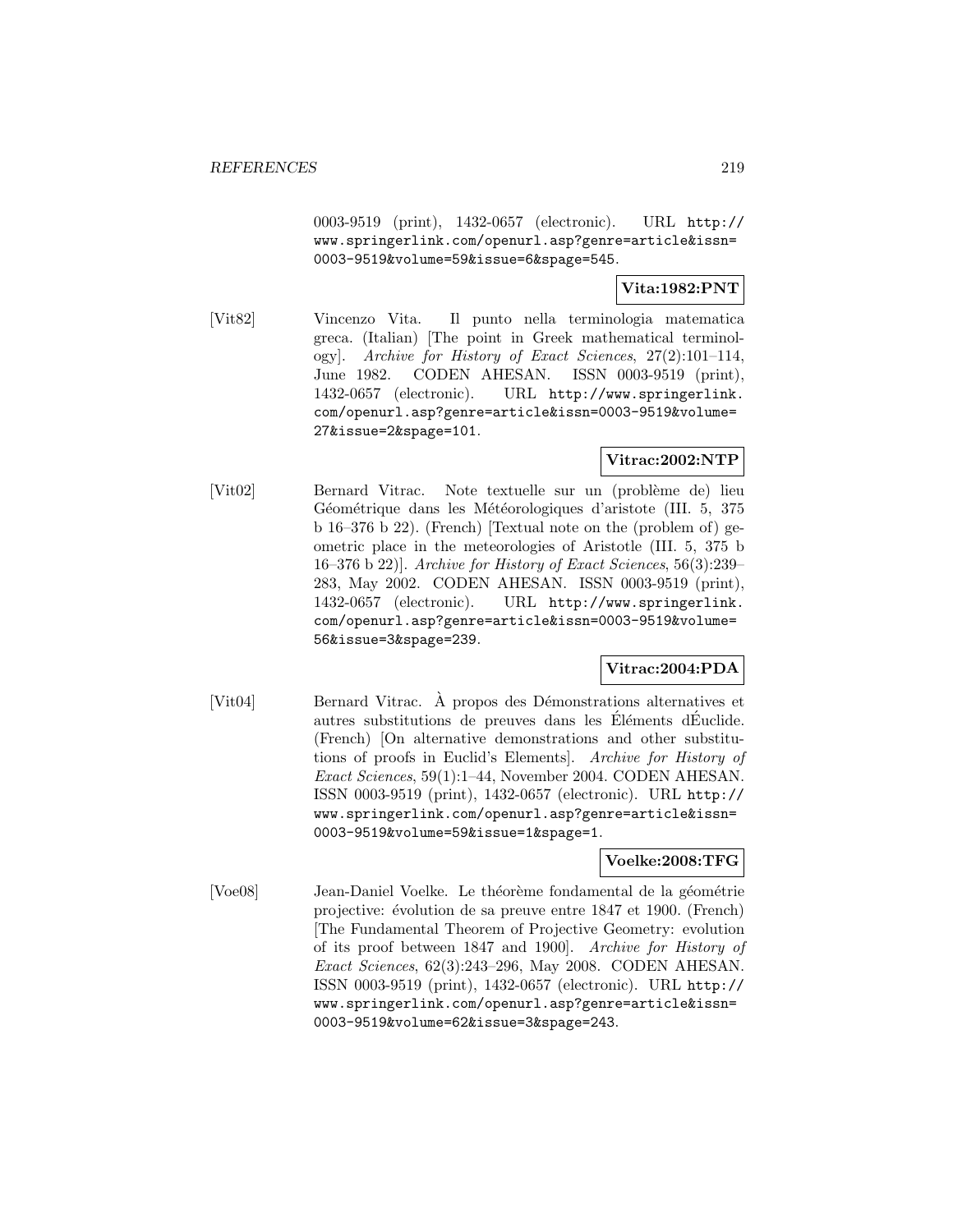#### **Volkert:1987:GPF**

[Vol87] Klaus Volkert. Die Geschichte der pathologischen Funktionen — Ein Beitrag zur Entstehung der mathematischen Methodologie. (German) [The history of pathological functions  $-$  a contribution for the emergence of the mathematical methodology]. Archive for History of Exact Sciences, 37(3):193–232, September 1987. CODEN AHESAN. ISSN 0003-9519 (print), 1432-0657 (electronic). URL http://www.springerlink. com/openurl.asp?genre=article&issn=0003-9519&volume= 37&issue=3&spage=193.

## **Volkert:1989:DSF**

[Vol89] Klaus Volkert. Zur Differenzierbarkeit stetiger Funktionen — Ampère's Beweis und seine Folgen. (German) [On the differentiability of constant functions  $-$  Ampère's proof and its consequences]. Archive for History of Exact Sciences, 40(1):37-112, March 1989. CODEN AHESAN. ISSN 0003-9519 (print), 1432-0657 (electronic). URL http://www.springerlink. com/openurl.asp?genre=article&issn=0003-9519&volume= 40&issue=1&spage=37.

# **vonPlato:1991:BEH**

[vP91] Jan von Plato. Boltzmann's ergodic hypothesis. Archive for History of Exact Sciences, 42(1):71–89, March 1991. CODEN AHESAN. ISSN 0003-9519 (print), 1432-0657 (electronic). URL http://www.springerlink.com/openurl.asp?genre= article&issn=0003-9519&volume=42&issue=1&spage=71.

#### **vanRootselaar:1963:BTR**

[vR63] B. van Rootselaar. Bolzano's theory of real numbers. Archive for History of Exact Sciences, 2(2):168–180, August 1963. CO-DEN AHESAN. ISSN 0003-9519 (print), 1432-0657 (electronic). URL http://www.springerlink.com/openurl.asp? genre=article&issn=0003-9519&volume=2&issue=2&spage= 168.

## **Vidal:2018:CMD**

[VT18a] J. Climent Vidal and J. Soliveres Tur. Correction to: The modernity of Dedekind's anticipations contained in What are numbers and what are they good for? Archive for History of Exact Sciences, 72(2):143, March 2018. CO-DEN AHESAN. ISSN 0003-9519 (print), 1432-0657 (elec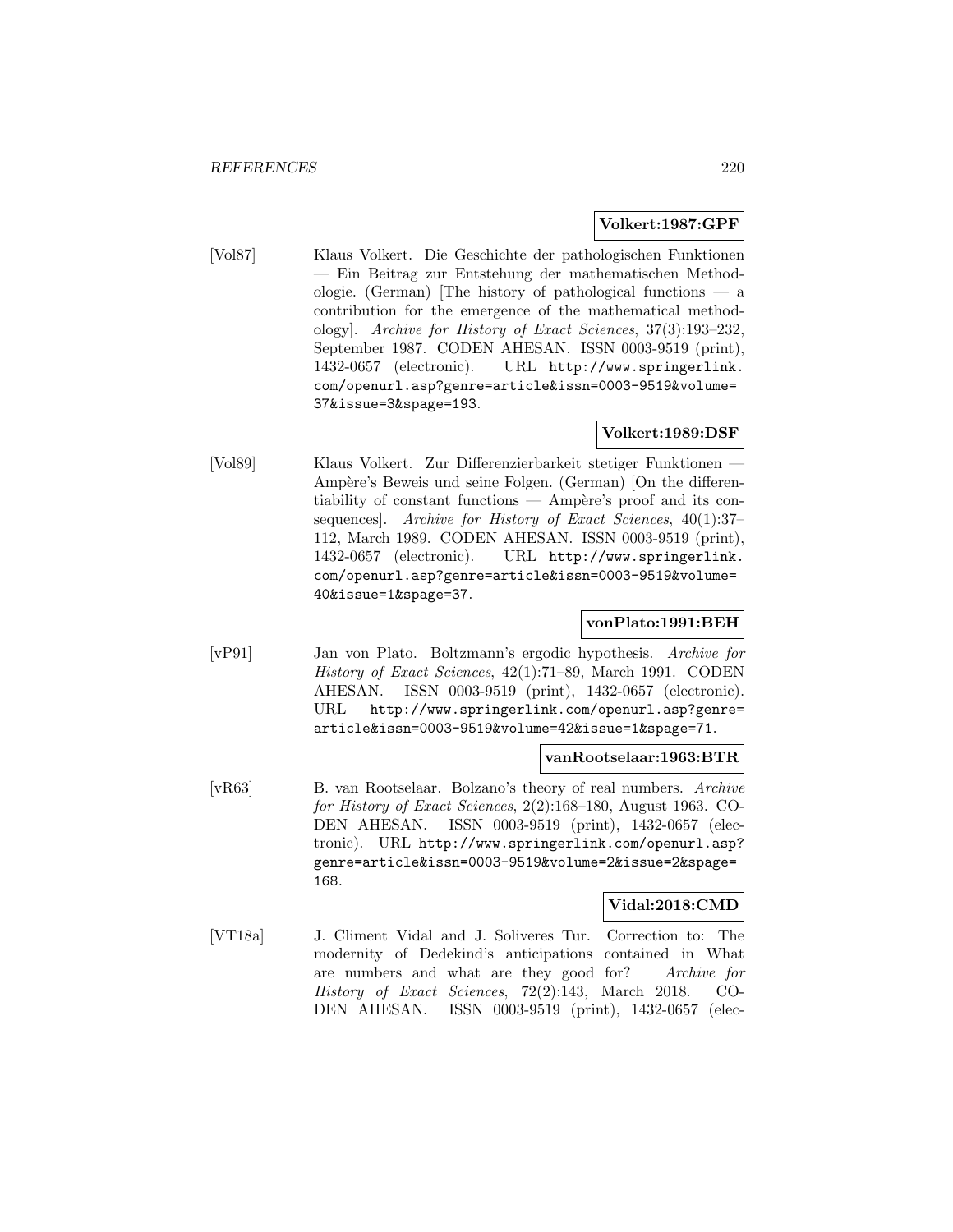tronic). URL http://link.springer.com/content/pdf/10. 1007/s00407-018-0203-5.pdf. See [VT18b].

# **Vidal:2018:MDA**

[VT18b] J. Climent Vidal and J. Soliveres Tur. The modernity of Dedekind's anticipations contained in What are numbers and what are they good for? Archive for History of Exact Sciences, 72(2):99–141, March 2018. CODEN AHESAN. ISSN 0003-9519 (print), 1432-0657 (electronic). See correction [VT18a].

## **Wagner:2010:NNA**

[Wag10] Roy Wagner. The natures of numbers in and around Bombelli's l'algebra. Archive for History of Exact Sciences, 64(5):485–523, 2010. CODEN AHESAN. ISSN 0003-9519 (print), 1432-0657 (electronic).

## **Warwick:1991:RFL**

[War91] Andrew Warwick. On the role of the FitzGerald–Lorentz contraction hypothesis in the development of Joseph Larmor's electronic theory of matter. Archive for History of Exact Sciences, 43(1):29–91, March 1991. CODEN AHESAN. ISSN 0003-9519 (print), 1432-0657 (electronic). URL http:// www.springerlink.com/openurl.asp?genre=article&issn= 0003-9519&volume=43&issue=1&spage=29.

## **Waschkies:1971:NHE**

[Was71] H.-J. Waschkies. Eine neue Hypothese zur Entdeckung der inkommensurablen Größen durch die Griechen. (German) [A new hypothesis on the discovery of incommensurable sizes by the Greeks]. Archive for History of Exact Sciences, 7(5):325– 353, January 1971. CODEN AHESAN. ISSN 0003-9519 (print), 1432-0657 (electronic). URL http://www.springerlink. com/openurl.asp?genre=article&issn=0003-9519&volume= 7&issue=5&spage=325.

#### **Waterhouse:1972:DRS**

[Wat72] William C. Waterhouse. The discovery of the regular solids. Archive for History of Exact Sciences, 9(3):212–221, January 1972. CODEN AHESAN. ISSN 0003-9519 (print), 1432-0657 (electronic). URL http://www.springerlink. com/openurl.asp?genre=article&issn=0003-9519&volume= 9&issue=3&spage=212.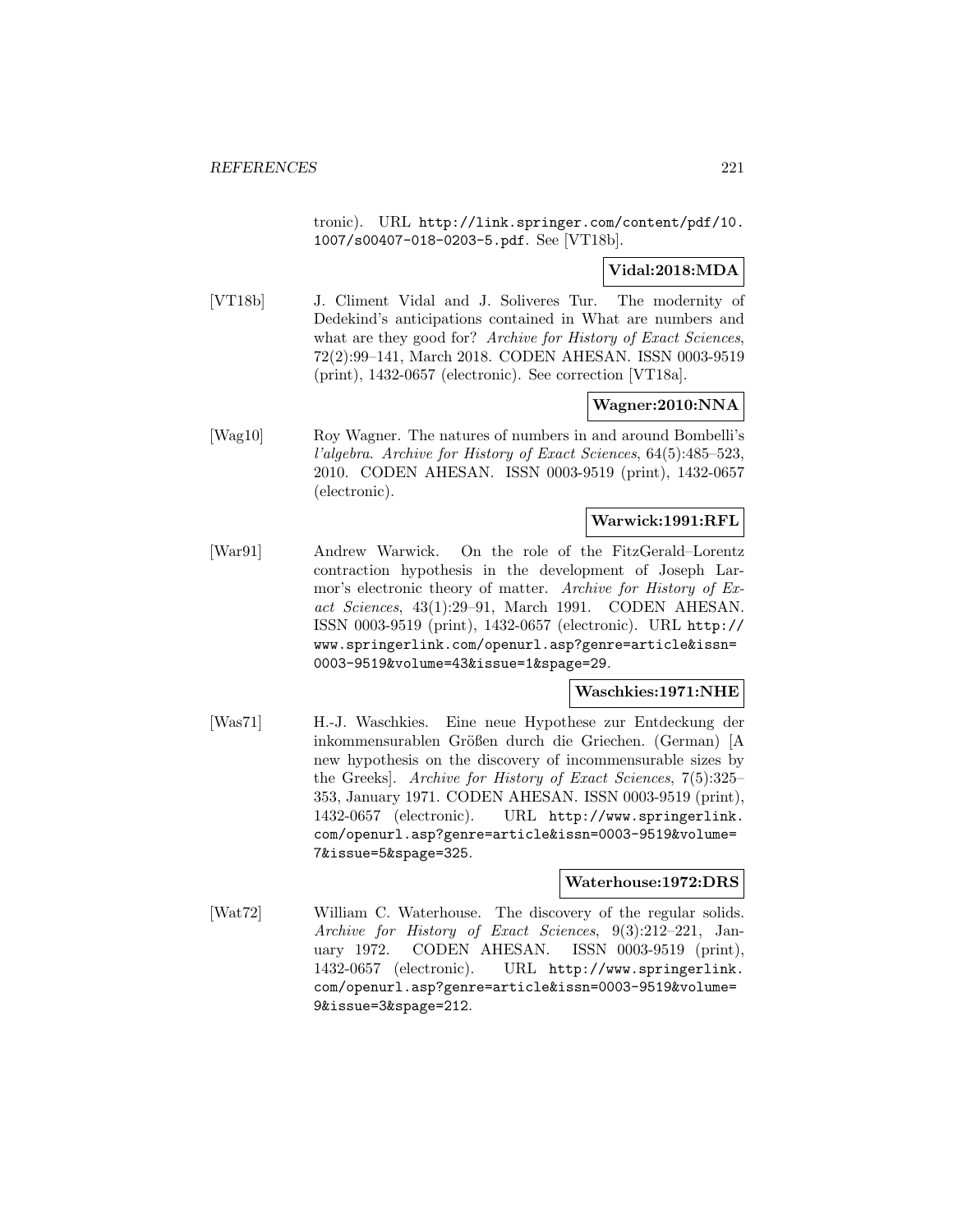#### **Waterhouse:1978:NME**

[Wat78] William C. Waterhouse. Note on a method of extracting roots in as-Samaw'al. Archive for History of Exact Sciences, 19(4):383–384, December 1978. CODEN AHESAN. ISSN 0003-9519 (print), 1432-0657 (electronic). URL http:// www.springerlink.com/openurl.asp?genre=article&issn= 0003-9519&volume=19&issue=4&spage=383.

#### **Waterhouse:1980:EPS**

[Wat80] William C. Waterhouse. The early proofs of Sylow's theorem. Archive for History of Exact Sciences, 21(3):279–290, September 1980. CODEN AHESAN. ISSN 0003-9519 (print), 1432-0657 (electronic). URL http://www.springerlink. com/openurl.asp?genre=article&issn=0003-9519&volume= 21&issue=3&spage=279.

#### **Waterhouse:1990:GFA**

[Wat90] William C. Waterhouse. Gauss's first argument for least squares. Archive for History of Exact Sciences, 41(1):41-52, March 1990. CODEN AHESAN. ISSN 0003-9519 (print), 1432-0657 (electronic). URL http://www.springerlink. com/openurl.asp?genre=article&issn=0003-9519&volume= 41&issue=1&spage=41.

## **Webster:1965:DBL**

[Web65] C. Webster. The discovery of Boyle's Law, and the concept of the elasticity of air in the seventeenth century. Archive for History of Exact Sciences, 2(6):441–502, December 1965. CODEN AHESAN. ISSN 0003-9519 (print), 1432-0657 (electronic). URL http://www.springerlink.com/openurl.asp? genre=article&issn=0003-9519&volume=2&issue=6&spage= 441.

## **Weil:1978:WBE**

[Wei78] André Weil. Who betrayed Euclid? (extract from a letter to the editor). Archive for History of Exact Sciences, 19(2):91– 93, June 1978. CODEN AHESAN. ISSN 0003-9519 (print), 1432-0657 (electronic). URL http://www.springerlink. com/openurl.asp?genre=article&issn=0003-9519&volume= 19&issue=2&spage=91.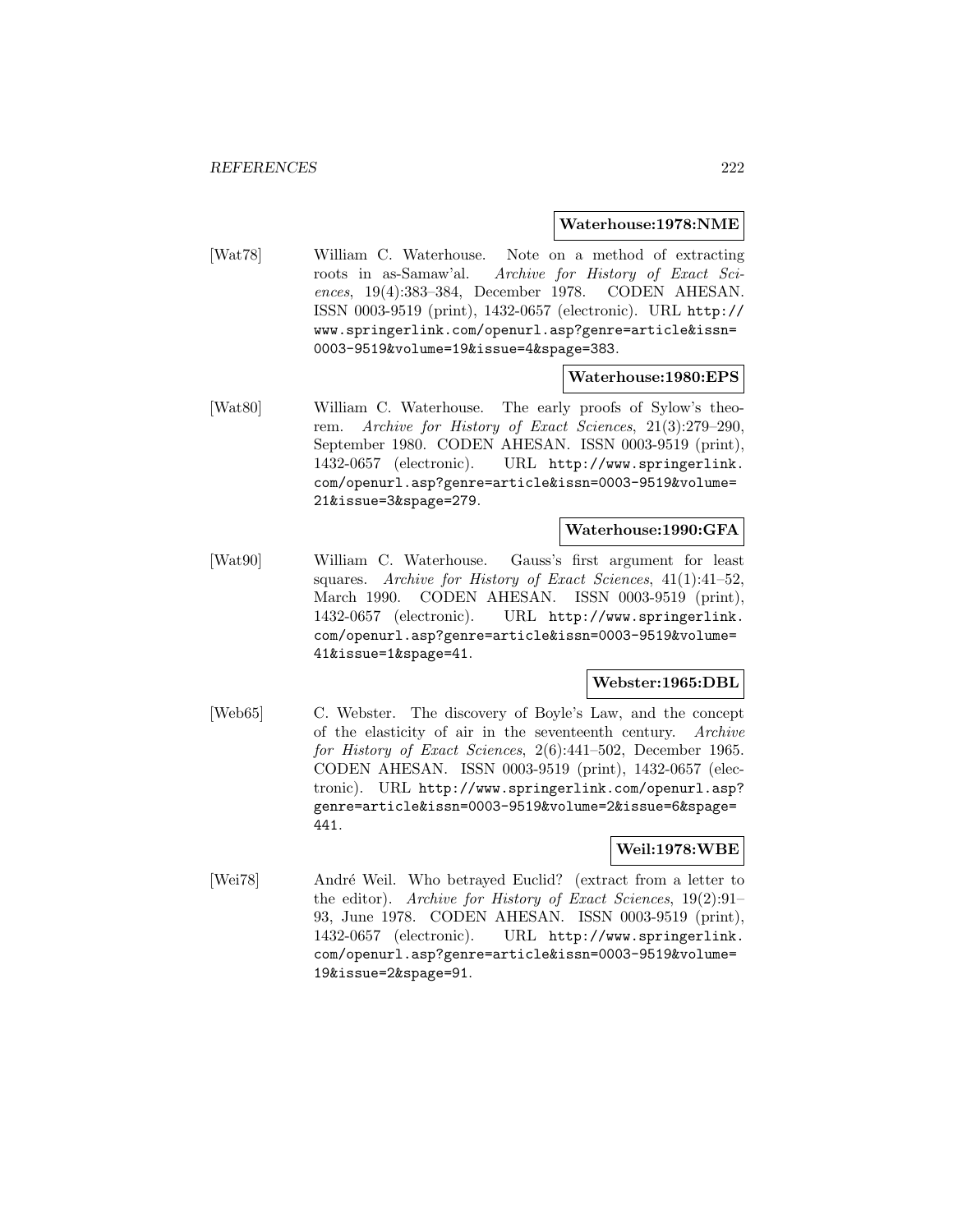## **Weil:1979:RBB**

[Wei79] André Weil. Riemann, Betti and the birth of topology. Archive for History of Exact Sciences, 20(2):91–96, June 1979. CO-DEN AHESAN. ISSN 0003-9519 (print), 1432-0657 (electronic). URL http://www.springerlink.com/openurl.asp?genre= article&issn=0003-9519&volume=20&issue=2&spage=91. See postscript [Wei80].

# **Weil:1980:PMA**

[Wei80] André Weil. A postscript to my article "Riemann, Betti and the birth of topology". Archive for History of Exact Sciences, 21(4):387, December 1980. CODEN AHESAN. ISSN 0003-9519 (print), 1432-0657 (electronic). URL http:// www.springerlink.com/openurl.asp?genre=article&issn= 0003-9519&volume=21&issue=4&spage=387. See [Wei79].

#### **Weinstock:2000:ISO**

[Wei00] Robert Weinstock. Inverse–square orbits in Newton's Principia and twentieth-century commentary thereon. Archive for History of Exact Sciences, 55(2):137–162, December 2000. CO-DEN AHESAN. ISSN 0003-9519 (print), 1432-0657 (electronic). URL http://www.springerlink.com/openurl.asp?genre= article&issn=0003-9519&volume=55&issue=2&spage=137.

# **Westfall:1964:INC**

[Wes64] Richard S. Westfall. Isaac Newton's coloured circles twixt two contiguous glasses. Archive for History of Exact Sciences, 2(3):181–196, December 1964. CODEN AHESAN. ISSN 0003-9519 (print), 1432-0657 (electronic). URL http:// www.springerlink.com/openurl.asp?genre=article&issn= 0003-9519&volume=2&issue=3&spage=181.

## **Westfall:1986:NAG**

[Wes86] Richard S. Westfall. Newton and the acceleration of gravity. Archive for History of Exact Sciences, 35(3):255–272, September 1986. CODEN AHESAN. ISSN 0003-9519 (print), 1432-0657 (electronic). URL http://www.springerlink. com/openurl.asp?genre=article&issn=0003-9519&volume= 35&issue=3&spage=255.

# **Wilson:2014:CHM**

[WH14] Curtis Wilson and William Harper. The coming-to-be of Hansen's method. Archive for History of Exact Sciences, 68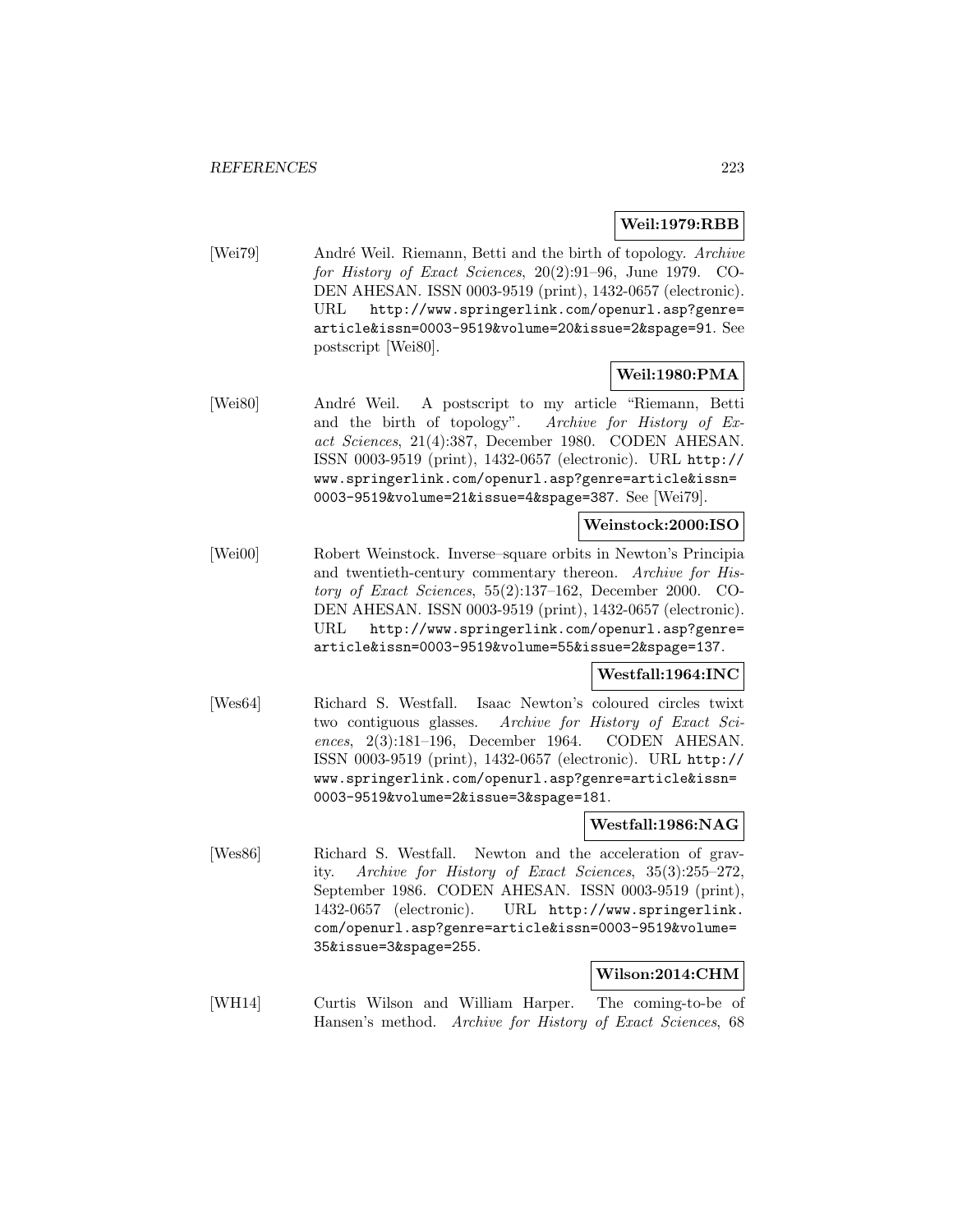(4):409–497, July 2014. CODEN AHESAN. ISSN 0003-9519 (print), 1432-0657 (electronic). URL http://link.springer. com/article/10.1007/s00407-013-0128-y.

## **Wagner:2019:JBM**

[WH19] Roy Wagner and Samuel Hunziker. Jost Bürgi's methods of calculating sines, and possible transmission from India. Archive for History of Exact Sciences, 73(3):243–260, May 2019. CODEN AHESAN. ISSN 0003-9519 (print), 1432-0657 (electronic).

## **Whiteside:1961:PMT**

[Whi61] Derek Thomas Whiteside. Patterns of mathematical thought in the later seventeenth century. Archive for History of Exact Sciences, 1(3):179–388, March 1961. CODEN AHESAN. ISSN 0003-9519 (print), 1432-0657 (electronic). URL http:// www.springerlink.com/openurl.asp?genre=article&issn= 0003-9519&volume=1&issue=3&spage=179.

## **Wilson:1970:KLC**

[Wil70] Curtis A. Wilson. From Kepler's Laws, so-called, to universal gravitation: Empirical factors. Archive for History of Exact Sciences, 6(2):89–170, January 1970. CODEN AHESAN. ISSN 0003-9519 (print), 1432-0657 (electronic). URL http:// www.springerlink.com/openurl.asp?genre=article&issn= 0003-9519&volume=6&issue=2&spage=89.

## **Wilson:1980:PSTa**

[Wil80a] Curtis A. Wilson. Perturbations and solar tables from Lacaille to Delambre: the rapprochement of observation and theory, part I. Archive for History of Exact Sciences, 22(1–2):53– 188, March 1980. CODEN AHESAN. ISSN 0003-9519 (print), 1432-0657 (electronic). URL http://www.springerlink. com/openurl.asp?genre=article&issn=0003-9519&volume= 22&issue=1&spage=53.

## **Wilson:1980:PSTb**

[Wil80b] Curtis A. Wilson. Perturbations and solar tables from Lacaille to Delambre: the rapprochement of observation and theory, part II. Archive for History of Exact Sciences, 22(3):189–304, September 1980. CODEN AHESAN. ISSN 0003-9519 (print), 1432-0657 (electronic). URL http://www.springerlink. com/openurl.asp?genre=article&issn=0003-9519&volume= 22&issue=3&spage=189.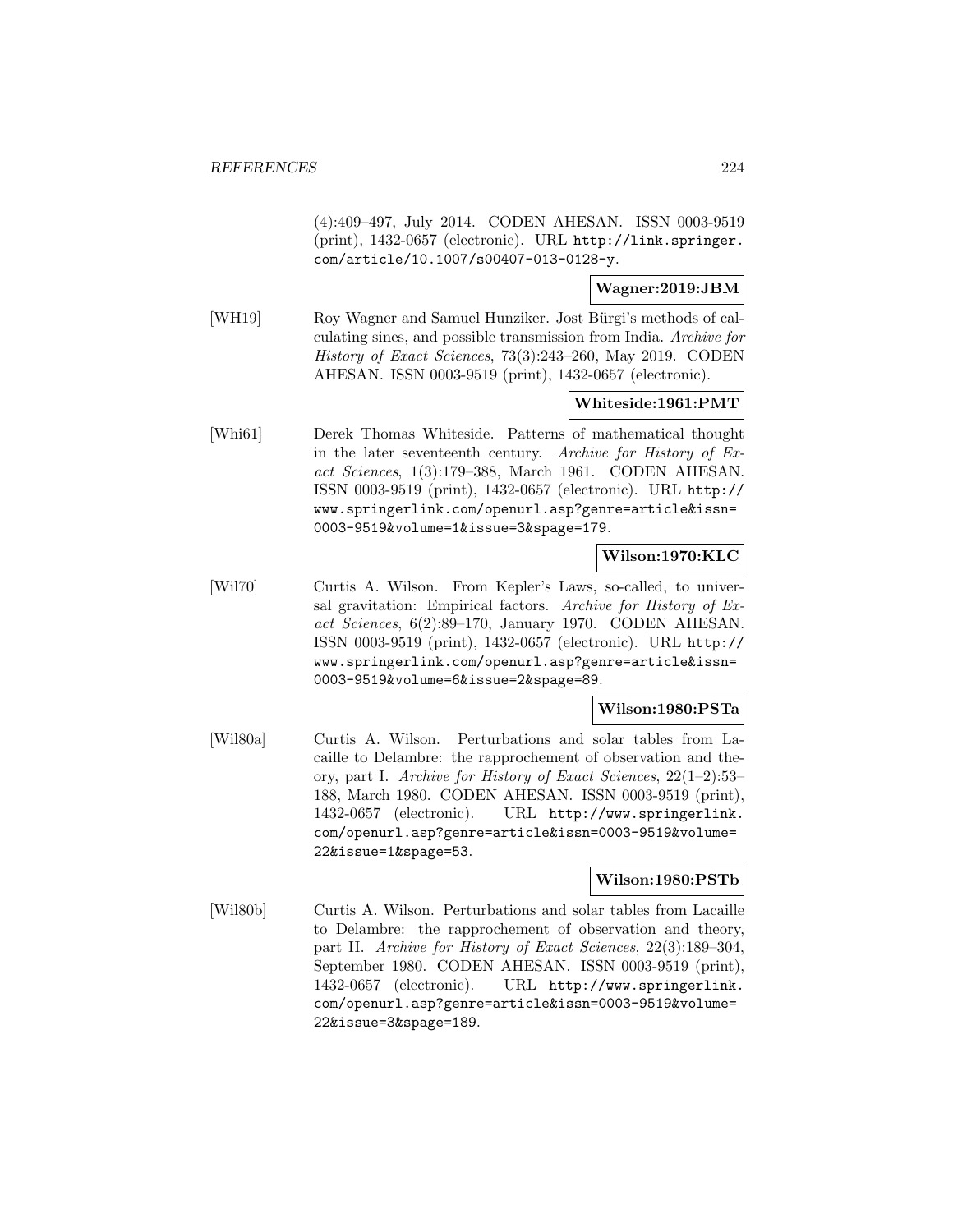#### **Wilder:1982:MWR**

[Wil82] R. L. Wilder. The mathematical work of R. L. Moore: Its background, nature and influence. Archive for History of Exact Sciences, 26(1):73–97, March 1982. CODEN AHESAN. ISSN 0003-9519 (print), 1432-0657 (electronic). URL http:// www.springerlink.com/openurl.asp?genre=article&issn= 0003-9519&volume=26&issue=1&spage=73.

**Wilson:1985:GIJ**

[Wil85] Curtis Wilson. The great inequality of Jupiter and Saturn: from Kepler to Laplace. Archive for History of Exact Sciences, 33(1–3):15–290, March 1985. CODEN AHESAN. ISSN 0003-9519 (print), 1432-0657 (electronic). URL http:// www.springerlink.com/openurl.asp?genre=article&issn= 0003-9519&volume=33&issue=1&spage=15.

## **Wilson:1987:DVE**

[Wil87] Curtis Wilson. D'Alembert versus Euler on the precession of the equinoxes and the mechanics of rigid bodies. Archive for History of Exact Sciences, 37(3):233–273, September 1987. CO-DEN AHESAN. ISSN 0003-9519 (print), 1432-0657 (electronic). URL http://www.springerlink.com/openurl.asp?genre= article&issn=0003-9519&volume=37&issue=3&spage=233.

## **Wimsatt:2012:AGG**

[Wim12] W. C. Wimsatt. The analytic geometry of genetics: part I: the structure, function, and early evolution of Punnett squares. Archive for History of Exact Sciences, 66(4):359– 396, July 2012. CODEN AHESAN. ISSN 0003-9519 (print), 1432-0657 (electronic). URL http://www.springerlink. com/openurl.asp?genre=article&issn=0003-9519&volume= 66&issue=4&spage=359.

## **Wisan:1974:NSM**

[Wis74] Winifred L. Wisan. The new science of motion: a study of Galileo's De motu locali. Archive for History of Exact Sciences, 13(2–3):103–306, June 1974. CODEN AHESAN. ISSN 0003-9519 (print), 1432-0657 (electronic). URL http:// www.springerlink.com/openurl.asp?genre=article&issn= 0003-9519&volume=13&issue=2&spage=103.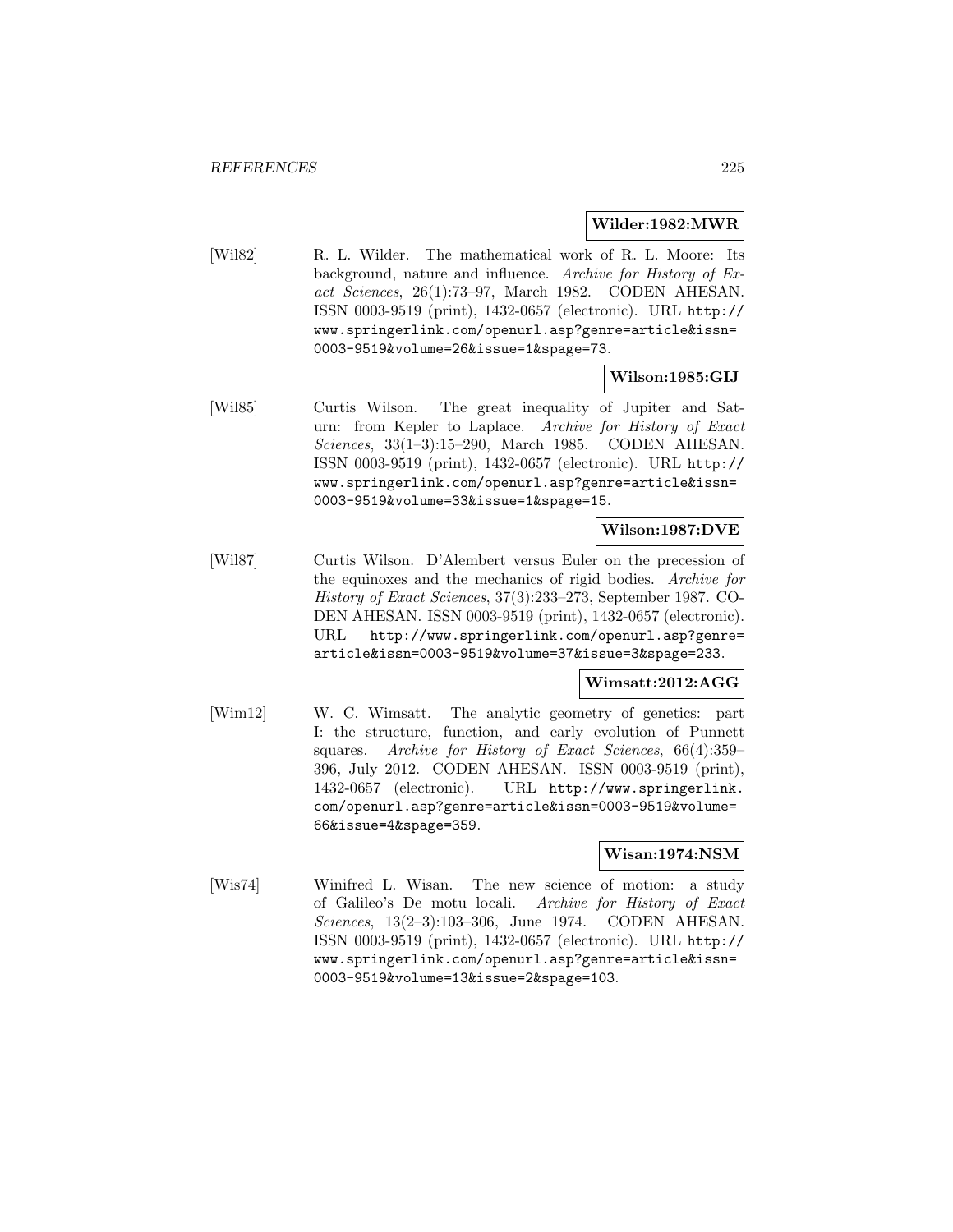#### **Wise:1981:FAE**

[Wis81] M. Norton Wise. The flow analogy to electricity and magnetism, part I: William Thomson's reformulation of action at a distance. Archive for History of Exact Sciences, 25(1):19– 70, March 1981. CODEN AHESAN. ISSN 0003-9519 (print), 1432-0657 (electronic). URL http://www.springerlink. com/openurl.asp?genre=article&issn=0003-9519&volume= 25&issue=1&spage=19.

## **Wright:2000:GRP**

[Wri00] M. T. Wright. Greek and Roman portable sundials: An ancient essay in approximation. Archive for History of Exact Sciences, 55(2):177–187, December 2000. CODEN AHESAN. ISSN 0003-9519 (print), 1432-0657 (electronic). URL http:// www.springerlink.com/openurl.asp?genre=article&issn= 0003-9519&volume=55&issue=2&spage=177.

# **Yavetz:1998:HSE**

[Yav98] Ido Yavetz. On the homocentric spheres of Eudoxus. Archive for History of Exact Sciences, 52(3):221–278, February 1998. CO-DEN AHESAN. ISSN 0003-9519 (print), 1432-0657 (electronic). URL http://www.springerlink.com/openurl.asp?genre= article&issn=0003-9519&volume=52&issue=3&spage=221.

## **Yavetz:2001:NRH**

[Yav01] Ido Yavetz. A new role for the Hippopede of Eudoxus. Archive for History of Exact Sciences, 56(1):69–93, November 2001. CODEN AHESAN. ISSN 0003-9519 (print), 1432-0657 (electronic). URL http://www.springerlink. com/openurl.asp?genre=article&issn=0003-9519&volume= 56&issue=1&spage=69.

## **Yazdi:2011:AKA**

[Yaz11a] Hamid-Reza Giahi Yazdi. Al-Khwarizmi and annular solar eclipse. Archive for History of Exact Sciences, 65(5):499–517, September 2011. CODEN AHESAN. ISSN 0003-9519 (print), 1432-0657 (electronic). URL http://www.springerlink. com/openurl.asp?genre=article&issn=0003-9519&volume= 65&issue=5&spage=499. See erratum [Yaz11b].

## **Yazdi:2011:EAK**

[Yaz11b] Hamid-Reza Giahi Yazdi. Erratum to: Al-Khwarizmi and annular solar eclipse. Archive for History of Exact Sci-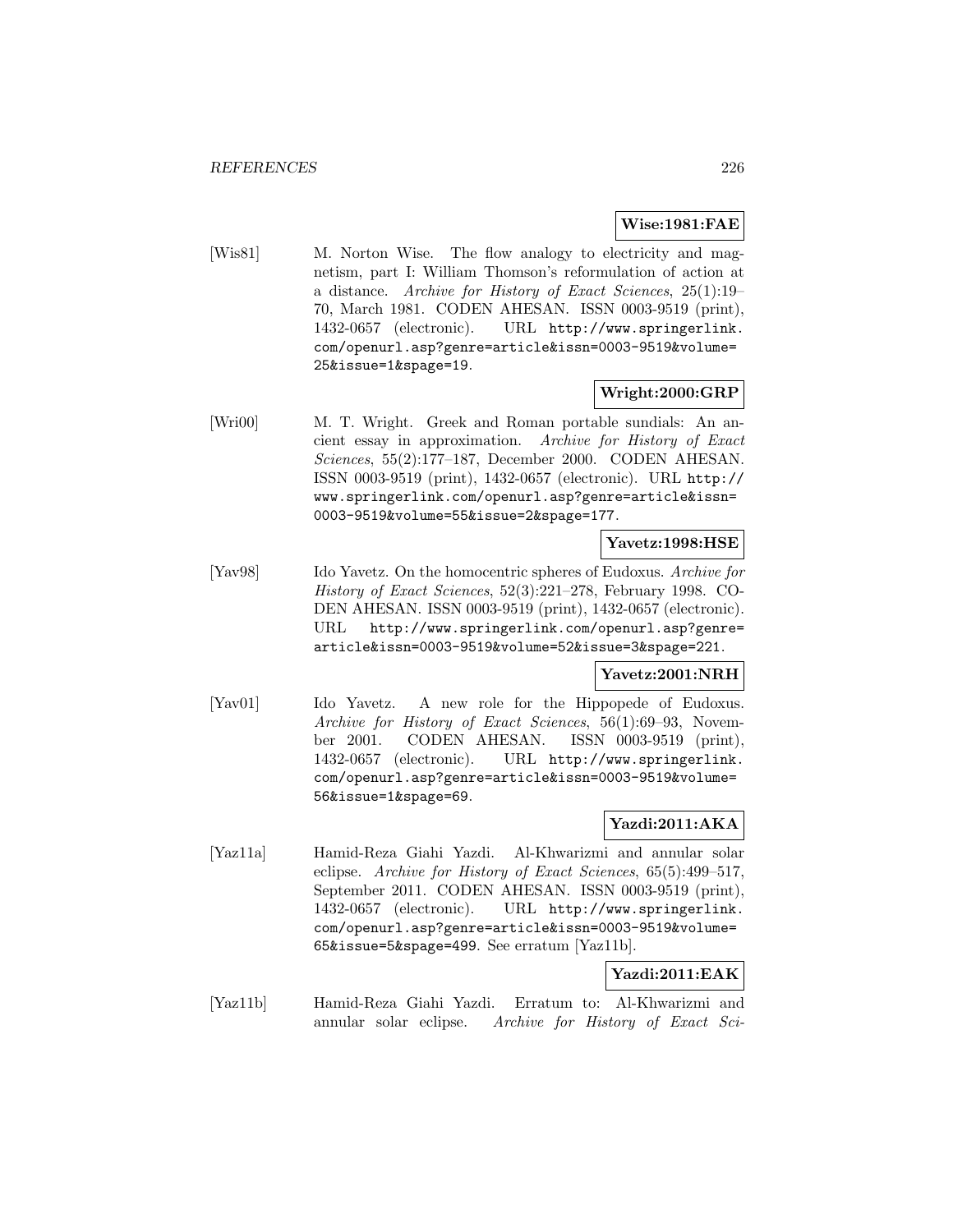ences, 65(5):589, September 2011. CODEN AHESAN. ISSN 0003-9519 (print), 1432-0657 (electronic). URL http:// www.springerlink.com/openurl.asp?genre=article&issn= 0003-9519&volume=65&issue=5&spage=589. See [Yaz11a].

**Yazdi:2018:MTL**

[Yaz18] Hamid-Reza Giahi Yazdi. The mysterious table of lunar crescent visibility attributed to Al-Bīrunī and Habash Al-Hasib's contribution. Archive for History of Exact Sciences, 72(1):89– 98, January 2018. CODEN AHESAN. ISSN 0003-9519 (print), 1432-0657 (electronic).

# **Yazdi:2020:JCE**

[Yaz20] Hamid-Reza Giahi Yazdi. The Jalali Calendar: the enigma of its radix date. Archive for History of Exact Sciences, 74(2): 165–182, March 2020. CODEN AHESAN. ISSN 0003-9519 (print), 1432-0657 (electronic). URL https://link.springer. com/article/10.1007/s00407-019-00240-0.

## **Yeang:2011:TRB**

[Yea11] Chen-Pang Yeang. Tubes, randomness, and Brownian motions: or, how engineers learned to start worrying about electronic noise. Archive for History of Exact Sciences, 65(4):437–470, July 2011. CODEN AHESAN. ISSN 0003-9519 (print), 1432-0657 (electronic). URL http://www.springerlink.com/openurl. asp?genre=article&issn=????&volume=65&issue=4&spage= 437.

## **Yiwen:2020:QJW**

[Yiw20] Zhu Yiwen. On Qin Jiushao's writing system. Archive for History of Exact Sciences, 74(4):345–379, July 2020. CO-DEN AHESAN. ISSN 0003-9519 (print), 1432-0657 (electronic). URL https://link.springer.com/article/10. 1007/s00407-019-00243-x.

## **Yong:1969:EFY**

[Yon69] Lam Lay Yong. On the existing fragments of Yang Hui's Hsiang Chieh Suan Fa. Archive for History of Exact Sciences, 6(1):82– 88, January 1969. CODEN AHESAN. ISSN 0003-9519 (print), 1432-0657 (electronic). URL http://www.springerlink. com/openurl.asp?genre=article&issn=0003-9519&volume= 6&issue=1&spage=82.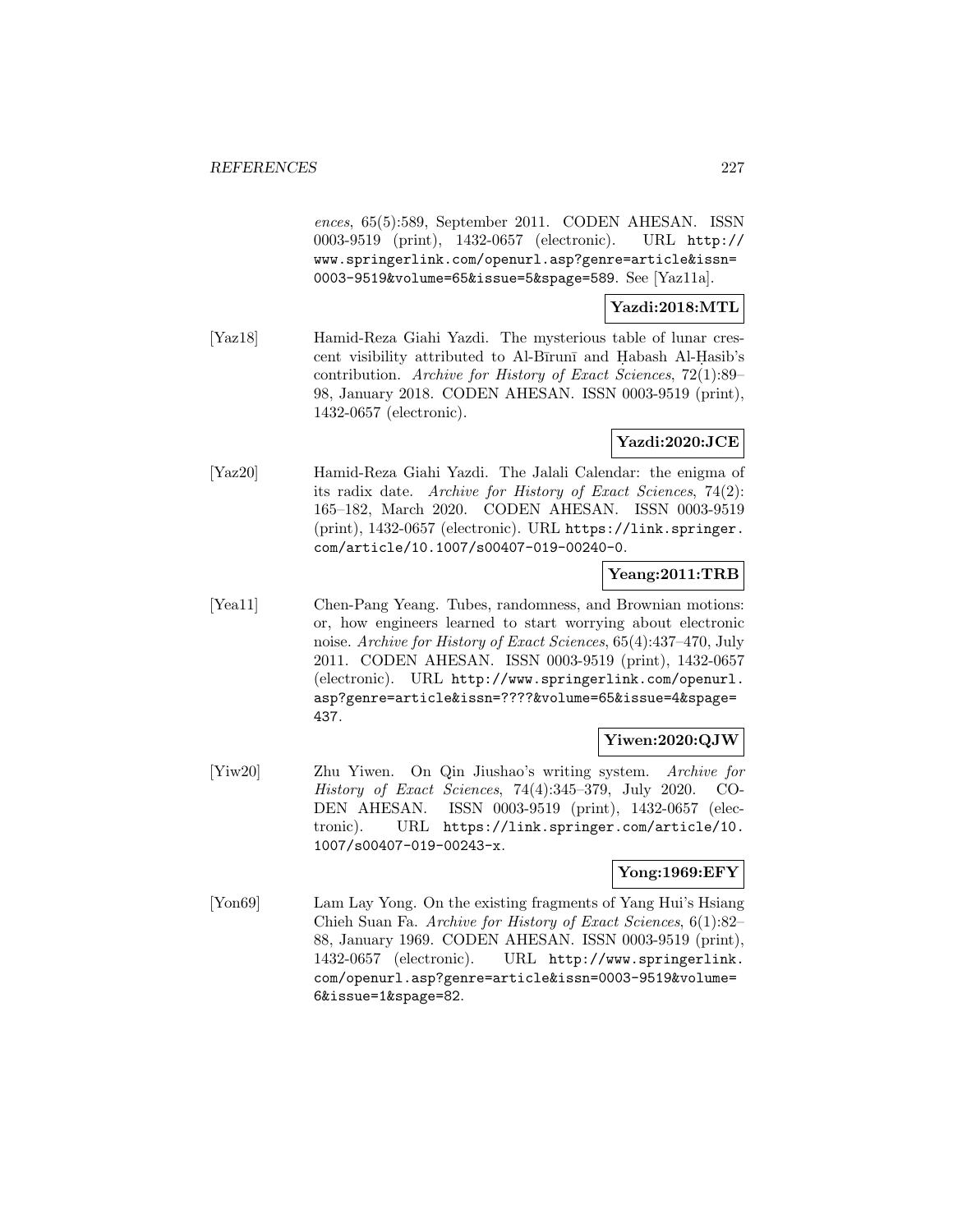#### **Youschkevitch:1976:CFM**

[You76] A. P. Youschkevitch. The concept of function up to the middle of the 19th century. Archive for History of Exact Sciences, 16(1):37–85, March 1976. CODEN AHESAN. ISSN 0003-9519 (print), 1432-0657 (electronic). URL http:// www.springerlink.com/openurl.asp?genre=article&issn= 0003-9519&volume=16&issue=1&spage=37.

## **Yilmaz:2018:AOH**

[YT18] Mustafa Yilmaz and Ibrahim Tiryakioğlu. The astronomical orientation of the historical Grand mosques in Anatolia (Turkey). Archive for History of Exact Sciences, 72(6):565–590, November 2018. CODEN AHESAN. ISSN 0003-9519 (print), 1432-0657 (electronic).

# **Zabell:1988:BPL**

[Zab88] S. L. Zabell. Buffon, Price, and Laplace: Scientific attribution in the 18th century. Archive for History of Exact Sciences, 39(2):173–181, June 1988. CODEN AHESAN. ISSN 0003-9519 (print), 1432-0657 (electronic). URL http:// www.springerlink.com/openurl.asp?genre=article&issn= 0003-9519&volume=39&issue=2&spage=173.

# **Zaitsev:1994:IPL**

[Zai94] Evgeny A. Zaitsev. An interpretation of Peano's logic. Archive for History of Exact Sciences, 46(4):367–383, December 1994. CODEN AHESAN. ISSN 0003-9519 (print), 1432-0657 (electronic). URL http://www.springerlink. com/openurl.asp?genre=article&issn=0003-9519&volume= 46&issue=4&spage=367.

## **Zambelli:2010:CKD**

[Zam10] Stefano Zambelli. Chemical kinetics and diffusion approach: the history of the Klein–Kramers equation. Archive for History of Exact Sciences, 64(4):395–428, 2010. CODEN AHESAN. ISSN 0003-9519 (print), 1432-0657 (electronic).

## **Zangwill:2013:HTF**

[Zan13] Andrew Zangwill. Hartree and Thomas: the forefathers of density functional theory. Archive for History of Exact Sciences, 67(3):331–348, May 2013. CODEN AHESAN. ISSN 0003-9519